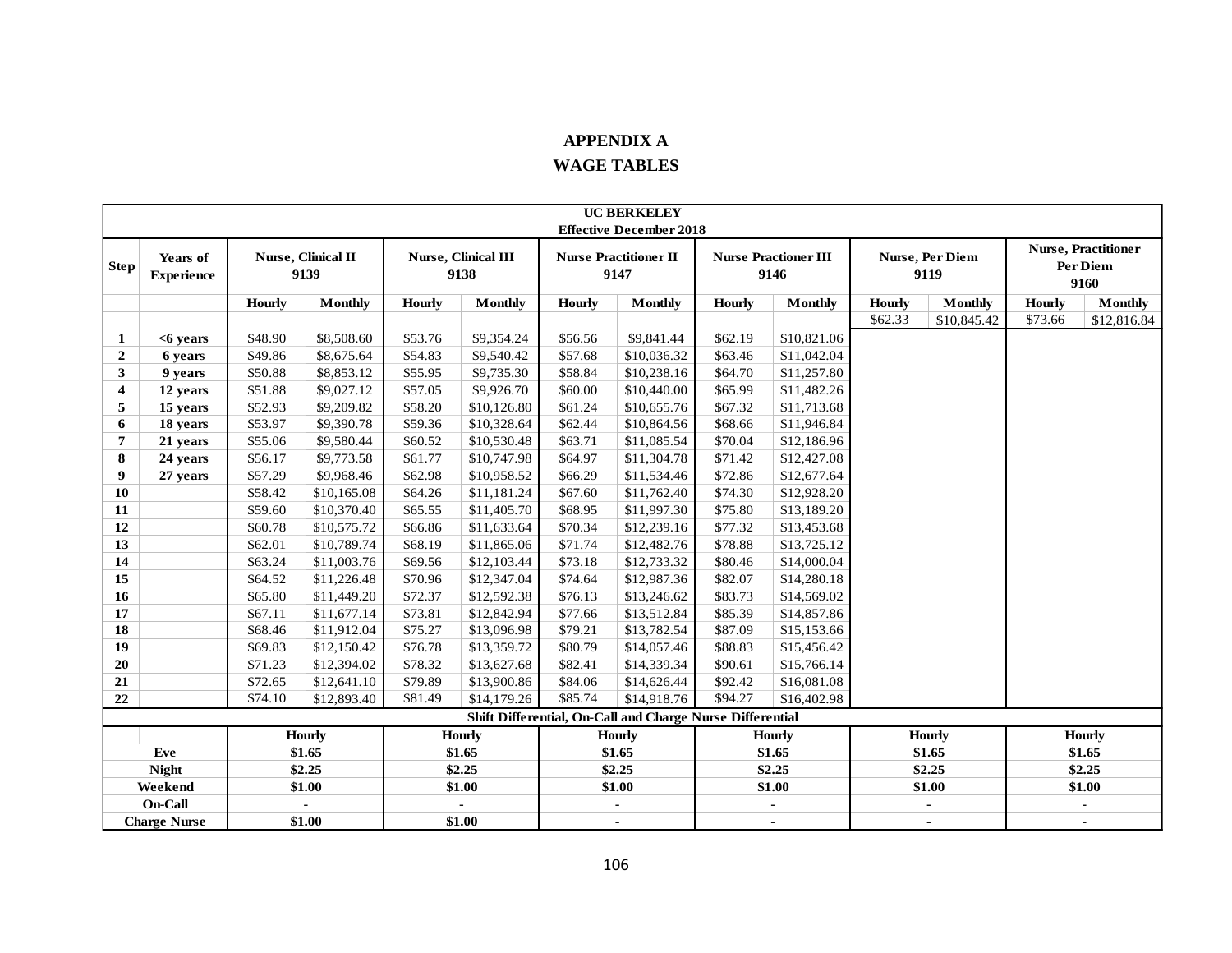|                |                        | <b>UC BERKELEY</b><br><b>Effective January 2019</b> |                    |               |                            |               |                                                           |               |                |               |                        |               |                            |
|----------------|------------------------|-----------------------------------------------------|--------------------|---------------|----------------------------|---------------|-----------------------------------------------------------|---------------|----------------|---------------|------------------------|---------------|----------------------------|
|                |                        |                                                     |                    |               |                            |               |                                                           |               |                |               |                        |               |                            |
|                | <b>Years of</b>        |                                                     | Nurse, Clinical II |               | <b>Nurse, Clinical III</b> |               | <b>Nurse Practitioner II Nurse Practioner III</b>         |               |                |               | <b>Nurse, Per Diem</b> |               | <b>Nurse, Practitioner</b> |
|                | <b>Step Experience</b> |                                                     | 9139               |               | 9138                       |               | 9147                                                      |               | 9146           |               | 9119                   |               | <b>Per Diem</b>            |
|                |                        | Hourly                                              | <b>Monthly</b>     | <b>Hourly</b> | <b>Monthly</b>             | <b>Hourly</b> | <b>Monthly</b>                                            | <b>Hourly</b> | <b>Monthly</b> | <b>Hourly</b> | <b>Monthly</b>         | <b>Hourly</b> | <b>Monthly</b>             |
|                |                        |                                                     |                    |               |                            |               |                                                           |               |                | \$64.20       | \$11,170.80            | \$75.87       | \$13,201.38                |
| 1              | $<$ 6 years            | \$50.37                                             | \$8,764.38         | \$55.37       | \$9,634.38                 | \$58.26       | \$10,137.24                                               | \$64.06       | \$11,146.44    |               |                        |               |                            |
| $\overline{2}$ | 6 years                | \$51.36                                             | \$8,936.64         | \$56.47       | \$9,825.78                 | \$59.41       | \$10,337.34                                               | \$65.36       | \$11,372.64    |               |                        |               |                            |
| 3              | 9 years                | \$52.41                                             | \$9,119.34         | \$57.63       | \$10,027.62                | \$60.61       | \$10,546.14                                               | \$66.64       | \$11,595.36    |               |                        |               |                            |
| 4              | 12 years               | \$53.44                                             | \$9,298.56         | \$58.76       | \$10,224.24                | \$61.80       | \$10,753.20                                               | \$67.97       | \$11,826.78    |               |                        |               |                            |
| 5              | 15 years               | \$54.52                                             | \$9,486.48         | \$59.95       | \$10,431.30                | \$63.08       | \$10,975.92                                               | \$69.34       | \$12,065.16    |               |                        |               |                            |
| 6              | 18 years               | \$55.59                                             | \$9,672.66         | \$61.14       | \$10,638.36                | \$64.31       | \$11,189.94                                               | \$70.72       | \$12,305.28    |               |                        |               |                            |
| 7              | 21 years               | \$56.71                                             | \$9,867.54         | \$62.34       | \$10,847.16                | \$65.62       | \$11,417.88                                               | \$72.14       | \$12,552.36    |               |                        |               |                            |
| 8              | 24 years               | \$57.86                                             | \$10,067.64        | \$63.62       | \$11,069.88                | \$66.92       | \$11,644.08                                               | \$73.56       | \$12,799.44    |               |                        |               |                            |
| 9              | 27 years               | \$59.01                                             | \$10,267.74        | \$64.87       | \$11,287.38                | \$68.28       | \$11,880.72                                               | \$75.05       | \$13,058.70    |               |                        |               |                            |
| 10             |                        | \$60.17                                             | \$10,469.58        | \$66.19       | \$11,517.06                | \$69.63       | \$12,115.62                                               | \$76.53       | \$13,316.22    |               |                        |               |                            |
| 11             |                        | \$61.39                                             | \$10,681.86        | \$67.52       | \$11,748.48                | \$71.02       | \$12,357.48                                               | \$78.07       | \$13,584.18    |               |                        |               |                            |
| 12             |                        | \$62.60                                             | \$10,892.40        | \$68.87       | \$11,983.38                | \$72.45       | \$12,606.30                                               | \$79.64       | \$13,857.36    |               |                        |               |                            |
| 13             |                        | \$63.87                                             | \$11,113.38        | \$70.24       | \$12,221.76                | \$73.89       | \$12,856.86                                               | \$81.25       | \$14,137.50    |               |                        |               |                            |
| 14             |                        | \$65.14                                             | \$11,334.36        | \$71.65       | \$12,467.10                | \$75.38       | \$13,116.12                                               | \$82.87       | \$14,419.38    |               |                        |               |                            |
|                |                        | \$66.46                                             | \$11,564.04        | \$73.09       | \$12,717.66                | \$76.88       | \$13,377.12                                               | \$84.53       | \$14,708.22    |               |                        |               |                            |
|                |                        | \$67.77                                             | \$11,791.98        | \$74.54       | \$12,969.96                | \$78.41       | \$13,643.34                                               | \$86.24       | \$15,005.76    |               |                        |               |                            |
|                |                        | \$69.12                                             | \$12,026.88        | \$76.02       | \$13,227.48                | \$79.99       | \$13,918.26                                               | \$87.95       | \$15,303.30    |               |                        |               |                            |
|                |                        | \$70.51                                             | \$12,268.74        | \$77.53       | \$13,490.22                | \$81.59       | \$14,196.66                                               | \$89.70       | \$15,607.80    |               |                        |               |                            |
|                |                        | \$71.92                                             | \$12,514.08        | \$79.08       | \$13,759.92                | \$83.21       | \$14,478.54                                               | \$91.49       | \$15,919.26    |               |                        |               |                            |
|                |                        | \$73.37                                             | \$12,766.38        | \$80.67       | \$14,036.58                | \$84.88       | \$14,769.12                                               | \$93.33       | \$16,239.42    |               |                        |               |                            |
|                |                        | \$74.83                                             | \$13,020.42        | \$82.29       | \$14,318.46                | \$86.58       | \$15,064.92                                               | \$95.19       | \$16,563.06    |               |                        |               |                            |
|                |                        | \$76.32                                             | \$13,279.68        | \$83.93       | \$14,603.82                | \$88.31       | \$15,365.94                                               | \$97.10       | \$16,895.40    |               |                        |               |                            |
|                |                        |                                                     |                    |               |                            |               | Shift Differential, On-Call and Charge Nurse Differential |               |                |               |                        |               |                            |
|                |                        |                                                     | <b>Hourly</b>      |               | <b>Hourly</b>              |               | <b>Hourly</b>                                             |               | <b>Hourly</b>  |               | <b>Hourly</b>          |               | <b>Hourly</b>              |
|                | Eve                    |                                                     | \$1.65             |               | \$1.65                     |               | \$1.65                                                    |               | \$1.65         |               | \$1.65                 |               | \$1.65                     |
|                | <b>Night</b>           |                                                     | \$2.25             |               | \$2.25                     |               | \$2.25                                                    |               | \$2.25         |               | \$2.25                 |               | \$2.25                     |
|                | Weekend                |                                                     | \$1.00             |               | \$1.00                     |               | \$1.00                                                    |               | \$1.00         |               | \$1.00                 |               | \$1.00                     |
|                | On-Call                |                                                     |                    |               |                            |               |                                                           |               |                |               |                        |               |                            |
|                | <b>Charge Nurse</b>    |                                                     | \$1.00             |               | \$1.00                     |               | $\blacksquare$                                            |               | $\blacksquare$ |               | $\blacksquare$         |               |                            |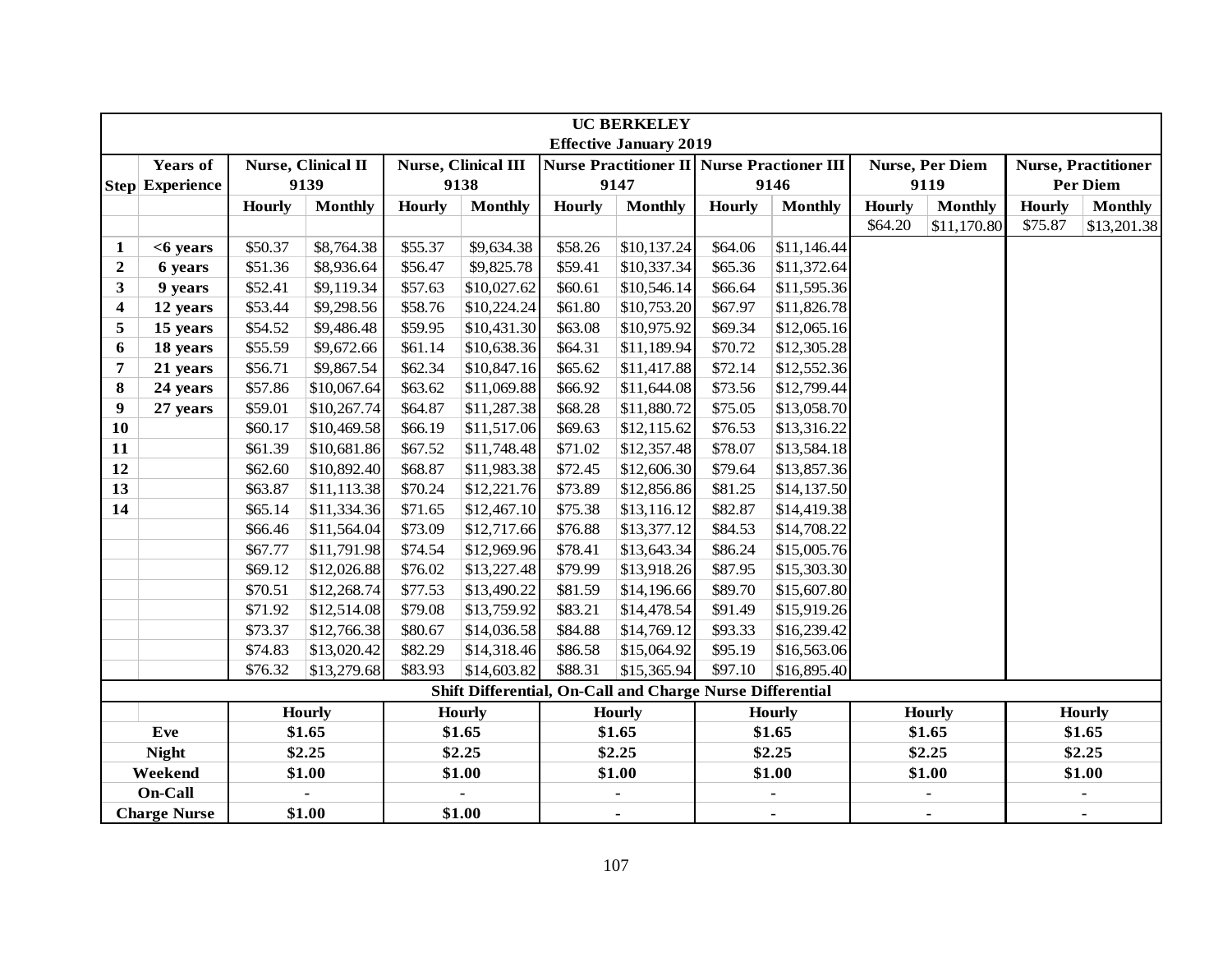|              |                               |               |                            |               |                                                           |               | <b>UC BERKELEY</b><br><b>Effective January 2020</b> |          |                                                           |               |                                |               |                                                       |
|--------------|-------------------------------|---------------|----------------------------|---------------|-----------------------------------------------------------|---------------|-----------------------------------------------------|----------|-----------------------------------------------------------|---------------|--------------------------------|---------------|-------------------------------------------------------|
| <b>Step</b>  | <b>Years of</b><br>Experience |               | Nurse, Clinical II<br>9139 |               | <b>Nurse, Clinical III</b><br>9138                        |               | 9147                                                |          | <b>Nurse Practitioner II Nurse Practioner III</b><br>9146 |               | <b>Nurse, Per Diem</b><br>9119 |               | <b>Nurse, Practitioner</b><br><b>Per Diem</b><br>9160 |
|              |                               | <b>Hourly</b> | <b>Monthly</b>             | <b>Hourly</b> | <b>Monthly</b>                                            | <b>Hourly</b> | <b>Monthly</b>                                      | Hourly   | <b>Monthly</b>                                            | <b>Hourly</b> | <b>Monthly</b>                 | <b>Hourly</b> | <b>Monthly</b>                                        |
|              |                               |               |                            |               |                                                           |               |                                                     |          |                                                           | \$66.13       | \$11,505.92                    | \$78.15       | \$13,597.42                                           |
| 1            | <6 years                      | \$51.88       | \$9,027.31                 | \$57.03       | \$9,923.41                                                | \$60.01       | \$10,441.36                                         | \$65.98  | \$11,480.83                                               |               |                                |               |                                                       |
| $\mathbf{2}$ | 6 years                       | \$52.90       | \$9,204.74                 | \$58.16       | \$10,120.55                                               | \$61.19       | \$10,647.46                                         | \$67.32  | \$11,713.82                                               |               |                                |               |                                                       |
| 3            | 9 years                       | \$53.98       | \$9,392.92                 | \$59.36       | \$10,328.45                                               | \$62.43       | \$10,862.52                                         | \$68.64  | \$11,943.22                                               |               |                                |               |                                                       |
| 4            | 12 years                      | \$55.04       | \$9,577.52                 | \$60.52       | \$10,530.97                                               | \$63.65       | \$11,075.80                                         | \$70.01  | \$12,181.58                                               |               |                                |               |                                                       |
| 5            | 15 years                      | \$56.16       | \$9,771.07                 | \$61.75       | \$10,744.24                                               | \$64.97       | \$11,305.20                                         | \$71.42  | \$12,427.11                                               |               |                                |               |                                                       |
| 6            | 18 years                      | \$57.26       | \$9,962.84                 | \$62.97       | \$10,957.51                                               | \$66.24       | \$11,525.64                                         | \$72.84  | \$12,674.44                                               |               |                                |               |                                                       |
| 7            | 21 years                      | \$58.41       | \$10,163.57                | \$64.21       | \$11,172.57                                               | \$67.59       | \$11,760.42                                         | \$74.30  | \$12,928.93                                               |               |                                |               |                                                       |
| 8            | 24 years                      | \$59.60       | \$10,369.67                | \$65.53       | \$11,401.98                                               | \$68.93       | \$11,993.40                                         | \$75.77  | \$13,183.42                                               |               |                                |               |                                                       |
| 9            | 27 years                      | \$60.78       | \$10,575.77                | \$66.82       | \$11,626.00                                               | \$70.33       | \$12,237.14                                         | \$77.30  | \$13,450.46                                               |               |                                |               |                                                       |
| 10           |                               | \$61.98       | \$10,783.67                | \$68.18       | \$11,862.57                                               | \$71.72       | \$12,479.09                                         | \$78.83  | \$13,715.71                                               |               |                                |               |                                                       |
| 11           |                               | \$63.23       | \$11,002.32                | \$69.55       | \$12,100.93                                               | \$73.15       | \$12,728.20                                         | \$80.41  | \$13,991.71                                               |               |                                |               |                                                       |
| 12           |                               | \$64.48       | \$11,219.17                | \$70.94       | \$12,342.88                                               | \$74.62       | \$12,984.49                                         | \$82.03  | \$14,273.08                                               |               |                                |               |                                                       |
| 13           |                               | \$65.79       | \$11,446.78                | \$72.35       | \$12,588.41                                               | \$76.11       | \$13,242.57                                         | \$83.69  | \$14,561.63                                               |               |                                |               |                                                       |
| 14           |                               | \$67.09       | \$11,674.39                | \$73.80       | \$12,841.11                                               | \$77.64       | \$13,509.60                                         | \$85.36  | \$14,851.96                                               |               |                                |               |                                                       |
|              |                               | \$68.45       | \$11,910.96                | \$75.28       | \$13,099.19                                               | \$79.19       | \$13,778.43                                         | \$87.07  | \$15,149.47                                               |               |                                |               |                                                       |
|              |                               | \$69.80       | \$12,145.74                | \$76.78       | \$13,359.06                                               | \$80.76       | \$14,052.64                                         | \$88.83  | \$15,455.93                                               |               |                                |               |                                                       |
|              |                               | \$71.19       | \$12,387.69                | \$78.30       | \$13,624.30                                               | \$82.39       | \$14,335.81                                         | \$90.59  | \$15,762.40                                               |               |                                |               |                                                       |
|              |                               | \$72.63       | \$12,636.80                | \$79.86       | \$13,894.93                                               | \$84.04       | \$14,622.56                                         | \$92.39  | \$16,076.03                                               |               |                                |               |                                                       |
|              |                               | \$74.08       | \$12,889.50                | \$81.45       | \$14,172.72                                               | \$85.71       | \$14,912.90                                         | \$94.23  | \$16,396.84                                               |               |                                |               |                                                       |
|              |                               | \$75.57       | \$13,149.37                | \$83.09       | \$14,457.68                                               | \$87.43       | \$15,212.19                                         | \$96.13  | \$16,726.60                                               |               |                                |               |                                                       |
|              |                               | \$77.07       | \$13,411.03                | \$84.76       | \$14,748.01                                               | \$89.18       | \$15,516.87                                         | \$98.05  | \$17,059.95                                               |               |                                |               |                                                       |
|              |                               | \$78.61       | \$13,678.07                | \$86.45       | \$15,041.93                                               | \$90.96       | \$15,826.92                                         | \$100.01 | \$17,402.26                                               |               |                                |               |                                                       |
|              |                               |               |                            |               | Shift Differential, On-Call and Charge Nurse Differential |               |                                                     |          |                                                           |               |                                |               |                                                       |
|              |                               |               | <b>Hourly</b>              |               | <b>Hourly</b>                                             |               | <b>Hourly</b>                                       |          | <b>Hourly</b>                                             |               | <b>Hourly</b>                  |               | <b>Hourly</b>                                         |
|              | Eve                           |               | \$1.65                     |               | \$1.65                                                    |               | \$1.65                                              |          | \$1.65                                                    |               | \$1.65                         |               | \$1.65                                                |
|              | <b>Night</b>                  |               | \$2.25                     |               | \$2.25                                                    |               | \$2.25                                              |          | \$2.25                                                    |               | \$2.25                         |               | \$2.25                                                |
|              | Weekend                       |               | \$1.00                     |               | \$1.00                                                    |               | \$1.00                                              |          | \$1.00                                                    |               | \$1.00                         |               | \$1.00                                                |
|              | On-Call                       |               |                            |               |                                                           |               |                                                     |          |                                                           |               |                                |               |                                                       |
|              | <b>Charge Nurse</b>           |               | \$1.00                     |               | \$1.00                                                    |               | $\blacksquare$                                      |          | $\blacksquare$                                            |               | $\blacksquare$                 |               | $\blacksquare$                                        |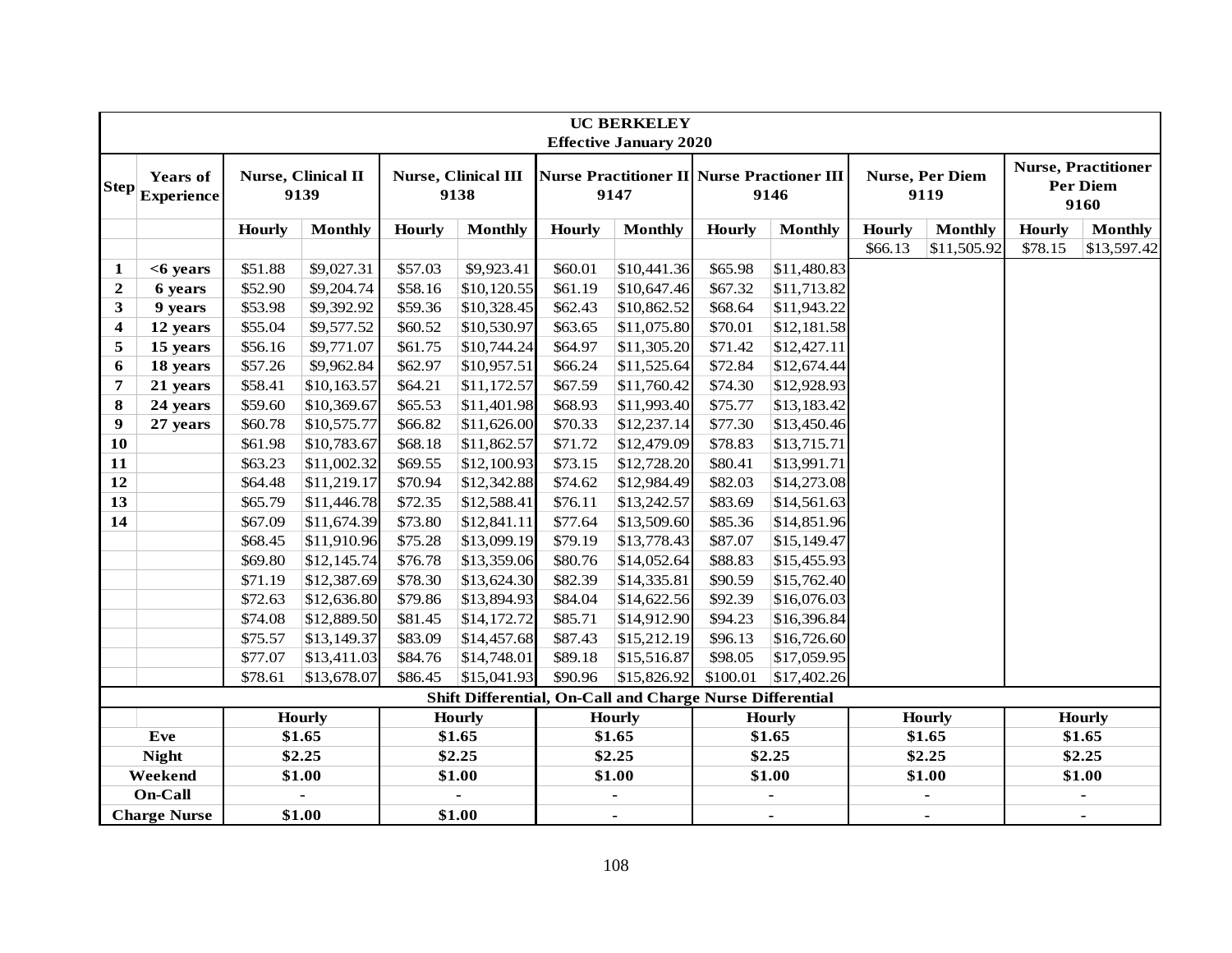|                         |                                      |               |                            |               |                             |               | <b>UC BERKELEY</b>                                                                  |               |                |               |                                |               |                                                       |
|-------------------------|--------------------------------------|---------------|----------------------------|---------------|-----------------------------|---------------|-------------------------------------------------------------------------------------|---------------|----------------|---------------|--------------------------------|---------------|-------------------------------------------------------|
| $\bf Step $             | <b>Years of</b><br><b>Experience</b> |               | Nurse, Clinical II<br>9139 |               | Nurse, Clinical III<br>9138 |               | <b>Effective January 2021</b><br>Nurse Practitioner II Nurse Practioner III<br>9147 |               | 9146           |               | <b>Nurse, Per Diem</b><br>9119 |               | <b>Nurse, Practitioner</b><br><b>Per Diem</b><br>9160 |
|                         |                                      | <b>Hourly</b> | <b>Monthly</b>             | <b>Hourly</b> | <b>Monthly</b>              | <b>Hourly</b> | <b>Monthly</b>                                                                      | <b>Hourly</b> | <b>Monthly</b> | <b>Hourly</b> | <b>Monthly</b>                 | <b>Hourly</b> | <b>Monthly</b>                                        |
|                         |                                      |               |                            |               |                             |               |                                                                                     |               |                | \$68.11       | \$11,851.10                    | \$80.49       | \$14,005.34                                           |
| 1                       | <6 years                             | \$53.44       | \$9,298.13                 | \$58.74       | \$10,221.11                 | \$61.81       | \$10,754.60                                                                         | \$67.96       | \$11,825.26    |               |                                |               |                                                       |
| $\mathbf{2}$            | 6 years                              | \$54.49       | \$9,480.88                 | \$59.91       | \$10,424.17                 | \$63.03       | \$10,966.88                                                                         | \$69.34       | \$12,065.23    |               |                                |               |                                                       |
| 3                       | 9 years                              | \$55.60       | \$9,674.71                 | \$61.14       | \$10,638.30                 | \$64.30       | \$11,188.40                                                                         | \$70.70       | \$12,301.52    |               |                                |               |                                                       |
| $\overline{\mathbf{4}}$ | 12 years                             | \$56.69       | \$9,864.84                 | \$62.34       | \$10,846.90                 | \$65.56       | \$11,408.07                                                                         | \$72.11       | \$12,547.03    |               |                                |               |                                                       |
| 5                       | 15 years                             | \$57.84       | \$10,064.21                | \$63.60       | \$11,066.57                 | \$66.92       | \$11,644.35                                                                         | \$73.56       | \$12,799.93    |               |                                |               |                                                       |
| 6                       | 18 years                             | \$58.98       | \$10,261.72                | \$64.86       | \$11,286.24                 | \$68.23       | \$11,871.41                                                                         | \$75.03       | \$13,054.67    |               |                                |               |                                                       |
| 7                       | 21 years                             | \$60.16       | \$10,468.47                | \$66.14       | \$11,507.75                 | \$69.62       | \$12,113.23                                                                         | \$76.53       | \$13,316.80    |               |                                |               |                                                       |
| 8                       | 24 years                             | \$61.38       | \$10,680.76                | \$67.49       | \$11,744.04                 | \$71.00       | \$12,353.20                                                                         | \$78.04       | \$13,578.93    |               |                                |               |                                                       |
| 9                       | 27 years                             | \$62.60       | \$10,893.05                | \$68.82       | \$11,974.78                 | \$72.44       | \$12,604.26                                                                         | \$79.62       | \$13,853.97    |               |                                |               |                                                       |
| 10                      |                                      | \$63.83       | \$11,107.18                | \$70.22       | \$12,218.45                 | \$73.87       | \$12,853.46                                                                         | \$81.19       | \$14,127.18    |               |                                |               |                                                       |
| 11                      |                                      | \$65.13       | \$11,332.39                | \$71.63       | \$12,463.96                 | \$75.35       | \$13,110.05                                                                         | \$82.82       | \$14,411.46    |               |                                |               |                                                       |
| 12                      |                                      | \$66.41       | \$11,555.75                | \$73.06       | \$12,713.17                 | \$76.86       | \$13,374.02                                                                         | \$84.49       | \$14,701.27    |               |                                |               |                                                       |
| 13                      |                                      | \$67.76       | \$11,790.18                | \$74.52       | \$12,966.07                 | \$78.39       | \$13,639.84                                                                         | \$86.20       | \$14,998.47    |               |                                |               |                                                       |
| 14                      |                                      | \$69.11       | \$12,024.62                | \$76.01       | \$13,226.35                 | \$79.97       | \$13,914.89                                                                         | \$87.92       | \$15,297.52    |               |                                |               |                                                       |
|                         |                                      | \$70.51       | \$12,268.29                | \$77.54       | \$13,492.17                 | \$81.56       | \$14,191.79                                                                         | \$89.68       | \$15,603.95    |               |                                |               |                                                       |
|                         |                                      | \$71.90       | \$12,510.11                | \$79.08       | \$13,759.83                 | \$83.19       | \$14,474.22                                                                         | \$91.49       | \$15,919.61    |               |                                |               |                                                       |
|                         |                                      | \$73.33       | \$12,759.32                | \$80.65       | \$14,033.03                 | \$84.86       | \$14,765.88                                                                         | \$93.31       | \$16,235.27    |               |                                |               |                                                       |
|                         |                                      | \$74.80       | \$13,015.91                | \$82.25       | \$14,311.77                 | \$86.56       | \$15,061.24                                                                         | \$95.16       | \$16,558.32    |               |                                |               |                                                       |
|                         |                                      | \$76.30       | \$13,276.19                | \$83.90       | \$14,597.90                 | \$88.28       | \$15,360.28                                                                         | \$97.06       | \$16,888.74    |               |                                |               |                                                       |
|                         |                                      | \$77.84       | \$13,543.85                | \$85.58       | \$14,891.41                 | \$90.05       | \$15,668.56                                                                         | \$99.01       | \$17,228.40    |               |                                |               |                                                       |
|                         |                                      | \$79.39       | \$13,813.36                | \$87.30       | \$15,190.45                 | \$91.85       | \$15,982.37                                                                         | \$100.99      | \$17,571.75    |               |                                |               |                                                       |
|                         |                                      | \$80.97       | \$14,088.41                | \$89.04       | \$15,493.19                 | \$93.69       | \$16,301.73                                                                         | \$103.01      | \$17,924.33    |               |                                |               |                                                       |
|                         |                                      |               |                            |               |                             |               | Shift Differential, On-Call and Charge Nurse Differential                           |               |                |               |                                |               |                                                       |
|                         |                                      |               | <b>Hourly</b>              |               | <b>Hourly</b>               |               | <b>Hourly</b>                                                                       |               | <b>Hourly</b>  |               | <b>Hourly</b>                  |               | <b>Hourly</b>                                         |
|                         | Eve                                  |               | \$1.65                     |               | \$1.65                      |               | \$1.65                                                                              |               | \$1.65         |               | \$1.65                         |               | \$1.65                                                |
|                         | <b>Night</b>                         |               | \$2.25                     |               | \$2.25                      |               | \$2.25                                                                              |               | \$2.25         |               | \$2.25                         |               | \$2.25                                                |
|                         | Weekend                              |               | \$1.00                     |               | \$1.00                      |               | \$1.00                                                                              |               | \$1.00         |               | \$1.00                         |               | \$1.00                                                |
|                         | On-Call                              |               |                            |               |                             |               | $\overline{a}$                                                                      |               |                |               |                                |               | ä,                                                    |
|                         | <b>Charge Nurse</b>                  |               | \$1.00                     |               | \$1.00                      |               | $\blacksquare$                                                                      |               | $\blacksquare$ |               | $\overline{a}$                 |               |                                                       |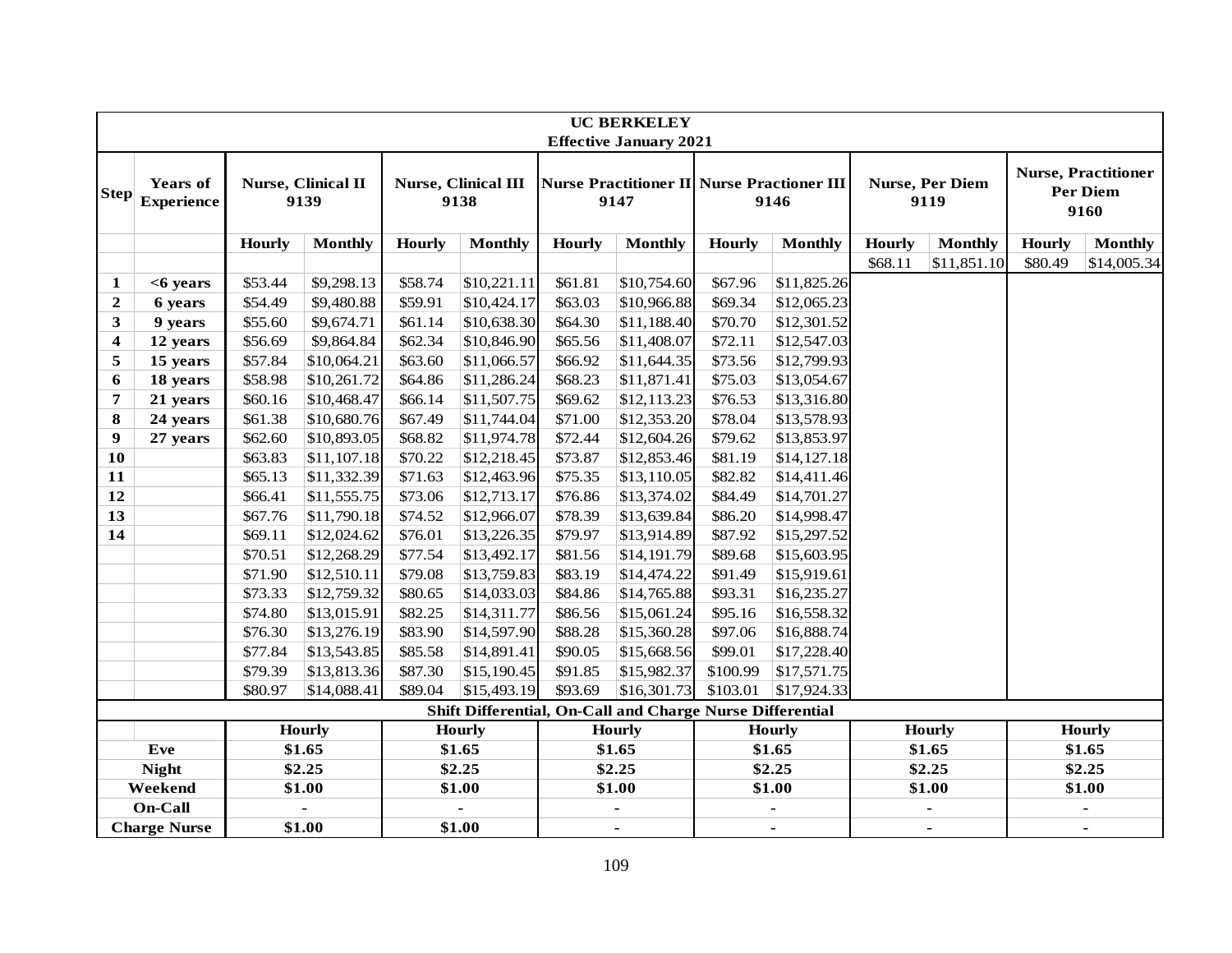|                  |                                      | <b>UC BERKELEY</b><br><b>Effective January 2022</b> |                            |               |                                                           |               |                |          |                                                    |               |                                |               |                                                |
|------------------|--------------------------------------|-----------------------------------------------------|----------------------------|---------------|-----------------------------------------------------------|---------------|----------------|----------|----------------------------------------------------|---------------|--------------------------------|---------------|------------------------------------------------|
|                  |                                      |                                                     |                            |               |                                                           |               |                |          |                                                    |               |                                |               |                                                |
| <b>Step</b>      | <b>Years of</b><br><b>Experience</b> |                                                     | Nurse, Clinical II<br>9139 |               | <b>Nurse, Clinical III</b><br>9138                        |               | 9147           |          | Nurse Practitioner II Nurse Practioner III<br>9146 |               | <b>Nurse, Per Diem</b><br>9119 |               | <b>Nurse, Practitioner</b><br>Per Diem<br>9160 |
|                  |                                      | <b>Hourly</b>                                       | <b>Monthly</b>             | <b>Hourly</b> | <b>Monthly</b>                                            | <b>Hourly</b> | <b>Monthly</b> | Hourly   | <b>Monthly</b>                                     | <b>Hourly</b> | <b>Monthly</b>                 | <b>Hourly</b> | <b>Monthly</b>                                 |
|                  |                                      |                                                     |                            |               |                                                           |               |                |          |                                                    | \$70.15       | \$12,206.63                    | \$82.91       | \$14,425.50                                    |
| $\mathbf{1}$     | $<$ 6 years                          | \$55.04                                             | \$9,577.07                 | \$60.50       | \$10,527.75                                               | \$63.66       | \$11,077.24    | \$70.00  | \$12,180.02                                        |               |                                |               |                                                |
| $\mathbf{2}$     | 6 years                              | \$56.12                                             | \$9,765.31                 | \$61.71       | \$10,736.90                                               | \$64.92       | \$11,295.89    | \$71.42  | \$12,427.19                                        |               |                                |               |                                                |
| $\mathbf{3}$     | 9 years                              | \$57.27                                             | \$9,964.95                 | \$62.97       | \$10,957.45                                               | \$66.23       | \$11,524.05    | \$72.82  | \$12,670.56                                        |               |                                |               |                                                |
| $\boldsymbol{4}$ | 12 years                             | \$58.40                                             | \$10,160.79                | \$64.21       | \$11,172.30                                               | \$67.53       | \$11,750.31    | \$74.27  | \$12,923.44                                        |               |                                |               |                                                |
| 5                | 15 years                             | \$59.58                                             | \$10,366.13                | \$65.51       | \$11,398.56                                               | \$68.93       | \$11,993.68    | \$75.77  | \$13,183.93                                        |               |                                |               |                                                |
| 6                | 18 years                             | \$60.74                                             | \$10,569.58                | \$66.81       | \$11,624.82                                               | \$70.27       | \$12,227.55    | \$77.28  | \$13,446.31                                        |               |                                |               |                                                |
| $\overline{7}$   | 21 years                             | \$61.97                                             | \$10,782.53                | \$68.12       | \$11,852.98                                               | \$71.70       | \$12,476.63    | \$78.83  | \$13,716.30                                        |               |                                |               |                                                |
| 8                | 24 years                             | \$63.23                                             | \$11,001.18                | \$69.52       | \$12,096.36                                               | \$73.13       | \$12,723.80    | \$80.38  | \$13,986.29                                        |               |                                |               |                                                |
| 9                | 27 years                             | \$64.48                                             | \$11,219.84                | \$70.89       | \$12,334.02                                               | \$74.61       | \$12,982.38    | \$82.01  | \$14,269.59                                        |               |                                |               |                                                |
| 10               |                                      | \$65.75                                             | \$11,440.39                | \$72.33       | \$12,585.00                                               | \$76.09       | \$13,239.07    | \$83.63  | \$14,550.99                                        |               |                                |               |                                                |
| 11               |                                      | \$67.08                                             | \$11,672.36                | \$73.78       | \$12,837.88                                               | \$77.61       | \$13,503.35    | \$85.31  | \$14,843.80                                        |               |                                |               |                                                |
| 12               |                                      | \$68.40                                             | \$11,902.42                | \$75.26       | \$13,094.56                                               | \$79.17       | \$13,775.24    | \$87.02  | \$15,142.31                                        |               |                                |               |                                                |
| 13               |                                      | \$69.79                                             | \$12,143.89                | \$76.75       | \$13,355.05                                               | \$80.74       | \$14,049.04    | \$88.78  | \$15,448.43                                        |               |                                |               |                                                |
| 14               |                                      | \$71.18                                             | \$12,385.36                | \$78.29       | \$13,623.14                                               | \$82.37       | \$14,332.34    | \$90.55  | \$15,756.45                                        |               |                                |               |                                                |
|                  |                                      | \$72.62                                             | \$12,636.34                | \$79.87       | \$13,896.93                                               | \$84.01       | \$14,617.54    | \$92.37  | \$16,072.07                                        |               |                                |               |                                                |
|                  |                                      | \$74.05                                             | \$12,885.41                | \$81.45       | \$14,172.63                                               | \$85.68       | \$14,908.45    | \$94.24  | \$16,397.20                                        |               |                                |               |                                                |
|                  |                                      | \$75.53                                             | \$13,142.10                | \$83.07       | \$14,454.02                                               | \$87.41       | \$15,208.86    | \$96.11  | \$16,722.33                                        |               |                                |               |                                                |
|                  |                                      | \$77.05                                             | \$13,406.38                | \$84.72       | \$14,741.13                                               | \$89.16       | \$15,513.07    | \$98.02  | \$17,055.06                                        |               |                                |               |                                                |
|                  |                                      | \$78.59                                             | \$13,674.47                | \$86.41       | \$15,035.84                                               | \$90.93       | \$15,821.09    | \$99.97  | \$17,395.41                                        |               |                                |               |                                                |
|                  |                                      | \$80.17                                             | \$13,950.17                | \$88.15       | \$15,338.15                                               | \$92.75       | \$16,138.62    | \$101.98 | \$17,745.25                                        |               |                                |               |                                                |
|                  |                                      | \$81.77                                             | \$14,227.76                | \$89.92       | \$15,646.17                                               | \$94.61       | \$16,461.84    | \$104.02 | \$18,098.90                                        |               |                                |               |                                                |
|                  |                                      | \$83.40                                             | \$14,511.06                | \$91.71       | \$15,957.99                                               | \$96.50       | \$16,790.78    | \$106.10 | \$18,462.06                                        |               |                                |               |                                                |
|                  |                                      |                                                     |                            |               | Shift Differential, On-Call and Charge Nurse Differential |               |                |          |                                                    |               |                                |               |                                                |
|                  |                                      |                                                     | <b>Hourly</b>              |               | <b>Hourly</b>                                             |               | <b>Hourly</b>  |          | <b>Hourly</b>                                      |               | <b>Hourly</b>                  |               | Hourly                                         |
|                  | Eve                                  |                                                     | \$1.65                     |               | \$1.65                                                    |               | \$1.65         |          | \$1.65                                             |               | \$1.65                         |               | \$1.65                                         |
|                  | <b>Night</b>                         |                                                     | \$2.25                     |               | \$2.25                                                    |               | \$2.25         |          | \$2.25                                             |               | \$2.25                         |               | \$2.25                                         |
|                  | Weekend                              |                                                     | \$1.00                     |               | \$1.00                                                    |               | \$1.00         |          | \$1.00                                             |               | \$1.00                         |               | \$1.00                                         |
|                  | On-Call                              |                                                     |                            |               |                                                           |               | ÷,             |          | ä,                                                 |               | $\blacksquare$                 |               | $\blacksquare$                                 |
|                  | <b>Charge Nurse</b>                  |                                                     | \$1.00                     |               | \$1.00                                                    |               | $\blacksquare$ |          |                                                    |               | $\blacksquare$                 |               |                                                |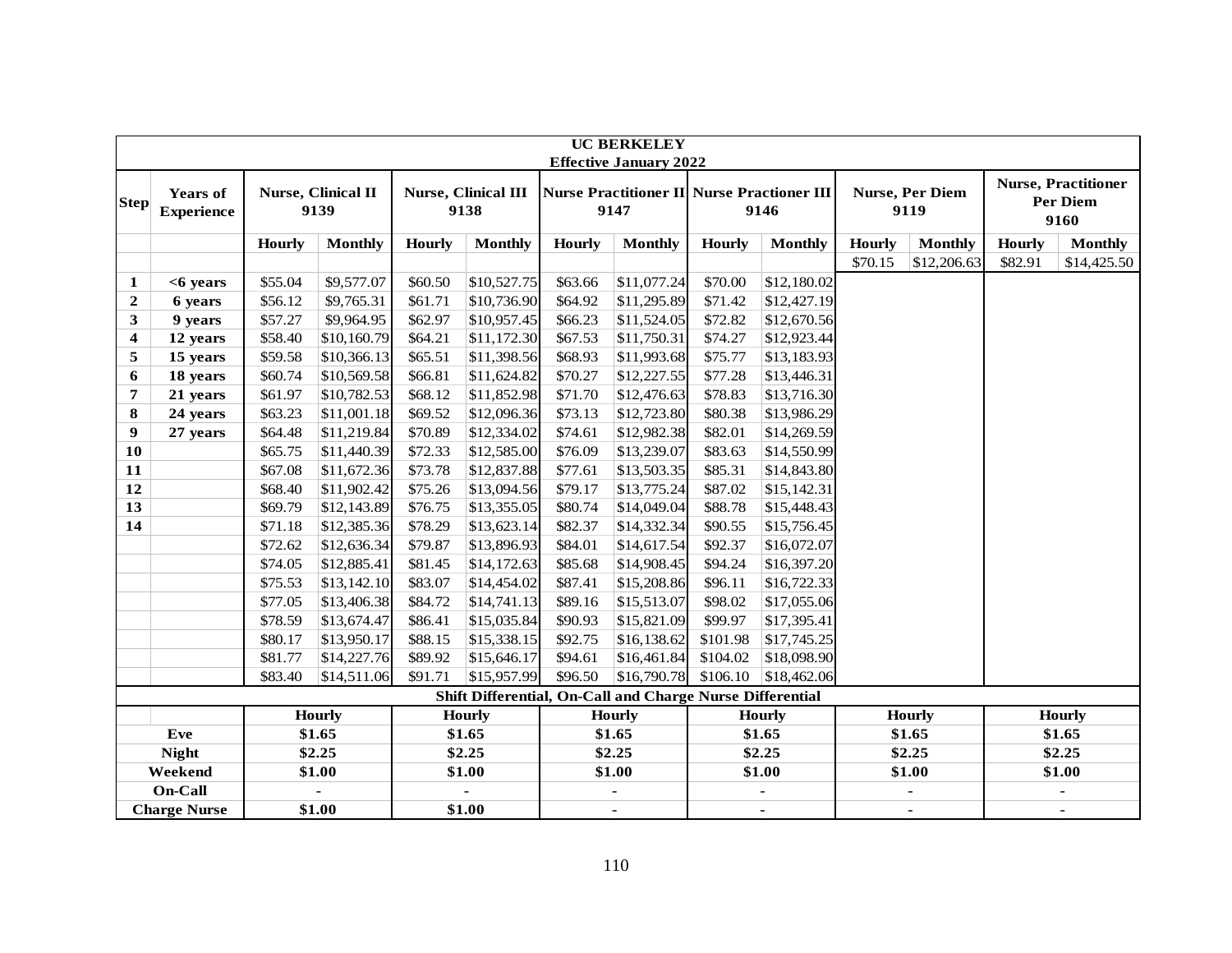|                  | <b>UC DAVIS</b><br><b>Effective December 2018</b> |               |                           |         |                                                           |         |                             |               |                                   |  |  |  |
|------------------|---------------------------------------------------|---------------|---------------------------|---------|-----------------------------------------------------------|---------|-----------------------------|---------------|-----------------------------------|--|--|--|
|                  |                                                   |               |                           |         |                                                           |         |                             |               |                                   |  |  |  |
| <b>Step</b>      | <b>Years of</b><br><b>Experience</b>              |               | Nurse, Clinical I<br>9140 |         | Nurse, Clinical II<br>9139                                |         | Nurse, Clinical III<br>9138 |               | <b>Nurse, Clinical IV</b><br>9137 |  |  |  |
|                  |                                                   | <b>Hourly</b> | <b>Monthly</b>            | Hourly  | <b>Monthly</b>                                            | Hourly  | <b>Monthly</b>              | <b>Hourly</b> | <b>Monthly</b>                    |  |  |  |
|                  | $<$ 6 mos                                         | \$53.38       | \$9,288.12                |         |                                                           |         |                             |               |                                   |  |  |  |
| $\mathbf{1}$     | 1 year                                            |               |                           | \$56.05 | \$9,752.70                                                | \$58.84 | \$10,238.16                 | \$67.43       | \$11,732.82                       |  |  |  |
| $\boldsymbol{2}$ | 2 years                                           |               |                           | \$57.15 | \$9,944.10                                                | \$60.04 | \$10,446.96                 | \$68.78       | \$11,967.72                       |  |  |  |
| 3                | 3 years                                           |               |                           | \$58.31 | \$10,145.94                                               | \$61.23 | \$10,654.02                 | \$70.18       | \$12,211.32                       |  |  |  |
| 4                | 4 years                                           |               |                           | \$59.48 | \$10,349.52                                               | \$62.45 | \$10,866.30                 | \$71.57       | \$12,453.18                       |  |  |  |
| 5                | 5 years                                           |               |                           | \$60.70 | \$10,561.80                                               | \$63.71 | \$11,085.54                 | \$73.00       | \$12,702.00                       |  |  |  |
| 6                | 6 years                                           |               |                           | \$61.89 | \$10,768.86                                               | \$64.97 | \$11,304.78                 | \$74.46       | \$12,956.04                       |  |  |  |
| 7                | 7 years                                           |               |                           | \$63.13 | \$10,984.62                                               | \$66.27 | \$11,530.98                 | \$75.96       | \$13,217.04                       |  |  |  |
| 8                | 9 years                                           |               |                           | \$64.39 | \$11,203.86                                               | \$67.65 | \$11,771.10                 | \$77.49       | \$13,483.26                       |  |  |  |
| 9                | 11 years                                          |               |                           | \$65.67 | \$11,426.58                                               | \$69.05 | \$12,014.70                 | \$79.02       | \$13,749.48                       |  |  |  |
| 10               | 13 years                                          |               |                           | \$66.96 | \$11,651.04                                               | \$70.37 | \$12,244.38                 | \$80.59       | \$14,022.66                       |  |  |  |
| 11               | $>16$ years                                       |               |                           | \$68.34 | \$11,891.16                                               | \$71.75 | \$12,484.50                 | \$82.20       | \$14,302.80                       |  |  |  |
| 12               |                                                   |               |                           | \$69.68 | \$12,124.32                                               | \$73.19 | \$12,735.06                 | \$83.84       | \$14,588.16                       |  |  |  |
| 13               |                                                   |               |                           | \$71.07 | \$12,366.18                                               | \$74.64 | \$12,987.36                 | \$85.50       | \$14,877.00                       |  |  |  |
| 14               |                                                   |               |                           | \$72.50 | \$12,615.00                                               | \$76.13 | \$13,246.62                 | \$87.23       | \$15,178.02                       |  |  |  |
| 15               |                                                   |               |                           | \$73.93 | \$12,863.82                                               | \$77.64 | \$13,509.36                 | \$88.96       | \$15,479.04                       |  |  |  |
| 16               |                                                   |               |                           | \$75.42 | \$13,123.08                                               | \$78.47 | \$13,653.78                 | \$90.16       | \$15,687.84                       |  |  |  |
| 17               |                                                   |               |                           |         |                                                           | \$80.06 | \$13,930.44                 | \$91.95       | \$15,999.30                       |  |  |  |
| 18               |                                                   |               |                           |         |                                                           | \$81.69 | \$14,214.06                 | \$93.78       | \$16,317.72                       |  |  |  |
|                  |                                                   |               |                           |         | Shift Differential, On-Call and Charge Nurse Differential |         |                             |               |                                   |  |  |  |
|                  |                                                   |               | <b>Hourly</b>             |         | <b>Hourly</b>                                             |         | <b>Hourly</b>               |               | Hourly                            |  |  |  |
|                  | Eve                                               |               | \$6.00                    |         | \$6.00                                                    |         | \$6.00                      |               | \$6.00                            |  |  |  |
|                  | <b>Night</b>                                      |               | \$6.00                    |         | \$6.00                                                    |         | \$6.00                      |               | \$6.00                            |  |  |  |
|                  | Weekend                                           |               | \$3.50                    |         | \$3.50                                                    |         | \$3.50                      |               | \$3.50                            |  |  |  |
|                  | On-Call                                           |               | \$12.00                   |         | \$12.00                                                   |         | \$12.00                     |               | \$12.00                           |  |  |  |
|                  | <b>Charge Nurse</b>                               |               | \$2.00                    |         | \$2.00                                                    |         | \$2.00                      |               | \$2.00                            |  |  |  |
|                  |                                                   |               |                           |         |                                                           |         |                             |               |                                   |  |  |  |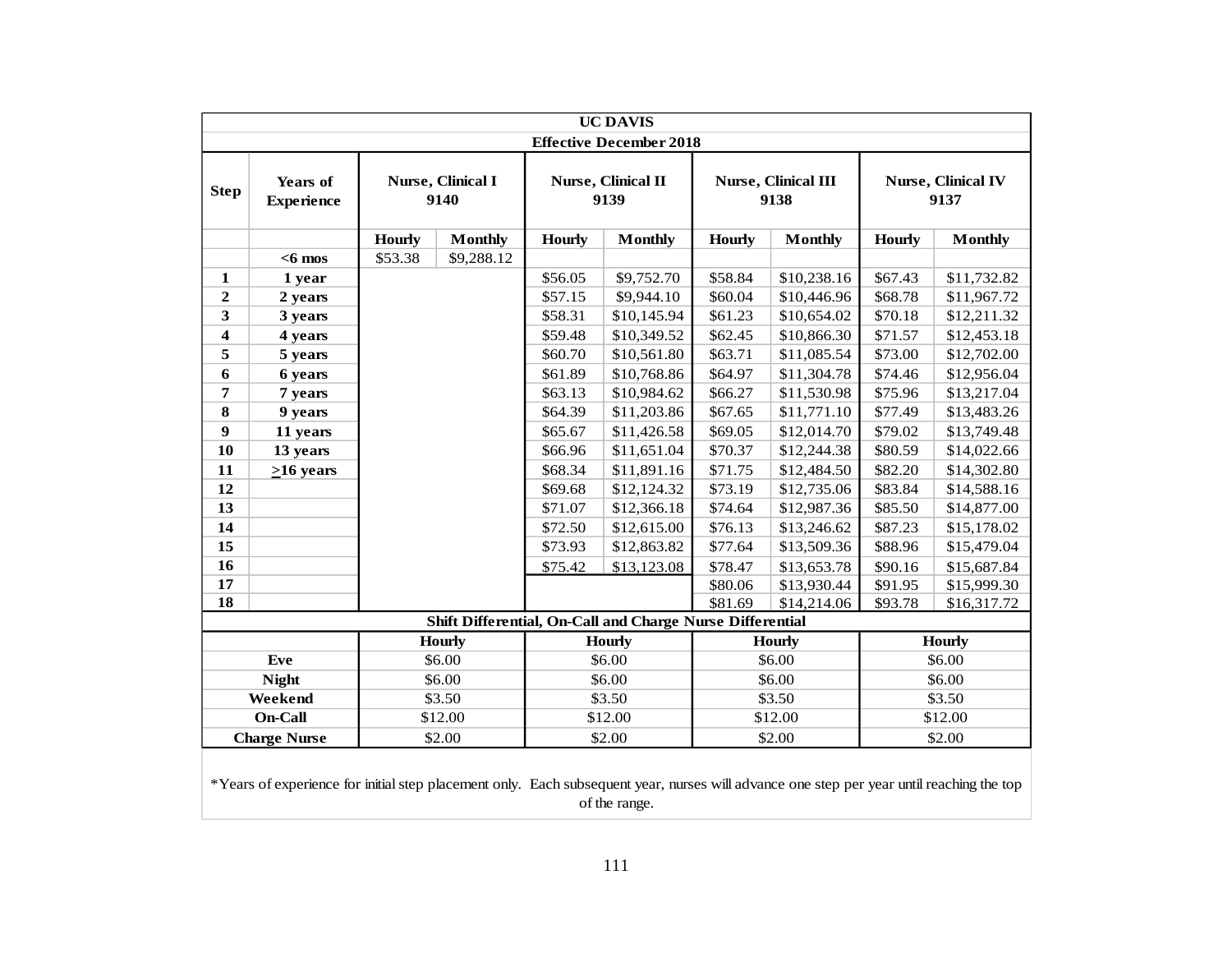|                         | <b>UC DAVIS</b><br><b>Effective December 2018</b> |               |                                    |                        |                                                           |               |                                      |               |                                       |  |  |  |
|-------------------------|---------------------------------------------------|---------------|------------------------------------|------------------------|-----------------------------------------------------------|---------------|--------------------------------------|---------------|---------------------------------------|--|--|--|
|                         |                                                   |               |                                    |                        |                                                           |               |                                      |               |                                       |  |  |  |
| <b>Step</b>             | <b>Years of</b><br><b>Experience</b>              |               | <b>Home Health Nurse I</b><br>9118 |                        | <b>Home Health Nurse II</b><br>9117                       |               | <b>Home Health Nurse III</b><br>9116 |               | <b>Nurse Administrative I</b><br>9134 |  |  |  |
|                         |                                                   | <b>Hourly</b> | <b>Monthly</b>                     | <b>Hourly</b>          | <b>Monthly</b>                                            | <b>Hourly</b> | <b>Monthly</b>                       | <b>Hourly</b> | <b>Monthly</b>                        |  |  |  |
|                         | $<$ 6 mos                                         |               |                                    |                        |                                                           |               |                                      |               |                                       |  |  |  |
| 1                       | 1 year                                            | \$53.38       | \$9,288.12                         | \$56.05                | \$9,752.70                                                | \$58.84       | \$10,238.16                          | \$58.84       | \$10,238.16                           |  |  |  |
| $\overline{2}$          | 2 years                                           | \$54.46       | \$9,476.04                         | \$57.15                | \$9,944.10                                                | \$60.04       | \$10,446.96                          | \$60.04       | \$10,446.96                           |  |  |  |
| 3                       | 3 years                                           | \$55.52       | \$9,660.48                         | \$58.31                | \$10,145.94                                               | \$61.23       | \$10,654.02                          | \$61.23       | \$10,654.02                           |  |  |  |
| $\overline{\mathbf{4}}$ | 4 years                                           | \$56.66       | \$9,858.84                         | \$59.48                | \$10,349.52                                               | \$62.45       | \$10,866.30                          | \$62.45       | \$10,866.30                           |  |  |  |
| 5                       | 5 years                                           | \$57.76       | \$10,050.24                        | \$60.70                | \$10,561.80                                               | \$63.71       | \$11,085.54                          | \$63.71       | \$11,085.54                           |  |  |  |
| 6                       | 6 years                                           | \$58.96       | \$10,259.04                        | \$61.89                | \$10,768.86                                               | \$64.97       | \$11,304.78                          | \$64.97       | \$11,304.78                           |  |  |  |
| 7                       | 7 years                                           | \$60.14       | \$10,464.36                        | \$63.13                | \$10,984.62                                               | \$66.27       | \$11,530.98                          | \$66.27       | \$11,530.98                           |  |  |  |
| 8                       | 9 years                                           | \$61.35       | \$10,674.90                        | \$64.39                | \$11,203.86                                               | \$67.65       | \$11,771.10                          | \$67.65       | \$11,771.10                           |  |  |  |
| 9                       | 11 years                                          | \$62.57       | \$10,887.18                        | \$65.67                | \$11,426.58                                               | \$69.05       | \$12,014.70                          | \$69.05       | \$12,014.70                           |  |  |  |
| 10                      | 13 years                                          | \$63.80       | \$11,101.20                        | \$66.96                | \$11,651.04                                               | \$70.37       | \$12,244.38                          | \$70.37       | \$12,244.38                           |  |  |  |
| 11                      | $>16$ years                                       | \$65.09       | \$11,325.66                        | \$68.34<br>\$11,891.16 |                                                           | \$71.75       | \$12,484.50                          | \$71.75       | \$12,484.50                           |  |  |  |
| 12                      |                                                   | \$66.38       | \$11,550.12                        | \$69.68                | \$12,124.32                                               | \$73.19       | \$12,735.06                          | \$73.19       | \$12,735.06                           |  |  |  |
| 13                      |                                                   | \$67.72       | \$11,783.28                        | \$71.07                | \$12,366.18                                               | \$74.64       | \$12,987.36                          | \$74.64       | \$12,987.36                           |  |  |  |
| 14                      |                                                   | \$69.06       | \$12,016.44                        | \$72.50                | \$12,615.00                                               | \$76.13       | \$13,246.62                          | \$76.13       | \$13,246.62                           |  |  |  |
| 15                      |                                                   | \$70.44       | \$12,256.56                        | \$73.93                | \$12,863.82                                               | \$77.64       | \$13,509.36                          | \$77.64       | \$13,509.36                           |  |  |  |
| 16                      |                                                   |               |                                    | \$75.42                | \$13,123.08                                               | \$78.47       | \$13,653.78                          | \$78.47       | \$13,653.78                           |  |  |  |
| 17                      |                                                   |               |                                    |                        |                                                           | \$80.06       | \$13,930.44                          | \$80.06       | \$13,930.44                           |  |  |  |
| 18                      |                                                   |               |                                    |                        |                                                           | \$81.69       | \$14,214.06                          | \$81.69       | \$14,214.06                           |  |  |  |
|                         |                                                   |               |                                    |                        | Shift Differential, On-Call and Charge Nurse Differential |               |                                      |               |                                       |  |  |  |
|                         |                                                   |               | <b>Hourly</b>                      |                        | <b>Hourly</b>                                             |               | <b>Hourly</b>                        |               | <b>Hourly</b>                         |  |  |  |
|                         | Eve                                               |               | \$6.00                             |                        | \$6.00                                                    |               | \$6.00                               |               | \$6.00                                |  |  |  |
|                         | <b>Night</b>                                      |               | \$6.00                             |                        | \$6.00                                                    |               | \$6.00                               |               | \$6.00                                |  |  |  |
|                         | Weekend                                           |               | \$3.50                             |                        | \$3.50                                                    |               | \$3.50                               |               | \$3.50                                |  |  |  |
|                         | <b>On-Call</b>                                    |               | \$12.00                            |                        | \$12.00                                                   |               | \$12.00                              |               | \$12.00                               |  |  |  |
|                         | <b>Charge Nurse</b>                               |               | \$2.00                             |                        | \$2.00                                                    |               | \$2.00                               |               | \$0.00                                |  |  |  |
|                         |                                                   |               |                                    |                        |                                                           |               |                                      |               |                                       |  |  |  |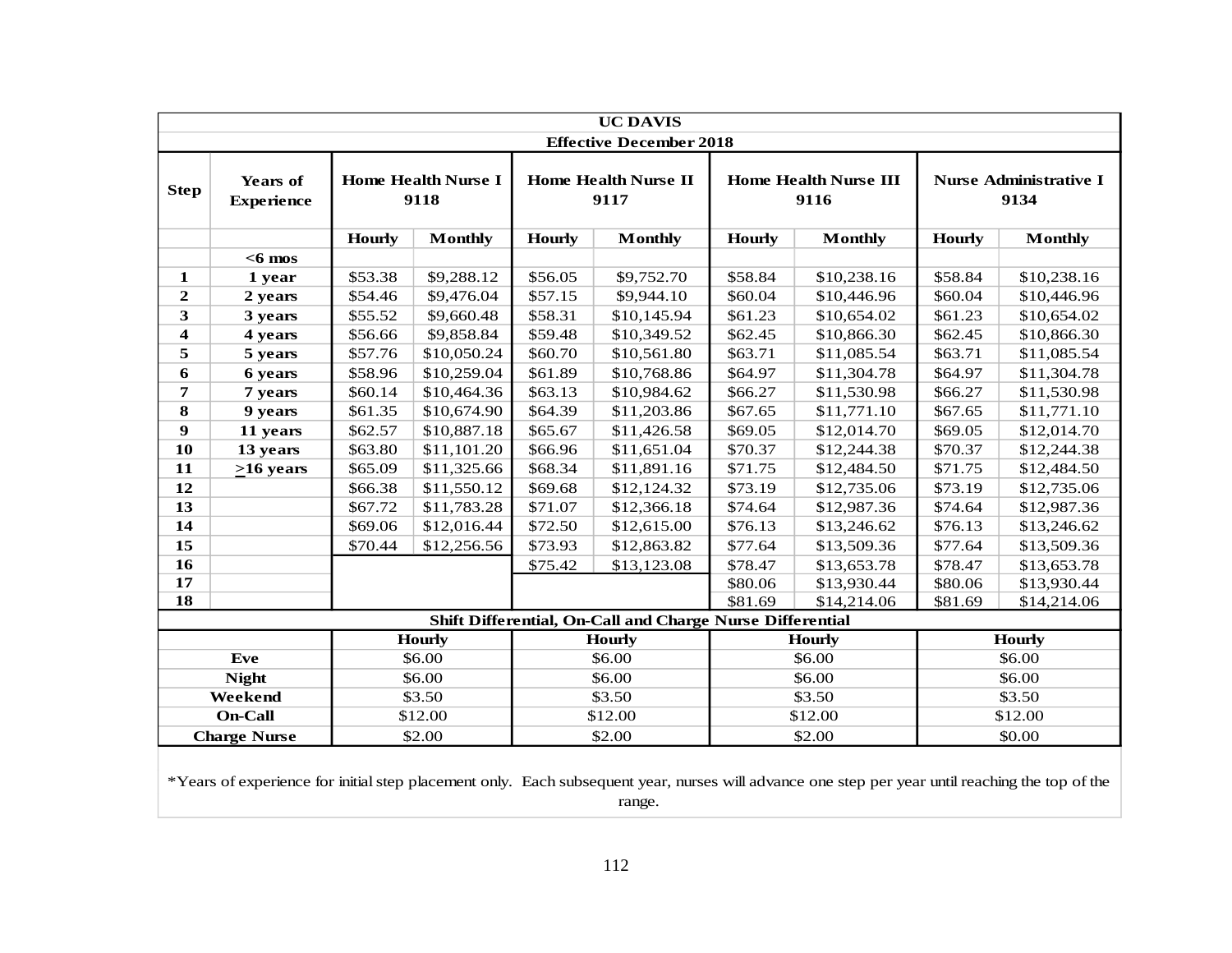|                  |                               |               |                                                           | <b>UC DAVIS</b>                |                                           |               |                                            |
|------------------|-------------------------------|---------------|-----------------------------------------------------------|--------------------------------|-------------------------------------------|---------------|--------------------------------------------|
|                  |                               |               |                                                           | <b>Effective December 2018</b> |                                           |               |                                            |
| <b>Step</b>      | Years of<br><b>Experience</b> |               | <b>Coordinator, Transplant I</b><br>9110                  |                                | <b>Coordinator, Transplant II</b><br>9111 |               | <b>Coordinator, Transplant III</b><br>9125 |
|                  |                               | <b>Hourly</b> | <b>Monthly</b>                                            | Hourly                         | <b>Monthly</b>                            | <b>Hourly</b> | <b>Monthly</b>                             |
|                  | $<$ 6 mos                     |               |                                                           |                                |                                           |               |                                            |
| $\mathbf{1}$     | 1 year                        | \$61.78       | \$10,749.72                                               | \$64.87                        | \$11,287.38                               | \$68.10       | \$11,849.40                                |
| $\mathbf{2}$     | 2 years                       | \$63.03       | \$10,967.22                                               | \$66.20                        | \$11,518.80                               | \$69.51       | \$12,094.74                                |
| 3                | 3 years                       | \$64.29       | \$11,186.46                                               | \$67.50                        | \$11,745.00                               | \$70.91       | \$12,338.34                                |
| 4                | 4 years                       | \$65.57       | \$11,409.18                                               | \$68.86                        | \$11,981.64                               | \$72.31       | \$12,581.94                                |
| 5                | 5 years                       | \$66.90       | \$11,640.60                                               | \$70.25                        | \$12,223.50                               | \$73.75       | \$12,832.50                                |
| 6                | 6 years                       | \$68.21       | \$11,868.54                                               | \$71.65                        | \$12,467.10                               | \$75.22       | \$13,088.28                                |
| 7                | 7 years                       | \$69.59       | \$12,108.66                                               | \$73.06                        | \$12,712.44                               | \$76.70       | \$13,345.80                                |
| 8                | 9 years                       | \$70.99       | \$12,352.26                                               | \$74.53                        | \$12,968.22                               | \$78.26       | \$13,617.24                                |
| $\boldsymbol{9}$ | 11 years                      | \$72.51       | \$12,616.74                                               | \$76.13                        | \$13,246.62                               | \$79.93       | \$13,907.82                                |
| 10               | 13 years                      | \$73.87       | \$12,853.38                                               | \$77.56                        | \$13,495.44                               | \$81.43       | \$14,168.82                                |
| 11               | $>16$ years                   | \$75.32       | \$13,105.68                                               | \$79.09                        | \$13,761.66                               | \$83.06       | \$14,452.44                                |
| 12               |                               | \$76.83       | \$13,368.42                                               | \$80.69                        | \$14,040.06                               | \$84.70       | \$14,737.80                                |
| 13               |                               | \$78.37       | \$13,636.38                                               | \$82.29                        | \$14,318.46                               | \$86.40       | \$15,033.60                                |
| 14               |                               | \$79.92       | \$13,906.08                                               | \$83.95<br>\$14,607.30         |                                           | \$88.12       | \$15,332.88                                |
| 15               |                               | \$81.51       | \$14,182.74                                               | \$85.60                        | \$14,894.40                               | \$89.88       | \$15,639.12                                |
| 16               |                               | \$82.42       | \$14,341.08                                               | \$86.53                        | \$15,056.22                               | \$90.86       | \$15,809.64                                |
| 17               |                               | \$84.06       | \$14,626.44                                               | \$88.28                        | \$15,360.72                               | \$92.69       | \$16,128.06                                |
| 18               |                               | \$85.77       | \$14,923.98                                               | \$90.04                        | \$15,666.96                               | \$94.56       | \$16,453.44                                |
|                  |                               |               | Shift Differential, On-Call and Charge Nurse Differential |                                |                                           |               |                                            |
|                  |                               |               | <b>Hourly</b>                                             |                                | <b>Hourly</b>                             |               | Hourly                                     |
|                  | Eve                           |               | \$0.00                                                    |                                | \$0.00                                    |               | \$0.00                                     |
|                  | <b>Night</b>                  |               | \$0.00                                                    |                                | \$0.00                                    |               | \$0.00                                     |
|                  | Weekend                       |               | \$0.00                                                    |                                | \$0.00                                    |               | \$0.00                                     |
|                  | On-Call                       |               | \$0.00                                                    |                                | \$0.00                                    |               | \$0.00                                     |
|                  | <b>Charge Nurse</b>           |               | \$0.00                                                    |                                | \$0.00                                    |               | \$0.00                                     |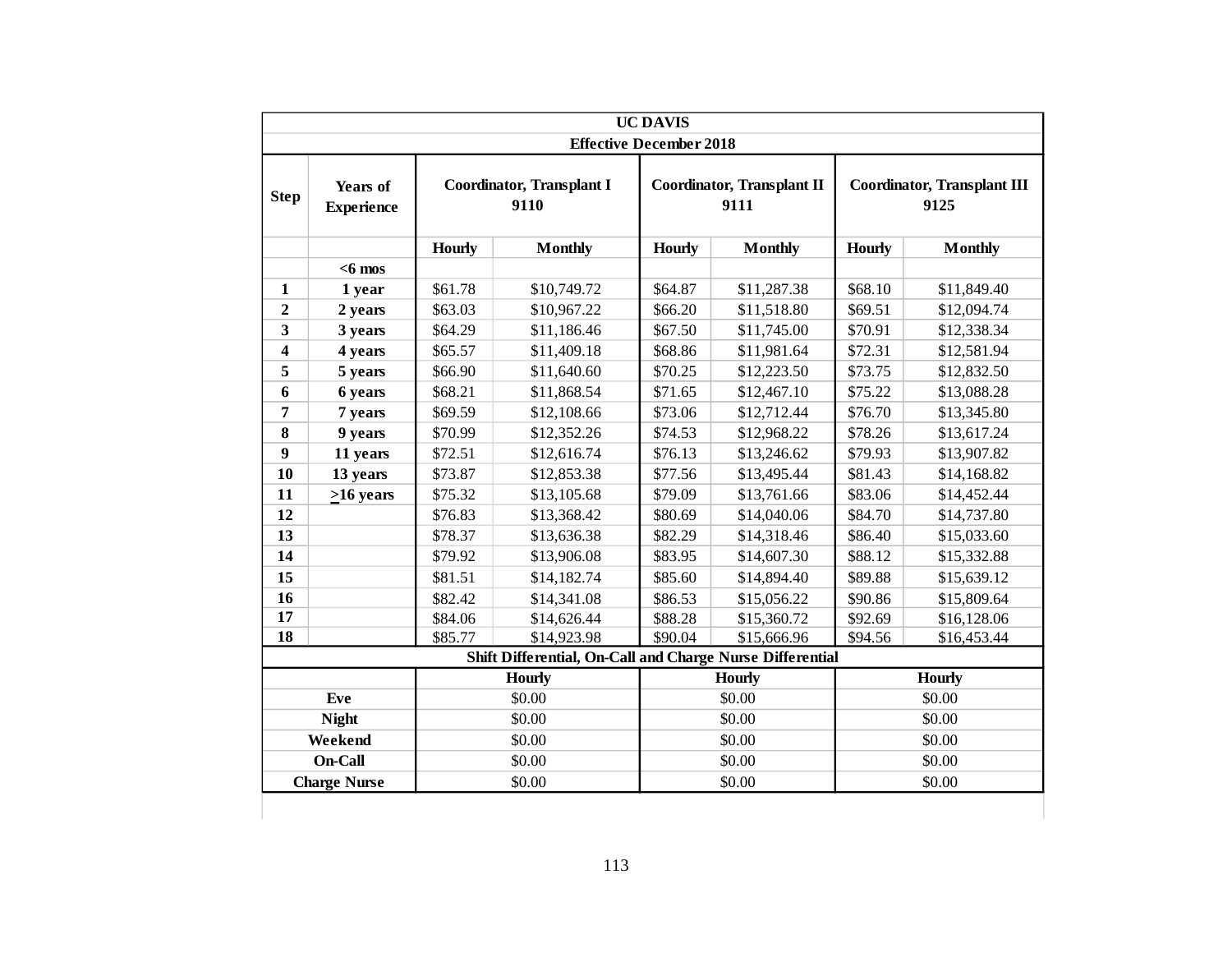|                             |                                                                                                                                                        |               |                                     |               |                                      |               | <b>UC DAVIS</b><br><b>Effective December 2018</b>         |               |                                  |                         |                               |          |                                         |
|-----------------------------|--------------------------------------------------------------------------------------------------------------------------------------------------------|---------------|-------------------------------------|---------------|--------------------------------------|---------------|-----------------------------------------------------------|---------------|----------------------------------|-------------------------|-------------------------------|----------|-----------------------------------------|
|                             |                                                                                                                                                        |               |                                     |               |                                      |               |                                                           |               |                                  |                         |                               |          |                                         |
| <b>Step</b>                 | Years of<br><b>Experience</b>                                                                                                                          |               | <b>Nurse Practitioner I</b><br>9148 |               | <b>Nurse Practitioner II</b><br>9147 |               | <b>Nurse Practitioner III</b><br>9146                     |               | <b>Nurse Anesthetist</b><br>9144 | <b>Step</b>             | Years of<br><b>Experience</b> |          | <b>Nurse Anesthetist Sr. Ex</b><br>7864 |
|                             |                                                                                                                                                        | <b>Hourly</b> | <b>Monthly</b>                      | <b>Hourly</b> | <b>Monthly</b>                       | <b>Hourly</b> | <b>Monthly</b>                                            | <b>Hourly</b> | <b>Monthly</b>                   |                         |                               | Hourly   | <b>Monthly</b>                          |
|                             | $<$ 6 mos                                                                                                                                              |               |                                     |               |                                      |               |                                                           |               |                                  |                         |                               |          |                                         |
| 1                           | 1 year                                                                                                                                                 | \$63.52       | \$11,052.48                         | \$66.67       | \$11,600.58                          | \$73.33       | \$12,759.42                                               | \$68.82       | \$11,974.68                      | $\mathbf 1$             | $<$ 1 year                    | \$103.89 | \$18,076.86                             |
| $\boldsymbol{2}$            | 2 years                                                                                                                                                | \$64.79       | \$11,273.46                         | \$68.01       | \$11,833.74                          | \$74.81       | \$13,016.94                                               | \$70.18       | \$12,211.32                      | $\overline{2}$          | 5 years                       | \$109.52 | \$19,056.48                             |
| $\overline{\mathbf{3}}$     | 3 years                                                                                                                                                | \$66.05       | \$11,492.70                         | \$69.35       | \$12,066.90                          | \$76.29       | \$13,274.46                                               | \$71.60       | \$12,458.40                      | 3 <sup>1</sup>          | 10 years                      | \$117.20 | \$20,392.80                             |
| $\overline{\mathbf{4}}$     | 4 years                                                                                                                                                | \$67.39       | \$11,725.86                         | \$70.74       | \$12,308.76                          | \$77.81       | \$13,538.94                                               | \$73.04       | \$12,708.96                      | $\overline{\mathbf{4}}$ |                               |          |                                         |
| 5                           | 5 years                                                                                                                                                | \$68.73       | \$11,959.02                         | \$72.15       | \$12,554.10                          | \$79.38       | \$13,812.12                                               | \$74.47       | \$12,957.78                      | 5                       |                               |          |                                         |
| 6                           | 6 years                                                                                                                                                | \$70.10       | \$12,197.40                         | \$73.60       | \$12,806.40                          | \$80.95       | \$14,085.30                                               | \$75.98       | \$13,220.52                      | 6                       |                               |          |                                         |
| $\overline{7}$              | 7 years                                                                                                                                                | \$71.50       | \$12,441.00                         | \$75.07       | \$13,062.18                          | \$82.56       | \$14,365.44                                               | \$77.50       | \$13,485.00                      | 7                       |                               |          |                                         |
| 8                           | 9 years                                                                                                                                                | \$72.93       | \$12,689.82                         | \$76.58       | \$13,324.92                          | \$84.26       | \$14,661.24                                               | \$79.04       | \$13,752.96                      | 8                       |                               |          |                                         |
| $\boldsymbol{9}$            | \$74.39<br>11 years                                                                                                                                    |               | \$12,943.86                         | \$78.12       | \$13,592.88                          | \$85.91       | \$14,948.34                                               | \$80.64       | \$14,031.36                      | 9                       |                               |          |                                         |
| 10                          | \$75.87<br>13 years                                                                                                                                    |               | \$13,201.38                         | \$79.66       | \$13,860.84                          | \$87.63       | \$15,247.62                                               | \$83.90       | \$14,598.60                      | 10                      |                               |          |                                         |
| 11                          | $\geq 16$ years                                                                                                                                        | \$77.40       | \$13,467.60                         | \$81.26       | \$14,139.24                          | \$89.40       | \$15,555.60                                               | \$85.55       | \$14,885.70                      | 11                      |                               |          |                                         |
| 12                          |                                                                                                                                                        | \$78.95       | \$13,737.30                         | \$82.90       | \$14,424.60                          | \$91.18       | \$15,865.32                                               | \$87.26       | \$15,183.24                      | 12                      |                               |          |                                         |
| 13                          |                                                                                                                                                        | \$80.53       | \$14,012.22                         | \$84.58       | \$14,716.92                          | \$93.00       | \$16,182.00                                               | \$89.02       | \$15,489.48                      | 13                      |                               |          |                                         |
| 14                          |                                                                                                                                                        | \$82.15       | \$14,294.10                         | \$86.25       | \$15,007.50                          | \$94.87       | \$16,507.38                                               | \$90.79       | \$15,797.46                      | 14                      |                               |          |                                         |
| 15                          |                                                                                                                                                        | \$83.78       | \$14,577.72                         | \$87.98       | \$15,308.52                          | \$96.76       | \$16,836.24                                               | \$92.63       | \$16,117.62                      | 15                      |                               |          |                                         |
| 16                          |                                                                                                                                                        |               |                                     |               |                                      |               |                                                           |               |                                  | 16                      |                               |          |                                         |
| 17                          |                                                                                                                                                        |               |                                     |               |                                      |               |                                                           |               |                                  | 17                      |                               |          |                                         |
| 18                          |                                                                                                                                                        |               |                                     |               |                                      |               |                                                           |               |                                  | 18                      |                               |          |                                         |
|                             |                                                                                                                                                        |               |                                     |               |                                      |               | Shift Differential, On-Call and Charge Nurse Differential |               |                                  |                         |                               |          |                                         |
|                             |                                                                                                                                                        |               | <b>Hourly</b>                       |               | <b>Hourly</b>                        |               | <b>Hourly</b>                                             |               | <b>Hourly</b>                    |                         |                               |          |                                         |
|                             | Eve                                                                                                                                                    |               | \$6.00                              |               | \$6.00                               |               | \$6.00                                                    |               | \$2.75                           |                         |                               |          |                                         |
|                             | \$6.00<br><b>Night</b>                                                                                                                                 |               |                                     |               | \$6.00                               |               | \$6.00                                                    |               | \$4.75                           |                         |                               |          |                                         |
| Weekend<br>\$3.50<br>\$3.50 |                                                                                                                                                        |               |                                     |               |                                      |               | \$3.50                                                    |               | \$1.60                           |                         |                               |          |                                         |
|                             | On-Call                                                                                                                                                |               | \$12.00                             |               | \$12.00                              |               | \$12.00                                                   |               | \$9.00                           |                         |                               |          |                                         |
|                             | <b>Charge Nurse</b>                                                                                                                                    |               | \$2.00                              |               | \$2.00                               |               | \$2.00                                                    |               | \$2.00                           |                         |                               |          |                                         |
|                             | *Years of experience for initial step placement only. Each subsequent year, nurses will advance one step per year until reaching the top of the range. |               |                                     |               |                                      |               |                                                           |               |                                  |                         |                               |          |                                         |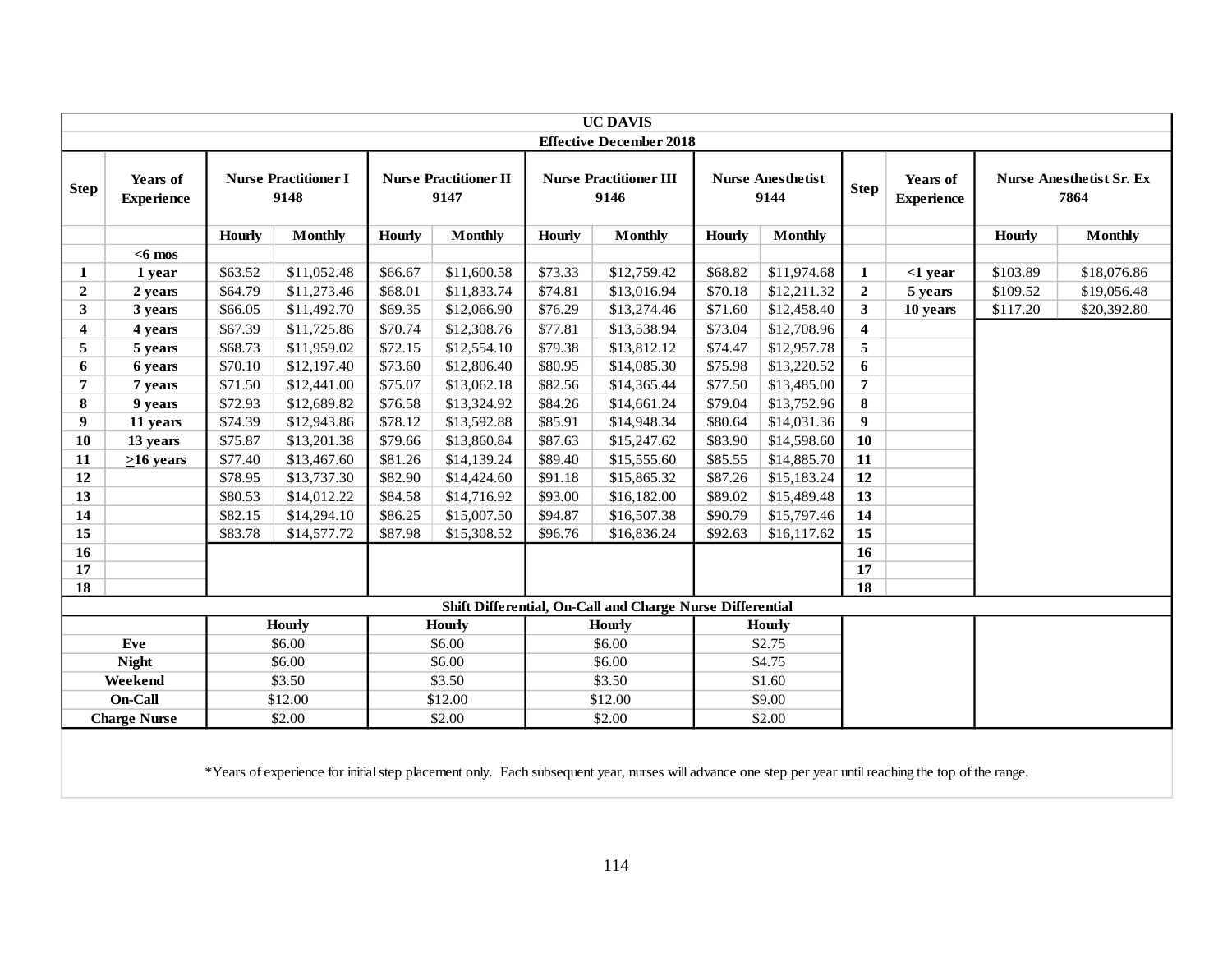|                                                                                                                                                                                           | <b>UC DAVIS</b><br><b>Effective December 2018</b> |                                                           |               |               |               |  |  |  |  |  |  |  |  |
|-------------------------------------------------------------------------------------------------------------------------------------------------------------------------------------------|---------------------------------------------------|-----------------------------------------------------------|---------------|---------------|---------------|--|--|--|--|--|--|--|--|
| Home Health Nurse,<br><b>Nurse Practitioner,</b><br>Nurse Anesthetist, Nurse Anesthetist, Sr.<br>Nurse,<br><b>Description</b><br>Per Diem<br>Per Diem<br>Per Diem<br>Per Diem<br>Per Diem |                                                   |                                                           |               |               |               |  |  |  |  |  |  |  |  |
|                                                                                                                                                                                           | 9119                                              | 9114                                                      | 9160          | 9122          | 9121          |  |  |  |  |  |  |  |  |
|                                                                                                                                                                                           | <b>Hourly</b>                                     | <b>Hourly</b>                                             | <b>Hourly</b> | <b>Hourly</b> | <b>Hourly</b> |  |  |  |  |  |  |  |  |
| Unit-Based                                                                                                                                                                                | \$72.07                                           | \$72.94                                                   | \$88.53       | \$108.03      | \$127.26      |  |  |  |  |  |  |  |  |
| CP 3 shifts/mo                                                                                                                                                                            | \$77.47                                           |                                                           |               |               |               |  |  |  |  |  |  |  |  |
| CP 6 shifts/mo                                                                                                                                                                            | \$82.89                                           |                                                           |               |               |               |  |  |  |  |  |  |  |  |
|                                                                                                                                                                                           |                                                   | Shift Differential, On-Call and Charge Nurse Differential |               |               |               |  |  |  |  |  |  |  |  |
|                                                                                                                                                                                           | <b>Hourly</b>                                     | <b>Hourly</b>                                             | <b>Hourly</b> | <b>Hourly</b> | <b>Hourly</b> |  |  |  |  |  |  |  |  |
| Eve                                                                                                                                                                                       | \$6.00                                            | \$6.00                                                    | \$6.00        | \$4.45        | \$5.15        |  |  |  |  |  |  |  |  |
| <b>Night</b>                                                                                                                                                                              | \$7.35                                            | \$7.20                                                    | \$6.00        | \$9.40        | \$10.90       |  |  |  |  |  |  |  |  |
| Weekend                                                                                                                                                                                   | \$3.50                                            | \$3.50                                                    | \$3.50        | \$1.60        | \$1.60        |  |  |  |  |  |  |  |  |
| <b>On-Call</b>                                                                                                                                                                            | \$12.00                                           | \$12.00                                                   | \$12.00       | \$9.00        | \$9.00        |  |  |  |  |  |  |  |  |
| <b>Charge Nurse</b>                                                                                                                                                                       | \$0.00                                            | \$0.00                                                    | \$0.00        | \$0.00        | \$0.00        |  |  |  |  |  |  |  |  |
| *Years of experience for initial step placement only. Each subsequent year, nurses will advance one step per year until reaching the top of the range.                                    |                                                   |                                                           |               |               |               |  |  |  |  |  |  |  |  |
|                                                                                                                                                                                           |                                                   |                                                           |               |               |               |  |  |  |  |  |  |  |  |
|                                                                                                                                                                                           |                                                   |                                                           |               |               |               |  |  |  |  |  |  |  |  |
|                                                                                                                                                                                           |                                                   |                                                           |               |               |               |  |  |  |  |  |  |  |  |
|                                                                                                                                                                                           |                                                   |                                                           |               |               |               |  |  |  |  |  |  |  |  |
|                                                                                                                                                                                           |                                                   |                                                           |               |               |               |  |  |  |  |  |  |  |  |
|                                                                                                                                                                                           |                                                   |                                                           |               |               |               |  |  |  |  |  |  |  |  |
|                                                                                                                                                                                           |                                                   |                                                           |               |               |               |  |  |  |  |  |  |  |  |
|                                                                                                                                                                                           |                                                   | 115                                                       |               |               |               |  |  |  |  |  |  |  |  |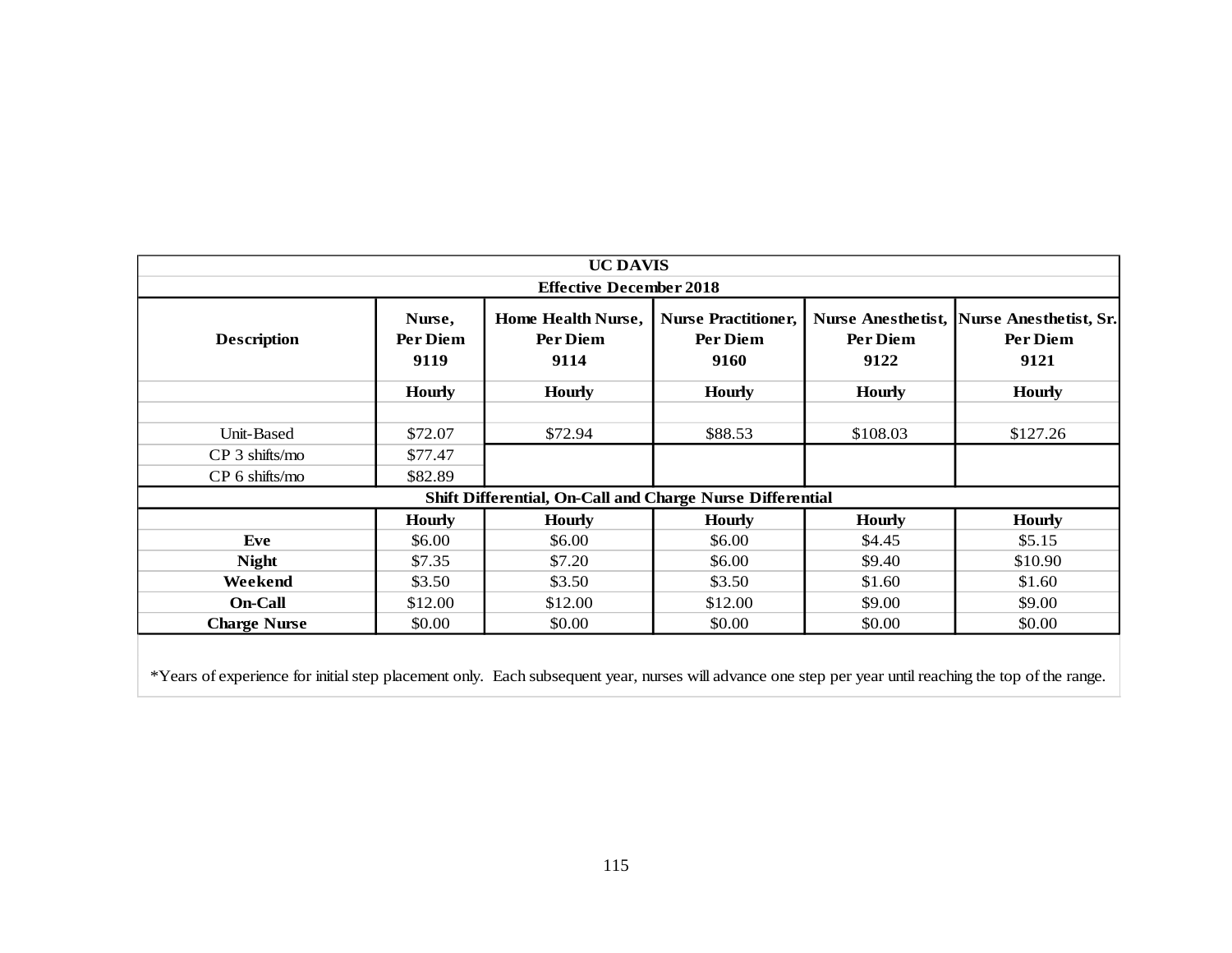|                         | <b>UC DAVIS</b><br><b>Effective January 2019</b> |               |                           |               |                                                                  |               |                                    |               |                                   |  |  |  |
|-------------------------|--------------------------------------------------|---------------|---------------------------|---------------|------------------------------------------------------------------|---------------|------------------------------------|---------------|-----------------------------------|--|--|--|
|                         |                                                  |               |                           |               |                                                                  |               |                                    |               |                                   |  |  |  |
| <b>Step</b>             | <b>Years of</b><br><b>Experience</b>             |               | Nurse, Clinical I<br>9140 |               | Nurse, Clinical II<br>9139                                       |               | <b>Nurse, Clinical III</b><br>9138 |               | <b>Nurse, Clinical IV</b><br>9137 |  |  |  |
|                         |                                                  | <b>Hourly</b> | <b>Monthly</b>            | <b>Hourly</b> | <b>Monthly</b>                                                   | <b>Hourly</b> | <b>Monthly</b>                     | <b>Hourly</b> | <b>Monthly</b>                    |  |  |  |
|                         | $<$ 6 mos                                        | \$54.98       | \$9,566.52                |               |                                                                  |               |                                    |               |                                   |  |  |  |
| 1                       | 1 year                                           |               |                           | \$57.73       | \$10,045.02                                                      | \$60.61       | \$10,546.14                        | \$69.45       | \$12,084.30                       |  |  |  |
| $\boldsymbol{2}$        | 2 years                                          |               |                           | \$58.86       | \$10,241.64                                                      | \$61.84       | \$10,760.16                        | \$70.84       | \$12,326.16                       |  |  |  |
| 3                       | 3 years                                          |               |                           | \$60.06       | \$10,450.44                                                      | \$63.07       | \$10,974.18                        | \$72.29       | \$12,578.46                       |  |  |  |
| $\overline{\mathbf{4}}$ | 4 years                                          |               |                           | \$61.26       | \$10,659.24                                                      | \$64.32       | \$11,191.68                        | \$73.72       | \$12,827.28                       |  |  |  |
| 5                       | 5 years                                          |               |                           | \$62.52       | \$10,878.48                                                      | \$65.62       | \$11,417.88                        | \$75.19       | \$13,083.06                       |  |  |  |
| 6                       | 6 years                                          |               |                           | \$63.75       | \$11,092.50                                                      | \$66.92       | \$11,644.08                        | \$76.69       | \$13,344.06                       |  |  |  |
| 7                       | 7 years                                          |               |                           | \$65.02       | \$11,313.48                                                      | \$68.26       | \$11,877.24                        | \$78.24       | \$13,613.76                       |  |  |  |
| 8                       | 9 years                                          |               |                           | \$66.32       | \$11,539.68                                                      | \$69.68       | \$12,124.32                        | \$79.81       | \$13,886.94                       |  |  |  |
| 9                       | 11 years                                         |               |                           | \$67.64       | \$11,769.36                                                      | \$71.12       | \$12,374.88                        | \$81.39       | \$14,161.86                       |  |  |  |
| 10                      | 13 years                                         |               |                           | \$68.97       | \$12,000.78                                                      | \$72.48       | \$12,611.52                        | \$83.01       | \$14,443.74                       |  |  |  |
| 11                      | $\geq 16$ years                                  |               |                           | \$70.39       | \$12,247.86                                                      | \$73.90       | \$12,858.60                        | \$84.67       | \$14,732.58                       |  |  |  |
| 12                      |                                                  |               |                           | \$71.77       | \$12,487.98                                                      | \$75.39       | \$13,117.86                        | \$86.36       | \$15,026.64                       |  |  |  |
| 13                      |                                                  |               |                           | \$73.20       | \$12,736.80                                                      | \$76.88       | \$13,377.12                        | \$88.07       | \$15,324.18                       |  |  |  |
| 14                      |                                                  |               |                           | \$74.68       | \$12,994.32                                                      | \$78.41       | \$13,643.34                        | \$89.85       | \$15,633.90                       |  |  |  |
| 15                      |                                                  |               |                           | \$76.15       | \$13,250.10                                                      | \$79.97       | \$13,914.78                        | \$91.63       | \$15,943.62                       |  |  |  |
| $\overline{16}$         |                                                  |               |                           | \$77.68       | \$13,516.32                                                      | \$80.82       | \$14,062.68                        | \$92.86       | \$16,157.64                       |  |  |  |
| 17                      |                                                  |               |                           |               |                                                                  | \$82.46       | \$14,348.04                        | \$94.71       | \$16,479.54                       |  |  |  |
| 18                      |                                                  |               |                           |               |                                                                  | \$84.14       | \$14,640.36                        | \$96.59       | \$16,806.66                       |  |  |  |
|                         |                                                  |               |                           |               | <b>Shift Differential, On-Call and Charge Nurse Differential</b> |               |                                    |               |                                   |  |  |  |
|                         |                                                  |               | <b>Hourly</b>             |               | <b>Hourly</b>                                                    |               | <b>Hourly</b>                      |               | <b>Hourly</b>                     |  |  |  |
|                         | Eve                                              |               | \$6.00                    |               | \$6.00                                                           |               | \$6.00                             |               | \$6.00                            |  |  |  |
|                         | <b>Night</b>                                     |               | \$6.00                    |               | \$6.00                                                           |               | \$6.00                             |               | \$6.00                            |  |  |  |
|                         | Weekend                                          |               | \$3.50                    |               | \$3.50                                                           |               | \$3.50                             |               | \$3.50                            |  |  |  |
|                         | <b>On-Call</b>                                   |               | \$12.00                   |               | \$12.00                                                          | \$12.00       |                                    |               | \$12.00                           |  |  |  |
|                         | <b>Charge Nurse</b>                              |               | \$2.00                    |               | \$2.00                                                           |               | \$2.00                             |               | \$2.00                            |  |  |  |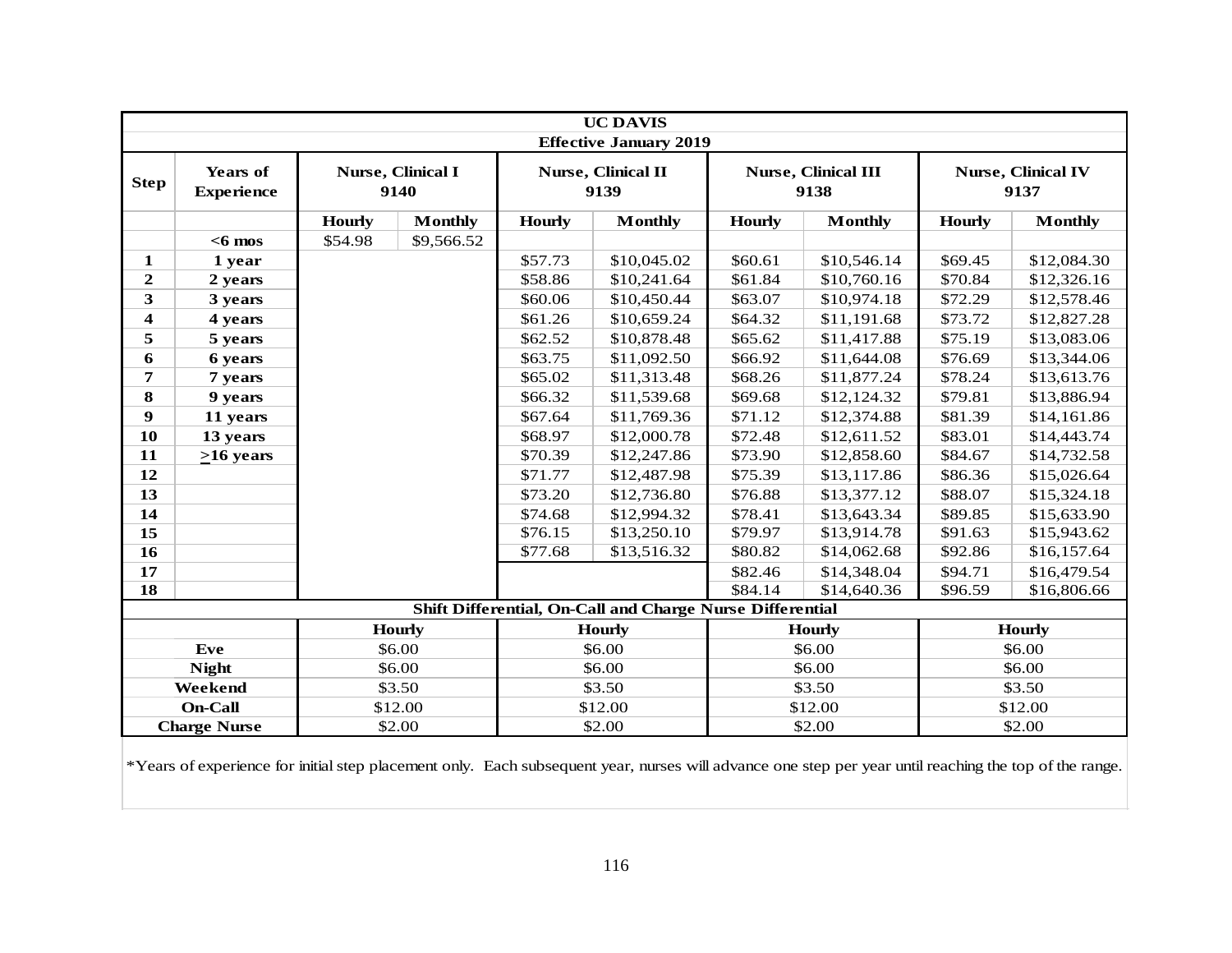|                  | <b>UC DAVIS</b><br><b>Effective January 2019</b>                                                                                                |               |                                    |               |                                                                  |               |                                      |               |                                       |  |  |  |  |
|------------------|-------------------------------------------------------------------------------------------------------------------------------------------------|---------------|------------------------------------|---------------|------------------------------------------------------------------|---------------|--------------------------------------|---------------|---------------------------------------|--|--|--|--|
| <b>Step</b>      | <b>Years of</b><br><b>Experience</b>                                                                                                            |               | <b>Home Health Nurse I</b><br>9118 |               | <b>Home Health Nurse II</b><br>9117                              |               | <b>Home Health Nurse III</b><br>9116 |               | <b>Nurse Administrative I</b><br>9134 |  |  |  |  |
|                  |                                                                                                                                                 | <b>Hourly</b> | <b>Monthly</b>                     | <b>Hourly</b> | <b>Monthly</b>                                                   | <b>Hourly</b> | <b>Monthly</b>                       | <b>Hourly</b> | <b>Monthly</b>                        |  |  |  |  |
|                  | $<$ 6 mos                                                                                                                                       |               |                                    |               |                                                                  |               |                                      |               |                                       |  |  |  |  |
| 1                | 1 year                                                                                                                                          | \$54.98       | \$9,566.52                         | \$57.73       | \$10,045.02                                                      | \$60.61       | \$10,546.14                          | \$60.61       | \$10,546.14                           |  |  |  |  |
| $\mathbf{2}$     | 2 years                                                                                                                                         | \$56.09       | \$9,759.66                         | \$58.86       | \$10,241.64                                                      | \$61.84       | \$10,760.16                          | \$61.84       | \$10,760.16                           |  |  |  |  |
| 3                | 3 years                                                                                                                                         | \$57.19       | \$9,951.06                         | \$60.06       | \$10,450.44                                                      | \$63.07       | \$10,974.18                          | \$63.07       | \$10,974.18                           |  |  |  |  |
| 4                | 4 years                                                                                                                                         | \$58.36       | \$10,154.64                        | \$61.26       | \$10,659.24                                                      | \$64.32       | \$11,191.68                          | \$64.32       | \$11,191.68                           |  |  |  |  |
| 5                | 5 years                                                                                                                                         | \$59.49       | \$10,351.26                        | \$62.52       | \$10,878.48                                                      | \$65.62       | \$11,417.88                          | \$65.62       | \$11,417.88                           |  |  |  |  |
| 6                | 6 years                                                                                                                                         | \$60.73       | \$10,567.02                        | \$63.75       | \$11,092.50                                                      | \$66.92       | \$11,644.08                          | \$66.92       | \$11,644.08                           |  |  |  |  |
| 7                | 7 years                                                                                                                                         | \$61.94       | \$10,777.56                        | \$65.02       | \$11,313.48                                                      | \$68.26       | \$11,877.24                          | \$68.26       | \$11,877.24                           |  |  |  |  |
| 8                | 9 years                                                                                                                                         | \$63.19       | \$10,995.06                        | \$66.32       | \$11,539.68                                                      | \$69.68       | \$12,124.32                          | \$69.68       | \$12,124.32                           |  |  |  |  |
| $\boldsymbol{9}$ | 11 years                                                                                                                                        | \$64.45       | \$11,214.30                        | \$67.64       | \$11,769.36                                                      | \$71.12       | \$12,374.88                          | \$71.12       | \$12,374.88                           |  |  |  |  |
| 10               | 13 years                                                                                                                                        | \$65.71       | \$11,433.54                        | \$68.97       | \$12,000.78                                                      | \$72.48       | \$12,611.52                          | \$72.48       | \$12,611.52                           |  |  |  |  |
| 11               | $\geq 16$ years                                                                                                                                 | \$67.04       | \$11,664.96                        | \$70.39       | \$12,247.86                                                      | \$73.90       | \$12,858.60                          | \$73.90       | \$12,858.60                           |  |  |  |  |
| 12               |                                                                                                                                                 | \$68.37       | \$11,896.38                        | \$71.77       | \$12,487.98                                                      | \$75.39       | \$13,117.86                          | \$75.39       | \$13,117.86                           |  |  |  |  |
| 13               |                                                                                                                                                 | \$69.75       | \$12,136.50                        | \$73.20       | \$12,736.80                                                      | \$76.88       | \$13,377.12                          | \$76.88       | \$13,377.12                           |  |  |  |  |
| 14               |                                                                                                                                                 | \$71.13       | \$12,376.62                        | \$74.68       | \$12,994.32                                                      | \$78.41       | \$13,643.34                          | \$78.41       | \$13,643.34                           |  |  |  |  |
| 15               |                                                                                                                                                 | \$72.55       | \$12,623.70                        | \$76.15       | \$13,250.10                                                      | \$79.97       | \$13,914.78                          | \$79.97       | \$13,914.78                           |  |  |  |  |
| $\overline{16}$  |                                                                                                                                                 |               |                                    | \$77.68       | \$13,516.32                                                      | \$80.82       | \$14,062.68                          | \$80.82       | \$14,062.68                           |  |  |  |  |
| 17               |                                                                                                                                                 |               |                                    |               |                                                                  | \$82.46       | \$14,348.04                          | \$82.46       | \$14,348.04                           |  |  |  |  |
| <b>18</b>        |                                                                                                                                                 |               |                                    |               |                                                                  | \$84.14       | \$14,640.36                          | \$84.14       | \$14,640.36                           |  |  |  |  |
|                  |                                                                                                                                                 |               |                                    |               | <b>Shift Differential, On-Call and Charge Nurse Differential</b> |               |                                      |               |                                       |  |  |  |  |
|                  |                                                                                                                                                 |               | <b>Hourly</b>                      |               | <b>Hourly</b>                                                    |               | <b>Hourly</b>                        |               | <b>Hourly</b>                         |  |  |  |  |
|                  | Eve                                                                                                                                             |               | \$6.00                             |               | \$6.00                                                           |               | \$6.00                               |               | \$6.00                                |  |  |  |  |
|                  | <b>Night</b>                                                                                                                                    |               | \$6.00                             |               | \$6.00                                                           |               | \$6.00                               |               | \$6.00                                |  |  |  |  |
|                  | Weekend                                                                                                                                         |               | \$3.50                             |               | \$3.50                                                           |               | \$3.50                               |               | \$3.50                                |  |  |  |  |
|                  | <b>On-Call</b>                                                                                                                                  |               | \$12.00                            |               | \$12.00                                                          |               | \$12.00                              |               | \$12.00                               |  |  |  |  |
|                  | <b>Charge Nurse</b>                                                                                                                             |               | \$2.00                             |               | \$2.00                                                           |               | \$2.00                               |               | \$0.00                                |  |  |  |  |
|                  | *Years of experience for initial step placement only. Each subsequent year, nurses will advance one step per year until reaching the top of the |               |                                    |               | range.                                                           |               |                                      |               |                                       |  |  |  |  |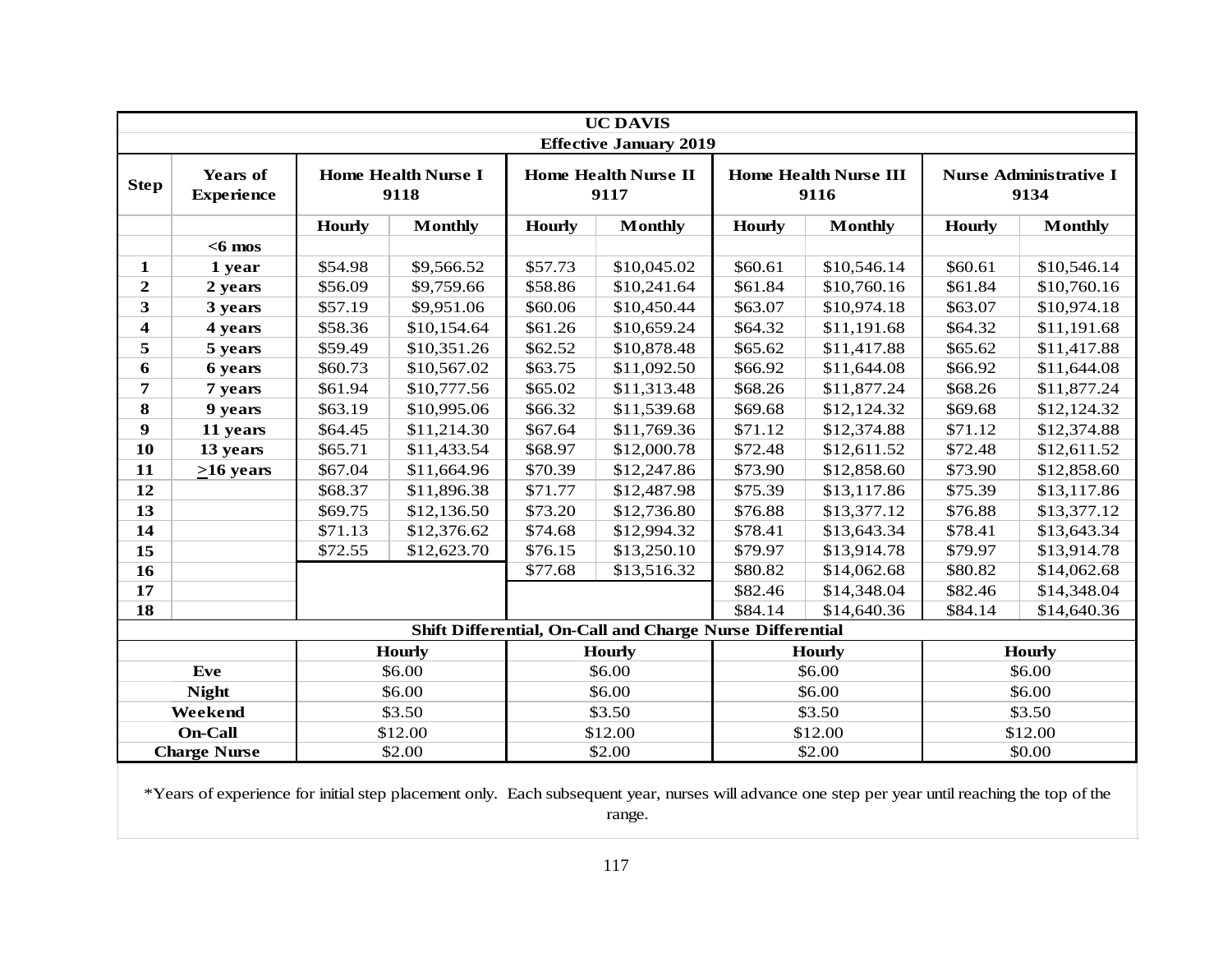|                  |                                      |               |                                          | <b>UC DAVIS</b>               |                                                                  |               |                                            |
|------------------|--------------------------------------|---------------|------------------------------------------|-------------------------------|------------------------------------------------------------------|---------------|--------------------------------------------|
|                  |                                      |               |                                          | <b>Effective January 2019</b> |                                                                  |               |                                            |
| <b>Step</b>      | <b>Years of</b><br><b>Experience</b> |               | <b>Coordinator, Transplant I</b><br>9110 |                               | <b>Coordinator, Transplant II</b><br>9111                        |               | <b>Coordinator, Transplant III</b><br>9125 |
|                  |                                      | <b>Hourly</b> | <b>Monthly</b>                           | <b>Hourly</b>                 | <b>Monthly</b>                                                   | <b>Hourly</b> | <b>Monthly</b>                             |
|                  | $<$ 6 mos                            |               |                                          |                               |                                                                  |               |                                            |
| $\mathbf{1}$     | 1 year                               | \$63.63       | \$11,071.62                              | \$66.82                       | \$11,626.68                                                      | \$70.14       | \$12,204.36                                |
| $\boldsymbol{2}$ | 2 years                              | \$64.92       | \$11,296.08                              | \$68.19                       | \$11,865.06                                                      | \$71.60       | \$12,458.40                                |
| $\mathbf{3}$     | 3 years                              | \$66.22       | \$11,522.28                              | \$69.53                       | \$12,098.22                                                      | \$73.04       | \$12,708.96                                |
| $\boldsymbol{4}$ | 4 years                              | \$67.54       | \$11,751.96                              | \$70.93                       | \$12,341.82                                                      | \$74.48       | \$12,959.52                                |
| 5                | 5 years                              | \$68.91       | \$11,990.34                              | \$72.36                       | \$12,590.64                                                      | \$75.96       | \$13,217.04                                |
| 6                | 6 years                              | \$70.26       | \$12,225.24                              | \$73.80                       | \$12,841.20                                                      | \$77.48       | \$13,481.52                                |
| 7                | 7 years                              | \$71.68       | \$12,472.32                              | \$75.25                       | \$13,093.50                                                      | \$79.00       | \$13,746.00                                |
| 8                | 9 years                              | \$73.12       | \$12,722.88                              | \$76.77                       | \$13,357.98                                                      | \$80.61       | \$14,026.14                                |
| 9                | 11 years                             | \$74.69       | \$12,996.06                              | \$78.41                       | \$13,643.34                                                      | \$82.33       | \$14,325.42                                |
| 10               | 13 years                             | \$76.09       | \$13,239.66                              | \$79.89                       | \$13,900.86                                                      | \$83.87       | \$14,593.38                                |
| 11               | $>16$ years                          | \$77.58       | \$13,498.92                              | \$81.46                       | \$14,174.04                                                      | \$85.55       | \$14,885.70                                |
| 12               |                                      | \$79.13       | \$13,768.62                              | \$83.11                       | \$14,461.14                                                      | \$87.24       | \$15,179.76                                |
| 13               |                                      | \$80.72       | \$14,045.28                              | \$84.76                       | \$14,748.24                                                      | \$88.99       | \$15,484.26                                |
| 14               |                                      | \$82.32       | \$14,323.68                              | \$86.47                       | \$15,045.78                                                      | \$90.76       | \$15,792.24                                |
| 15               |                                      | \$83.96       | \$14,609.04                              | \$88.17                       | \$15,341.58                                                      | \$92.58       | \$16,108.92                                |
| 16               |                                      | \$84.89       | \$14,770.86                              | \$89.13                       | \$15,508.62                                                      | \$93.59       | \$16,284.66                                |
| 17               |                                      | \$86.58       | \$15,064.92                              | \$90.93                       | \$15,821.82                                                      | \$95.47       | \$16,611.78                                |
| 18               |                                      | \$88.34       | \$15,371.16                              | \$92.74                       | \$16,136.76                                                      | \$97.40       | \$16,947.60                                |
|                  |                                      |               |                                          |                               | <b>Shift Differential, On-Call and Charge Nurse Differential</b> |               |                                            |
|                  |                                      |               | <b>Hourly</b>                            |                               | <b>Hourly</b>                                                    |               | <b>Hourly</b>                              |
|                  | Eve                                  |               | \$0.00                                   |                               | \$0.00                                                           |               | \$0.00                                     |
|                  | <b>Night</b>                         |               | \$0.00                                   |                               | \$0.00                                                           |               | \$0.00                                     |
|                  | Weekend                              |               | \$0.00                                   |                               | \$0.00                                                           |               | \$0.00                                     |
|                  | <b>On-Call</b>                       |               | \$0.00                                   |                               | \$0.00                                                           |               | \$0.00                                     |
|                  | <b>Charge Nurse</b>                  |               | \$0.00                                   |                               | \$0.00                                                           |               | \$0.00                                     |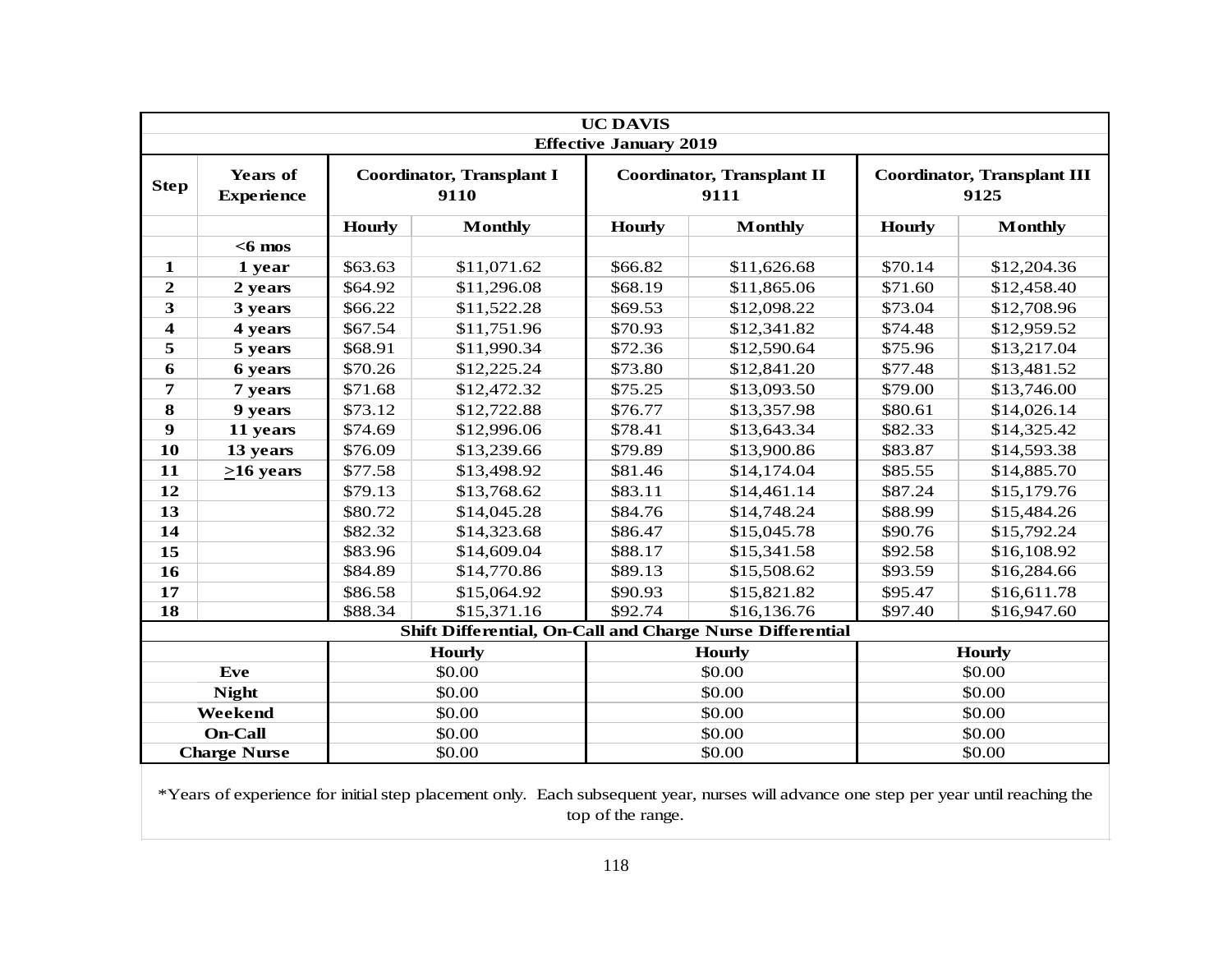|                |                               |         |                                     |               |                                      |               | <b>UC DAVIS</b><br><b>Effective January 2019</b>          |               |                                  |                         |                               |               |                                         |
|----------------|-------------------------------|---------|-------------------------------------|---------------|--------------------------------------|---------------|-----------------------------------------------------------|---------------|----------------------------------|-------------------------|-------------------------------|---------------|-----------------------------------------|
| <b>Step</b>    | Years of<br><b>Experience</b> |         | <b>Nurse Practitioner I</b><br>9148 |               | <b>Nurse Practitioner II</b><br>9147 |               | <b>Nurse Practitioner III</b><br>9146                     |               | <b>Nurse Anesthetist</b><br>9144 | <b>Step</b>             | Years of<br><b>Experience</b> |               | <b>Nurse Anesthetist Sr. Ex</b><br>7864 |
|                |                               | Hourly  | <b>Monthly</b>                      | <b>Hourly</b> | <b>Monthly</b>                       | <b>Hourly</b> | <b>Monthly</b>                                            | <b>Hourly</b> | <b>Monthly</b>                   |                         |                               | <b>Hourly</b> | <b>Monthly</b>                          |
|                | $<$ 6 mos                     |         |                                     |               |                                      |               |                                                           |               |                                  |                         |                               |               |                                         |
| 1              | 1 year                        | \$65.43 | \$11,384.82                         | \$68.67       | \$11,948.58                          | \$75.53       | \$13,142.22                                               | \$70.88       | \$12,333.12                      | 1                       | $<$ 1 year                    | \$107.01      | \$18,619.74                             |
| $\overline{2}$ | 2 years                       | \$66.73 | \$11,611.02                         | \$70.05       | \$12,188.70                          | \$77.05       | \$13,406.70                                               | \$72.29       | \$12,578.46                      | $\overline{2}$          | 5 years                       | \$112.81      | \$19,628.94                             |
| 3              | 3 years                       | \$68.03 | \$11,837.22                         | \$71.43       | \$12,428.82                          | \$78.58       | \$13,672.92                                               | \$73.75       | \$12,832.50                      | 3                       | 10 years                      | \$120.72      | \$21,005.28                             |
| 4              | 4 years                       | \$69.41 | \$12,077.34                         | \$72.86       | \$12,677.64                          | \$80.14       | \$13,944.36                                               | \$75.23       | \$13,090.02                      | $\overline{\mathbf{4}}$ |                               |               |                                         |
| 5              | 5 years                       | \$70.79 | \$12,317.46                         | \$74.31       | \$12,929.94                          | \$81.76       | \$14,226.24                                               | \$76.70       | \$13,345.80                      | 5                       |                               |               |                                         |
| 6              | 6 years                       | \$72.20 | \$12,562.80                         | \$75.81       | \$13,190.94                          | \$83.38       | \$14,508.12                                               | \$78.26       | \$13,617.24                      | 6                       |                               |               |                                         |
| 7              | 7 years                       | \$73.65 | \$12,815.10                         | \$77.32       | \$13,453.68                          | \$85.04       | \$14,796.96                                               | \$79.83       | \$13,890.42                      | 7                       |                               |               |                                         |
| 8              | 9 years                       | \$75.12 | \$13,070.88                         | \$78.88       | \$13,725.12                          | \$86.79       | \$15,101.46                                               | \$81.41       | \$14,165.34                      | 8                       |                               |               |                                         |
| 9              | 11 years                      | \$76.62 | \$13,331.88                         | \$80.46       | \$14,000.04                          | \$88.49       | \$15,397.26                                               | \$83.06       | \$14,452.44                      | 9                       |                               |               |                                         |
| 10             | 13 years                      | \$78.15 | \$13,598.10                         | \$82.05       | \$14,276.70                          | \$90.26       | \$15,705.24                                               | \$86.42       | \$15,037.08                      | 10                      |                               |               |                                         |
| 11             | $>16$ years                   | \$79.72 | \$13,871.28                         | \$83.70       | \$14,563.80                          | \$92.08       | \$16,021.92                                               | \$88.12       | \$15,332.88                      | 11                      |                               |               |                                         |
| 12             |                               | \$81.32 | \$14,149.68                         | \$85.39       | \$14,857.86                          | \$93.92       | \$16,342.08                                               | \$89.88       | \$15,639.12                      | 12                      |                               |               |                                         |
| 13             |                               | \$82.95 | \$14,433.30                         | \$87.12       | \$15,158.88                          | \$95.79       | \$16,667.46                                               | \$91.69       | \$15,954.06                      | 13                      |                               |               |                                         |
| 14             |                               | \$84.61 | \$14,722.14                         | \$88.84       | \$15,458.16                          | \$97.72       | \$17,003.28                                               | \$93.51       | \$16,270.74                      | 14                      |                               |               |                                         |
| 15             |                               | \$86.29 | \$15,014.46                         | \$90.62       | \$15,767.88                          | \$99.66       | \$17,340.84                                               | \$95.41       | \$16,601.34                      | 15                      |                               |               |                                         |
| 16             |                               |         |                                     |               |                                      |               |                                                           |               |                                  | 16                      |                               |               |                                         |
| 17             |                               |         |                                     |               |                                      |               |                                                           |               |                                  | 17                      |                               |               |                                         |
| 18             |                               |         |                                     |               |                                      |               |                                                           |               |                                  | 18                      |                               |               |                                         |
|                |                               |         |                                     |               |                                      |               | Shift Differential, On-Call and Charge Nurse Differential |               |                                  |                         |                               |               |                                         |
|                |                               |         | <b>Hourly</b>                       |               | <b>Hourly</b>                        |               | <b>Hourly</b>                                             |               | <b>Hourly</b>                    |                         |                               |               |                                         |
|                | Eve                           |         | \$6.00                              |               | \$6.00                               |               | \$6.00                                                    |               | \$2.75                           |                         |                               |               |                                         |
|                | <b>Night</b>                  |         | \$6.00                              |               | \$6.00                               |               | \$6.00                                                    |               | \$4.75                           |                         |                               |               |                                         |
|                | Weekend                       |         | \$3.50                              |               | \$3.50                               |               | \$3.50                                                    |               | \$1.60                           |                         |                               |               |                                         |
|                | On-Call                       |         | \$12.00                             |               | \$12.00                              |               | \$12.00                                                   |               | \$9.00                           |                         |                               |               |                                         |
|                | <b>Charge Nurse</b>           |         | \$2.00                              |               | \$2.00                               |               | \$2.00                                                    |               | \$2.00                           |                         |                               |               |                                         |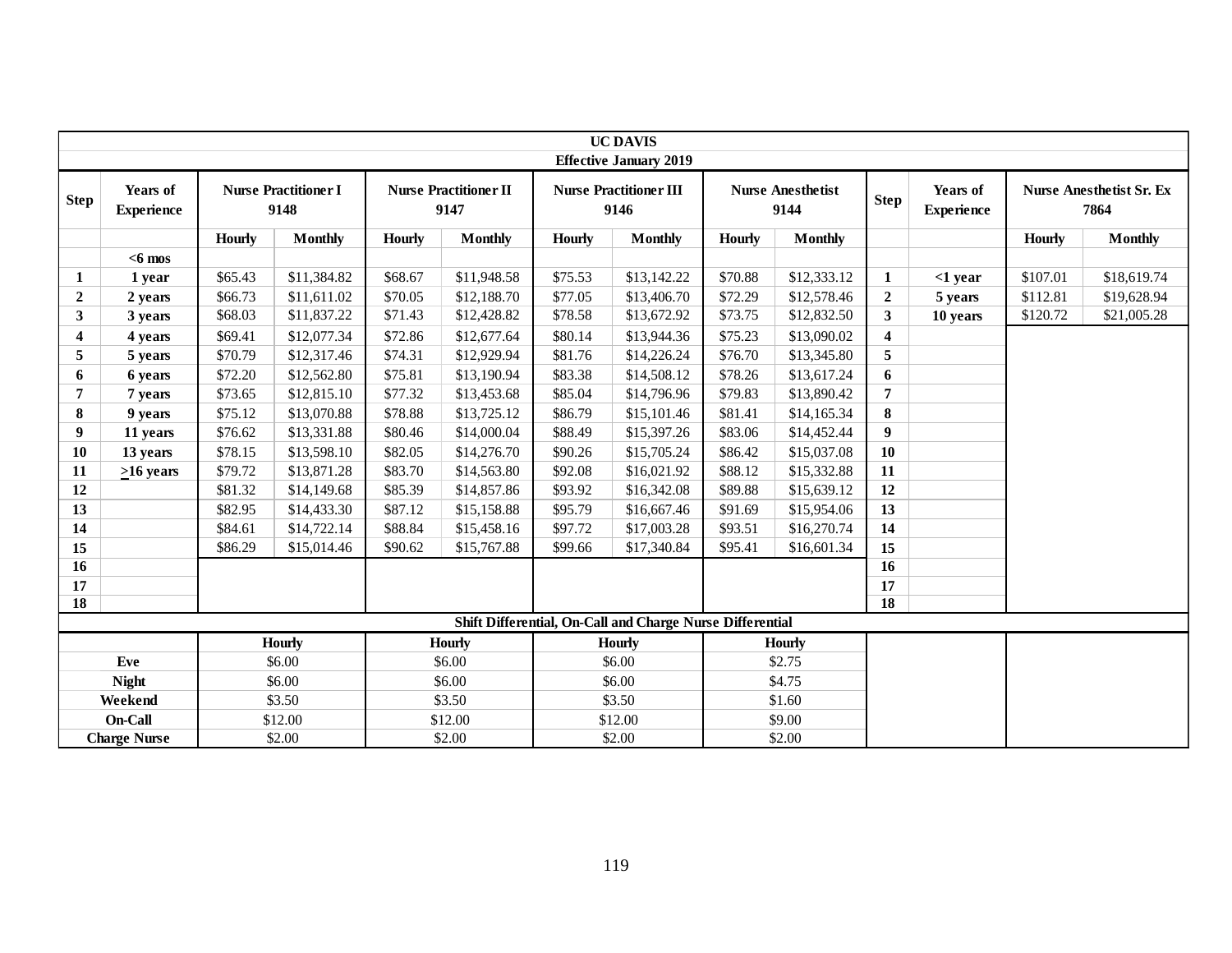|                     |                         |                                                           | <b>UC DAVIS</b>                                |                                               |                                                   |
|---------------------|-------------------------|-----------------------------------------------------------|------------------------------------------------|-----------------------------------------------|---------------------------------------------------|
|                     |                         |                                                           | <b>Effective January 2019</b>                  |                                               |                                                   |
| <b>Description</b>  | Nurse, Per Diem<br>9119 | Home Health Nurse,<br>Per Diem<br>9114                    | <b>Nurse Practitioner,</b><br>Per Diem<br>9160 | <b>Nurse Anesthetist,</b><br>Per Diem<br>9122 | <b>Nurse Anesthetist, Sr.</b><br>Per Diem<br>9121 |
|                     | <b>Hourly</b>           | <b>Hourly</b>                                             | <b>Hourly</b>                                  | <b>Hourly</b>                                 | <b>Hourly</b>                                     |
| Unit-Based          | \$74.23                 | \$75.13                                                   | \$91.19                                        | \$111.27                                      | \$131.08                                          |
| $CP$ 3 shifts/mo    | \$79.79                 |                                                           |                                                |                                               |                                                   |
| CP 6 shifts/mo      | \$85.38                 |                                                           |                                                |                                               |                                                   |
|                     |                         | Shift Differential, On-Call and Charge Nurse Differential |                                                |                                               |                                                   |
|                     | <b>Hourly</b>           | <b>Hourly</b>                                             | <b>Hourly</b>                                  | <b>Hourly</b>                                 | <b>Hourly</b>                                     |
| Eve                 | \$6.00                  | \$6.00                                                    | \$6.00                                         | \$4.45                                        | \$5.15                                            |
| <b>Night</b>        | \$7.35                  | \$7.20                                                    | \$6.00                                         | \$9.40                                        | \$10.90                                           |
| Weekend             | \$3.50                  | \$3.50                                                    | \$3.50                                         | \$1.60                                        | \$1.60                                            |
| <b>On-Call</b>      | \$12.00                 | \$12.00                                                   | \$12.00                                        | \$9.00                                        | \$9.00                                            |
| <b>Charge Nurse</b> | \$0.00                  | \$0.00                                                    | \$0.00                                         | \$0.00                                        | \$0.00                                            |
|                     |                         |                                                           |                                                |                                               |                                                   |
|                     |                         |                                                           |                                                |                                               |                                                   |
|                     |                         |                                                           | 120                                            |                                               |                                                   |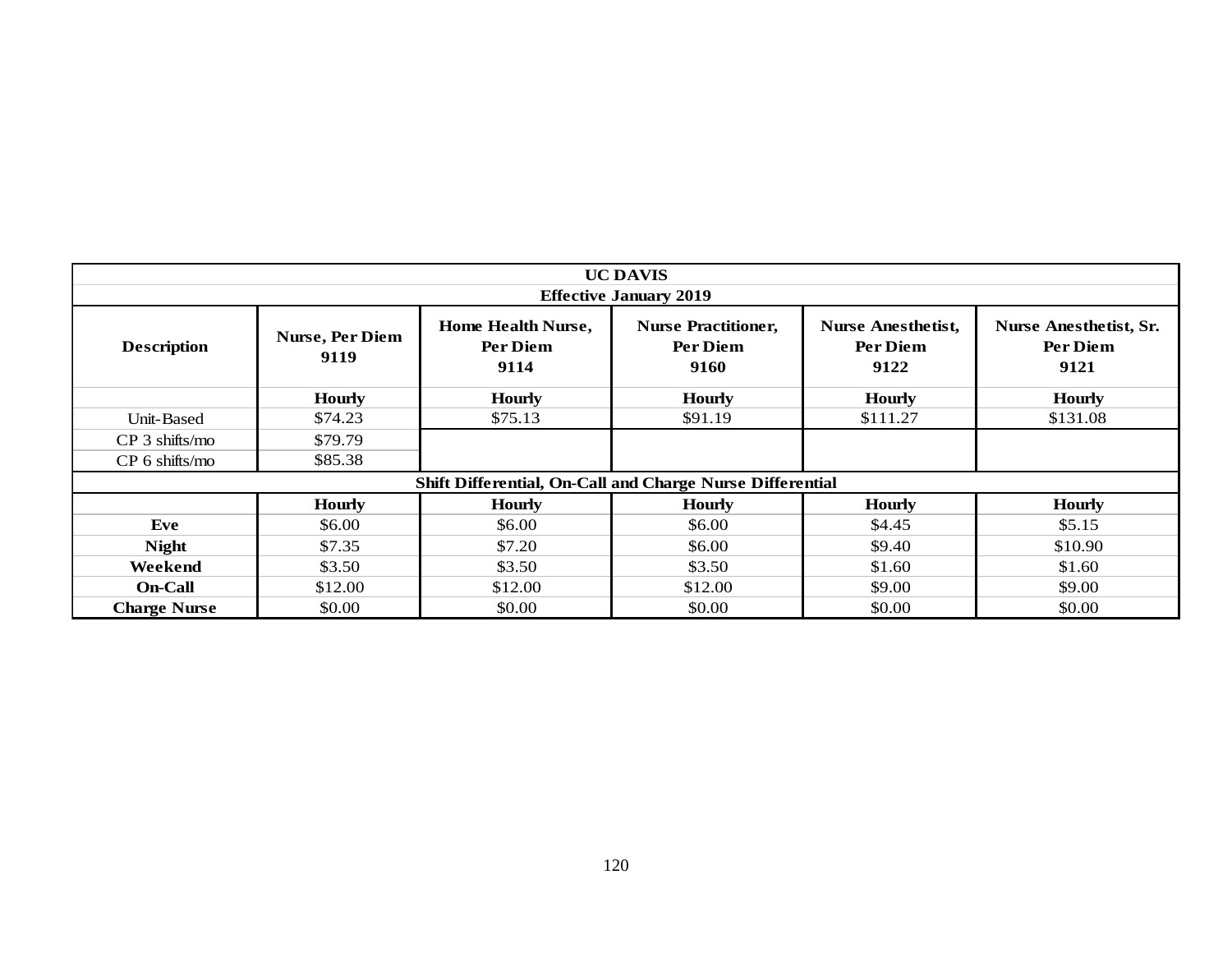|                         |                                      |         |                           |         | <b>UC DAVIS</b><br><b>Effective January 2020</b>                 |         |                                    |         |                                   |
|-------------------------|--------------------------------------|---------|---------------------------|---------|------------------------------------------------------------------|---------|------------------------------------|---------|-----------------------------------|
| <b>Step</b>             | <b>Years of</b><br><b>Experience</b> |         | Nurse, Clinical I<br>9140 |         | Nurse, Clinical II<br>9139                                       |         | <b>Nurse, Clinical III</b><br>9138 |         | <b>Nurse, Clinical IV</b><br>9137 |
|                         |                                      |         | <b>Hourly</b>             |         | <b>Hourly</b>                                                    |         | <b>Hourly</b>                      |         | <b>Hourly</b>                     |
|                         | $<$ 6 mos                            | \$56.63 | \$9,853.52                |         |                                                                  |         |                                    |         |                                   |
| 1                       | 1 year                               |         |                           | \$59.46 | \$10,346.37                                                      | \$62.43 | \$10,862.52                        | \$71.53 | \$12,446.83                       |
| $\boldsymbol{2}$        | 2 years                              |         |                           | \$60.63 | \$10,548.89                                                      | \$63.70 | \$11,082.96                        | \$72.97 | \$12,695.94                       |
| 3                       | 3 years                              |         |                           | \$61.86 | \$10,763.95                                                      | \$64.96 | \$11,303.41                        | \$74.46 | \$12,955.81                       |
| $\overline{\mathbf{4}}$ | 4 years                              |         |                           | \$63.10 | \$10,979.02                                                      | \$66.25 | \$11,527.43                        | \$75.93 | \$13,212.10                       |
| 5                       | 5 years                              |         |                           | \$64.40 | \$11,204.83                                                      | \$67.59 | \$11,760.42                        | \$77.45 | \$13,475.55                       |
| 6                       | 6 years                              |         |                           | \$65.66 | \$11,425.28                                                      | \$68.93 | \$11,993.40                        | \$78.99 | \$13,744.38                       |
| 7                       | 7 years                              |         |                           | \$66.97 | \$11,652.88                                                      | \$70.31 | \$12,233.56                        | \$80.59 | \$14,022.17                       |
| 8                       | 9 years                              |         |                           | \$68.31 | \$11,885.87                                                      | \$71.77 | \$12,488.05                        | \$82.20 | \$14,303.55                       |
| 9                       | 11 years                             |         |                           | \$69.67 | \$12,122.44                                                      | \$73.25 | \$12,746.13                        | \$83.83 | \$14,586.72                       |
| 10                      | 13 years                             |         |                           | \$71.04 | \$12,360.80                                                      | \$74.65 | \$12,989.87                        | \$85.50 | \$14,877.05                       |
| 11                      | $>16$ years                          |         |                           | \$72.50 | \$12,615.30                                                      | \$76.12 | \$13,244.36                        | \$87.21 | \$15,174.56                       |
| 12                      |                                      |         |                           | \$73.92 | \$12,862.62                                                      | \$77.65 | \$13,511.40                        | \$88.95 | \$15,477.44                       |
| 13                      |                                      |         |                           | \$75.40 | \$13,118.90                                                      | \$79.19 | \$13,778.43                        | \$90.71 | \$15,783.91                       |
| 14                      |                                      |         |                           | \$76.92 | \$13,384.15                                                      | \$80.76 | \$14,052.64                        | \$92.55 | \$16,102.92                       |
| 15                      |                                      |         |                           | \$78.43 | \$13,647.60                                                      | \$82.37 | \$14,332.22                        | \$94.38 | \$16,421.93                       |
| 16                      |                                      |         |                           | \$80.01 | \$13,921.81                                                      | \$83.24 | \$14,484.56                        | \$95.65 | \$16,642.37                       |
| 17                      |                                      |         |                           |         |                                                                  | \$84.93 | \$14,778.48                        | \$97.55 | \$16,973.93                       |
| 18                      |                                      |         |                           |         |                                                                  | \$86.66 | \$15,079.57                        | \$99.49 | \$17,310.86                       |
|                         |                                      |         |                           |         |                                                                  |         |                                    |         |                                   |
|                         |                                      |         |                           |         | <b>Shift Differential, On-Call and Charge Nurse Differential</b> |         |                                    |         |                                   |
|                         |                                      |         | <b>Hourly</b>             |         | <b>Hourly</b>                                                    |         | Hourly                             |         | <b>Hourly</b>                     |
|                         | Eve                                  |         | \$6.00                    |         | \$6.00                                                           |         | \$6.00                             |         | \$6.00                            |
|                         | <b>Night</b>                         |         | \$6.00                    |         | \$6.00                                                           |         | \$6.00                             |         | \$6.00                            |
|                         | Weekend                              |         | \$3.50                    |         | \$3.50                                                           |         | \$3.50                             |         | \$3.50                            |
|                         | <b>On-Call</b>                       |         | \$12.00                   |         | \$12.00                                                          |         | \$12.00                            |         | \$12.00                           |
|                         | <b>Charge Nurse</b>                  |         | \$2.00                    |         | \$2.00                                                           |         | \$2.00                             | \$2.00  |                                   |

range.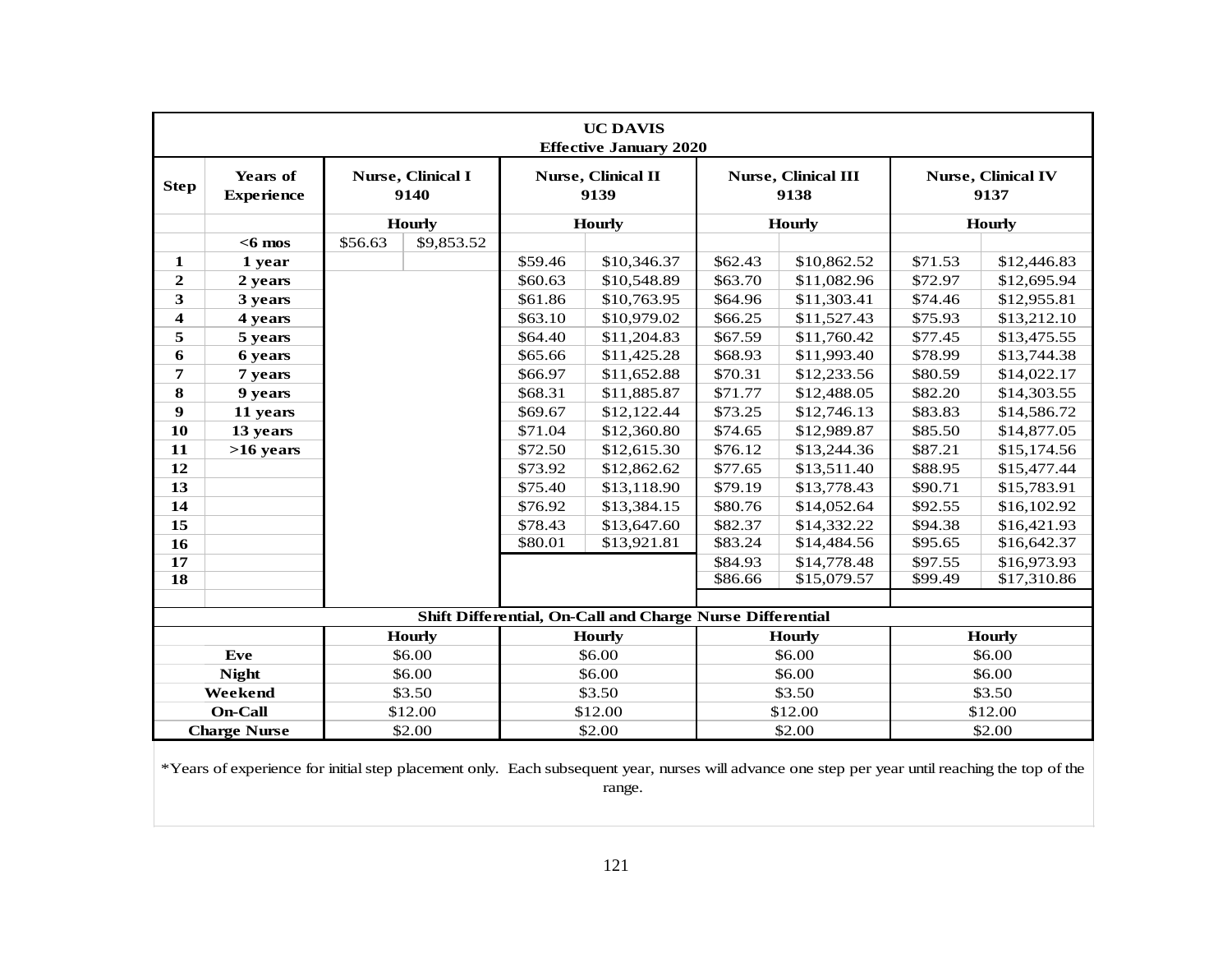|                     |                                      |                        |                                     |         | <b>UC DAVIS</b><br><b>Effective January 2020</b>          |         |                                      |         |                                       |  |
|---------------------|--------------------------------------|------------------------|-------------------------------------|---------|-----------------------------------------------------------|---------|--------------------------------------|---------|---------------------------------------|--|
| <b>Step</b>         | <b>Years of</b><br><b>Experience</b> |                        | <b>Home Health Nurse II</b><br>9118 |         | <b>Home Health Nurse II</b><br>9117                       |         | <b>Home Health Nurse III</b><br>9116 |         | <b>Nurse Administrative I</b><br>9134 |  |
|                     |                                      |                        | <b>Hourly</b>                       |         | <b>Hourly</b>                                             |         | <b>Hourly</b>                        |         | <b>Hourly</b>                         |  |
|                     | $<$ 6 mos                            |                        |                                     |         |                                                           |         |                                      |         |                                       |  |
| 1                   | 1 year                               | \$56.63                | \$9,853.52                          | \$59.46 | \$10,346.37                                               | \$62.43 | \$10,862.52                          | \$62.43 | \$10,862.52                           |  |
| $\boldsymbol{2}$    | 2 years                              | \$57.77                | \$10,052.45                         | \$60.63 | \$10,548.89                                               | \$63.70 | \$11,082.96                          | \$63.70 | \$11,082.96                           |  |
| 3                   | 3 years                              | \$58.91                | \$10,249.59                         | \$61.86 | \$10,763.95                                               | \$64.96 | \$11,303.41                          | \$64.96 | \$11,303.41                           |  |
| 4                   | 4 years                              | \$60.11                | \$10,459.28                         | \$63.10 | \$10,979.02                                               | \$66.25 | \$11,527.43                          | \$66.25 | \$11,527.43                           |  |
| 5                   | 5 years                              | \$61.27                | \$10,661.80                         | \$64.40 | \$11,204.83                                               | \$67.59 | \$11,760.42                          | \$67.59 | \$11,760.42                           |  |
| 6                   | 6 years                              | \$62.55                | \$10,884.03                         | \$65.66 | \$11,425.28                                               | \$68.93 | \$11,993.40                          | \$68.93 | \$11,993.40                           |  |
| 7                   | 7 years                              | \$63.80                | \$11,100.89                         | \$66.97 | \$11,652.88                                               | \$70.31 | \$12,233.56                          | \$70.31 | \$12,233.56                           |  |
| 8                   | 9 years                              | \$65.09                | \$11,324.91                         | \$68.31 | \$11,885.87                                               | \$71.77 | \$12,488.05                          | \$71.77 | \$12,488.05                           |  |
| $\boldsymbol{9}$    | 11 years                             | \$66.38<br>\$11,550.73 |                                     | \$69.67 | \$12,122.44                                               | \$73.25 | \$12,746.13                          | \$73.25 | \$12,746.13                           |  |
| 10                  | 13 years                             | \$67.68                | \$11,776.55                         | \$71.04 | \$12,360.80                                               | \$74.65 | \$12,989.87                          | \$74.65 | \$12,989.87                           |  |
| 11                  | $>16$ years                          | \$69.05                | \$12,014.91                         | \$72.50 | \$12,615.30                                               | \$76.12 | \$13,244.36                          | \$76.12 | \$13,244.36                           |  |
| 12                  |                                      | \$70.42                | \$12,253.27                         | \$73.92 | \$12,862.62                                               | \$77.65 | \$13,511.40                          | \$77.65 | \$13,511.40                           |  |
| 13                  |                                      | \$71.84                | \$12,500.60                         | \$75.40 | \$13,118.90                                               | \$79.19 | \$13,778.43                          | \$79.19 | \$13,778.43                           |  |
| 14                  |                                      | \$73.26                | \$12,747.92                         | \$76.92 | \$13,384.15                                               | \$80.76 | \$14,052.64                          | \$80.76 | \$14,052.64                           |  |
| 15                  |                                      | \$74.73                | \$13,002.41                         | \$78.43 | \$13,647.60                                               | \$82.37 | \$14,332.22                          | \$82.37 | \$14,332.22                           |  |
| 16                  |                                      |                        |                                     | \$80.01 | \$13,921.81                                               | \$83.24 | \$14,484.56                          | \$83.24 | \$14,484.56                           |  |
| 17                  |                                      |                        |                                     |         |                                                           | \$84.93 | \$14,778.48                          | \$84.93 | \$14,778.48                           |  |
| $\overline{\bf 18}$ |                                      |                        |                                     |         |                                                           | \$86.66 | \$15,079.57                          | \$86.66 | \$15,079.57                           |  |
|                     |                                      |                        |                                     |         | Shift Differential, On-Call and Charge Nurse Differential |         |                                      |         |                                       |  |
|                     |                                      |                        | <b>Hourly</b>                       |         | <b>Hourly</b>                                             |         | <b>Hourly</b>                        |         | <b>Hourly</b>                         |  |
|                     | Eve                                  |                        | \$6.00                              |         | \$6.00                                                    |         | \$6.00                               |         | \$6.00                                |  |
|                     | <b>Night</b>                         |                        | \$6.00                              |         | \$6.00                                                    |         | \$6.00                               |         | \$6.00                                |  |
|                     | Weekend                              |                        | \$3.50                              |         | \$3.50                                                    |         | \$3.50                               |         | \$3.50                                |  |
|                     | <b>On-Call</b>                       |                        | \$12.00                             |         | \$12.00                                                   |         | \$12.00                              |         | \$12.00                               |  |
|                     | <b>Charge Nurse</b>                  |                        | \$2.00                              |         | \$2.00                                                    |         | \$2.00                               | \$0.00  |                                       |  |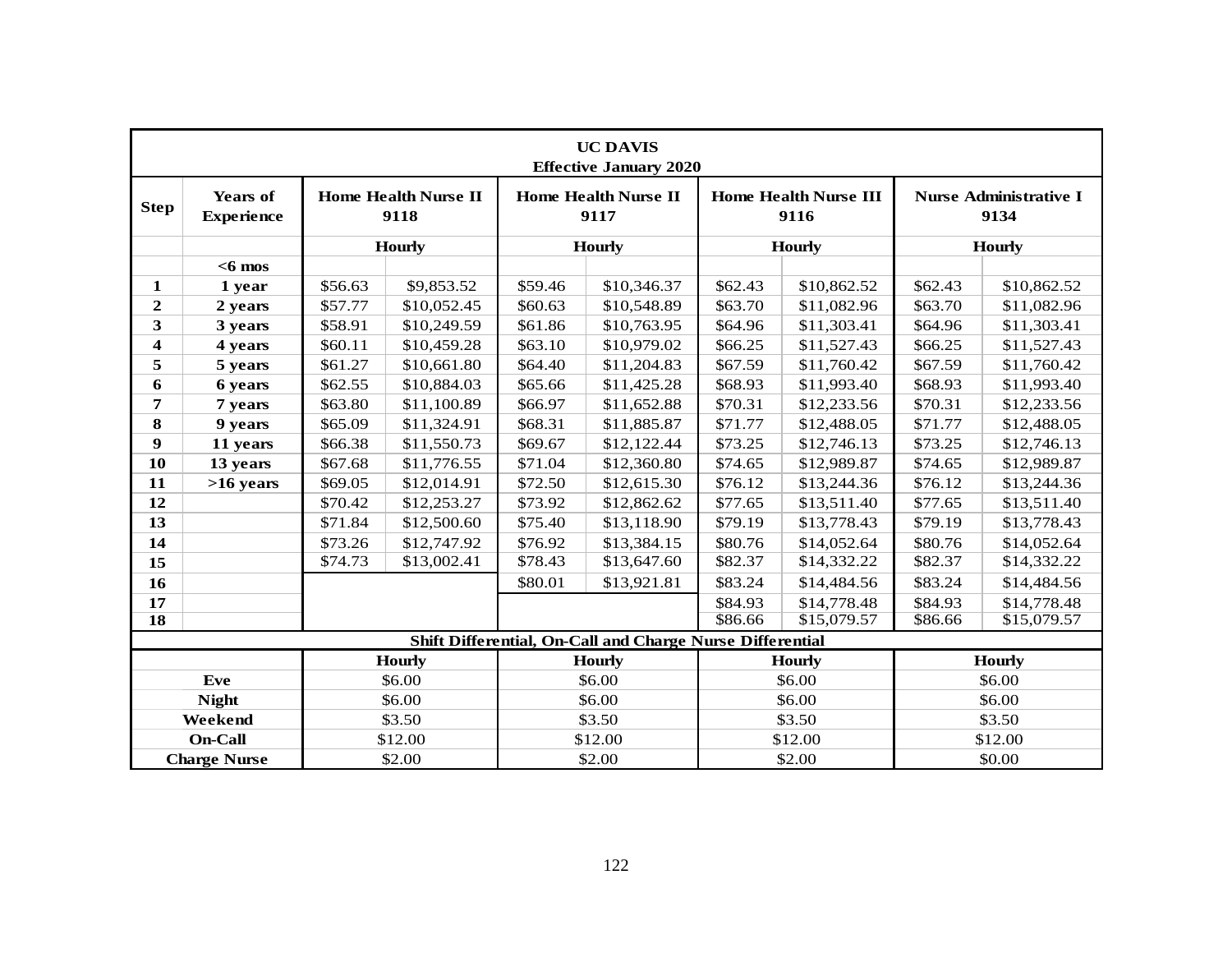|              |                                      |         |                                                           | <b>UC DAVIS</b><br><b>Effective January 2020</b> |                                    |                         |                                            |  |
|--------------|--------------------------------------|---------|-----------------------------------------------------------|--------------------------------------------------|------------------------------------|-------------------------|--------------------------------------------|--|
| <b>Step</b>  | <b>Years of</b><br><b>Experience</b> |         | <b>Coordinator, Transplant I</b><br>9110                  |                                                  | Coordinator, Transplant II<br>9111 |                         | <b>Coordinator, Transplant III</b><br>9125 |  |
|              |                                      |         | <b>Hourly</b>                                             |                                                  | <b>Hourly</b>                      |                         | <b>Hourly</b>                              |  |
|              | $<$ 6 mos                            |         |                                                           |                                                  |                                    |                         |                                            |  |
| $\mathbf{1}$ | 1 year                               | \$65.54 | \$11,403.77                                               | \$68.82                                          | \$11,975.48                        | \$72.24                 | \$12,570.49                                |  |
| $\mathbf{2}$ | 2 years                              | \$66.87 | \$11,634.96                                               | \$70.24                                          | \$12,221.01                        | \$73.75                 | \$12,832.15                                |  |
| 3            | 3 years                              | \$68.21 | \$11,867.95                                               | \$71.62                                          | \$12,461.17                        | \$75.23                 | \$13,090.23                                |  |
| 4            | 4 years                              | \$69.57 | \$12,104.52                                               | \$73.06                                          | \$12,712.07                        | \$76.71                 | \$13,348.31                                |  |
| 5            | 5 years                              | \$70.98 | \$12,350.05                                               | \$74.53                                          | \$12,968.36                        | \$78.24                 | \$13,613.55                                |  |
| 6            | 6 years                              | \$72.37 | \$12,592.00                                               | \$76.01                                          | \$13,226.44                        | \$79.80                 | \$13,885.97                                |  |
| 7            | 7 years                              | \$73.83 | \$12,846.49                                               | \$77.51                                          | \$13,486.31                        | \$81.37                 | \$14,158.38                                |  |
| 8            | 9 years                              | \$75.31 | \$13,104.57                                               | \$79.07                                          | \$13,758.72                        | \$83.03                 | \$14,446.92                                |  |
| 9            | 11 years                             | \$76.93 | \$13,385.94                                               | \$80.76                                          | \$14,052.64                        | \$84.80                 | \$14,755.18                                |  |
| 10           | 13 years                             | \$78.37 | \$13,636.85                                               | \$82.29                                          | \$14,317.89                        | \$86.39                 | \$15,031.18                                |  |
| 11           | $>16$ years                          | \$79.91 | \$13,903.89                                               | \$83.90                                          | \$14,599.26                        | \$88.12                 | \$15,332.27                                |  |
| 12           |                                      | \$81.50 | \$14,181.68                                               | \$85.60                                          | \$14,894.97                        | \$89.86                 | \$15,635.15                                |  |
| 13           |                                      | \$83.14 | \$14,466.64                                               | \$87.30                                          | \$15,190.69                        | \$91.66                 | \$15,948.79                                |  |
| 14           |                                      | \$84.79 | \$14,753.39                                               | \$89.06                                          | \$15,497.15                        | \$93.48                 | \$16,266.01                                |  |
| 15           |                                      | \$86.48 | \$15,047.31                                               | \$90.82                                          | \$15,801.83                        | \$95.36                 | \$16,592.19                                |  |
| 16           |                                      | \$87.44 | \$15,213.99                                               | \$91.80                                          | \$15,973.88                        | \$96.40                 | \$16,773.20                                |  |
| 17           |                                      | \$89.18 | \$15,516.87                                               | \$93.66                                          | \$16,296.47                        | \$98.33                 | \$17,110.13                                |  |
| 18           |                                      | \$90.99 | \$15,832.29                                               | \$95.52                                          | \$16,620.86                        | \$100.32<br>\$17,456.03 |                                            |  |
|              |                                      |         | Shift Differential, On-Call and Charge Nurse Differential |                                                  |                                    |                         |                                            |  |
|              |                                      |         | <b>Hourly</b>                                             |                                                  | <b>Hourly</b>                      | <b>Hourly</b>           |                                            |  |
|              | Eve                                  |         | \$0.00                                                    |                                                  | \$0.00                             | \$0.00                  |                                            |  |
|              | <b>Night</b>                         |         | \$0.00                                                    |                                                  | \$0.00                             |                         | \$0.00                                     |  |
|              | Weekend                              |         | \$0.00                                                    |                                                  | \$0.00                             |                         | \$0.00                                     |  |
|              | <b>On-Call</b>                       |         | \$0.00                                                    |                                                  | \$0.00                             |                         | \$0.00                                     |  |
|              | <b>Charge Nurse</b>                  |         | \$0.00                                                    |                                                  | \$0.00                             |                         | \$0.00                                     |  |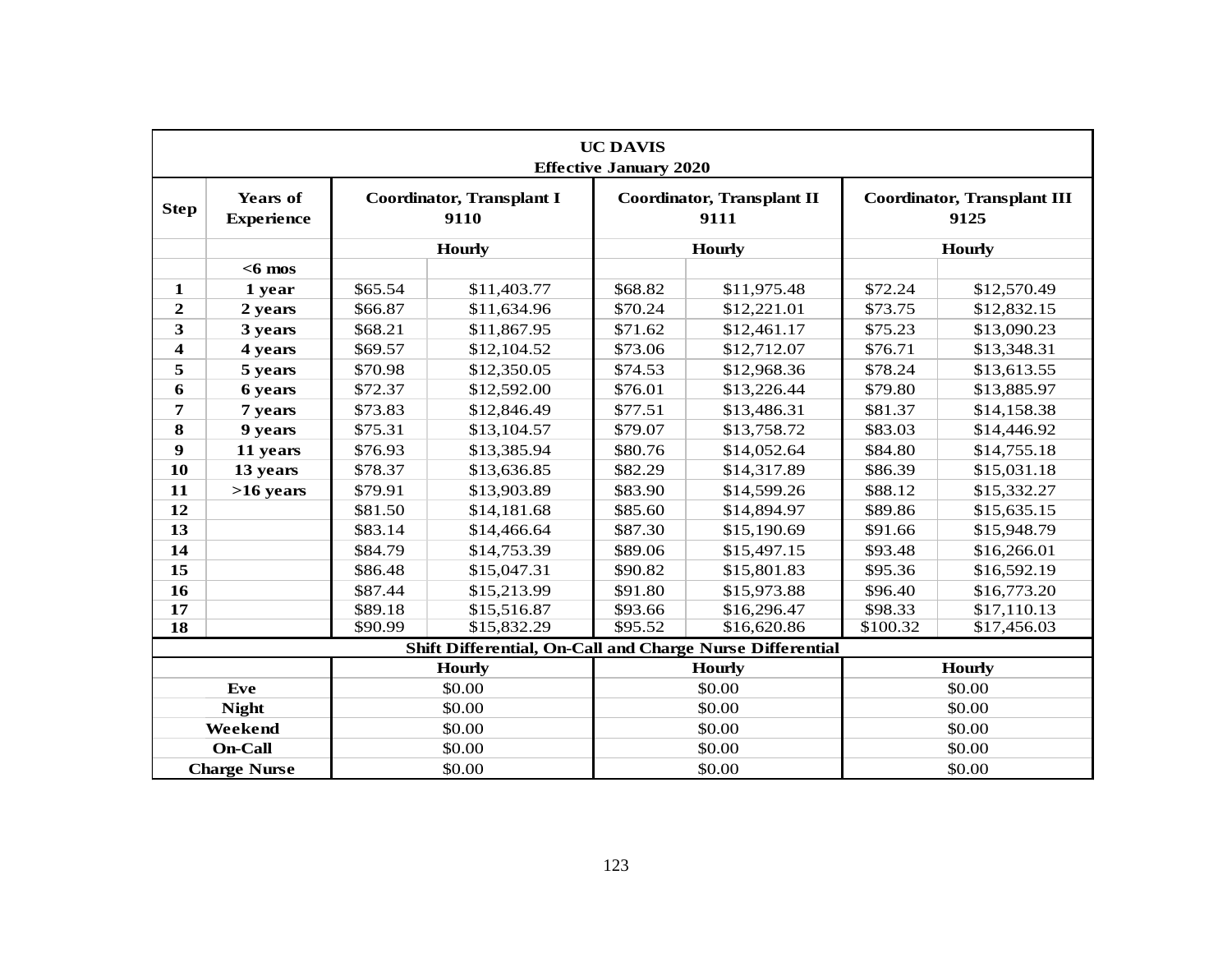|                         |                                      |         |                                       |         |                                      |          | <b>UC DAVIS</b><br><b>Effective January 2020</b>          |         |                                  |                  |                                      |          |                                         |
|-------------------------|--------------------------------------|---------|---------------------------------------|---------|--------------------------------------|----------|-----------------------------------------------------------|---------|----------------------------------|------------------|--------------------------------------|----------|-----------------------------------------|
| <b>Step</b>             | <b>Years of</b><br><b>Experience</b> |         | <b>Nurse Practitioner III</b><br>9148 |         | <b>Nurse Practitioner II</b><br>9147 |          | <b>Nurse Practitioner III</b><br>9146                     |         | <b>Nurse Anesthetist</b><br>9144 | <b>Step</b>      | <b>Years of</b><br><b>Experience</b> |          | <b>Nurse Anesthetist Sr. Ex</b><br>7864 |
|                         |                                      |         | Hourly                                |         | Hourly                               |          | <b>Hourly</b>                                             |         | <b>Hourly</b>                    |                  |                                      |          | Hourly                                  |
|                         | $<$ 6 mos                            |         |                                       |         |                                      |          |                                                           |         |                                  |                  |                                      |          |                                         |
| 1                       | 1 year                               | \$67.39 | \$11,726.36                           | \$70.73 | \$12,307.04                          | \$77.80  | \$13,536.49                                               | \$73.01 | \$12,703.11                      | 1                | $<$ 1 vear                           | \$110.22 | \$19,178.33                             |
| $\mathbf{2}$            | 2 years                              | \$68.73 | \$11,959.35                           | \$72.15 | \$12,554.36                          | \$79.36  | \$13,808.90                                               | \$74.46 | \$12,955.81                      | $\overline{2}$   | 5 years                              | \$116.19 | \$20,217.81                             |
| 3                       | 3 years                              | \$70.07 | \$12,192.34                           | \$73.57 | \$12,801.68                          | \$80.94  | \$14,083.11                                               | \$75.96 | \$13,217.48                      | $\mathbf{3}$     | 10 years                             | \$124.34 | \$21,635.44                             |
| $\overline{\mathbf{4}}$ | 4 years                              | \$71.49 | \$12,439.66                           | \$75.05 | \$13,057.97                          | \$82.54  | \$14,362.69                                               | \$77.49 | \$13,482.72                      | 4                |                                      |          |                                         |
| 5                       | 5 years                              | \$72.91 | \$12,686.98                           | \$76.54 | \$13,317.84                          | \$84.21  | \$14,653.03                                               | \$79.00 | \$13,746.17                      | 5                |                                      |          |                                         |
| 6                       | 6 years                              | \$74.37 | \$12,939.68                           | \$78.08 | \$13,586.67                          | \$85.88  | \$14,943.36                                               | \$80.61 | \$14,025.76                      | 6                |                                      |          |                                         |
| 7                       | 7 years                              | \$75.86 | \$13,199.55                           | \$79.64 | \$13,857.29                          | \$87.59  | \$15,240.87                                               | \$82.22 | \$14,307.13                      | 7                |                                      |          |                                         |
| 8                       | 9 years                              | \$77.37 | \$13,463.01                           | \$81.25 | \$14,136.87                          | \$89.39  | \$15,554.50                                               | \$83.85 | \$14,590.30                      | 8                |                                      |          |                                         |
| 9                       | 11 years                             | \$78.92 | \$13,731.84                           | \$82.87 | \$14,420.04                          | \$91.14  | \$15,859.18                                               | \$85.55 | \$14,886.01                      | $\boldsymbol{9}$ |                                      |          |                                         |
| <b>10</b>               | 13 years                             | \$80.49 | \$14,006.04                           | \$84.51 | \$14,705.00                          | \$92.97  | \$16,176.40                                               | \$89.01 | \$15,488.19                      | 10               |                                      |          |                                         |
| 11                      | $>16$ years                          | \$82.11 | \$14,287.42                           | \$86.21 | \$15,000.71                          | \$94.84  | \$16,502.58                                               | \$90.76 | \$15,792.87                      | 11               |                                      |          |                                         |
| 12                      |                                      | \$83.76 | \$14,574.17                           | \$87.95 | \$15,303.60                          | \$96.74  | \$16,832.34                                               | \$92.58 | \$16,108.29                      | 12               |                                      |          |                                         |
| 13                      |                                      | \$85.44 | \$14,866.30                           | \$89.73 | \$15,613.65                          | \$98.66  | \$17,167.48                                               | \$94.44 | \$16,432.68                      | 13               |                                      |          |                                         |
| 14                      |                                      | \$87.15 | \$15,163.80                           | \$91.51 | \$15,921.90                          | \$100.65 | \$17,513.38                                               | \$96.32 | \$16,758.86                      | 14               |                                      |          |                                         |
| 15                      |                                      | \$88.88 | \$15,464.89                           | \$93.34 | \$16,240.92                          | \$102.65 | \$17,861.07                                               | \$98.27 | \$17,099.38                      | 15               |                                      |          |                                         |
| 16                      |                                      |         |                                       |         |                                      |          |                                                           |         |                                  | 16               |                                      |          |                                         |
| 17                      |                                      |         |                                       |         |                                      |          |                                                           |         |                                  | 17               |                                      |          |                                         |
| 18                      |                                      |         |                                       |         |                                      |          |                                                           |         |                                  | 18               |                                      |          |                                         |
|                         |                                      |         |                                       |         |                                      |          |                                                           |         |                                  |                  |                                      |          |                                         |
|                         |                                      |         |                                       |         |                                      |          | Shift Differential, On-Call and Charge Nurse Differential |         |                                  |                  |                                      |          |                                         |
|                         |                                      |         | <b>Hourly</b>                         |         | <b>Hourly</b>                        |          | <b>Hourly</b>                                             |         | <b>Hourly</b>                    |                  |                                      |          |                                         |
|                         | Eve                                  |         | \$6.00                                |         | \$6.00                               |          | \$6.00                                                    |         | \$2.75                           |                  |                                      |          |                                         |
|                         | <b>Night</b>                         |         | \$6.00                                |         | \$6.00                               |          | \$6.00                                                    |         | \$4.75                           |                  |                                      |          |                                         |
|                         | Weekend                              |         | \$3.50                                |         | \$3.50                               |          | \$3.50                                                    |         | \$1.60                           |                  |                                      |          |                                         |
|                         | <b>On-Call</b>                       |         | \$12.00                               |         | \$12.00                              |          | \$12.00                                                   |         | \$9.00                           |                  |                                      |          |                                         |
|                         | <b>Charge Nurse</b>                  |         | \$2.00                                |         | \$2.00                               |          | \$2.00                                                    |         | \$2.00                           |                  |                                      |          |                                         |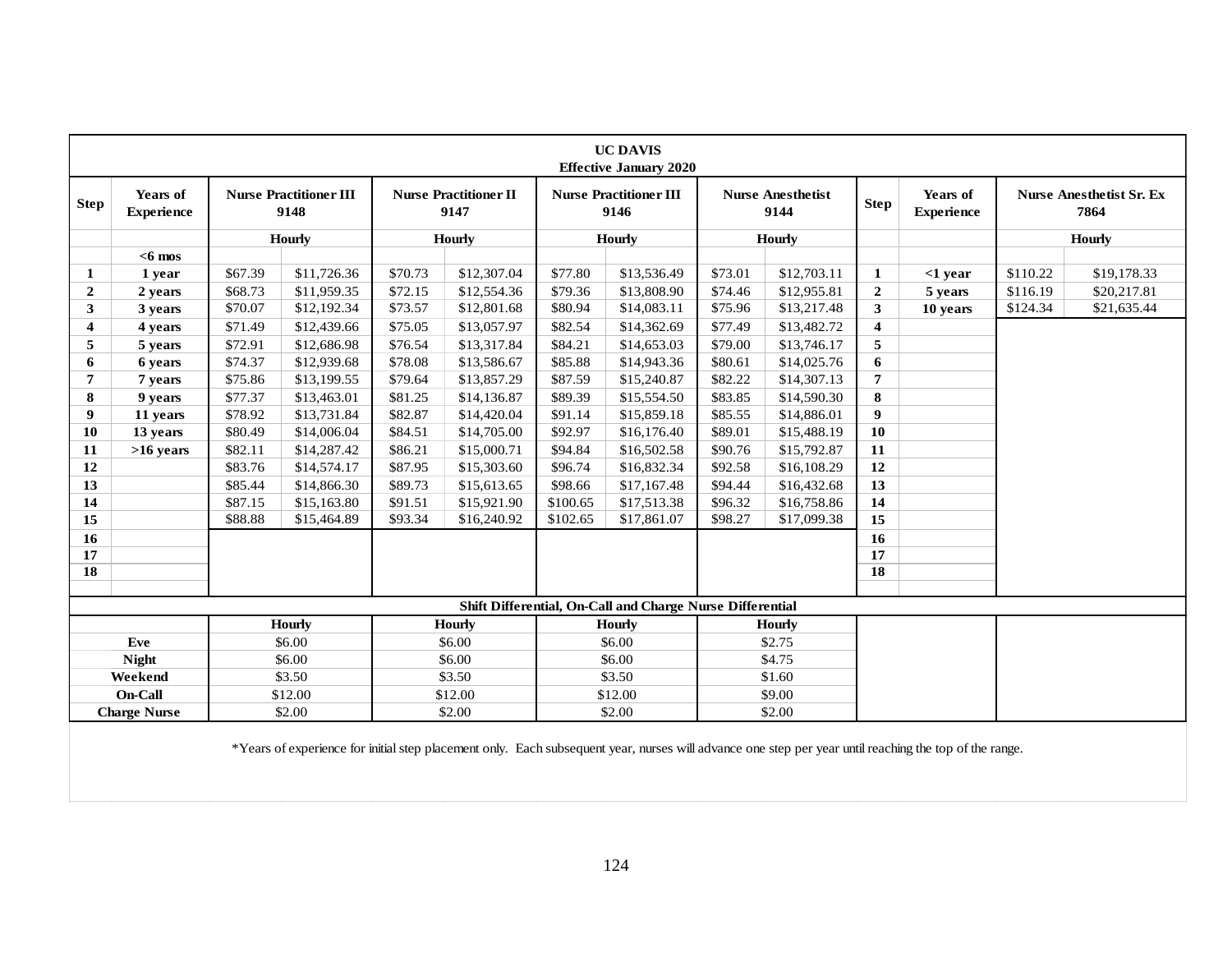| <b>Description</b><br><b>Unit-Based</b> | Nurse,<br>Per Diem<br>9119<br><b>Hourly</b> | <b>Effective January 2020</b><br>Home Health Nurse,<br>Per Diem<br>9114 | <b>Nurse Practitioner,</b><br>Per Diem<br>9160 | <b>Nurse Anesthetist,</b><br>Per Diem | <b>Nurse Anesthetist, Sr.</b> |
|-----------------------------------------|---------------------------------------------|-------------------------------------------------------------------------|------------------------------------------------|---------------------------------------|-------------------------------|
|                                         |                                             |                                                                         |                                                | 9122                                  | Per Diem<br>9121              |
|                                         |                                             | <b>Hourly</b>                                                           | <b>Hourly</b>                                  | <b>Hourly</b>                         | <b>Hourly</b>                 |
|                                         | \$76.46                                     | \$77.38                                                                 | \$93.93                                        | \$114.61                              | \$135.01                      |
| CP 3 shifts/mo                          | \$82.18                                     |                                                                         |                                                |                                       |                               |
| CP 6 shifts/mo                          | \$87.94                                     |                                                                         |                                                |                                       |                               |
|                                         |                                             | Shift Differential, On-Call and Charge Nurse Differential               |                                                |                                       |                               |
|                                         | <b>Hourly</b>                               | <b>Hourly</b>                                                           | <b>Hourly</b>                                  | <b>Hourly</b>                         | <b>Hourly</b>                 |
| Eve                                     | \$6.00                                      | \$6.00                                                                  | \$6.00                                         | \$4.45                                | \$5.15                        |
| <b>Night</b>                            | \$7.35                                      | \$7.20                                                                  | \$6.00                                         | \$9.40                                | \$10.90                       |
| Weekend                                 | \$3.50                                      | \$3.50                                                                  | \$3.50                                         | \$1.60                                | \$1.60                        |
| On-Call                                 | \$12.00                                     | \$12.00                                                                 | \$12.00                                        | \$9.00                                | \$9.00                        |
| <b>Charge Nurse</b>                     | \$0.00                                      | \$0.00                                                                  | \$0.00                                         | \$0.00                                | \$0.00                        |
|                                         |                                             |                                                                         |                                                |                                       |                               |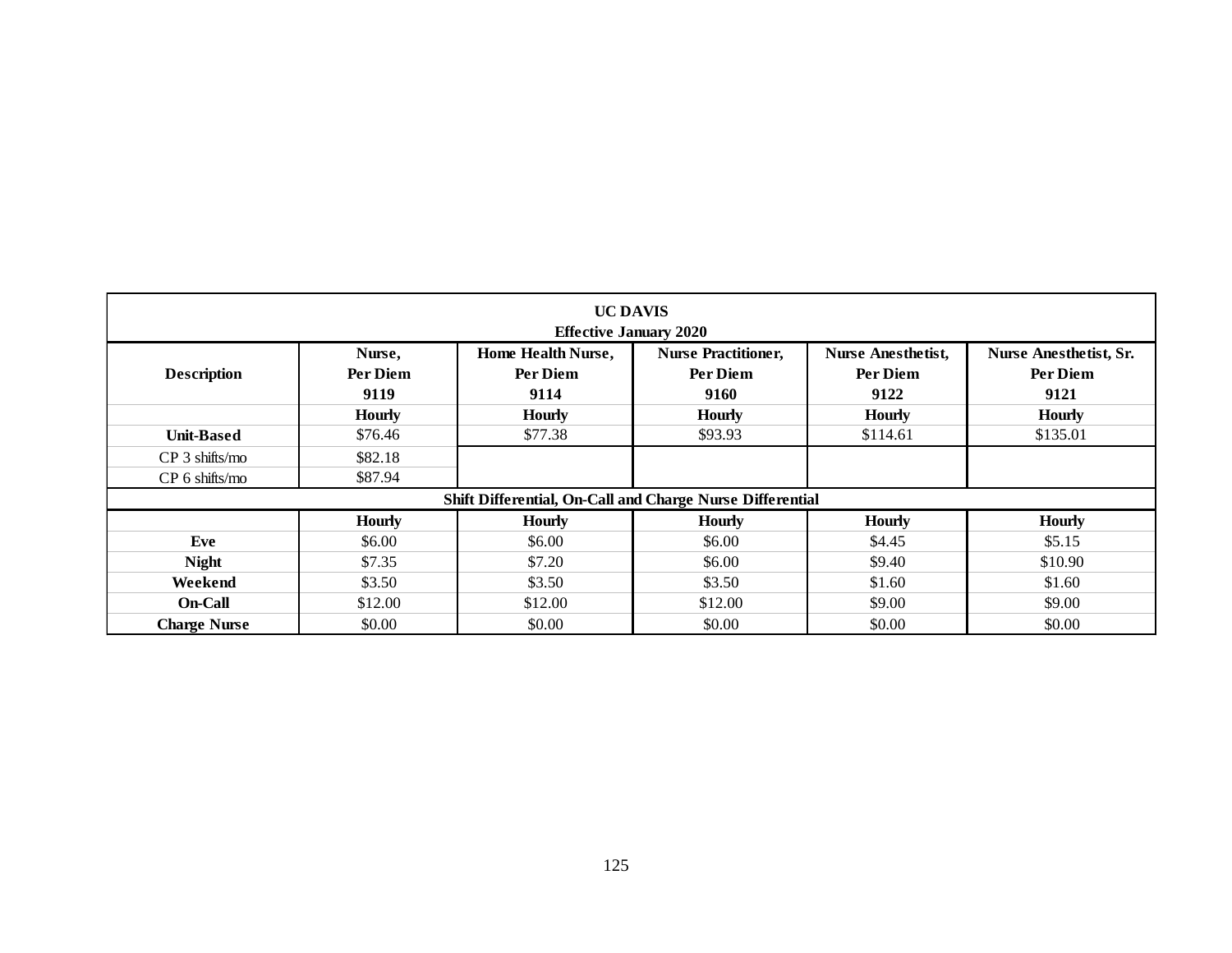|                         |                                                                                                                                                 |               |                           |               | <b>UC DAVIS</b><br><b>Effective January 2021</b>          |               |                                    |               |                                   |
|-------------------------|-------------------------------------------------------------------------------------------------------------------------------------------------|---------------|---------------------------|---------------|-----------------------------------------------------------|---------------|------------------------------------|---------------|-----------------------------------|
| <b>Step</b>             | <b>Years of</b><br><b>Experience</b>                                                                                                            |               | Nurse, Clinical I<br>9140 |               | Nurse, Clinical II<br>9139                                |               | <b>Nurse, Clinical III</b><br>9138 |               | <b>Nurse, Clinical IV</b><br>9137 |
|                         |                                                                                                                                                 | <b>Hourly</b> | <b>Monthly</b>            | <b>Hourly</b> | <b>Monthly</b>                                            | <b>Hourly</b> | <b>Monthly</b>                     | <b>Hourly</b> | <b>Monthly</b>                    |
|                         | $<$ 6 mos                                                                                                                                       | \$58.33       | \$10,149.12               |               |                                                           |               |                                    |               |                                   |
| $\mathbf{1}$            | 1 year                                                                                                                                          |               |                           | \$61.25       | \$10,656.76                                               | \$64.30       | \$11,188.40                        | \$73.68       | \$12,820.23                       |
| $\overline{2}$          | 2 years                                                                                                                                         |               |                           | \$62.44       | \$10,865.36                                               | \$65.61       | \$11,415.45                        | \$75.15       | \$13,076.82                       |
| 3                       | 3 years                                                                                                                                         |               |                           | \$63.72       | \$11,086.87                                               | \$66.91       | \$11,642.51                        | \$76.69       | \$13,344.49                       |
| $\overline{\mathbf{4}}$ | 4 years                                                                                                                                         |               |                           | \$64.99       | \$11,308.39                                               | \$68.24       | \$11,873.25                        | \$78.21       | \$13,608.46                       |
| 5                       | 5 years                                                                                                                                         |               |                           | \$66.33       | \$11,540.98                                               | \$69.62       | \$12,113.23                        | \$79.77       | \$13,879.82                       |
| 6                       | 6 years                                                                                                                                         |               |                           | \$67.63       | \$11,768.03                                               | \$71.00       | \$12,353.20                        | \$81.36       | \$14,156.71                       |
| 7                       | 7 years                                                                                                                                         |               |                           | \$68.98       | \$12,002.47                                               | \$72.42       | \$12,600.56                        | \$83.00       | \$14,442.84                       |
| $\bf{8}$                | 9 years                                                                                                                                         |               |                           | \$70.36       | \$12,242.45                                               | \$73.92       | \$12,862.69                        | \$84.67       | \$14,732.65                       |
| 9                       | 11 years                                                                                                                                        |               |                           | \$71.76       | \$12,486.11                                               | \$75.45       | \$13,128.51                        | \$86.35       | \$15,024.32                       |
| 10                      | 13 years                                                                                                                                        |               |                           | \$73.17       | \$12,731.63                                               | \$76.89       | \$13,379.56                        | \$88.07       | \$15,323.36                       |
| 11                      | $\geq 16$ years                                                                                                                                 |               |                           | \$74.68       | \$12,993.75                                               | \$78.40       | \$13,641.69                        | \$89.83       | \$15,629.79                       |
| 12                      |                                                                                                                                                 |               |                           | \$76.14       | \$13,248.50                                               | \$79.98       | \$13,916.74                        | \$91.62       | \$15,941.76                       |
| 13                      |                                                                                                                                                 |               |                           | \$77.66       | \$13,512.47                                               | \$81.56       | \$14,191.79                        | \$93.43       | \$16,257.42                       |
| 14                      |                                                                                                                                                 |               |                           | \$79.23       | \$13,785.67                                               | \$83.19       | \$14,474.22                        | \$95.32       | \$16,586.00                       |
| 15                      |                                                                                                                                                 |               |                           | \$80.79       | \$14,057.03                                               | \$84.84       | \$14,762.19                        | \$97.21       | \$16,914.59                       |
| $\overline{16}$         |                                                                                                                                                 |               |                           | \$82.41       | \$14,339.46                                               | \$85.74       | \$14,919.10                        | \$98.52       | \$17,141.64                       |
| 17                      |                                                                                                                                                 |               |                           |               |                                                           | \$87.48       | \$15,221.84                        | \$100.48      | \$17,483.14                       |
| 18                      |                                                                                                                                                 |               |                           |               |                                                           | \$89.26       | \$15,531.96                        | \$102.47      | \$17,830.19                       |
|                         |                                                                                                                                                 |               |                           |               | Shift Differential, On-Call and Charge Nurse Differential |               |                                    |               |                                   |
|                         |                                                                                                                                                 |               | <b>Hourly</b>             |               | <b>Hourly</b>                                             |               | <b>Hourly</b>                      |               | <b>Hourly</b>                     |
|                         | Eve                                                                                                                                             |               | \$6.00                    |               | \$6.00                                                    |               | \$6.00                             |               | \$6.00                            |
|                         | <b>Night</b>                                                                                                                                    |               | \$6.00                    |               | \$6.00                                                    |               | \$6.00                             |               | \$6.00                            |
|                         | Weekend                                                                                                                                         |               | \$3.50                    |               | \$3.50                                                    |               | \$3.50                             |               | \$3.50                            |
|                         | <b>On-Call</b>                                                                                                                                  |               | \$12.00                   |               | \$12.00                                                   |               | \$12.00                            |               | \$12.00                           |
|                         | <b>Charge Nurse</b>                                                                                                                             |               | \$2.00                    |               | \$2.00                                                    |               | \$2.00                             |               | \$2.00                            |
|                         | *Years of experience for initial step placement only. Each subsequent year, nurses will advance one step per year until reaching the top of the |               |                           |               |                                                           |               |                                    |               |                                   |

range.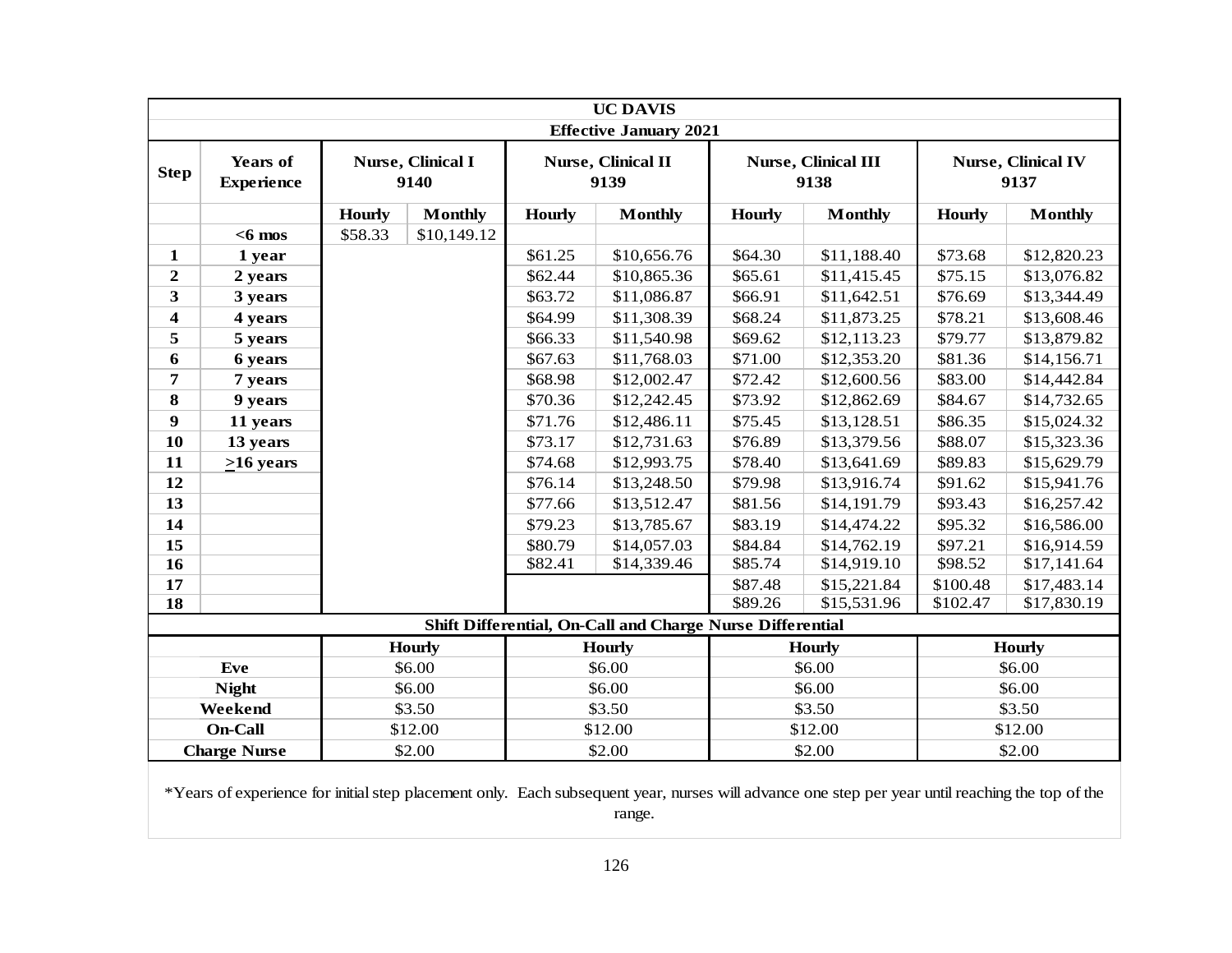|                         |                                      |               |                                    |               | <b>UC DAVIS</b>                                           |               |                                      |               |                                       |
|-------------------------|--------------------------------------|---------------|------------------------------------|---------------|-----------------------------------------------------------|---------------|--------------------------------------|---------------|---------------------------------------|
|                         |                                      |               |                                    |               | <b>Effective January 2021</b>                             |               |                                      |               |                                       |
| <b>Step</b>             | <b>Years of</b><br><b>Experience</b> |               | <b>Home Health Nurse I</b><br>9118 |               | <b>Home Health Nurse II</b><br>9117                       |               | <b>Home Health Nurse III</b><br>9116 |               | <b>Nurse Administrative I</b><br>9134 |
|                         |                                      | <b>Hourly</b> | <b>Monthly</b>                     | <b>Hourly</b> | <b>Monthly</b>                                            | <b>Hourly</b> | <b>Monthly</b>                       | <b>Hourly</b> | <b>Monthly</b>                        |
|                         | $<$ 6 mos                            |               |                                    |               |                                                           |               |                                      |               |                                       |
| 1                       | 1 year                               | \$58.33       | \$10,149.12                        | \$61.25       | \$10,656.76                                               | \$64.30       | \$11,188.40                          | \$64.30       | \$11,188.40                           |
| $\overline{2}$          | 2 years                              | \$59.51       | \$10,354.02                        | \$62.44       | \$10,865.36                                               | \$65.61       | \$11,415.45                          | \$65.61       | \$11,415.45                           |
| 3                       | 3 years                              | \$60.67       | \$10,557.08                        | \$63.72       | \$11,086.87                                               | \$66.91       | \$11,642.51                          | \$66.91       | \$11,642.51                           |
| $\overline{\mathbf{4}}$ | 4 years                              | \$61.91       | \$10,773.06                        | \$64.99       | \$11,308.39                                               | \$68.24       | \$11,873.25                          | \$68.24       | \$11,873.25                           |
| 5                       | 5 years                              | \$63.11       | \$10,981.65                        | \$66.33       | \$11,540.98                                               | \$69.62       | \$12,113.23                          | \$69.62       | \$12,113.23                           |
| 6                       | 6 years                              | \$64.43       | \$11,210.55                        | \$67.63       | \$11,768.03                                               | \$71.00       | \$12,353.20                          | \$71.00       | \$12,353.20                           |
| 7                       | 7 years                              | \$65.71       | \$11,433.91                        | \$68.98       | \$12,002.47                                               | \$72.42       | \$12,600.56                          | \$72.42       | \$12,600.56                           |
| 8                       | 9 years                              | \$67.04       | \$11,664.66                        | \$70.36       | \$12,242.45                                               | \$73.92       | \$12,862.69                          | \$73.92       | \$12,862.69                           |
| 9                       | 11 years                             | \$68.38       | \$11,897.25                        | \$71.76       | \$12,486.11                                               | \$75.45       | \$13,128.51                          | \$75.45       | \$13,128.51                           |
| 10                      | 13 years                             | \$69.71       | \$12,129.84                        | \$73.17       | \$12,731.63                                               | \$76.89       | \$13,379.56                          | \$76.89       | \$13,379.56                           |
| 11                      | $>16$ years                          | \$71.12       | \$12,375.36                        | \$74.68       | \$12,993.75                                               | \$78.40       | \$13,641.69                          | \$78.40       | \$13,641.69                           |
| 12                      |                                      | \$72.53       | \$12,620.87                        | \$76.14       | \$13,248.50                                               | \$79.98       | \$13,916.74                          | \$79.98       | \$13,916.74                           |
| 13                      |                                      | \$74.00       | \$12,875.61                        | \$77.66       | \$13,512.47                                               | \$81.56       | \$14,191.79                          | \$81.56       | \$14,191.79                           |
| 14                      |                                      | \$75.46       | \$13,130.36                        | \$79.23       | \$13,785.67                                               | \$83.19       | \$14,474.22                          | \$83.19       | \$14,474.22                           |
| 15                      |                                      | \$76.97       | \$13,392.48                        | \$80.79       | \$14,057.03                                               | \$84.84       | \$14,762.19                          | \$84.84       | \$14,762.19                           |
| $\overline{16}$         |                                      |               |                                    | \$82.41       | \$14,339.46                                               | \$85.74       | \$14,919.10                          | \$85.74       | \$14,919.10                           |
| 17                      |                                      |               |                                    |               |                                                           | \$87.48       | \$15,221.84                          | \$87.48       | \$15,221.84                           |
| 18                      |                                      |               |                                    |               |                                                           | \$89.26       | \$15,531.96                          | \$89.26       | \$15,531.96                           |
|                         |                                      |               |                                    |               | Shift Differential, On-Call and Charge Nurse Differential |               |                                      |               |                                       |
|                         |                                      |               | <b>Hourly</b>                      |               | <b>Hourly</b>                                             |               | <b>Hourly</b>                        |               | <b>Hourly</b>                         |
|                         | Eve                                  |               | \$6.00                             |               | \$6.00                                                    |               | \$6.00                               |               | \$6.00                                |
|                         | <b>Night</b>                         |               | \$6.00                             |               | \$6.00                                                    |               | \$6.00                               |               | \$6.00                                |
|                         | Weekend                              |               | \$3.50                             |               | \$3.50                                                    |               | \$3.50                               |               | \$3.50                                |
|                         | <b>On-Call</b>                       |               | \$12.00                            |               | \$12.00                                                   |               | \$12.00                              |               | \$12.00                               |
|                         | <b>Charge Nurse</b>                  |               | \$2.00                             |               | \$2.00                                                    |               | \$2.00                               |               | \$0.00                                |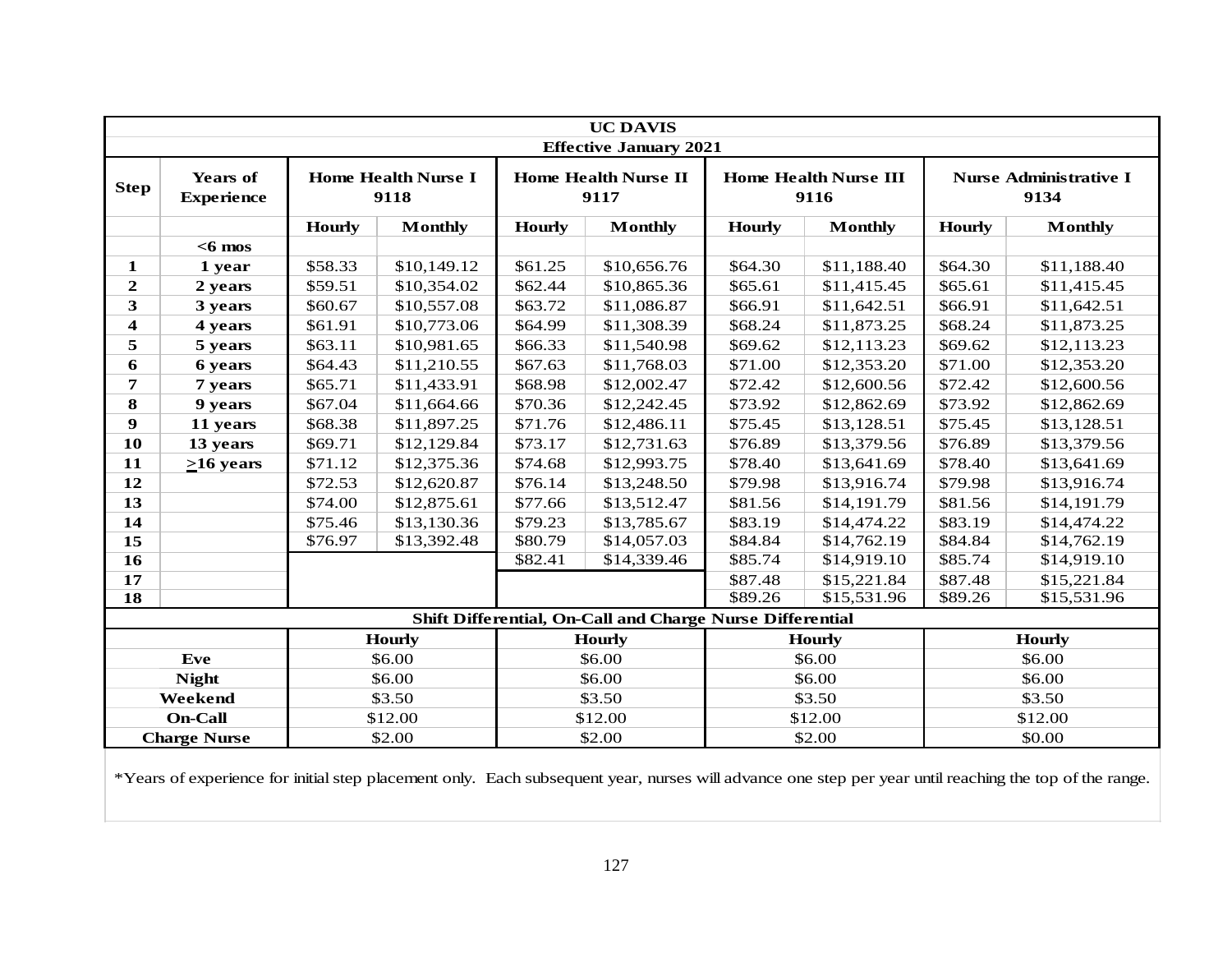|                  |                                      |               |                                                           | <b>UC DAVIS</b>               |                                           |               |                                            |  |
|------------------|--------------------------------------|---------------|-----------------------------------------------------------|-------------------------------|-------------------------------------------|---------------|--------------------------------------------|--|
|                  |                                      |               |                                                           | <b>Effective January 2021</b> |                                           |               |                                            |  |
| <b>Step</b>      | <b>Years of</b><br><b>Experience</b> |               | <b>Coordinator, Transplant I</b><br>9110                  |                               | <b>Coordinator, Transplant II</b><br>9111 |               | <b>Coordinator, Transplant III</b><br>9125 |  |
|                  |                                      | <b>Hourly</b> | <b>Monthly</b>                                            | <b>Hourly</b>                 | <b>Monthly</b>                            | <b>Hourly</b> | <b>Monthly</b>                             |  |
|                  | $<$ 6 mos                            |               |                                                           |                               |                                           |               |                                            |  |
| 1                | 1 year                               | \$67.51       | \$11,745.88                                               | \$70.89                       | \$12,334.74                               | \$74.41       | \$12,947.61                                |  |
| $\overline{2}$   | 2 years                              | \$68.87       | \$11,984.01                                               | \$72.34                       | \$12,587.64                               | \$75.96       | \$13,217.12                                |  |
| 3                | 3 years                              | \$70.25       | \$12,223.99                                               | \$73.76                       | \$12,835.00                               | \$77.49       | \$13,482.94                                |  |
| 4                | 4 years                              | \$71.65       | \$12,467.65                                               | \$75.25                       | \$13,093.44                               | \$79.02       | \$13,748.75                                |  |
| 5                | 5 years                              | \$73.11       | \$12,720.55                                               | \$76.77                       | \$13,357.41                               | \$80.59       | \$14,021.96                                |  |
| 6                | 6 years                              | \$74.54       | \$12,969.76                                               | \$78.29                       | \$13,623.23                               | \$82.20       | \$14,302.54                                |  |
| 7                | 7 years                              | \$76.05       | \$13,231.88                                               | \$79.83                       | \$13,890.89                               | \$83.81       | \$14,583.13                                |  |
| $\bf{8}$         | 9 years                              | \$77.57       | \$13,497.70                                               | \$81.45                       | \$14,171.48                               | \$85.52       | \$14,880.33                                |  |
| $\boldsymbol{9}$ | 11 years                             | \$79.24       | \$13,787.52                                               | \$83.19                       | \$14,474.22                               | \$87.34       | \$15,197.84                                |  |
| 10               | 13 years                             | \$80.72       | \$14,045.96                                               | \$84.76                       | \$14,747.42                               | \$88.98       | \$15,482.12                                |  |
| 11               | $>16$ years                          | \$82.30       | \$14,321.00                                               | \$86.42                       | \$15,037.24                               | \$90.76       | \$15,792.24                                |  |
| 12               |                                      | \$83.95       | \$14,607.13                                               | \$88.17                       | \$15,341.82                               | \$92.55       | \$16,104.21                                |  |
| 13               |                                      | \$85.64       | \$14,900.64                                               | \$89.92                       | \$15,646.41                               | \$94.41       | \$16,427.25                                |  |
| 14               |                                      | \$87.33       | \$15,195.99                                               | \$91.74                       | \$15,962.07                               | \$96.29       | \$16,753.99                                |  |
| 15               |                                      | \$89.07       | \$15,498.73                                               | \$93.54                       | \$16,275.88                               | \$98.22       | \$17,089.95                                |  |
| 16               |                                      | \$90.06       | \$15,670.41                                               | \$94.56                       | \$16,453.09                               | \$99.29       | \$17,276.40                                |  |
| 17               |                                      | \$91.85       | \$15,982.37                                               | \$96.47                       | \$16,785.37                               | \$101.28      | \$17,623.44                                |  |
| 18               |                                      | \$93.72       | \$16,307.26                                               | \$98.39                       | \$17,119.49                               | \$103.33      | \$17,979.71                                |  |
|                  |                                      |               | Shift Differential, On-Call and Charge Nurse Differential |                               |                                           |               |                                            |  |
|                  |                                      |               | <b>Hourly</b>                                             |                               | <b>Hourly</b>                             |               | <b>Hourly</b>                              |  |
|                  | Eve                                  |               | \$0.00                                                    |                               | \$0.00                                    |               | \$0.00                                     |  |
|                  | <b>Night</b>                         |               | \$0.00                                                    |                               | \$0.00                                    |               | \$0.00                                     |  |
|                  | Weekend                              |               | \$0.00                                                    |                               | \$0.00                                    |               | \$0.00                                     |  |
|                  | <b>On-Call</b>                       |               | \$0.00                                                    |                               | \$0.00                                    |               | \$0.00                                     |  |
|                  | <b>Charge Nurse</b>                  |               | \$0.00                                                    |                               | \$0.00                                    | \$0.00        |                                            |  |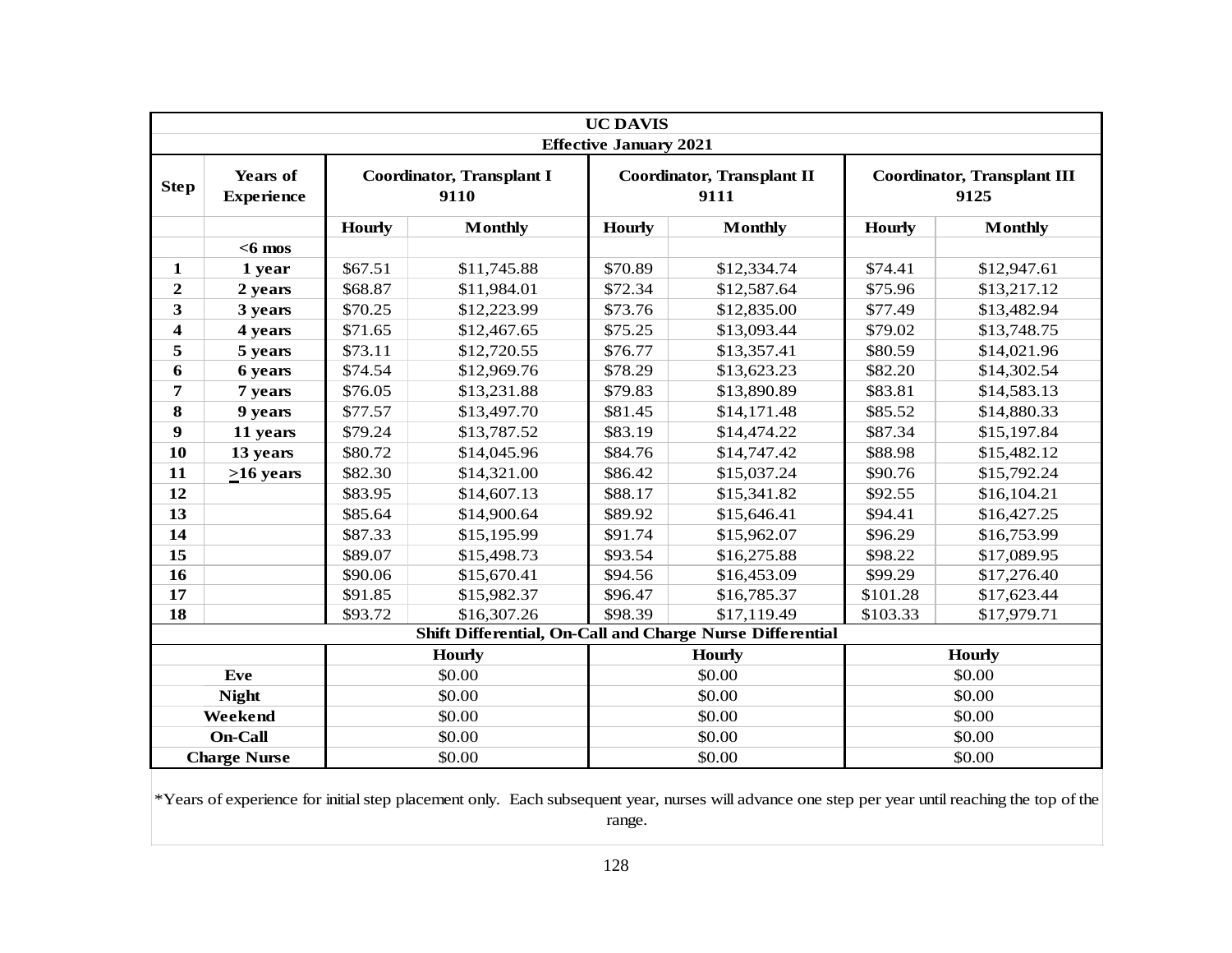|                |                               |               |                                                                                                                                                        |               |                                      |               | <b>UC DAVIS</b><br><b>Effective January 2021</b>          |               |                                  |                         |                               |               |                                         |
|----------------|-------------------------------|---------------|--------------------------------------------------------------------------------------------------------------------------------------------------------|---------------|--------------------------------------|---------------|-----------------------------------------------------------|---------------|----------------------------------|-------------------------|-------------------------------|---------------|-----------------------------------------|
| <b>Step</b>    | Years of<br><b>Experience</b> |               | <b>Nurse Practitioner I</b><br>9148                                                                                                                    |               | <b>Nurse Practitioner II</b><br>9147 |               | <b>Nurse Practitioner III</b><br>9146                     |               | <b>Nurse Anesthetist</b><br>9144 | <b>Step</b>             | Years of<br><b>Experience</b> |               | <b>Nurse Anesthetist Sr. Ex</b><br>7864 |
|                |                               | <b>Hourly</b> | <b>Monthly</b>                                                                                                                                         | <b>Hourly</b> | <b>Monthly</b>                       | <b>Hourly</b> | <b>Monthly</b>                                            | <b>Hourly</b> | <b>Monthly</b>                   |                         |                               | <b>Hourly</b> | <b>Monthly</b>                          |
|                | $<$ 6 mos                     |               |                                                                                                                                                        |               |                                      |               |                                                           |               |                                  |                         |                               |               |                                         |
| 1              | 1 year                        | \$69.41       | \$12,078.16                                                                                                                                            | \$72.85       | \$12,676.25                          | \$80.13       | \$13,942.58                                               | \$75.20       | \$13,084.21                      | $\mathbf{1}$            | $<$ 1 year                    | \$113.53      | \$19,753.68                             |
| $\overline{2}$ | 2 years                       | \$70.79       | \$12,318.13                                                                                                                                            | \$74.32       | \$12,930.99                          | \$81.74       | \$14,223.17                                               | \$76.69       | \$13,344.49                      | $\mathbf{2}$            | 5 years                       | \$119.68      | \$20,824.34                             |
| 3              | 3 years                       | \$72.17       | \$12,558.11                                                                                                                                            | \$75.78       | \$13,185.74                          | \$83.37       | \$14,505.60                                               | \$78.24       | \$13,614.00                      | 3                       | 10 years                      | \$128.07      | \$22,284.50                             |
| 4              | 4 years                       | \$73.64       | \$12,812.85                                                                                                                                            | \$77.30       | \$13,449.71                          | \$85.02       | \$14,793.57                                               | \$79.81       | \$13,887.20                      | $\overline{\mathbf{4}}$ |                               |               |                                         |
| 5              | 5 years                       | \$75.10       | \$13,067.59                                                                                                                                            | \$78.84       | \$13,717.37                          | \$86.74       | \$15,092.62                                               | \$81.37       | \$14,158.56                      | 5                       |                               |               |                                         |
| 6              | 6 years                       | \$76.60       | \$13,327.87                                                                                                                                            | \$80.43       | \$13,994.27                          | \$88.46       | \$15,391.66                                               | \$83.03       | \$14,446.53                      | 6                       |                               |               |                                         |
| $\overline{7}$ | 7 years                       | \$78.14       | \$13,595.54                                                                                                                                            | \$82.03       | \$14,273.01                          | \$90.22       | \$15,698.09                                               | \$84.69       | \$14,736.35                      | $\overline{7}$          |                               |               |                                         |
| 8              | 9 years                       | \$79.69       | \$13,866.90                                                                                                                                            | \$83.68       | \$14,560.98                          | \$92.08       | \$16,021.14                                               | \$86.37       | \$15,028.01                      | 8                       |                               |               |                                         |
| 9              | 11 years                      | \$81.29       | \$14,143.79                                                                                                                                            | \$85.36       | \$14,852.64                          | \$93.88       | \$16,334.95                                               | \$88.12       | \$15,332.59                      | $\boldsymbol{9}$        |                               |               |                                         |
| 10             | 13 years                      | \$82.91       | \$14,426.22                                                                                                                                            | \$87.05       | \$15,146.15                          | \$95.76       | \$16,661.69                                               | \$91.68       | \$15,952.84                      | <b>10</b>               |                               |               |                                         |
| 11             | $>16$ years                   | \$84.57       | \$14,716.04                                                                                                                                            | \$88.80       | \$15,450.74                          | \$97.69       | \$16,997.65                                               | \$93.49       | \$16,266.65                      | 11                      |                               |               |                                         |
| 12             |                               | \$86.27       | \$15,011.40                                                                                                                                            | \$90.59       | \$15,762.70                          | \$99.64       | \$17,337.31                                               | \$95.35       | \$16,591.54                      | 12                      |                               |               |                                         |
| 13             |                               | \$88.00       | \$15,312.29                                                                                                                                            | \$92.43       | \$16,082.06                          | \$101.62      | \$17,682.51                                               | \$97.27       | \$16,925.66                      | 13                      |                               |               |                                         |
| 14             |                               | \$89.76       | \$15,618.72                                                                                                                                            | \$94.25       | \$16,399.56                          | \$103.67      | \$18,038.78                                               | \$99.20       | \$17,261.63                      | 14                      |                               |               |                                         |
| 15             |                               | \$91.55       | \$15,928.84                                                                                                                                            | \$96.14       | \$16,728.14                          | \$105.73      | \$18,396.90                                               | \$101.22      | \$17,612.36                      | 15                      |                               |               |                                         |
| 16             |                               |               |                                                                                                                                                        |               |                                      |               |                                                           |               |                                  | $\overline{16}$         |                               |               |                                         |
| 17             |                               |               |                                                                                                                                                        |               |                                      |               |                                                           |               |                                  | 17                      |                               |               |                                         |
| 18             |                               |               |                                                                                                                                                        |               |                                      |               |                                                           |               |                                  | $\overline{18}$         |                               |               |                                         |
|                |                               |               |                                                                                                                                                        |               |                                      |               | Shift Differential, On-Call and Charge Nurse Differential |               |                                  |                         |                               |               |                                         |
|                |                               |               | <b>Hourly</b>                                                                                                                                          |               | <b>Hourly</b>                        |               | <b>Hourly</b>                                             |               | <b>Hourly</b>                    |                         |                               |               |                                         |
|                | Eve                           |               | \$6.00                                                                                                                                                 |               | \$6.00                               |               | \$6.00                                                    |               | \$2.75                           |                         |                               |               |                                         |
|                | <b>Night</b>                  |               | \$6.00                                                                                                                                                 |               | \$6.00                               |               | \$6.00                                                    |               | \$4.75                           |                         |                               |               |                                         |
|                | Weekend                       |               | \$3.50                                                                                                                                                 |               | \$3.50                               |               | \$3.50                                                    |               | \$1.60                           |                         |                               |               |                                         |
|                | On-Call                       |               | \$12.00                                                                                                                                                |               | \$12.00                              |               | \$12.00                                                   |               | \$9.00                           |                         |                               |               |                                         |
|                | <b>Charge Nurse</b>           |               | \$2.00                                                                                                                                                 |               | \$2.00                               |               | \$2.00                                                    |               | \$2.00                           |                         |                               |               |                                         |
|                |                               |               | *Years of experience for initial step placement only. Each subsequent year, nurses will advance one step per year until reaching the top of the range. |               |                                      |               |                                                           |               |                                  |                         |                               |               |                                         |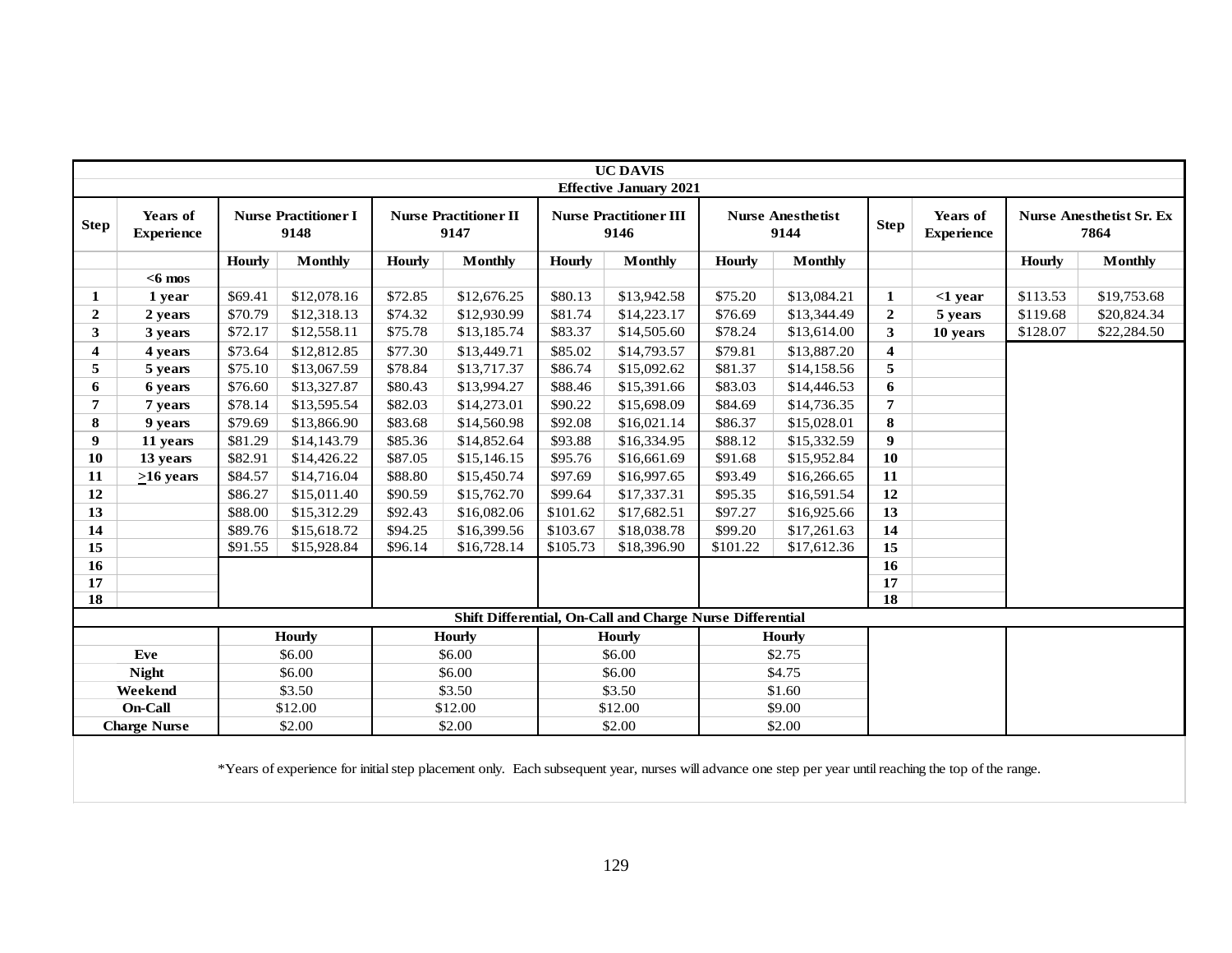|                     |               | <b>UC DAVIS</b>                                                                                                                                        |                            |                           |                               |
|---------------------|---------------|--------------------------------------------------------------------------------------------------------------------------------------------------------|----------------------------|---------------------------|-------------------------------|
|                     |               | <b>Effective January 2021</b>                                                                                                                          |                            |                           |                               |
|                     | Nurse,        | Home Health Nurse,                                                                                                                                     | <b>Nurse Practitioner,</b> | <b>Nurse Anesthetist,</b> | <b>Nurse Anesthetist, Sr.</b> |
| <b>Description</b>  | Per Diem      | Per Diem                                                                                                                                               | Per Diem                   | Per Diem                  | Per Diem                      |
|                     | 9119          | 9114                                                                                                                                                   | 9160                       | 9122                      | 9121                          |
|                     | <b>Hourly</b> | <b>Hourly</b>                                                                                                                                          | <b>Hourly</b>              | <b>Hourly</b>             | <b>Hourly</b>                 |
| <b>Unit-Based</b>   | \$78.75       | \$79.71                                                                                                                                                | \$96.74                    | \$118.05                  | \$139.06                      |
| CP 3 shifts/mo      | \$84.65       |                                                                                                                                                        |                            |                           |                               |
| CP 6 shifts/mo      | \$90.58       |                                                                                                                                                        |                            |                           |                               |
|                     |               | Shift Differential, On-Call and Charge Nurse Differential                                                                                              |                            |                           |                               |
|                     | <b>Hourly</b> | <b>Hourly</b>                                                                                                                                          | <b>Hourly</b>              | <b>Hourly</b>             | <b>Hourly</b>                 |
| Eve                 | \$6.00        | \$6.00                                                                                                                                                 | \$6.00                     | \$4.45                    | \$5.15                        |
| <b>Night</b>        | \$7.35        | \$7.20                                                                                                                                                 | \$6.00                     | \$9.40                    | \$10.90                       |
| Weekend             | \$3.50        | \$3.50                                                                                                                                                 | \$3.50                     | \$1.60                    | \$1.60                        |
| <b>On-Call</b>      | \$12.00       | \$12.00                                                                                                                                                | \$12.00                    | \$9.00                    | \$9.00                        |
| <b>Charge Nurse</b> | \$0.00        | \$0.00                                                                                                                                                 | \$0.00                     | \$0.00                    | \$0.00                        |
|                     |               | *Years of experience for initial step placement only. Each subsequent year, nurses will advance one step per year until reaching the top of the range. |                            |                           |                               |
|                     |               |                                                                                                                                                        |                            |                           |                               |
|                     |               |                                                                                                                                                        |                            |                           |                               |
|                     |               |                                                                                                                                                        |                            |                           |                               |
|                     |               |                                                                                                                                                        |                            |                           |                               |
|                     |               |                                                                                                                                                        |                            |                           |                               |
|                     |               |                                                                                                                                                        |                            |                           |                               |
|                     |               |                                                                                                                                                        |                            |                           |                               |
|                     |               | 130                                                                                                                                                    |                            |                           |                               |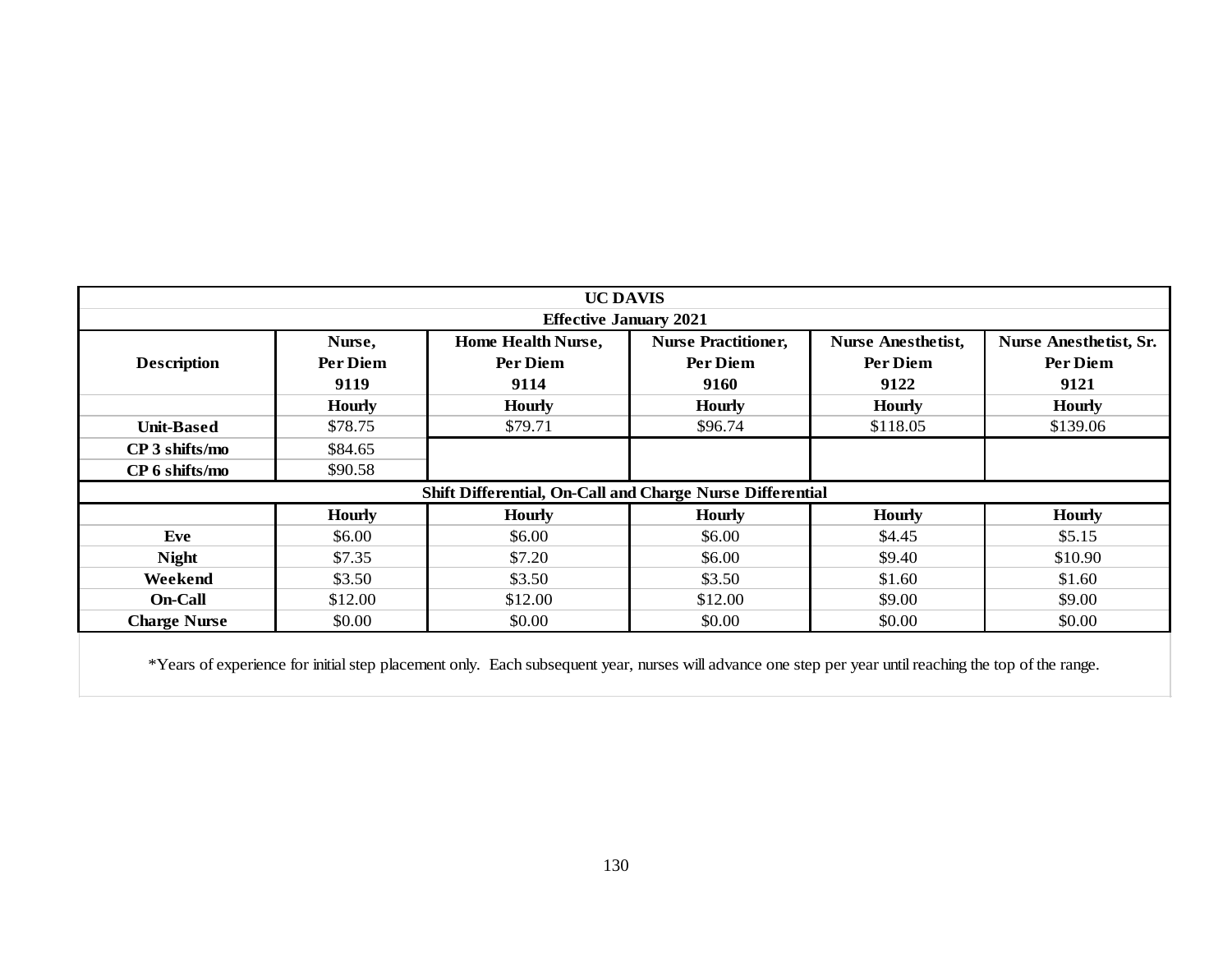|                         |                                                                                                                                                 |               |                           |                        | <b>UC DAVIS</b>                                             |                        |                                    |               |                                   |
|-------------------------|-------------------------------------------------------------------------------------------------------------------------------------------------|---------------|---------------------------|------------------------|-------------------------------------------------------------|------------------------|------------------------------------|---------------|-----------------------------------|
| <b>Step</b>             | <b>Years of</b><br><b>Experience</b>                                                                                                            |               | Nurse, Clinical I<br>9140 |                        | <b>Effective January 2022</b><br>Nurse, Clinical II<br>9139 |                        | <b>Nurse, Clinical III</b><br>9138 |               | <b>Nurse, Clinical IV</b><br>9137 |
|                         |                                                                                                                                                 | <b>Hourly</b> | <b>Monthly</b>            | <b>Hourly</b>          | <b>Monthly</b>                                              | <b>Hourly</b>          | <b>Monthly</b>                     | <b>Hourly</b> | <b>Monthly</b>                    |
|                         | $<$ 6 mos                                                                                                                                       | \$60.08       | \$10,453.59               |                        |                                                             |                        |                                    |               |                                   |
| 1                       | 1 year                                                                                                                                          |               |                           | \$63.08                | \$10,976.46                                                 | \$66.23                | \$11,524.05                        | \$75.89       | \$13,204.84                       |
| $\overline{2}$          | 2 years                                                                                                                                         |               |                           | \$64.32                | \$11,191.32                                                 | \$67.57                | \$11,757.92                        | \$77.41       | \$13,469.13                       |
| 3                       | 3 years                                                                                                                                         |               |                           | \$65.63                | \$11,419.48                                                 | \$68.92                | \$11,991.78                        | \$78.99       | \$13,744.82                       |
| $\overline{\mathbf{4}}$ | 4 years                                                                                                                                         |               |                           | \$66.94                | \$11,647.64                                                 | \$70.28                | \$12,229.45                        | \$80.56       | \$14,016.72                       |
| 5                       | 5 years                                                                                                                                         |               |                           | \$68.32                | \$11,887.21                                                 | \$71.70                | \$12,476.63                        | \$82.16       | \$14,296.21                       |
| 6                       | 6 years                                                                                                                                         |               |                           | \$69.66                | \$12,121.07                                                 | \$73.13                | \$12,723.80                        | \$83.80       | \$14,581.41                       |
| 7                       | 7 years                                                                                                                                         |               |                           | \$71.05                | \$12,362.55                                                 | \$74.59                | \$12,978.58                        | \$85.49       | \$14,876.12                       |
| 8                       | 9 years                                                                                                                                         |               |                           | \$72.47                | \$12,609.72                                                 | \$76.14<br>\$13,248.57 |                                    | \$87.21       | \$15,174.63                       |
| $\boldsymbol{9}$        | 11 years                                                                                                                                        |               |                           | \$73.91<br>\$12,860.70 |                                                             | \$77.71                | \$13,522.37                        | \$88.94       | \$15,475.05                       |
| 10                      | 13 years                                                                                                                                        |               |                           | \$75.37                | \$13,113.58                                                 | \$79.20                | \$13,780.95                        | \$90.71       | \$15,783.06                       |
| 11                      | $\geq 16$ years                                                                                                                                 |               |                           | \$76.92                | \$13,383.57                                                 | \$80.75                | \$14,050.94                        | \$92.52       | \$16,098.69                       |
| 12                      |                                                                                                                                                 |               |                           | \$78.43                | \$13,645.95                                                 | \$82.38                | \$14,334.24                        | \$94.37       | \$16,420.02                       |
| 13                      |                                                                                                                                                 |               |                           | \$79.99                | \$13,917.85                                                 | \$84.01                | \$14,617.54                        | \$96.24       | \$16,745.15                       |
| 14                      |                                                                                                                                                 |               |                           | \$81.60                | \$14,199.24                                                 | \$85.68                | \$14,908.45                        | \$98.18       | \$17,083.58                       |
| 15                      |                                                                                                                                                 |               |                           | \$83.21                | \$14,478.74                                                 | \$87.39                | \$15,205.06                        | \$100.13      | \$17,422.02                       |
| 16                      |                                                                                                                                                 |               |                           | \$84.88                | \$14,769.65                                                 | \$88.31                | \$15,366.67                        | \$101.47      | \$17,655.89                       |
| 17                      |                                                                                                                                                 |               |                           |                        |                                                             | \$90.11                | \$15,678.49                        | \$103.49      | \$18,007.64                       |
| $\overline{18}$         |                                                                                                                                                 |               |                           |                        |                                                             | \$91.94                | \$15,997.92                        | \$105.55      | \$18,365.09                       |
|                         |                                                                                                                                                 |               |                           |                        | Shift Differential, On-Call and Charge Nurse Differential   |                        |                                    |               |                                   |
|                         |                                                                                                                                                 |               | <b>Hourly</b>             |                        | <b>Hourly</b>                                               |                        | <b>Hourly</b>                      |               | <b>Hourly</b>                     |
|                         | <b>Eve</b>                                                                                                                                      |               | \$6.00                    |                        | \$6.00                                                      | \$6.00                 |                                    |               | \$6.00                            |
|                         | <b>Night</b>                                                                                                                                    |               | \$6.00                    |                        | \$6.00                                                      | \$6.00                 |                                    |               | \$6.00                            |
|                         | Weekend                                                                                                                                         |               | \$3.50                    |                        | \$3.50                                                      | \$3.50                 |                                    |               | \$3.50                            |
|                         | <b>On-Call</b>                                                                                                                                  |               | \$12.00                   |                        | \$12.00                                                     |                        | \$12.00                            |               | \$12.00                           |
|                         | <b>Charge Nurse</b>                                                                                                                             |               | \$2.00                    |                        | \$2.00                                                      |                        | \$2.00                             |               | \$2.00                            |
|                         | *Years of experience for initial step placement only. Each subsequent year, nurses will advance one step per year until reaching the top of the |               |                           |                        |                                                             |                        |                                    |               |                                   |

range.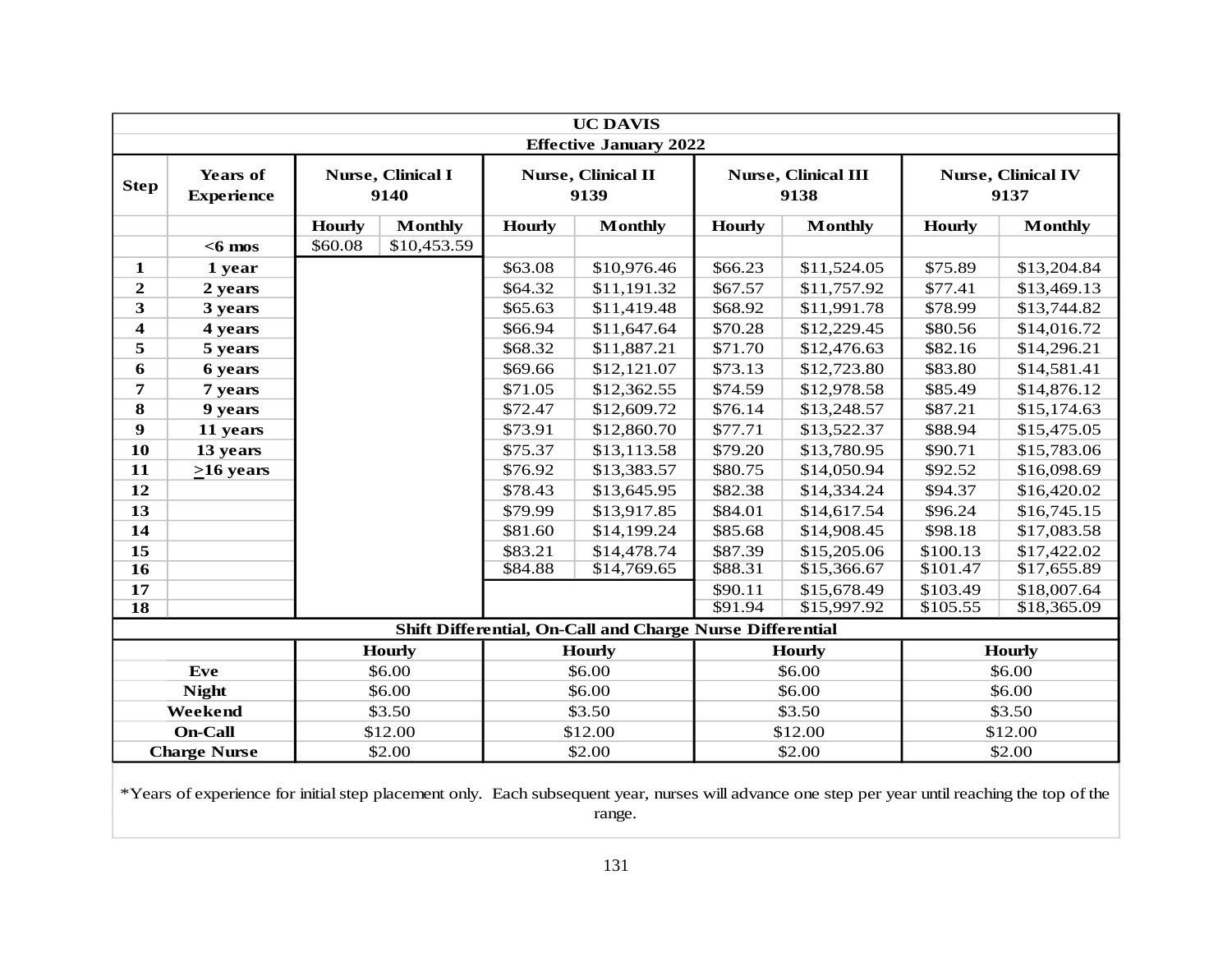|               | <b>UC DAVIS</b><br><b>Effective January 2022</b> |               |                                    |               |                                                           |               |                                      |               |                                       |  |  |
|---------------|--------------------------------------------------|---------------|------------------------------------|---------------|-----------------------------------------------------------|---------------|--------------------------------------|---------------|---------------------------------------|--|--|
| <b>Step</b>   | <b>Years of</b><br><b>Experience</b>             |               | <b>Home Health Nurse I</b><br>9118 |               | <b>Home Health Nurse II</b><br>9117                       |               | <b>Home Health Nurse III</b><br>9116 |               | <b>Nurse Administrative I</b><br>9134 |  |  |
|               |                                                  | <b>Hourly</b> | <b>Monthly</b>                     | <b>Hourly</b> | <b>Monthly</b>                                            | <b>Hourly</b> | <b>Monthly</b>                       | <b>Hourly</b> | <b>Monthly</b>                        |  |  |
|               | $<$ 6 mos                                        |               |                                    |               |                                                           |               |                                      |               |                                       |  |  |
| 1             | 1 year                                           | \$60.08       | \$10,453.59                        | \$63.08       | \$10,976.46                                               | \$66.23       | \$11,524.05                          | \$66.23       | \$11,524.05                           |  |  |
| $\mathbf{2}$  | 2 years                                          | \$61.29       | \$10,664.64                        | \$64.32       | \$11,191.32                                               | \$67.57       | \$11,757.92                          | \$67.57       | \$11,757.92                           |  |  |
| 3             | 3 years                                          | \$62.49       | \$10,873.79                        | \$65.63       | \$11,419.48                                               | \$68.92       | \$11,991.78                          | \$68.92       | \$11,991.78                           |  |  |
| 4             | 4 years                                          | \$63.77       | \$11,096.25                        | \$66.94       | \$11,647.64                                               | \$70.28       | \$12,229.45                          | \$70.28       | \$12,229.45                           |  |  |
| 5             | 5 years                                          | \$65.01       | \$11,311.10                        | \$68.32       | \$11,887.21                                               | \$71.70       | \$12,476.63                          | \$71.70       | \$12,476.63                           |  |  |
| 6             | 6 years                                          | \$66.36       | \$11,546.87                        | \$69.66       | \$12,121.07                                               | \$73.13       | \$12,723.80                          | \$73.13       | \$12,723.80                           |  |  |
| 7             | 7 years                                          | \$67.68       | \$11,776.93                        | \$71.05       | \$12,362.55                                               | \$74.59       | \$12,978.58                          | \$74.59       | \$12,978.58                           |  |  |
| 8             | 9 years                                          | \$69.05       | \$12,014.60                        | \$72.47       | \$12,609.72                                               | \$76.14       | \$13,248.57                          | \$76.14       | \$13,248.57                           |  |  |
| 9             | 11 years                                         | \$70.43       | \$12,254.17                        | \$73.91       | \$12,860.70                                               | \$77.71       | \$13,522.37                          | \$77.71       | \$13,522.37                           |  |  |
| 10            | 13 years                                         | \$71.80       | \$12,493.74                        | \$75.37       | \$13,113.58                                               | \$79.20       | \$13,780.95                          | \$79.20       | \$13,780.95                           |  |  |
| 11            | $>16$ years                                      | \$73.26       | \$12,746.62                        | \$76.92       | \$13,383.57                                               | \$80.75       | \$14,050.94                          | \$80.75       | \$14,050.94                           |  |  |
| 12            |                                                  | \$74.71       | \$12,999.50                        | \$78.43       | \$13,645.95                                               | \$82.38       | \$14,334.24                          | \$82.38       | \$14,334.24                           |  |  |
| 13            |                                                  | \$76.22       | \$13,261.88                        | \$79.99       | \$13,917.85                                               | \$84.01       | \$14,617.54                          | \$84.01       | \$14,617.54                           |  |  |
| 14            |                                                  | \$77.73       | \$13,524.27                        | \$81.60       | \$14,199.24                                               | \$85.68       | \$14,908.45                          | \$85.68       | \$14,908.45                           |  |  |
| 15            |                                                  | \$79.28       | \$13,794.26                        | \$83.21       | \$14,478.74                                               | \$87.39       | \$15,205.06                          | \$87.39       | \$15,205.06                           |  |  |
| 16            |                                                  |               |                                    | \$84.88       | \$14,769.65                                               | \$88.31       | \$15,366.67                          | \$88.31       | \$15,366.67                           |  |  |
| 17            |                                                  |               |                                    |               |                                                           | \$90.11       | \$15,678.49                          | \$90.11       | \$15,678.49                           |  |  |
| 18            |                                                  |               |                                    |               |                                                           | \$91.94       | \$15,997.92                          | \$91.94       | \$15,997.92                           |  |  |
|               |                                                  |               |                                    |               | Shift Differential, On-Call and Charge Nurse Differential |               |                                      |               |                                       |  |  |
| <b>Hourly</b> |                                                  |               |                                    |               | <b>Hourly</b>                                             |               | <b>Hourly</b>                        |               | Hourly                                |  |  |
|               | Eve                                              |               | \$6.00                             |               | \$6.00                                                    |               | \$6.00                               |               | \$6.00                                |  |  |
|               | <b>Night</b>                                     |               | \$6.00                             |               | \$6.00                                                    |               | \$6.00                               |               | \$6.00                                |  |  |
|               | Weekend                                          |               | \$3.50                             |               | \$3.50                                                    |               | \$3.50                               |               | \$3.50                                |  |  |
|               | <b>On-Call</b>                                   |               | \$12.00                            |               | \$12.00                                                   |               | \$12.00                              |               | \$12.00                               |  |  |
|               | <b>Charge Nurse</b>                              |               | \$2.00                             |               | \$2.00                                                    |               | \$2.00                               |               | \$0.00                                |  |  |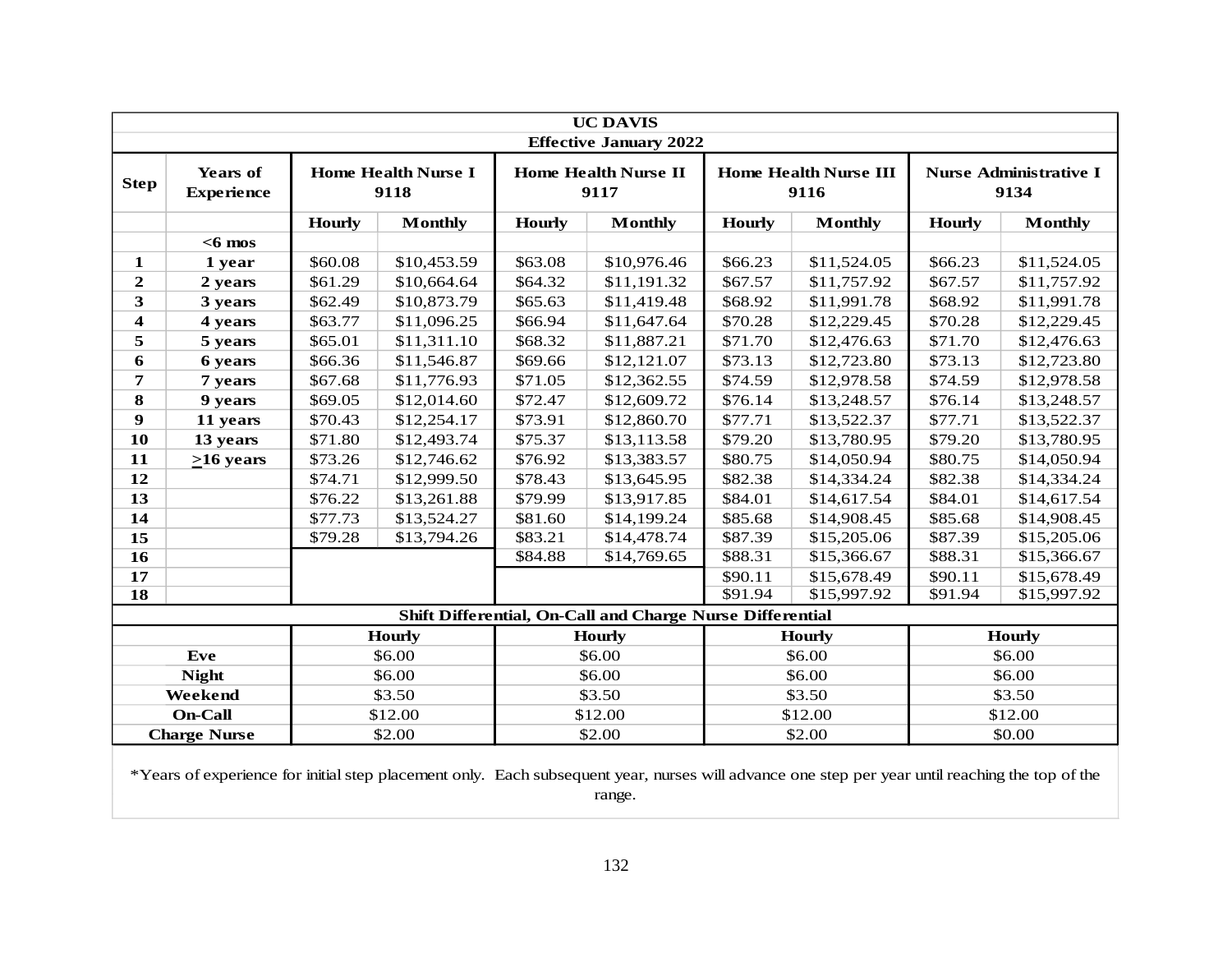|                         |                                      |               |                                                           | <b>UC DAVIS</b><br><b>Effective January 2022</b> |                                           |               |                                            |  |  |
|-------------------------|--------------------------------------|---------------|-----------------------------------------------------------|--------------------------------------------------|-------------------------------------------|---------------|--------------------------------------------|--|--|
| <b>Step</b>             | <b>Years of</b><br><b>Experience</b> |               | <b>Coordinator, Transplant I</b><br>9110                  |                                                  | <b>Coordinator, Transplant II</b><br>9111 |               | <b>Coordinator, Transplant III</b><br>9125 |  |  |
|                         |                                      | <b>Hourly</b> | <b>Monthly</b>                                            | <b>Hourly</b>                                    | <b>Monthly</b>                            | <b>Hourly</b> | <b>Monthly</b>                             |  |  |
|                         | $<$ 6 mos                            |               |                                                           |                                                  |                                           |               |                                            |  |  |
| 1                       | 1 year                               | \$69.53       | \$12,098.26                                               | \$73.02                                          | \$12,704.79                               | \$76.64       | \$13,336.03                                |  |  |
| $\boldsymbol{2}$        | 2 years                              | \$70.94       | \$12,343.53                                               | \$74.51                                          | \$12,965.27                               | \$78.24       | \$13,613.63                                |  |  |
| 3                       | 3 years                              | \$72.36       | \$12,590.71                                               | \$75.98                                          | \$13,220.05                               | \$79.81       | \$13,887.42                                |  |  |
| $\overline{\mathbf{4}}$ | 4 years                              | \$73.80       | \$12,841.68                                               | \$77.51                                          | \$13,486.24                               | \$81.39       | \$14,161.22                                |  |  |
| 5                       | 5 years                              | \$75.30       | \$13,102.17                                               | \$79.07                                          | \$13,758.13                               | \$83.00       | \$14,442.62                                |  |  |
| 6                       | 6 years                              | \$76.77       | \$13,358.85                                               | \$80.64                                          | \$14,031.93                               | \$84.66       | \$14,731.62                                |  |  |
| 7                       | 7 years                              | \$78.33       | \$13,628.84                                               | \$82.23                                          | \$14,307.62                               | \$86.33       | \$15,020.63                                |  |  |
| 8                       | 9 years                              | \$79.90       | \$13,902.63                                               | \$83.89                                          | \$14,596.63                               | \$88.08       | \$15,326.74                                |  |  |
| $\boldsymbol{9}$        | 11 years                             | \$81.62       | \$14,201.15                                               | \$85.68                                          | \$14,908.45                               | \$89.96       | \$15,653.77                                |  |  |
| 10                      | 13 years                             | \$83.15       | \$14,467.33                                               | \$87.30                                          | \$15,189.85                               | \$91.65       | \$15,946.58                                |  |  |
| 11                      | $>16$ years                          | \$84.77       | \$14,750.63                                               | \$89.01                                          | \$15,488.36                               | \$93.48       | \$16,266.01                                |  |  |
| 12                      |                                      | \$86.47       | \$15,045.34                                               | \$90.82                                          | \$15,802.08                               | \$95.33       | \$16,587.33                                |  |  |
| 13                      |                                      | \$88.20       | \$15,347.66                                               | \$92.62                                          | \$16,115.80                               | \$97.24       | \$16,920.07                                |  |  |
| 14                      |                                      | \$89.95       | \$15,651.87                                               | \$94.49                                          | \$16,440.93                               | \$99.18       | \$17,256.61                                |  |  |
| 15                      |                                      | \$91.75       | \$15,963.69                                               | \$96.35                                          | \$16,764.16                               | \$101.16      | \$17,602.65                                |  |  |
| 16                      |                                      | \$92.76       | \$16,140.52                                               | \$97.39                                          | \$16,946.69                               | \$102.27      | \$17,794.69                                |  |  |
| 17                      |                                      | \$94.61       | \$16,461.84                                               | \$99.36                                          | \$17,288.93                               | \$104.32      | \$18,152.14                                |  |  |
| 18                      |                                      | \$96.53       | \$16,796.48                                               | \$101.34                                         | \$17,633.07                               | \$106.43      | \$18,519.10                                |  |  |
|                         |                                      |               | Shift Differential, On-Call and Charge Nurse Differential |                                                  |                                           |               |                                            |  |  |
|                         |                                      |               | <b>Hourly</b>                                             |                                                  | <b>Hourly</b>                             |               | <b>Hourly</b>                              |  |  |
|                         | Eve                                  |               | \$0.00                                                    |                                                  | \$0.00                                    |               | \$0.00                                     |  |  |
|                         | <b>Night</b>                         |               | \$0.00                                                    |                                                  | \$0.00                                    |               | \$0.00                                     |  |  |
|                         | Weekend                              |               | \$0.00                                                    |                                                  | \$0.00                                    |               | \$0.00                                     |  |  |
|                         | <b>On-Call</b>                       |               | \$0.00                                                    |                                                  | \$0.00                                    | \$0.00        |                                            |  |  |
|                         | <b>Charge Nurse</b>                  |               | \$0.00                                                    |                                                  | \$0.00                                    | \$0.00        |                                            |  |  |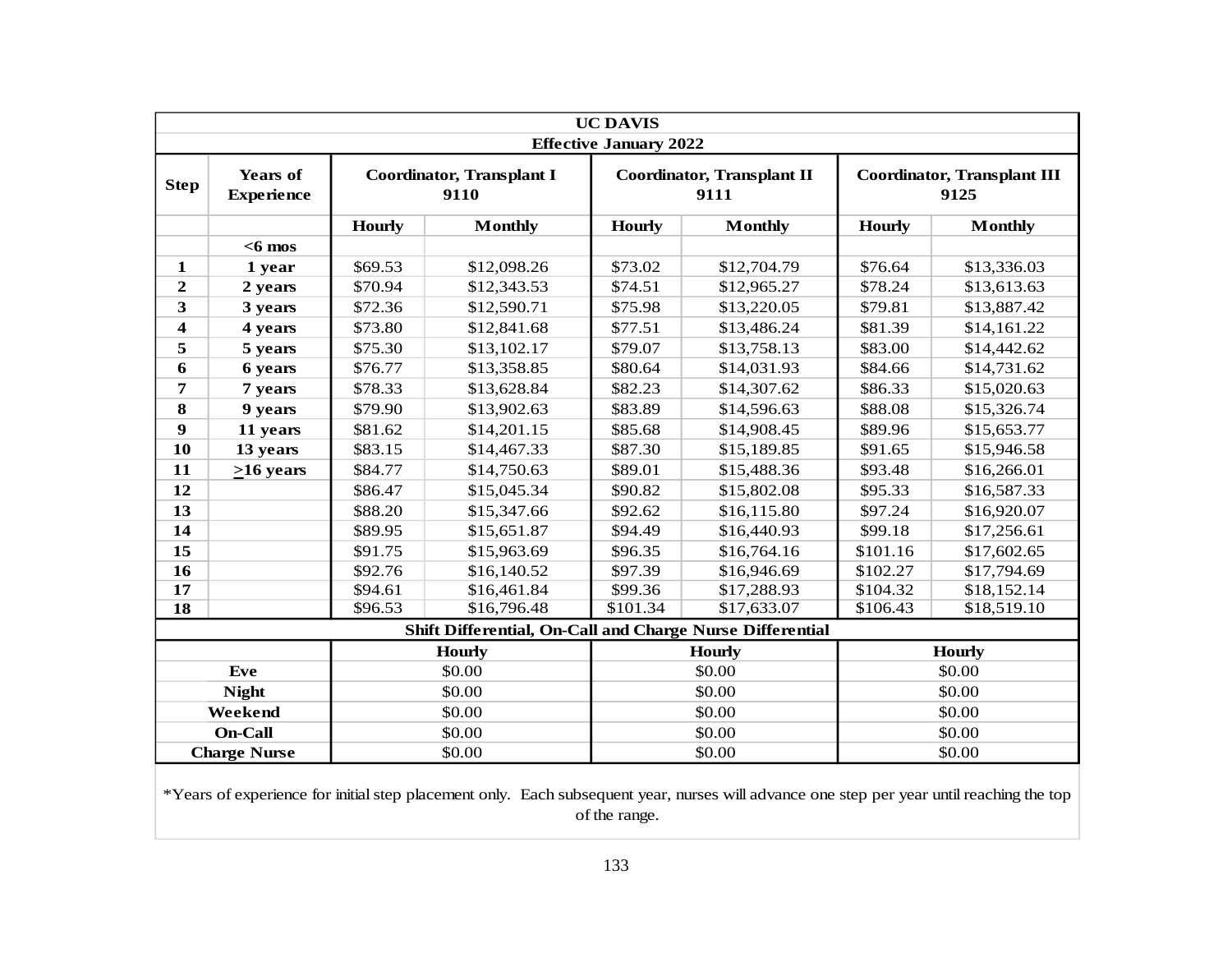|                         |                                                             |                                                           |                                     |               |                                      |                  | <b>UC DAVIS</b><br><b>Effective January 2022</b> |               |                                  |                         |                               |               |                                         |
|-------------------------|-------------------------------------------------------------|-----------------------------------------------------------|-------------------------------------|---------------|--------------------------------------|------------------|--------------------------------------------------|---------------|----------------------------------|-------------------------|-------------------------------|---------------|-----------------------------------------|
| <b>Step</b>             | Years of<br><b>Experience</b>                               |                                                           | <b>Nurse Practitioner I</b><br>9148 |               | <b>Nurse Practitioner II</b><br>9147 |                  | <b>Nurse Practitioner III</b><br>9146            |               | <b>Nurse Anesthetist</b><br>9144 | <b>Step</b>             | Years of<br><b>Experience</b> |               | <b>Nurse Anesthetist Sr. Ex</b><br>7864 |
|                         |                                                             | <b>Hourly</b>                                             | <b>Monthly</b>                      | <b>Hourly</b> | <b>Monthly</b>                       | <b>Hourly</b>    | <b>Monthly</b>                                   | <b>Hourly</b> | <b>Monthly</b>                   |                         |                               | <b>Hourly</b> | <b>Monthly</b>                          |
|                         | $< 6$ mos                                                   |                                                           |                                     |               |                                      |                  |                                                  |               |                                  |                         |                               |               |                                         |
| 1                       | 1 year                                                      | \$71.50                                                   | \$12,440.50                         | \$75.04       | \$13,056.54                          | \$82.53          | \$14,360.86                                      | \$77.45       | \$13,476.73                      | $\mathbf{1}$            | $<$ 1 year                    | \$116.93      | \$20,346.29                             |
| $\overline{2}$          | 2 years                                                     | \$72.92                                                   | \$12,687.68                         | \$76.55       | \$13,318.92                          | \$84.19          | \$14,649.86                                      | \$78.99       | \$13,744.82                      | $\overline{2}$          | 5 years                       | \$123.27      | \$21,449.07                             |
| 3                       | 3 years                                                     | \$74.34                                                   | \$12,934.85                         | \$78.05       | \$13,581.31                          | \$85.87          | \$14,940.77                                      | \$80.59       | \$14,022.42                      | 3                       | 10 years                      | \$131.91      | \$22,953.04                             |
| $\overline{\mathbf{4}}$ | 4 years                                                     | \$75.85                                                   | \$13,197.24                         | \$79.62       | \$13,853.20                          | \$87.57          | \$15,237.38                                      | \$82.21       | \$14,303.82                      | $\overline{\mathbf{4}}$ |                               |               |                                         |
| 5                       | 5 years                                                     | \$77.35                                                   | \$13,459.62                         | \$81.20       | \$14,128.89                          | \$89.34          | \$15,545.40                                      | \$83.81       | \$14,583.32                      | 5                       |                               |               |                                         |
| 6                       | 6 years                                                     | \$78.89                                                   | \$13,727.71                         | \$82.84       | \$14,414.10                          | \$91.11          | \$15,853.41                                      | \$85.52       | \$14,879.93                      | 6                       |                               |               |                                         |
| $\overline{7}$          | 7 years                                                     | \$80.48                                                   | \$14,003.41                         | \$84.49       | \$14,701.20                          | \$92.93          | \$16,169.04                                      | \$87.23       | \$15,178.44                      | 7                       |                               |               |                                         |
| 8                       | 9 years                                                     | \$82.09                                                   | \$14,282.90                         | \$86.19       | \$14,997.81                          | \$94.84          | \$16,501.77                                      | \$88.96       | \$15,478.85                      | 8                       |                               |               |                                         |
| 9                       | 11 years                                                    | \$83.72                                                   | \$14,568.11                         | \$87.92       | \$15,298.22                          | \$96.70          | \$16,825.00                                      | \$90.76       | \$15,792.57                      | 9                       |                               |               |                                         |
| 10                      | 13 years                                                    | \$85.40                                                   | \$14,859.01                         | \$89.66       | \$15,600.54                          | \$98.63          | \$17,161.54                                      | \$94.43       | \$16,431.42                      | 10                      |                               |               |                                         |
| 11                      | $>16$ years                                                 | \$87.11                                                   | \$15,157.52                         | \$91.46       | \$15,914.26                          | \$100.62         | \$17,507.58                                      | \$96.29       | \$16,754.65                      | 11                      |                               |               |                                         |
| 12                      |                                                             | \$88.86                                                   | \$15,461.74                         | \$93.31       | \$16,235.58                          | \$102.63         | \$17,857.43                                      | \$98.21       | \$17,089.29                      | 12                      |                               |               |                                         |
| 13                      |                                                             | \$90.64                                                   | \$15,771.66                         | \$95.20       | \$16,564.52                          | \$104.67         | \$18,212.98                                      | \$100.19      | \$17,433.43                      | 13                      |                               |               |                                         |
| 14                      |                                                             | \$92.46                                                   | \$16,087.28                         | \$97.08       | \$16,891.55                          | \$106.78         | \$18,579.94                                      | \$102.18      | \$17,779.48                      | 14                      |                               |               |                                         |
| 15                      |                                                             | \$94.29                                                   | \$16,406.71                         | \$99.02       | \$17,229.99                          | \$108.90         | \$18,948.80                                      | \$104.26      | \$18,140.73                      | 15                      |                               |               |                                         |
| 16                      |                                                             |                                                           |                                     |               |                                      |                  |                                                  |               |                                  | 16                      |                               |               |                                         |
| 17                      |                                                             |                                                           |                                     |               |                                      |                  |                                                  |               |                                  | 17                      |                               |               |                                         |
| $\overline{18}$         |                                                             |                                                           |                                     |               |                                      |                  |                                                  |               |                                  | 18                      |                               |               |                                         |
|                         |                                                             | Shift Differential, On-Call and Charge Nurse Differential |                                     |               |                                      |                  |                                                  |               |                                  |                         |                               |               |                                         |
|                         |                                                             |                                                           | <b>Hourly</b>                       |               | <b>Hourly</b>                        |                  | <b>Hourly</b>                                    |               | <b>Hourly</b>                    |                         |                               |               |                                         |
|                         | Eve                                                         |                                                           | \$6.00                              |               | \$6.00                               | \$6.00           |                                                  |               | \$2.75                           |                         |                               |               |                                         |
|                         | <b>Night</b>                                                |                                                           | \$6.00                              |               | \$6.00                               | \$6.00<br>\$4.75 |                                                  |               |                                  |                         |                               |               |                                         |
|                         | Weekend                                                     |                                                           | \$3.50                              |               | \$3.50                               |                  | \$3.50                                           |               | \$1.60                           |                         |                               |               |                                         |
|                         | On-Call                                                     |                                                           | \$12.00                             |               | \$12.00                              |                  | \$12.00                                          |               | \$9.00                           |                         |                               |               |                                         |
|                         | \$2.00<br>\$2.00<br>\$2.00<br><b>Charge Nurse</b><br>\$2.00 |                                                           |                                     |               |                                      |                  |                                                  |               |                                  |                         |                               |               |                                         |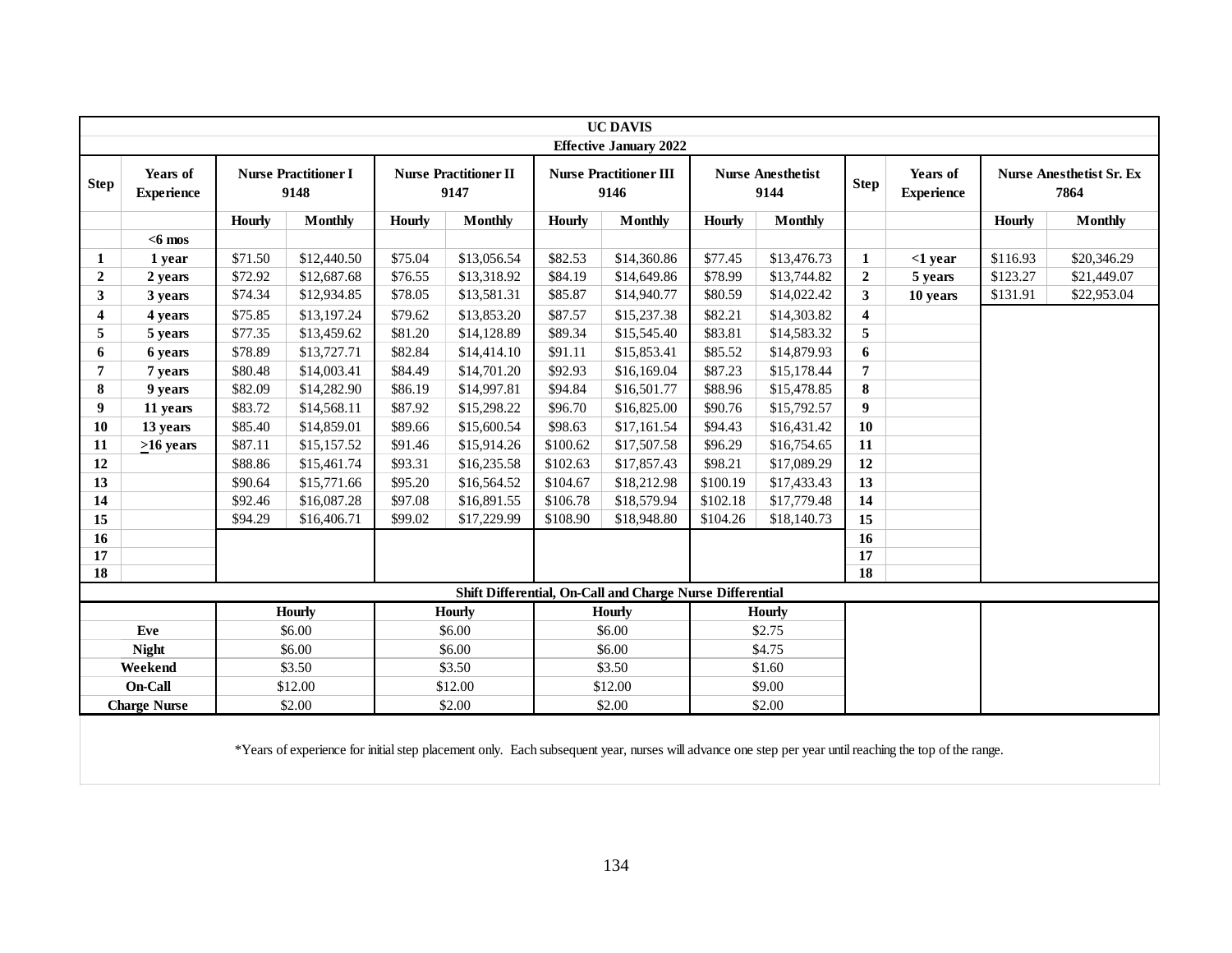|                     |                 | <b>UC DAVIS</b>                                                                                                                                        |                                |                           |                              |
|---------------------|-----------------|--------------------------------------------------------------------------------------------------------------------------------------------------------|--------------------------------|---------------------------|------------------------------|
|                     |                 | <b>Effective January 2022</b>                                                                                                                          |                                |                           |                              |
|                     | Nurse, Per Diem | Home Health Nurse,                                                                                                                                     | <b>Nurse Practitioner, Per</b> | <b>Nurse Anesthetist,</b> | <b>Nurse Anesthetist Sr.</b> |
| <b>Description</b>  | 9119            | Per Diem                                                                                                                                               | <b>Diem</b>                    | Per Diem                  | Per Diem                     |
|                     |                 | 9114                                                                                                                                                   | 9160                           | 9122                      | 9121                         |
|                     | <b>Hourly</b>   | <b>Hourly</b>                                                                                                                                          | <b>Hourly</b>                  | <b>Hourly</b>             | <b>Hourly</b>                |
| Unit-Based          | \$81.11         | \$82.10                                                                                                                                                | \$99.65                        | \$121.59                  | \$143.23                     |
| CP 3 shifts/mo      | \$87.19         |                                                                                                                                                        |                                |                           |                              |
| CP 6 shifts/mo      | \$93.30         |                                                                                                                                                        |                                |                           |                              |
|                     |                 | Shift Differential, On-Call and Charge Nurse Differential                                                                                              |                                |                           |                              |
|                     | <b>Hourly</b>   | <b>Hourly</b>                                                                                                                                          | <b>Hourly</b>                  | <b>Hourly</b>             | <b>Hourly</b>                |
| Eve                 | \$6.00          | \$6.00                                                                                                                                                 | \$6.00                         | \$4.45                    | \$5.15                       |
| <b>Night</b>        | \$7.35          | \$7.20                                                                                                                                                 | \$6.00                         | \$9.40                    | \$10.90                      |
| Weekend             | \$3.50          | \$3.50                                                                                                                                                 | \$3.50                         | \$1.60                    | \$1.60                       |
| On-Call             | \$12.00         | \$12.00                                                                                                                                                | \$12.00                        | \$9.00                    | \$9.00                       |
| <b>Charge Nurse</b> | \$0.00          | \$0.00                                                                                                                                                 | \$0.00                         | \$0.00                    | \$0.00                       |
|                     |                 | *Years of experience for initial step placement only. Each subsequent year, nurses will advance one step per year until reaching the top of the range. |                                |                           |                              |
|                     |                 |                                                                                                                                                        |                                |                           |                              |
|                     |                 |                                                                                                                                                        |                                |                           |                              |
|                     |                 |                                                                                                                                                        |                                |                           |                              |
|                     |                 |                                                                                                                                                        |                                |                           |                              |
|                     |                 |                                                                                                                                                        |                                |                           |                              |
|                     |                 |                                                                                                                                                        |                                |                           |                              |
|                     |                 |                                                                                                                                                        |                                |                           |                              |
|                     |                 |                                                                                                                                                        |                                |                           |                              |
|                     |                 | 135                                                                                                                                                    |                                |                           |                              |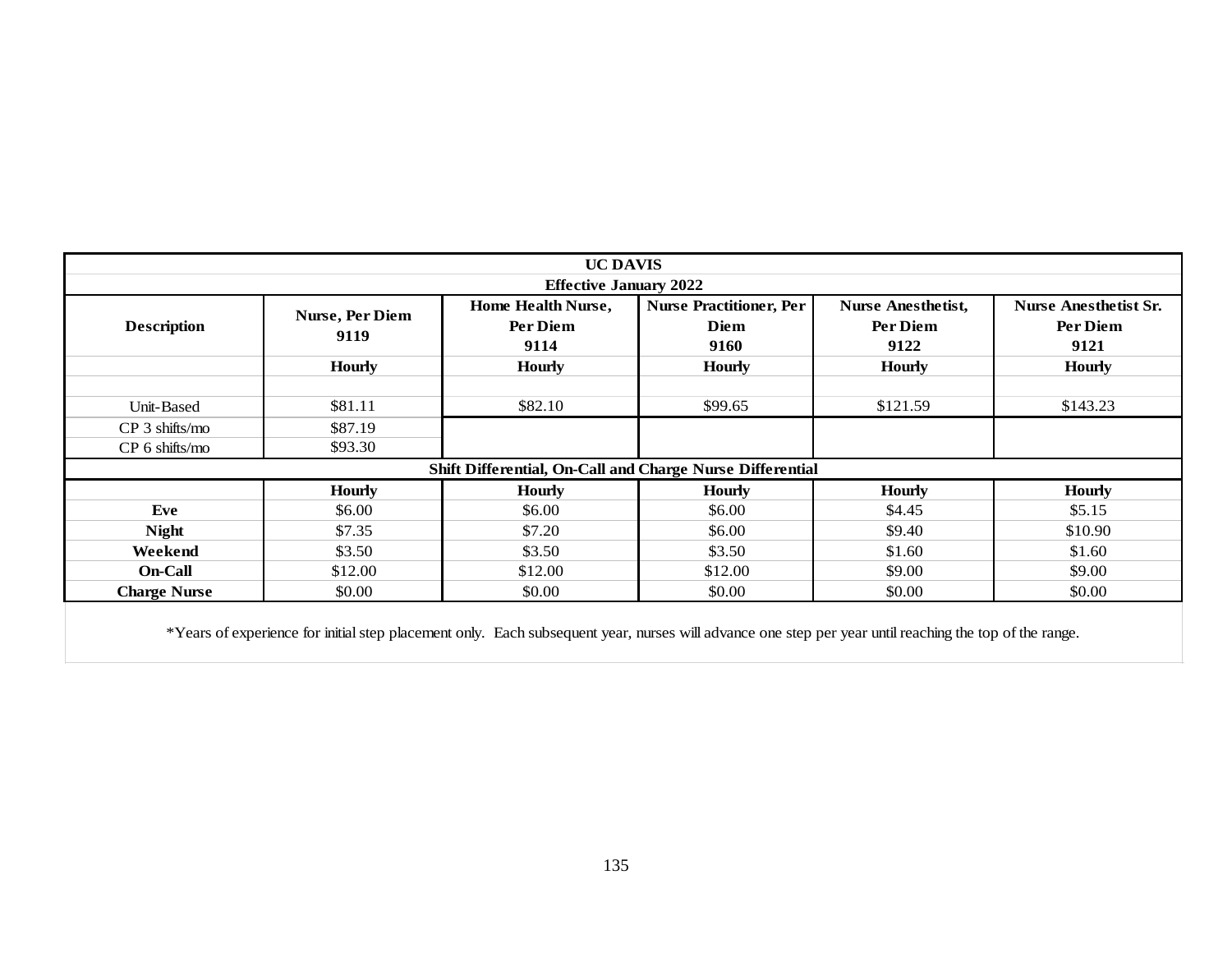|                         |                               |                            |                           |               |                                                           | <b>UC IRVINE</b>                   |                |               |                                   |               |                                 |
|-------------------------|-------------------------------|----------------------------|---------------------------|---------------|-----------------------------------------------------------|------------------------------------|----------------|---------------|-----------------------------------|---------------|---------------------------------|
|                         |                               |                            |                           |               | <b>Effective December 2018</b>                            |                                    |                |               |                                   |               |                                 |
| <b>Step</b>             | Years of<br><b>Experience</b> |                            | Nurse, Clinical I<br>9140 |               | Nurse, Clinical II<br>9139                                | <b>Nurse, Clinical III</b><br>9138 |                |               | <b>Nurse, Clinical IV</b><br>9137 |               | Nurse, Administrative I<br>9134 |
|                         |                               | <b>Hourly</b>              | <b>Monthly</b>            | <b>Hourly</b> | <b>Monthly</b>                                            | <b>Hourly</b>                      | <b>Monthly</b> | <b>Hourly</b> | <b>Monthly</b>                    | <b>Hourly</b> | <b>Monthly</b>                  |
|                         | $<$ 6 months                  | \$43.68                    | \$7,600.32                |               |                                                           |                                    |                |               |                                   |               |                                 |
| 1                       | 6 mos.                        |                            |                           | \$44.76       | \$7,788.24                                                | \$46.98                            | \$8,174.52     | \$49.30       | \$8,578.20                        | \$46.98       | \$8,174.52                      |
| $\boldsymbol{2}$        | 1 year                        |                            |                           | \$45.67       | \$7,946.58                                                | \$47.92                            | \$8,338.08     | \$50.28       | \$8,748.72                        | \$47.92       | \$8,338.08                      |
| 3                       | 2 years                       |                            |                           | \$46.58       | \$8,104.92                                                | \$48.86                            | \$8,501.64     | \$51.29       | \$8,924.46                        | \$48.86       | \$8,501.64                      |
| $\overline{\mathbf{4}}$ | 3 years                       |                            |                           | \$47.50       | \$8,265.00                                                | \$49.84                            | \$8,672.16     | \$52.32       | \$9,103.68                        | \$49.84       | \$8,672.16                      |
| 5                       | 4 years                       |                            |                           | \$48.45       | \$8,430.30                                                | \$50.86                            | \$8,849.64     | \$53.35       | \$9,282.90                        | \$50.86       | \$8,849.64                      |
| 6                       | 5 years                       |                            |                           | \$49.42       | \$8,599.08                                                | \$51.87                            | \$9,025.38     | \$54.44       | \$9,472.56                        | \$51.87       | \$9,025.38                      |
| $\boldsymbol{7}$        | 6 years                       |                            |                           | \$50.41       | \$8,771.34                                                | \$52.91                            | \$9,206.34     | \$55.51       | \$9,658.74                        | \$52.91       | \$9,206.34                      |
| 8                       | 7 years                       |                            |                           | \$51.43       | \$8,948.82                                                | \$53.97                            | \$9,390.78     | \$56.65       | \$9,857.10                        | \$53.97       | \$9,390.78                      |
| $\boldsymbol{9}$        | 8 years                       |                            |                           | \$52.44       | \$9,124.56                                                | \$55.05                            | \$9,578.70     | \$57.75       | \$10,048.50                       | \$55.05       | \$9,578.70                      |
| 10                      | 9 years                       |                            |                           | \$53.51       | \$9,310.74                                                | \$56.14                            | \$9,768.36     | \$58.93       | \$10,253.82                       | \$56.14       | \$9,768.36                      |
| 11                      | 10 years                      |                            |                           | \$54.56       | \$9,493.44                                                | \$57.28                            | \$9,966.72     | \$60.08       | \$10,453.92                       | \$57.28       | \$9,966.72                      |
| 12                      | 11 years                      |                            |                           | \$55.66       | \$9,684.84                                                | \$58.41                            | \$10,163.34    | \$61.32       | \$10,669.68                       | \$58.41       | \$10,163.34                     |
| 13                      | 12 years                      |                            |                           | \$56.76       | \$9,876.24                                                | \$59.58                            | \$10,366.92    | \$62.55       | \$10,883.70                       | \$59.58       | \$10,366.92                     |
| 14                      | 13 years                      |                            |                           | \$57.91       | \$10,076.34                                               | \$60.78                            | \$10,575.72    | \$63.79       | \$11,099.46                       | \$60.78       | \$10,575.72                     |
| 15                      | $\geq$ 20 years               |                            |                           | \$59.07       | \$10,278.18                                               | \$62.01                            | \$10,789.74    | \$65.07       | \$11,322.18                       | \$62.01       | \$10,789.74                     |
|                         | $>20$ years $+20$             |                            |                           |               |                                                           |                                    |                |               |                                   |               |                                 |
| 16                      | years UC                      |                            |                           | \$60.24       | \$10,481.76                                               | \$63.22                            | \$11,000.28    | \$66.35       | \$11,544.90                       | \$63.22       | \$11,000.28                     |
|                         | <b>Service</b>                |                            |                           |               |                                                           |                                    |                |               |                                   |               |                                 |
|                         | $\geq$ 21 years + 20          |                            |                           |               |                                                           |                                    |                |               |                                   |               |                                 |
| 17                      | years UC                      |                            |                           | \$61.45       | \$10,692.30                                               | \$64.50                            | \$11,223.00    | \$67.69       | \$11,778.06                       | \$64.50       | \$11,223.00                     |
|                         | <b>Service</b>                |                            |                           |               |                                                           |                                    |                |               |                                   |               |                                 |
|                         |                               |                            |                           |               | Shift Differential, On-Call and Charge Nurse Differential |                                    |                |               |                                   |               |                                 |
|                         | <b>Hourly</b>                 |                            |                           |               | <b>Hourly</b>                                             |                                    | <b>Hourly</b>  |               | <b>Hourly</b>                     |               | <b>Hourly</b>                   |
|                         | <b>Evening</b>                |                            | \$2.25                    |               | \$2.25                                                    |                                    | \$2.25         |               | \$2.25                            |               | \$2.25                          |
|                         | <b>Night</b>                  |                            | \$3.50                    |               | \$3.50                                                    |                                    | \$3.50         |               | \$3.50                            |               | \$3.50                          |
|                         | Weekend                       |                            | \$2.00                    |               | \$2.00                                                    |                                    | \$2.00         |               | \$2.00                            |               | \$2.00                          |
|                         | <b>On-Call</b>                |                            | \$8.00                    |               | \$8.00                                                    |                                    | \$8.00         |               | \$8.00                            |               | \$8.00                          |
|                         | <b>Charge Nurse</b>           | \$0.00<br>\$2.50<br>\$2.50 |                           |               | \$0.00                                                    |                                    | \$0.00         |               |                                   |               |                                 |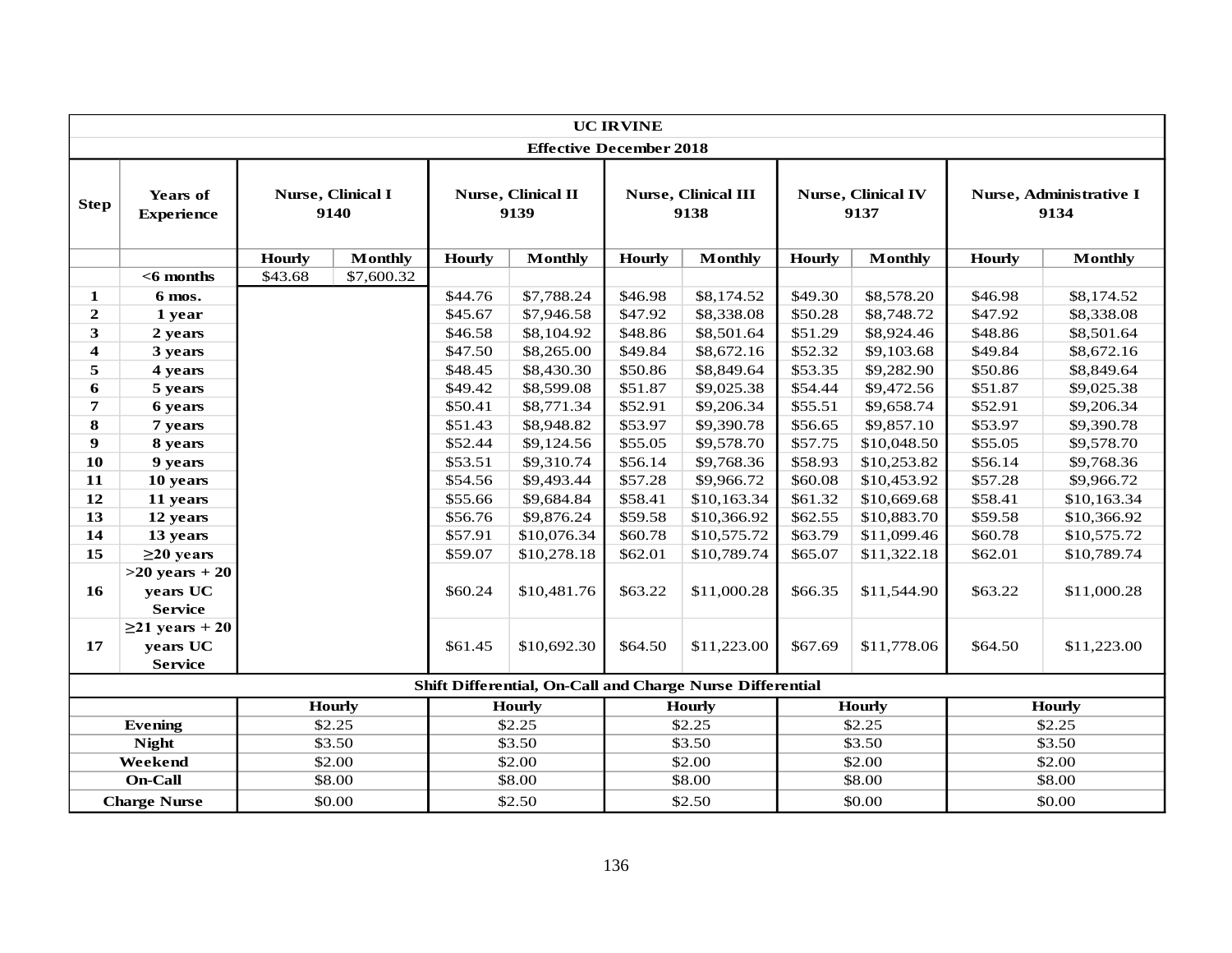|                  |                               |                                     |                |               |                                      | <b>UC IRVINE</b>               |                                                           |               |                                  |               |                                          |
|------------------|-------------------------------|-------------------------------------|----------------|---------------|--------------------------------------|--------------------------------|-----------------------------------------------------------|---------------|----------------------------------|---------------|------------------------------------------|
|                  |                               |                                     |                |               |                                      | <b>Effective December 2018</b> |                                                           |               |                                  |               |                                          |
| <b>Step</b>      | Years of<br><b>Experience</b> | <b>Nurse Practitioner I</b><br>9148 |                |               | <b>Nurse Practitioner II</b><br>9147 |                                | <b>Nurse Practitioner III</b><br>9146                     |               | <b>Nurse Anesthetist</b><br>9144 |               | <b>Anesthetist Nurse Sr. Nex</b><br>7865 |
|                  |                               | <b>Hourly</b>                       | <b>Monthly</b> | <b>Hourly</b> | <b>Monthly</b>                       | <b>Hourly</b>                  | <b>Monthly</b>                                            | <b>Hourly</b> | <b>Monthly</b>                   | <b>Hourly</b> | <b>Monthly</b>                           |
|                  | $<$ 6 months                  |                                     |                |               |                                      |                                |                                                           |               |                                  |               |                                          |
| 1                | 6 mos.                        | \$57.90                             | \$10,074.60    | \$60.80       | \$10,579.20                          | \$63.84                        | \$11,108.16                                               | \$85.14       | \$14,814.36                      | \$89.41       | \$15,557.34                              |
| $\mathbf 2$      | 1 year                        | \$59.04                             | \$10,272.96    | \$62.03       | \$10,793.22                          | \$65.13                        | \$11,332.62                                               | \$86.82       | \$15,106.68                      | \$91.20       | \$15,868.80                              |
| $\mathbf{3}$     | 2 years                       | \$60.23                             | \$10,480.02    | \$63.24       | \$11,003.76                          | \$66.40                        | \$11,553.60                                               | \$88.56       | \$15,409.44                      | \$93.04       | \$16,188.96                              |
| $\boldsymbol{4}$ | 3 years                       | \$61.44                             | \$10,690.56    | \$64.52       | \$11,226.48                          | \$67.74                        | \$11,786.76                                               | \$90.32       | \$15,715.68                      | \$94.88       | \$16,509.12                              |
| 5                | 4 years                       | \$62.67                             | \$10,904.58    | \$65.80       | \$11,449.20                          | \$69.10                        | \$12,023.40                                               | \$92.14       | \$16,032.36                      | \$96.79       | \$16,841.46                              |
| 6                | 5 years                       | \$63.93                             | \$11,123.82    | \$67.13       | \$11,680.62                          | \$70.48                        | \$12,263.52                                               | \$93.97       | \$16,350.78                      | \$98.70       | \$17,173.80                              |
| $\overline{7}$   | 6 years                       | \$65.19                             | \$11,343.06    | \$68.46       | \$11,912.04                          | \$71.91                        | \$12,512.34                                               | \$95.86       | \$16,679.64                      | \$100.69      | \$17,520.06                              |
| 8                | 7 years                       | \$66.51                             | \$11,572.74    | \$69.83       | \$12,150.42                          | \$73.33                        | \$12,759.42                                               | \$97.77       | \$17,011.98                      | \$102.71      | \$17,871.54                              |
| $\boldsymbol{9}$ | 8 years                       | \$67.84                             | \$11,804.16    | \$71.22       | \$12,392.28                          | \$74.80                        | \$13,015.20                                               | \$99.75       | \$17,356.50                      | \$104.77      | \$18,229.98                              |
| 10               | 9 years                       | \$69.19                             | \$12,039.06    | \$72.65       | \$12,641.10                          | \$76.27                        | \$13,270.98                                               | \$101.73      | \$17,701.02                      | \$106.88      | \$18,597.12                              |
| 11               | 10 years                      | \$70.58                             | \$12,280.92    | \$74.11       | \$12,895.14                          | \$77.82                        | \$13,540.68                                               | \$103.75      | \$18,052.50                      | \$109.02      | \$18,969.48                              |
| 12               | 11 years                      | \$71.99                             | \$12,526.26    | \$75.57       | \$13,149.18                          | \$79.36                        | \$13,808.64                                               | \$105.83      | \$18,414.42                      | \$111.19      | \$19,347.06                              |
| 13               | 12 years                      | \$73.41                             | \$12,773.34    | \$77.10       | \$13,415.40                          | \$80.95                        | \$14,085.30                                               | \$107.95      | \$18,783.30                      | \$113.42      | \$19,735.08                              |
| 14               | 13 years                      | \$74.89                             | \$13,030.86    | \$78.63       | \$13,681.62                          | \$82.59                        | \$14,370.66                                               | \$110.08      | \$19,153.92                      | \$115.69      | \$20,130.06                              |
| 15               | $\geq$ 20 years               | \$76.38                             | \$13,290.12    | \$80.20       | \$13,954.80                          | \$84.24                        | \$14,657.76                                               | \$112.30      | \$19,540.20                      | \$118.00      | \$20,532.00                              |
|                  | $>20$ years $+20$             |                                     |                |               |                                      |                                |                                                           |               |                                  |               |                                          |
| 16               | years UC                      | \$77.92                             | \$13,558.08    | \$81.82       | \$14,236.68                          | \$85.93                        | \$14,951.82                                               | \$114.56      | \$19,933.44                      | \$120.35      | \$20,940.90                              |
|                  | <b>Service</b>                |                                     |                |               |                                      |                                |                                                           |               |                                  |               |                                          |
|                  | $\geq$ 21 years + 20          |                                     |                |               |                                      |                                |                                                           |               |                                  |               |                                          |
| 17               | years UC                      | \$79.46                             | \$13,826.04    | \$83.46       | \$14,522.04                          | \$87.65                        | \$15,251.10                                               | \$116.85      | \$20,331.90                      | \$122.76      | \$21,360.24                              |
|                  | <b>Service</b>                |                                     |                |               |                                      |                                |                                                           |               |                                  |               |                                          |
|                  |                               |                                     |                |               |                                      |                                | Shift Differential, On-Call and Charge Nurse Differential |               |                                  |               |                                          |
|                  | <b>Hourly</b>                 |                                     |                |               | <b>Hourly</b>                        |                                | <b>Hourly</b>                                             |               | <b>Hourly</b>                    |               | Hourly                                   |
|                  | <b>Evening</b>                |                                     | \$3.00         |               | \$3.00                               |                                | \$3.00                                                    |               | \$3.50                           |               | \$3.50                                   |
|                  | <b>Night</b>                  |                                     | \$4.50         |               | \$4.50                               |                                | \$4.50                                                    |               | \$5.25                           |               | \$5.25                                   |
|                  | Weekend                       |                                     | \$2.00         |               | \$2.00                               |                                | \$2.00                                                    |               | \$2.00                           |               | \$2.00                                   |
|                  | On-Call                       |                                     | \$8.00         |               | \$8.00                               |                                | \$8.00                                                    |               | \$9.00                           |               | \$9.00                                   |
|                  | <b>Charge Nurse</b>           |                                     | \$0.00         |               | \$0.00                               |                                | \$0.00                                                    |               | $\sim$                           | \$0.00        |                                          |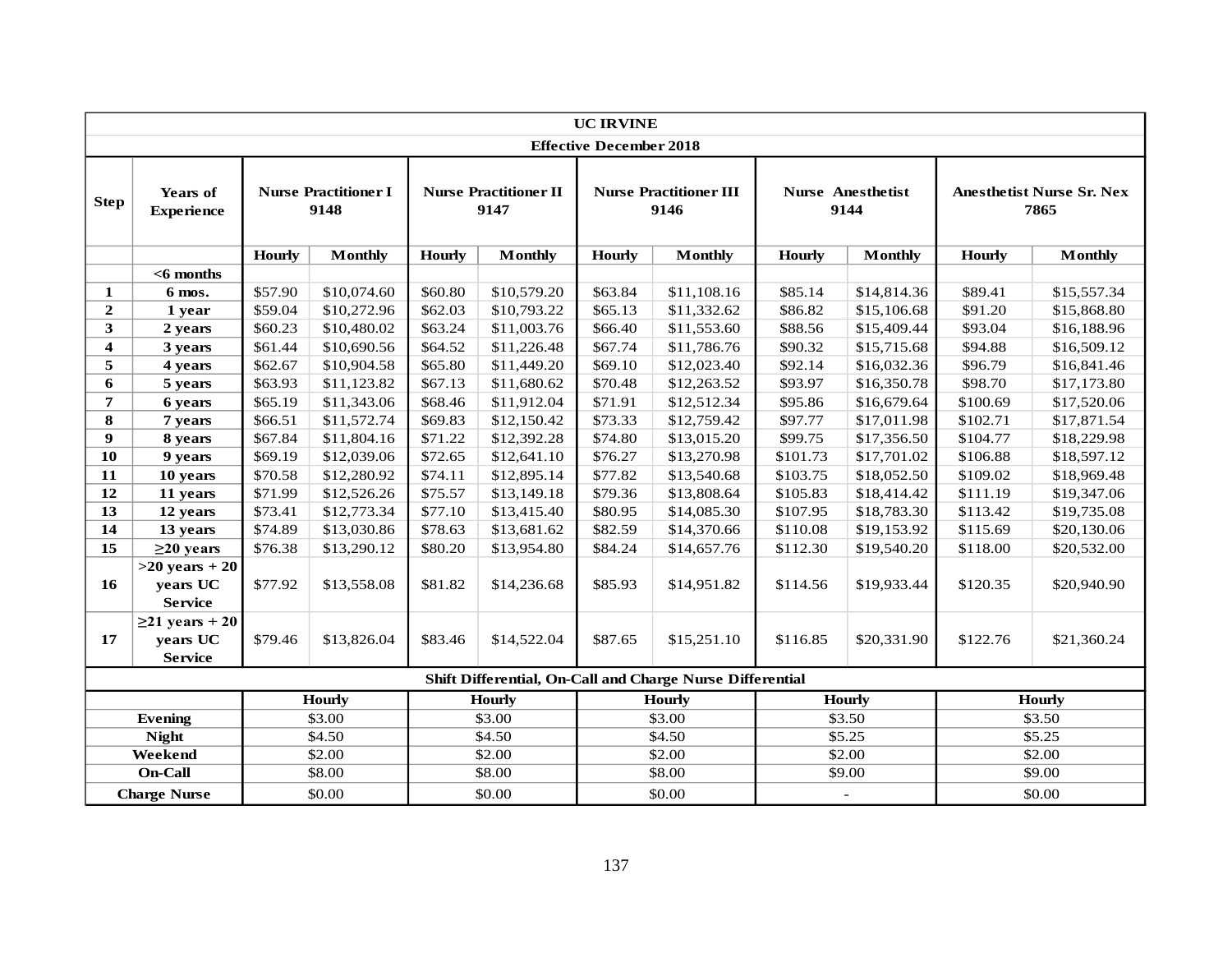|                     |                                  | <b>UC IRVINE</b>                                          |                                                               |                                                                  |
|---------------------|----------------------------------|-----------------------------------------------------------|---------------------------------------------------------------|------------------------------------------------------------------|
|                     |                                  | <b>Effective December 2018</b>                            |                                                               |                                                                  |
| <b>Step</b>         | <b>Nurse</b><br>Per Diem<br>9119 | <b>Nurse</b><br><b>Practitioner</b><br>Per Diem<br>9160   | <b>Nurse</b><br><b>Anesthetist</b><br><b>Per Diem</b><br>9122 | <b>Sr Nurse</b><br><b>Anesthetist</b><br><b>Per Diem</b><br>9121 |
|                     | <b>Hourly</b>                    | <b>Hourly</b>                                             | <b>Hourly</b>                                                 | <b>Hourly</b>                                                    |
| $\mathbf{1}$        | \$57.60                          | \$82.15                                                   | \$118.69                                                      | \$130.06                                                         |
|                     |                                  | Shift Differential, On-Call and Charge Nurse Differential |                                                               |                                                                  |
|                     | <b>Hourly</b>                    | <b>Hourly</b>                                             | <b>Hourly</b>                                                 | <b>Hourly</b>                                                    |
| <b>Evening</b>      | \$2.25                           | \$3.00                                                    | \$3.50                                                        | \$3.50                                                           |
| <b>Night</b>        | \$3.50                           | \$4.50                                                    | \$5.25                                                        | \$5.25                                                           |
| Weekend             | \$2.00                           | \$2.00                                                    | \$2.00                                                        | \$2.00                                                           |
| <b>On-Call</b>      | \$8.00                           | \$8.00                                                    | \$9.00                                                        | \$9.00                                                           |
| <b>Charge Nurse</b> | \$2.50                           | \$0.00                                                    | \$0.00                                                        | \$0.00                                                           |
|                     |                                  |                                                           |                                                               |                                                                  |
|                     |                                  | 138                                                       |                                                               |                                                                  |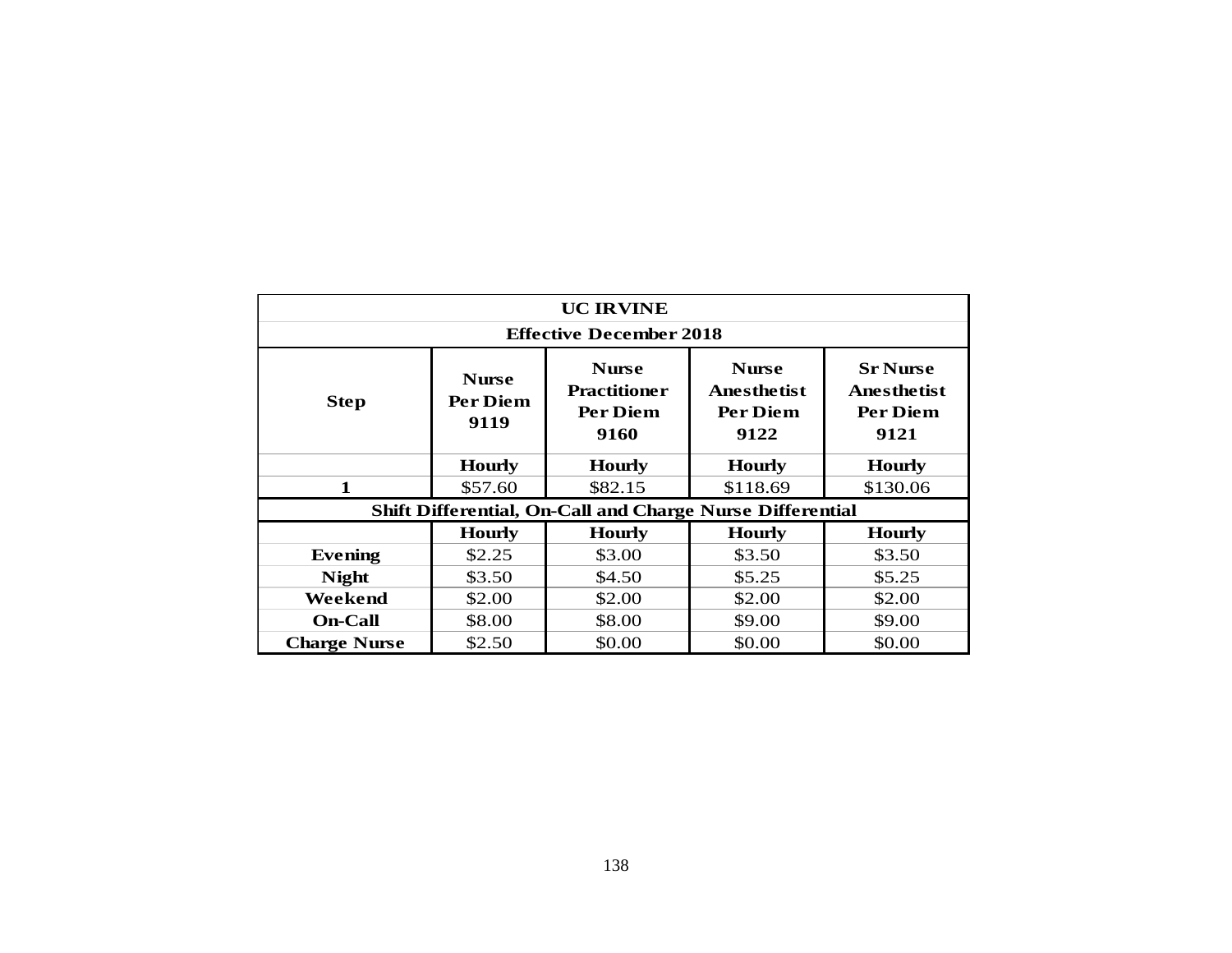|                         |                                      |               |                           |                                   |                                                           | <b>UC IRVINE</b>                   |                |               |                                   |                                 |                |
|-------------------------|--------------------------------------|---------------|---------------------------|-----------------------------------|-----------------------------------------------------------|------------------------------------|----------------|---------------|-----------------------------------|---------------------------------|----------------|
|                         |                                      |               |                           |                                   | <b>Effective January 2019</b>                             |                                    |                |               |                                   |                                 |                |
| <b>Step</b>             | <b>Years of</b><br><b>Experience</b> |               | Nurse, Clinical I<br>9140 | <b>Nurse, Clinical II</b><br>9139 |                                                           | <b>Nurse, Clinical III</b><br>9138 |                |               | <b>Nurse, Clinical IV</b><br>9137 | Nurse, Administrative I<br>9134 |                |
|                         |                                      | <b>Hourly</b> | <b>Monthly</b>            | <b>Hourly</b>                     | <b>Monthly</b>                                            | <b>Hourly</b>                      | <b>Monthly</b> | <b>Hourly</b> | <b>Monthly</b>                    | <b>Hourly</b>                   | <b>Monthly</b> |
|                         | $<$ 6 months                         | \$45.86       | \$7,979.64                |                                   |                                                           |                                    |                |               |                                   |                                 |                |
| 1                       | 6 mos.                               |               |                           | \$47.00                           | \$8,178.00                                                | \$49.33                            | \$8,583.42     | \$51.77       | \$9,007.98                        | \$49.33                         | \$8,583.42     |
| $\mathbf{2}$            | 1 year                               |               |                           | \$47.95                           | \$8,343.30                                                | \$50.32                            | \$8,755.68     | \$52.79       | \$9,185.46                        | \$50.32                         | \$8,755.68     |
| 3                       | 2 years                              |               |                           | \$48.91                           | \$8,510.34                                                | \$51.30                            | \$8,926.20     | \$53.85       | \$9,369.90                        | \$51.30                         | \$8,926.20     |
| $\overline{\mathbf{4}}$ | 3 years                              |               |                           | \$49.88                           | \$8,679.12                                                | \$52.33                            | \$9,105.42     | \$54.94       | \$9,559.56                        | \$52.33                         | \$9,105.42     |
| 5                       | 4 years                              |               |                           | \$50.87                           | \$8,851.38                                                | \$53.40                            | \$9,291.60     | \$56.02       | \$9,747.48                        | \$53.40                         | \$9,291.60     |
| 6                       | 5 years                              |               |                           | \$51.89                           | \$9,028.86                                                | \$54.46                            | \$9,476.04     | \$57.16       | \$9,945.84                        | \$54.46                         | \$9,476.04     |
| $\overline{7}$          | 6 years                              |               |                           | \$52.93                           | \$9,209.82                                                | \$55.56                            | \$9,667.44     | \$58.29       | \$10,142.46                       | \$55.56                         | \$9,667.44     |
| $\bf{8}$                | 7 years                              |               |                           | \$54.00                           | \$9,396.00                                                | \$56.67                            | \$9,860.58     | \$59.48       | \$10,349.52                       | \$56.67                         | \$9,860.58     |
| $\boldsymbol{9}$        | 8 years                              |               |                           | \$55.06                           | \$9,580.44                                                | \$57.80                            | \$10,057.20    | \$60.64       | \$10,551.36                       | \$57.80                         | \$10,057.20    |
| 10                      | 9 years                              |               |                           | \$56.19                           | \$9,777.06                                                | \$58.95                            | \$10,257.30    | \$61.88       | \$10,767.12                       | \$58.95                         | \$10,257.30    |
| 11                      | 10 years                             |               |                           | \$57.29                           | \$9,968.46                                                | \$60.14                            | \$10,464.36    | \$63.08       | \$10,975.92                       | \$60.14                         | \$10,464.36    |
| 12                      | 11 years                             |               |                           | \$58.44                           | \$10,168.56                                               | \$61.33                            | \$10,671.42    | \$64.39       | \$11,203.86                       | \$61.33                         | \$10,671.42    |
| 13                      | 12 years                             |               |                           | \$59.60                           | \$10,370.40                                               | \$62.56                            | \$10,885.44    | \$65.68       | \$11,428.32                       | \$62.56                         | \$10,885.44    |
| 14                      | 13 years                             |               |                           | \$60.81                           | \$10,580.94                                               | \$63.82                            | \$11,104.68    | \$66.98       | \$11,654.52                       | \$63.82                         | \$11,104.68    |
| 15                      | $\geq$ 20 years                      |               |                           | \$62.02                           | \$10,791.48                                               | \$65.11                            | \$11,329.14    | \$68.32       | \$11,887.68                       | \$65.11                         | \$11,329.14    |
|                         | $>20$ years $+20$                    |               |                           |                                   |                                                           |                                    |                |               |                                   |                                 |                |
| 16                      | years UC                             |               |                           | \$63.25                           | \$11,005.50                                               | \$66.38                            | \$11,550.12    | \$69.67       | \$12,122.58                       | \$66.38                         | \$11,550.12    |
|                         | <b>Service</b>                       |               |                           |                                   |                                                           |                                    |                |               |                                   |                                 |                |
|                         | $\geq$ 21 years + 20                 |               |                           |                                   |                                                           |                                    |                |               |                                   |                                 |                |
| 17                      | years UC                             |               |                           | \$64.52                           | \$11,226.48                                               | \$67.73                            | \$11,785.02    | \$71.07       | \$12,366.18                       | \$67.73                         | \$11,785.02    |
|                         | <b>Service</b>                       |               |                           |                                   |                                                           |                                    |                |               |                                   |                                 |                |
|                         |                                      |               |                           |                                   | Shift Differential, On-Call and Charge Nurse Differential |                                    |                |               |                                   |                                 |                |
|                         |                                      |               | <b>Hourly</b>             |                                   | <b>Hourly</b>                                             |                                    | <b>Hourly</b>  |               | <b>Hourly</b>                     |                                 | <b>Hourly</b>  |
|                         | <b>Evening</b>                       |               | \$2.25                    |                                   | \$2.25                                                    |                                    | \$2.25         |               | \$2.25                            |                                 | \$2.25         |
|                         | <b>Night</b>                         |               | \$3.50                    |                                   | \$3.50                                                    |                                    | \$3.50         |               | \$3.50                            |                                 | \$3.50         |
|                         | Weekend                              |               | \$2.00                    |                                   | \$2.00                                                    |                                    | \$2.00         |               | \$2.00                            |                                 | \$2.00         |
|                         | <b>On-Call</b>                       |               | \$8.00                    |                                   | \$8.00                                                    |                                    | \$8.00         |               | \$8.00                            |                                 | \$8.00         |
|                         | <b>Charge Nurse</b><br>\$0.00        |               |                           |                                   | \$2.50                                                    |                                    | \$2.50         | \$0.00        |                                   | \$0.00                          |                |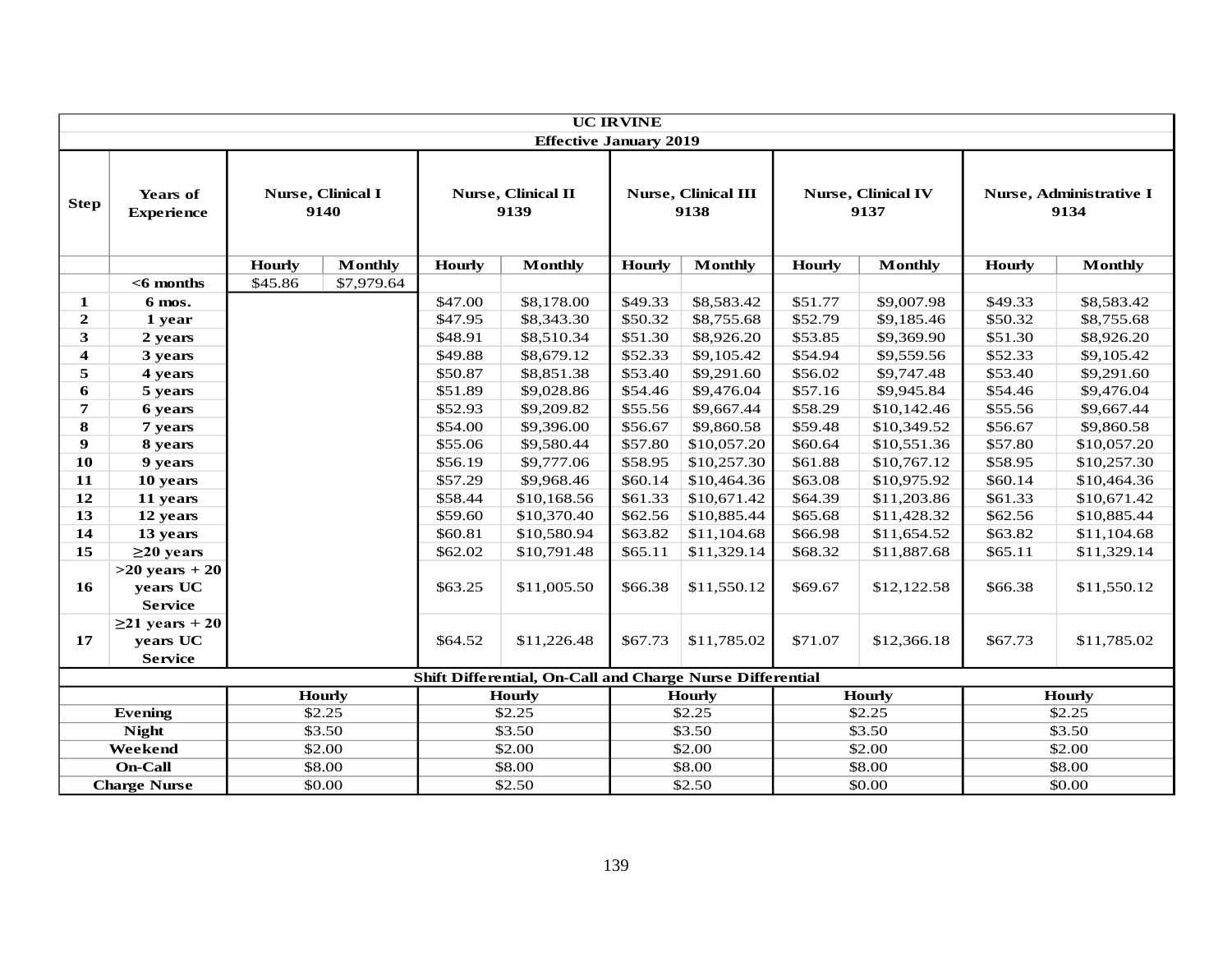|                     | <b>UC IRVINE</b>                                   |               |                                     |                                      |                |                               |                                                           |                                  |                |                                          |                |
|---------------------|----------------------------------------------------|---------------|-------------------------------------|--------------------------------------|----------------|-------------------------------|-----------------------------------------------------------|----------------------------------|----------------|------------------------------------------|----------------|
|                     |                                                    |               |                                     |                                      |                | <b>Effective January 2019</b> |                                                           |                                  |                |                                          |                |
| <b>Step</b>         | Years of<br><b>Experience</b>                      |               | <b>Nurse Practitioner I</b><br>9148 | <b>Nurse Practitioner II</b><br>9147 |                |                               | <b>Nurse Practitioner III</b><br>9146                     | <b>Nurse Anesthetist</b><br>9144 |                | <b>Anesthetist Nurse Sr. Nex</b><br>7865 |                |
|                     |                                                    | <b>Hourly</b> | <b>Monthly</b>                      | <b>Hourly</b>                        | <b>Monthly</b> | <b>Hourly</b>                 | <b>Monthly</b>                                            | <b>Hourly</b>                    | <b>Monthly</b> | <b>Hourly</b>                            | <b>Monthly</b> |
|                     | $<$ 6 months                                       |               |                                     |                                      |                |                               |                                                           |                                  |                |                                          |                |
| 1                   | 6 mos.                                             | \$60.80       | \$10,579.20                         | \$63.84                              | \$11,108.16    | \$67.03                       | \$11,663.22                                               | \$89.40                          | \$15,555.60    | \$93.88                                  | \$16,335.12    |
| $\boldsymbol{2}$    | 1 year                                             | \$61.99       | \$10,786.26                         | \$65.13                              | \$11,332.62    | \$68.39                       | \$11,899.86                                               | \$91.16                          | \$15,861.84    | \$95.76                                  | \$16,662.24    |
| $\mathbf{3}$        | 2 years                                            | \$63.24       | \$11,003.76                         | \$66.40                              | \$11,553.60    | \$69.72                       | \$12,131.28                                               | \$92.99                          | \$16,180.26    | \$97.69                                  | \$16,998.06    |
| $\boldsymbol{4}$    | 3 years                                            | \$64.51       | \$11,224.74                         | \$67.75                              | \$11,788.50    | \$71.13                       | \$12,376.62                                               | \$94.84                          | \$16,502.16    | \$99.62                                  | \$17,333.88    |
| 5                   | 4 years                                            | \$65.80       | \$11,449.20                         | \$69.09                              | \$12,021.66    | \$72.56                       | \$12,625.44                                               | \$96.75                          | \$16,834.50    | \$101.63                                 | \$17,683.62    |
| 6                   | 5 years                                            | \$67.13       | \$11,680.62                         | \$70.49                              | \$12,265.26    | \$74.00                       | \$12,876.00                                               | \$98.67                          | \$17,168.58    | \$103.64                                 | \$18,033.36    |
| $\pmb{7}$           | 6 years                                            | \$68.45       | \$11,910.30                         | \$71.88                              | \$12,507.12    | \$75.51                       | \$13,138.74                                               | \$100.65                         | \$17,513.10    | \$105.72                                 | \$18,395.28    |
| 8                   | 7 years                                            | \$69.84       | \$12,152.16                         | \$73.32                              | \$12,757.68    | \$77.00                       | \$13,398.00                                               | \$102.66                         | \$17,862.84    | \$107.85                                 | \$18,765.90    |
| 9                   | 8 years                                            | \$71.23       | \$12,394.02                         | \$74.78                              | \$13,011.72    | \$78.54                       | \$13,665.96                                               | \$104.74                         | \$18,224.76    | \$110.01                                 | \$19,141.74    |
| 10                  | 9 years                                            | \$72.65       | \$12,641.10                         | \$76.28                              | \$13,272.72    | \$80.08                       | \$13,933.92                                               | \$106.82                         | \$18,586.68    | \$112.22                                 | \$19,526.28    |
| 11                  | 10 years                                           | \$74.11       | \$12,895.14                         | \$77.82                              | \$13,540.68    | \$81.71                       | \$14,217.54                                               | \$108.94                         | \$18,955.56    | \$114.47                                 | \$19,917.78    |
| 12                  | 11 years                                           | \$75.59       | \$13,152.66                         | \$79.35                              | \$13,806.90    | \$83.33                       | \$14,499.42                                               | \$111.12                         | \$19,334.88    | \$116.75                                 | \$20,314.50    |
| 13                  | 12 years                                           | \$77.08       | \$13,411.92                         | \$80.96                              | \$14,087.04    | \$85.00                       | \$14,790.00                                               | \$113.35                         | \$19,722.90    | \$119.09                                 | \$20,721.66    |
| 14                  | 13 years                                           | \$78.63       | \$13,681.62                         | \$82.56                              | \$14,365.44    | \$86.72                       | \$15,089.28                                               | \$115.58                         | \$20,110.92    | \$121.47                                 | \$21,135.78    |
| 15                  | $\geq$ 20 years                                    | \$80.20       | \$13,954.80                         | \$84.21                              | \$14,652.54    | \$88.45                       | \$15,390.30                                               | \$117.92                         | \$20,518.08    | \$123.90                                 | \$21,558.60    |
| 16                  | $>20$ years + 20<br>years UC<br><b>Service</b>     | \$81.82       | \$14,236.68                         | \$85.91                              | \$14,948.34    | \$90.23                       | \$15,700.02                                               | \$120.29                         | \$20,930.46    | \$126.37                                 | \$21,988.38    |
| 17                  | $\geq$ 21 years + 20<br>years UC<br><b>Service</b> | \$83.43       | \$14,516.82                         | \$87.63                              | \$15,247.62    | \$92.03                       | \$16,013.22                                               | \$122.69                         | \$21,348.06    | \$128.90                                 | \$22,428.60    |
|                     |                                                    |               |                                     |                                      |                |                               | Shift Differential, On-Call and Charge Nurse Differential |                                  |                |                                          |                |
|                     |                                                    |               | <b>Hourly</b>                       |                                      | <b>Hourly</b>  |                               | <b>Hourly</b>                                             |                                  | <b>Hourly</b>  |                                          | <b>Hourly</b>  |
|                     | <b>Evening</b>                                     |               | \$3.00                              |                                      | \$3.00         |                               | \$3.00                                                    |                                  | \$3.50         |                                          | \$3.50         |
|                     | <b>Night</b>                                       |               | \$4.50                              |                                      | \$4.50         |                               | \$4.50                                                    |                                  | \$5.25         |                                          | \$5.25         |
|                     | Weekend                                            |               | \$2.00                              |                                      | \$2.00         |                               | \$2.00                                                    |                                  | \$2.00         |                                          | \$2.00         |
|                     | On-Call                                            |               | \$8.00                              |                                      | \$8.00         |                               | \$8.00                                                    |                                  | \$9.00         |                                          | \$9.00         |
| <b>Charge Nurse</b> |                                                    |               | \$0.00                              |                                      | \$0.00         |                               | \$0.00                                                    |                                  |                | \$0.00                                   |                |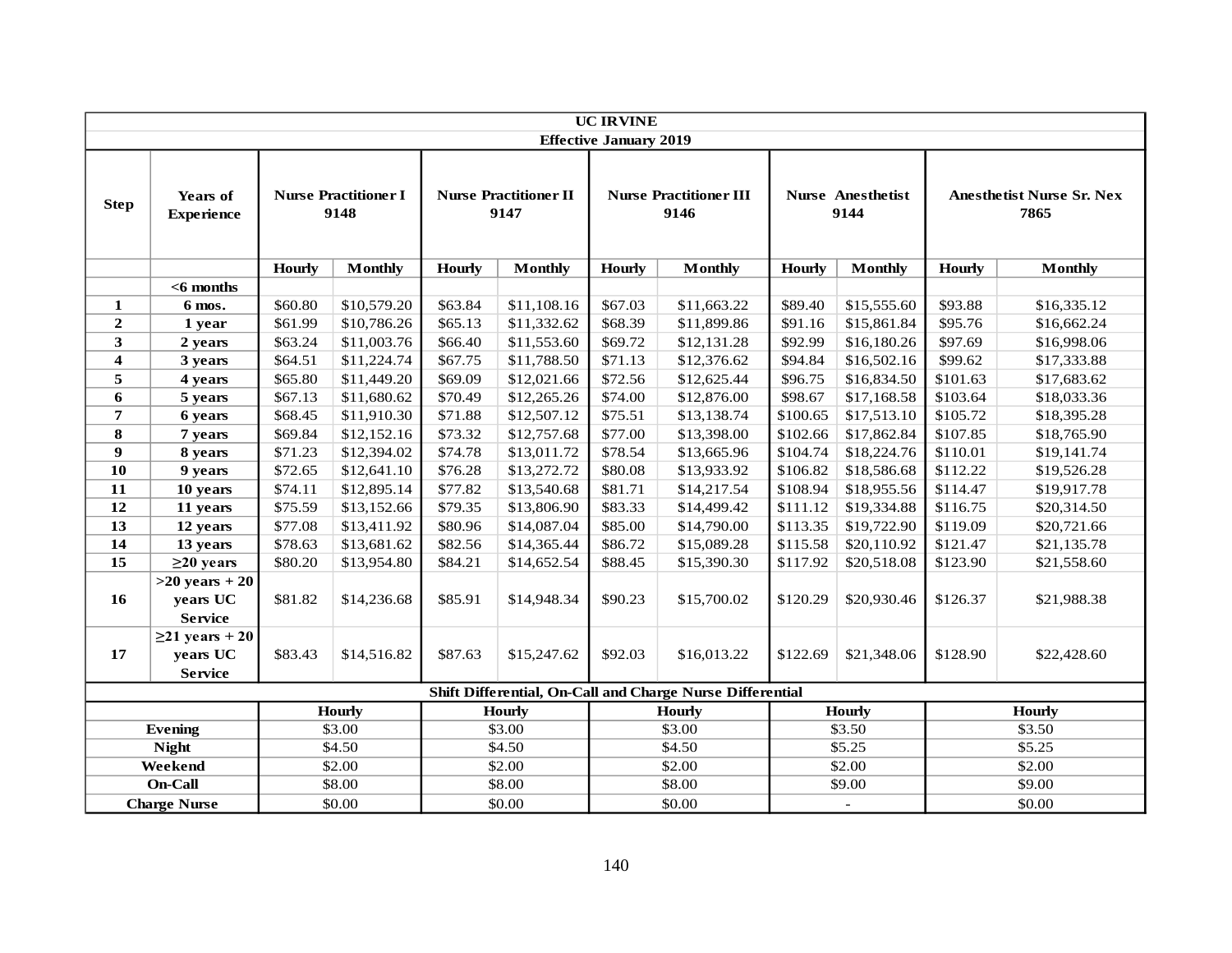| <b>UC IRVINE</b>    |                                  |                                               |                                                           |                                                 |  |  |  |  |  |  |
|---------------------|----------------------------------|-----------------------------------------------|-----------------------------------------------------------|-------------------------------------------------|--|--|--|--|--|--|
|                     |                                  | <b>Effective January 2019</b>                 |                                                           |                                                 |  |  |  |  |  |  |
| <b>Step</b>         | <b>Nurse</b><br>Per Diem<br>9119 | <b>Nurse Practitioner</b><br>Per Diem<br>9160 | <b>Nurse Anesthetist</b><br>Per Diem<br>9122              | <b>Sr Nurse Anesthetist</b><br>Per Diem<br>9121 |  |  |  |  |  |  |
|                     | <b>Hourly</b>                    | <b>Hourly</b>                                 | <b>Hourly</b>                                             | <b>Hourly</b>                                   |  |  |  |  |  |  |
| $\mathbf{1}$        | \$60.48                          | \$86.26                                       | \$124.62                                                  | \$136.56                                        |  |  |  |  |  |  |
|                     |                                  |                                               | Shift Differential, On-Call and Charge Nurse Differential |                                                 |  |  |  |  |  |  |
|                     | <b>Hourly</b>                    | <b>Hourly</b>                                 | <b>Hourly</b>                                             | <b>Hourly</b>                                   |  |  |  |  |  |  |
| <b>Evening</b>      | \$2.25                           | \$3.00                                        | \$3.50                                                    | \$3.50                                          |  |  |  |  |  |  |
| <b>Night</b>        | \$3.50                           | \$4.50                                        | \$5.25                                                    | \$5.25                                          |  |  |  |  |  |  |
| Weekend             | \$2.00                           | \$2.00                                        | \$2.00                                                    | \$2.00                                          |  |  |  |  |  |  |
| <b>On-Call</b>      | \$8.00                           | \$8.00                                        | \$9.00                                                    | \$9.00                                          |  |  |  |  |  |  |
| <b>Charge Nurse</b> | \$2.50                           | \$0.00                                        | \$0.00                                                    | \$0.00                                          |  |  |  |  |  |  |
|                     |                                  | 141                                           |                                                           |                                                 |  |  |  |  |  |  |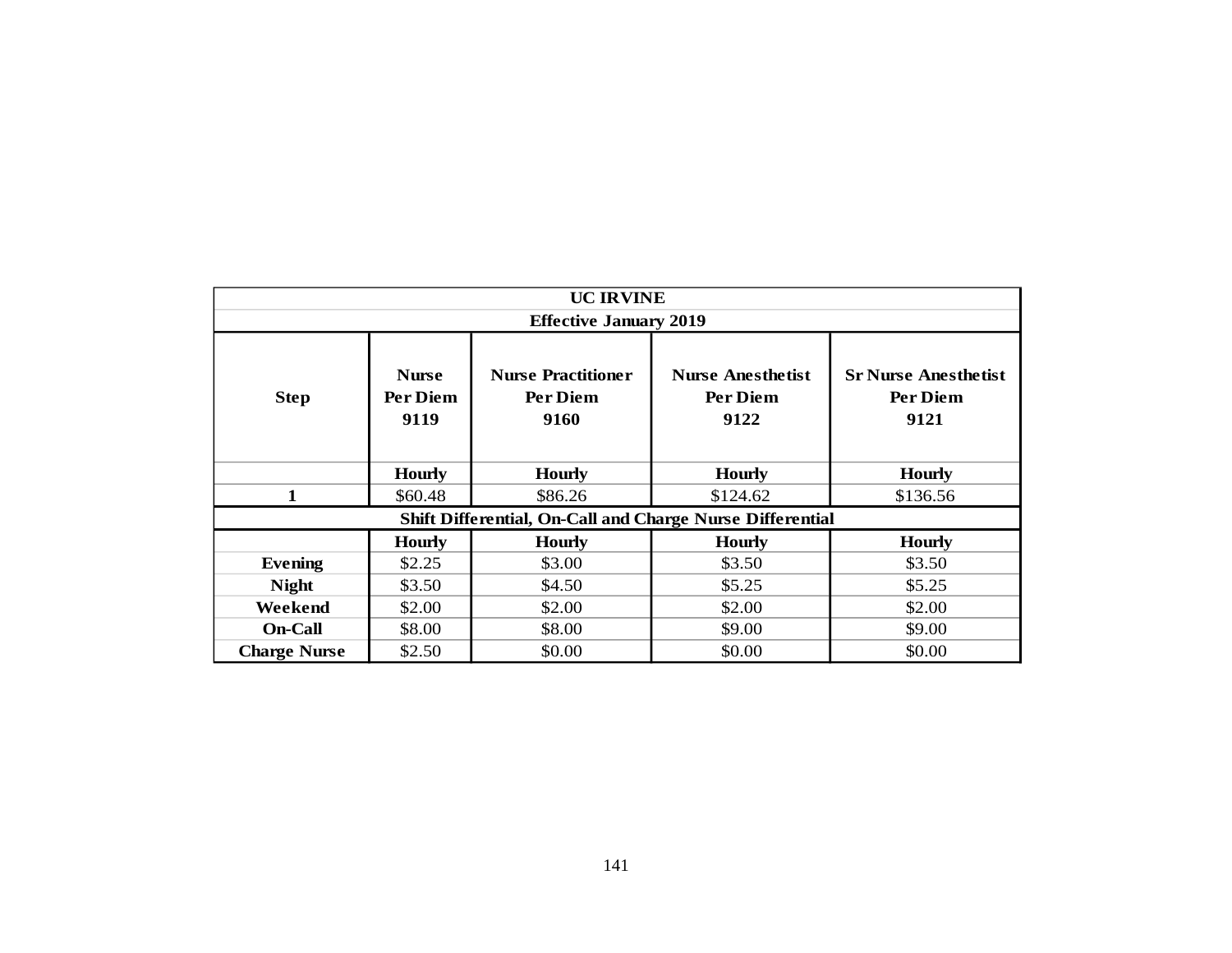|                         |                                                    |         |                                                                                   |               |                            | <b>UC IRVINE</b>              |                                                           |               |                                   |               |                                 |  |
|-------------------------|----------------------------------------------------|---------|-----------------------------------------------------------------------------------|---------------|----------------------------|-------------------------------|-----------------------------------------------------------|---------------|-----------------------------------|---------------|---------------------------------|--|
|                         |                                                    |         |                                                                                   |               |                            | <b>Effective January 2020</b> |                                                           |               |                                   |               |                                 |  |
| <b>Step</b>             | Years of<br><b>Experience</b>                      |         | Nurse, Clinical I<br>9140                                                         |               | Nurse, Clinical II<br>9139 |                               | <b>Nurse, Clinical III</b><br>9138                        |               | <b>Nurse, Clinical IV</b><br>9137 |               | Nurse, Administrative I<br>9134 |  |
|                         |                                                    | Hourly  | <b>Monthly</b>                                                                    | <b>Hourly</b> | <b>Monthly</b>             | <b>Hourly</b>                 | <b>Monthly</b>                                            | <b>Hourly</b> | <b>Monthly</b>                    | <b>Hourly</b> | <b>Monthly</b>                  |  |
|                         | $<$ 6 months                                       | \$47.69 | \$8,219.03                                                                        |               |                            |                               |                                                           |               |                                   |               |                                 |  |
| $\mathbf{1}$            | 6 mos.                                             |         |                                                                                   | \$48.88       | \$8,505.12                 | \$51.30                       | \$8,926.76                                                | \$53.84       | \$9,368.30                        | \$51.30       | \$8,926.76                      |  |
| $\boldsymbol{2}$        | 1 year                                             |         |                                                                                   | \$49.87       | \$8,677.03                 | \$52.33                       | \$9,105.91                                                | \$54.90       | \$9,552.88                        | \$52.33       | \$9,105.91                      |  |
| $\overline{\mathbf{3}}$ | 2 years                                            |         |                                                                                   | \$50.87       | \$8,850.75                 | \$53.35                       | \$9,283.25                                                | \$56.00       | \$9,744.70                        | \$53.35       | \$9,283.25                      |  |
| $\overline{\mathbf{4}}$ | 3 years                                            |         |                                                                                   | \$51.88       | \$9,026.28                 | \$54.42                       | \$9,469.64                                                | \$57.14       | \$9,941.94                        | \$54.42       | \$9,469.64                      |  |
| 5                       | 4 years                                            |         |                                                                                   | \$52.90       | \$9,205.44                 | \$55.54                       | \$9,663.26                                                | \$58.26       | \$10,137.38                       | \$55.54       | \$9,663.26                      |  |
| 6                       | 5 years                                            |         |                                                                                   | \$53.97       | \$9,390.01                 | \$56.64                       | \$9,855.08                                                | \$59.45       | \$10,343.67                       | \$56.64       | \$9,855.08                      |  |
| $\overline{\mathbf{7}}$ | 6 years                                            |         |                                                                                   | \$55.05       | \$9,578.21                 | \$57.78                       | \$10,054.14                                               | \$60.62       | \$10,548.16                       | \$57.78       | \$10,054.14                     |  |
| 8                       | 7 years                                            |         |                                                                                   | \$56.16       | \$9,771.84                 | \$58.94                       | \$10,255.00                                               | \$61.86       | \$10,763.50                       | \$58.94       | \$10,255.00                     |  |
| 9                       | 8 years                                            |         | \$57.26                                                                           |               | \$9,963.66                 | \$60.11                       | \$10,459.49                                               | \$63.07       | \$10,973.41                       | \$60.11       | \$10,459.49                     |  |
| 10                      | 9 years                                            |         |                                                                                   | \$58.44       | \$10,168.14                | \$61.31                       | \$10,667.59                                               | \$64.36       | \$11,197.80                       | \$61.31       | \$10,667.59                     |  |
| 11                      | 10 years                                           |         |                                                                                   | \$59.58       | \$10,367.20                | \$62.55                       | \$10,882.93                                               | \$65.60       | \$11,414.96                       | \$62.55       | \$10,882.93                     |  |
| 12                      | 11 years                                           |         |                                                                                   | \$60.78       | \$10,575.30                | \$63.78                       | \$11,098.28                                               | \$66.97       | \$11,652.01                       | \$63.78       | \$11,098.28                     |  |
| 13                      | 12 years                                           |         |                                                                                   | \$61.98       | \$10,785.22                | \$65.06                       | \$11,320.86                                               | \$68.31       | \$11,885.45                       | \$65.06       | \$11,320.86                     |  |
| 14                      | 13 years                                           |         |                                                                                   | \$63.24       | \$11,004.18                | \$66.37                       | \$11,548.87                                               | \$69.66       | \$12,120.70                       | \$66.37       | \$11,548.87                     |  |
| 15                      | $\geq$ 20 years                                    |         |                                                                                   | \$64.50       | \$11,223.14                | \$67.71                       | \$11,782.31                                               | \$71.05       | \$12,363.19                       | \$67.71       | \$11,782.31                     |  |
| 16                      | $>20$ years $+20$<br>years UC<br><b>Service</b>    |         |                                                                                   | \$65.78       | \$11,445.72                | \$69.04                       | \$12,012.12                                               | \$72.46       | \$12,607.48                       | \$69.04       | \$12,012.12                     |  |
| 17                      | $\geq$ 21 years + 20<br>years UC<br><b>Service</b> |         |                                                                                   | \$67.10       | \$11,675.54                | \$70.44                       | \$12,256.42                                               | \$73.91       | \$12,860.83                       | \$70.44       | \$12,256.42                     |  |
|                         |                                                    |         |                                                                                   |               |                            |                               | Shift Differential, On-Call and Charge Nurse Differential |               |                                   |               |                                 |  |
|                         |                                                    |         | <b>Hourly</b><br><b>Hourly</b><br><b>Hourly</b><br><b>Hourly</b><br><b>Hourly</b> |               |                            |                               |                                                           |               |                                   |               |                                 |  |
|                         | <b>Evening</b>                                     |         | \$2.25                                                                            |               | \$2.25                     |                               | \$2.25                                                    |               | \$2.25                            | \$2.25        |                                 |  |
|                         | <b>Night</b>                                       |         | \$3.50                                                                            |               | \$3.50                     |                               | \$3.50                                                    |               | \$3.50                            | \$3.50        |                                 |  |
|                         | Weekend                                            |         | \$2.00                                                                            |               | \$2.00                     |                               | \$2.00                                                    |               | \$2.00                            |               | \$2.00                          |  |
|                         | On-Call                                            |         | \$8.00                                                                            |               | \$8.00                     |                               | \$8.00                                                    |               | \$8.00                            |               | \$8.00                          |  |
|                         | <b>Charge Nurse</b>                                |         | \$0.00                                                                            |               | \$2.50                     |                               | \$2.50                                                    |               | \$0.00                            | \$0.00        |                                 |  |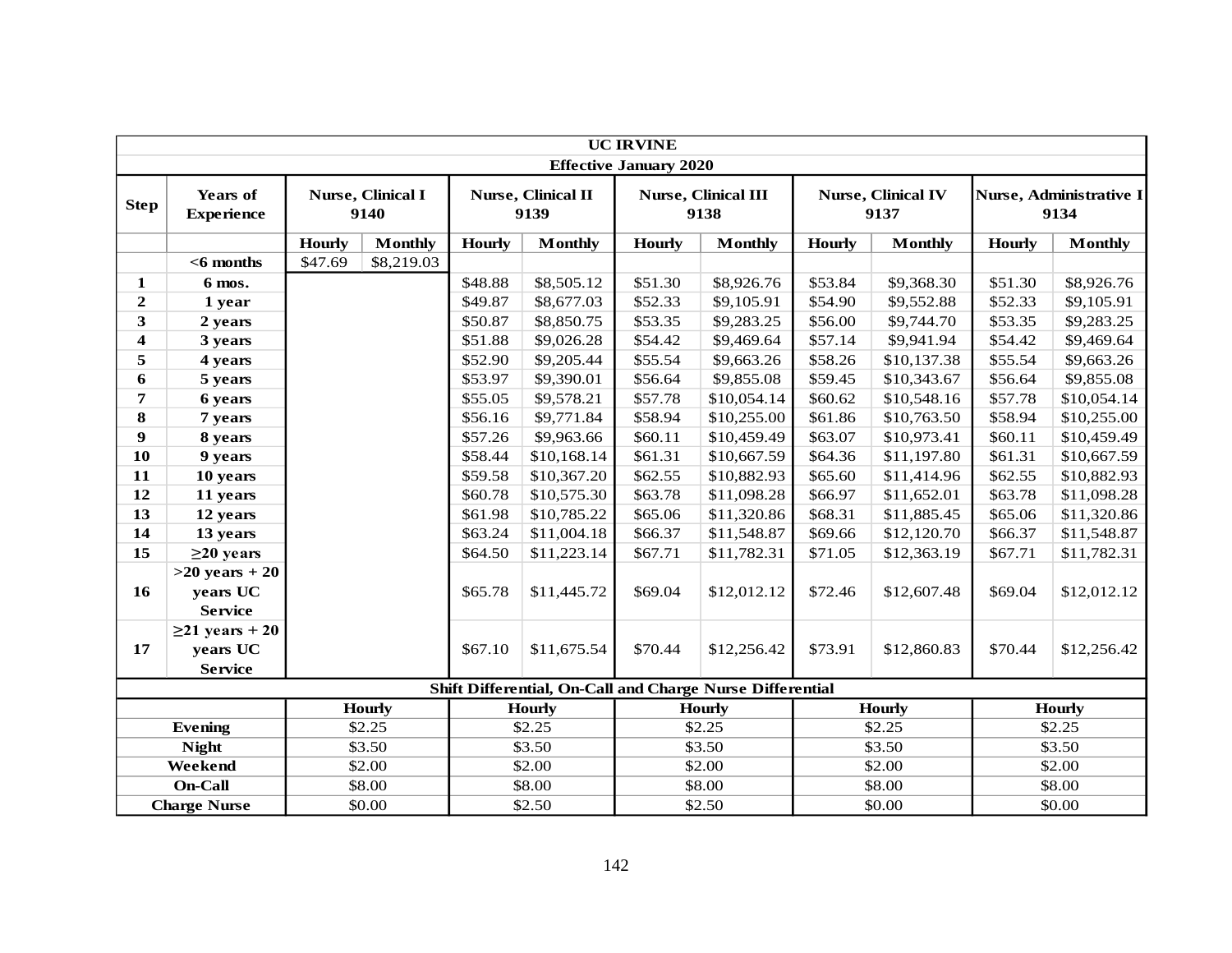|                         |                                                    |               |                                     |               |                                      | <b>UC IRVINE</b>              |                                                           |                         |                                  |                         |                                          |
|-------------------------|----------------------------------------------------|---------------|-------------------------------------|---------------|--------------------------------------|-------------------------------|-----------------------------------------------------------|-------------------------|----------------------------------|-------------------------|------------------------------------------|
|                         |                                                    |               |                                     |               |                                      | <b>Effective January 2020</b> |                                                           |                         |                                  |                         |                                          |
| <b>Step</b>             | Years of<br><b>Experience</b>                      |               | <b>Nurse Practitioner I</b><br>9148 |               | <b>Nurse Practitioner II</b><br>9147 |                               | <b>Nurse Practitioner III</b><br>9146                     |                         | <b>Nurse Anesthetist</b><br>9144 |                         | <b>Anesthetist Nurse Sr. Nex</b><br>7865 |
|                         |                                                    | <b>Hourly</b> | <b>Monthly</b>                      | <b>Hourly</b> | <b>Monthly</b>                       | <b>Hourly</b>                 | <b>Monthly</b>                                            | <b>Hourly</b>           | <b>Monthly</b>                   | <b>Hourly</b>           | <b>Monthly</b>                           |
|                         | $<$ 6 months                                       |               |                                     |               |                                      |                               |                                                           |                         |                                  |                         |                                          |
| $\mathbf{1}$            | 6 mos.                                             | \$63.23       | \$11,002.37                         | \$66.39       | \$11,552.49                          | \$69.71                       | \$12,129.75                                               | \$92.98                 | \$16,177.82                      | \$97.64                 | \$16,988.52                              |
| $\overline{2}$          | 1 year                                             | \$64.47       | \$11,217.71                         | \$67.74       | \$11,785.92                          | \$71.13                       | \$12,375.85                                               | \$94.81                 | \$16,496.31                      | \$99.59                 | \$17,328.73                              |
| $\overline{\mathbf{3}}$ | 2 years                                            | \$65.77       | \$11,443.91                         | \$69.06       | \$12,015.74                          | \$72.51                       | \$12,616.53                                               | \$96.71                 | \$16,827.47                      | \$101.60                | \$17,677.98                              |
| $\overline{\mathbf{4}}$ | 3 years                                            | \$67.09       | \$11,673.73                         | \$70.46       | \$12,260.04                          | \$73.98                       | \$12,871.68                                               | \$98.63                 | \$17,162.25                      | \$103.60                | \$18,027.24                              |
| 5                       | 4 years                                            | \$68.43       | \$11,907.17                         | \$71.85       | \$12,502.53                          | \$75.46                       | \$13,130.46                                               | \$100.62                | \$17,507.88                      | \$105.70<br>\$18,390.96 |                                          |
| 6                       | 5 years                                            | \$69.82       | \$12,147.84                         | \$73.31       | \$12,755.87                          | \$76.96                       | \$13,391.04                                               | \$102.62                | \$17,855.32                      | \$107.79<br>\$18,754.69 |                                          |
| $\overline{7}$          | 6 years                                            | \$71.19       | \$12,386.71                         | \$74.76       | \$13,007.40                          | \$78.53                       | \$13,664.29                                               | \$104.68                | \$18,213.62                      | \$19,131.09<br>\$109.95 |                                          |
| 8                       | 7 years                                            | \$72.63       | \$12,638.25                         | \$76.25       | \$13,267.99                          | \$80.08                       | \$13,933.92                                               | \$106.77                | \$18,577.35                      | \$112.16                | \$19,516.54                              |
| $\boldsymbol{9}$        | 8 years                                            | \$74.08       | \$12,889.78                         | \$77.77       | \$13,532.19                          | \$81.68                       | \$14,212.60                                               | \$108.93                | \$18,953.75                      | \$114.41                | \$19,907.41                              |
| 10                      | 9 years                                            | \$75.56       | \$13,146.74                         | \$79.33       | \$13,803.63                          | \$83.28                       | \$14,491.28                                               | \$111.09<br>\$19,330.15 |                                  | \$116.71                | \$20,307.33                              |
| 11                      | 10 years                                           | \$77.07       | \$13,410.95                         | \$80.93       | \$14,082.31                          | \$84.98                       | \$14,786.24                                               | \$113.30<br>\$19,713.78 |                                  | \$119.05                | \$20,714.49                              |
| 12                      | 11 years                                           | \$78.61       | \$13,678.77                         | \$82.52       | \$14,359.18                          | \$86.66                       | \$15,079.40                                               | \$115.56                | \$20,108.28                      | \$121.42                | \$21,127.08                              |
| 13                      | 12 years                                           | \$80.16       | \$13,948.40                         | \$84.20       | \$14,650.52                          | \$88.40                       | \$15,381.60                                               | \$117.88                | \$20,511.82                      | \$123.85                | \$21,550.53                              |
| 14                      | 13 years                                           | \$81.78       | \$14,228.88                         | \$85.86       | \$14,940.06                          | \$90.19                       | \$15,692.85                                               | \$120.20                | \$20,915.36                      | \$126.33                | \$21,981.21                              |
| 15                      | $\geq$ 20 years                                    | \$83.41       | \$14,512.99                         | \$87.58       | \$15,238.64                          | \$91.99                       | \$16,005.91                                               | \$122.64                | \$21,338.80                      | \$128.86                | \$22,420.94                              |
| 16                      | $>20$ years + 20<br>years UC<br><b>Service</b>     | \$85.09       | \$14,806.15                         | \$89.35       | \$15,546.27                          | \$93.84                       | \$16,328.02                                               | \$125.10                | \$21,767.68                      | \$131.42                | \$22,867.92                              |
| 17                      | $\geq$ 21 years + 20<br>years UC<br><b>Service</b> | \$86.77       | \$15,097.49                         | \$91.14       | \$15,857.52                          | \$95.71                       | \$16,653.75                                               | \$127.60                | \$22,201.98                      | \$134.06                | \$23,325.74                              |
|                         |                                                    |               |                                     |               |                                      |                               | Shift Differential, On-Call and Charge Nurse Differential |                         |                                  |                         |                                          |
|                         |                                                    |               | <b>Hourly</b>                       |               | <b>Hourly</b>                        |                               | <b>Hourly</b>                                             |                         | <b>Hourly</b>                    | <b>Hourly</b>           |                                          |
|                         | <b>Evening</b>                                     |               | \$3.00                              |               | \$3.00                               |                               | \$3.00                                                    |                         | \$3.50                           | \$3.50                  |                                          |
|                         | <b>Night</b>                                       |               | \$4.50                              |               | \$4.50                               |                               | \$4.50                                                    |                         | \$5.25                           | \$5.25                  |                                          |
|                         | Weekend                                            |               | \$2.00                              |               | \$2.00                               |                               | \$2.00                                                    |                         | \$2.00                           | \$2.00                  |                                          |
|                         | On-Call<br>\$8.00<br>\$8.00<br>\$8.00<br>\$9.00    |               | \$9.00                              |               |                                      |                               |                                                           |                         |                                  |                         |                                          |
|                         | <b>Charge Nurse</b>                                |               | \$0.00                              |               | \$0.00                               |                               | \$0.00                                                    |                         | $\mathbb{L}$                     |                         | \$0.00                                   |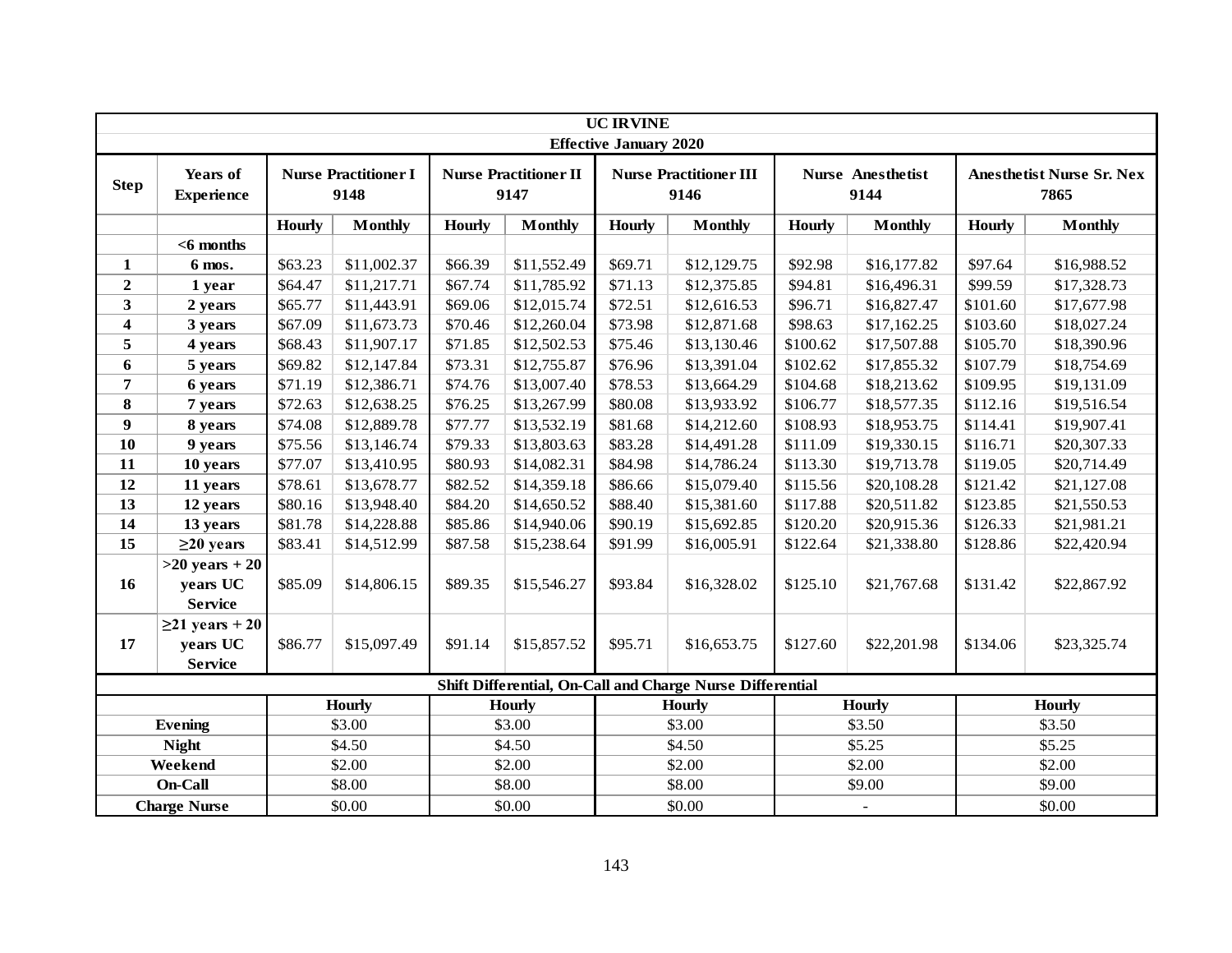| <b>UC IRVINE</b>                                                 |               |                               |                                                           |                             |  |  |  |  |  |  |  |  |
|------------------------------------------------------------------|---------------|-------------------------------|-----------------------------------------------------------|-----------------------------|--|--|--|--|--|--|--|--|
|                                                                  |               | <b>Effective January 2020</b> |                                                           |                             |  |  |  |  |  |  |  |  |
|                                                                  | <b>Nurse</b>  | <b>Nurse Practitioner</b>     | <b>Nurse Anesthetist</b>                                  | <b>Sr Nurse Anesthetist</b> |  |  |  |  |  |  |  |  |
| <b>Step</b>                                                      | Per Diem      | Per Diem                      | Per Diem                                                  | Per Diem                    |  |  |  |  |  |  |  |  |
|                                                                  | 9119          | 9160                          | 9122                                                      | 9121                        |  |  |  |  |  |  |  |  |
|                                                                  | <b>Hourly</b> | <b>Hourly</b>                 | <b>Hourly</b>                                             | <b>Hourly</b>               |  |  |  |  |  |  |  |  |
| $\mathbf{1}$                                                     | \$62.90       | \$89.71                       | \$129.60                                                  | \$142.02                    |  |  |  |  |  |  |  |  |
|                                                                  |               |                               | Shift Differential, On-Call and Charge Nurse Differential |                             |  |  |  |  |  |  |  |  |
| <b>Hourly</b><br><b>Hourly</b><br><b>Hourly</b><br><b>Hourly</b> |               |                               |                                                           |                             |  |  |  |  |  |  |  |  |
| <b>Evening</b>                                                   | \$2.25        | \$3.00                        | \$3.50                                                    | \$3.50                      |  |  |  |  |  |  |  |  |
| <b>Night</b>                                                     | \$3.50        | \$4.50                        | \$5.25                                                    | \$5.25                      |  |  |  |  |  |  |  |  |
| Weekend                                                          | \$2.00        | \$2.00                        | \$2.00                                                    | \$2.00                      |  |  |  |  |  |  |  |  |
| On-Call                                                          | \$8.00        | \$8.00                        | \$9.00                                                    | \$9.00                      |  |  |  |  |  |  |  |  |
| <b>Charge Nurse</b>                                              | \$2.50        | \$0.00                        | \$0.00                                                    | \$0.00                      |  |  |  |  |  |  |  |  |
|                                                                  |               |                               |                                                           |                             |  |  |  |  |  |  |  |  |
|                                                                  |               |                               |                                                           |                             |  |  |  |  |  |  |  |  |
|                                                                  |               |                               |                                                           |                             |  |  |  |  |  |  |  |  |
|                                                                  |               |                               |                                                           |                             |  |  |  |  |  |  |  |  |
|                                                                  |               |                               |                                                           |                             |  |  |  |  |  |  |  |  |
|                                                                  |               |                               |                                                           |                             |  |  |  |  |  |  |  |  |
|                                                                  |               |                               |                                                           |                             |  |  |  |  |  |  |  |  |
|                                                                  |               |                               |                                                           |                             |  |  |  |  |  |  |  |  |
|                                                                  |               |                               |                                                           |                             |  |  |  |  |  |  |  |  |
|                                                                  |               |                               |                                                           |                             |  |  |  |  |  |  |  |  |
|                                                                  |               |                               |                                                           |                             |  |  |  |  |  |  |  |  |
|                                                                  |               | 144                           |                                                           |                             |  |  |  |  |  |  |  |  |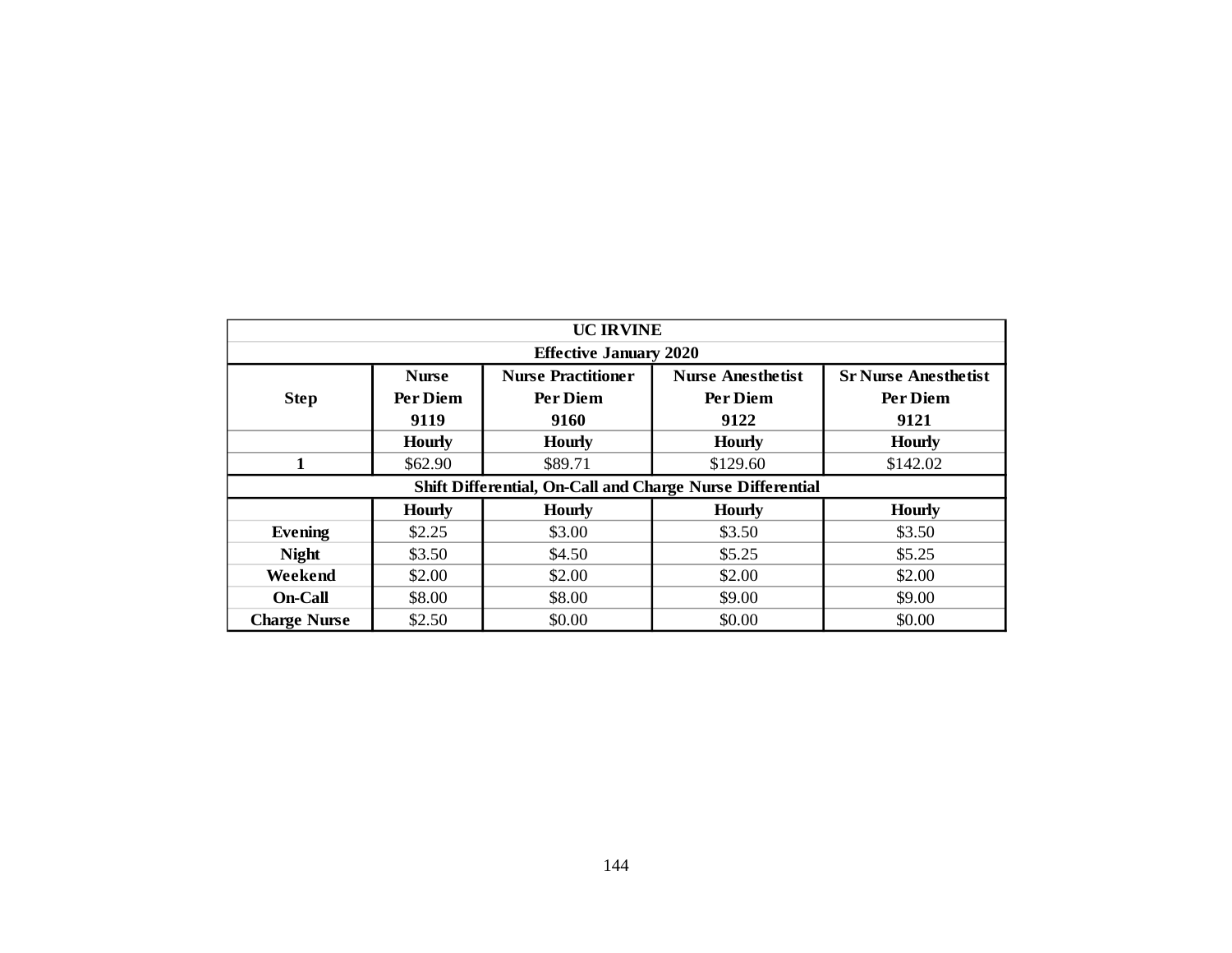|                         |                                                    |               |                           |               |                            | <b>UC IRVINE</b>              |                                                           |               |                                   |               |                                 |
|-------------------------|----------------------------------------------------|---------------|---------------------------|---------------|----------------------------|-------------------------------|-----------------------------------------------------------|---------------|-----------------------------------|---------------|---------------------------------|
|                         |                                                    |               |                           |               |                            | <b>Effective January 2021</b> |                                                           |               |                                   |               |                                 |
| <b>Step</b>             | <b>Years of</b><br><b>Experience</b>               |               | Nurse, Clinical 1<br>9140 |               | Nurse, Clinical II<br>9139 |                               | <b>Nurse, Clinical III</b><br>9138                        |               | <b>Nurse, Clinical IV</b><br>9137 |               | Nurse, Administrative I<br>9134 |
|                         |                                                    | <b>Hourly</b> | <b>Monthly</b>            | <b>Hourly</b> | <b>Monthly</b>             | <b>Hourly</b>                 | <b>Monthly</b>                                            | <b>Hourly</b> | <b>Monthly</b>                    | <b>Hourly</b> | <b>Monthly</b>                  |
|                         | $<$ 6 months                                       | \$49.13       | \$8,465.60                |               |                            |                               |                                                           |               |                                   |               |                                 |
| $\mathbf{1}$            | 6 mos.                                             |               |                           | \$50.35       | \$8,760.27                 | \$52.84                       | \$9,194.56                                                | \$55.46       | \$9,649.35                        | \$52.84       | \$9,194.56                      |
| $\overline{2}$          | 1 year                                             |               |                           | \$51.36       | \$8,937.34                 | \$53.90                       | \$9,379.08                                                | \$56.55       | \$9,839.46                        | \$53.90       | \$9,379.08                      |
| 3                       | 2 years                                            |               |                           | \$52.39       | \$9,116.28                 | \$54.95                       | \$9,561.75                                                | \$57.68       | \$10,037.04                       | \$54.95       | \$9,561.75                      |
| $\overline{\mathbf{4}}$ | 3 years                                            |               |                           | \$53.43       | \$9,297.07                 | \$56.06                       | \$9,753.73                                                | \$58.85       | \$10,240.20                       | \$56.06       | \$9,753.73                      |
| 5                       | 4 years                                            |               |                           | \$54.49       | \$9,481.60                 | \$57.20                       | \$9,953.16                                                | \$60.01       | \$10,441.50                       | \$57.20       | \$9,953.16                      |
| 6                       | 5 years                                            |               |                           | \$55.58       | \$9,671.71                 | \$58.34                       | \$10,150.73                                               | \$61.23       | \$10,653.98                       | \$58.34       | \$10,150.73                     |
| $\overline{7}$          | 6 years                                            |               |                           | \$56.70       | \$9,865.56                 | \$59.52                       | \$10,355.76                                               | \$62.44       | \$10,864.60                       | \$59.52       | \$10,355.76                     |
| 8                       | 7 years                                            |               |                           | \$57.84       | \$10,065.00                | \$60.70                       | \$10,562.65                                               | \$63.71       | \$11,086.41                       | \$60.70       | \$10,562.65                     |
| $\boldsymbol{9}$        | 8 years                                            |               |                           | \$58.98       | \$10,262.57                | \$61.92                       | \$10,773.27                                               | \$64.96       | \$11,302.62                       | \$61.92       | \$10,773.27                     |
| 10                      | 9 years                                            |               |                           | \$60.19       | \$10,473.19                | \$63.15                       | \$10,987.62                                               | \$66.29       | \$11,533.74                       | \$63.15       | \$10,987.62                     |
| 11                      | 10 years                                           |               |                           | \$61.37       | \$10,678.21                | \$64.42                       | \$11,209.42                                               | \$67.57       | \$11,757.41                       | \$64.42       | \$11,209.42                     |
| 12                      | 11 years                                           |               |                           | \$62.60       | \$10,892.56                | \$65.70                       | \$11,431.23                                               | \$68.97       | \$12,001.57                       | \$65.70       | \$11,431.23                     |
| 13                      | 12 years                                           |               |                           | \$63.84       | \$11,108.77                | \$67.01                       | \$11,660.48                                               | \$70.36       | \$12,242.02                       | \$67.01       | \$11,660.48                     |
| 14                      | 13 years                                           |               |                           | \$65.14       | \$11,334.30                | \$68.36                       | \$11,895.33                                               | \$71.75       | \$12,484.32                       | \$68.36       | \$11,895.33                     |
| 15                      | $\geq$ 20 years                                    |               |                           | \$66.44       | \$11,559.83                | \$69.75                       | \$12,135.77                                               | \$73.18       | \$12,734.08                       | \$69.75       | \$12,135.77                     |
| 16                      | $>20$ years + 20<br>years UC<br><b>Service</b>     |               |                           | \$67.75       | \$11,789.09                | \$71.11                       | \$12,372.49                                               | \$74.63       | \$12,985.71                       | \$71.11       | \$12,372.49                     |
| 17                      | $\geq$ 21 years + 20<br>years UC<br><b>Service</b> |               |                           | \$69.11       | \$12,025.81                | \$72.55                       | \$12,624.11                                               | \$76.13       | \$13,246.65                       | \$72.55       | \$12,624.11                     |
|                         |                                                    |               |                           |               |                            |                               | Shift Differential, On-Call and Charge Nurse Differential |               |                                   |               |                                 |
|                         |                                                    |               | <b>Hourly</b>             |               | <b>Hourly</b>              |                               | <b>Hourly</b>                                             |               | <b>Hourly</b>                     |               | <b>Hourly</b>                   |
|                         | <b>Evening</b>                                     |               | \$2.25                    |               | \$2.25                     |                               | \$2.25                                                    |               | \$2.25                            | \$2.25        |                                 |
|                         | <b>Night</b>                                       |               | \$3.50                    |               | \$3.50                     |                               | \$3.50                                                    |               | \$3.50                            | \$3.50        |                                 |
|                         | Weekend                                            |               | \$2.00                    |               | \$2.00                     |                               | \$2.00                                                    |               | \$2.00                            | \$2.00        |                                 |
|                         | <b>On-Call</b>                                     |               | \$8.00                    |               | \$8.00                     |                               | \$8.00                                                    |               | \$8.00                            | \$8.00        |                                 |
|                         | <b>Charge Nurse</b>                                |               | \$0.00                    |               | \$2.50                     |                               | \$2.50                                                    |               | \$0.00                            |               | \$0.00                          |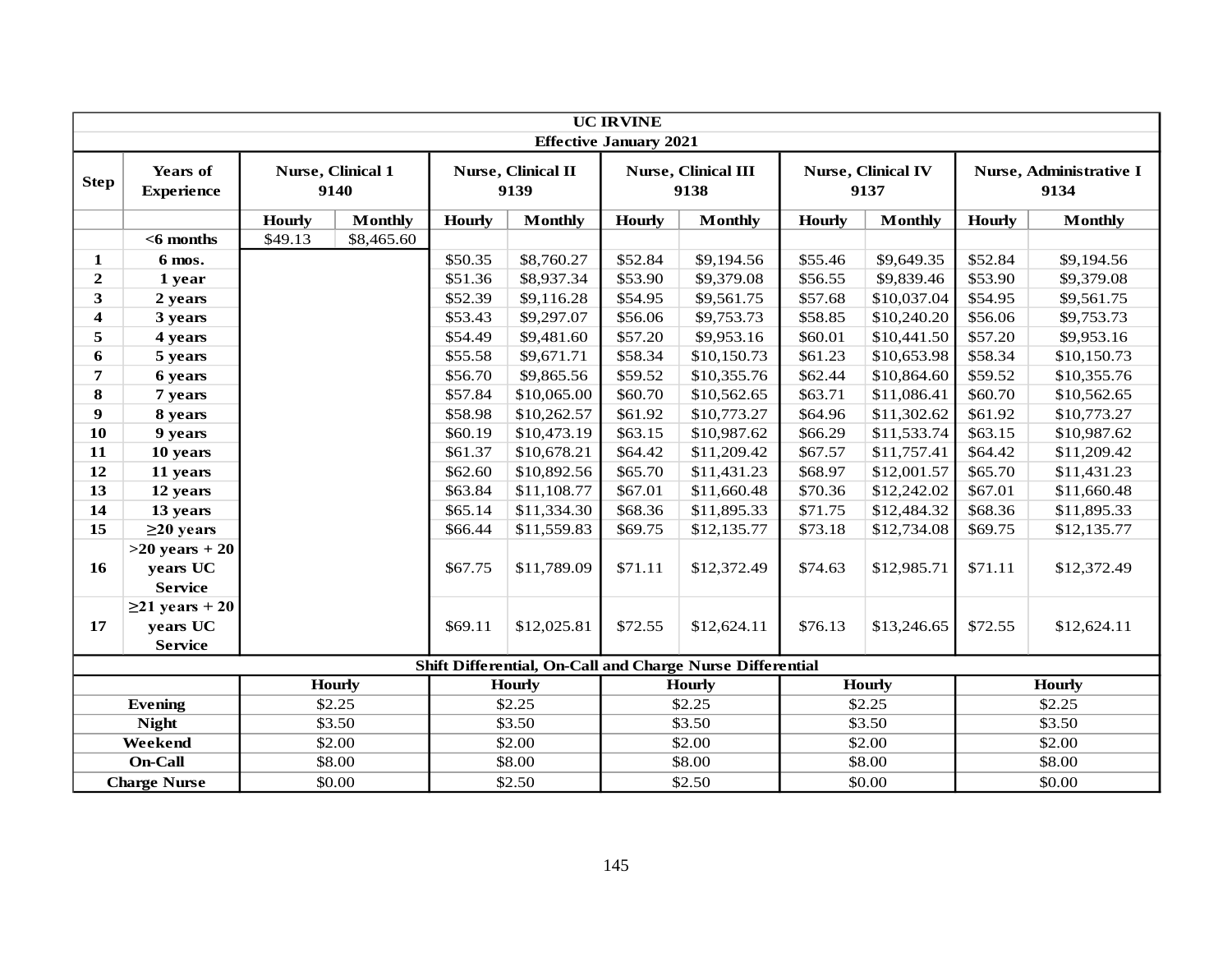|                  |                               |                        |                                     |         |                                      | <b>UC IRVINE</b>              |                                                           |                         |                                  |                         |                                          |
|------------------|-------------------------------|------------------------|-------------------------------------|---------|--------------------------------------|-------------------------------|-----------------------------------------------------------|-------------------------|----------------------------------|-------------------------|------------------------------------------|
|                  |                               |                        |                                     |         |                                      | <b>Effective January 2021</b> |                                                           |                         |                                  |                         |                                          |
| <b>Step</b>      | Years of<br><b>Experience</b> |                        | <b>Nurse Practitioner I</b><br>9148 |         | <b>Nurse Practitioner II</b><br>9147 |                               | <b>Nurse Practitioner III</b><br>9146                     |                         | <b>Nurse Anesthetist</b><br>9144 |                         | <b>Anesthetist Nurse Sr. Nex</b><br>7865 |
|                  |                               |                        |                                     |         |                                      |                               |                                                           |                         |                                  |                         |                                          |
|                  |                               | Hourly                 | <b>Monthly</b>                      | Hourly  | <b>Monthly</b>                       | <b>Hourly</b>                 | <b>Monthly</b>                                            | <b>Hourly</b>           | <b>Monthly</b>                   | <b>Hourly</b>           | <b>Monthly</b>                           |
|                  | $<$ 6 months                  |                        |                                     |         |                                      |                               |                                                           |                         |                                  |                         |                                          |
| $\mathbf{1}$     | 6 mos.                        | \$65.13                | \$11,332.44                         | \$68.39 | \$11,899.06                          | \$71.80                       | \$12,493.64                                               | \$95.77                 | \$16,663.16                      | \$100.56                | \$17,498.18                              |
| $\boldsymbol{2}$ | 1 year                        | \$66.40                | \$11,554.24                         | \$69.77 | \$12,139.50                          | \$73.26                       | \$12,747.13                                               | \$97.65                 | \$16,991.20                      | \$102.58                | \$17,848.59                              |
| 3                | 2 years                       | \$67.74                | \$11,787.23                         | \$71.13 | \$12,376.22                          | \$74.68                       | \$12,995.03                                               | \$99.61                 | \$17,332.29                      | \$104.65                | \$18,208.32                              |
| 4                | 3 years                       | \$69.10                | \$12,023.94                         | \$72.57 | \$12,627.84                          | \$76.19                       | \$13,257.84                                               | \$101.59                | \$17,677.11                      | \$106.71                | \$18,568.05                              |
| 5                | 4 years                       | \$70.48                | \$12,264.38                         | \$74.01 | \$12,877.60                          | \$77.73                       | \$13,524.37                                               | \$103.64                | \$18,033.12                      | \$108.87                | \$18,942.69                              |
| 6                | 5 years                       | \$71.91                | \$12,512.28                         | \$75.51 | \$13,138.55                          | \$79.27                       | \$13,792.77                                               | \$105.70                | \$18,390.98                      | \$19,317.34<br>\$111.02 |                                          |
| $\overline{7}$   | 6 years                       | \$73.32                | \$12,758.31                         | \$77.00 | \$13,397.63                          | \$80.89                       | \$14,074.22                                               | \$107.82                | \$18,760.03                      | \$113.25<br>\$19,705.02 |                                          |
| 8                | 7 years                       | \$74.81                | \$13,017.39                         | \$78.54 | \$13,666.03                          | \$82.48                       | \$14,351.94                                               | \$109.97                | \$19,134.67                      | \$20,102.03<br>\$115.53 |                                          |
| 9                | 8 years                       | \$76.30                | \$13,276.47                         | \$80.10 | \$13,938.15                          | \$84.13                       | \$14,638.98                                               | \$112.20                | \$19,522.36                      | \$117.84                | \$20,504.63                              |
| 10               | 9 years                       | \$77.82<br>\$13,541.15 |                                     | \$81.71 | \$14,217.74                          | \$85.78                       | \$14,926.02                                               | \$114.43                | \$19,910.05                      | \$120.21                | \$20,916.55                              |
| 11               | 10 years                      | \$79.39                | \$13,813.27                         | \$83.36 | \$14,504.78                          | \$87.53                       | \$15,229.83                                               | \$116.70<br>\$20,305.20 |                                  | \$122.62                | \$21,335.93                              |
| 12               | 11 years                      | \$80.97                | \$14,089.13                         | \$85.00 | \$14,789.95                          | \$89.26                       | \$15,531.78                                               | \$119.03                | \$20,711.52                      | \$125.06                | \$21,760.89                              |
| 13               | 12 years                      | \$82.57                | \$14,366.85                         | \$86.72 | \$15,090.04                          | \$91.05                       | \$15,843.05                                               | \$121.42                | \$21,127.17                      | \$127.57                | \$22,197.04                              |
| 14               | 13 years                      | \$84.23                | \$14,655.75                         | \$88.44 | \$15,388.26                          | \$92.89                       | \$16,163.64                                               | \$123.81                | \$21,542.82                      | \$130.12                | \$22,640.65                              |
| 15               | $\geq$ 20 years               | \$85.91                | \$14,948.38                         | \$90.21 | \$15,695.80                          | \$94.75                       | \$16,486.09                                               | \$126.32                | \$21,978.97                      | \$132.72                | \$23,093.57                              |
|                  | $>20$ years + 20              |                        |                                     |         |                                      |                               |                                                           |                         |                                  |                         |                                          |
| 16               | years UC                      | \$87.65                | \$15,250.33                         | \$92.03 | \$16,012.66                          | \$96.65                       | \$16,817.86                                               | \$128.85                | \$22,420.71                      | \$135.37                | \$23,553.95                              |
|                  | <b>Service</b>                |                        |                                     |         |                                      |                               |                                                           |                         |                                  |                         |                                          |
|                  | $\geq$ 21 years + 20          |                        |                                     |         |                                      |                               |                                                           |                         |                                  |                         |                                          |
| 17               | years UC                      | \$89.37                | \$15,550.42                         | \$93.87 | \$16,333.25                          | \$98.58                       | \$17,153.36                                               | \$131.43                | \$22,868.04                      | \$138.08                | \$24,025.52                              |
|                  | <b>Service</b>                |                        |                                     |         |                                      |                               |                                                           |                         |                                  |                         |                                          |
|                  |                               |                        |                                     |         |                                      |                               | Shift Differential, On-Call and Charge Nurse Differential |                         |                                  |                         |                                          |
|                  |                               |                        | <b>Hourly</b>                       |         | <b>Hourly</b>                        |                               | Hourly                                                    |                         | Hourly                           |                         | Hourly                                   |
|                  | Evening                       |                        | \$3.00                              |         | \$3.00                               |                               | \$3.00                                                    |                         | \$3.50                           |                         | \$3.50                                   |
|                  | <b>Night</b>                  |                        | \$4.50                              |         | \$4.50                               |                               | \$4.50                                                    |                         | \$5.25                           |                         | \$5.25                                   |
|                  | Weekend                       |                        | \$2.00                              |         | \$2.00                               |                               | \$2.00                                                    |                         | \$2.00                           |                         | \$2.00                                   |
|                  | On-Call                       |                        | \$8.00                              |         | \$8.00                               |                               | \$8.00                                                    |                         | \$9.00<br>\$9.00                 |                         |                                          |
|                  | <b>Charge Nurse</b>           |                        | \$0.00                              |         | \$0.00                               |                               | \$0.00                                                    |                         | $\mathbb{Z}$                     |                         | \$0.00                                   |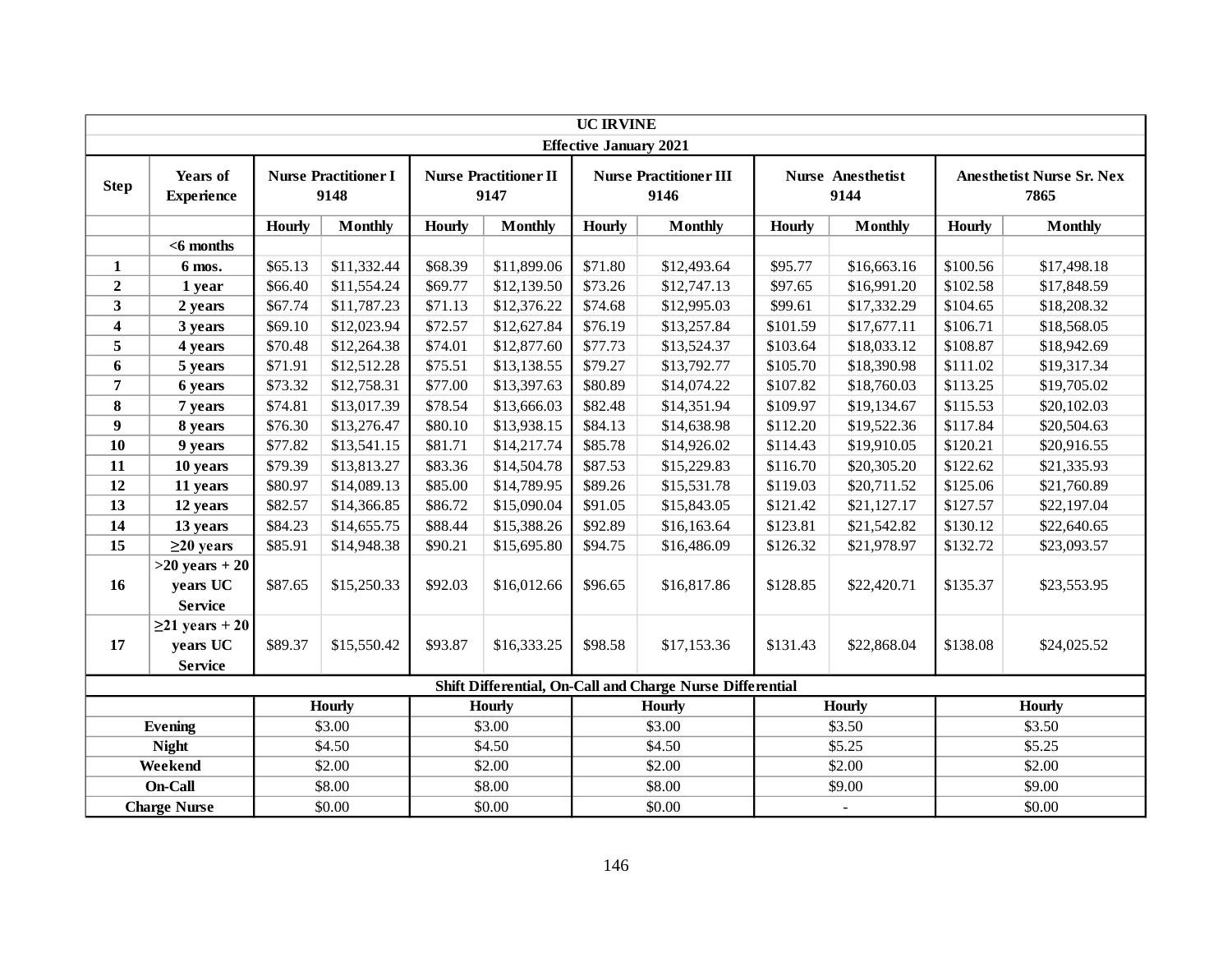|                                                                  |                                  | <b>UC IRVINE</b>                              |                                              |                                              |  |  |  |  |  |  |  |  |  |
|------------------------------------------------------------------|----------------------------------|-----------------------------------------------|----------------------------------------------|----------------------------------------------|--|--|--|--|--|--|--|--|--|
|                                                                  |                                  | <b>Effective January 2021</b>                 |                                              |                                              |  |  |  |  |  |  |  |  |  |
| <b>Step</b>                                                      | <b>Nurse</b><br>Per Diem<br>9119 | <b>Nurse Practitioner</b><br>Per Diem<br>9160 | <b>Nurse Anesthetist</b><br>Per Diem<br>9122 | <b>Sr Nurse Anesthetist</b><br>Per Diem 9121 |  |  |  |  |  |  |  |  |  |
|                                                                  | <b>Hourly</b>                    | <b>Hourly</b>                                 | <b>Hourly</b>                                | <b>Hourly</b>                                |  |  |  |  |  |  |  |  |  |
| $\mathbf{1}$                                                     | \$64.79                          | \$92.40                                       | \$133.49                                     | \$146.28                                     |  |  |  |  |  |  |  |  |  |
| Shift Differential, On-Call and Charge Nurse Differential        |                                  |                                               |                                              |                                              |  |  |  |  |  |  |  |  |  |
| <b>Hourly</b><br><b>Hourly</b><br><b>Hourly</b><br><b>Hourly</b> |                                  |                                               |                                              |                                              |  |  |  |  |  |  |  |  |  |
| <b>Evening</b>                                                   | \$2.25                           | \$3.00                                        | \$3.50                                       | \$3.50                                       |  |  |  |  |  |  |  |  |  |
| <b>Night</b>                                                     | \$3.50                           | \$4.50                                        | \$5.25                                       | \$5.25                                       |  |  |  |  |  |  |  |  |  |
| Weekend                                                          | \$2.00                           | \$2.00                                        | \$2.00                                       | \$2.00                                       |  |  |  |  |  |  |  |  |  |
| On-Call                                                          | \$8.00                           | \$8.00                                        | \$9.00                                       | \$9.00                                       |  |  |  |  |  |  |  |  |  |
| <b>Charge Nurse</b>                                              | \$2.50                           | \$0.00                                        | \$0.00                                       | \$0.00                                       |  |  |  |  |  |  |  |  |  |
|                                                                  |                                  |                                               |                                              |                                              |  |  |  |  |  |  |  |  |  |
|                                                                  |                                  | 147                                           |                                              |                                              |  |  |  |  |  |  |  |  |  |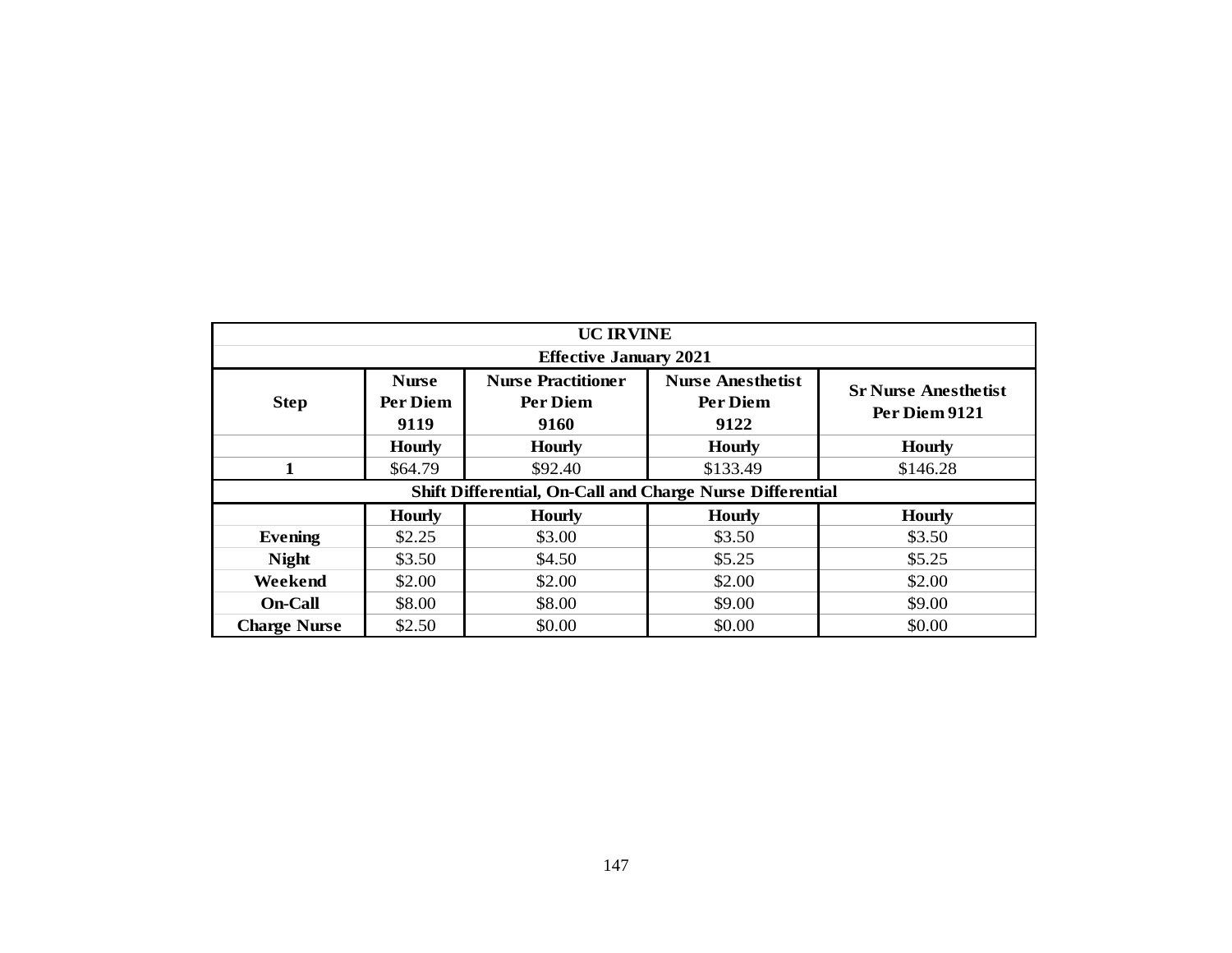|                         | <b>UC IRVINE</b>              |               |                           |               |                            |                               |                                                           |               |                                   |                        |                                 |  |
|-------------------------|-------------------------------|---------------|---------------------------|---------------|----------------------------|-------------------------------|-----------------------------------------------------------|---------------|-----------------------------------|------------------------|---------------------------------|--|
|                         |                               |               |                           |               |                            | <b>Effective January 2022</b> |                                                           |               |                                   |                        |                                 |  |
| <b>Step</b>             | Years of<br><b>Experience</b> |               | Nurse, Clinical I<br>9140 |               | Nurse, Clinical II<br>9139 |                               | Nurse, Clinical III<br>9138                               |               | <b>Nurse, Clinical IV</b><br>9137 |                        | Nurse, Administrative I<br>9134 |  |
|                         |                               | <b>Hourly</b> | <b>Monthly</b>            | <b>Hourly</b> | <b>Monthly</b>             | <b>Hourly</b>                 | <b>Monthly</b>                                            | <b>Hourly</b> | <b>Monthly</b>                    | <b>Hourly</b>          | <b>Monthly</b>                  |  |
|                         | $<$ 6 months                  | \$50.60       | \$8,719.57                |               |                            |                               |                                                           |               |                                   |                        |                                 |  |
| 1                       | 6 mos.                        |               |                           | \$51.86       | \$9,023.08                 | \$54.43                       | \$9,470.40                                                | \$57.12       | \$9,938.83                        | \$54.43                | \$9,470.40                      |  |
| $\overline{2}$          | 1 year                        |               |                           | \$52.90       | \$9,205.46                 | \$55.52                       | \$9,660.46                                                | \$58.25       | \$10,134.65                       | \$55.52                | \$9,660.46                      |  |
| 3                       | 2 years                       |               |                           | \$53.96       | \$9,389.76                 | \$56.60                       | \$9,848.60                                                | \$59.41       | \$10,338.15                       | \$56.60                | \$9,848.60                      |  |
| $\overline{\mathbf{4}}$ | 3 years                       |               |                           | \$55.03       | \$9,575.99                 | \$57.74                       | \$10,046.34                                               | \$60.62       | \$10,547.41                       | \$57.74                | \$10,046.34                     |  |
| 5                       | 4 years                       |               |                           | \$56.13       | \$9,766.05                 | \$58.92                       | \$10,251.76                                               | \$61.81       | \$10,754.75                       | \$58.92                | \$10,251.76                     |  |
| 6                       | 5 years                       |               |                           | \$57.25       | \$9,961.87                 | \$60.09                       | \$10,455.26                                               | \$63.07       | \$10,973.60                       | \$60.09                | \$10,455.26                     |  |
| 7                       | 6 years                       |               |                           | \$58.40       | \$10,161.53                | \$61.30                       | \$10,666.43                                               | \$64.31       | \$11,190.54                       | \$61.30                | \$10,666.43                     |  |
| 8                       | 7 years                       |               |                           | \$59.58       | \$10,366.95                | \$62.53                       | \$10,879.53                                               | \$65.63       | \$11,419.00                       | \$62.53<br>\$10,879.53 |                                 |  |
| $\boldsymbol{9}$        | 8 years                       |               |                           | \$60.75       | \$10,570.44                | \$63.77                       | \$11,096.47                                               | \$66.91       | \$11,641.70                       | \$63.77                | \$11,096.47                     |  |
| 10                      | 9 years                       |               |                           | \$62.00       | \$10,787.38                | \$65.04                       | \$11,317.25                                               | \$68.27       | \$11,879.75                       | \$65.04                | \$11,317.25                     |  |
| 11                      | 10 years                      |               |                           | \$63.21       | \$10,998.56                | \$66.35                       | \$11,545.71                                               | \$69.60       | \$12,110.13                       | \$66.35                | \$11,545.71                     |  |
| 12                      | 11 years                      |               |                           | \$64.48       | \$11,219.34                | \$67.67                       | \$11,774.16                                               | \$71.04       | \$12,361.62                       | \$67.67                | \$11,774.16                     |  |
| 13                      | 12 years                      |               |                           | \$65.76       | \$11,442.04                | \$69.02                       | \$12,010.30                                               | \$72.47       | \$12,609.28                       | \$69.02                | \$12,010.30                     |  |
| 14                      | 13 years                      |               |                           | \$67.09       | \$11,674.33                | \$70.41                       | \$12,252.19                                               | \$73.90       | \$12,858.85                       | \$70.41                | \$12,252.19                     |  |
| 15                      | $\geq$ 20 years               |               |                           | \$68.43       | \$11,906.63                | \$71.84                       | \$12,499.85                                               | \$75.38       | \$13,116.11                       | \$71.84                | \$12,499.85                     |  |
|                         | $>20$ years + 20              |               |                           |               |                            |                               |                                                           |               |                                   |                        |                                 |  |
| 16                      | years UC                      |               |                           | \$69.79       | \$12,142.76                | \$73.24                       | \$12,743.66                                               | \$76.87       | \$13,375.28                       | \$73.24                | \$12,743.66                     |  |
|                         | <b>Service</b>                |               |                           |               |                            |                               |                                                           |               |                                   |                        |                                 |  |
|                         | $\geq$ 21 years + 20          |               |                           |               |                            |                               |                                                           |               |                                   |                        |                                 |  |
| 17                      | years UC                      |               |                           | \$71.19       | \$12,386.58                | \$74.73                       | \$13,002.84                                               | \$78.41       | \$13,644.05                       | \$74.73                | \$13,002.84                     |  |
|                         | <b>Service</b>                |               |                           |               |                            |                               |                                                           |               |                                   |                        |                                 |  |
|                         |                               |               |                           |               |                            |                               | Shift Differential, On-Call and Charge Nurse Differential |               |                                   |                        |                                 |  |
|                         |                               |               | <b>Hourly</b>             |               | Hourly                     |                               | <b>Hourly</b>                                             |               | <b>Hourly</b>                     | <b>Hourly</b>          |                                 |  |
|                         | <b>Evening</b>                |               | \$2.25                    |               | \$2.25                     |                               | \$2.25                                                    |               | \$2.25                            | \$2.25                 |                                 |  |
|                         | <b>Night</b>                  |               | \$3.50                    |               | \$3.50                     |                               | \$3.50                                                    |               | \$3.50                            | \$3.50                 |                                 |  |
|                         | Weekend                       |               | \$2.00                    | \$2.00        |                            |                               | \$2.00                                                    |               | \$2.00                            | \$2.00                 |                                 |  |
|                         | On-Call                       |               | \$8.00                    |               | \$8.00                     |                               | \$8.00                                                    |               | \$8.00                            | \$8.00                 |                                 |  |
|                         | <b>Charge Nurse</b>           |               | \$0.00                    |               | \$2.50                     |                               | \$2.50                                                    |               | \$0.00                            |                        | \$0.00                          |  |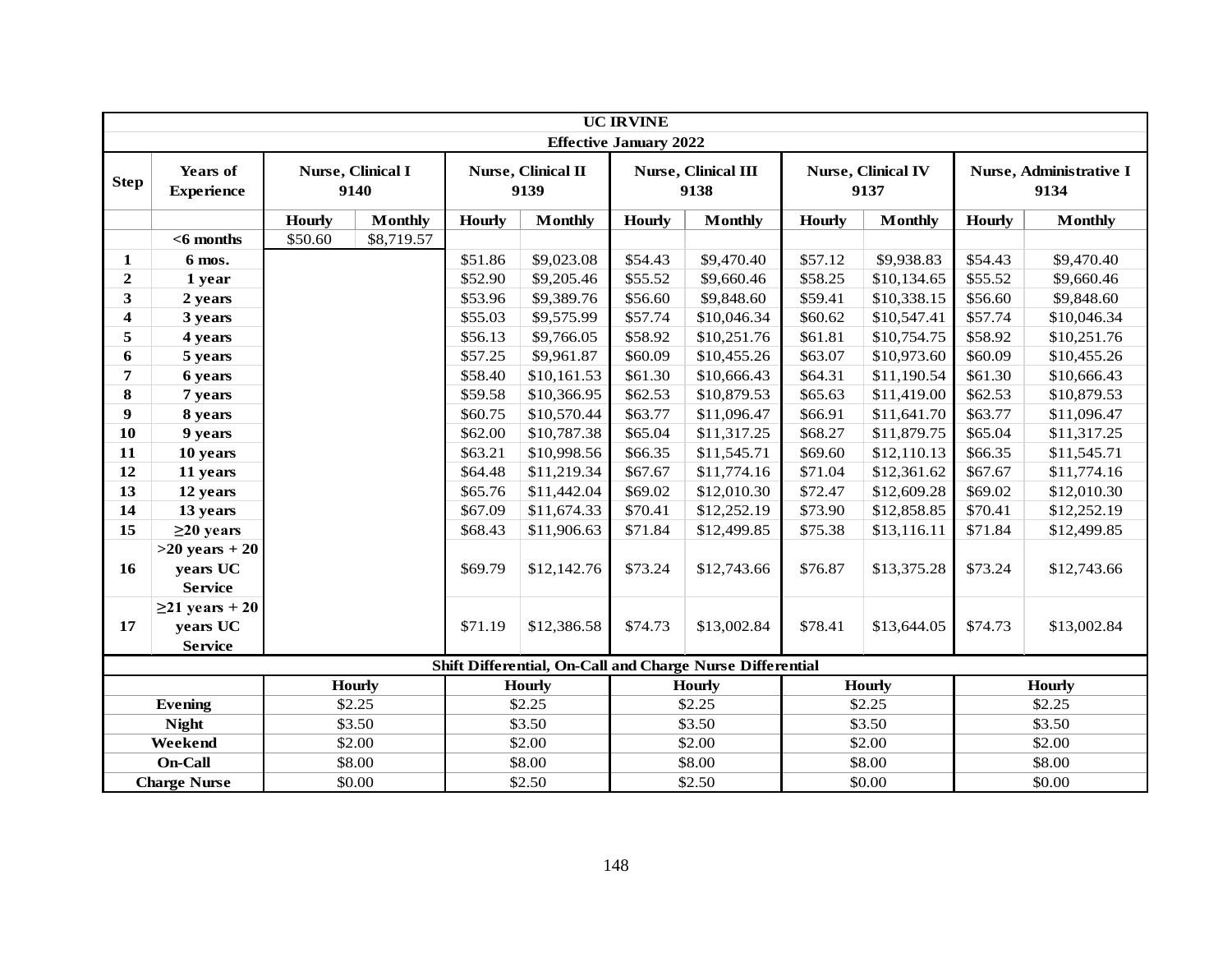|                         |                                                |                        |                                     |         |                                      | <b>UC IRVINE</b>              |                                                           |               |                                  |               |                                          |
|-------------------------|------------------------------------------------|------------------------|-------------------------------------|---------|--------------------------------------|-------------------------------|-----------------------------------------------------------|---------------|----------------------------------|---------------|------------------------------------------|
|                         |                                                |                        |                                     |         |                                      | <b>Effective January 2022</b> |                                                           |               |                                  |               |                                          |
| <b>Step</b>             | <b>Years of</b><br><b>Experience</b>           |                        | <b>Nurse Practitioner I</b><br>9148 |         | <b>Nurse Practitioner II</b><br>9147 |                               | <b>Nurse Practitioner III</b><br>9146                     |               | <b>Nurse Anesthetist</b><br>9144 |               | <b>Anesthetist Nurse Sr. Nex</b><br>7865 |
|                         |                                                | Hourly                 | <b>Monthly</b>                      | Hourly  | <b>Monthly</b>                       | <b>Hourly</b>                 | <b>Monthly</b>                                            | <b>Hourly</b> | <b>Monthly</b>                   | <b>Hourly</b> | <b>Monthly</b>                           |
|                         | $<$ 6 months                                   |                        |                                     |         |                                      |                               |                                                           |               |                                  |               |                                          |
| $\mathbf{1}$            | 6 mos.                                         | \$67.08                | \$11,672.41                         | \$70.44 | \$12,256.03                          | \$73.96                       | \$12,868.45                                               | \$98.64       | \$17,163.05                      | \$103.58      | \$18,023.13                              |
| $\overline{2}$          | 1 year                                         | \$68.40                | \$11,900.87                         | \$71.86 | \$12,503.69                          | \$75.46                       | \$13,129.54                                               | \$100.58      | \$17,500.94                      | \$105.66      | \$18,384.05                              |
| $\overline{\mathbf{3}}$ | 2 years                                        | \$69.77                | \$12,140.84                         | \$73.26 | \$12,747.50                          | \$76.92                       | \$13,384.88                                               | \$102.60      | \$17,852.26                      | \$107.78      | \$18,754.57                              |
| 4                       | 3 years                                        | \$71.18                | \$12,384.66                         | \$74.75 | \$13,006.68                          | \$78.48                       | \$13,655.57                                               | \$104.64      | \$18,207.43                      | \$109.91      | \$19,125.09                              |
| 5                       | 4 years                                        | \$72.60                | \$12,632.31                         | \$76.23 | \$13,263.93                          | \$80.06                       | \$13,930.10                                               | \$106.75      | \$18,574.11                      | \$112.13      | \$19,510.97                              |
| 6                       | 5 years                                        | \$74.07                | \$12,887.65                         | \$77.77 | \$13,532.70                          | \$81.65                       | \$14,206.55                                               | \$108.87      | \$18,942.71                      | \$114.35      | \$19,896.86                              |
| $\overline{\mathbf{7}}$ | 6 years                                        | \$75.52                | \$13,141.06                         | \$79.31 | \$13,799.56                          | \$83.31                       | \$14,496.44                                               | \$111.05      | \$19,322.83                      | \$116.64      | \$20,296.17                              |
| 8                       | 7 years                                        | \$77.06                | \$13,407.92                         | \$80.90 | \$14,076.01                          | \$84.96                       | \$14,782.50                                               | \$113.27      | \$19,708.71                      | \$118.99      | \$20,705.09                              |
| $\boldsymbol{9}$        | 8 years                                        | \$78.59                | \$13,674.77                         | \$82.51 | \$14,356.30                          | \$86.66                       | \$15,078.15                                               | \$115.56      | \$20,108.03                      | \$121.38      | \$21,119.77                              |
| 10                      | 9 years                                        | \$80.16<br>\$13,947.38 |                                     | \$84.16 | \$14,644.27                          | \$88.36                       | \$15,373.80                                               | \$117.86      | \$20,507.35                      | \$123.82      | \$21,544.05                              |
| 11                      | 10 years                                       | \$81.77                | \$14,227.67                         | \$85.86 | \$14,939.92                          | \$90.15                       | \$15,686.72                                               | \$120.20      | \$20,914.35                      | \$126.30      | \$21,976.00                              |
| 12                      | 11 years                                       | \$83.40                | \$14,511.80                         | \$87.55 | \$15,233.65                          | \$91.94                       | \$15,997.73                                               | \$122.60      | \$21,332.87                      | \$128.81      | \$22,413.72                              |
| 13                      | 12 years                                       | \$85.05                | \$14,797.85                         | \$89.33 | \$15,542.74                          | \$93.78                       | \$16,318.34                                               | \$125.06      | \$21,760.99                      | \$131.40      | \$22,862.95                              |
| 14                      | 13 years                                       | \$86.76                | \$15,095.42                         | \$91.09 | \$15,849.91                          | \$95.68                       | \$16,648.55                                               | \$127.52      | \$22,189.10                      | \$134.02      | \$23,319.87                              |
| 15                      | $\geq$ 20 years                                | \$88.49                | \$15,396.83                         | \$92.91 | \$16,166.67                          | \$97.59                       | \$16,980.67                                               | \$130.11      | \$22,638.34                      | \$136.70      | \$23,786.38                              |
| 16                      | $>20$ years + 20<br>years UC<br><b>Service</b> | \$90.27                | \$15,707.84                         | \$94.79 | \$16,493.04                          | \$99.55                       | \$17,322.40                                               | \$132.72      | \$23,093.33                      | \$139.43      | \$24,260.57                              |
|                         | $\geq$ 21 years + 20                           |                        |                                     |         |                                      |                               |                                                           |               |                                  |               |                                          |
| 17                      | years UC                                       | \$92.05                | \$16,016.93                         | \$96.69 | \$16,823.25                          | \$101.54                      | \$17,667.96                                               | \$135.37      | \$23,554.08                      | \$142.22      | \$24,746.28                              |
|                         | <b>Service</b>                                 |                        |                                     |         |                                      |                               |                                                           |               |                                  |               |                                          |
|                         |                                                |                        |                                     |         |                                      |                               | Shift Differential, On-Call and Charge Nurse Differential |               |                                  |               |                                          |
|                         |                                                |                        | <b>Hourly</b>                       |         | <b>Hourly</b>                        |                               | Hourly                                                    |               | Hourly                           |               | <b>Hourly</b>                            |
|                         | <b>Evening</b>                                 |                        | \$3.00                              |         | \$3.00                               |                               | \$3.00                                                    |               | \$3.50                           | \$3.50        |                                          |
|                         | <b>Night</b>                                   |                        | \$4.50                              |         | \$4.50                               |                               | \$4.50                                                    |               | \$5.25                           | \$5.25        |                                          |
|                         | Weekend                                        |                        | \$2.00                              | \$2.00  |                                      |                               | \$2.00                                                    |               | \$2.00                           | \$2.00        |                                          |
|                         | On-Call                                        |                        | \$8.00                              |         | \$8.00                               |                               | \$8.00                                                    |               | \$9.00                           |               | \$9.00                                   |
|                         | <b>Charge Nurse</b>                            |                        | \$0.00                              |         | \$0.00                               |                               | \$0.00                                                    |               |                                  |               | \$0.00                                   |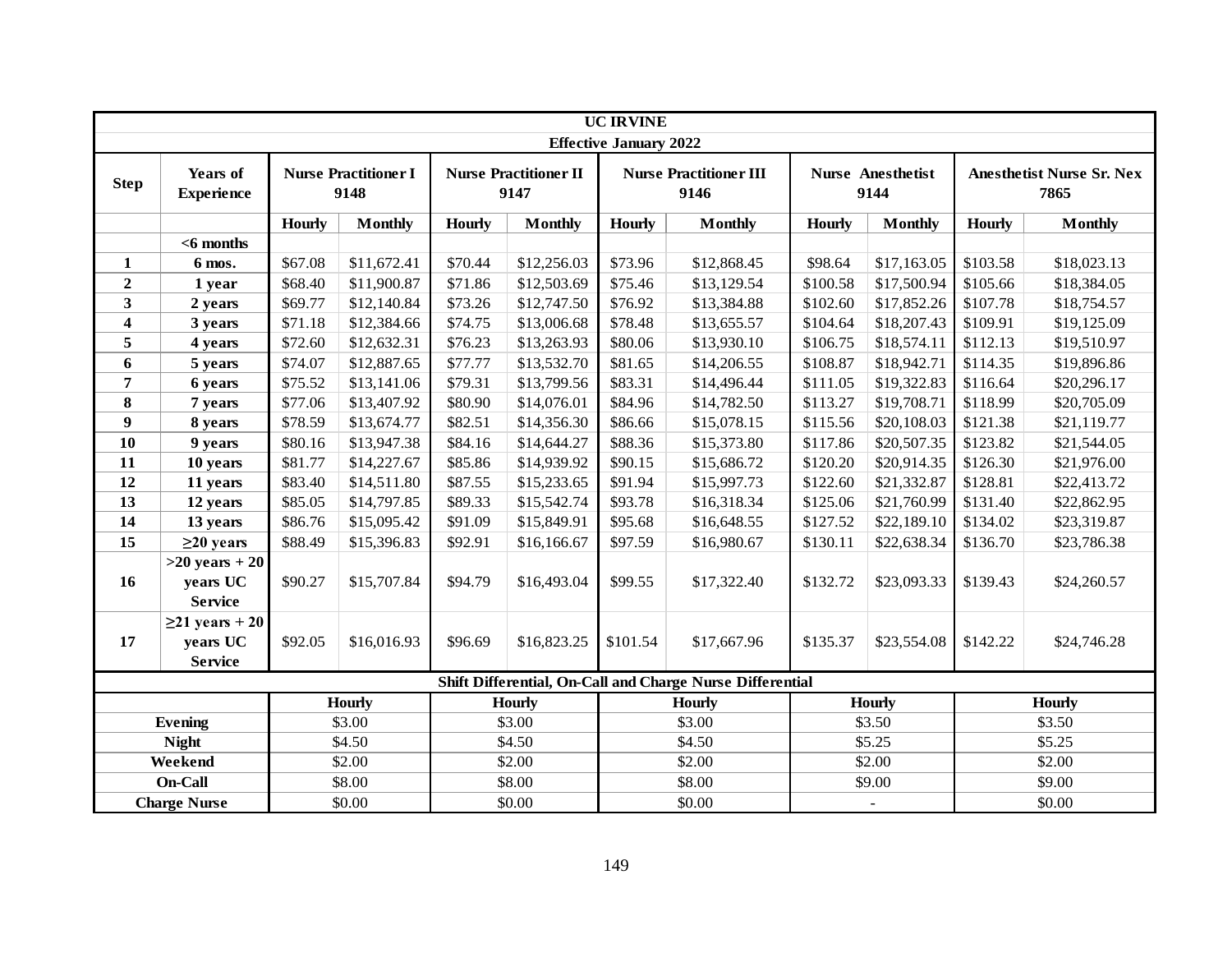|                     |                          | <b>UC IRVINE</b>                      |                                                           |                                              |
|---------------------|--------------------------|---------------------------------------|-----------------------------------------------------------|----------------------------------------------|
|                     |                          | <b>Effective January 2022</b>         |                                                           |                                              |
| <b>Step</b>         | <b>Nurse</b><br>Per Diem | <b>Nurse Practitioner</b><br>Per Diem | <b>Nurse Anesthetist Per</b><br><b>Diem</b>               | <b>Sr Nurse Anesthetist</b><br>Per Diem 9121 |
|                     | 9119                     | 9160                                  | 9122                                                      |                                              |
|                     | <b>Hourly</b>            | <b>Hourly</b>                         | <b>Hourly</b>                                             | <b>Hourly</b>                                |
| $\mathbf{1}$        | \$66.73                  | \$95.17                               | \$137.50                                                  | \$150.67                                     |
|                     |                          |                                       | Shift Differential, On-Call and Charge Nurse Differential |                                              |
|                     | <b>Hourly</b>            | <b>Hourly</b>                         | <b>Hourly</b>                                             | <b>Hourly</b>                                |
| <b>Evening</b>      | \$2.25                   | \$3.00                                | \$3.50                                                    | \$3.50                                       |
| <b>Night</b>        | \$3.50                   | \$4.50                                | \$5.25                                                    | \$5.25                                       |
| Weekend             | \$2.00                   | \$2.00                                | \$2.00                                                    | \$2.00                                       |
| <b>On-Call</b>      | \$8.00                   | \$8.00                                | \$9.00                                                    | \$9.00                                       |
| <b>Charge Nurse</b> | \$2.50                   | \$0.00                                | \$0.00                                                    | \$0.00                                       |
|                     |                          |                                       |                                                           |                                              |
|                     |                          |                                       |                                                           |                                              |
|                     |                          |                                       |                                                           |                                              |
|                     |                          |                                       |                                                           |                                              |
|                     |                          |                                       |                                                           |                                              |
|                     |                          |                                       |                                                           |                                              |
|                     |                          |                                       |                                                           |                                              |
|                     |                          |                                       |                                                           |                                              |
|                     |                          | 150                                   |                                                           |                                              |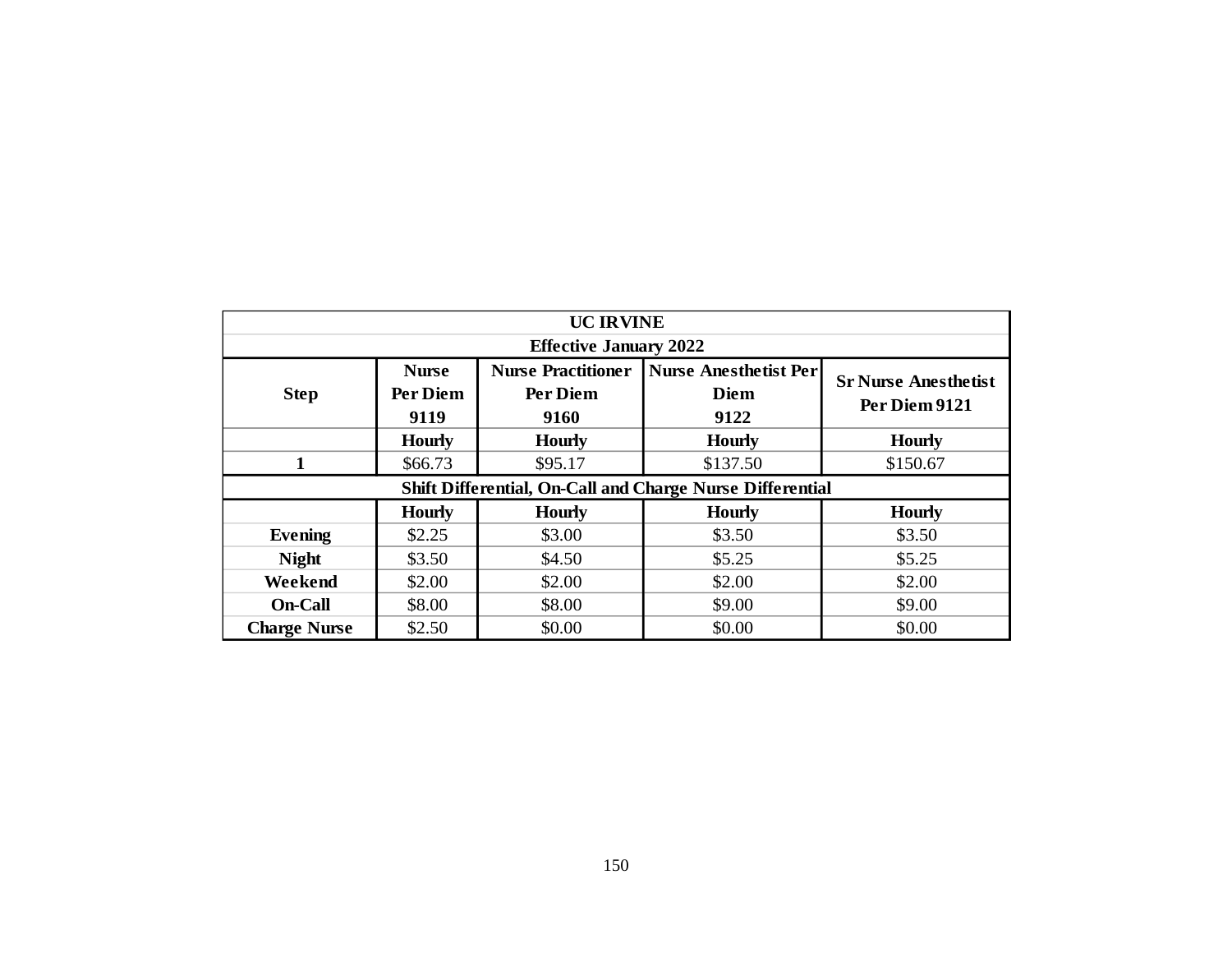|                         |                                                             |               |                                 |         |                                  |                         | <b>UC LOS ANGELES</b><br><b>Effective December 2018</b>   |         |                                   |                         |                                         |         |                                  |
|-------------------------|-------------------------------------------------------------|---------------|---------------------------------|---------|----------------------------------|-------------------------|-----------------------------------------------------------|---------|-----------------------------------|-------------------------|-----------------------------------------|---------|----------------------------------|
| Step                    | Years of<br><b>Experience</b>                               |               | <b>Nurse Clinical I</b><br>9140 |         | <b>Nurse Clinical II</b><br>9139 | <b>Step</b>             | Years of<br><b>Experience</b>                             |         | <b>Nurse Clinical III</b><br>9138 | <b>Step</b>             | Years of<br><b>Experience</b>           |         | <b>Nurse Clinical IV</b><br>9137 |
|                         |                                                             | <b>Hourly</b> | Monthly                         | Hourly  | Monthly                          |                         |                                                           | Hourly  | Monthly                           |                         |                                         | Hourly  | Monthly                          |
|                         | $<$ 6 mos                                                   | \$44.44       | \$7,732.56                      |         |                                  |                         |                                                           |         |                                   |                         |                                         |         |                                  |
| $\mathbf{1}$            | 6 mos                                                       |               |                                 | \$47.47 | \$8,259.78                       | $\mathbf{1}$            | 1 year                                                    | \$50.95 | \$8,865.30                        | $\mathbf{1}$            | 1 year                                  | \$54.91 | \$9,554.34                       |
| $\overline{2}$          | 1 year                                                      |               |                                 | \$48.55 | \$8,447.70                       | $\overline{2}$          | 2 years                                                   | \$52.02 | \$9,051.48                        | $\overline{2}$          | 2 years                                 | \$56.01 | \$9,745.74                       |
| 3                       | 2 years                                                     |               |                                 | \$49.52 | \$8,616.48                       | $\mathbf{3}$            | 3 years                                                   | \$53.02 | \$9,225.48                        | $\mathbf{3}$            | 3 years                                 | \$57.10 | \$9,935.40                       |
| $\overline{\mathbf{4}}$ | 3 years                                                     |               |                                 | \$50.50 | \$8,787.00                       | $\overline{\mathbf{4}}$ | 4 years                                                   | \$54.11 | \$9,415.14                        | $\overline{\mathbf{4}}$ | 4 years                                 | \$58.27 | \$10,138.98                      |
| 5                       | 4 years                                                     |               |                                 | \$51.50 | \$8,961.00                       | $\overline{5}$          | 5 years                                                   | \$55.17 | \$9,599.58                        | 5                       | 5 years                                 | \$59.42 | \$10,339.08                      |
| 6                       | 5 years                                                     |               |                                 | \$52.53 | \$9,140.22                       | 6                       | 6 years                                                   | \$56.28 | \$9,792.72                        | 6                       | 6 years                                 | \$60.61 | \$10,546.14                      |
| $\overline{7}$          | 6 years                                                     |               |                                 | \$53.58 | \$9,322.92                       | $\overline{7}$          | 7 years                                                   | \$57.39 | \$9,985.86                        | $\overline{7}$          | 7 years                                 | \$61.81 | \$10,754.94                      |
| 8                       | 7 years                                                     |               |                                 | \$54.65 | \$9,509.10                       | 8                       | 8 years                                                   | \$58.57 | \$10,191.18                       | 8                       | 8 years                                 | \$63.05 | \$10,970.70                      |
| $\boldsymbol{9}$        | 8 years                                                     |               |                                 | \$55.74 | \$9,698.76                       | $\boldsymbol{9}$        | 9 years                                                   | \$59.71 | \$10,389.54                       | $\overline{9}$          | 9 years                                 | \$64.32 | \$11,191.68                      |
| 10                      | 9 years                                                     |               |                                 | \$56.88 | \$9,897.12                       | 10                      | 10 years                                                  | \$60.90 | \$10,596.60                       | 10                      | 10 years                                | \$65.62 | \$11,417.88                      |
| 11                      | 10 years                                                    |               |                                 | \$58.03 | \$10,097.22                      | 11                      | 11 years                                                  | \$62.14 | \$10,812.36                       | 11                      | 11 years                                | \$66.92 | \$11,644.08                      |
| 12                      | 11 years                                                    |               |                                 | \$59.16 | \$10,293.84                      | 12                      | 15 years                                                  | \$63.40 | \$11,031.60                       | 12                      | 15 years                                | \$68.26 | \$11,877.24                      |
| 13                      | 15 years                                                    |               |                                 | \$60.35 | \$10,500.90                      | 13                      | 20 years                                                  | \$64.63 | \$11,245.62                       | 13                      | 20 years                                | \$69.64 | \$12,117.36                      |
| 14                      | 20years                                                     |               |                                 | \$61.58 | \$10,714.92                      | 14                      | 25 years                                                  | \$65.93 | \$11,471.82                       | 14                      | 25 years                                | \$71.02 | \$12,357.48                      |
| 15                      | 25 years                                                    |               |                                 | \$62.78 | \$10,923.72                      | 15                      | 15-19 years<br>+ 5 years UC service                       | \$67.13 | \$11,680.62                       | 15                      | 15-19 years<br>$+5$ years UC<br>service | \$72.40 | \$12,597.60                      |
| 16                      | 15 years-19 years<br>+5 years UC service                    |               |                                 | \$63.90 | \$11,118.60                      | 16                      | 15-19 years<br>+ 7 years UC service                       | \$68.46 | \$11,912.04                       | 16                      | 15-19 years<br>+ 7 years UC service     | \$73.87 | \$12,853.38                      |
| 17                      | 15 years-19 years<br>+7years UC service                     |               |                                 | \$65.17 | \$11,339.58                      | 17                      | 15-19 years<br>+ 9 years UC service                       | \$69.83 | \$12,150.42                       | 17                      | 15-19 years<br>+ 9 years UC service     | \$75.35 | \$13,110.90                      |
| 18                      | 15 years-19 years<br>+9 years UC service                    |               |                                 | \$66.50 | \$11,571.00                      | 18                      | 20 years<br>$+10$ years UC<br>service                     | \$71.22 | \$12,392.28                       | 18                      | 20 years<br>$+10$ years UC<br>service   | \$76.86 | \$13,373.64                      |
| 19                      | 20 years<br>$+10$ years UC<br>service                       |               |                                 | \$67.80 | \$11,797.20                      | 19                      | 20 years<br>$+12$ years UC<br>service                     | \$72.64 | \$12,639.36                       | 19                      | 25 years<br>$+15$ years UC<br>service   | \$78.41 | \$13,643.34                      |
| 20                      | 20 years<br>$+15$ years UC<br>service                       |               |                                 | \$69.17 | \$12,035.58                      | 20                      | 20 years<br>$+15$ years UC<br>service                     | \$74.09 | \$12,891.66                       |                         |                                         |         |                                  |
| 21                      | 25 years<br>$+15$ years UC<br>service                       |               |                                 | \$70.56 | \$12,277.44                      | 21                      | 20 years<br>$+18$ years UC<br>service                     | \$75.56 | \$13,147.44                       |                         |                                         |         |                                  |
|                         |                                                             |               |                                 |         |                                  | 22                      | 25 years<br>$+20$ years UC<br>service                     | \$77.09 | \$13,413.66                       |                         |                                         |         |                                  |
|                         |                                                             |               |                                 |         |                                  |                         | Shift Differential, On-Call and Charge Nurse Differential |         |                                   |                         |                                         |         |                                  |
|                         |                                                             |               | Hourly                          |         | Hourly                           |                         |                                                           |         | Hourly                            |                         |                                         |         | Hourly                           |
|                         | Eve                                                         |               | \$3.00                          |         | \$3.00                           |                         |                                                           |         | \$3.00                            |                         |                                         |         | \$3.00                           |
|                         | <b>Night</b>                                                |               | \$6.00                          |         | \$6.00                           |                         |                                                           |         | \$6.00                            |                         |                                         |         | \$6.00                           |
|                         | Weekend                                                     |               | \$2.75                          |         | \$2.75                           |                         |                                                           |         | \$2.75                            |                         |                                         |         | \$2.75                           |
|                         | <b>On-Call</b>                                              |               | \$12.00                         |         | \$12.00                          |                         |                                                           |         | \$12.00                           |                         |                                         |         | \$12.00                          |
|                         | \$2.50<br>\$0.00<br>\$2.50<br>\$2.50<br><b>Charge Nurse</b> |               |                                 |         |                                  |                         |                                                           |         |                                   |                         |                                         |         |                                  |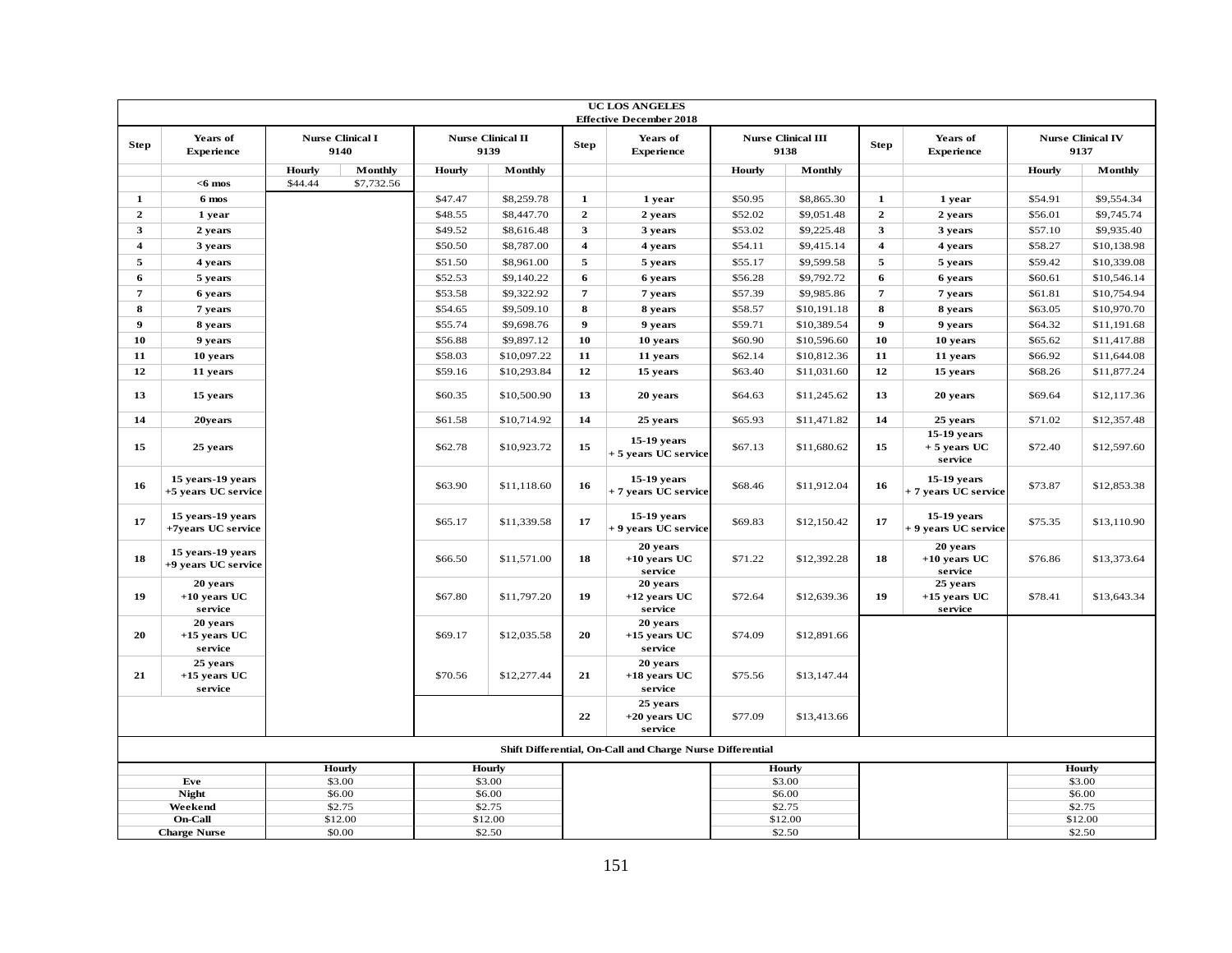|                         |                                       |               |                                    |                         | <b>UC LOS ANGELES</b><br><b>Effective December 2018</b>   |               |                                    |               |                             |  |
|-------------------------|---------------------------------------|---------------|------------------------------------|-------------------------|-----------------------------------------------------------|---------------|------------------------------------|---------------|-----------------------------|--|
| <b>Step</b>             | Years of<br><b>Experience</b>         |               | <b>Home Health Nurse 1</b><br>9118 | <b>Step</b>             | Years of<br><b>Experience</b>                             |               | <b>Home Health Nurse 2</b><br>9117 |               | Home Health Nurse 3<br>9116 |  |
|                         |                                       | <b>Hourly</b> | <b>Monthly</b>                     |                         |                                                           | <b>Hourly</b> | Monthly                            | <b>Hourly</b> | <b>Monthly</b>              |  |
| $\mathbf{1}$            | $<$ 6 mos                             | \$41.77       | \$7,267.98                         | $\mathbf{1}$            | 1 year                                                    | \$48.29       | \$8,402.46                         | \$54.85       | \$9,543.90                  |  |
| $\overline{2}$          | 6 mos                                 | \$42.61       | \$7,414.14                         | $\mathbf{2}$            | 2 years                                                   | \$49.26       | \$8,571.24                         | \$55.97       | \$9,738.78                  |  |
| 3                       | 1 year                                | \$43.48       | \$7,565.52                         | 3                       | 3 years                                                   | \$50.23       | \$8,740.02                         | \$57.06       | \$9,928.44                  |  |
| $\overline{\mathbf{4}}$ | 2 years                               | \$44.34       | \$7,715.16                         | $\overline{\mathbf{4}}$ | 4 years                                                   | \$51.25       | \$8,917.50                         | \$58.21       | \$10,128.54                 |  |
| 5                       | 3 years                               | \$45.23       | \$7,870.02                         | 5                       | 5 years                                                   | \$52.29       | \$9,098.46                         | \$59.40       | \$10,335.60                 |  |
| 6                       | 4 years                               | \$46.13       | \$8,026.62                         | 6                       | 6 years                                                   | \$53.32       | \$9,277.68                         | \$60.58       | \$10,540.92                 |  |
| 7                       | 5 years                               | \$47.06       | \$8,188.44                         | 7                       | 7 years                                                   | \$54.39       | \$9,463.86                         | \$61.79       | \$10,751.46                 |  |
| 8                       | 6 years                               | \$48.00       | \$8,352.00                         | 8                       | 8 years                                                   | \$55.46       | \$9,650.04                         | \$63.02       | \$10,965.48                 |  |
| 9                       | 7 years                               | \$48.98       | \$8,522.52                         | 9                       | 9 years                                                   | \$56.61       | \$9,850.14                         | \$64.27       | \$11,182.98                 |  |
| 10                      | 8 years                               | \$49.93       | \$8,687.82                         | 10                      | 10 years                                                  | \$57.72       | \$10,043.28                        | \$65.57       | \$11,409.18                 |  |
| 11                      | 9 years                               | \$50.94       | \$8,863.56                         | 11                      | 11 years                                                  | \$58.90       | \$10,248.60                        | \$66.88       | \$11,637.12                 |  |
| 12                      | 10 years                              | \$51.95       | \$9,039.30                         | 12                      | 15 years                                                  | \$60.04       | \$10,446.96                        | \$68.21       | \$11,868.54                 |  |
| 13                      | 11 years                              | \$52.98       | \$9,218.52                         | 13                      | 20 years                                                  | \$61.23       | \$10,654.02                        | \$69.60       | \$12,110.40                 |  |
| 14                      | 15 years                              | \$54.10       | \$9,413.40                         | 14                      | 25 years                                                  | \$62.47       | \$10,869.78                        | \$71.00       | \$12,354.00                 |  |
| 15                      | 20 years                              | \$55.16       | \$9,597.84                         | 15                      | 15-19 years<br>+ 5 years UC service                       | \$63.74       | \$11,090.76                        | \$72.39       | \$12,595.86                 |  |
| 16                      | 25 years                              | \$56.27       | \$9,790.98                         | 16                      | $15-19$ years<br>+ 7 years UC service                     | \$65.01       | \$11,311.74                        | \$73.85       | \$12,849.90                 |  |
| 17                      | $15-19$ years<br>+5 years UC service  | \$57.36       | \$9,980.64                         | 17                      | $15-19$ years<br>+ 9 years UC service                     | \$66.33       | \$11,541.42                        | \$75.30       | \$13,102.20                 |  |
| 18                      | 15-19 years<br>+ 7 years UC service   | \$58.52       | \$10,182.48                        | 18                      | 20 years<br>$+10$ years UC<br>service                     | \$67.65       | \$11,771.10                        | \$76.83       | \$13,368.42                 |  |
| 19                      | 15-19 years<br>+ 9 years UC service   | \$59.67       | \$10,382.58                        |                         |                                                           |               |                                    |               |                             |  |
| 20                      | 20 years<br>$+10$ years UC<br>service | \$60.89       | \$10,594.86                        |                         |                                                           |               |                                    |               |                             |  |
|                         |                                       |               |                                    |                         |                                                           |               |                                    |               |                             |  |
|                         |                                       |               |                                    |                         | Shift Differential, On-Call and Charge Nurse Differential |               |                                    |               |                             |  |
|                         | Hourly                                |               |                                    |                         |                                                           |               | Hourly                             |               | Hourly                      |  |
|                         | Eve                                   |               | \$3.00                             |                         |                                                           |               | \$3.00                             |               | \$3.00                      |  |
|                         | <b>Night</b><br>Weekend               |               | \$6.00<br>\$2.75                   |                         |                                                           |               | \$6.00<br>\$2.75                   |               | \$6.00<br>\$2.75            |  |
|                         | <b>On-Call</b>                        |               | \$12.00                            |                         |                                                           |               | \$12.00                            |               | \$12.00                     |  |
|                         | <b>Charge Nurse</b>                   |               | \$2.50                             |                         |                                                           | \$2.50        |                                    |               | \$2.50                      |  |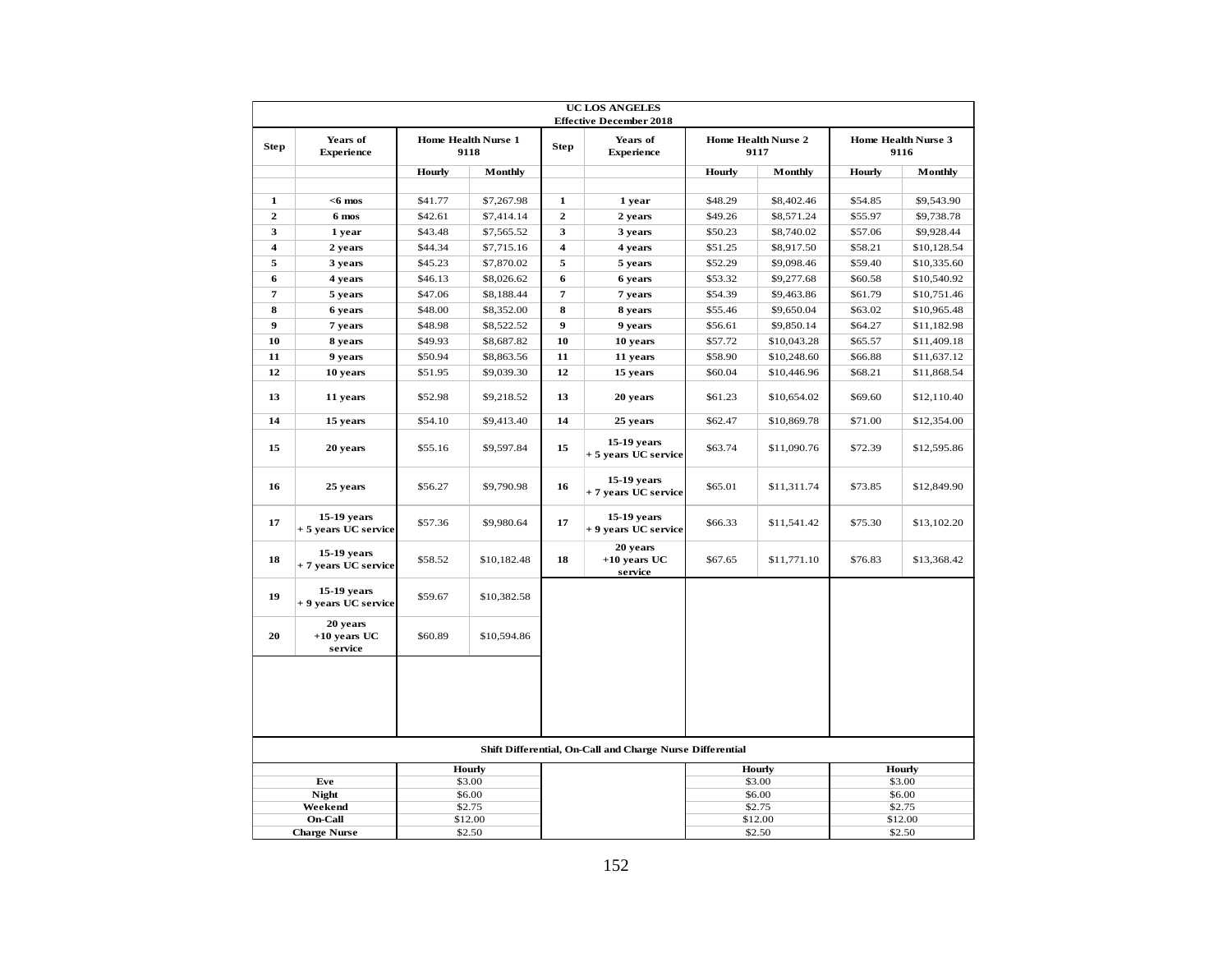|                         |                                                                                                                                                     |         |                                                                                                          |                                       | <b>UC LOS ANGELES</b><br><b>Effective December 2018</b> |         |                                   |         |                                   |
|-------------------------|-----------------------------------------------------------------------------------------------------------------------------------------------------|---------|----------------------------------------------------------------------------------------------------------|---------------------------------------|---------------------------------------------------------|---------|-----------------------------------|---------|-----------------------------------|
| <b>Step</b>             | Years of Experience*                                                                                                                                |         | Coordinator, Transplant 1<br>9110                                                                        | <b>Step</b>                           | Years of Experience**                                   |         | Coordinator, Transplant 2<br>9111 |         | Coordinator, Transplant 3<br>9125 |
|                         |                                                                                                                                                     | Hourly  | Monthly                                                                                                  |                                       |                                                         | Hourly  | Monthly                           | Hourly  | Monthly                           |
| $\mathbf{1}$            | 1 year                                                                                                                                              | \$62.59 | \$10,890.66                                                                                              | $\mathbf 1$                           | 5 years                                                 | \$75.42 | \$13,123.08                       | \$80.06 | \$13,930.44                       |
| $\mathbf{2}$            | 3 years                                                                                                                                             | \$63.85 | \$11,109.90                                                                                              | $\mathbf 2$                           | 7 years                                                 | \$76.92 | \$13,384.08                       | \$81.68 | \$14,212.32                       |
| 3                       | 5 years                                                                                                                                             | \$65.14 | \$11,334.36                                                                                              | $\overline{\mathbf{3}}$               | 9 years                                                 | \$78.46 | \$13,652.04                       | \$83.33 | \$14,499.42                       |
| $\overline{\mathbf{4}}$ | 5 years                                                                                                                                             | \$70.41 | \$12,251.34                                                                                              | $\overline{\mathbf{4}}$               | 12 years                                                | \$80.03 | \$13,925.22                       | \$84.96 | \$14,783.04                       |
| 5                       | 7 years                                                                                                                                             | \$71.81 | \$12,494.94                                                                                              | 5                                     | 16 years                                                | \$81.64 | \$14,205.36                       | \$86.68 | \$15,082.32                       |
| 6                       | 9 years                                                                                                                                             | \$73.26 | \$12,747.24                                                                                              | $6\phantom{1}$                        | 18 years                                                | \$83.25 | \$14,485.50                       | \$88.38 | \$15,378.12                       |
| 7                       | 12 years                                                                                                                                            | \$74.71 | \$12,999.54                                                                                              | $\overline{7}$                        | $>20$ years                                             | \$84.91 | \$14,774.34                       | \$90.18 | \$15,691.32                       |
| 8                       | 16 years                                                                                                                                            | \$76.23 | \$13,264.02                                                                                              | 8                                     | 15 years + 7 UC service                                 | \$86.64 | \$15,075.36                       | \$92.35 | \$16,068.90                       |
| 9                       | 18 years                                                                                                                                            | \$77.74 | \$13,526.76                                                                                              | 9                                     | 15 years + 9 UC service                                 | \$88.34 | \$15,371.16                       | \$93.79 | \$16,319.46                       |
| 10                      | $> 20$ years                                                                                                                                        | \$79.29 | \$13,796.46                                                                                              | 10                                    | $20$ years $+10$ UC service                             | \$90.14 | \$15,684.36                       | \$95.69 | \$16,650.06                       |
| 11                      | 15 years + 7 UC service                                                                                                                             | \$80.86 | \$14,069.64                                                                                              |                                       |                                                         |         |                                   |         |                                   |
| 12                      | 15 years + 9 UC service                                                                                                                             | \$82.49 | \$14,353.26                                                                                              |                                       |                                                         |         |                                   |         |                                   |
| 13                      | 20 years + 10 UC service                                                                                                                            | \$84.15 | \$14,642.10                                                                                              |                                       |                                                         |         |                                   |         |                                   |
|                         | * Steps 4-13: Minimum 5 years relevant RN experience with a combination of<br>critical care and/or transplant preferred (per program requirements). |         | ** CCTC and minimum 5 years relevant RN experience with a combination of critical care and/or transplant | preferred (per program requirements). |                                                         |         |                                   |         |                                   |
|                         |                                                                                                                                                     |         |                                                                                                          |                                       | <b>Stipends</b>                                         |         |                                   |         |                                   |
|                         |                                                                                                                                                     |         | Per Day                                                                                                  |                                       |                                                         |         | Per Day                           |         | Per Day                           |
|                         | Weeknight                                                                                                                                           |         | \$540.00                                                                                                 |                                       |                                                         |         | \$540.00                          |         | \$540.00                          |
| \$540.00<br>Weekend     |                                                                                                                                                     |         |                                                                                                          |                                       |                                                         |         | \$540.00                          |         | \$540.00                          |
| Holiday<br>\$540.00     |                                                                                                                                                     |         |                                                                                                          |                                       |                                                         |         | \$540.00                          |         | \$540.00                          |
|                         | <b>Charge Nurse</b>                                                                                                                                 |         | \$522.00                                                                                                 |                                       |                                                         |         | \$522.00                          |         | \$522.00                          |
|                         |                                                                                                                                                     |         |                                                                                                          |                                       |                                                         |         |                                   |         |                                   |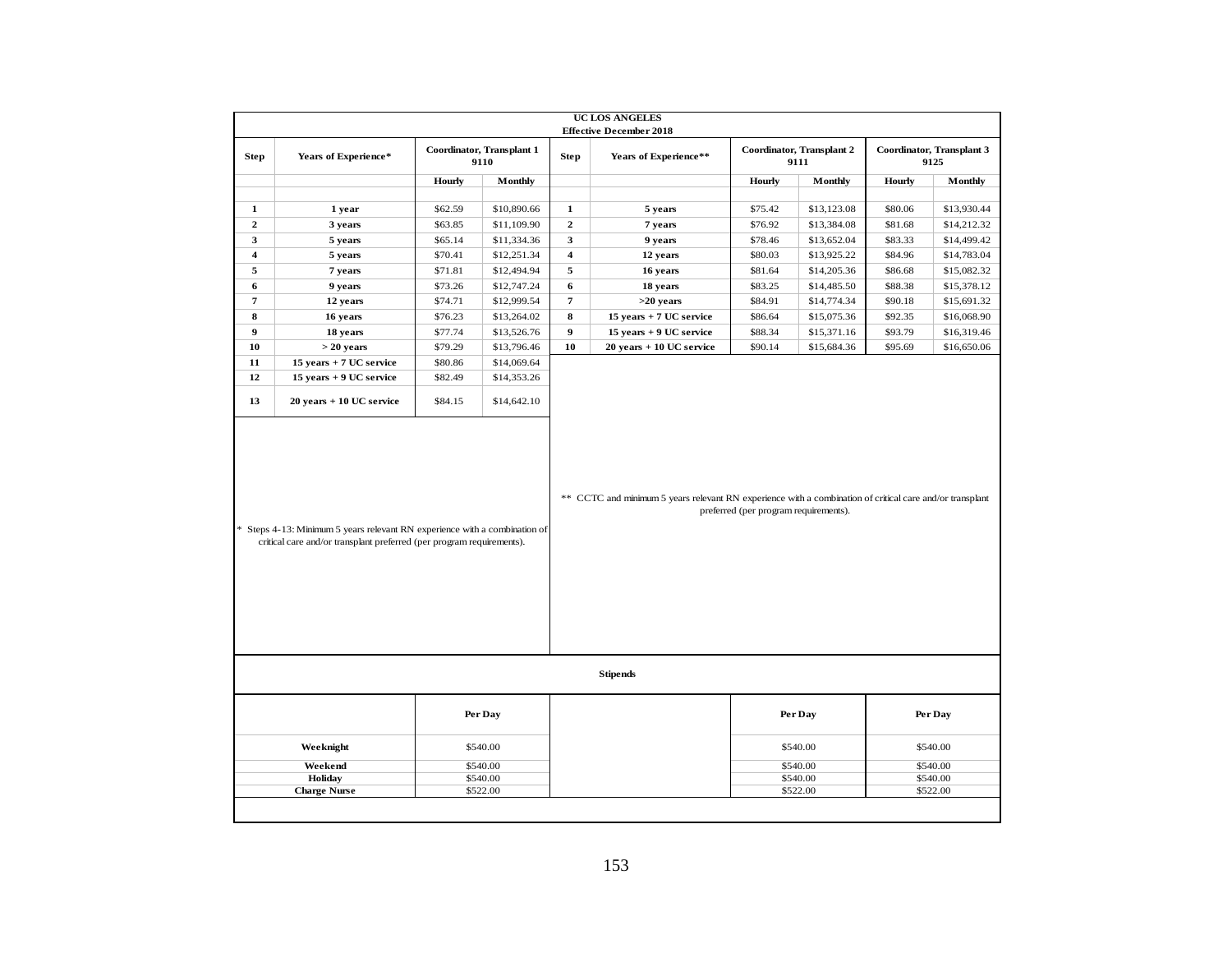|                         |                                               |                    |                                       |                                           |                                               |         | <b>UC LOS ANGELES</b><br><b>Effective December 2018</b>   |                    |                                     |                         |                                               |                    |                                     |
|-------------------------|-----------------------------------------------|--------------------|---------------------------------------|-------------------------------------------|-----------------------------------------------|---------|-----------------------------------------------------------|--------------------|-------------------------------------|-------------------------|-----------------------------------------------|--------------------|-------------------------------------|
| <b>Step</b>             | Years of<br><b>Experience</b>                 |                    | <b>Nurse Administrative 1</b><br>9134 | <b>Step</b>                               | Years of<br><b>Experience</b>                 |         | <b>Nurse Practitioner 1</b><br>9148                       |                    | <b>Nurse Practitioner 2</b><br>9147 | <b>Step</b>             | Years of<br><b>Experience</b>                 |                    | <b>Nurse Practitioner 3</b><br>9146 |
|                         |                                               | Hourly             | Monthly                               |                                           |                                               | Hourly  | Monthly                                                   | Hourly             | Monthly                             |                         |                                               | <b>Hourly</b>      | Monthly                             |
|                         |                                               |                    |                                       |                                           | $<$ 6 mos                                     | \$61.08 | \$10,627.92                                               |                    |                                     |                         |                                               |                    |                                     |
| $\mathbf{1}$            | 1 year                                        | \$53.53            | \$9,314.22                            | $\mathbf{1}$                              | 6 mos                                         |         |                                                           | \$67.71            | \$11,781.54                         | $\mathbf{1}$            | 1 year                                        | \$72.51            | \$12,616.74                         |
| $\mathbf{2}$<br>3       | 2 years                                       | \$54.58            | \$9,496.92                            | $\mathbf{2}$<br>$\mathbf{3}$              | 1 year                                        |         |                                                           | \$69.04            | \$12,012.96                         | $\mathbf{2}$            | 2 years                                       | \$73.96            | \$12,869.04                         |
|                         | 3 years                                       | \$55.67            | \$9,686.58                            |                                           | 2 years                                       |         |                                                           | \$70.43            | \$12,254.82                         | $\mathbf{3}$            | 3 years                                       | \$75.45            | \$13,128.30                         |
| $\overline{\mathbf{4}}$ | 4 years                                       | \$56.80<br>\$57.93 | \$9,883.20<br>\$10,079.82             | $\overline{\mathbf{4}}$<br>$\overline{5}$ | 3 years                                       |         |                                                           | \$71.85<br>\$73.31 | \$12,501.90                         | $\overline{\mathbf{4}}$ | 4 years                                       | \$76.94            | \$13,387.56<br>\$13,660.74          |
| 5<br>6                  | 5 years                                       | \$59.08            | \$10,279.92                           | 6                                         | 4 years                                       |         |                                                           | \$74.74            | \$12,755.94<br>\$13,004.76          | 5<br>6                  | 5 years                                       | \$78.51<br>\$80.06 | \$13,930.44                         |
| $\overline{7}$          | 6 years<br>7 years                            | \$60.26            | \$10,485.24                           | $\overline{7}$                            | 5 years<br>6 years                            |         |                                                           | \$76.24            | \$13,265.76                         | $\overline{7}$          | 6 years<br>7 years                            | \$81.68            | \$14,212.32                         |
| 8                       | 8 years                                       | \$61.47            | \$10,695.78                           | 8                                         | 7 years                                       |         |                                                           | \$77.78            | \$13,533.72                         | 8                       | 8 years                                       | \$83.33            | \$14,499.42                         |
| $\boldsymbol{9}$        | 9 years                                       | \$62.70            | \$10,909.80                           | $\boldsymbol{9}$                          | 8 years                                       |         |                                                           | \$79.31            | \$13,799.94                         | $\boldsymbol{9}$        | 9 years                                       | \$84.96            | \$14,783.04                         |
| 10                      | 10 years                                      | \$63.94            | \$11,125.56                           | 10                                        | 9 years                                       |         |                                                           | \$80.92            | \$14,080.08                         | 10                      | 10 years                                      | \$86.68            | \$15,082.32                         |
| 11                      | 11 years                                      | \$65.23            | \$11,350.02                           | 11                                        | 10 years                                      |         |                                                           | \$82.52            | \$14,358.48                         | 11                      | 11 years                                      | \$88.38            | \$15,378.12                         |
| 12                      | 15 years                                      | \$66.53            | \$11,576.22                           | 12                                        | 11 years                                      |         |                                                           | \$84.18            | \$14,647.32                         | 12                      | 15 years                                      | \$90.18            | \$15,691.32                         |
| 13                      | 20 years                                      | \$67.87            | \$11,809.38                           | 13                                        | 15 years                                      |         |                                                           | \$85.87            | \$14,941.38                         | 13                      | 20 years                                      | \$92.35            | \$16,068.90                         |
| 14                      | 25 years                                      | \$69.26            | \$12,051.24                           | 14                                        | 20 years                                      |         |                                                           | \$87.61            | \$15,244.14                         | 14                      | 25 years                                      | \$93.79            | \$16,319.46                         |
| 15                      | 15 years-19 years<br>+5years UC<br>service    | \$70.47            | \$12,261.78                           | 15                                        | 25 years                                      |         |                                                           | \$89.35            | \$15,546.90                         | 15                      | 15 years-19 years<br>$+5$ years UC<br>service | \$95.69            | \$16,650.06                         |
| 16                      | 15 years-19 years<br>$+7$ years UC<br>service | \$71.87            | \$12,505.38                           | 16                                        | 15 years-19 years<br>$+5$ vears UC<br>service |         |                                                           | \$91.14            | \$15,858.36                         | 16                      | 15 years-19 years<br>$+7$ years UC<br>service | \$97.60            | \$16,982.40                         |
| 17                      | 15 years-19 years<br>$+9$ years UC<br>service | \$73.32            | \$12,757.68                           | 17                                        | 15 years-19 years<br>$+7$ vears UC<br>service |         |                                                           | \$92.96            | \$16,175.04                         | 17                      | 15 years-19 years<br>$+9$ years UC<br>service | \$99.53            | \$17,318.22                         |
| 18                      | 20 years<br>$+10$ years UC<br>service         | \$74.76            | \$13,008.24                           | 18                                        | 15 years-19 years<br>$+9$ years UC<br>service |         |                                                           | \$94.80            | \$16,495.20                         | 18                      | 20 years<br>$+10$ years UC<br>service         | \$101.51           | \$17,662.74                         |
| 19                      | 20 years<br>$+12$ years UC<br>service         | \$76.25            | \$13,267.50                           | 19                                        | 20 years<br>$+10$ years UC<br>service         |         |                                                           | \$96.70            | \$16,825.80                         |                         |                                               |                    |                                     |
| 20                      | 25 years<br>$+15$ years UC<br>service         | \$77.78            | \$13,533.72                           |                                           |                                               |         |                                                           |                    |                                     |                         |                                               |                    |                                     |
|                         |                                               |                    |                                       |                                           |                                               |         |                                                           |                    |                                     |                         |                                               |                    |                                     |
|                         |                                               |                    |                                       |                                           |                                               |         | Shift Differential, On-Call and Charge Nurse Differential |                    |                                     |                         |                                               |                    |                                     |
|                         |                                               |                    | <b>Hourly</b>                         |                                           |                                               |         | <b>Hourly</b>                                             |                    | <b>Hourly</b>                       |                         |                                               |                    | <b>Hourly</b>                       |
|                         | Eve<br><b>Night</b>                           |                    | \$3.00<br>\$6.00                      |                                           |                                               |         | \$3.00<br>\$6.00                                          |                    | \$3.00<br>\$6.00                    |                         |                                               |                    | \$3.00<br>\$6.00                    |
|                         | Weekend                                       |                    | \$2.75                                |                                           |                                               |         | \$2.75                                                    |                    | \$2.50                              |                         |                                               |                    | \$2.50                              |
|                         | <b>On-Call</b>                                |                    | \$12.00                               |                                           |                                               |         | \$12.00                                                   |                    | \$12.00                             |                         |                                               |                    | \$12.00                             |
|                         | <b>Charge Nurse</b>                           |                    | \$2.50                                |                                           |                                               |         | \$0.00                                                    |                    | \$0.00                              |                         |                                               |                    | \$0.00                              |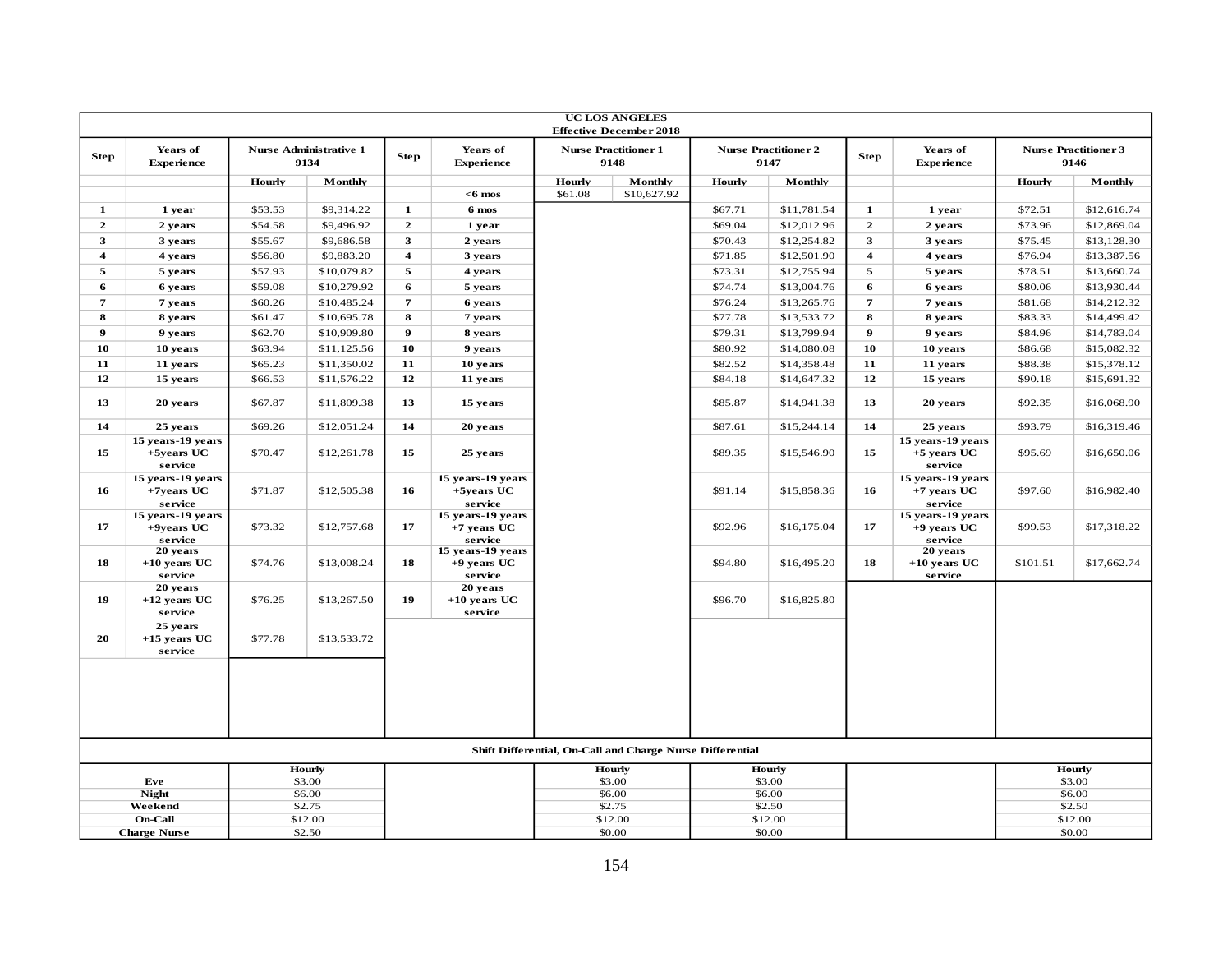|                     | <b>UC LOS ANGELES</b><br><b>Effective December 2018</b> |                                               |                                                           |                                            |                                            |                                                 |  |  |  |  |  |  |  |  |
|---------------------|---------------------------------------------------------|-----------------------------------------------|-----------------------------------------------------------|--------------------------------------------|--------------------------------------------|-------------------------------------------------|--|--|--|--|--|--|--|--|
| <b>Step</b>         | Nurse, Per Diem<br>9119                                 | <b>Resource Per Diem</b><br><b>Nurse 9123</b> | <b>Home Health Nurse</b><br>Per Diem<br>9114              | <b>Nurse Practitioner</b><br>Per Diem 9160 | <b>Nurese Anesthetist</b><br>Per Diem 9122 | <b>Nurse Anesthetist Sr</b><br>Per Diem<br>9121 |  |  |  |  |  |  |  |  |
|                     | <b>Hourly</b>                                           | <b>Hourly</b>                                 | <b>Hourly</b>                                             | <b>Hourly</b>                              | <b>Hourly</b>                              | <b>Hourly</b>                                   |  |  |  |  |  |  |  |  |
| $\mathbf{1}$        | \$69.83                                                 | \$84.20                                       | \$56.97                                                   | \$71.42                                    | \$82.38                                    | \$108.45                                        |  |  |  |  |  |  |  |  |
|                     |                                                         |                                               | Shift Differential, On-Call and Charge Nurse Differential |                                            |                                            |                                                 |  |  |  |  |  |  |  |  |
|                     | <b>Hourly</b>                                           | <b>Hourly</b>                                 | <b>Hourly</b>                                             | Hourly                                     | <b>Hourly</b>                              | <b>Hourly</b>                                   |  |  |  |  |  |  |  |  |
| Eve                 | \$3.00                                                  | \$3.00                                        | \$3.00                                                    | \$3.00                                     | \$3.00                                     | \$3.00                                          |  |  |  |  |  |  |  |  |
| <b>Night</b>        | \$6.00                                                  | \$6.00                                        | \$6.00                                                    | \$6.00                                     | \$6.00                                     | \$6.00                                          |  |  |  |  |  |  |  |  |
| Weekend             | \$2.75                                                  | \$2.75                                        | \$2.75                                                    | \$2.75                                     | \$2.75                                     | \$2.75                                          |  |  |  |  |  |  |  |  |
| On-Call             | \$12.00                                                 | \$12.00                                       | \$12.00                                                   | \$12.00                                    | \$10.50                                    | \$12.00                                         |  |  |  |  |  |  |  |  |
| <b>Charge Nurse</b> | \$2.50                                                  | \$2.50                                        | \$0.00                                                    | \$0.00                                     | \$0.00                                     | \$0.00                                          |  |  |  |  |  |  |  |  |
|                     |                                                         |                                               |                                                           |                                            |                                            |                                                 |  |  |  |  |  |  |  |  |
|                     |                                                         |                                               | 155                                                       |                                            |                                            |                                                 |  |  |  |  |  |  |  |  |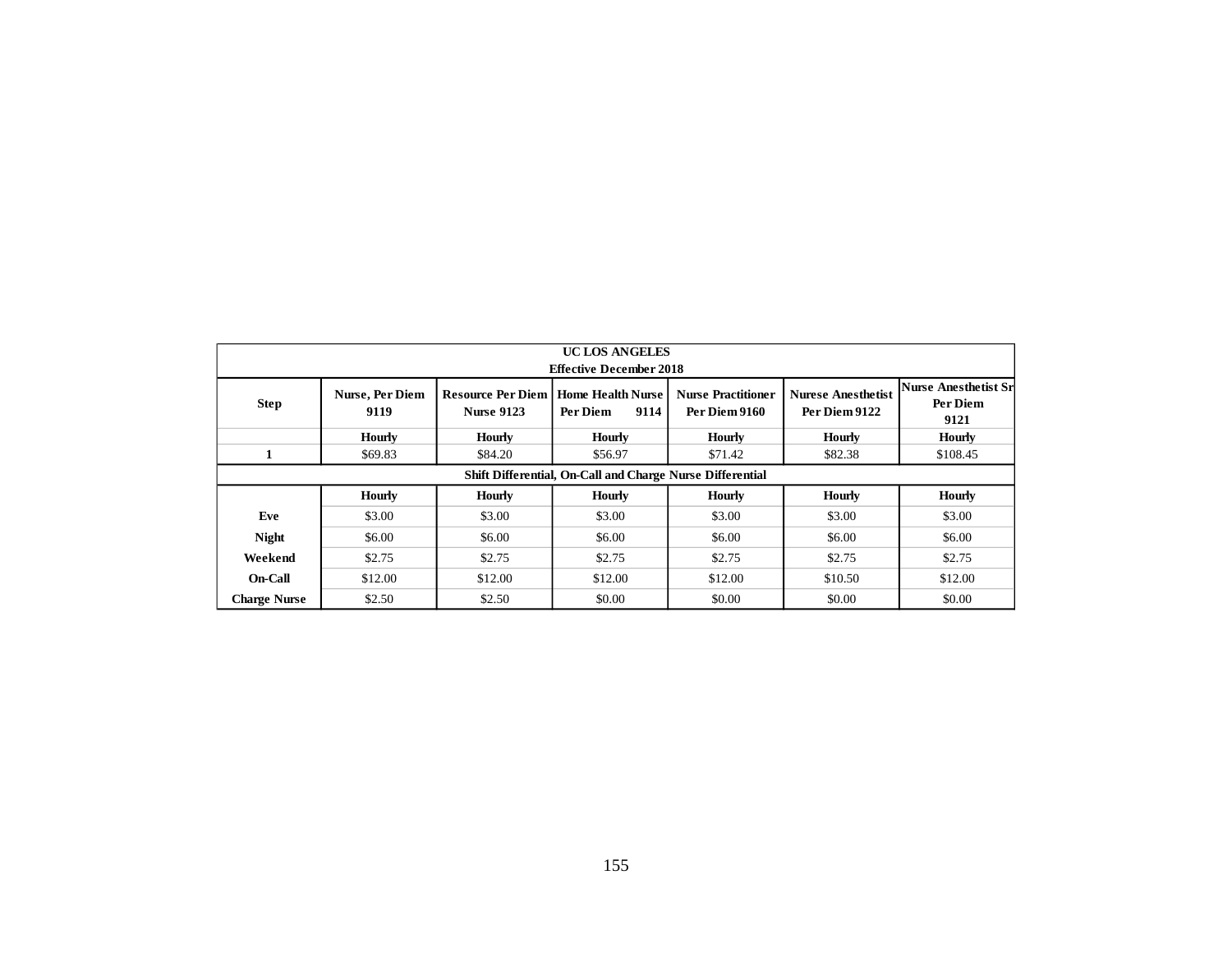|                         |                               |               |                                           |               | <b>UC LOS ANGELES</b><br><b>Effective December 2018</b>   |                         |                               |               |                                          |
|-------------------------|-------------------------------|---------------|-------------------------------------------|---------------|-----------------------------------------------------------|-------------------------|-------------------------------|---------------|------------------------------------------|
| <b>Step</b>             | Years of<br><b>Experience</b> |               | <b>Anesthetist Nurse Reg Grad</b><br>9346 |               | <b>Nurse Anesthetist</b><br>9144                          | <b>Step</b>             | <b>Years of Experience</b>    |               | <b>Nurse Anesthetist Sr. Nex</b><br>7865 |
|                         |                               | <b>Hourly</b> | Monthly                                   | <b>Hourly</b> | Monthly                                                   |                         |                               | <b>Hourly</b> | Monthly                                  |
| $\mathbf{1}$            | $<$ 6 mos                     | \$78.41       | \$13,643.34                               | \$87.78       | \$15,273.72                                               | $\mathbf{1}$            | 1 year                        | \$95.88       | \$16,683.12                              |
| $\mathbf{2}$            | 6 mos                         |               |                                           | \$89.53       | \$15,578.22                                               | $\overline{2}$          | 2 years                       | \$97.83       | \$17,022.42                              |
| 3                       | 1 year                        |               |                                           | \$91.31       | \$15,887.94                                               | 3                       | 3 years                       | \$99.77       | \$17,359.98                              |
| $\overline{\mathbf{4}}$ | 2 years                       |               |                                           | \$93.17       | \$16,211.58                                               | $\overline{\mathbf{4}}$ | 4 years                       | \$101.77      | \$17,707.98                              |
| 5                       | 3 years                       |               |                                           | \$95.03       | \$16,535.22                                               | 5                       | 5 years                       | \$103.83      | \$18,066.42                              |
| 6                       | 4 years                       |               |                                           | \$96.95       | \$16,869.30                                               | 6                       | 6 years                       | \$105.90      | \$18,426.60                              |
| $\boldsymbol{\tau}$     | 5 years                       |               |                                           | \$98.86       | \$17,201.64                                               | $\pmb{\tau}$            | 7 years                       | \$108.04      | \$18,798.96                              |
| 8                       | 6 years                       |               |                                           | \$100.84      | \$17,546.16                                               | ${\bf 8}$               | 8 years                       | \$110.17      | \$19,169.58                              |
| $\boldsymbol{9}$        | 7 years                       |               |                                           | \$102.85      | \$17,895.90                                               | $\boldsymbol{9}$        | 9 years                       | \$112.37      | \$19,552.38                              |
| 10                      | 8 years                       |               |                                           | \$104.92      | \$18,256.08                                               | 10                      | 10 years                      | \$114.64      | \$19,947.36                              |
| 11                      | 9 years                       |               |                                           | \$107.01      | \$18,619.74                                               | 11                      | 11 years                      | \$116.92      | \$20,344.08                              |
| 12                      | 10 years                      |               |                                           | \$109.15      | \$18,992.10                                               | 12                      | 15 years                      | \$119.24      | \$20,747.76                              |
| 13                      | 11 years                      |               |                                           | \$111.35      | \$19,374.90                                               | 13                      | 20 years w/10years UC service | \$121.64      | \$21,165.36                              |
| 14                      | 15 years                      |               |                                           | \$113.59      | \$19,764.66                                               |                         |                               |               |                                          |
| 15                      | 20 years                      |               |                                           | \$115.88      | \$20,163.12                                               |                         |                               |               |                                          |
|                         |                               |               |                                           |               |                                                           |                         |                               |               |                                          |
|                         |                               |               |                                           |               | Shift Differential, On-Call and Charge Nurse Differential |                         |                               |               |                                          |
|                         |                               |               | <b>Hourly</b>                             |               | Hourly                                                    |                         |                               |               | <b>Hourly</b>                            |
|                         | Eve<br><b>Night</b>           |               | \$3.00<br>\$6.00                          |               | \$3.00<br>\$6.00                                          |                         |                               |               | \$3.00<br>\$6.00                         |
|                         | Weekend                       |               | \$2.75                                    |               | \$2.75                                                    |                         |                               |               | \$2.75                                   |
|                         | <b>On-Call</b>                |               | \$12.00                                   |               | \$12.00                                                   |                         |                               |               | \$12.00                                  |
|                         | <b>Charge Nurse</b>           |               | \$0.00                                    |               | \$0.00                                                    |                         |                               |               | \$0.00                                   |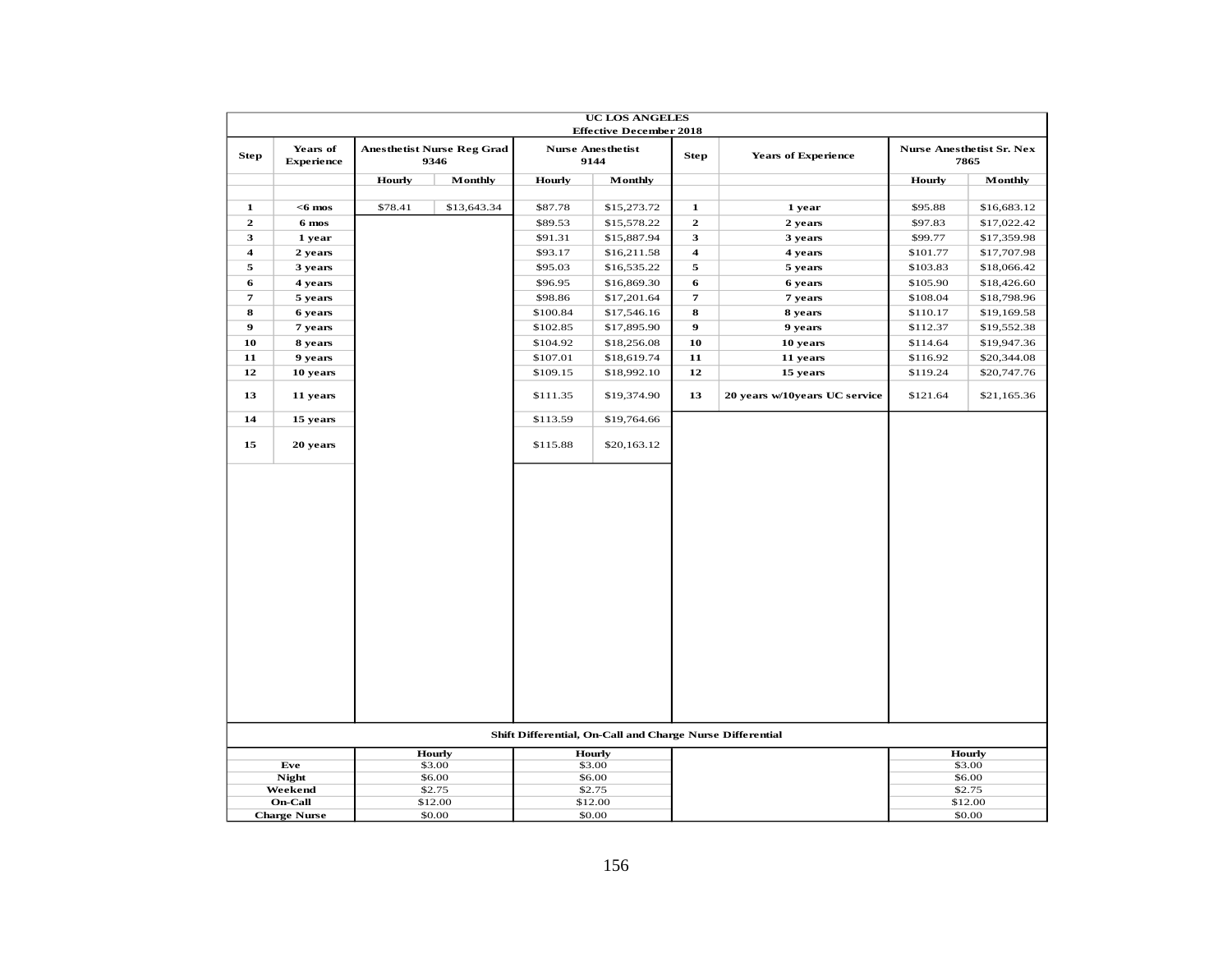|                         |                                          |         |                                 |         |                                  |                         | <b>UC LOS ANGELES</b>                                     |               |                                   |                  |                                         |         |                                  |
|-------------------------|------------------------------------------|---------|---------------------------------|---------|----------------------------------|-------------------------|-----------------------------------------------------------|---------------|-----------------------------------|------------------|-----------------------------------------|---------|----------------------------------|
|                         |                                          |         |                                 |         |                                  |                         | <b>Effective January 2019</b>                             |               |                                   |                  |                                         |         |                                  |
| <b>Step</b>             | Years of<br><b>Experience</b>            |         | <b>Nurse Clinical I</b><br>9140 |         | <b>Nurse Clinical II</b><br>9139 | <b>Step</b>             | Years of<br><b>Experience</b>                             |               | <b>Nurse Clinical III</b><br>9138 | <b>Step</b>      | Years of<br><b>Experience</b>           |         | <b>Nurse Clinical IV</b><br>9137 |
|                         |                                          | Hourly  | Monthly                         | Hourly  | Monthly                          |                         |                                                           | <b>Hourly</b> | Monthly                           |                  |                                         | Hourly  | Monthly                          |
|                         | $<$ 6 mos                                | \$45.77 | \$7,963.98                      |         |                                  |                         |                                                           |               |                                   |                  |                                         |         |                                  |
| $\mathbf{1}$            | 6 mos                                    |         |                                 | \$48.89 | \$8,506.86                       | $\mathbf{1}$            | 1 year                                                    | \$52.48       | \$9,131.52                        | $\mathbf{1}$     | 1 year                                  | \$56.56 | \$9,841.44                       |
| $\mathbf{2}$            | 1 year                                   |         |                                 | \$50.01 | \$8,701.74                       | $\mathbf{2}$            | 2 years                                                   | \$53.58       | \$9,322.92                        | $\overline{2}$   | 2 years                                 | \$57.69 | \$10,038.06                      |
| 3                       | 2 years                                  |         |                                 | \$51.01 | \$8,875.74                       | $\mathbf{3}$            | 3 years                                                   | \$54.61       | \$9,502.14                        | $\mathbf{3}$     | 3 years                                 | \$58.81 | \$10,232.94                      |
| $\overline{\mathbf{4}}$ | 3 years                                  |         |                                 | \$52.02 | \$9,051.48                       | $\overline{\mathbf{4}}$ | 4 years                                                   | \$55.73       | \$9,697.02                        | $\overline{4}$   | 4 years                                 | \$60.02 | \$10,443.48                      |
| 5                       | 4 years                                  |         |                                 | \$53.05 | \$9,230.70                       | 5                       | 5 years                                                   | \$56.83       | \$9,888.42                        | 5                | 5 years                                 | \$61.20 | \$10,648.80                      |
| 6                       | 5 years                                  |         |                                 | \$54.11 | \$9,415.14                       | 6                       | 6 years                                                   | \$57.97       | \$10,086.78                       | 6                | 6 years                                 | \$62.43 | \$10,862.82                      |
| 7                       | 6 years                                  |         |                                 | \$55.19 | \$9,603.06                       | $\overline{7}$          | 7 years                                                   | \$59.11       | \$10,285.14                       | $\overline{7}$   | 7 years                                 | \$63.66 | \$11,076.84                      |
| 8                       | 7 years                                  |         |                                 | \$56.29 | \$9,794.46                       | 8                       | 8 years                                                   | \$60.33       | \$10,497.42                       | 8                | 8 years                                 | \$64.94 | \$11,299.56                      |
| $\boldsymbol{9}$        | 8 years                                  |         |                                 | \$57.41 | \$9,989.34                       | $\boldsymbol{9}$        | 9 years                                                   | \$61.50       | \$10,701.00                       | $\boldsymbol{9}$ | 9 years                                 | \$66.25 | \$11,527.50                      |
| 10                      | 9 years                                  |         |                                 | \$58.59 | \$10,194.66                      | 10                      | 10 years                                                  | \$62.73       | \$10,915.02                       | 10               | 10 years                                | \$67.59 | \$11,760.66                      |
| 11                      | 10 years                                 |         |                                 | \$59.77 | \$10,399.98                      | 11                      | 11 years                                                  | \$64.00       | \$11,136.00                       | 11               | 11 years                                | \$68.93 | \$11,993.82                      |
| 12                      | 11 years                                 |         |                                 | \$60.93 | \$10,601.82                      | 12                      | 15 years                                                  | \$65.30       | \$11,362.20                       | 12               | 15 years                                | \$70.31 | \$12,233.94                      |
| 13                      | 15 years                                 |         |                                 | \$62.16 | \$10,815.84                      | 13                      | 20 years                                                  | \$66.57       | \$11,583.18                       | 13               | 20 years                                | \$71.73 | \$12,481.02                      |
| 14                      | 20years                                  |         |                                 | \$63.43 | \$11,036.82                      | 14                      | 25 years                                                  | \$67.91       | \$11,816.34                       | 14               | 25 years                                | \$73.15 | \$12,728.10                      |
| 15                      | 25 years                                 |         |                                 | \$64.66 | \$11,250.84                      | 15                      | $15-19$ years<br>+ 5 years UC service                     | \$69.14       | \$12,030.36                       | 15               | 15-19 years<br>$+5$ years UC<br>service | \$74.57 | \$12,975.18                      |
| 16                      | 15 years-19 years<br>+5 years UC service |         |                                 | \$65.82 | \$11,452.68                      | 16                      | 15-19 years<br>+ 7 years UC service                       | \$70.51       | \$12,268.74                       | 16               | 15-19 years<br>+ 7 years UC service     | \$76.09 | \$13,239.66                      |
| 17                      | 15 years-19 years<br>+7years UC service  |         |                                 | \$67.13 | \$11,680.62                      | 17                      | $15-19$ years<br>+ 9 years UC service                     | \$71.92       | \$12,514.08                       | 17               | $15-19$ years<br>+ 9 years UC service   | \$77.61 | \$13,504.14                      |
| 18                      | 15 years-19 years<br>+9 years UC service |         |                                 | \$68.50 | \$11,919.00                      | 18                      | 20 years<br>$+10$ years UC<br>service                     | \$73.36       | \$12,764.64                       | 18               | 20 years<br>$+10$ years UC<br>service   | \$79.17 | \$13,775.58                      |
| 19                      | 20 years<br>$+10$ years UC<br>service    |         |                                 | \$69.83 | \$12,150.42                      | 19                      | 20 years<br>$+12$ years UC<br>service                     | \$74.82       | \$13,018.68                       | 19               | 25 years<br>$+15$ years UC<br>service   | \$80.76 | \$14,052.24                      |
| 20                      | 20 years<br>$+15$ years UC<br>service    |         |                                 | \$71.25 | \$12,397.50                      | 20                      | 20 years<br>$+15$ years UC<br>service                     | \$76.31       | \$13,277.94                       |                  |                                         |         |                                  |
| 21                      | 25 years<br>$+15$ years UC<br>service    |         |                                 | \$72.68 | \$12,646.32                      | 21                      | 20 years<br>$+18$ years UC<br>service                     | \$77.83       | \$13,542.42                       |                  |                                         |         |                                  |
|                         |                                          |         |                                 |         |                                  | 22                      | 25 years<br>$+20$ years UC<br>service                     | \$79.40       | \$13,815.60                       |                  |                                         |         |                                  |
|                         |                                          |         |                                 |         |                                  |                         | Shift Differential, On-Call and Charge Nurse Differential |               |                                   |                  |                                         |         |                                  |
|                         |                                          |         | Hourly                          |         | Hourly                           |                         |                                                           |               | Hourly                            |                  |                                         |         | Hourly                           |
|                         | Eve                                      |         | \$3.00                          |         | \$3.00                           |                         |                                                           |               | \$3.00                            |                  |                                         |         | \$3.00                           |
|                         | <b>Night</b><br>Weekend                  |         | \$6.00<br>\$2.75                |         | \$6.00<br>\$2.75                 |                         |                                                           |               | \$6.00<br>\$2.75                  |                  |                                         |         | \$6.00<br>\$2.75                 |
|                         | <b>On-Call</b>                           |         | \$12.00                         |         | \$12.00                          |                         |                                                           |               | \$12.00                           |                  |                                         |         | \$12.00                          |
|                         | <b>Charge Nurse</b>                      |         | \$0.00                          |         | \$2.50                           |                         |                                                           |               | \$2.50                            |                  |                                         |         | \$2.50                           |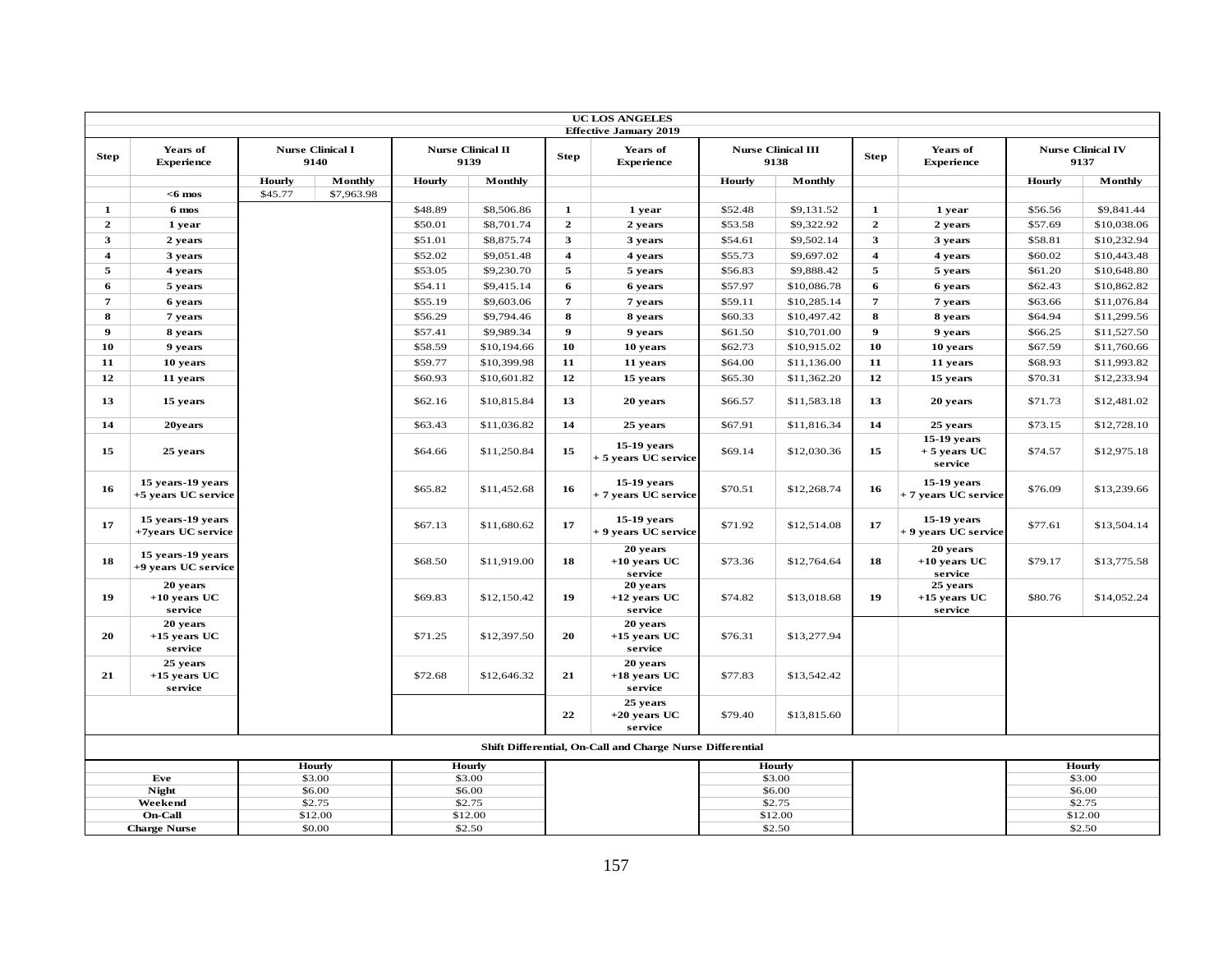|                         |                                       |                            |                                    |                         | <b>UC LOS ANGELES</b><br><b>Effective January 2019</b>    |         |                              |               |                               |
|-------------------------|---------------------------------------|----------------------------|------------------------------------|-------------------------|-----------------------------------------------------------|---------|------------------------------|---------------|-------------------------------|
| <b>Step</b>             | Years of<br><b>Experience</b>         |                            | <b>Home Health Nurse I</b><br>9118 | <b>Step</b>             | Years of<br><b>Experience</b>                             |         | Home Health Nurse II<br>9117 |               | Home Health Nurse III<br>9116 |
|                         |                                       | Hourly                     | Monthly                            |                         |                                                           | Hourly  | Monthly                      | <b>Hourly</b> | Monthly                       |
| $\mathbf{1}$            | $<$ 6 mos                             | \$43.02                    | \$7,485.48                         | $\mathbf{1}$            |                                                           | \$49.74 | \$8,654.76                   | \$56.50       | \$9,831.00                    |
| $\overline{2}$          | 6 mos                                 | \$43.89                    | \$7,636.86                         | $\mathbf{2}$            | 1 year<br>2 years                                         | \$50.74 | \$8,828.76                   | \$57.65       | \$10,031.10                   |
| 3                       | 1 year                                | \$44.78                    | \$7,791.72                         | 3                       | 3 years                                                   | \$51.74 | \$9,002.76                   | \$58.77       | \$10,225.98                   |
| $\overline{\mathbf{4}}$ | 2 years                               | \$45.67                    | \$7,946.58                         | $\overline{\mathbf{4}}$ | 4 years                                                   | \$52.79 | \$9,185.46                   | \$59.96       | \$10,433.04                   |
| 5                       | 3 years                               | \$46.59                    | \$8,106.66                         | 5                       | 5 years                                                   | \$53.86 | \$9,371.64                   | \$61.18       | \$10,645.32                   |
| 6                       | 4 years                               | \$47.51                    | \$8,266.74                         | 6                       | 6 years                                                   | \$54.92 | \$9,556.08                   | \$62.40       | \$10,857.60                   |
| $\overline{7}$          | 5 years                               | \$48.47                    | \$8,433.78                         | $\overline{7}$          | 7 years                                                   | \$56.02 | \$9,747.48                   | \$63.64       | \$11,073.36                   |
| 8                       | 6 years                               | \$49.44                    | \$8,602.56                         | 8                       | 8 years                                                   | \$57.12 | \$9,938.88                   | \$64.91       | \$11,294.34                   |
| $\boldsymbol{9}$        | 7 years                               | \$50.45                    | \$8,778.30                         | $\boldsymbol{9}$        | 9 years                                                   | \$58.31 | \$10,145.94                  | \$66.20       | \$11,518.80                   |
| 10                      | 8 years                               | \$51.43                    | \$8,948.82                         | 10                      | 10 years                                                  | \$59.45 | \$10,344.30                  | \$67.54       | \$11,751.96                   |
| 11                      | 9 years                               | \$52.47                    | \$9,129.78                         | 11                      | 11 years                                                  | \$60.67 | \$10,556.58                  | \$68.89       | \$11,986.86                   |
| 12                      | 10 years                              | \$53.51                    | \$9,310.74                         | 12                      | 15 years                                                  | \$61.84 | \$10,760.16                  | \$70.26       | \$12,225.24                   |
| 13                      | 11 years                              | \$54.57                    | \$9,495.18                         | 13                      | 20 years                                                  | \$63.07 | \$10,974.18                  | \$71.69       | \$12,474.06                   |
| 14                      | 15 years                              | \$55.72                    | \$9,695.28                         | 14                      | 25 years                                                  | \$64.34 | \$11,195.16                  | \$73.13       | \$12,724.62                   |
| 15                      | 20 years                              | \$56.81                    | \$9,884.94                         | 15                      | 15-19 years<br>+ 5 years UC service                       | \$65.65 | \$11,423.10                  | \$74.56       | \$12,973.44                   |
| 16                      | 25 years                              | \$57.96                    | \$10,085.04                        | 16                      | 15-19 years<br>+ 7 years UC service                       | \$66.96 | \$11,651.04                  | \$76.07       | \$13,236.18                   |
| 17                      | 15-19 years<br>+ 5 years UC service   | \$59.08                    | \$10,279.92                        | 17                      | 15-19 years<br>+ 9 years UC service                       | \$68.32 | \$11,887.68                  | \$77.56       | \$13,495.44                   |
| 18                      | 15-19 years<br>+ 7 years UC service   | \$60.28                    | \$10,488.72                        | 18                      | 20 years<br>$+10$ years UC<br>service                     | \$69.68 | \$12,124.32                  | \$79.13       | \$13,768.62                   |
| 19                      | 15-19 years<br>+ 9 years UC service   | \$61.46                    | \$10,694.04                        |                         |                                                           |         |                              |               |                               |
| 20                      | 20 years<br>$+10$ vears UC<br>service | \$62.72                    | \$10,913.28                        |                         |                                                           |         |                              |               |                               |
|                         |                                       |                            |                                    |                         | Shift Differential, On-Call and Charge Nurse Differential |         |                              |               |                               |
|                         |                                       |                            | Hourly                             |                         |                                                           |         | <b>Hourly</b>                |               | Hourly                        |
|                         | Eve                                   |                            | \$3.00                             |                         |                                                           |         | \$3.00                       |               | \$3.00                        |
|                         | <b>Night</b>                          |                            | \$6.00                             |                         |                                                           |         | \$6.00                       |               | \$6.00                        |
|                         | Weekend                               |                            | \$2.75                             |                         |                                                           |         | \$2.75                       |               | \$2.75                        |
|                         | <b>On-Call</b>                        |                            | \$12.00                            |                         |                                                           |         | \$12.00                      | \$12.00       |                               |
|                         | <b>Charge Nurse</b>                   | \$2.50<br>\$2.50<br>\$2.50 |                                    |                         |                                                           |         |                              |               |                               |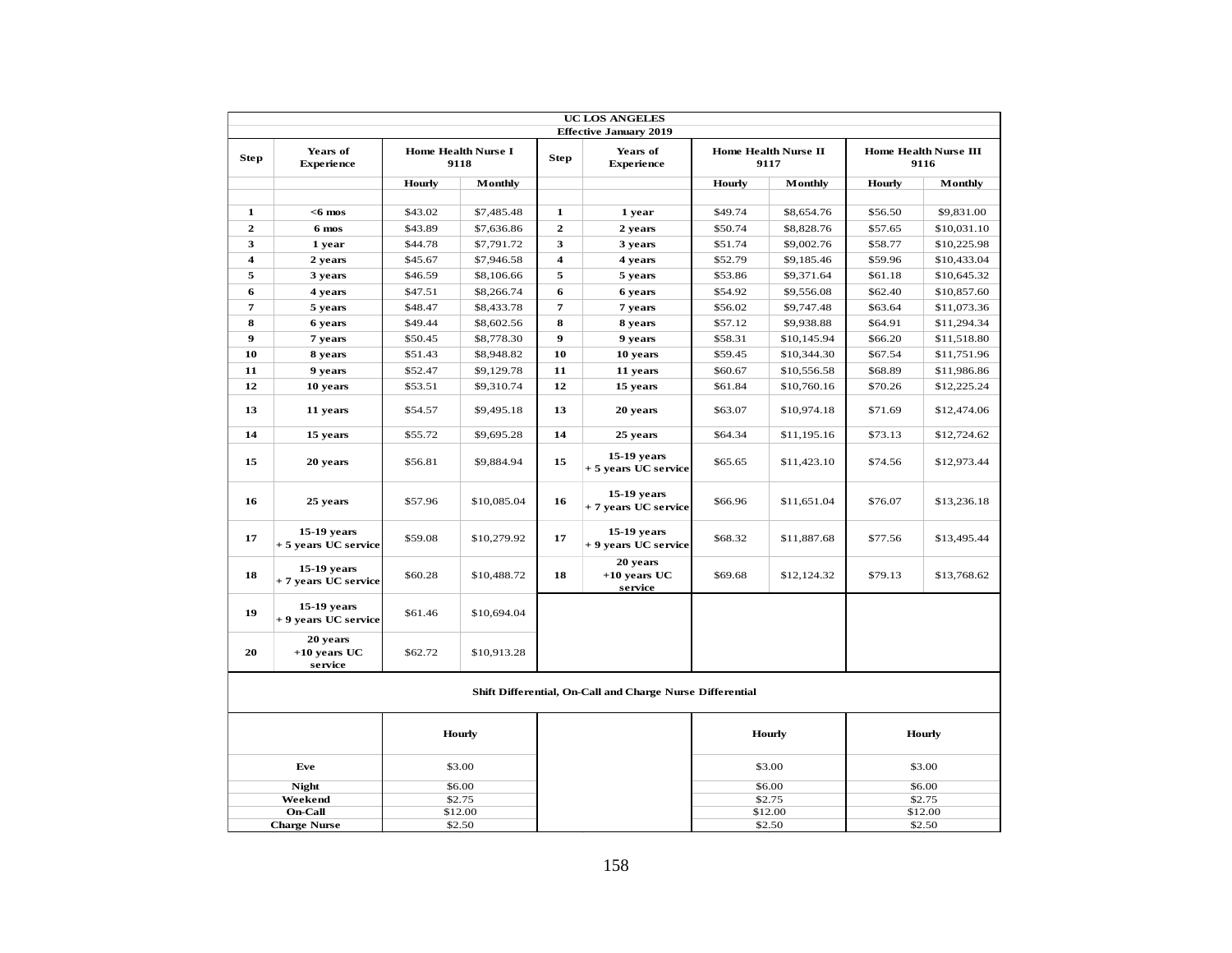|                | <b>UC LOS ANGELES</b><br><b>Effective January 2019</b>                                                                                                                                                |               |                      |                  |                             |               |                      |               |                      |  |  |  |
|----------------|-------------------------------------------------------------------------------------------------------------------------------------------------------------------------------------------------------|---------------|----------------------|------------------|-----------------------------|---------------|----------------------|---------------|----------------------|--|--|--|
|                | Coordinator, Transplant I<br>Coordinator, Transplant II<br><b>Coordinator</b> , Transplant III<br>Years of Experience*<br>Years of Experience**<br><b>Step</b><br><b>Step</b><br>9110<br>9111<br>9125 |               |                      |                  |                             |               |                      |               |                      |  |  |  |
|                |                                                                                                                                                                                                       |               |                      |                  |                             |               |                      |               |                      |  |  |  |
|                |                                                                                                                                                                                                       | <b>Hourly</b> | Monthly              |                  |                             | <b>Hourly</b> | Monthly              | <b>Hourly</b> | Monthly              |  |  |  |
|                |                                                                                                                                                                                                       |               |                      |                  |                             |               |                      |               |                      |  |  |  |
| $\mathbf{1}$   | 1 year                                                                                                                                                                                                | \$64.47       | \$11,217.78          | $\mathbf{1}$     | 5 years                     | \$77.68       | \$13,516.32          | \$82.46       | \$14,348.04          |  |  |  |
| $\overline{2}$ | 3 years                                                                                                                                                                                               | \$65.77       | \$11,443.98          | $\mathbf{2}$     | 7 years                     | \$79.23       | \$13,786.02          | \$84.13       | \$14,638.62          |  |  |  |
| 3              | 5 years                                                                                                                                                                                               | \$67.09       | \$11,673.66          | $\mathbf{3}$     | 9 years                     | \$80.81       | \$14,060.94          | \$85.83       | \$14,934.42          |  |  |  |
| 4              | 5 years                                                                                                                                                                                               | \$72.52       | \$12,618.48          | 4                | 12 years                    | \$82.43       | \$14,342.82          | \$87.51       | \$15,226.74          |  |  |  |
| 5              | 7 years                                                                                                                                                                                               | \$73.96       | \$12,869.04          | $\sqrt{5}$       | 16 years                    | \$84.09       | \$14,631.66          | \$89.28       | \$15,534.72          |  |  |  |
| 6              | 9 years                                                                                                                                                                                               | \$75.46       | \$13,130.04          | 6                | 18 years                    | \$85.75       | \$14,920.50          | \$91.03       | \$15,839.22          |  |  |  |
| $\overline{7}$ | 12 years                                                                                                                                                                                              | \$76.95       | \$13,389.30          | $\boldsymbol{7}$ | $>20$ years                 | \$87.46       | \$15,218.04          | \$92.89       | \$16,162.86          |  |  |  |
| 8              | 16 years                                                                                                                                                                                              | \$78.52       | \$13,662.48          | 8                | 15 years + 7 UC service     | \$89.24       | \$15,527.76          | \$95.12       | \$16,550.88          |  |  |  |
| 9              | 18 years                                                                                                                                                                                              | \$80.07       | \$13,932.18          | $\boldsymbol{9}$ | 15 years + 9 UC service     | \$90.99       | \$15,832.26          | \$96.60       | \$16,808.40          |  |  |  |
| 10             | $> 20$ years                                                                                                                                                                                          | \$81.67       | \$14,210.58          | 10               | $20$ years $+10$ UC service | \$92.84       | \$16,154.16          | \$98.56       | \$17,149.44          |  |  |  |
| 11             | 15 years + 7 UC service                                                                                                                                                                               | \$83.29       | \$14,492.46          |                  |                             |               |                      |               |                      |  |  |  |
| 12             | 15 years + 9 UC service                                                                                                                                                                               | \$84.96       | \$14,783.04          |                  |                             |               |                      |               |                      |  |  |  |
| 13             | $20$ years $+10$ UC service                                                                                                                                                                           | \$86.67       | \$15,080.58          |                  |                             |               |                      |               |                      |  |  |  |
|                | * Steps 4-13: Minimum 5 years relevant RN experience with a combination of<br>critical care and/or transplant preferred (per program requirements).                                                   |               |                      |                  |                             |               |                      |               |                      |  |  |  |
|                |                                                                                                                                                                                                       |               |                      |                  | <b>Stipends</b>             |               |                      |               |                      |  |  |  |
|                |                                                                                                                                                                                                       |               | Per Day              |                  |                             |               | Per Day              |               | Per Day              |  |  |  |
|                | Weeknight<br>Weekend                                                                                                                                                                                  |               | \$540.00<br>\$540.00 |                  |                             |               | \$540.00<br>\$540.00 |               | \$540.00<br>\$540.00 |  |  |  |
|                | Holiday                                                                                                                                                                                               |               | \$540.00             |                  |                             |               | \$540.00             |               | \$540.00             |  |  |  |
|                | <b>Charge Nurse</b>                                                                                                                                                                                   |               | \$522.00             |                  |                             |               | \$522.00             |               | \$522.00             |  |  |  |
|                |                                                                                                                                                                                                       |               |                      |                  |                             |               |                      |               |                      |  |  |  |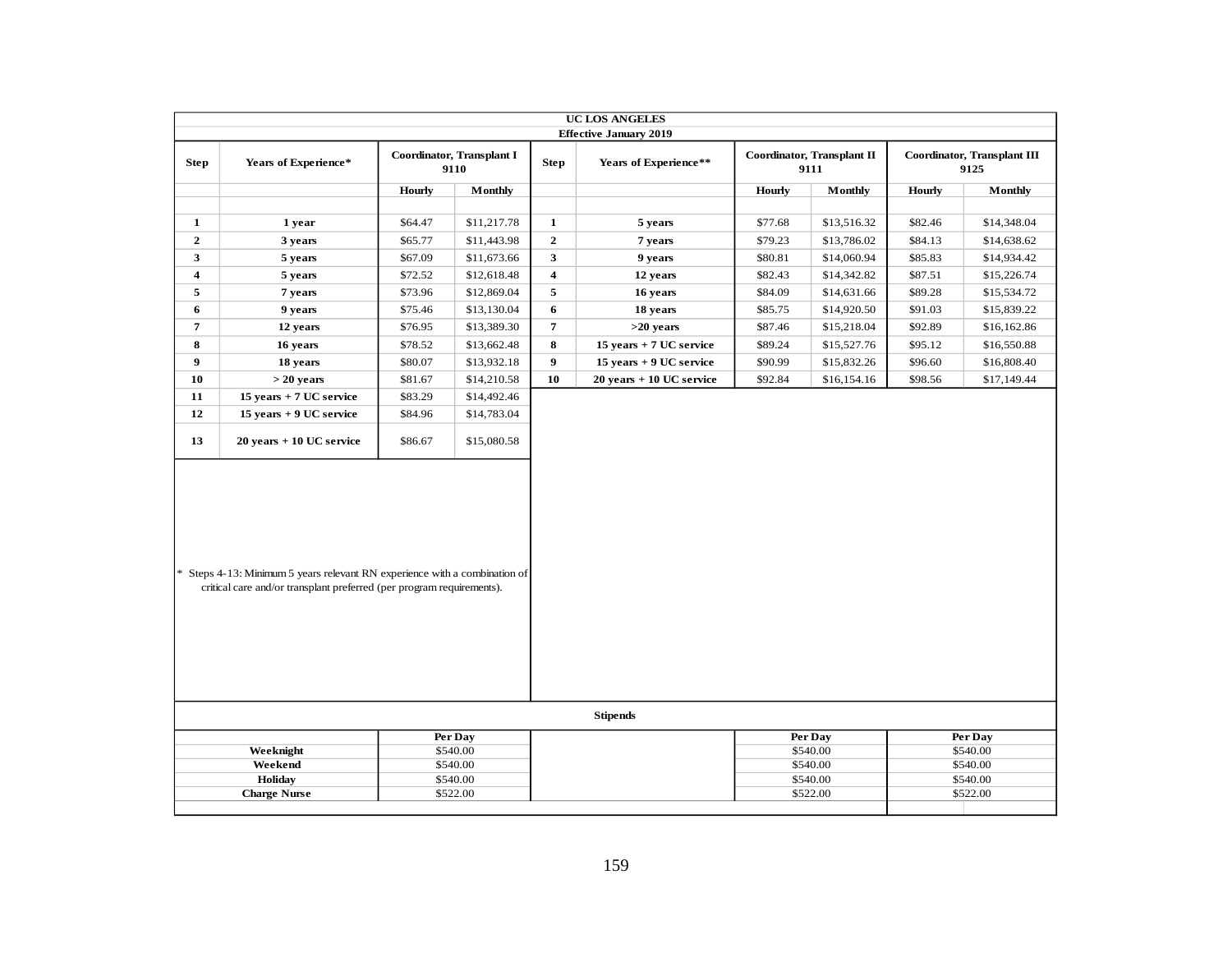|                         | <b>UC LOS ANGELES</b><br><b>Effective January 2019</b> |         |                                       |                  |                                                           |               |                                     |         |                                      |                         |                                             |               |                                       |
|-------------------------|--------------------------------------------------------|---------|---------------------------------------|------------------|-----------------------------------------------------------|---------------|-------------------------------------|---------|--------------------------------------|-------------------------|---------------------------------------------|---------------|---------------------------------------|
|                         |                                                        |         |                                       |                  |                                                           |               |                                     |         |                                      |                         |                                             |               |                                       |
| <b>Step</b>             | Years of<br><b>Experience</b>                          |         | <b>Nurse Administrative I</b><br>9134 | <b>Step</b>      | Years of<br><b>Experience</b>                             |               | <b>Nurse Practitioner I</b><br>9148 |         | <b>Nurse Practitioner II</b><br>9147 | <b>Step</b>             | Years of<br><b>Experience</b>               |               | <b>Nurse Practitioner III</b><br>9146 |
|                         |                                                        | Hourly  | Monthly                               |                  |                                                           | Hourly        | Monthly                             | Hourly  | Monthly                              |                         |                                             | <b>Hourly</b> | Monthly                               |
|                         |                                                        |         |                                       |                  | $<$ 6 mos                                                 | \$62.91       | \$10,946.34                         |         |                                      |                         |                                             |               |                                       |
| 1                       | 1 year                                                 | \$55.14 | \$9,594.36                            | $\mathbf{1}$     | 6 mos                                                     |               |                                     | \$69.74 | \$12,134.76                          | 1                       | 1 year                                      | \$74.69       | \$12,996.06                           |
| $\overline{2}$          | 2 years                                                | \$56.22 | \$9,782.28                            | $\overline{2}$   | 1 year                                                    |               |                                     | \$71.11 | \$12,373.14                          | $\mathbf{2}$            | 2 years                                     | \$76.18       | \$13,255.32                           |
| $\overline{\mathbf{3}}$ | 3 years                                                | \$57.34 | \$9,977.16                            | $\mathbf{3}$     | 2 years                                                   |               |                                     | \$72.54 | \$12,621.96                          | 3                       | 3 years                                     | \$77.71       | \$13,521.54                           |
| $\overline{4}$          | 4 years                                                | \$58.50 | \$10,179.00                           | $\overline{4}$   | 3 years                                                   |               |                                     | \$74.01 | \$12,877.74                          | $\overline{\mathbf{4}}$ | 4 years                                     | \$79.25       | \$13,789.50                           |
| $\overline{5}$          | 5 years                                                | \$59.67 | \$10,382.58                           | 5                | 4 years                                                   |               |                                     | \$75.51 | \$13,138.74                          | $\sqrt{5}$              | 5 years                                     | \$80.87       | \$14,071.38                           |
| 6                       | 6 years                                                | \$60.85 | \$10,587.90                           | 6                | 5 years                                                   |               |                                     | \$76.98 | \$13,394.52                          | 6                       | 6 years                                     | \$82.46       | \$14,348.04                           |
| $\overline{7}$          | 7 years                                                | \$62.07 | \$10,800.18                           | $\overline{7}$   | 6 years                                                   |               |                                     | \$78.53 | \$13,664.22                          | $\overline{7}$          | 7 years                                     | \$84.13       | \$14,638.62                           |
| 8                       | 8 years                                                | \$63.31 | \$11,015.94                           | 8                | 7 years                                                   |               |                                     | \$80.11 | \$13,939.14                          | 8                       | 8 years                                     | \$85.83       | \$14,934.42                           |
| 9                       | 9 years                                                | \$64.58 | \$11,236.92                           | $\boldsymbol{9}$ | 8 years                                                   |               |                                     | \$81.69 | \$14,214.06                          | 9                       | 9 years                                     | \$87.51       | \$15,226.74                           |
| 10                      | 10 years                                               | \$65.86 | \$11,459.64                           | 10               | 9 years                                                   |               |                                     | \$83.35 | \$14,502.90                          | 10                      | 10 years                                    | \$89.28       | \$15,534.72                           |
| 11                      | 11 years                                               | \$67.19 | \$11,691.06                           | 11               | 10 years                                                  |               |                                     | \$85.00 | \$14,790.00                          | 11                      | 11 years                                    | \$91.03       | \$15,839.22                           |
| 12                      | 15 years                                               | \$68.53 | \$11,924.22                           | 12               | 11 years                                                  |               |                                     | \$86.71 | \$15,087.54                          | 12                      | 15 years                                    | \$92.89       | \$16,162.86                           |
| 13                      | 20 years                                               | \$69.91 | \$12,164.34                           | 13               | 15 years                                                  |               |                                     | \$88.45 | \$15,390.30                          | 13                      | 20 years                                    | \$95.12       | \$16,550.88                           |
| 14                      | 25 years                                               | \$71.34 | \$12,413.16                           | 14               | 20 years                                                  |               |                                     | \$90.24 | \$15,701.76                          | 14                      | 25 years                                    | \$96.60       | \$16,808.40                           |
| 15                      | 15 years-19 years<br>+5years UC<br>service             | \$72.58 | \$12,628.92                           | 15               | 25 years                                                  |               |                                     | \$92.03 | \$16,013.22                          | 15                      | 15 years-19 years<br>+5 years UC<br>service | \$98.56       | \$17,149.44                           |
| 16                      | 15 years-19 years<br>+7years UC<br>service             | \$74.03 | \$12,881.22                           | 16               | 15 years-19 years<br>+5years UC<br>service                |               |                                     | \$93.87 | \$16,333.38                          | 16                      | 15 years-19 years<br>+7 years UC<br>service | \$100.53      | \$17,492.22                           |
| 17                      | 15 years-19 years<br>+9years UC<br>service             | \$75.52 | \$13,140.48                           | 17               | 15 years-19 years<br>$+7$ years UC<br>service             |               |                                     | \$95.75 | \$16,660.50                          | 17                      | 15 years-19 years<br>+9 years UC<br>service | \$102.52      | \$17,838.48                           |
| 18                      | 20 years<br>$+10$ years UC<br>service                  | \$77.00 | \$13,398.00                           | 18               | 15 years-19 years<br>$+9$ years UC<br>service             |               |                                     | \$97.64 | \$16,989.36                          | 18                      | 20 years<br>$+10$ years UC<br>service       | \$104.56      | \$18,193.44                           |
| 19                      | 20 years<br>$+12$ vears UC<br>service                  | \$78.54 | \$13,665.96                           | 19               | 20 years<br>$+10$ years UC<br>service                     |               |                                     | \$99.60 | \$17,330.40                          |                         |                                             |               |                                       |
| 20                      | 25 years<br>$+15$ years UC<br>service                  | \$80.11 | \$13,939.14                           |                  |                                                           |               |                                     |         |                                      |                         |                                             |               |                                       |
|                         |                                                        |         |                                       |                  | Shift Differential, On-Call and Charge Nurse Differential |               |                                     |         |                                      |                         |                                             |               |                                       |
|                         | Hourly                                                 |         |                                       | Hourly           |                                                           | <b>Hourly</b> |                                     |         |                                      | <b>Hourly</b>           |                                             |               |                                       |
|                         | Eve<br><b>Night</b>                                    |         | \$3.00<br>\$6.00                      |                  |                                                           |               | \$3.00<br>\$6.00                    |         | \$3.00<br>\$6.00                     |                         |                                             |               | \$3.00<br>\$6.00                      |
|                         | Weekend                                                |         | \$2.75                                |                  |                                                           |               | \$2.75                              |         | \$2.50                               |                         |                                             |               | \$2.50                                |
|                         | On-Call                                                |         | \$12.00                               |                  |                                                           |               | \$12.00                             |         | \$12.00                              |                         |                                             |               | \$12.00                               |
|                         | <b>Charge Nurse</b>                                    |         | \$2.50                                |                  |                                                           |               | \$0.00                              |         | \$0.00                               |                         |                                             |               | \$0.00                                |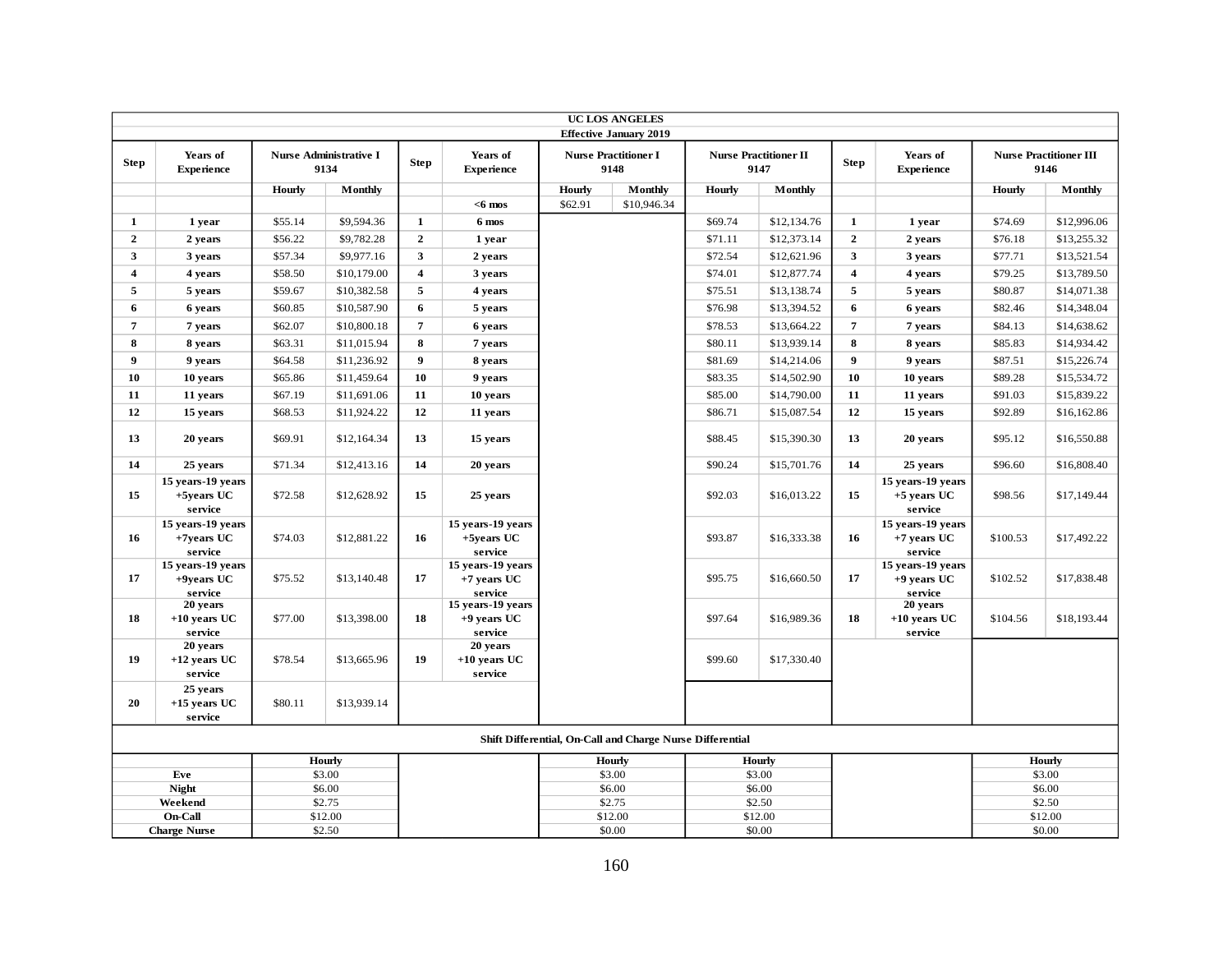|                     | <b>UC LOS ANGELES</b><br><b>Effective Janaury 2019</b> |                                           |                                                           |                                               |                                               |                                                 |  |  |  |  |  |  |  |  |
|---------------------|--------------------------------------------------------|-------------------------------------------|-----------------------------------------------------------|-----------------------------------------------|-----------------------------------------------|-------------------------------------------------|--|--|--|--|--|--|--|--|
|                     |                                                        |                                           |                                                           |                                               |                                               |                                                 |  |  |  |  |  |  |  |  |
| <b>Step</b>         | Nurse,<br>Per Diem<br>9119                             | <b>Resource</b><br>Per Diem Nurse<br>9123 | <b>Home Health Nurse</b><br>Per Diem<br>9114              | <b>Nurse Practitioner</b><br>Per Diem<br>9160 | <b>Nurese Anesthetist</b><br>Per Diem<br>9122 | <b>Nurse Anesthetist Sr</b><br>Per Diem<br>9121 |  |  |  |  |  |  |  |  |
|                     | <b>Hourly</b>                                          | <b>Hourly</b>                             | Hourly                                                    | Hourly                                        | <b>Hourly</b>                                 | Hourly                                          |  |  |  |  |  |  |  |  |
| $\mathbf 1$         | \$71.92                                                | \$86.73                                   | \$58.68                                                   | \$73.56                                       | \$84.85                                       | \$111.70                                        |  |  |  |  |  |  |  |  |
|                     |                                                        |                                           | Shift Differential, On-Call and Charge Nurse Differential |                                               |                                               |                                                 |  |  |  |  |  |  |  |  |
|                     | Hourly                                                 | <b>Hourly</b>                             | Hourly                                                    | <b>Hourly</b>                                 | Hourly                                        |                                                 |  |  |  |  |  |  |  |  |
| Eve                 | \$3.00                                                 | \$3.00                                    | \$3.00                                                    | \$3.00                                        | \$3.00                                        | \$3.00                                          |  |  |  |  |  |  |  |  |
| <b>Night</b>        | \$6.00                                                 | \$6.00                                    | \$6.00                                                    | \$6.00                                        | \$6.00                                        | \$6.00                                          |  |  |  |  |  |  |  |  |
| Weekend             | \$2.75                                                 | \$2.75                                    | \$2.75                                                    | \$2.75                                        | \$2.75                                        | \$2.75                                          |  |  |  |  |  |  |  |  |
| On-Call             | \$12.00                                                | \$12.00                                   | \$12.00                                                   | \$12.00                                       | \$10.50                                       | \$12.00                                         |  |  |  |  |  |  |  |  |
| <b>Charge Nurse</b> | \$2.50                                                 | \$2.50                                    | \$0.00                                                    | \$0.00                                        | \$0.00                                        | \$0.00                                          |  |  |  |  |  |  |  |  |
|                     |                                                        |                                           |                                                           |                                               |                                               |                                                 |  |  |  |  |  |  |  |  |
|                     |                                                        |                                           | 161                                                       |                                               |                                               |                                                 |  |  |  |  |  |  |  |  |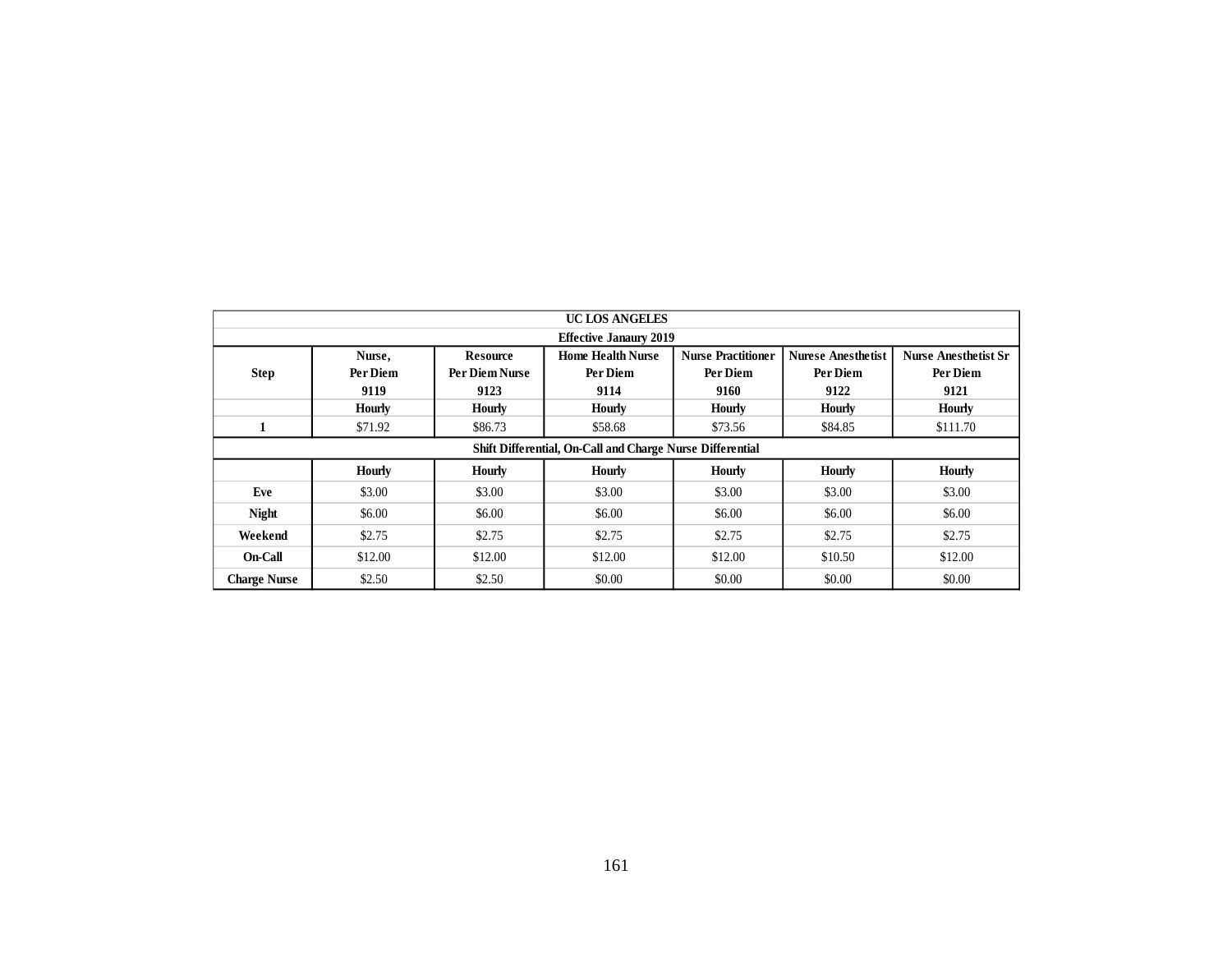|                         |                               |               |                                           |          | UC LOS ANGELES                                            |                         |                               |               |                                          |
|-------------------------|-------------------------------|---------------|-------------------------------------------|----------|-----------------------------------------------------------|-------------------------|-------------------------------|---------------|------------------------------------------|
|                         |                               |               |                                           |          | <b>Effective Janaury 2019</b>                             |                         |                               |               |                                          |
| <b>Step</b>             | Years of<br><b>Experience</b> |               | <b>Anesthetist Nurse Reg Grad</b><br>9346 |          | <b>Nurse Anesthetist</b><br>9144                          | <b>Step</b>             | <b>Years of Experience</b>    |               | <b>Nurse Anesthetist Sr. Nex</b><br>9143 |
|                         |                               | <b>Hourly</b> | Monthly                                   | Hourly   | <b>Monthly</b>                                            |                         |                               | <b>Hourly</b> | Monthly                                  |
|                         |                               |               |                                           |          |                                                           |                         |                               |               |                                          |
| $\mathbf{1}$            | $<$ 6 mos                     | \$80.76       | \$14,052.24                               | \$90.41  | \$15,731.34                                               | $\mathbf{1}$            | 1 year                        | \$98.76       | \$17,184.24                              |
| $\mathbf 2$             | 6 mos                         |               |                                           | \$92.22  | \$16,046.28                                               | $\overline{2}$          | 2 years                       | \$100.76      | \$17,532.24                              |
| 3                       | 1 year                        |               |                                           | \$94.05  | \$16,364.70                                               | $\mathbf{3}$            | 3 years                       | \$102.76      | \$17,880.24                              |
| $\overline{\mathbf{4}}$ | 2 years                       |               |                                           | \$95.97  | \$16,698.78                                               | $\overline{\mathbf{4}}$ | 4 years                       | \$104.82      | \$18,238.68                              |
| 5                       | 3 years                       |               |                                           | \$97.88  | \$17,031.12                                               | 5                       | 5 years                       | \$106.94      | \$18,607.56                              |
| 6                       | 4 years                       |               |                                           | \$99.86  | \$17,375.64                                               | $\bf{6}$                | 6 years                       | \$109.08      | \$18,979.92                              |
| $\overline{\mathbf{7}}$ | 5 years                       |               |                                           | \$101.83 | \$17,718.42                                               | $\overline{\mathbf{7}}$ | 7 years                       | \$111.28      | \$19,362.72                              |
| 8                       | 6 years                       |               |                                           | \$103.87 | \$18,073.38                                               | 8                       | 8 years                       | \$113.48      | \$19,745.52                              |
| 9                       | 7 years                       |               |                                           | \$105.94 | \$18,433.56                                               | $\boldsymbol{9}$        | 9 years                       | \$115.74      | \$20,138.76                              |
| 10                      | 8 years                       |               |                                           | \$108.07 | \$18,804.18                                               | 10                      | 10 years                      | \$118.08      | \$20,545.92                              |
| 11                      | 9 years                       |               |                                           | \$110.22 | \$19,178.28                                               | 11                      | 11 years                      | \$120.43      | \$20,954.82                              |
| 12                      | 10 years                      |               |                                           | \$112.42 | \$19,561.08                                               | 12                      | 15 years                      | \$122.82      | \$21,370.68                              |
| 13                      | 11 years                      |               |                                           | \$114.69 | \$19,956.06                                               | 13                      | 20 years w/10years UC service | \$125.29      | \$21,800.46                              |
| 14                      | 15 years                      |               |                                           | \$117.00 | \$20,358.00                                               |                         |                               |               |                                          |
| 15                      | 20 years                      |               |                                           | \$119.36 | \$20,768.64                                               |                         |                               |               |                                          |
|                         |                               |               |                                           |          |                                                           |                         |                               |               |                                          |
|                         |                               |               |                                           |          | Shift Differential, On-Call and Charge Nurse Differential |                         |                               |               |                                          |
|                         |                               |               | Hourly                                    |          | <b>Hourly</b>                                             |                         |                               |               | Hourly                                   |
|                         | Eve                           |               | \$3.00                                    |          | \$3.00                                                    |                         |                               |               | \$3.00                                   |
|                         | <b>Night</b>                  |               | \$6.00                                    |          | \$6.00                                                    |                         |                               |               | \$6.00                                   |
|                         | Weekend                       |               | \$2.75                                    |          | \$2.75                                                    |                         |                               |               | \$2.75                                   |
|                         | On-Call                       |               | \$12.00                                   |          | \$12.00                                                   |                         |                               |               | \$12.00                                  |
|                         | <b>Charge Nurse</b>           |               | \$0.00                                    |          | \$0.00                                                    |                         |                               |               | \$0.00                                   |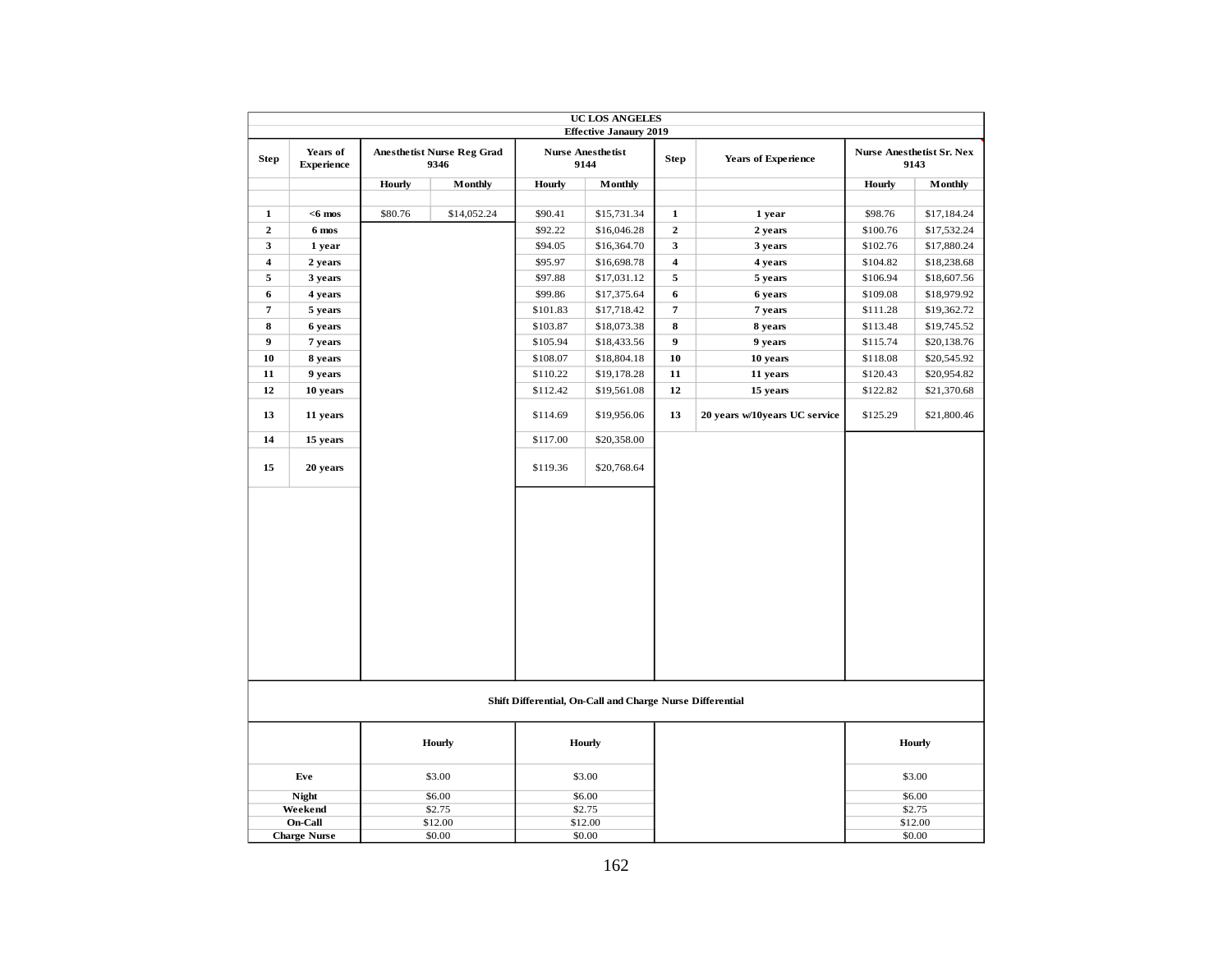|                         |                                                    |               |                                 |         |                                  |                         | <b>UC LOS ANGELES</b>                                     |         |                                   |                         |                                                    |         |                                  |
|-------------------------|----------------------------------------------------|---------------|---------------------------------|---------|----------------------------------|-------------------------|-----------------------------------------------------------|---------|-----------------------------------|-------------------------|----------------------------------------------------|---------|----------------------------------|
|                         |                                                    |               |                                 |         |                                  |                         | <b>Effective January 2020</b>                             |         |                                   |                         |                                                    |         |                                  |
| <b>Step</b>             | Years of<br><b>Experience</b>                      |               | <b>Nurse Clinical I</b><br>9140 |         | <b>Nurse Clinical II</b><br>9139 | <b>Step</b>             | Years of<br><b>Experience</b>                             |         | <b>Nurse Clinical III</b><br>9138 | <b>Step</b>             | Years of<br><b>Experience</b>                      |         | <b>Nurse Clinical IV</b><br>9137 |
|                         |                                                    | <b>Hourly</b> | <b>Monthly</b>                  | Hourly  | Monthly                          |                         |                                                           | Hourly  | Monthly                           |                         |                                                    | Hourly  | Monthly                          |
|                         | $<$ 6 mos                                          | \$47.14       | \$8,202.90                      |         |                                  |                         |                                                           |         |                                   |                         |                                                    |         |                                  |
| $\mathbf{1}$            | 6 mos                                              |               |                                 | \$50.36 | \$8,762.07                       | $\mathbf{1}$            | 1 year                                                    | \$54.05 | \$9,405.47                        | $\mathbf{1}$            | 1 year                                             | \$58.26 | \$10,136.68                      |
| $\mathbf{2}$            | 1 year                                             |               |                                 | \$51.51 | \$8,962.79                       | $\mathbf{2}$            | 2 years                                                   | \$55.19 | \$9,602.61                        | $\overline{2}$          | 2 years                                            | \$59.42 | \$10,339.20                      |
| 3                       | 2 years                                            |               |                                 | \$52.54 | \$9,142.01                       | 3                       | 3 years                                                   | \$56.25 | \$9,787.20                        | $\overline{\mathbf{3}}$ | 3 years                                            | \$60.57 | \$10,539.93                      |
| $\overline{\mathbf{4}}$ | 3 years                                            |               |                                 | \$53.58 | \$9,323.02                       | $\overline{\mathbf{4}}$ | 4 years                                                   | \$57.40 | \$9,987.93                        | $\overline{4}$          | 4 years                                            | \$61.82 | \$10,756.78                      |
| 5                       | 4 years                                            |               |                                 | \$54.64 | \$9,507.62                       | 5                       | 5 years                                                   | \$58.53 | \$10,185.07                       | 5                       | 5 years                                            | \$63.04 | \$10,968.26                      |
| 6                       | 5 years                                            |               |                                 | \$55.73 | \$9,697.59                       | 6                       | 6 years                                                   | \$59.71 | \$10,389.38                       | 6                       | 6 years                                            | \$64.30 | \$11,188.70                      |
| 7                       | 6 years                                            |               |                                 | \$56.85 | \$9,891.15                       | 7                       | 7 years                                                   | \$60.88 | \$10,593.69                       | $\overline{7}$          | 7 years                                            | \$65.57 | \$11,409.15                      |
| 8                       | 7 years                                            |               |                                 | \$57.98 | \$10,088.29                      | 8                       | 8 years                                                   | \$62.14 | \$10,812.34                       | 8                       | 8 years                                            | \$66.89 | \$11,638.55                      |
| 9                       | 8 years                                            |               |                                 | \$59.13 | \$10,289.02                      | $\boldsymbol{9}$        | 9 years                                                   | \$63.35 | \$11,022.03                       | 9                       | 9 years                                            | \$68.24 | \$11,873.33                      |
| 10                      | 9 years                                            |               |                                 | \$60.35 | \$10,500.50                      | 10                      | 10 years                                                  | \$64.61 | \$11,242.47                       | 10                      | 10 years                                           | \$69.62 | \$12,113.48                      |
| 11                      | 10 years                                           |               |                                 | \$61.56 | \$10,711.98                      | 11                      | 11 years                                                  | \$65.92 | \$11,470.08                       | 11                      | 11 years                                           | \$71.00 | \$12,353.63                      |
| 12                      | 11 years                                           |               |                                 | \$62.76 | \$10,919.87                      | 12                      | 15 years                                                  | \$67.26 | \$11,703.07                       | 12                      | 15 years                                           | \$72.42 | \$12,600.96                      |
| 13                      | 15 years                                           |               |                                 | \$64.02 | \$11,140.32                      | 13                      | 20 years                                                  | \$68.57 | \$11,930.68                       | 13                      | 20 years                                           | \$73.88 | \$12,855.45                      |
| 14                      | 20years                                            |               |                                 | \$65.33 | \$11,367.92                      | 14                      | 25 years                                                  | \$69.95 | \$12,170.83                       | 14                      | 25 years                                           | \$75.34 | \$13,109.94                      |
| 15                      | 25 years                                           |               |                                 | \$66.60 | \$11,588.37                      | 15                      | 15-19 years<br>$+5$ years UC                              | \$71.21 | \$12,391.27                       | 15                      | 15-19 years<br>$+5$ years UC                       | \$76.81 | \$13,364.44                      |
| 16                      | 15 years-19 years<br>+5 years UC service           |               |                                 | \$67.79 | \$11,796.26                      | 16                      | service<br>15-19 years<br>$+7$ years UC<br>service        | \$72.63 | \$12,636.80                       | 16                      | service<br>15-19 years<br>$+7$ years UC<br>service | \$78.37 | \$13,636.85                      |
| 17                      | 15 years-19 years<br>+7years UC service            |               |                                 | \$69.14 | \$12,031.04                      | 17                      | $15-19$ years<br>$+9$ years UC<br>service                 | \$74.08 | \$12,889.50                       | 17                      | 15-19 years<br>$+9$ years UC<br>service            | \$79.94 | \$13,909.26                      |
| 18                      | 15 years-19 years<br>+9 years UC service           |               |                                 | \$70.56 | \$12,276.57                      | 18                      | 20 years<br>$+10$ years UC<br>service                     | \$75.56 | \$13,147.58                       | 18                      | 20 years<br>$+10$ years UC<br>service              | \$81.55 | \$14,188.85                      |
| 19                      | 20 years<br>$+10$ years UC<br>service              |               |                                 | \$71.92 | \$12,514.93                      | 19                      | 20 years<br>$+12$ years UC<br>service                     | \$77.06 | \$13,409.24                       | 19                      | 25 years<br>+15 years UC<br>service                | \$83.18 | \$14,473.81                      |
| 20                      | 20 years<br>$+15$ years UC<br>service              |               |                                 | \$73.39 | \$12,769.43                      | 20                      | 20 years<br>$+15$ years UC<br>service                     | \$78.60 | \$13,676.28                       |                         |                                                    |         |                                  |
| 21                      | 25 years<br>$+15$ years UC<br>service              |               |                                 | \$74.86 | \$13,025.71                      | 21                      | 20 years<br>$+18$ years UC<br>service                     | \$80.16 | \$13,948.69                       |                         |                                                    |         |                                  |
|                         |                                                    |               |                                 |         |                                  | 22                      | 25 years<br>$+20$ years UC<br>service                     | \$81.78 | \$14,230.07                       |                         |                                                    |         |                                  |
|                         |                                                    |               |                                 |         |                                  |                         | Shift Differential, On-Call and Charge Nurse Differential |         |                                   |                         |                                                    |         |                                  |
|                         | Hourly<br>Hourly<br><b>Hourly</b><br><b>Hourly</b> |               |                                 |         |                                  |                         |                                                           |         |                                   |                         |                                                    |         |                                  |
|                         | Eve                                                |               | \$3.00<br>\$6.00                |         | \$3.00<br>\$6.00                 |                         |                                                           |         | \$3.00                            |                         |                                                    |         | \$3.00                           |
|                         | <b>Night</b><br>Weekend                            |               | \$2.75                          |         | \$2.75                           |                         |                                                           |         | \$6.00<br>\$2.75                  |                         |                                                    |         | \$6.00<br>\$2.75                 |
|                         | On-Call                                            |               | \$12.00                         |         | \$12.00                          |                         |                                                           |         | \$12.00                           |                         |                                                    |         | \$12.00                          |
|                         | <b>Charge Nurse</b>                                |               | \$0.00                          |         | \$2.50                           |                         |                                                           |         | \$2.50                            |                         |                                                    |         | \$2.50                           |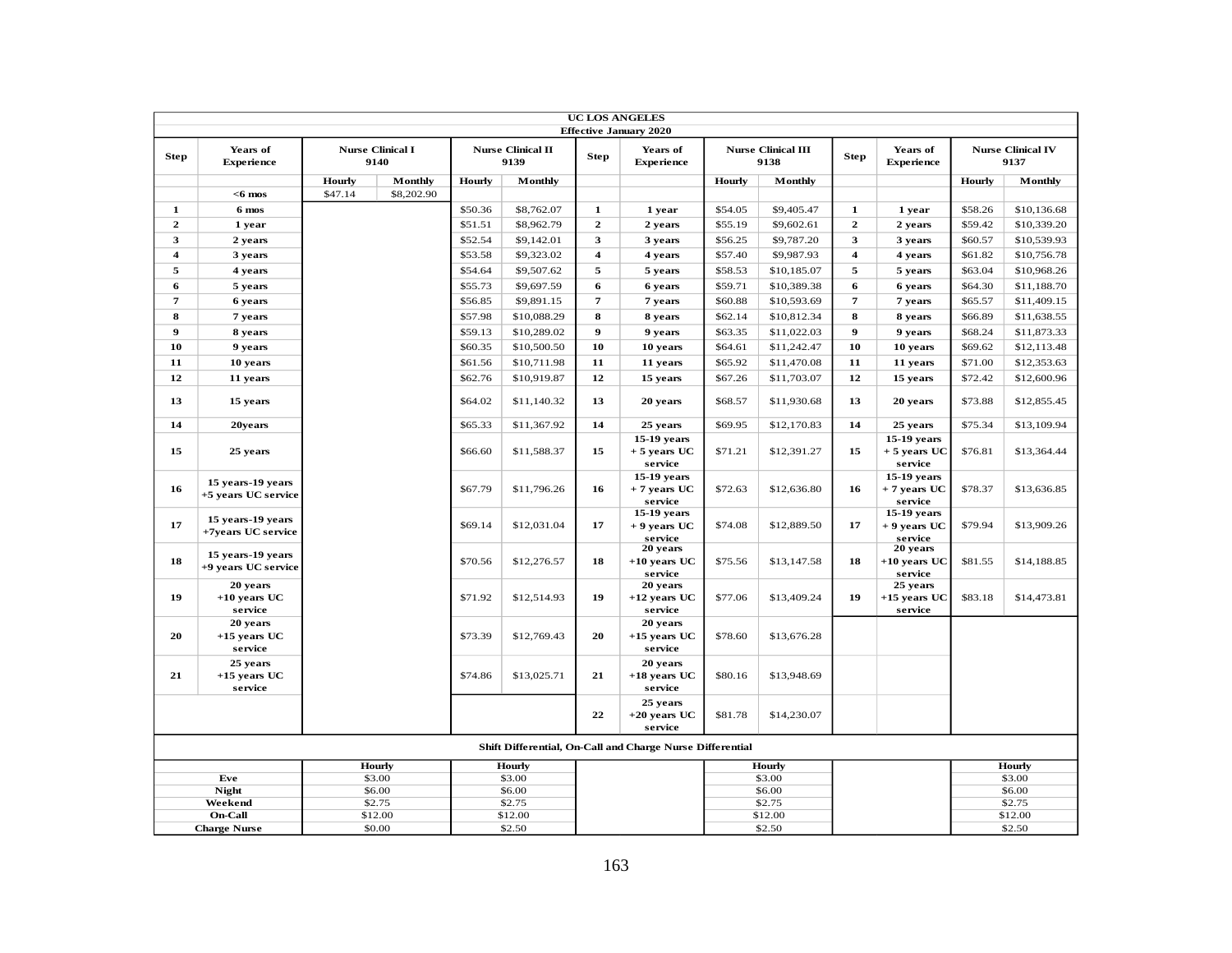|                         |                                          |                                                         |                  |                         | <b>UC LOS ANGELES</b><br><b>Effective January 2020</b>                               |         |                              |         |                                      |
|-------------------------|------------------------------------------|---------------------------------------------------------|------------------|-------------------------|--------------------------------------------------------------------------------------|---------|------------------------------|---------|--------------------------------------|
| <b>Step</b>             | Years of<br><b>Experience</b>            | Home Health Nurse I<br>9118<br>Hourly<br><b>Monthly</b> |                  | <b>Step</b>             | Years of<br><b>Experience</b>                                                        |         | Home Health Nurse II<br>9117 |         | <b>Home Health Nurse III</b><br>9116 |
|                         |                                          |                                                         |                  |                         |                                                                                      | Hourly  | Monthly                      | Hourly  | Monthly                              |
| 1                       | $<$ 6 mos                                | \$44.31                                                 | \$7,710.04       | $\mathbf{1}$            | 1 year                                                                               | \$51.23 | \$8,914.40                   | \$58.20 | \$10,125.93                          |
| $\overline{2}$          | 6 mos                                    | \$45.21                                                 | \$7,865.97       | $\mathbf{2}$            | 2 years                                                                              | \$52.26 | \$9,093.62                   | \$59.38 | \$10,332.03                          |
| 3                       | 1 year                                   | \$46.12                                                 | \$8,025.47       | 3                       | 3 years                                                                              | \$53.29 | \$9,272.84                   | \$60.53 | \$10,532.76                          |
| $\overline{\mathbf{4}}$ | 2 years                                  | \$47.04                                                 | \$8,184.98       | $\overline{\mathbf{4}}$ | 4 years                                                                              | \$54.37 | \$9,461.02                   | \$61.76 | \$10,746.03                          |
| 5                       | 3 years                                  | \$47.99                                                 | \$8,349.86       | 5                       | 5 years                                                                              | \$55.48 | \$9,652.79                   | \$63.02 | \$10,964.68                          |
| 6                       | 4 years                                  | \$48.94                                                 | \$8,514.74       | 6                       | 6 years                                                                              | \$56.57 | \$9,842.76                   | \$64.27 | \$11,183.33                          |
| 7                       | 5 years                                  | \$49.92                                                 | \$8,686.79       | $\overline{7}$          | 7 years                                                                              | \$57.70 | \$10,039.90                  | \$65.55 | \$11,405.56                          |
| 8                       | 6 years                                  | \$50.92                                                 | \$8,860.64       | 8                       | 8 years                                                                              | \$58.83 | \$10,237.05                  | \$66.86 | \$11,633.17                          |
| 9                       | 7 years                                  | \$51.96                                                 | \$9,041.65       | 9                       | 9 years                                                                              | \$60.06 | \$10,450.32                  | \$68.19 | \$11,864.36                          |
| 10                      | 8 years                                  | \$52.97                                                 | \$9,217.28       | 10                      | 10 years                                                                             | \$61.23 | \$10,654.63                  | \$69.57 | \$12,104.52                          |
| 11                      | 9 years                                  | \$54.04                                                 | \$9,403.67       | 11                      | 11 years                                                                             | \$62.49 | \$10,873.28                  | \$70.96 | \$12,346.47                          |
| 12                      | 10 years                                 | \$55.12                                                 | \$9,590.06       | 12                      | 15 years                                                                             | \$63.70 | \$11,082.96                  | \$72.37 | \$12,592.00                          |
| 13                      | 11 years                                 | \$56.21                                                 | \$9,780.04       | 13                      | 20 years                                                                             | \$64.96 | \$11,303.41                  | \$73.84 | \$12,848.28                          |
| 14                      | 15 years                                 | \$57.39                                                 | \$9,986.14       | 14                      | 25 years                                                                             | \$66.27 | \$11,531.01                  | \$75.32 | \$13,106.36                          |
| 15                      | 20 years                                 | \$58.51                                                 | \$10,181.49      | 15                      | 15-19 years                                                                          | \$67.62 | \$11,765.79                  | \$76.80 | \$13,362.64                          |
| 16                      | 25 years                                 | \$59.70                                                 | \$10,387.59      | 16                      | $\mathcal{L}$ vanne $\mathbf{H}\mathbf{C}$<br>15-19 years<br>+ 7 years UC<br>service | \$68.97 | \$12,000.57                  | \$78.35 | \$13,633.27                          |
| 17                      | 15-19 years<br>$+5$ years UC<br>service  | \$60.85                                                 | \$10,588.32      | 17                      | 15-19 years<br>+ 9 years UC<br>service                                               | \$70.37 | \$12,244.31                  | \$79.89 | \$13,900.30                          |
| 18                      | $15-19$ years<br>+ 7 years UC<br>service | \$62.09                                                 | \$10,803.38      | 18                      | 20 years<br>$+10$ years UC<br>service                                                | \$71.77 | \$12,488.05                  | \$81.50 | \$14,181.68                          |
| 19                      | 15-19 years<br>+ 9 years UC<br>service   | \$63.30                                                 | \$11,014.86      |                         |                                                                                      |         |                              |         |                                      |
| 20                      | 20 years<br>$+10$ years UC<br>service    | \$64.60                                                 | \$11,240.68      |                         |                                                                                      |         |                              |         |                                      |
|                         |                                          |                                                         |                  |                         |                                                                                      |         |                              |         |                                      |
|                         |                                          |                                                         |                  |                         | Shift Differential, On-Call and Charge Nurse Differential                            |         |                              |         |                                      |
|                         |                                          |                                                         | Hourly           |                         |                                                                                      |         | <b>Hourly</b>                |         | <b>Hourly</b>                        |
|                         | Eve                                      |                                                         | \$3.00           |                         |                                                                                      |         | \$3.00                       |         | \$3.00                               |
|                         | Night<br>Weekend                         |                                                         | \$6.00<br>\$2.75 |                         |                                                                                      |         | \$6.00                       |         | \$6.00<br>\$2.75                     |
|                         | On-Call                                  |                                                         | \$12.00          |                         |                                                                                      |         | \$2.75<br>\$12.00            |         | \$12.00                              |
|                         | <b>Charge Nurse</b>                      |                                                         | \$2.50           |                         |                                                                                      | \$2.50  |                              | \$2.50  |                                      |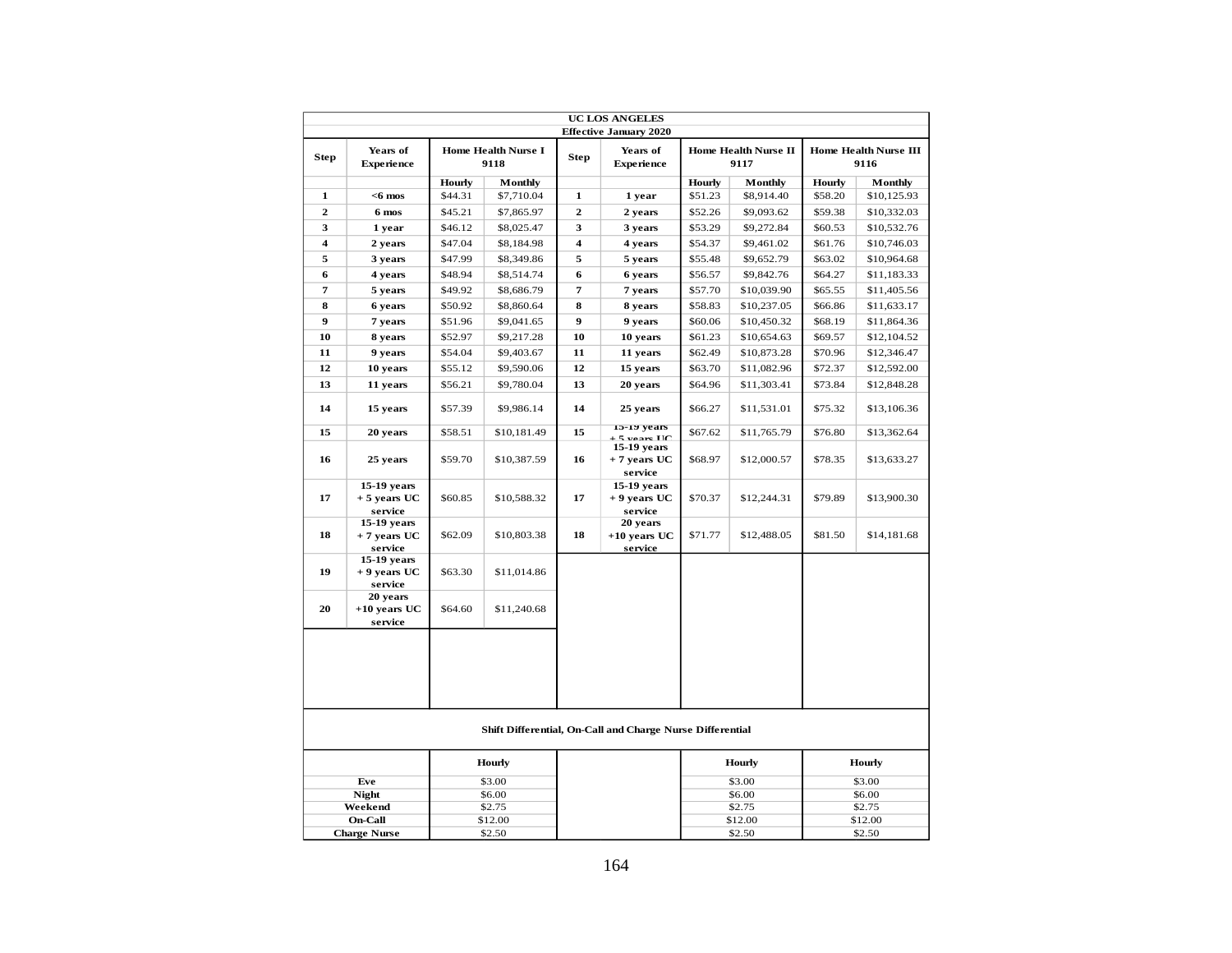|                                 |                                                                                                                                                                                                                                                                                                          |         |                     |                         | UC LOS ANGELES              |         |                     |          |                     |  |  |  |
|---------------------------------|----------------------------------------------------------------------------------------------------------------------------------------------------------------------------------------------------------------------------------------------------------------------------------------------------------|---------|---------------------|-------------------------|-----------------------------|---------|---------------------|----------|---------------------|--|--|--|
|                                 | <b>Effective January 2020</b><br>Coordinator, Transplant I<br>Coordinator, Transplant II<br>Coordinator, Transplant III                                                                                                                                                                                  |         |                     |                         |                             |         |                     |          |                     |  |  |  |
| <b>Step</b>                     | Years of Experience*                                                                                                                                                                                                                                                                                     |         | 9110                | <b>Step</b>             | Years of Experience**       |         | 9111                |          | 9125                |  |  |  |
|                                 |                                                                                                                                                                                                                                                                                                          | Hourly  | Monthly             |                         |                             | Hourly  | Monthly             | Hourly   | Monthly             |  |  |  |
|                                 |                                                                                                                                                                                                                                                                                                          |         |                     |                         |                             |         |                     |          |                     |  |  |  |
| $\mathbf{1}$                    | 1 year                                                                                                                                                                                                                                                                                                   | \$66.40 | \$11,554.31         | $\mathbf{1}$            | 5 years                     | \$80.01 | \$13,921.81         | \$84.93  | \$14,778.48         |  |  |  |
| $\mathbf 2$                     | 3 years                                                                                                                                                                                                                                                                                                  | \$67.74 | \$11,787.30         | $\mathbf 2$             | 7 years                     | \$81.61 | \$14,199.60         | \$86.65  | \$15,077.78         |  |  |  |
| $\mathbf{3}$                    | 5 years                                                                                                                                                                                                                                                                                                  | \$69.10 | \$12,023.87         | $\mathbf{3}$            | 9 years                     | \$83.23 | \$14,482.77         | \$88.40  | \$15,382.45         |  |  |  |
| $\overline{\mathbf{4}}$         | 5 years                                                                                                                                                                                                                                                                                                  | \$74.70 | \$12,997.03         | $\overline{\mathbf{4}}$ | 12 years                    | \$84.90 | \$14,773.10         | \$90.14  | \$15,683.54         |  |  |  |
| 5                               | 7 years                                                                                                                                                                                                                                                                                                  | \$76.18 | \$13,255.11         | $\sqrt{5}$              | 16 years                    | \$86.61 | \$15,070.61         | \$91.96  | \$16,000.76         |  |  |  |
| 6                               | 9 years                                                                                                                                                                                                                                                                                                  | \$77.72 | \$13,523.94         | 6                       | 18 years                    | \$88.32 | \$15,368.12         | \$93.76  | \$16,314.40         |  |  |  |
| $\pmb{7}$                       | 12 years                                                                                                                                                                                                                                                                                                 | \$79.26 | \$13,790.98         | $\overline{7}$          | $>20$ years                 | \$90.08 | \$15,674.58         | \$95.68  | \$16,647.75         |  |  |  |
| 8                               | 16 years                                                                                                                                                                                                                                                                                                 | \$80.88 | \$14,072.35         | 8                       | 15 years + 7 UC service     | \$91.92 | \$15,993.59         | \$97.97  | \$17,047.41         |  |  |  |
| $\boldsymbol{9}$                | 18 years                                                                                                                                                                                                                                                                                                 | \$82.47 | \$14,350.15         | $\boldsymbol{9}$        | 15 years + 9 UC service     | \$93.72 | \$16,307.23         | \$99.50  | \$17,312.65         |  |  |  |
| 10                              | $> 20$ years                                                                                                                                                                                                                                                                                             | \$84.12 | \$14,636.90         | 10                      | $20$ years $+10$ UC service | \$95.63 | \$16,638.78         | \$101.52 | \$17,663.92         |  |  |  |
| 11                              | 15 years + 7 UC service                                                                                                                                                                                                                                                                                  | \$85.79 | \$14,927.23         |                         |                             |         |                     |          |                     |  |  |  |
| 12                              | 15 years + 9 UC service                                                                                                                                                                                                                                                                                  | \$87.51 | \$15,226.53         |                         |                             |         |                     |          |                     |  |  |  |
| 13                              | $20$ years $+10$ UC service                                                                                                                                                                                                                                                                              | \$89.27 | \$15,533.00         |                         |                             |         |                     |          |                     |  |  |  |
|                                 | ** CCTC and minimum 5 years relevant RN experience with a combination of critical care and/or transplant<br>preferred (per program requirements).<br>* Steps 4-13: Minimum 5 years relevant RN experience with a combination of<br>critical care and/or transplant preferred (per program requirements). |         |                     |                         |                             |         |                     |          |                     |  |  |  |
|                                 |                                                                                                                                                                                                                                                                                                          |         |                     |                         | <b>Stipends</b>             |         |                     |          |                     |  |  |  |
|                                 | Weeknight                                                                                                                                                                                                                                                                                                |         | Per Day<br>\$540.00 |                         |                             |         | Per Day<br>\$540.00 |          | Per Day<br>\$540.00 |  |  |  |
|                                 | Weekend                                                                                                                                                                                                                                                                                                  |         | \$540.00            |                         |                             |         | \$540.00            |          | \$540.00            |  |  |  |
|                                 | Holiday                                                                                                                                                                                                                                                                                                  |         | \$540.00            |                         |                             |         | \$540.00            |          | \$540.00            |  |  |  |
| <b>Charge Nurse</b><br>\$522.00 |                                                                                                                                                                                                                                                                                                          |         |                     |                         |                             |         | \$522.00            |          | \$522.00            |  |  |  |
|                                 |                                                                                                                                                                                                                                                                                                          |         |                     |                         |                             |         |                     |          |                     |  |  |  |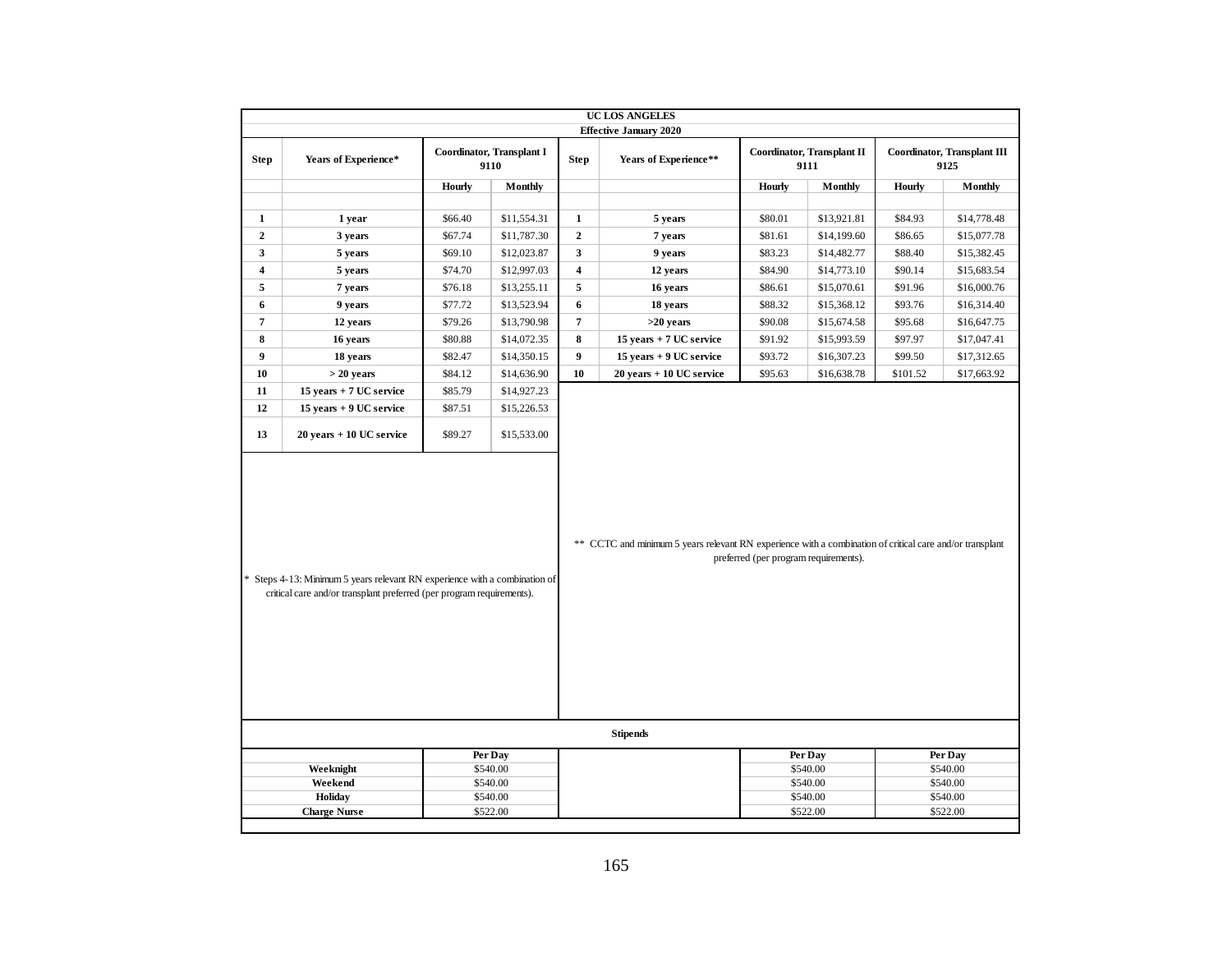|                         |                                               |         |                                       |                         |                                               | <b>UC LOS ANGELES</b>         |                                                           |                   |                                      |                         |                                               |          |                                       |
|-------------------------|-----------------------------------------------|---------|---------------------------------------|-------------------------|-----------------------------------------------|-------------------------------|-----------------------------------------------------------|-------------------|--------------------------------------|-------------------------|-----------------------------------------------|----------|---------------------------------------|
| <b>Step</b>             | Years of<br><b>Experience</b>                 |         | <b>Nurse Administrative I</b><br>9134 | <b>Step</b>             | Years of<br><b>Experience</b>                 | <b>Effective January 2020</b> | <b>Nurse Practitioner I</b><br>9148                       |                   | <b>Nurse Practitioner II</b><br>9147 | <b>Step</b>             | Years of<br><b>Experience</b>                 |          | <b>Nurse Practitioner III</b><br>9146 |
|                         |                                               | Hourly  | <b>Monthly</b>                        |                         |                                               | Hourly                        | Monthly                                                   | Hourly            | Monthly                              |                         |                                               | Hourly   | <b>Monthly</b>                        |
|                         |                                               |         |                                       |                         | $<$ 6 mos                                     | \$64.80                       | \$11,274.73                                               |                   |                                      |                         |                                               |          |                                       |
| 1                       | 1 year                                        | \$56.79 | \$9,882.19                            | $\mathbf 1$             | 6 mos                                         |                               |                                                           | \$71.83           | \$12,498.80                          | $\mathbf 1$             | 1 year                                        | \$76.93  | \$13,385.94                           |
| $\overline{2}$          | 2 years                                       | \$57.91 | \$10,075.75                           | $\mathbf{2}$            | 1 year                                        |                               |                                                           | \$73.24           | \$12,744.33                          | $\mathbf{2}$            | 2 years                                       | \$78.47  | \$13,652.98                           |
| $\mathbf{3}$            | 3 years                                       | \$59.06 | \$10,276.47                           | $\mathbf{3}$            | 2 years                                       |                               |                                                           | \$74.72           | \$13,000.62                          | $\overline{\mathbf{3}}$ | 3 years                                       | \$80.04  | \$13,927.19                           |
| $\overline{\mathbf{4}}$ | 4 years                                       | \$60.26 | \$10,484.37                           | $\overline{\mathbf{4}}$ | 3 years                                       |                               |                                                           | \$76.23           | \$13,264.07                          | $\overline{\mathbf{4}}$ | 4 years                                       | \$81.63  | \$14,203.19                           |
| 5                       | 5 years                                       | \$61.46 | \$10,694.06                           | 5                       | 4 years                                       |                               |                                                           | \$77.78           | \$13,532.90                          | 5                       | 5 years                                       | \$83.30  | \$14,493.52                           |
| 6                       | 6 years                                       | \$62.68 | \$10,905.54                           | 6                       | 5 years                                       |                               |                                                           | \$79.29           | \$13,796.36                          | 6                       | 6 years                                       | \$84.93  | \$14,778.48                           |
| $\overline{7}$          | 7 years                                       | \$63.93 | \$11,124.19                           | $\overline{7}$          | 6 years                                       |                               |                                                           | \$80.89           | \$14,074.15                          | $\overline{7}$          | 7 years                                       | \$86.65  | \$15,077.78                           |
| 8                       | 8 years                                       | \$65.21 | \$11,346.42                           | 8                       | 7 years                                       |                               |                                                           | \$82.51           | \$14,357.31                          | 8                       | 8 years                                       | \$88.40  | \$15,382.45                           |
| 9                       | 9 years                                       | \$66.52 | \$11,574.03                           | $\boldsymbol{9}$        | 8 years                                       |                               |                                                           | \$84.14           | \$14,640.48                          | $\boldsymbol{9}$        | 9 years                                       | \$90.14  | \$15,683.54                           |
| 10                      | 10 years                                      | \$67.84 | \$11,803.43                           | 10                      | 9 years                                       |                               |                                                           | \$85.85           | \$14,937.99                          | 10                      | 10 years                                      | \$91.96  | \$16,000.76                           |
| 11                      | 11 years                                      | \$69.21 | \$12,041.79                           | 11                      | 10 years                                      |                               |                                                           | \$87.55           | \$15,233.70                          | 11                      | 11 years                                      | \$93.76  | \$16,314.40                           |
| 12                      | 15 years                                      | \$70.59 | \$12,281.95                           | 12                      | 11 years                                      |                               |                                                           | \$89.31           | \$15,540.17                          | 12                      | 15 years                                      | \$95.68  | \$16,647.75                           |
| 13                      | 20 years                                      | \$72.01 | \$12,529.27                           | 13                      | 15 years                                      |                               |                                                           | \$91.10           | \$15,852.01                          | 13                      | 20 years                                      | \$97.97  | \$17,047.41                           |
| 14                      | 25 years                                      | \$73.48 | \$12,785.55                           | 14                      | 20 years                                      |                               |                                                           | \$92.95           | \$16,172.81                          | 14                      | 25 years                                      | \$99.50  | \$17,312.65                           |
| 15                      | 15 years-19 years<br>+5years UC<br>service    | \$74.76 | \$13,007.79                           | 15                      | 25 years                                      |                               |                                                           | \$94.79           | \$16,493.62                          | 15                      | 15 years-19 years<br>$+5$ years UC<br>service | \$101.52 | \$17,663.92                           |
| 16                      | 15 years-19 years<br>$+7$ vears UC<br>service | \$76.25 | \$13,267.66                           | 16                      | 15 years-19 years<br>+5years UC<br>service    |                               |                                                           | \$96.69           | \$16,823.38                          | 16                      | 15 years-19 years<br>$+7$ years UC<br>service | \$103.55 | \$18,016.99                           |
| 17                      | 15 years-19 years<br>$+9$ years UC<br>service | \$77.79 | \$13,534.69                           | 17                      | 15 years-19 years<br>$+7$ years UC<br>service |                               |                                                           | \$98.62           | \$17,160.32                          | 17                      | 15 years-19 years<br>$+9$ years UC<br>service | \$105.60 | \$18,373.63                           |
| 18                      | 20 years<br>$+10$ vears UC<br>service         | \$79.31 | \$13,799.94                           | 18                      | 15 years-19 years<br>$+9$ vears UC<br>service |                               |                                                           | \$100.57          | \$17,499.04                          | 18                      | 20 years<br>$+10$ years UC<br>service         | \$107.70 | \$18,739.24                           |
| 19                      | 20 years<br>$+12$ years UC<br>service         | \$80.90 | \$14,075.94                           | 19                      | 20 years<br>$+10$ years UC<br>service         |                               |                                                           | \$102.59          | \$17,850.31                          |                         |                                               |          |                                       |
| 20                      | 25 years<br>$+15$ years UC<br>service         | \$82.51 | \$14,357.31                           |                         |                                               |                               |                                                           |                   |                                      |                         |                                               |          |                                       |
|                         |                                               |         |                                       |                         |                                               |                               | Shift Differential, On-Call and Charge Nurse Differential |                   |                                      |                         |                                               |          |                                       |
|                         |                                               |         | <b>Hourly</b>                         |                         |                                               |                               | <b>Hourly</b>                                             |                   | <b>Hourly</b>                        |                         |                                               |          | <b>Hourly</b>                         |
|                         | Eve                                           |         | \$3.00                                |                         |                                               |                               | \$3.00                                                    |                   | \$3.00                               |                         |                                               |          | \$3.00                                |
|                         | <b>Night</b><br>Weekend                       |         | \$6.00<br>\$2.75                      |                         |                                               |                               | \$6.00<br>\$2.75                                          |                   | \$6.00                               |                         |                                               |          | \$6.00<br>\$2.50                      |
|                         | On-Call                                       |         | \$12.00                               |                         |                                               |                               | \$12.00                                                   | \$2.50<br>\$12.00 |                                      |                         |                                               |          | \$12.00                               |
|                         | <b>Charge Nurse</b>                           |         | \$2.50                                |                         |                                               |                               | \$0.00                                                    |                   | \$0.00                               |                         |                                               |          | \$0.00                                |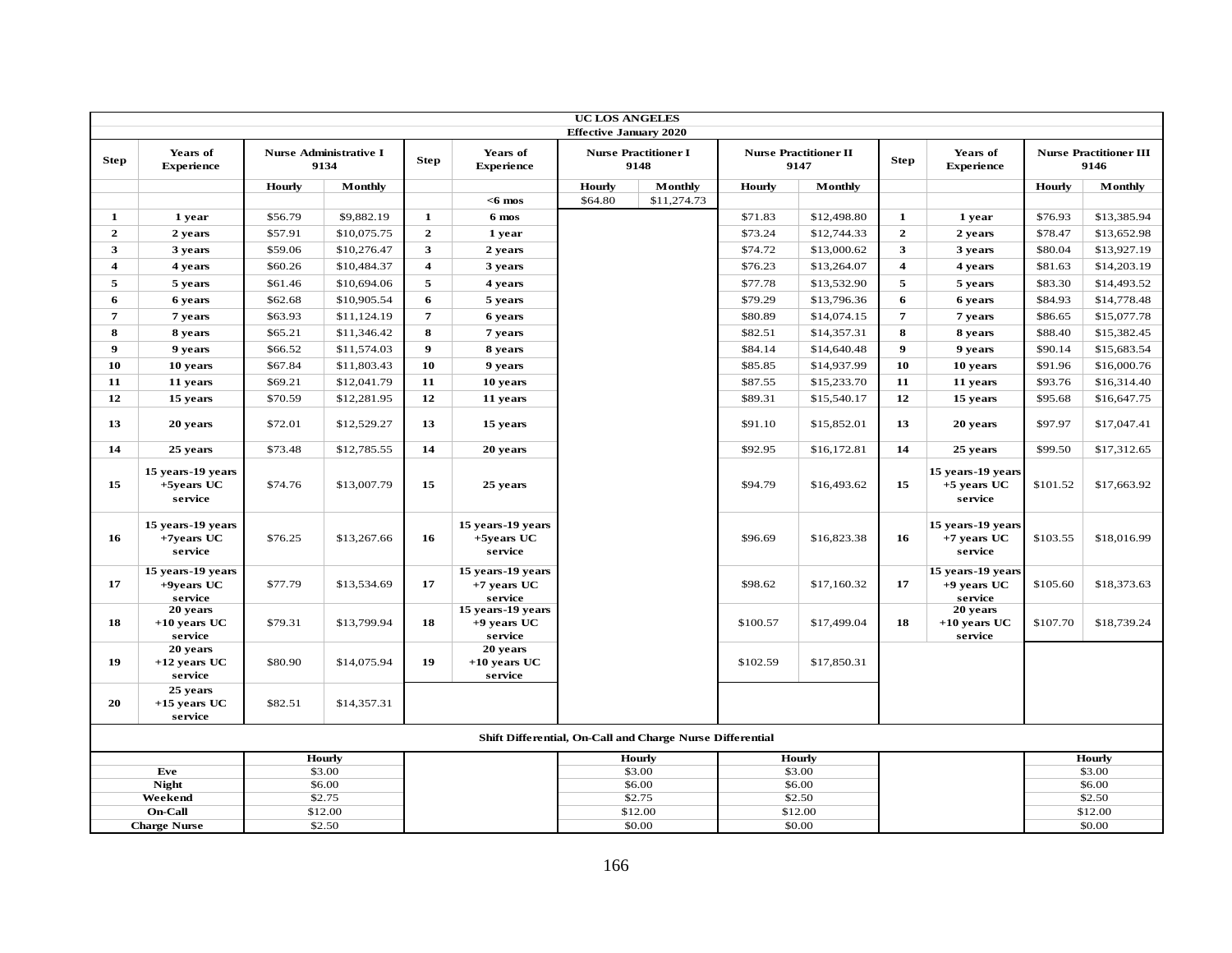|                     | UC LOS ANGELES<br><b>Effective January 2020</b>                                                                                                                |                 |                                                           |                           |                           |                                 |  |  |  |  |  |  |  |  |
|---------------------|----------------------------------------------------------------------------------------------------------------------------------------------------------------|-----------------|-----------------------------------------------------------|---------------------------|---------------------------|---------------------------------|--|--|--|--|--|--|--|--|
|                     |                                                                                                                                                                |                 |                                                           |                           |                           |                                 |  |  |  |  |  |  |  |  |
|                     | Nurse, Per Diem                                                                                                                                                | <b>Resource</b> | <b>Home Health Nurse</b>                                  | <b>Nurse Practitioner</b> | <b>Nurese Anesthetist</b> | <b>Nurse Anesthetist Sr Per</b> |  |  |  |  |  |  |  |  |
| <b>Step</b>         | 9119                                                                                                                                                           | Per Diem Nurse  | Per Diem                                                  | Per Diem                  | Per Diem                  | <b>Diem</b>                     |  |  |  |  |  |  |  |  |
|                     |                                                                                                                                                                | 9123            | 9114                                                      | 9160                      | 9122                      | 9121                            |  |  |  |  |  |  |  |  |
|                     | <b>Hourly</b>                                                                                                                                                  | <b>Hourly</b>   | <b>Hourly</b>                                             | <b>Hourly</b>             | <b>Hourly</b>             | <b>Hourly</b>                   |  |  |  |  |  |  |  |  |
| $\mathbf{1}$        | \$74.08                                                                                                                                                        | \$89.33         | \$60.44                                                   | \$75.77                   | \$87.40                   | \$115.05                        |  |  |  |  |  |  |  |  |
|                     |                                                                                                                                                                |                 | Shift Differential, On-Call and Charge Nurse Differential |                           |                           |                                 |  |  |  |  |  |  |  |  |
|                     | <b>Hourly</b><br><b>Hourly</b><br><b>Hourly</b><br><b>Hourly</b><br><b>Hourly</b><br>Hourly<br>\$3.00<br>\$3.00<br>\$3.00<br>\$3.00<br>\$3.00<br>\$3.00<br>Eve |                 |                                                           |                           |                           |                                 |  |  |  |  |  |  |  |  |
|                     |                                                                                                                                                                |                 |                                                           |                           |                           |                                 |  |  |  |  |  |  |  |  |
| <b>Night</b>        | \$6.00                                                                                                                                                         | \$6.00          | \$6.00                                                    | \$6.00                    | \$6.00                    | \$6.00                          |  |  |  |  |  |  |  |  |
| Weekend             | \$2.75                                                                                                                                                         | \$2.75          | \$2.75                                                    | \$2.75                    | \$2.75                    | \$2.75                          |  |  |  |  |  |  |  |  |
| On-Call             | \$12.00                                                                                                                                                        | \$12.00         | \$12.00                                                   | \$12.00                   | \$10.50                   | \$12.00                         |  |  |  |  |  |  |  |  |
| <b>Charge Nurse</b> | \$2.50                                                                                                                                                         | \$2.50          | \$0.00                                                    | \$0.00                    | \$0.00                    | \$0.00                          |  |  |  |  |  |  |  |  |
|                     |                                                                                                                                                                |                 |                                                           |                           |                           |                                 |  |  |  |  |  |  |  |  |
|                     |                                                                                                                                                                |                 | 167                                                       |                           |                           |                                 |  |  |  |  |  |  |  |  |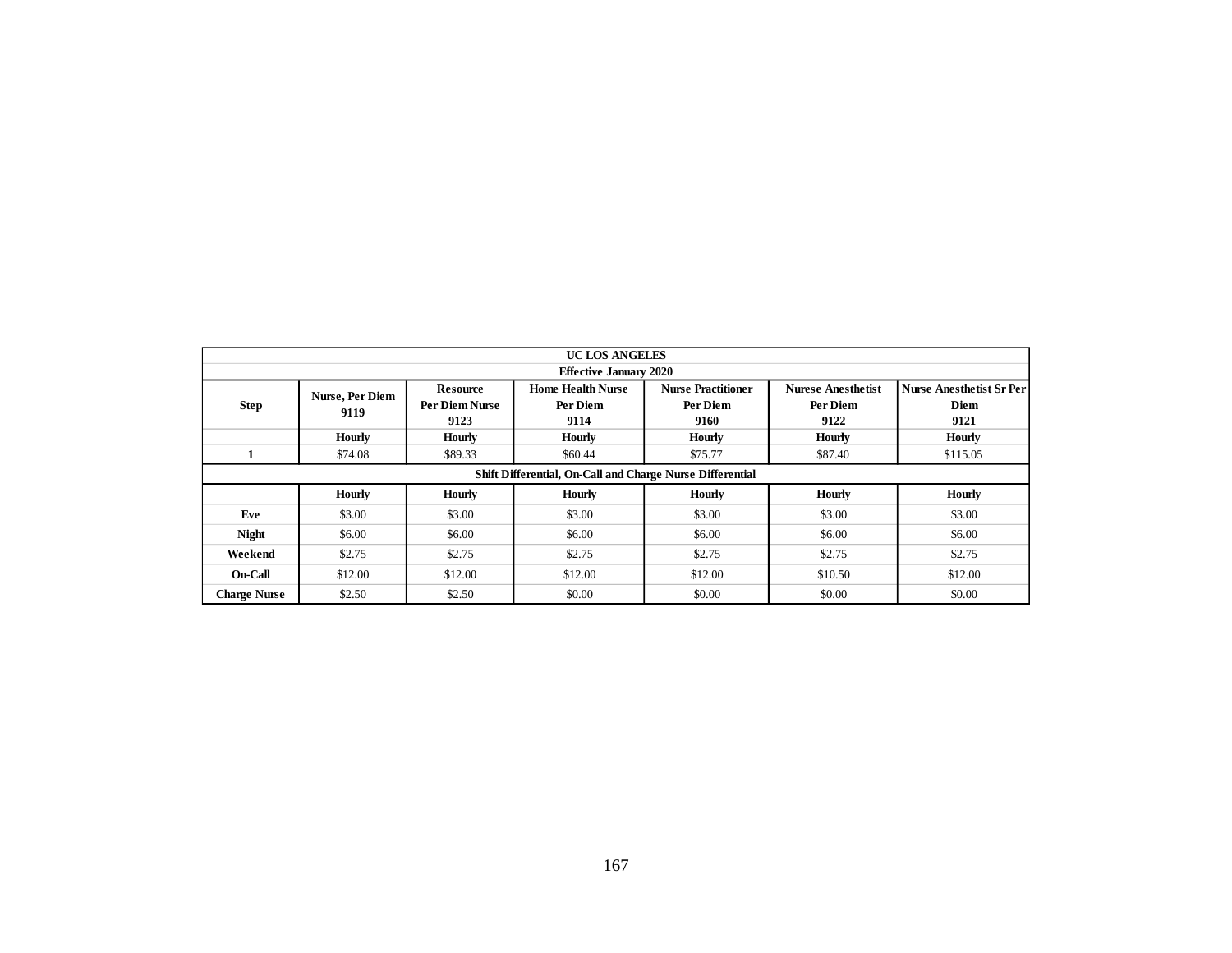|                         |                               |         |                                           |               | <b>UC LOS ANGELES</b>                                     |                         |                                  |               |                                          |
|-------------------------|-------------------------------|---------|-------------------------------------------|---------------|-----------------------------------------------------------|-------------------------|----------------------------------|---------------|------------------------------------------|
|                         |                               |         |                                           |               | <b>Effective January 2020</b>                             |                         |                                  |               |                                          |
| <b>Step</b>             | Years of<br><b>Experience</b> |         | <b>Anesthetist Nurse Reg Grad</b><br>9134 |               | <b>Nurse Anesthetist</b><br>9144                          | <b>Step</b>             | <b>Years of Experience</b>       |               | <b>Nurse Anesthetist Sr. Nex</b><br>7865 |
|                         |                               | Hourly  | Monthly                                   | <b>Hourly</b> | Monthly                                                   |                         |                                  | <b>Hourly</b> | Monthly                                  |
|                         |                               |         |                                           |               |                                                           |                         |                                  |               |                                          |
| 1                       | $<$ 6 mos                     | \$83.18 | \$14,473.81                               | \$93.12       | \$16,203.28                                               | 1                       | 1 year                           | \$101.72      | \$17,699.77                              |
| $\mathbf{2}$            | 6 mos                         |         |                                           | \$94.99       | \$16,527.67                                               | $\mathbf{z}$            | 2 years                          | \$103.78      | \$18,058.21                              |
| 3                       | 1 year                        |         |                                           | \$96.87       | \$16,855.64                                               | 3                       | 3 years                          | \$105.84      | \$18,416.65                              |
| $\overline{\mathbf{4}}$ | 2 years                       |         |                                           | \$98.85       | \$17,199.74                                               | $\overline{\mathbf{4}}$ | 4 years                          | \$107.96      | \$18,785.84                              |
| 5                       | 3 years                       |         |                                           | \$100.82      | \$17,542.05                                               | 5                       | 5 years                          | \$110.15      | \$19,165.79                              |
| 6                       | 4 years                       |         |                                           | \$102.86      | \$17,896.91                                               | 6                       | 6 years                          | \$112.35      | \$19,549.32                              |
| 7                       | 5 years                       |         |                                           | \$104.88      | \$18,249.97                                               | 7                       | 7 years                          | \$114.62      | \$19,943.60                              |
| 8                       | 6 years                       |         |                                           | \$106.99      | \$18,615.58                                               | 8                       | 8 years                          | \$116.88      | \$20,337.89                              |
| $\boldsymbol{9}$        | 7 years                       |         |                                           | \$109.12      | \$18,986.57                                               | 9                       | 9 years                          | \$119.21      | \$20,742.92                              |
| 10                      | 8 years                       |         |                                           | \$111.31      | \$19,368.31                                               | 10                      | 10 years                         | \$121.62      | \$21,162.30                              |
| 11                      | 9 years                       |         |                                           | \$113.53      | \$19,753.63                                               | 11                      | 11 years                         | \$124.04      | \$21,583.46                              |
| 12                      | 10 years                      |         |                                           | \$115.79      | \$20,147.91                                               | 12                      | 15 years                         | \$126.50      | \$22,011.80                              |
| 13                      | 11 years                      |         |                                           | \$118.13      | \$20,554.74                                               | 13                      | 20 years w/10years UC<br>service | \$129.05      | \$22,454.47                              |
| 14                      | 15 years                      |         |                                           | \$120.51      | \$20,968.74                                               |                         |                                  |               |                                          |
| 15                      | 20 years                      |         |                                           | \$122.94      | \$21,391.70                                               |                         |                                  |               |                                          |
|                         |                               |         |                                           |               |                                                           |                         |                                  |               |                                          |
|                         |                               |         |                                           |               | Shift Differential, On-Call and Charge Nurse Differential |                         |                                  |               |                                          |
|                         |                               |         | <b>Hourly</b>                             |               | <b>Hourly</b>                                             |                         |                                  |               | <b>Hourly</b>                            |
|                         | Eve                           |         | \$3.00                                    |               | \$3.00                                                    |                         |                                  |               | \$3.00                                   |
|                         | <b>Night</b><br>Weekend       |         | \$6.00<br>\$2.75                          |               | \$6.00<br>\$2.75                                          |                         |                                  |               | \$6.00<br>\$2.75                         |
|                         | <b>On-Call</b>                |         | \$12.00                                   |               | \$12.00                                                   |                         |                                  |               | \$12.00                                  |
|                         | <b>Charge Nurse</b>           |         | \$0.00                                    |               | \$0.00                                                    |                         |                                  |               | \$0.00                                   |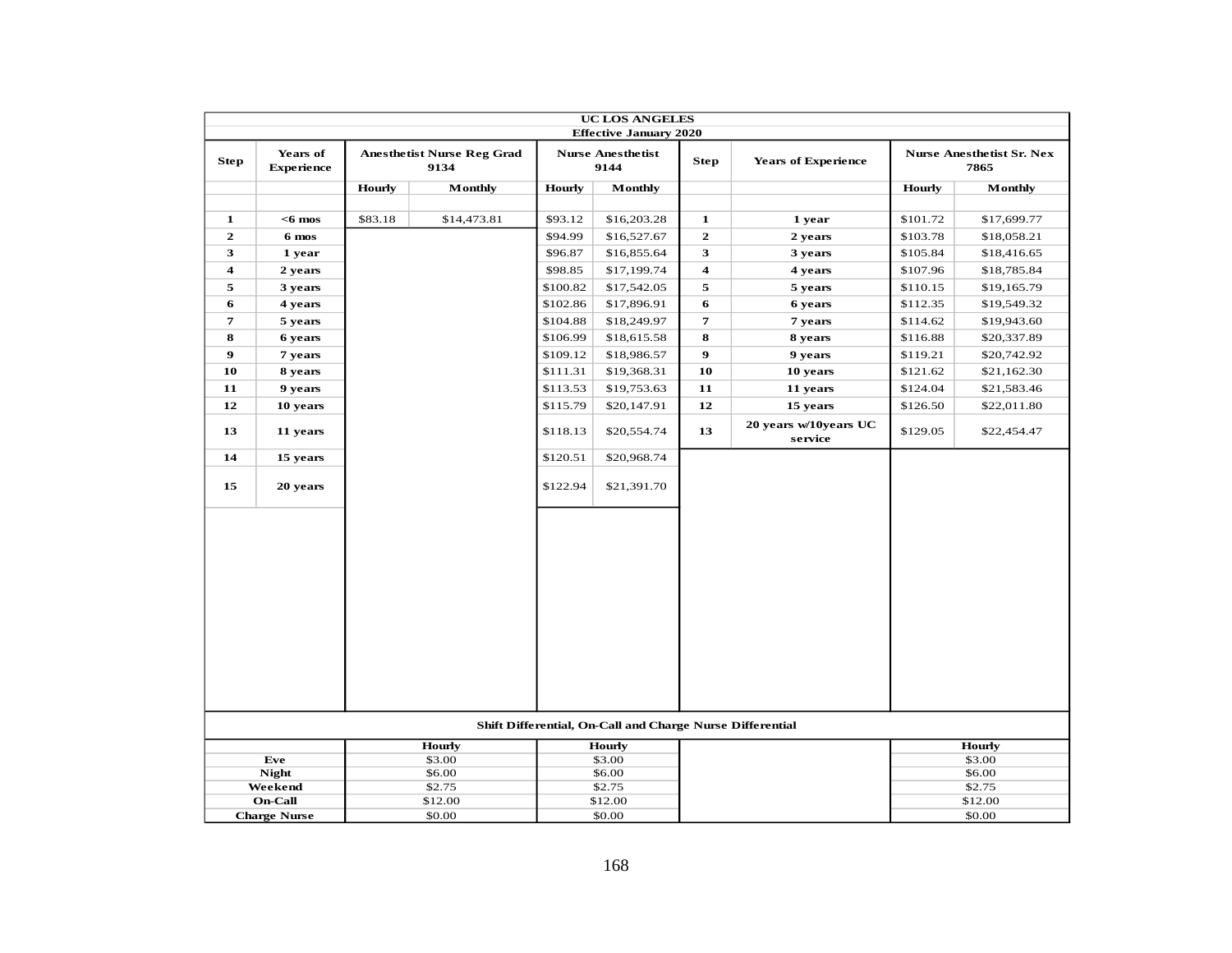|                         |                                          |         |                                 |         |                                  |                         | <b>UC LOS ANGELES</b>                                     |               |                                   |                         |                                         |         |                                  |
|-------------------------|------------------------------------------|---------|---------------------------------|---------|----------------------------------|-------------------------|-----------------------------------------------------------|---------------|-----------------------------------|-------------------------|-----------------------------------------|---------|----------------------------------|
|                         |                                          |         |                                 |         |                                  |                         | <b>Effective January 2021</b>                             |               |                                   |                         |                                         |         |                                  |
| <b>Step</b>             | Years of<br><b>Experience</b>            |         | <b>Nurse Clinical I</b><br>9140 |         | <b>Nurse Clinical II</b><br>9139 | <b>Step</b>             | Years of<br><b>Experience</b>                             |               | <b>Nurse Clinical III</b><br>9138 | <b>Step</b>             | Years of<br><b>Experience</b>           |         | <b>Nurse Clinical IV</b><br>9137 |
|                         |                                          | Hourly  | Monthly                         | Hourly  | Monthly                          |                         |                                                           | Hourly        | Monthly                           |                         |                                         | Hourly  | Monthly                          |
|                         | $<$ 6 mos                                | \$48.56 | \$8,448.99                      |         |                                  |                         |                                                           |               |                                   |                         |                                         |         |                                  |
| $\mathbf{1}$            | 6 mos                                    |         |                                 | \$51.87 | \$9,024.93                       | $\mathbf{1}$            | 1 year                                                    | \$55.68       | \$9,687.63                        | $\mathbf{1}$            | 1 year                                  | \$60.00 | \$10,440.78                      |
| $\overline{2}$          | 1 year                                   |         |                                 | \$53.06 | \$9,231.68                       | $\overline{2}$          | 2 years                                                   | \$56.84       | \$9,890.69                        | $\overline{2}$          | 2 years                                 | \$61.20 | \$10,649.38                      |
| 3                       | 2 years                                  |         |                                 | \$54.12 | \$9,416.27                       | 3                       | 3 years                                                   | \$57.94       | \$10,080.82                       | 3                       | 3 years                                 | \$62.39 | \$10,856.13                      |
| $\overline{\mathbf{4}}$ | 3 years                                  |         |                                 | \$55.19 | \$9,602.72                       | $\overline{\mathbf{4}}$ | 4 years                                                   | \$59.12       | \$10,287.57                       | $\overline{\mathbf{4}}$ | 4 years                                 | \$63.68 | \$11,079.49                      |
| 5                       | 4 years                                  |         |                                 | \$56.28 | \$9,792.85                       | 5                       | 5 years                                                   | \$60.29       | \$10,490.62                       | 5                       | 5 years                                 | \$64.93 | \$11,297.31                      |
| 6                       | 5 years                                  |         |                                 | \$57.41 | \$9,988.52                       | 6                       | 6 years                                                   | \$61.50       | \$10,701.06                       | 6                       | 6 years                                 | \$66.23 | \$11,524.37                      |
| 7                       | 6 years                                  |         |                                 | \$58.55 | \$10,187.89                      | 7                       | 7 years                                                   | \$62.71       | \$10,911.51                       | $\overline{7}$          | 7 years                                 | \$67.54 | \$11,751.42                      |
| 8                       | 7 years                                  |         |                                 | \$59.72 | \$10,390.94                      | 8                       | 8 years                                                   | \$64.00       | \$11,136.71                       | 8                       | 8 years                                 | \$68.89 | \$11,987.70                      |
| $\boldsymbol{9}$        | 8 years                                  |         |                                 | \$60.91 | \$10,597.69                      | $\boldsymbol{9}$        | 9 years                                                   | \$65.25       | \$11,352.69                       | $\boldsymbol{9}$        | 9 years                                 | \$70.28 | \$12,229.52                      |
| 10                      | 9 years                                  |         |                                 | \$62.16 | \$10,815.51                      | 10                      | 10 years                                                  | \$66.55       | \$11,579.74                       | 10                      | 10 years                                | \$71.71 | \$12,476.88                      |
| 11                      | 10 years                                 |         |                                 | \$63.41 | \$11,033.34                      | 11                      | 11 years                                                  | \$67.90       | \$11,814.18                       | 11                      | 11 years                                | \$73.13 | \$12,724.24                      |
| 12                      | 11 years                                 |         |                                 | \$64.64 | \$11,247.47                      | 12                      | 15 years                                                  | \$69.28       | \$12,054.16                       | 12                      | 15 years                                | \$74.59 | \$12,978.99                      |
| 13                      | 15 years                                 |         |                                 | \$65.95 | \$11,474.52                      | 13                      | 20 years                                                  | \$70.62       | \$12,288.60                       | 13                      | 20 years                                | \$76.10 | \$13,241.11                      |
| 14                      | 20years                                  |         |                                 | \$67.29 | \$11,708.96                      | 14                      | 25 years                                                  | \$72.05       | \$12,535.96                       | 14                      | 25 years                                | \$77.60 | \$13,503.24                      |
| 15                      | 25 years                                 |         |                                 | \$68.60 | \$11,936.02                      | 15                      | 15-19 years<br>+ 5 years UC service                       | \$73.35       | \$12,763.01                       | 15                      | 15-19 years<br>$+5$ years UC<br>service | \$79.11 | \$13,765.37                      |
| 16                      | 15 years-19 years<br>+5 years UC service |         |                                 | \$69.83 | \$12,150.15                      | 16                      | 15-19 years<br>+ 7 years UC service                       | \$74.80       | \$13,015.91                       | 16                      | 15-19 years<br>+ 7 years UC service     | \$80.72 | \$14,045.96                      |
| 17                      | 15 years-19 years<br>+7years UC service  |         |                                 | \$71.22 | \$12,391.97                      | 17                      | $15-19$ years<br>+ 9 years UC service                     | \$76.30       | \$13,276.19                       | 17                      | 15-19 years<br>+ 9 years UC service     | \$82.34 | \$14,326.54                      |
| 18                      | 15 years-19 years<br>+9 years UC service |         |                                 | \$72.67 | \$12,644.87                      | 18                      | 20 years<br>$+10$ vears UC<br>service                     | \$77.83       | \$13,542.01                       | 18                      | 20 years<br>$+10$ years UC<br>service   | \$83.99 | \$14,614.51                      |
| 19                      | 20 years<br>$+10$ years UC<br>service    |         |                                 | \$74.08 | \$12,890.38                      | 19                      | 20 years<br>$+12$ years UC<br>service                     | \$79.38       | \$13,811.52                       | 19                      | 25 years<br>$+15$ years UC<br>service   | \$85.68 | \$14,908.02                      |
| 20                      | 20 years<br>$+15$ years UC<br>service    |         |                                 | \$75.59 | \$13,152.51                      | 20                      | 20 years<br>$+15$ years UC<br>service                     | \$80.96       | \$14,086.57                       |                         |                                         |         |                                  |
| 21                      | 25 years<br>$+15$ years UC<br>service    |         |                                 | \$77.11 | \$13,416.48                      | 21                      | 20 years<br>$+18$ years UC<br>service                     | \$82.57       | \$14,367.15                       |                         |                                         |         |                                  |
|                         |                                          |         |                                 |         |                                  | 22                      | 25 years<br>$+20$ years UC<br>service                     | \$84.24       | \$14,656.97                       |                         |                                         |         |                                  |
|                         |                                          |         |                                 |         |                                  |                         | Shift Differential, On-Call and Charge Nurse Differential |               |                                   |                         |                                         |         |                                  |
|                         | Hourly<br><b>Hourly</b>                  |         |                                 |         |                                  |                         |                                                           | <b>Hourly</b> |                                   |                         |                                         | Hourly  |                                  |
|                         | Eve                                      |         | \$3.00                          |         | \$3.00                           |                         |                                                           |               | \$3.00                            |                         |                                         |         | \$3.00                           |
|                         | <b>Night</b>                             |         | \$6.00                          |         | \$6.00                           |                         |                                                           |               | \$6.00                            |                         |                                         |         | \$6.00                           |
|                         | Weekend<br><b>On-Call</b>                |         | \$2.75<br>\$12.00               |         | \$2.75<br>\$12.00                |                         |                                                           |               | \$2.75<br>\$12.00                 |                         |                                         |         | \$2.75<br>\$12.00                |
|                         | <b>Charge Nurse</b>                      |         | \$0.00                          |         | \$2.50                           |                         |                                                           |               | \$2.50                            |                         |                                         |         | \$2.50                           |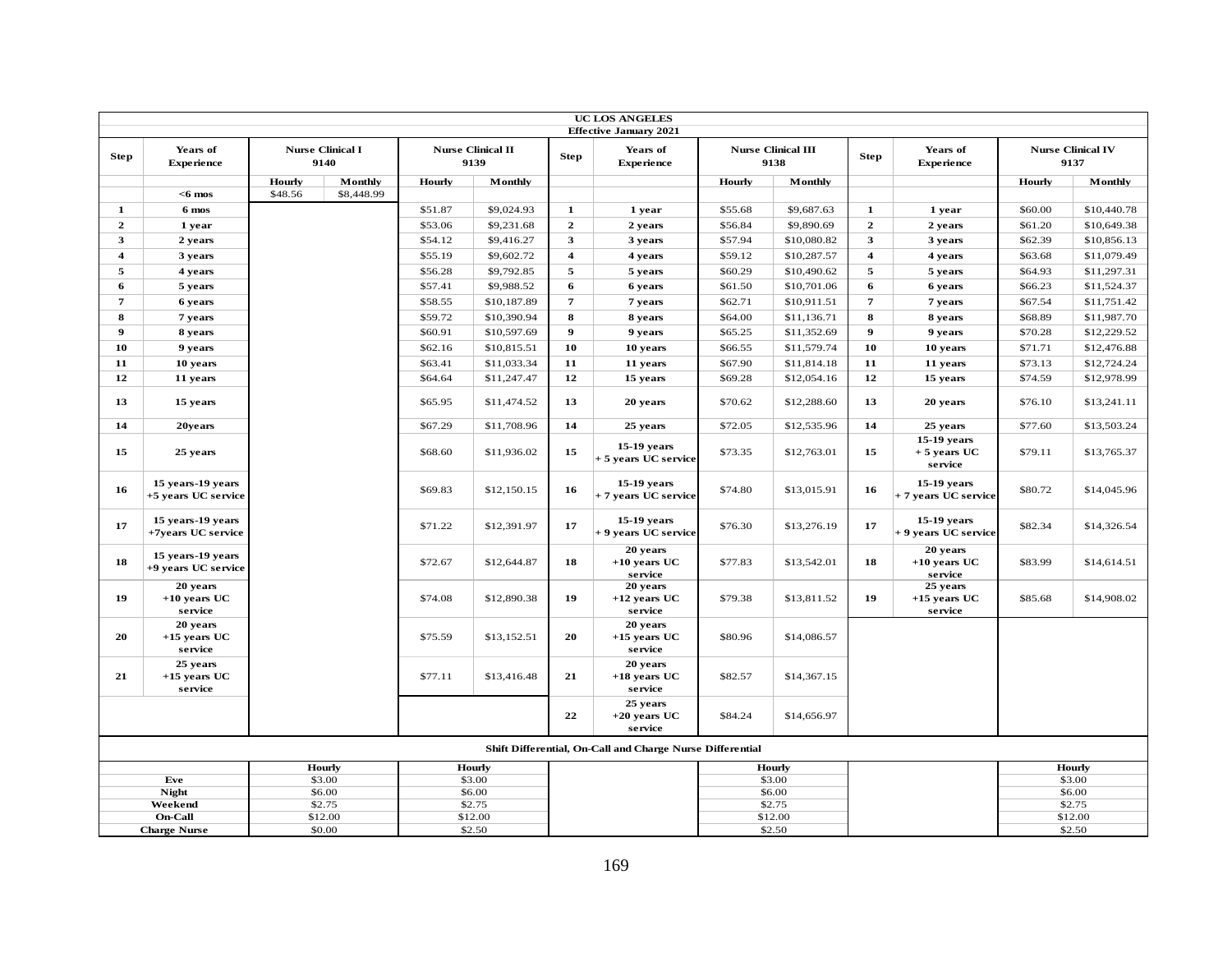|                     |                                                                                                                                                     |               |                                   |                         | UC LOS ANGELES                                                                                           |                                       |                                    |          |                                     |
|---------------------|-----------------------------------------------------------------------------------------------------------------------------------------------------|---------------|-----------------------------------|-------------------------|----------------------------------------------------------------------------------------------------------|---------------------------------------|------------------------------------|----------|-------------------------------------|
|                     |                                                                                                                                                     |               |                                   |                         | <b>Effective January 2021</b>                                                                            |                                       |                                    |          |                                     |
| <b>Step</b>         | Years of Experience*                                                                                                                                |               | Coordinator, Transplant I<br>9110 | <b>Step</b>             | Years of Experience**                                                                                    |                                       | Coordinator, Transplant II<br>9111 |          | Coordinator, Transplant III<br>9125 |
|                     |                                                                                                                                                     | <b>Hourly</b> | Monthly                           |                         |                                                                                                          | Hourly                                | <b>Monthly</b>                     | Hourly   | Monthly                             |
|                     |                                                                                                                                                     |               |                                   |                         |                                                                                                          |                                       |                                    |          |                                     |
| $\mathbf{1}$        | 1 year                                                                                                                                              | \$68.40       | \$11,900.94                       | $\mathbf{1}$            | 5 years                                                                                                  | \$82.41                               | \$14,339.46                        | \$87.48  | \$15,221.84                         |
| $\mathbf{2}$        | 3 years                                                                                                                                             | \$69.78       | \$12,140.92                       | $\overline{2}$          | 7 years                                                                                                  | \$84.06                               | \$14,625.59                        | \$89.25  | \$15,530.11                         |
| 3                   | 5 years                                                                                                                                             | \$71.18       | \$12,384.59                       | $\overline{\mathbf{3}}$ | 9 years                                                                                                  | \$85.73                               | \$14,917.25                        | \$91.06  | \$15,843.93                         |
| 4                   | 5 years                                                                                                                                             | \$76.94       | \$13,386.95                       | $\overline{\mathbf{4}}$ | 12 years                                                                                                 | \$87.45                               | \$15,216.30                        | \$92.84  | \$16,154.05                         |
| 5                   | 7 years                                                                                                                                             | \$78.46       | \$13,652.76                       | 5                       | 16 years                                                                                                 | \$89.21                               | \$15,522.73                        | \$94.72  | \$16,480.78                         |
| 6                   | 9 years                                                                                                                                             | \$80.06       | \$13,929.66                       | 6                       | 18 years                                                                                                 | \$90.97                               | \$15,829.16                        | \$96.57  | \$16,803.83                         |
| $\overline{7}$      | 12 years                                                                                                                                            | \$81.64       | \$14,204.71                       | $\overline{\mathbf{7}}$ | $>20$ years                                                                                              | \$92.79                               | \$16,144.82                        | \$98.55  | \$17,147.18                         |
| 8                   | 16 years                                                                                                                                            | \$83.30       | \$14,494.53                       | 8                       | $15$ years $\pm$ 7 UC service                                                                            | \$94.67                               | \$16,473.40                        | \$100.91 | \$17,558.83                         |
| 9                   | 18 years                                                                                                                                            | \$84.95       | \$14,780.65                       | 9                       | 15 years + 9 UC service                                                                                  | \$96.53                               | \$16,796.44                        | \$102.48 | \$17,832.03                         |
| 10                  | $>$ 20 years                                                                                                                                        | \$86.64       | \$15,076.00                       | 10                      | 20 years + 10 UC service                                                                                 | \$98.49                               | \$17,137.95                        | \$104.56 | \$18,193.84                         |
| 11                  | 15 years + 7 UC service                                                                                                                             | \$88.36       | \$15,375.05                       |                         |                                                                                                          |                                       |                                    |          |                                     |
| 12                  | 15 years + 9 UC service                                                                                                                             | \$90.13       | \$15,683.33                       |                         |                                                                                                          |                                       |                                    |          |                                     |
| 13                  | $20$ years $+10$ UC service                                                                                                                         | \$91.95       | \$15,998.99                       |                         |                                                                                                          |                                       |                                    |          |                                     |
|                     | * Steps 4-13: Minimum 5 years relevant RN experience with a combination of<br>critical care and/or transplant preferred (per program requirements). |               |                                   |                         | ** CCTC and minimum 5 years relevant RN experience with a combination of critical care and/or transplant | preferred (per program requirements). |                                    |          |                                     |
|                     |                                                                                                                                                     |               |                                   |                         | <b>Stipends</b>                                                                                          |                                       |                                    |          |                                     |
| Per Day<br>\$540.00 |                                                                                                                                                     |               |                                   |                         |                                                                                                          |                                       | Per Day<br>\$540.00                |          | Per Day<br>\$540.00                 |
|                     | Weeknight<br>Weekend                                                                                                                                |               | \$540.00                          |                         |                                                                                                          |                                       | \$540.00                           |          | \$540.00                            |
|                     | Holiday                                                                                                                                             |               | \$540.00                          |                         |                                                                                                          |                                       | \$540.00                           |          | \$540.00                            |
|                     | <b>Charge Nurse</b>                                                                                                                                 |               | \$522.00                          |                         |                                                                                                          |                                       | \$522.00                           |          | \$522.00                            |
|                     |                                                                                                                                                     |               |                                   |                         |                                                                                                          |                                       |                                    |          |                                     |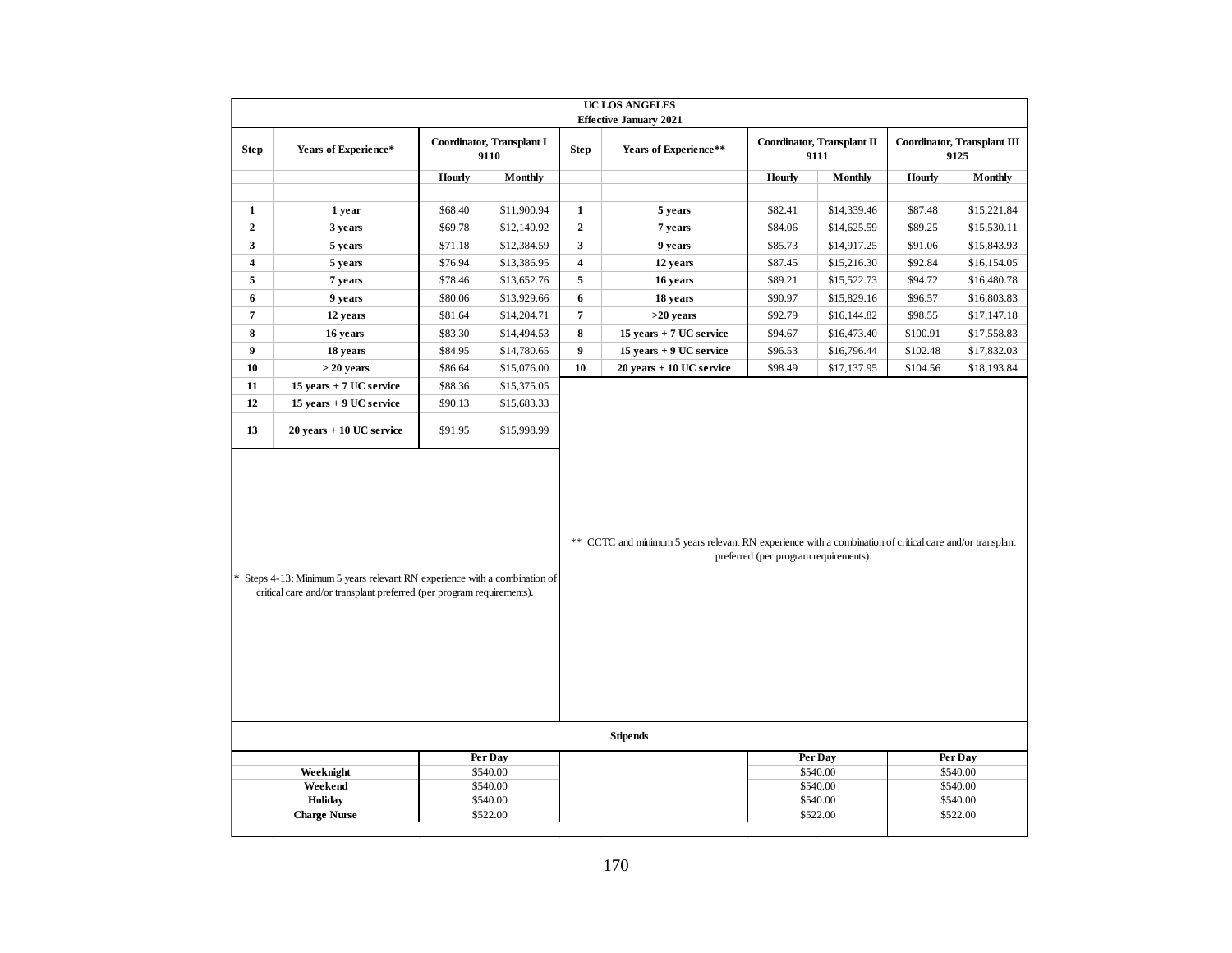|                         |                                       |         |                                    |                                                           | <b>UC LOS ANGELES</b>                 |         |                              |               |                                      |
|-------------------------|---------------------------------------|---------|------------------------------------|-----------------------------------------------------------|---------------------------------------|---------|------------------------------|---------------|--------------------------------------|
|                         |                                       |         |                                    |                                                           | <b>Effective January 2021</b>         |         |                              |               |                                      |
| <b>Step</b>             | Years of<br><b>Experience</b>         |         | <b>Home Health Nurse I</b><br>9118 | <b>Step</b>                                               | Years of<br><b>Experience</b>         |         | Home Health Nurse II<br>9117 |               | <b>Home Health Nurse III</b><br>9116 |
|                         |                                       | Hourly  | Monthly                            |                                                           |                                       | Hourly  | Monthly                      | <b>Hourly</b> | Monthly                              |
|                         |                                       |         |                                    |                                                           |                                       |         |                              |               |                                      |
| 1                       | $<$ 6 mos                             | \$45.64 | \$7,941.35                         | $\mathbf{1}$                                              | 1 year                                | \$52.77 | \$9,181.83                   | \$59.94       | \$10,429.71                          |
| $\overline{2}$          | 6 mos                                 | \$46.56 | \$8,101.94                         | $\mathbf{2}$                                              | 2 years                               | \$53.83 | \$9,366.43                   | \$61.16       | \$10,641.99                          |
| 3                       | 1 year                                | \$47.51 | \$8,266.24                         | 3                                                         | 3 years                               | \$54.89 | \$9,551.03                   | \$62.35       | \$10,848.74                          |
| $\overline{\mathbf{4}}$ | 2 years                               | \$48.45 | \$8,430.53                         | $\overline{\mathbf{4}}$                                   | 4 years                               | \$56.00 | \$9,744.85                   | \$63.61       | \$11,068.41                          |
| 5                       | 3 years                               | \$49.43 | \$8,600.36                         | 5                                                         | 5 years                               | \$57.14 | \$9,942.37                   | \$64.91       | \$11,293.62                          |
| 6                       | 4 years                               | \$50.40 | \$8,770.18                         | 6                                                         | 6 years                               | \$58.26 | \$10,138.05                  | \$66.20       | \$11,518.83                          |
| $\overline{7}$          | 5 years                               | \$51.42 | \$8,947.40                         | $\overline{7}$                                            | 7 years                               | \$59.43 | \$10,341.10                  | \$67.52       | \$11,747.73                          |
| 8                       | 6 years                               | \$52.45 | \$9,126.46                         | 8                                                         | 8 years                               | \$60.60 | \$10,544.16                  | \$68.86       | \$11,982.17                          |
| $\boldsymbol{9}$        | 7 years                               | \$53.52 | \$9,312.90                         | 9                                                         | 9 years                               | \$61.86 | \$10,763.83                  | \$70.23       | \$12,220.29                          |
| 10                      | 8 years                               | \$54.56 | \$9,493.80                         | 10                                                        | 10 years                              | \$63.07 | \$10,974.27                  | \$71.65       | \$12,467.65                          |
| 11                      | 9 years                               | \$55.67 | \$9,685.78                         | 11                                                        | 11 years                              | \$64.36 | \$11,199.48                  | \$73.09       | \$12,716.86                          |
| 12                      | 10 years                              | \$56.77 | \$9,877.76                         | 12                                                        | 15 years                              | \$65.61 | \$11,415.45                  | \$74.54       | \$12,969.76                          |
| 13                      | 11 years                              | \$57.89 | \$10,073.44                        | 13                                                        | 20 years                              | \$66.91 | \$11,642.51                  | \$76.06       | \$13,233.73                          |
| 14                      | 15 years                              | \$59.11 | \$10,285.72                        | 14                                                        | 25 years                              | \$68.26 | \$11,876.95                  | \$77.58       | \$13,499.55                          |
| 15                      | 20 years                              | \$60.27 | \$10,486.93                        | 15                                                        | $15-19$ years<br>+ 5 years UC service | \$69.65 | \$12,118.77                  | \$79.10       | \$13,763.52                          |
| 16                      | 25 years                              | \$61.49 | \$10,699.22                        | 16                                                        | 15-19 years<br>+ 7 years UC service   | \$71.04 | \$12,360.59                  | \$80.70       | \$14,042.26                          |
| 17                      | $15-19$ years<br>+ 5 years UC service | \$62.68 | \$10,905.97                        | 17                                                        | 15-19 years<br>+ 9 years UC service   | \$72.48 | \$12,611.64                  | \$82.28       | \$14,317.31                          |
| 18                      | $15-19$ years<br>+ 7 years UC service | \$63.95 | \$11,127.48                        | 18                                                        | 20 years<br>$+10$ years UC<br>service | \$73.92 | \$12,862.69                  | \$83.95       | \$14,607.13                          |
| 19                      | 15-19 years<br>+ 9 years UC service   | \$65.20 | \$11,345.31                        |                                                           |                                       |         |                              |               |                                      |
| 20                      | 20 years<br>$+10$ years UC<br>service | \$66.54 | \$11,577.90                        |                                                           |                                       |         |                              |               |                                      |
|                         |                                       |         |                                    | Shift Differential, On-Call and Charge Nurse Differential |                                       |         |                              |               |                                      |
|                         |                                       |         | <b>Hourly</b>                      |                                                           |                                       |         | <b>Hourly</b>                |               | <b>Hourly</b>                        |
|                         | Eve                                   |         | \$3.00                             |                                                           |                                       |         | \$3.00                       |               | \$3.00                               |
|                         | <b>Night</b><br>Weekend               |         | \$6.00<br>\$2.75                   |                                                           |                                       |         | \$6.00<br>\$2.75             |               | \$6.00<br>\$2.75                     |
|                         | <b>On-Call</b>                        |         | \$12.00                            |                                                           |                                       |         | \$12.00                      |               | \$12.00                              |
|                         | <b>Charge Nurse</b>                   |         | \$2.50                             |                                                           |                                       |         | \$2.50                       |               | \$2.50                               |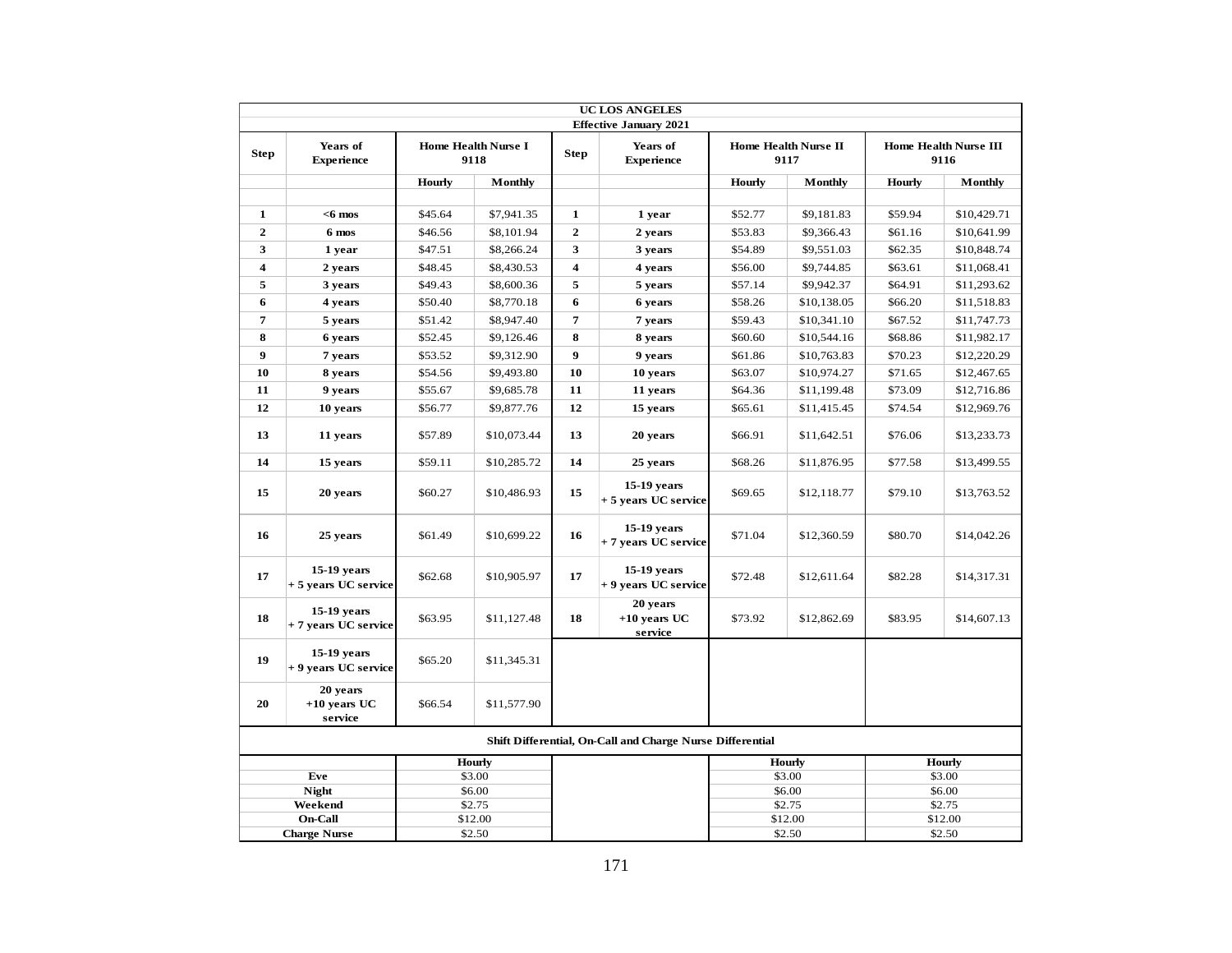|                         | <b>UC LOS ANGELES</b><br><b>Effective January 2021</b>                                                                                                            |         |                  |                         |                                               |         |                                                           |          |                  |                         |                                               |          |                  |
|-------------------------|-------------------------------------------------------------------------------------------------------------------------------------------------------------------|---------|------------------|-------------------------|-----------------------------------------------|---------|-----------------------------------------------------------|----------|------------------|-------------------------|-----------------------------------------------|----------|------------------|
|                         | Years of<br><b>Nurse Administrative I</b><br>Years of<br><b>Nurse Practitioner I</b><br><b>Nurse Practitioner II</b><br>Years of<br><b>Nurse Practitioner III</b> |         |                  |                         |                                               |         |                                                           |          |                  |                         |                                               |          |                  |
| <b>Step</b>             | <b>Experience</b>                                                                                                                                                 |         | 9134             | <b>Step</b>             | <b>Experience</b>                             |         | 9148                                                      |          | 9147             | <b>Step</b>             | <b>Experience</b>                             |          | 9146             |
|                         |                                                                                                                                                                   | Hourly  | Monthly          |                         |                                               | Hourly  | Monthly                                                   | Hourly   | Monthly          |                         |                                               | Hourly   | Monthly          |
|                         |                                                                                                                                                                   |         |                  |                         | $<$ 6 mos                                     | \$66.74 | \$11,612.97                                               |          |                  |                         |                                               |          |                  |
| 1                       | 1 year                                                                                                                                                            | \$58.50 | \$10,178.66      | $\mathbf{1}$            | 6 mos                                         |         |                                                           | \$73.99  | \$12,873.77      | 1                       | 1 year                                        | \$79.24  | \$13,787.52      |
| $\overline{2}$          | 2 years                                                                                                                                                           | \$59.64 | \$10,378.02      | $\overline{2}$          | 1 year                                        |         |                                                           | \$75.44  | \$13,126.66      | $\overline{2}$          | 2 years                                       | \$80.82  | \$14,062.57      |
| 3                       | 3 years                                                                                                                                                           | \$60.83 | \$10,584.77      | $\mathbf{3}$            | 2 years                                       |         |                                                           | \$76.96  | \$13,390.64      | 3                       | 3 years                                       | \$82.44  | \$14,345.00      |
| $\overline{\mathbf{4}}$ | 4 years                                                                                                                                                           | \$62.06 | \$10,798.90      | $\overline{\mathbf{4}}$ | 3 years                                       |         |                                                           | \$78.52  | \$13,661.99      | $\overline{\mathbf{4}}$ | 4 years                                       | \$84.08  | \$14,629.28      |
| 5                       | 5 years                                                                                                                                                           | \$63.30 | \$11,014.88      | $\overline{5}$          | 4 years                                       |         |                                                           | \$80.11  | \$13,938.89      | 5                       | 5 years                                       | \$85.79  | \$14,928.33      |
| 6                       | 6 years                                                                                                                                                           | \$64.56 | \$11,232.70      | 6                       | 5 years                                       |         |                                                           | \$81.67  | \$14,210.25      | 6                       | 6 years                                       | \$87.48  | \$15,221.84      |
| $\overline{7}$          | 7 years                                                                                                                                                           | \$65.85 | \$11,457.91      | $\overline{7}$          | 6 years                                       |         |                                                           | \$83.31  | \$14,496.37      | $\overline{7}$          | 7 years                                       | \$89.25  | \$15,530.11      |
| 8                       | 8 years                                                                                                                                                           | \$67.17 | \$11,686.81      | 8                       | 7 years                                       |         |                                                           | \$84.99  | \$14,788.03      | 8                       | 8 years                                       | \$91.06  | \$15,843.93      |
| $\boldsymbol{9}$        | 9 years                                                                                                                                                           | \$68.51 | \$11,921.25      | $\boldsymbol{9}$        | 8 years                                       |         |                                                           | \$86.66  | \$15,079.70      | 9                       | 9 years                                       | \$92.84  | \$16,154.05      |
| 10                      | 10 years                                                                                                                                                          | \$69.87 | \$12,157.53      | 10                      | 9 years                                       |         |                                                           | \$88.43  | \$15,386.13      | 10                      | 10 years                                      | \$94.72  | \$16,480.78      |
| 11                      | 11 years                                                                                                                                                          | \$71.28 | \$12,403.05      | 11                      | 10 years                                      |         |                                                           | \$90.18  | \$15,690.71      | 11                      | 11 years                                      | \$96.57  | \$16,803.83      |
| 12                      | 15 years                                                                                                                                                          | \$72.70 | \$12,650.40      | 12                      | 11 years                                      |         |                                                           | \$91.99  | \$16,006.37      | 12                      | 15 years                                      | \$98.55  | \$17,147.18      |
| 13                      | 20 years                                                                                                                                                          | \$74.17 | \$12,905.15      | 13                      | 15 years                                      |         |                                                           | \$93.84  | \$16,327.57      | 13                      | 20 years                                      | \$100.91 | \$17,558.83      |
| 14                      | 25 years                                                                                                                                                          | \$75.68 | \$13,169.12      | 14                      | 20 years                                      |         |                                                           | \$95.74  | \$16,658.00      | 14                      | 25 years                                      | \$102.48 | \$17,832.03      |
| 15                      | 15 years-19 years<br>+5years UC<br>service                                                                                                                        | \$77.00 | \$13,398.02      | 15                      | 25 years                                      |         |                                                           | \$97.63  | \$16,988.43      | 15                      | 15 years-19 years<br>$+5$ years UC<br>service | \$104.56 | \$18,193.84      |
| 16                      | 15 years-19 years<br>$+7$ years UC<br>service                                                                                                                     | \$78.54 | \$13,665.69      | 16                      | 15 years-19 years<br>$+5$ vears UC<br>service |         |                                                           | \$99.59  | \$17,328.08      | 16                      | 15 years-19 years<br>+7 years UC<br>service   | \$106.65 | \$18,557.50      |
| 17                      | 15 years-19 years<br>$+9$ years UC<br>service                                                                                                                     | \$80.12 | \$13,940.74      | 17                      | 15 years-19 years<br>$+7$ years UC<br>service |         |                                                           | \$101.58 | \$17,675.12      | 17                      | 15 years-19 years<br>$+9$ years UC<br>service | \$108.76 | \$18,924.84      |
| 18                      | 20 years<br>$+10$ years UC<br>service                                                                                                                             | \$81.69 | \$14,213.94      | 18                      | 15 years-19 years<br>$+9$ years UC<br>service |         |                                                           | \$103.59 | \$18,024.01      | 18                      | 20 years<br>$+10$ years UC<br>service         | \$110.93 | \$19,301.42      |
| 19                      | 20 years<br>$+12$ years UC<br>service                                                                                                                             | \$83.32 | \$14,498.22      | 19 <sup>°</sup>         | 20 years<br>$+10$ years UC<br>service         |         |                                                           | \$105.67 | \$18,385.82      |                         |                                               |          |                  |
| 20                      | 25 years<br>$+15$ years UC<br>service                                                                                                                             | \$84.99 | \$14,788.03      |                         |                                               |         |                                                           |          |                  |                         |                                               |          |                  |
|                         |                                                                                                                                                                   |         |                  |                         |                                               |         | Shift Differential, On-Call and Charge Nurse Differential |          |                  |                         |                                               |          |                  |
|                         |                                                                                                                                                                   |         | Hourly           |                         |                                               |         | Hourly                                                    |          | <b>Hourly</b>    |                         |                                               |          | <b>Hourly</b>    |
|                         | Eve<br><b>Night</b>                                                                                                                                               |         | \$3.00<br>\$6.00 |                         |                                               |         | \$3.00<br>\$6.00                                          |          | \$3.00<br>\$6.00 |                         |                                               |          | \$3.00<br>\$6.00 |
|                         | Weekend                                                                                                                                                           |         | \$2.75           |                         |                                               |         | \$2.75                                                    |          | \$2.50           |                         |                                               |          | \$2.50           |
|                         | On-Call                                                                                                                                                           |         | \$12.00          |                         |                                               |         | \$12.00                                                   |          | \$12.00          |                         |                                               |          | \$12.00          |
|                         | <b>Charge Nurse</b>                                                                                                                                               |         | \$2.50           |                         |                                               |         | \$0.00                                                    |          | \$0.00           |                         |                                               |          | \$0.00           |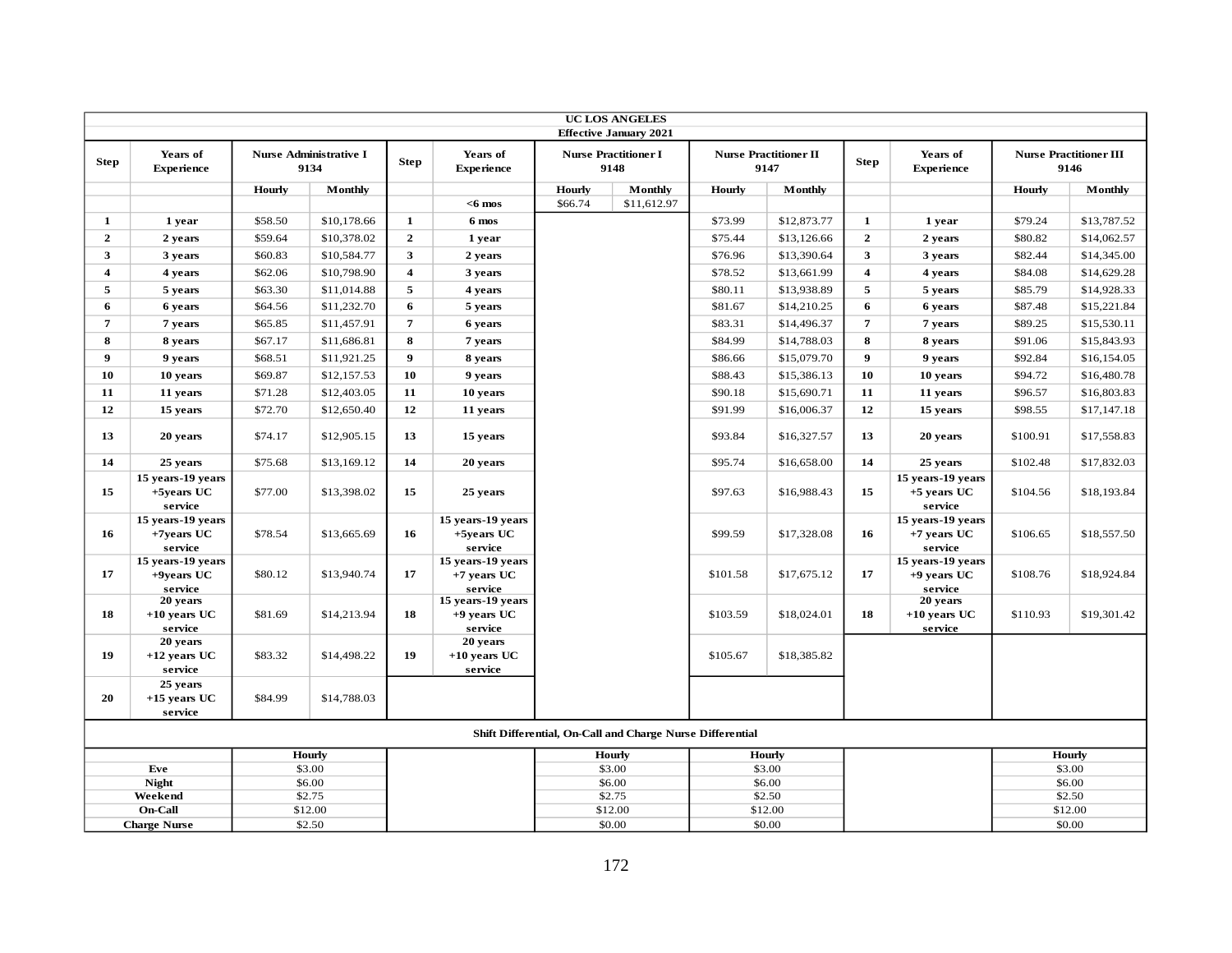|                     | UC LOS ANGELES<br><b>Effective January 2021</b>                                                                                                |                |                                                           |               |               |               |  |  |  |  |  |  |  |  |
|---------------------|------------------------------------------------------------------------------------------------------------------------------------------------|----------------|-----------------------------------------------------------|---------------|---------------|---------------|--|--|--|--|--|--|--|--|
|                     | <b>Home Health Nurse</b><br><b>Nurse Practitioner</b><br><b>Nurese Anesthetist</b><br><b>Resource</b><br><b>Nurse Anesthetist Sr</b><br>Nurse, |                |                                                           |               |               |               |  |  |  |  |  |  |  |  |
| Step                | Per Diem                                                                                                                                       | Per Diem Nurse | Per Diem                                                  | Per Diem      | Per Diem      | Per Diem      |  |  |  |  |  |  |  |  |
|                     | 9119                                                                                                                                           | 9123           | 9114                                                      | 9160          | 9122          | 9121          |  |  |  |  |  |  |  |  |
|                     | <b>Hourly</b>                                                                                                                                  | <b>Hourly</b>  | <b>Hourly</b>                                             | <b>Hourly</b> | <b>Hourly</b> | <b>Hourly</b> |  |  |  |  |  |  |  |  |
| $\mathbf{1}$        | \$76.30                                                                                                                                        | \$92.01        | \$62.25                                                   | \$78.04       | \$90.02       | \$118.50      |  |  |  |  |  |  |  |  |
|                     |                                                                                                                                                |                | Shift Differential, On-Call and Charge Nurse Differential |               |               |               |  |  |  |  |  |  |  |  |
|                     | <b>Hourly</b>                                                                                                                                  | <b>Hourly</b>  | <b>Hourly</b>                                             | <b>Hourly</b> | <b>Hourly</b> | <b>Hourly</b> |  |  |  |  |  |  |  |  |
| Eve                 | \$3.00                                                                                                                                         | \$3.00         | \$3.00                                                    | \$3.00        | \$3.00        | \$3.00        |  |  |  |  |  |  |  |  |
| <b>Night</b>        | \$6.00                                                                                                                                         | \$6.00         | \$6.00                                                    | \$6.00        | \$6.00        | \$6.00        |  |  |  |  |  |  |  |  |
| Weekend             | \$2.75                                                                                                                                         | \$2.75         | \$2.75                                                    | \$2.75        | \$2.75        | \$2.75        |  |  |  |  |  |  |  |  |
| $On-Call$           | \$12.00                                                                                                                                        | \$12.00        | \$12.00                                                   | \$12.00       | \$10.50       | \$12.00       |  |  |  |  |  |  |  |  |
| <b>Charge Nurse</b> | \$2.50                                                                                                                                         | \$2.50         | \$0.00                                                    | \$0.00        | \$0.00        | \$0.00        |  |  |  |  |  |  |  |  |
|                     |                                                                                                                                                |                |                                                           |               |               |               |  |  |  |  |  |  |  |  |
|                     |                                                                                                                                                |                | 173                                                       |               |               |               |  |  |  |  |  |  |  |  |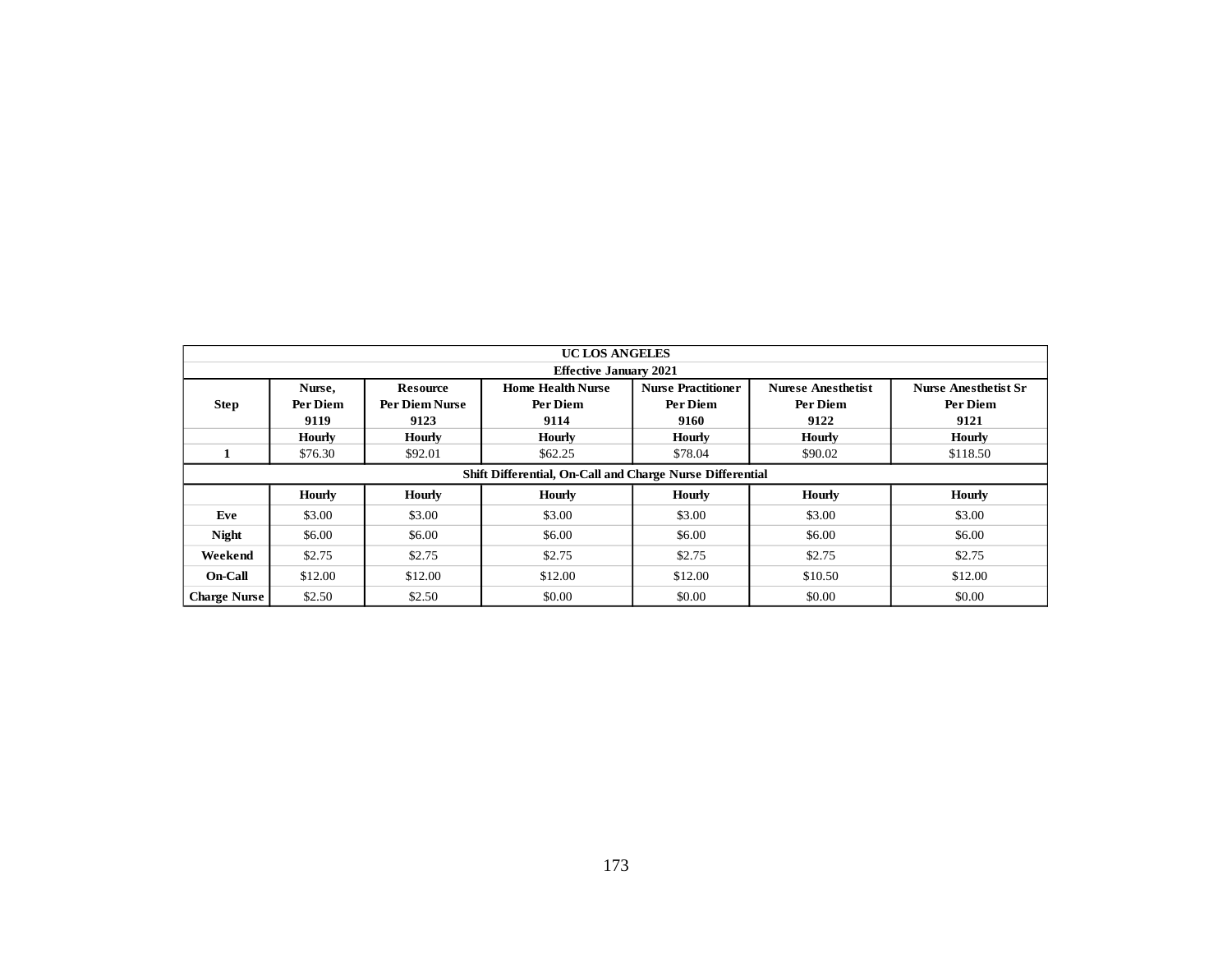|                         |                                          |         |                                 |         |                                  |                         | <b>UC LOS ANGELES</b><br><b>Effective January 2022</b>    |         |                                   |                         |                                               |               |                                  |
|-------------------------|------------------------------------------|---------|---------------------------------|---------|----------------------------------|-------------------------|-----------------------------------------------------------|---------|-----------------------------------|-------------------------|-----------------------------------------------|---------------|----------------------------------|
| <b>Step</b>             | Years of<br><b>Experience</b>            |         | <b>Nurse Clinical I</b><br>9140 |         | <b>Nurse Clinical II</b><br>9139 | <b>Step</b>             | Years of<br><b>Experience</b>                             |         | <b>Nurse Clinical III</b><br>9138 | <b>Step</b>             | Years of<br><b>Experience</b>                 |               | <b>Nurse Clinical IV</b><br>9137 |
|                         |                                          | Hourly  | Monthly                         | Hourly  | Monthly                          |                         |                                                           | Hourly  | Monthly                           |                         |                                               | Hourly        | Monthly                          |
|                         | $<$ 6 mos                                | \$50.01 | \$8,702.46                      |         |                                  |                         |                                                           |         |                                   |                         |                                               |               |                                  |
| $\mathbf{1}$            | 6 mos                                    |         |                                 | \$53.42 | \$9,295.68                       | $\mathbf{1}$            | 1 year                                                    | \$57.35 | \$9,978.26                        | $\mathbf{1}$            | 1 year                                        | \$61.80       | \$10,754.01                      |
| $\overline{2}$          | 1 year                                   |         |                                 | \$54.65 | \$9,508.63                       | $\overline{2}$          | 2 years                                                   | \$58.55 | \$10,187.41                       | $\overline{2}$          | 2 years                                       | \$63.04       | \$10,968.86                      |
| $\overline{\mathbf{3}}$ | 2 years                                  |         |                                 | \$55.74 | \$9,698.76                       | 3                       | 3 years                                                   | \$59.67 | \$10,383.24                       | 3                       | 3 years                                       | \$64.26       | \$11,181.81                      |
| $\overline{\mathbf{4}}$ | 3 years                                  |         |                                 | \$56.84 | \$9,890.80                       | $\overline{\mathbf{4}}$ | 4 years                                                   | \$60.90 | \$10,596.20                       | $\overline{\mathbf{4}}$ | 4 years                                       | \$65.59       | \$11,411.87                      |
| 5                       | 4 years                                  |         |                                 | \$57.97 | \$10,086.64                      | 5                       | 5 years                                                   | \$62.10 | \$10,805.34                       | 5                       | 5 years                                       | \$66.87       | \$11,636.23                      |
| 6                       | 5 years                                  |         |                                 | \$59.13 | \$10,288.18                      | 6                       | 6 years                                                   | \$63.35 | \$11,022.10                       | 6                       | 6 years                                       | \$68.22       | \$11,870.10                      |
| $\overline{7}$          | 6 years                                  |         |                                 | \$60.31 | \$10,493.52                      | $\overline{7}$          | 7 years                                                   | \$64.59 | \$11,238.85                       | 7                       | 7 years                                       | \$69.56       | \$12,103.96                      |
| 8                       | 7 years                                  |         |                                 | \$61.51 | \$10,702.67                      | 8                       | 8 years                                                   | \$65.92 | \$11,470.81                       | 8                       | 8 years                                       | \$70.96       | \$12,347.33                      |
| $\boldsymbol{9}$        | 8 years                                  |         |                                 | \$62.73 | \$10,915.62                      | $\boldsymbol{9}$        | 9 years                                                   | \$67.20 | \$11,693.27                       | $\boldsymbol{9}$        | 9 years                                       | \$72.39       | \$12,596.41                      |
| 10                      | 9 years                                  |         |                                 | \$64.02 | \$11,139.98                      | 10                      | 10 years                                                  | \$68.55 | \$11,927.14                       | 10                      | 10 years                                      | \$73.86       | \$12,851.19                      |
| 11                      | 10 years                                 |         |                                 | \$65.31 | \$11,364.34                      | 11                      | 11 years                                                  | \$69.93 | \$12,168.61                       | 11                      | 11 years                                      | \$75.32       | \$13,105.97                      |
| 12                      | 11 years                                 |         |                                 | \$66.58 | \$11,584.89                      | 12                      | 15 years                                                  | \$71.36 | \$12,415.78                       | 12                      | 15 years                                      | \$76.83       | \$13,368.36                      |
| 13                      | 15 years                                 |         |                                 | \$67.92 | \$11,818.76                      | 13                      | 20 years                                                  | \$72.74 | \$12,657.25                       | 13                      | 20 years                                      | \$78.38       | \$13,638.35                      |
| 14                      | 20years                                  |         |                                 | \$69.31 | \$12,060.23                      | 14                      | 25 years                                                  | \$74.21 | \$12,912.03                       | 14                      | 25 years                                      | \$79.93       | \$13,908.34                      |
| 15                      | 25 years                                 |         |                                 | \$70.66 | \$12,294.10                      | 15                      | 15-19 years<br>+ 5 years UC service                       | \$75.55 | \$13,145.90                       | 15                      | 15-19 years<br>$+$ 5 years UC $\,$<br>service | \$81.48       | \$14,178.33                      |
| 16                      | 15 years-19 years<br>+5 years UC service |         |                                 | \$71.92 | \$12,514.65                      | 16                      | 15-19 years<br>+ 7 years UC service                       | \$77.05 | \$13,406.38                       | 16                      | 15-19 years<br>+ 7 years UC service           | \$83.15       | \$14,467.33                      |
| 17                      | 15 years-19 years<br>+7years UC service  |         |                                 | \$73.35 | \$12,763.73                      | 17                      | 15-19 years<br>+ 9 years UC service                       | \$78.59 | \$13,674.47                       | 17                      | 15-19 years<br>+ 9 years UC service           | \$84.81       | \$14,756.34                      |
| 18                      | 15 years-19 years<br>+9 years UC service |         |                                 | \$74.85 | \$13,024.21                      | 18                      | 20 years<br>$+10$ years UC<br>service                     | \$80.16 | \$13,948.27                       | 18                      | 20 years<br>$+10$ years UC<br>service         | \$86.51       | \$15,052.95                      |
| 19                      | 20 years<br>$+10$ years UC<br>service    |         |                                 | \$76.31 | \$13,277.09                      | 19                      | 20 years<br>$+12$ years UC<br>service                     | \$81.76 | \$14,225.86                       | 19                      | 25 years<br>$+15$ years UC<br>service         | \$88.25       | \$15,355.26                      |
| 20                      | 20 years<br>$+15$ years UC<br>service    |         |                                 | \$77.86 | \$13,547.08                      | 20                      | 20 years<br>$+15$ years UC<br>service                     | \$83.39 | \$14,509.16                       |                         |                                               |               |                                  |
| 21                      | 25 years<br>$+15$ years UC<br>service    |         |                                 | \$79.42 | \$13,818.98                      | 21                      | 20 years<br>$+18$ years UC<br>service                     | \$85.05 | \$14,798.17                       |                         |                                               |               |                                  |
|                         |                                          |         |                                 |         |                                  | 22                      | 25 years<br>$+20$ years UC<br>service                     | \$86.76 | \$15,096.68                       |                         |                                               |               |                                  |
|                         |                                          |         |                                 |         |                                  |                         | Shift Differential, On-Call and Charge Nurse Differential |         |                                   |                         |                                               |               |                                  |
| Hourly<br>Hourly        |                                          |         |                                 |         |                                  |                         |                                                           | Hourly  |                                   |                         |                                               | <b>Hourly</b> |                                  |
|                         | Eve                                      |         | \$3.00                          |         | \$3.00                           |                         |                                                           |         | \$3.00                            |                         |                                               |               | \$3.00                           |
|                         | <b>Night</b>                             |         | \$6.00                          |         | \$6.00                           |                         |                                                           |         | \$6.00                            |                         |                                               |               | \$6.00                           |
|                         | Weekend<br>On-Call                       |         | \$2.75<br>\$12.00               |         | \$2.75<br>\$12.00                |                         |                                                           |         | \$2.75<br>\$12.00                 |                         |                                               |               | \$2.75<br>\$12.00                |
|                         | <b>Charge Nurse</b>                      |         | \$0.00                          |         | \$2.50                           |                         |                                                           |         | \$2.50                            |                         |                                               |               | \$2.50                           |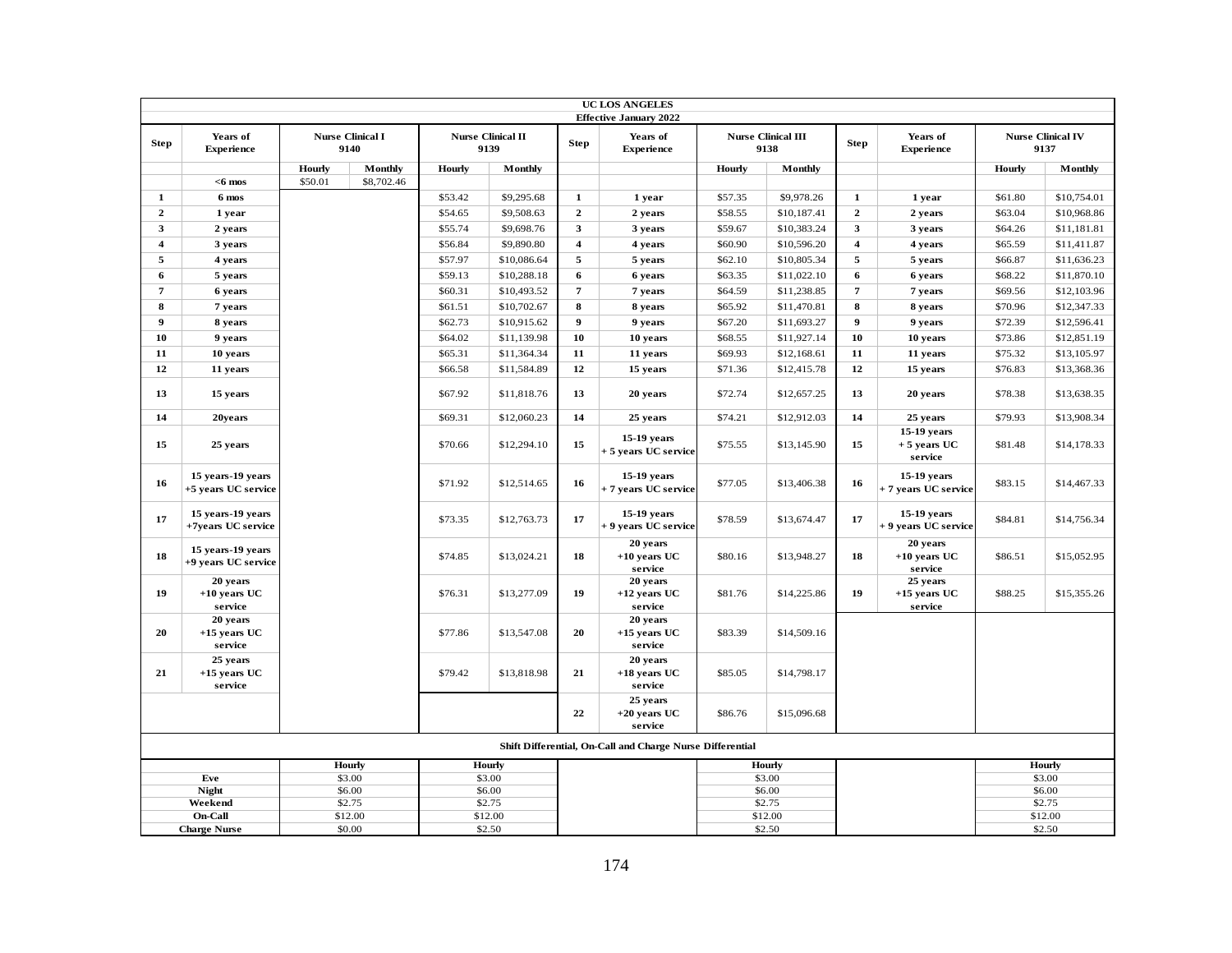|                         |                                       |               |                                    |                         | <b>UC LOS ANGELES</b>                                     |                  |                                     |         |                                      |
|-------------------------|---------------------------------------|---------------|------------------------------------|-------------------------|-----------------------------------------------------------|------------------|-------------------------------------|---------|--------------------------------------|
|                         |                                       |               |                                    |                         | <b>Effective January 2022</b>                             |                  |                                     |         |                                      |
| <b>Step</b>             | Years of<br><b>Experience</b>         |               | <b>Home Health Nurse I</b><br>9118 | <b>Step</b>             | Years of<br><b>Experience</b>                             |                  | <b>Home Health Nurse II</b><br>9117 |         | <b>Home Health Nurse III</b><br>9116 |
|                         |                                       | <b>Hourly</b> | Monthly                            |                         |                                                           | Hourly           | Monthly                             | Hourly  | Monthly                              |
| 1                       | $<$ 6 mos                             | \$47.01       | \$8,179.59                         | $\mathbf{1}$            | 1 year                                                    | \$54.35          | \$9,457.29                          | \$61.74 | \$10,742.60                          |
| $\mathbf{z}$            | 6 mos                                 | \$47.96       | \$8,345.00                         | $\mathbf{2}$            | 2 years                                                   | \$55.44          | \$9,647.42                          | \$63.00 | \$10,961.25                          |
| 3                       | 1 year                                | \$48.93       | \$8,514.22                         | 3                       | 3 years                                                   | \$56.54          | \$9,837.56                          | \$64.22 | \$11,174.20                          |
| $\overline{\mathbf{4}}$ | 2 years                               | \$49.90       | \$8,683.44                         | $\overline{\mathbf{4}}$ | 4 years                                                   | \$57.69          | \$10,037.20                         | \$65.52 | \$11,400.46                          |
| 5                       | 3 years                               | \$50.91       | \$8,858.37                         | 5                       | 5 years                                                   | \$58.85          | \$10,240.64                         | \$66.85 | \$11,632.43                          |
| 6                       | 4 years                               | \$51.92       | \$9,033.29                         | 6                       | 6 years                                                   | \$60.01          | \$10,442.19                         | \$68.19 | \$11,864.39                          |
| 7                       | 5 years                               | \$52.96       | \$9,215.82                         | $\overline{7}$          | 7 years                                                   | \$61.21          | \$10,651.33                         | \$69.54 | \$12,100.16                          |
| 8                       | 6 years                               | \$54.02       | \$9,400.25                         | 8                       | 8 years                                                   | \$62.42          | \$10,860.48                         | \$70.93 | \$12,341.63                          |
| 9                       | 7 years                               | \$55.13       | \$9,592.29                         | $\boldsymbol{9}$        | 9 years                                                   | \$63.72          | \$11,086.74                         | \$72.34 | \$12,586.90                          |
| 10                      | 8 years                               | \$56.20       | \$9,778.62                         | 10                      | 10 years                                                  | \$64.96          | \$11,303.50                         | \$73.80 | \$12,841.68                          |
| 11                      | 9 years                               | \$57.34       | \$9,976.36                         | 11                      | 11 years                                                  | \$66.30          | \$11,535.46                         | \$75.28 | \$13,098.37                          |
| 12                      | 10 years                              | \$58.47       | \$10,174.10                        | 12                      | 15 years                                                  | \$67.57          | \$11,757.92                         | \$76.77 | \$13,358.85                          |
| 13                      | 11 years                              | \$59.63       | \$10,375.64                        | 13                      | 20 years                                                  | \$68.92          | \$11,991.78                         | \$78.34 | \$13,630.74                          |
| 14                      | 15 years                              | \$60.89       | \$10,594.29                        | 14                      | 25 years                                                  | \$70.31          | \$12,233.25                         | \$79.91 | \$13,904.54                          |
| 15                      | 20 years                              | \$62.08       | \$10,801.54                        | 15                      | 15-19 years<br>+ 5 years UC service                       | \$71.74          | \$12,482.33                         | \$81.47 | \$14,176.43                          |
| 16                      | 25 years                              | \$63.33       | \$11,020.20                        | 16                      | 15-19 years<br>+ 7 years UC service                       | \$73.17          | \$12,731.41                         | \$83.12 | \$14,463.53                          |
| 17                      | 15-19 years<br>+ 5 years UC service   | \$64.56       | \$11,233.15                        | 17                      | 15-19 vears<br>+ 9 years UC service                       | \$74.66          | \$12,989.99                         | \$84.75 | \$14,746.83                          |
| 18                      | $15-19$ years<br>+ 7 years UC service | \$65.87       | \$11,461.31                        | 18                      | 20 years<br>$+10$ years UC<br>service                     | \$76.14          | \$13,248.57                         | \$86.47 | \$15,045.34                          |
| 19                      | 15-19 years<br>+ 9 years UC service   | \$67.16       | \$11,685.67                        |                         |                                                           |                  |                                     |         |                                      |
| 20                      | 20 years<br>$+10$ years UC<br>service | \$68.54       | \$11,925.24                        |                         |                                                           |                  |                                     |         |                                      |
|                         |                                       |               |                                    |                         |                                                           |                  |                                     |         |                                      |
|                         |                                       |               |                                    |                         | Shift Differential, On-Call and Charge Nurse Differential |                  |                                     |         |                                      |
|                         | Hourly                                |               |                                    |                         |                                                           |                  | <b>Hourly</b>                       |         | Hourly                               |
|                         | Eve                                   |               | \$3.00                             |                         |                                                           |                  | \$3.00                              |         | \$3.00                               |
|                         | <b>Night</b><br>Weekend               |               | \$6.00<br>\$2.75                   |                         |                                                           |                  | \$6.00<br>\$2.75                    |         | \$6.00<br>\$2.75                     |
|                         | <b>On-Call</b>                        |               | \$12.00                            |                         |                                                           |                  | \$12.00                             |         | \$12.00                              |
|                         | <b>Charge Nurse</b>                   |               | \$2.50                             |                         |                                                           | \$2.50<br>\$2.50 |                                     |         |                                      |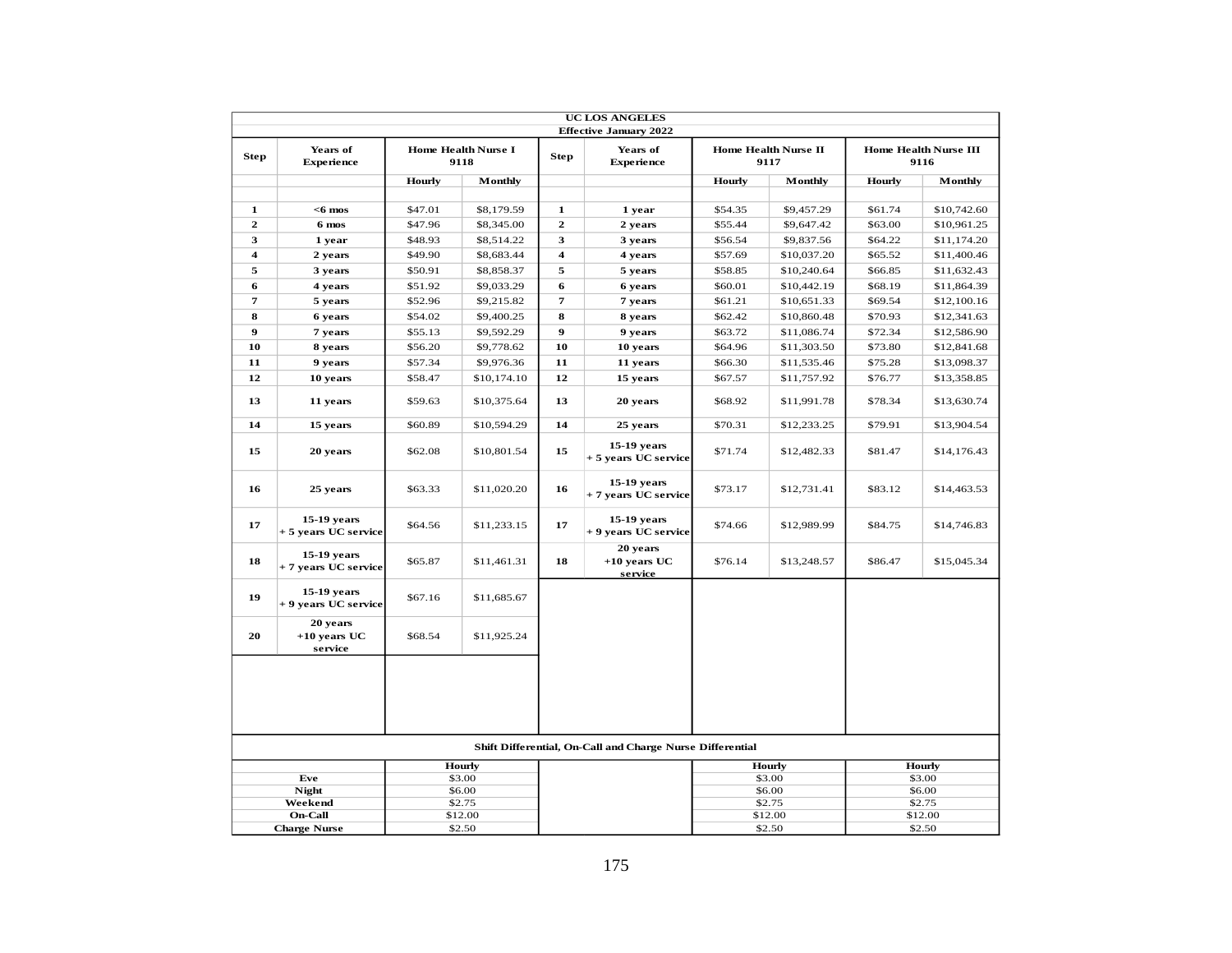|                                                                                                                                                                                                                                                                                                          |                             |               |                                   |                         | UC LOS ANGELES                |          |                                    |               |                                     |
|----------------------------------------------------------------------------------------------------------------------------------------------------------------------------------------------------------------------------------------------------------------------------------------------------------|-----------------------------|---------------|-----------------------------------|-------------------------|-------------------------------|----------|------------------------------------|---------------|-------------------------------------|
|                                                                                                                                                                                                                                                                                                          |                             |               |                                   |                         | <b>Effective January 2022</b> |          |                                    |               |                                     |
| <b>Step</b>                                                                                                                                                                                                                                                                                              | Years of Experience*        |               | Coordinator, Transplant I<br>9110 | <b>Step</b>             | Years of Experience**         |          | Coordinator, Transplant II<br>9111 |               | Coordinator, Transplant III<br>9125 |
|                                                                                                                                                                                                                                                                                                          |                             | <b>Hourly</b> | <b>Monthly</b>                    |                         |                               | Hourly   | Monthly                            | <b>Hourly</b> | <b>Monthly</b>                      |
|                                                                                                                                                                                                                                                                                                          |                             |               |                                   |                         |                               |          |                                    |               |                                     |
| 1                                                                                                                                                                                                                                                                                                        | 1 year                      | \$70.45       | \$12,257.97                       | $\mathbf{1}$            | 5 years                       | \$84.88  | \$14,769.65                        | \$90.11       | \$15,678.49                         |
| $\mathbf{2}$                                                                                                                                                                                                                                                                                             | 3 years                     | \$71.87       | \$12,505.15                       | $\mathbf 2$             | 7 years                       | \$86.58  | \$15,064.36                        | \$91.93       | \$15,996.02                         |
| 3                                                                                                                                                                                                                                                                                                        | 5 years                     | \$73.31       | \$12,756.12                       | 3                       | 9 years                       | \$88.30  | \$15,364.77                        | \$93.79       | \$16,319.24                         |
| $\overline{\mathbf{4}}$                                                                                                                                                                                                                                                                                  | 5 years                     | \$79.24       | \$13,788.55                       | $\overline{\mathbf{4}}$ | 12 years                      | \$90.07  | \$15,672.79                        | \$95.62       | \$16,638.67                         |
| 5                                                                                                                                                                                                                                                                                                        | 7 years                     | \$80.82       | \$14,062.35                       | $\sqrt{5}$              | 16 years                      | \$91.89  | \$15,988.41                        | \$97.56       | \$16,975.21                         |
| 6                                                                                                                                                                                                                                                                                                        | 9 years                     | \$82.46       | \$14,347.55                       | $\boldsymbol{6}$        | 18 years                      | \$93.70  | \$16,304.03                        | \$99.47       | \$17,307.94                         |
| $\overline{7}$                                                                                                                                                                                                                                                                                           | 12 years                    | \$84.09       | \$14,630.85                       | $\boldsymbol{7}$        | $>20$ years                   | \$95.57  | \$16,629.16                        | \$101.50      | \$17,661.59                         |
| ${\bf 8}$                                                                                                                                                                                                                                                                                                | 16 years                    | \$85.80       | \$14,929.36                       | $\pmb{8}$               | 15 years + 7 UC service       | \$97.51  | \$16,967.60                        | \$103.94      | \$18,085.59                         |
| 9                                                                                                                                                                                                                                                                                                        | 18 years                    | \$87.49       | \$15,224.07                       | $\boldsymbol{9}$        | 15 years + 9 UC service       | \$99.43  | \$17,300.34                        | \$105.56      | \$18,366.99                         |
| 10                                                                                                                                                                                                                                                                                                       | $> 20$ years                | \$89.24       | \$15,528.28                       | 10                      | $20$ years $+10$ UC service   | \$101.45 | \$17,652.09                        | \$107.70      | \$18,739.66                         |
| 11                                                                                                                                                                                                                                                                                                       | 15 years + 7 UC service     | \$91.01       | \$15,836.30                       |                         |                               |          |                                    |               |                                     |
| 12                                                                                                                                                                                                                                                                                                       | 15 years + 9 UC service     | \$92.84       | \$16,153.83                       |                         |                               |          |                                    |               |                                     |
| 13                                                                                                                                                                                                                                                                                                       | $20$ years $+10$ UC service | \$94.71       | \$16,478.96                       |                         |                               |          |                                    |               |                                     |
| ** CCTC and minimum 5 years relevant RN experience with a combination of critical care and/or transplant<br>preferred (per program requirements).<br>* Steps 4-13: Minimum 5 years relevant RN experience with a combination of<br>critical care and/or transplant preferred (per program requirements). |                             |               |                                   |                         |                               |          |                                    |               |                                     |
|                                                                                                                                                                                                                                                                                                          |                             |               |                                   |                         | <b>Stipends</b>               |          |                                    |               |                                     |
|                                                                                                                                                                                                                                                                                                          |                             |               | Per Day                           |                         |                               |          | Per Day                            |               | Per Day                             |
|                                                                                                                                                                                                                                                                                                          | Weeknight<br>Weekend        |               | \$540.00<br>\$540.00              |                         |                               |          | \$540.00<br>\$540.00               |               | \$540.00<br>\$540.00                |
|                                                                                                                                                                                                                                                                                                          | Holiday                     |               | \$540.00                          |                         |                               |          | \$540.00                           |               | \$540.00                            |
|                                                                                                                                                                                                                                                                                                          | <b>Charge Nurse</b>         |               | \$522.00                          |                         |                               |          | \$522.00                           |               | \$522.00                            |
|                                                                                                                                                                                                                                                                                                          |                             |               |                                   |                         |                               |          |                                    |               |                                     |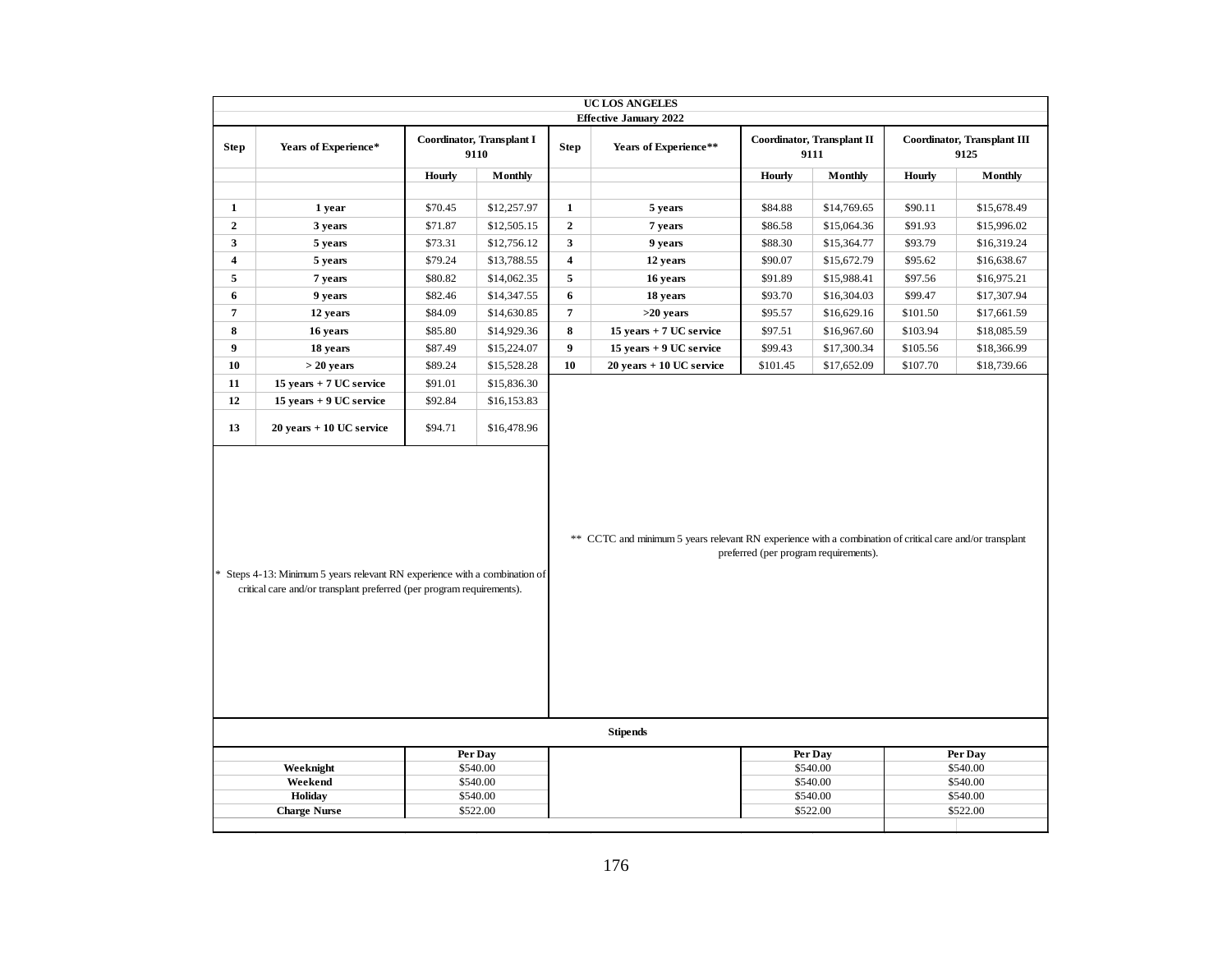|                         |                                               |         |                                |                         |                                               |               | <b>UC LOS ANGELES</b>                                     |               |                                      |                         |                                               |          |                                       |
|-------------------------|-----------------------------------------------|---------|--------------------------------|-------------------------|-----------------------------------------------|---------------|-----------------------------------------------------------|---------------|--------------------------------------|-------------------------|-----------------------------------------------|----------|---------------------------------------|
|                         |                                               |         |                                |                         |                                               |               | <b>Effective January 2022</b>                             |               |                                      |                         |                                               |          |                                       |
| <b>Step</b>             | Years of<br><b>Experience</b>                 |         | Nurse Administrative I<br>9134 | <b>Step</b>             | Years of<br><b>Experience</b>                 |               | <b>Nurse Practitioner I</b><br>9148                       |               | <b>Nurse Practitioner II</b><br>9147 | <b>Step</b>             | Years of<br><b>Experience</b>                 |          | <b>Nurse Practitioner III</b><br>9146 |
|                         |                                               | Hourly  | Monthly                        |                         |                                               | <b>Hourly</b> | Monthly                                                   | <b>Hourly</b> | Monthly                              |                         |                                               | Hourly   | Monthly                               |
|                         |                                               |         |                                |                         | $<$ 6 mos                                     | \$68.74       | \$11,961.36                                               |               |                                      |                         |                                               |          |                                       |
| 1                       | 1 year                                        | \$60.25 | \$10,484.02                    | $\mathbf{1}$            | 6 mos                                         |               |                                                           | \$76.21       | \$13,259.98                          | $\mathbf{1}$            | 1 year                                        | \$81.62  | \$14,201.15                           |
| $\mathbf{2}$            | 2 years                                       | \$61.43 | \$10,689.36                    | $\mathbf{2}$            | 1 year                                        |               |                                                           | \$77.70       | \$13,520.46                          | $\mathbf{2}$            | 2 years                                       | \$83.24  | \$14,484.45                           |
| 3                       | 3 years                                       | \$62.66 | \$10,902.31                    | $\mathbf{3}$            | 2 years                                       |               |                                                           | \$79.27       | \$13,792.36                          | 3                       | 3 years                                       | \$84.92  | \$14,775.35                           |
| $\overline{\mathbf{4}}$ | 4 years                                       | \$63.92 | \$11,122.87                    | $\overline{\mathbf{4}}$ | 3 years                                       |               |                                                           | \$80.87       | \$14,071.85                          | $\overline{\mathbf{4}}$ | 4 years                                       | \$86.60  | \$15,068.16                           |
| 5                       | 5 years                                       | \$65.20 | \$11,345.33                    | 5                       | 4 years                                       |               |                                                           | \$82.51       | \$14,357.06                          | 5                       | 5 years                                       | \$88.37  | \$15,376.18                           |
| 6                       | 6 years                                       | \$66.49 | \$11,569.68                    | 6                       | 5 years                                       |               |                                                           | \$84.12       | \$14,636.55                          | 6                       | 6 years                                       | \$90.11  | \$15,678.49                           |
| $\overline{7}$          | 7 years                                       | \$67.83 | \$11,801.65                    | $\overline{7}$          | 6 years                                       |               |                                                           | \$85.81       | \$14,931.26                          | $\overline{7}$          | 7 years                                       | \$91.93  | \$15,996.02                           |
| 8                       | 8 years                                       | \$69.18 | \$12,037.42                    | 8                       | 7 years                                       |               |                                                           | \$87.54       | \$15,231.67                          | 8                       | 8 years                                       | \$93.79  | \$16,319.24                           |
| $\boldsymbol{9}$        | 9 years                                       | \$70.57 | \$12,278.89                    | $\boldsymbol{9}$        | 8 years                                       |               |                                                           | \$89.26       | \$15,532.09                          | $\boldsymbol{9}$        | 9 years                                       | \$95.62  | \$16,638.67                           |
| 10                      | 10 years                                      | \$71.97 | \$12,522.26                    | 10                      | 9 years                                       |               |                                                           | \$91.08       | \$15,847.71                          | 10                      | 10 years                                      | \$97.56  | \$16,975.21                           |
| 11                      | 11 years                                      | \$73.42 | \$12,775.14                    | 11                      | 10 years                                      |               |                                                           | \$92.88       | \$16,161.43                          | 11                      | 11 years                                      | \$99.47  | \$17,307.94                           |
| 12                      | 15 years                                      | \$74.88 | \$13,029.92                    | 12                      | 11 years                                      |               |                                                           | \$94.75       | \$16,486.56                          | 12                      | 15 years                                      | \$101.50 | \$17,661.59                           |
| 13                      | 20 years                                      | \$76.39 | \$13,292.30                    | 13                      | 15 years                                      |               |                                                           | \$96.65       | \$16,817.40                          | 13                      | 20 years                                      | \$103.94 | \$18,085.59                           |
| 14                      | 25 years                                      | \$77.96 | \$13,564.20                    | 14                      | 20 years                                      |               |                                                           | \$98.61       | \$17,157.74                          | 14                      | 25 years                                      | \$105.56 | \$18,366.99                           |
| 15                      | 15 years-19 years<br>$+5$ years UC<br>service | \$79.31 | \$13,799.96                    | 15                      | 25 years                                      |               |                                                           | \$100.56      | \$17,498.08                          | 15                      | 15 years-19 years<br>$+5$ years UC<br>service | \$107.70 | \$18,739.66                           |
| 16                      | 15 years-19 years<br>$+7$ years UC<br>service | \$80.89 | \$14,075.66                    | 16                      | 15 years-19 years<br>$+5$ vears UC<br>service |               |                                                           | \$102.57      | \$17,847.93                          | 16                      | 15 years-19 years<br>$+7$ vears UC<br>service | \$109.85 | \$19,114.22                           |
| 17                      | 15 years-19 years<br>$+9$ years UC<br>service | \$82.52 | \$14,358.96                    | 17                      | 15 years-19 years<br>$+7$ years UC<br>service |               |                                                           | \$104.63      | \$18,205.38                          | 17                      | 15 years-19 years<br>$+9$ years UC<br>service | \$112.03 | \$19,492.59                           |
| 18                      | 20 years<br>$+10$ years UC<br>service         | \$84.14 | \$14,640.36                    | 18                      | 15 years-19 years<br>$+9$ vears UC<br>service |               |                                                           | \$106.69      | \$18,564.73                          | 18                      | 20 years<br>$+10$ years UC<br>service         | \$114.26 | \$19,880.46                           |
| 19                      | 20 years<br>$+12$ years UC<br>service         | \$85.82 | \$14,933.16                    | 19                      | 20 years<br>$+10$ years UC<br>service         |               |                                                           | \$108.84      | \$18,937.40                          |                         |                                               |          |                                       |
| 20                      | 25 years<br>$+15$ years UC<br>service         | \$87.54 | \$15,231.67                    |                         |                                               |               |                                                           |               |                                      |                         |                                               |          |                                       |
|                         |                                               |         |                                |                         |                                               |               |                                                           |               |                                      |                         |                                               |          |                                       |
|                         |                                               |         |                                |                         |                                               |               | Shift Differential, On-Call and Charge Nurse Differential |               |                                      |                         |                                               |          |                                       |
|                         |                                               |         | Hourly                         |                         |                                               |               | <b>Hourly</b>                                             |               | Hourly                               |                         |                                               |          | Hourly                                |
|                         | Eve<br><b>Night</b>                           |         | \$3.00<br>\$6.00               |                         |                                               |               | \$3.00<br>\$6.00                                          |               | \$3.00<br>\$6.00                     |                         |                                               |          | \$3.00<br>\$6.00                      |
|                         | Weekend                                       |         | \$2.75                         |                         |                                               |               | \$2.75                                                    |               | \$2.50                               |                         |                                               |          | \$2.50                                |
|                         | On-Call                                       |         | \$12.00                        |                         |                                               |               | \$12.00                                                   |               | \$12.00                              |                         |                                               |          | \$12.00                               |
|                         | <b>Charge Nurse</b>                           |         | \$2.50                         |                         |                                               |               | \$0.00                                                    |               | \$0.00                               |                         |                                               |          | \$0.00                                |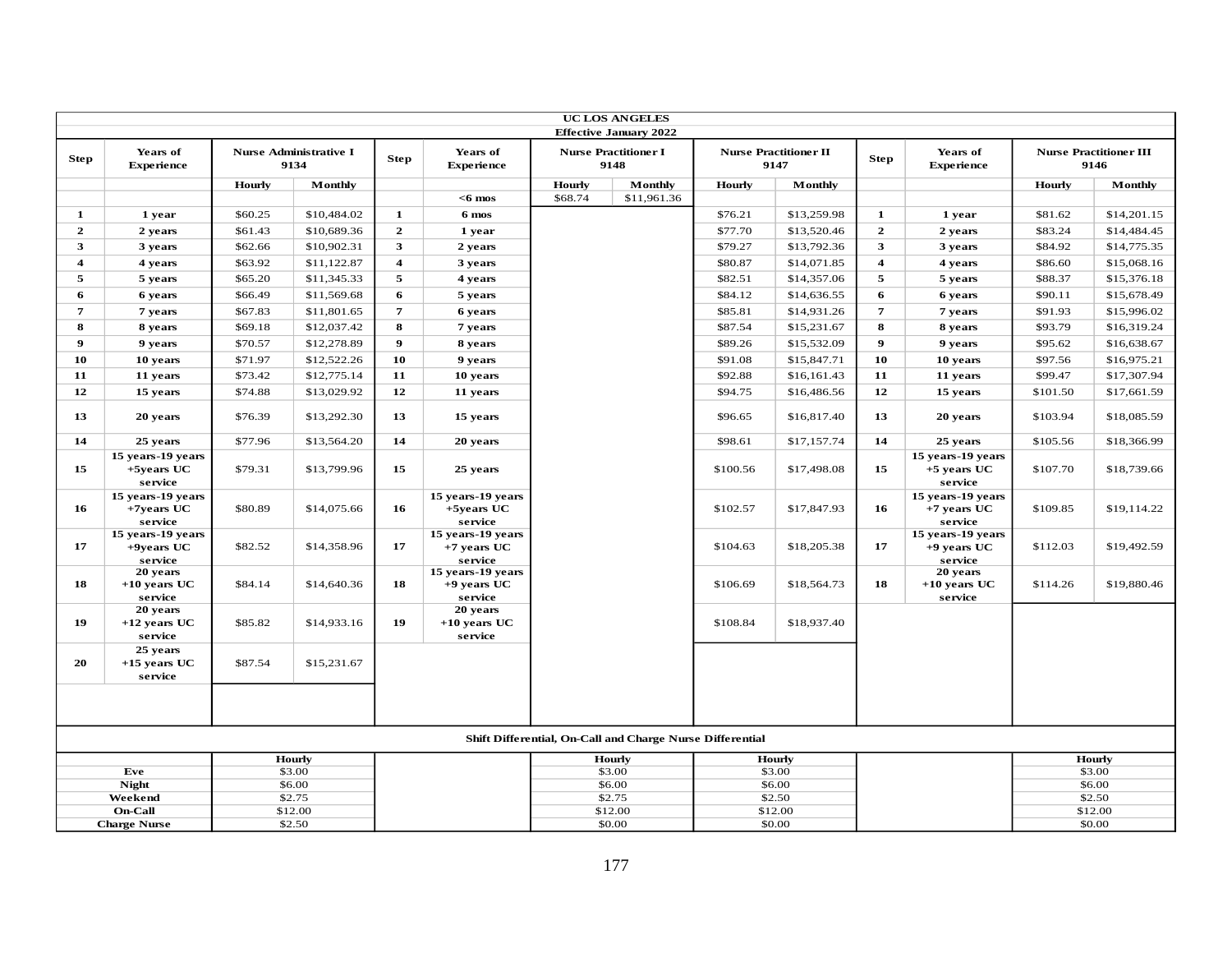|              |                               |         |                                           |               | <b>UC LOS ANGELES</b><br><b>Effective January 2022</b>    |                         |                               |               |                                          |
|--------------|-------------------------------|---------|-------------------------------------------|---------------|-----------------------------------------------------------|-------------------------|-------------------------------|---------------|------------------------------------------|
| <b>Step</b>  | Years of<br><b>Experience</b> |         | <b>Anesthetist Nurse Reg Grad</b><br>9134 |               | <b>Nurse Anesthetist</b><br>9144                          | <b>Step</b>             | <b>Years of Experience</b>    |               | <b>Nurse Anesthetist Sr. Nex</b><br>9143 |
|              |                               | Hourly  | <b>Monthly</b>                            | <b>Hourly</b> | Monthly                                                   |                         |                               | <b>Hourly</b> | <b>Monthly</b>                           |
|              |                               |         |                                           |               |                                                           |                         |                               |               |                                          |
| 1            | $<6$ mos                      | \$88.25 | \$15,355.26                               | \$98.79       | \$17,190.06                                               | $\mathbf{1}$            | 1 year                        | \$107.92      | \$18,777.68                              |
| $\mathbf{2}$ | 6 mos                         |         |                                           | \$100.77      | \$17,534.20                                               | $\boldsymbol{2}$        | 2 years                       | \$110.10      | \$19,157.95                              |
| 3            | 1 year                        |         |                                           | \$102.77      | \$17,882.15                                               | 3                       | 3 years                       | \$112.29      | \$19,538.22                              |
| 4            | 2 years                       |         |                                           | \$104.87      | \$18,247.21                                               | $\overline{\mathbf{4}}$ | 4 years                       | \$114.54      | \$19,929.90                              |
| 5            | 3 years                       |         |                                           | \$106.96      | \$18,610.36                                               | 5                       | 5 years                       | \$116.86      | \$20,332.98                              |
| 6            | 4 years                       |         |                                           | \$109.12      | \$18,986.83                                               | 6                       | 6 years                       | \$119.19      | \$20,739.87                              |
| 7            | 5 years                       |         |                                           | \$111.27      | \$19,361.40                                               | $\overline{7}$          | 7 years                       | \$121.60      | \$21,158.17                              |
| 8            | 6 years                       |         |                                           | \$113.50      | \$19,749.27                                               | 8                       | 8 years                       | \$124.00      | \$21,576.46                              |
| 9            | 7 years                       |         |                                           | \$115.76      | \$20,142.85                                               | 9                       | 9 years                       | \$126.47      | \$22,006.17                              |
| 10           | 8 years                       |         |                                           | \$118.09      | \$20,547.84                                               | 10                      | 10 years                      | \$129.03      | \$22,451.08                              |
| 11           | 9 years                       |         |                                           | \$120.44      | \$20,956.62                                               | 11                      | 11 years                      | \$131.60      | \$22,897.90                              |
| 12           | 10 years                      |         |                                           | \$122.84      | \$21,374.92                                               | 12                      | 15 years                      | \$134.21      | \$23,352.32                              |
| 13           | 11 years                      |         |                                           | \$125.32      | \$21,806.53                                               | 13                      | 20 years w/10years UC service | \$136.91      | \$23,821.95                              |
| 14           | 15 years                      |         |                                           | \$127.85      | \$22,245.74                                               |                         |                               |               |                                          |
| 15           | 20 years                      |         |                                           | \$130.43      | \$22,694.45                                               |                         |                               |               |                                          |
|              |                               |         |                                           |               | Shift Differential, On-Call and Charge Nurse Differential |                         |                               |               |                                          |
|              |                               |         | <b>Hourly</b>                             |               | <b>Hourly</b>                                             |                         |                               |               | <b>Hourly</b>                            |
|              | Eve                           |         | \$3.00                                    |               | \$3.00                                                    |                         |                               |               | \$3.00                                   |
|              | <b>Night</b>                  |         | \$6.00                                    |               | \$6.00                                                    |                         |                               |               | \$6.00                                   |
|              | Weekend<br>On-Call            |         | \$2.75<br>\$12.00                         |               | \$2.75<br>\$12.00                                         |                         |                               |               | \$2.75<br>\$12.00                        |
|              | <b>Charge Nurse</b>           |         | \$0.00                                    |               | \$0.00                                                    |                         |                               |               | \$0.00                                   |
|              |                               |         |                                           |               |                                                           |                         |                               |               |                                          |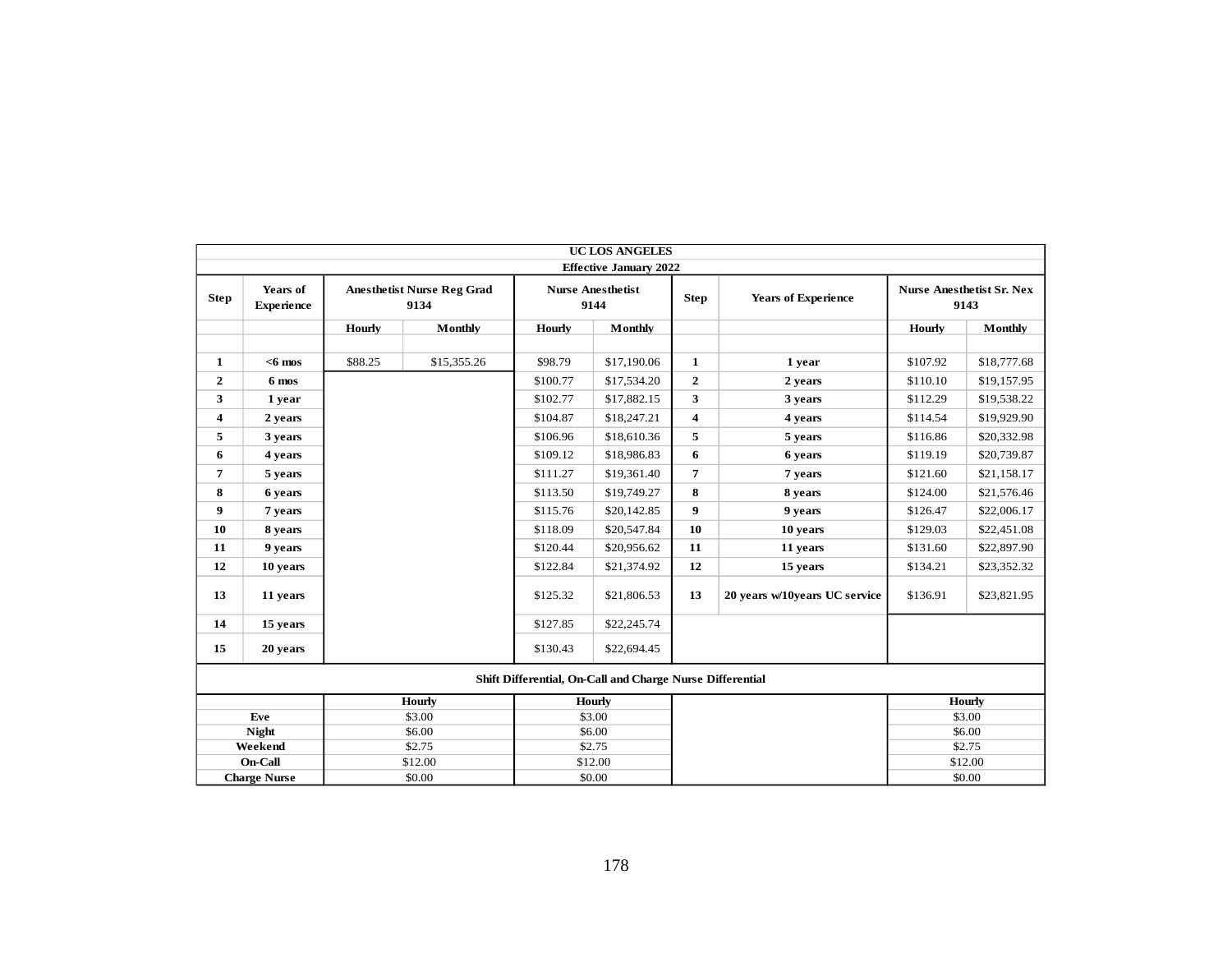|                     |                                                                               |                                                  | <b>UC LOS ANGELES</b><br><b>Effective January 2022</b> |                                               |                                               |                                                 |  |  |  |  |  |  |  |  |  |
|---------------------|-------------------------------------------------------------------------------|--------------------------------------------------|--------------------------------------------------------|-----------------------------------------------|-----------------------------------------------|-------------------------------------------------|--|--|--|--|--|--|--|--|--|
| <b>Step</b>         | Nurse,<br>Per Diem<br>9119                                                    | <b>Resource</b><br><b>Per Diem Nurse</b><br>9123 | <b>Home Health Nurse</b><br>Per Diem<br>9114           | <b>Nurse Practitioner</b><br>Per Diem<br>9160 | <b>Nurese Anesthetist</b><br>Per Diem<br>9122 | <b>Nurse Anesthetist Sr</b><br>Per Diem<br>9121 |  |  |  |  |  |  |  |  |  |
|                     | Hourly                                                                        | Hourly                                           | <b>Hourly</b>                                          | Hourly                                        | <b>Hourly</b>                                 | Hourly                                          |  |  |  |  |  |  |  |  |  |
|                     | \$78.59                                                                       | \$94.77                                          | \$64.12                                                | \$80.38                                       | \$92.72                                       | \$122.06                                        |  |  |  |  |  |  |  |  |  |
|                     | Shift Differential, On-Call and Charge Nurse Differential                     |                                                  |                                                        |                                               |                                               |                                                 |  |  |  |  |  |  |  |  |  |
|                     | Hourly<br><b>Hourly</b><br>Hourly<br><b>Hourly</b><br>Hourly<br><b>Hourly</b> |                                                  |                                                        |                                               |                                               |                                                 |  |  |  |  |  |  |  |  |  |
| Eve                 | \$3.00                                                                        | \$3.00                                           | \$3.00                                                 | \$3.00                                        | \$3.00                                        | \$3.00                                          |  |  |  |  |  |  |  |  |  |
| <b>Night</b>        | \$6.00                                                                        | \$6.00                                           | \$6.00                                                 | \$6.00                                        | \$6.00                                        | \$6.00                                          |  |  |  |  |  |  |  |  |  |
| Weekend             | \$2.75                                                                        | \$2.75                                           | \$2.75                                                 | \$2.75                                        | \$2.75                                        | \$2.75                                          |  |  |  |  |  |  |  |  |  |
| <b>On-Call</b>      | \$12.00                                                                       | \$12.00                                          | \$12.00                                                | \$12.00                                       | \$10.50                                       | \$12.00                                         |  |  |  |  |  |  |  |  |  |
| <b>Charge Nurse</b> | \$2.50                                                                        | \$2.50                                           | \$0.00                                                 | \$0.00                                        | \$0.00                                        | \$0.00                                          |  |  |  |  |  |  |  |  |  |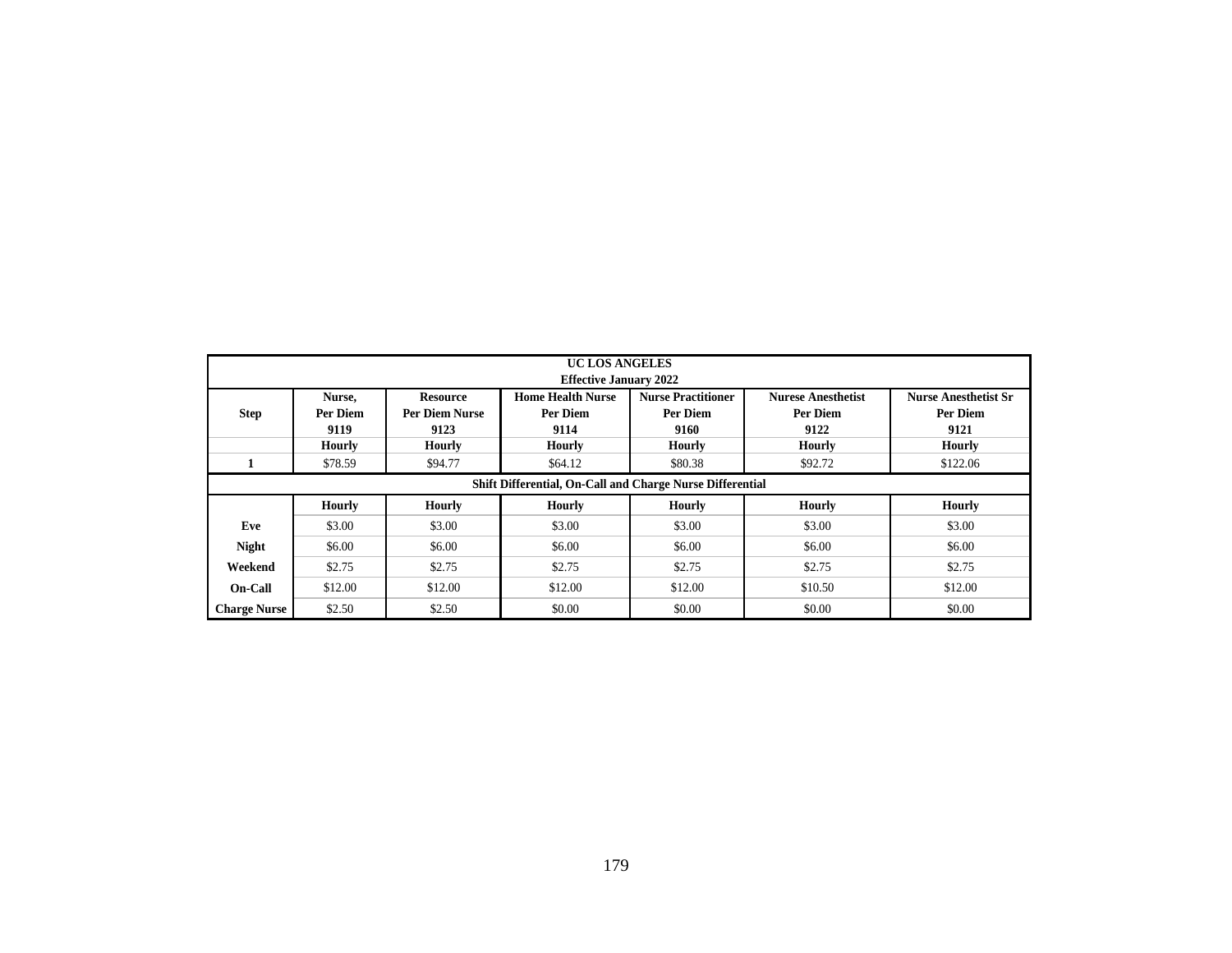|              |                                   |         |                            |               |                                    |               | <b>UC MERCED</b><br><b>Effective December 2018</b>        |         |                                      |         |                                       |                                                |
|--------------|-----------------------------------|---------|----------------------------|---------------|------------------------------------|---------------|-----------------------------------------------------------|---------|--------------------------------------|---------|---------------------------------------|------------------------------------------------|
| Step         | Years of<br><b>Experience</b>     |         | Nurse, Clinical II<br>9139 |               | <b>Nurse, Clinical III</b><br>9138 |               | <b>Nurse Practitioner I</b><br>9148                       |         | <b>Nurse Practitioner II</b><br>9147 |         | <b>Nurse Practitioner III</b><br>9146 | <b>Nurse Practitioner,</b><br>Per Diem<br>9160 |
|              |                                   | Hourly  | Monthly                    | <b>Hourly</b> | Monthly                            | <b>Hourly</b> | Monthly                                                   | Hourly  | Monthly                              | Hourly  | Monthly                               | <b>Hourly</b>                                  |
| 1            | $<1$ yr                           | \$48.74 | \$8,480.76                 | \$51.17       | \$8,903.58                         | \$49.79       | \$8,663.46                                                | \$50.81 | \$8,840.94                           | \$55.14 | \$9,594.36                            | \$59.04                                        |
| $\mathbf{2}$ | $1 \text{ yr} < 2 \text{ yrs}$    | \$49.71 | \$8,649.54                 | \$52.19       | \$9,081.06                         |               |                                                           | \$51.81 | \$9,014.94                           | \$56.26 | \$9,789.24                            |                                                |
| 3            | $2 \text{ yrs} < 3 \text{ yrs}$   | \$50.70 | \$8,821.80                 | \$53.25       | \$9,265.50                         |               |                                                           | \$52.83 | \$9,192.42                           | \$57.39 | \$9,985.86                            |                                                |
| 4            | $3 \text{ yrs} < 4 \text{ yrs}$   | \$51.73 | \$9,001.02                 | \$54.30       | \$9,448.20                         |               |                                                           | \$53.89 | \$9,376.86                           | \$58.50 | \$10,179.00                           |                                                |
| 5            | $4 \text{ yrs} < 5 \text{ yrs}$   | \$52.76 | \$9,180.24                 | \$55.39       | \$9,637.86                         |               |                                                           | \$54.99 | \$9,568.26                           | \$59.69 | \$10,386.06                           |                                                |
| 6            | $5 \text{ yrs} < 6 \text{ yrs}$   | \$53.82 | \$9,364.68                 | \$56.51       | \$9,832.74                         |               |                                                           | \$56.06 | \$9,754.44                           | \$60.87 | \$10,591.38                           |                                                |
| 7            | $6 \text{ yrs} < 7 \text{ yrs}$   | \$54.88 | \$9,549.12                 | \$57.62       | \$10,025.88                        |               |                                                           | \$57.20 | \$9,952.80                           | \$62.11 | \$10,807.14                           |                                                |
| 8            | $7 \text{ yrs} < 8 \text{ yrs}$   | \$55.98 | \$9,740.52                 | \$58.79       | \$10,229.46                        |               |                                                           | \$58.34 | \$10,151.16                          | \$63.35 | \$11,022.90                           |                                                |
| 9            | $8 \text{ yrs} < 9 \text{ yrs}$   | \$57.09 | \$9,933.66                 | \$60.04       | \$10,446.96                        |               |                                                           | \$59.51 | \$10,354.74                          | \$64.59 | \$11,238.66                           |                                                |
| 10           | $9 \text{ yrs} < 10 \text{ yrs}$  | \$58.22 | \$10,130.28                | \$61.16       | \$10,641.84                        |               |                                                           | \$60.69 | \$10,560.06                          | \$65.92 | \$11,470.08                           |                                                |
| 11           | $10 \text{ yrs} < 11 \text{ yrs}$ | \$59.41 | \$10,337.34                | \$62.38       | \$10,854.12                        |               |                                                           | \$61.89 | \$10,768.86                          | \$67.21 | \$11,694.54                           |                                                |
| 12           | $11 \text{ yrs} < 12 \text{ yrs}$ | \$60.58 | \$10,540.92                | \$63.62       | \$11,069.88                        |               |                                                           | \$63.15 | \$10,988.10                          | \$68.57 | \$11,931.18                           |                                                |
| 13           | $12 \text{ yrs} < 13 \text{ yrs}$ | \$61.80 | \$10,753.20                | \$64.89       | \$11,290.86                        |               |                                                           | \$64.41 | \$11,207.34                          | \$69.93 | \$12,167.82                           |                                                |
| 14           | $13 \text{ yrs} < 14 \text{ yrs}$ | \$63.03 | \$10,967.22                | \$66.20       | \$11,518.80                        |               |                                                           | \$65.69 | \$11,430.06                          | \$71.34 | \$12,413.16                           |                                                |
| 15           | $>14$ yrs                         | \$64.29 | \$11,186.46                | \$67.50       | \$11,745.00                        |               |                                                           | \$67.00 | \$11,658.00                          | \$72.77 | \$12,661.98                           |                                                |
| 16           |                                   |         |                            | \$68.25       | \$11,875.50                        |               |                                                           |         |                                      |         |                                       |                                                |
| 17           |                                   |         |                            | \$69.61       | \$12,112.14                        |               |                                                           |         |                                      |         |                                       |                                                |
| 18           |                                   |         |                            | \$71.02       | \$12,357.48                        |               |                                                           |         |                                      |         |                                       |                                                |
|              |                                   |         |                            |               |                                    |               | Shift Differential, On-Call and Charge Nurse Differential |         |                                      |         |                                       |                                                |
|              |                                   |         | <b>Hourly</b>              |               | <b>Hourly</b>                      |               |                                                           |         | Hourly                               |         | <b>Hourly</b>                         | <b>Hourly</b>                                  |
|              | Eve                               |         | \$2.75                     |               | \$2.75                             |               |                                                           |         | \$2.40                               |         | \$2.40                                | \$2.40                                         |
|              | <b>Night</b>                      |         | \$4.75                     |               | \$4.75                             |               |                                                           |         | \$4.30                               |         | \$4.30                                | \$4.30                                         |
|              | Weekend                           |         | \$1.60                     |               | \$1.60                             |               |                                                           |         | \$1.00                               |         | \$1.00                                | \$1.00                                         |
|              | On-Call                           |         | \$9.00                     |               | \$9.00                             |               |                                                           |         | \$7.00                               |         | \$7.00                                | \$7.00                                         |
|              | <b>Charge Nurse</b>               |         | $\overline{\phantom{a}}$   |               |                                    |               |                                                           |         | $\overline{\phantom{a}}$             |         | $\sim$                                | $\overline{\phantom{a}}$                       |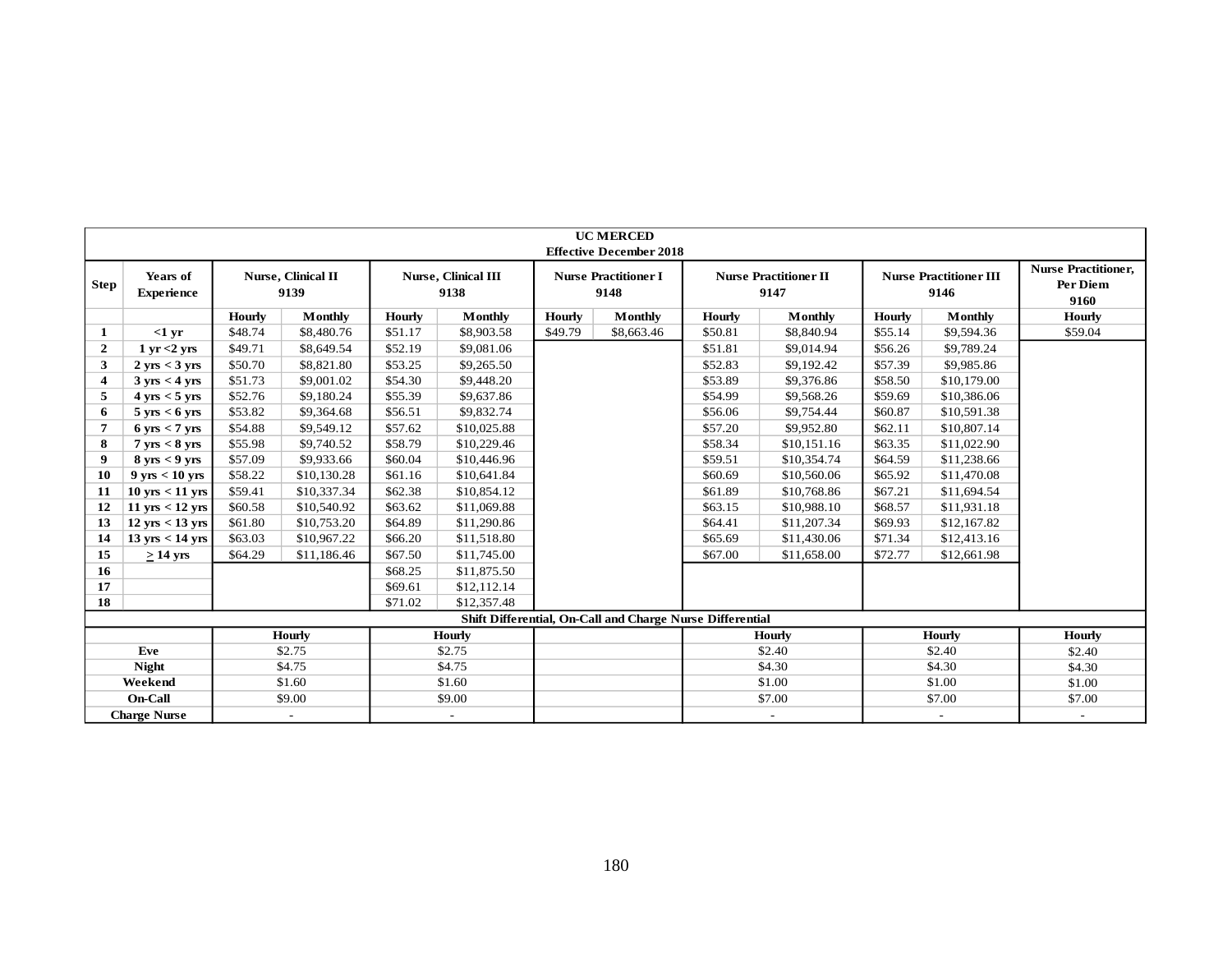|                         |                                   |         |                            |               |                             |               | <b>UC MERCED</b><br><b>Effective January 2019</b>         |         |                                      |         |                                       |                                                |
|-------------------------|-----------------------------------|---------|----------------------------|---------------|-----------------------------|---------------|-----------------------------------------------------------|---------|--------------------------------------|---------|---------------------------------------|------------------------------------------------|
| <b>Step</b>             | Years of<br><b>Experience</b>     |         | Nurse, Clinical II<br>9139 |               | Nurse, Clinical III<br>9138 |               | <b>Nurse Practitioner I</b><br>9148                       |         | <b>Nurse Practitioner II</b><br>9147 |         | <b>Nurse Practitioner III</b><br>9146 | <b>Nurse Practitioner,</b><br>Per Diem<br>9160 |
|                         |                                   | Hourly  | <b>Monthly</b>             | <b>Hourly</b> | Monthly                     | <b>Hourly</b> | Monthly                                                   | Hourly  | <b>Monthly</b>                       | Hourly  | <b>Monthly</b>                        | Hourly                                         |
| 1                       | $<1$ yr                           | \$50.20 | \$8,734.80                 | \$52.71       | \$9,171.54                  | \$51.28       | \$8,922.72                                                | \$52.33 | \$9,105.42                           | \$56.79 | \$9,881.46                            | \$60.81                                        |
| $\overline{2}$          | $1 \text{ yr} < 2 \text{ yrs}$    | \$51.20 | \$8,908.80                 | \$53.76       | \$9,354.24                  |               |                                                           | \$53.36 | \$9,284.64                           | \$57.95 | \$10,083.30                           |                                                |
| 3                       | $2 \text{ yrs} < 3 \text{ yrs}$   | \$52.22 | \$9,086.28                 | \$54.85       | \$9,543.90                  |               |                                                           | \$54.41 | \$9,467.34                           | \$59.11 | \$10,285.14                           |                                                |
| $\overline{\mathbf{4}}$ | $3 \text{ yrs} < 4 \text{ yrs}$   | \$53.28 | \$9,270.72                 | \$55.93       | \$9,731.82                  |               |                                                           | \$55.51 | \$9,658.74                           | \$60.26 | \$10,485.24                           |                                                |
| 5                       | $4 \text{ yrs} < 5 \text{ yrs}$   | \$54.34 | \$9,455.16                 | \$57.05       | \$9,926.70                  |               |                                                           | \$56.64 | \$9,855.36                           | \$61.48 | \$10,697.52                           |                                                |
| 6                       | $5 \text{ yrs} < 6 \text{ yrs}$   | \$55.43 | \$9,644.82                 | \$58.21       | \$10,128.54                 |               |                                                           | \$57.74 | \$10,046.76                          | \$62.70 | \$10,909.80                           |                                                |
| 7                       | $6 \text{ yrs} < 7 \text{ yrs}$   | \$56.53 | \$9,836.22                 | \$59.35       | \$10,326.90                 |               |                                                           | \$58.92 | \$10,252.08                          | \$63.97 | \$11,130.78                           |                                                |
| 8                       | $7 \text{ yrs} < 8 \text{ yrs}$   | \$57.66 | \$10,032.84                | \$60.55       | \$10,535.70                 |               |                                                           | \$60.09 | \$10,455.66                          | \$65.25 | \$11,353.50                           |                                                |
| 9                       | $8 \text{ vrs} < 9 \text{ vrs}$   | \$58.80 | \$10,231.20                | \$61.84       | \$10,760.16                 |               |                                                           | \$61.30 | \$10,666.20                          | \$66.53 | \$11,576.22                           |                                                |
| 10                      | $9 \text{ yrs} < 10 \text{ yrs}$  | \$59.97 | \$10,434.78                | \$62.99       | \$10,960.26                 |               |                                                           | \$62.51 | \$10,876.74                          | \$67.90 | \$11,814.60                           |                                                |
| 11                      | $10 \text{ yrs} < 11 \text{ yrs}$ | \$61.19 | \$10,647.06                | \$64.25       | \$11,179.50                 |               |                                                           | \$63.75 | \$11,092.50                          | \$69.23 | \$12,046.02                           |                                                |
| 12                      | $11 \text{ yrs} < 12 \text{ yrs}$ | \$62.40 | \$10,857.60                | \$65.53       | \$11,402.22                 |               |                                                           | \$65.04 | \$11,316.96                          | \$70.63 | \$12,289.62                           |                                                |
| 13                      | $12 \text{ yrs} < 13 \text{ yrs}$ | \$63.65 | \$11,075.10                | \$66.84       | \$11,630.16                 |               |                                                           | \$66.34 | \$11,543.16                          | \$72.03 | \$12,533.22                           |                                                |
| 14                      | $13 \text{ yrs} < 14 \text{ yrs}$ | \$64.92 | \$11,296.08                | \$68.19       | \$11,865.06                 |               |                                                           | \$67.66 | \$11,772.84                          | \$73.48 | \$12,785.52                           |                                                |
| 15                      | $> 14$ yrs                        | \$66.22 | \$11,522.28                | \$69.53       | \$12,098.22                 |               |                                                           | \$69.01 | \$12,007.74                          | \$74.95 | \$13,041.30                           |                                                |
| 16                      |                                   |         |                            | \$70.30       | \$12,232.20                 |               |                                                           |         |                                      |         |                                       |                                                |
| 17                      |                                   |         |                            | \$71.70       | \$12,475.80                 |               |                                                           |         |                                      |         |                                       |                                                |
| 18                      |                                   |         |                            | \$73.15       | \$12,728.10                 |               |                                                           |         |                                      |         |                                       |                                                |
|                         |                                   |         |                            |               |                             |               | Shift Differential, On-Call and Charge Nurse Differential |         |                                      |         |                                       |                                                |
|                         |                                   |         | <b>Hourly</b>              |               | <b>Hourly</b>               |               |                                                           |         | Hourly                               |         | Hourly                                | <b>Hourly</b>                                  |
|                         | Eve                               |         | \$2.75                     |               | \$2.75                      |               |                                                           |         | \$2.40                               |         | \$2.40                                | \$2.40                                         |
|                         | <b>Night</b>                      |         | \$4.75                     |               | \$4.75                      |               |                                                           |         | \$4.30                               |         | \$4.30                                | \$4.30                                         |
|                         | Weekend                           |         | \$1.60                     |               | \$1.60                      |               |                                                           |         | \$1.00                               |         | \$1.00                                | \$1.00                                         |
|                         | On-Call                           |         | \$9.00                     |               | \$9.00                      |               |                                                           |         | \$7.00                               |         | \$7.00                                | \$7.00                                         |
|                         | <b>Charge Nurse</b>               |         |                            |               |                             |               |                                                           |         |                                      |         |                                       |                                                |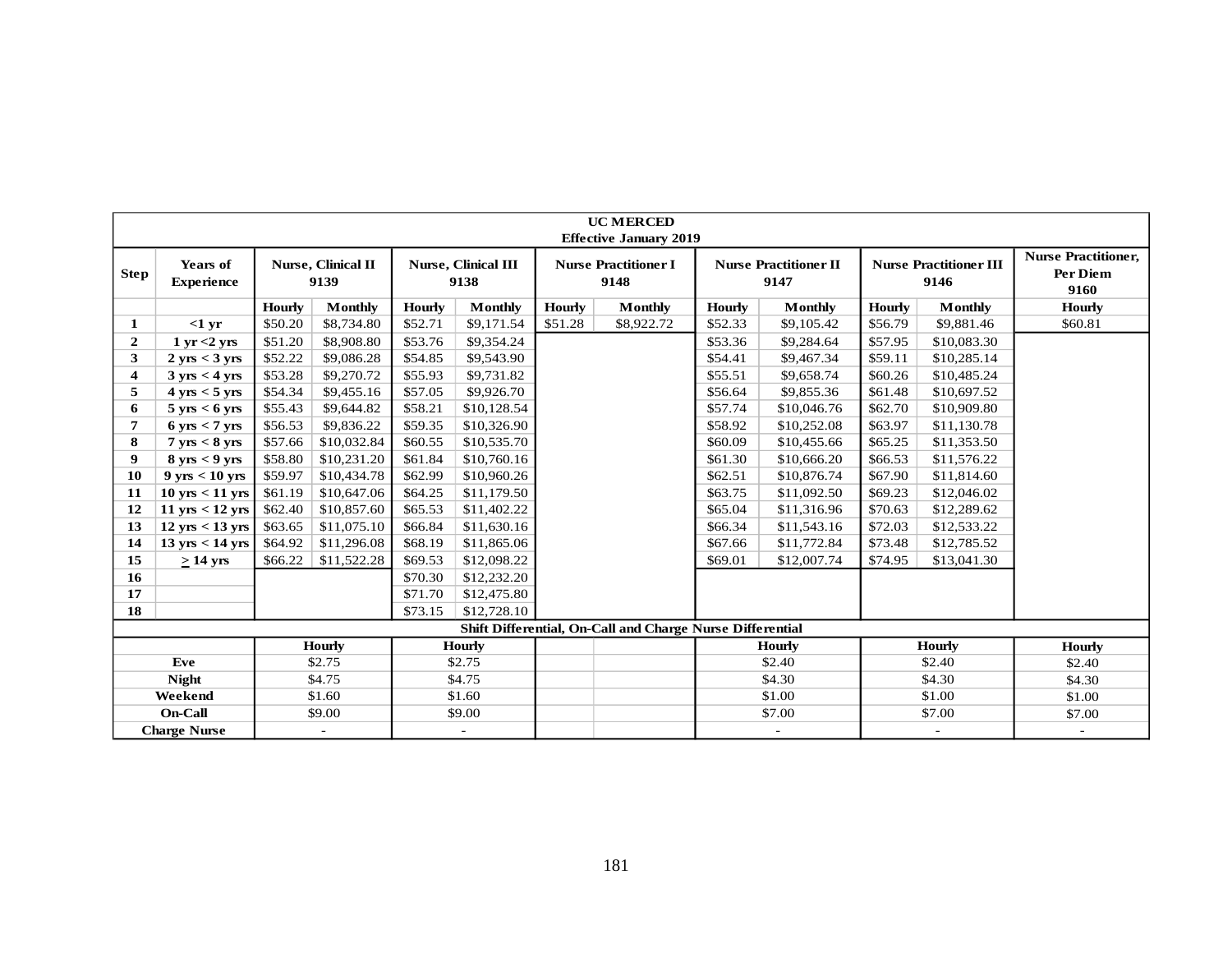|                         |                                   |               |                            |               |                             |               | <b>UC MERCED</b><br><b>Effective January 2020</b>         |               |                                      |               |                                       |                                                |
|-------------------------|-----------------------------------|---------------|----------------------------|---------------|-----------------------------|---------------|-----------------------------------------------------------|---------------|--------------------------------------|---------------|---------------------------------------|------------------------------------------------|
| <b>Step</b>             | Years of<br><b>Experience</b>     |               | Nurse, Clinical II<br>9139 |               | Nurse, Clinical III<br>9138 |               | <b>Nurse Practitioner I</b><br>9148                       |               | <b>Nurse Practitioner II</b><br>9147 |               | <b>Nurse Practitioner III</b><br>9146 | <b>Nurse Practitioner,</b><br>Per Diem<br>9160 |
|                         |                                   | <b>Hourly</b> | <b>Monthly</b>             | <b>Hourly</b> | <b>Monthly</b>              | <b>Hourly</b> | <b>Monthly</b>                                            | <b>Hourly</b> | <b>Monthly</b>                       | <b>Hourly</b> | <b>Monthly</b>                        | <b>Hourly</b>                                  |
| 1                       | $<1$ yr                           | \$51.71       | \$8,996.84                 | \$54.29       | \$9,446.69                  | \$52.82       | \$9,190.40                                                | \$53.90       | \$9,378.58                           | \$58.49       | \$10,177.90                           | \$62.63                                        |
| $\overline{2}$          | $1 \text{ yr} < 2 \text{ yrs}$    | \$52.74       | \$9,176.06                 | \$55.37       | \$9,634.87                  |               |                                                           | \$54.96       | \$9,563.18                           | \$59.69       | \$10,385.80                           |                                                |
| 3                       | $2 \text{ yrs} < 3 \text{ yrs}$   | \$53.79       | \$9,358.87                 | \$56.50       | \$9,830.22                  |               |                                                           | \$56.04       | \$9,751.36                           | \$60.88       | \$10,593.69                           |                                                |
| $\overline{\mathbf{4}}$ | $3 \text{ yrs} < 4 \text{ yrs}$   | \$54.88       | \$9,548.84                 | \$57.61       | \$10,023.77                 |               |                                                           | \$57.18       | \$9,948.50                           | \$62.07       | \$10,799.80                           |                                                |
| 5                       | $4 \text{ yrs} < 5 \text{ yrs}$   | \$55.97       | \$9,738.81                 | \$58.76       | \$10,224.50                 |               |                                                           | \$58.34       | \$10,151.02                          | \$63.32       | \$11,018.45                           |                                                |
| 6                       | $5 \text{ yrs} < 6 \text{ yrs}$   | \$57.09       | \$9,934.16                 | \$59.96       | \$10,432.40                 |               |                                                           | \$59.47       | \$10,348.16                          | \$64.58       | \$11,237.09                           |                                                |
| 7                       | $6 \text{ yrs} < 7 \text{ yrs}$   | \$58.23       | \$10,131.31                | \$61.13       | \$10,636.71                 |               |                                                           | \$60.69       | \$10,559.64                          | \$65.89       | \$11,464.70                           |                                                |
| 8                       | $7 \text{ yrs} < 8 \text{ yrs}$   | \$59.39       | \$10,333.83                | \$62.37       | \$10,851.77                 |               |                                                           | \$61.89       | \$10,769.33                          | \$67.21       | \$11,694.11                           |                                                |
| 9                       | $8 \text{ yrs} < 9 \text{ yrs}$   | \$60.56       | \$10,538.14                | \$63.70       | \$11,082.96                 |               |                                                           | \$63.14       | \$10,986.19                          | \$68.53       | \$11,923.51                           |                                                |
| 10                      | $9 \text{ yrs} < 10 \text{ yrs}$  | \$61.77       | \$10,747.82                | \$64.88       | \$11,289.07                 |               |                                                           | \$64.39       | \$11,203.04                          | \$69.94       | \$12,169.04                           |                                                |
| 11                      | $10$ yrs $< 11$ yrs               | \$63.03       | \$10,966.47                | \$66.18       | \$11,514.89                 |               |                                                           | \$65.66       | \$11,425.28                          | \$71.31       | \$12,407.40                           |                                                |
| 12                      | $11 \text{ yrs} < 12 \text{ yrs}$ | \$64.27       | \$11,183.33                | \$67.50       | \$11,744.29                 |               |                                                           | \$66.99       | \$11,656.47                          | \$72.75       | \$12,658.31                           |                                                |
| 13                      | $12 \text{ yrs} < 13 \text{ yrs}$ | \$65.56       | \$11,407.35                | \$68.85       | \$11,979.06                 |               |                                                           | \$68.33       | \$11,889.45                          | \$74.19       | \$12,909.22                           |                                                |
| 14                      | 13 yrs < 14 yrs                   | \$66.87       | \$11,634.96                | \$70.24       | \$12,221.01                 |               |                                                           | \$69.69       | \$12,126.03                          | \$75.68       | \$13,169.09                           |                                                |
| 15                      | $\geq$ 14 yrs                     | \$68.21       | \$11,867.95                | \$71.62       | \$12,461.17                 |               |                                                           | \$71.08       | \$12,367.97                          | \$77.20       | \$13,432.54                           |                                                |
| 16                      |                                   |               |                            | \$72.41       | \$12,599.17                 |               |                                                           |               |                                      |               |                                       |                                                |
| 17                      |                                   |               |                            | \$73.85       | \$12,850.07                 |               |                                                           |               |                                      |               |                                       |                                                |
| 18                      |                                   |               |                            | \$75.34       | \$13,109.94                 |               |                                                           |               |                                      |               |                                       |                                                |
|                         |                                   |               |                            |               |                             |               | Shift Differential, On-Call and Charge Nurse Differential |               |                                      |               |                                       |                                                |
|                         |                                   |               | <b>Hourly</b>              |               | <b>Hourly</b>               |               |                                                           |               | Hourly                               |               | <b>Hourly</b>                         | <b>Hourly</b>                                  |
|                         | Eve                               |               | \$2.75                     |               | \$2.75                      |               |                                                           |               | \$2.40                               |               | \$2.40                                | \$2.40                                         |
|                         | <b>Night</b>                      |               | \$4.75                     |               | \$4.75                      |               |                                                           |               | \$4.30                               |               | \$4.30                                | \$4.30                                         |
|                         | Weekend                           |               | \$1.60                     |               | \$1.60                      |               |                                                           |               | \$1.00                               |               | \$1.00                                | \$1.00                                         |
|                         | On-Call                           |               | \$9.00                     |               | \$9.00                      |               |                                                           |               | \$7.00                               |               | \$7.00                                | \$7.00                                         |
|                         | <b>Charge Nurse</b>               |               | $\omega$                   |               | $\omega$                    |               |                                                           |               | $\sim$                               |               | $\blacksquare$                        | $\sim$                                         |
|                         |                                   |               |                            |               |                             |               |                                                           |               |                                      |               |                                       |                                                |
|                         |                                   |               |                            |               |                             |               | 182                                                       |               |                                      |               |                                       |                                                |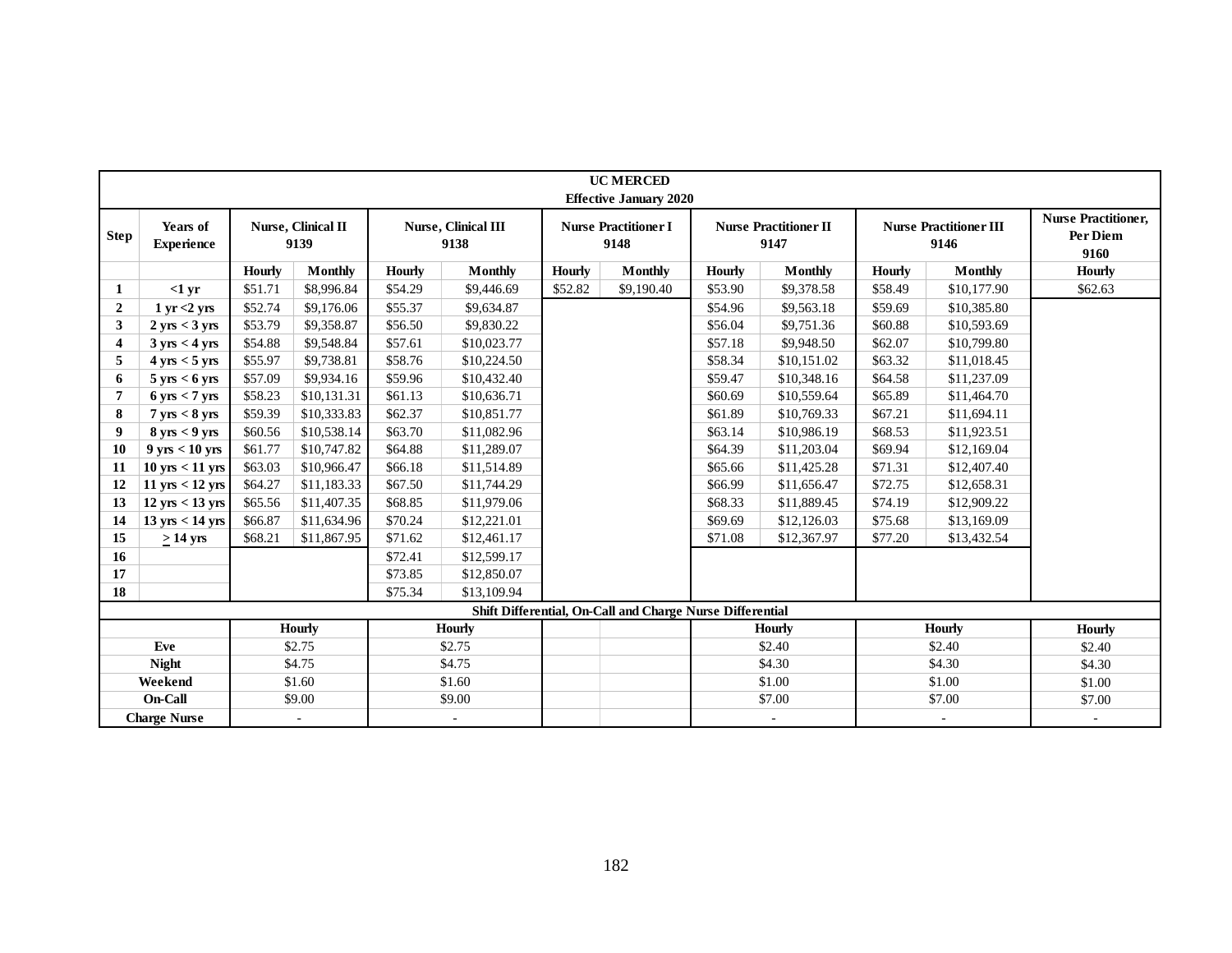|                         |                                   |               |                            |               |                                                           |               | <b>UC MERCED</b><br><b>Effective January 2021</b> |         |                                      |               |                                       |                                                |
|-------------------------|-----------------------------------|---------------|----------------------------|---------------|-----------------------------------------------------------|---------------|---------------------------------------------------|---------|--------------------------------------|---------------|---------------------------------------|------------------------------------------------|
| <b>Step</b>             | Years of<br><b>Experience</b>     |               | Nurse, Clinical II<br>9139 |               | Nurse, Clinical III<br>9138                               |               | <b>Nurse Practitioner I</b><br>9148               |         | <b>Nurse Practitioner II</b><br>9147 |               | <b>Nurse Practitioner III</b><br>9146 | <b>Nurse Practitioner,</b><br>Per Diem<br>9160 |
|                         |                                   | <b>Hourly</b> | <b>Monthly</b>             | <b>Hourly</b> | <b>Monthly</b>                                            | <b>Hourly</b> | <b>Monthly</b>                                    | Hourly  | <b>Monthly</b>                       | <b>Hourly</b> | <b>Monthly</b>                        | <b>Hourly</b>                                  |
| 1                       | $<1$ yr                           | \$53.26       | \$9,266.75                 | \$55.92       | \$9,730.09                                                | \$54.40       | \$9,466.11                                        | \$55.52 | \$9,659.94                           | \$60.25       | \$10,483.24                           | \$64.51                                        |
| $\overline{2}$          | $1 \text{ yr} < 2 \text{ yrs}$    | \$54.32       | \$9,451.35                 | \$57.03       | \$9,923.91                                                |               |                                                   | \$56.61 | \$9,850.07                           | \$61.48       | \$10,697.37                           |                                                |
| 3                       | $2 \text{ yrs} < 3 \text{ yrs}$   | \$55.40       | \$9,639.63                 | \$58.19       | \$10,125.12                                               |               |                                                   | \$57.72 | \$10,043.90                          | \$62.71       | \$10,911.51                           |                                                |
| $\overline{\mathbf{4}}$ | $3 \text{ yrs} < 4 \text{ yrs}$   | \$56.52       | \$9,835.31                 | \$59.34       | \$10,324.49                                               |               |                                                   | \$58.89 | \$10,246.96                          | \$63.93       | \$11,123.79                           |                                                |
| 5                       | $4 \text{ yrs} < 5 \text{ yrs}$   | \$57.65       | \$10,030.98                | \$60.52       | \$10,531.24                                               |               |                                                   | \$60.09 | \$10,455.55                          | \$65.22       | \$11,349.00                           |                                                |
| 6                       | $5 \text{ yrs} < 6 \text{ yrs}$   | \$58.81       | \$10,232.19                | \$61.75       | \$10,745.37                                               |               |                                                   | \$61.26 | \$10,658.61                          | \$66.52       | \$11,574.21                           |                                                |
| $\overline{7}$          | $6 \text{ yrs} < 7 \text{ yrs}$   | \$59.97       | \$10,435.25                | \$62.96       | \$10,955.81                                               |               |                                                   | \$62.51 | \$10,876.43                          | \$67.87       | \$11,808.64                           |                                                |
| 8                       | $7 \text{ yrs} < 8 \text{ yrs}$   | \$61.17       | \$10,643.84                | \$64.24       | \$11,177.32                                               |               |                                                   | \$63.75 | \$11,092.41                          | \$69.22       | \$12,044.93                           |                                                |
| 9                       | $8 \text{ yrs} < 9 \text{ yrs}$   | \$62.38       | \$10,854.28                | \$65.61       | \$11,415.45                                               |               |                                                   | \$65.03 | \$11,315.77                          | \$70.58       | \$12,281.21                           |                                                |
| 10                      | $9 \text{ yrs} < 10 \text{ yrs}$  | \$63.62       | \$11,070.26                | \$66.83       | \$11,627.74                                               |               |                                                   | \$66.32 | \$11,539.13                          | \$72.04       | \$12,534.11                           |                                                |
| 11                      | $10$ yrs $< 11$ yrs               | \$64.92       | \$11,295.47                | \$68.16       | \$11,860.33                                               |               |                                                   | \$67.63 | \$11,768.03                          | \$73.45       | \$12,779.62                           |                                                |
| 12                      | $11 \text{ yrs} < 12 \text{ yrs}$ | \$66.20       | \$11,518.83                | \$69.52       | \$12,096.62                                               |               |                                                   | \$69.00 | \$12,006.16                          | \$74.93       | \$13,038.06                           |                                                |
| 13                      | $12 \text{ yrs} < 13 \text{ yrs}$ | \$67.53       | \$11,749.57                | \$70.91       | \$12,338.44                                               |               |                                                   | \$70.38 | \$12,246.14                          | \$76.42       | \$13,296.49                           |                                                |
| 14                      | $13 \text{ yrs} < 14 \text{ yrs}$ | \$68.87       | \$11,984.01                | \$72.34       | \$12,587.64                                               |               |                                                   | \$71.78 | \$12,489.81                          | \$77.95       | \$13,564.16                           |                                                |
| 15                      | $\geq$ 14 yrs                     | \$70.25       | \$12,223.99                | \$73.76       | \$12,835.00                                               |               |                                                   | \$73.21 | \$12,739.01                          | \$79.51       | \$13,835.52                           |                                                |
| 16                      |                                   |               |                            | \$74.58       | \$12,977.14                                               |               |                                                   |         |                                      |               |                                       |                                                |
| 17                      |                                   |               |                            | \$76.07       | \$13,235.58                                               |               |                                                   |         |                                      |               |                                       |                                                |
| 18                      |                                   |               |                            | \$77.60       | \$13,503.24                                               |               |                                                   |         |                                      |               |                                       |                                                |
|                         |                                   |               |                            |               | Shift Differential, On-Call and Charge Nurse Differential |               |                                                   |         |                                      |               |                                       |                                                |
|                         |                                   |               | <b>Hourly</b>              |               | Hourly                                                    |               |                                                   |         | <b>Hourly</b>                        |               | <b>Hourly</b>                         | <b>Hourly</b>                                  |
|                         | Eve                               |               | \$2.75                     |               | \$2.75                                                    |               |                                                   |         | \$2.40                               |               | \$2.40                                | \$2.40                                         |
|                         | <b>Night</b>                      |               | \$4.75                     |               | \$4.75                                                    |               |                                                   |         | \$4.30                               |               | \$4.30                                | \$4.30                                         |
|                         | Weekend                           |               | \$1.60                     |               | \$1.60                                                    |               |                                                   |         | \$1.00                               |               | \$1.00                                | \$1.00                                         |
|                         | On-Call                           |               | \$9.00                     |               | \$9.00                                                    |               |                                                   |         | \$7.00                               |               | \$7.00                                | \$7.00                                         |
|                         | <b>Charge Nurse</b>               |               | $\blacksquare$             |               | $\omega$                                                  |               |                                                   |         | $\sim$                               |               | $\omega$                              | $\omega$                                       |
|                         |                                   |               |                            |               |                                                           | 183           |                                                   |         |                                      |               |                                       |                                                |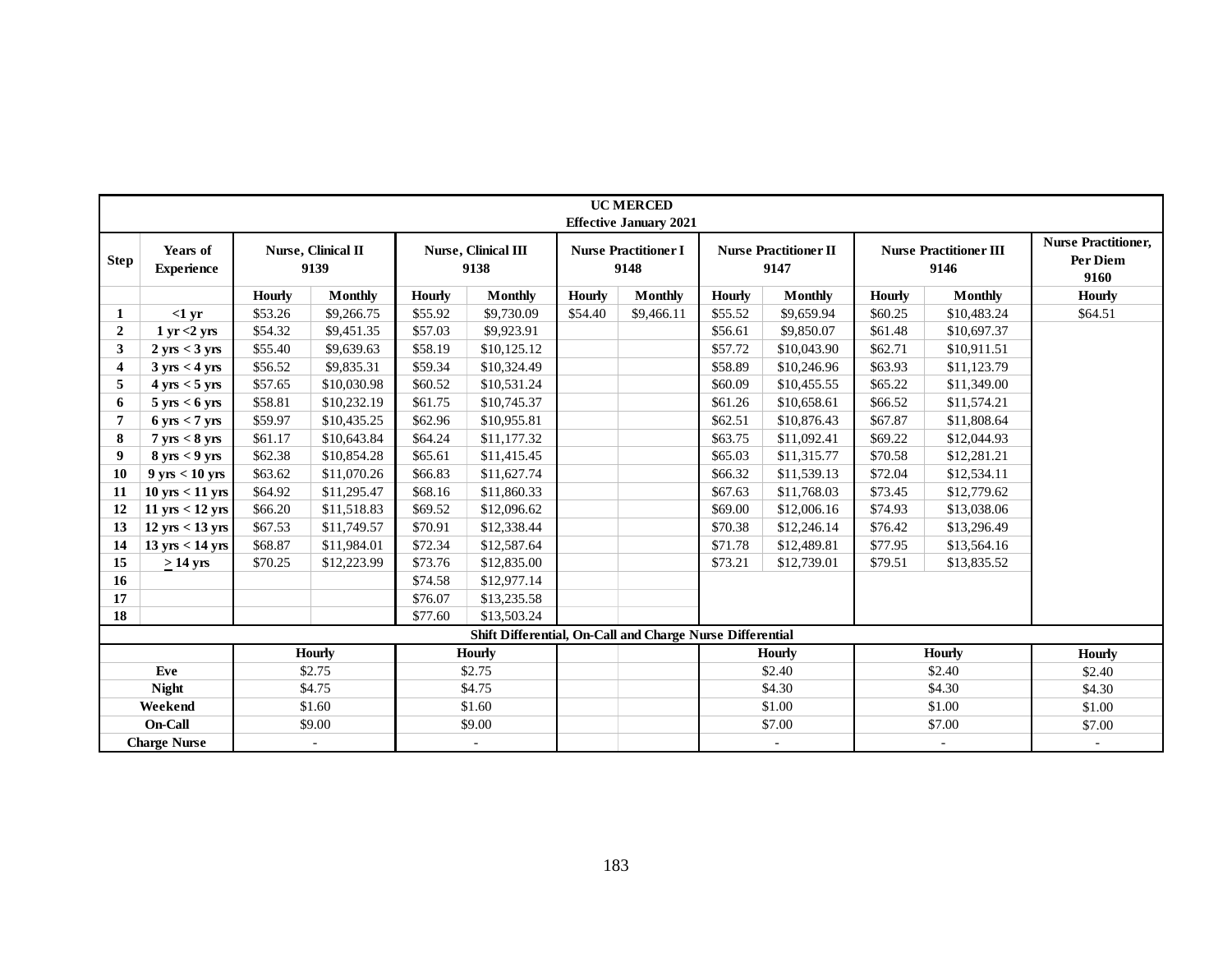|                         | <b>UC MERCED</b><br><b>Effective January 2022</b><br><b>Nurse Practitioner,</b><br>Nurse, Clinical II<br>Nurse, Clinical III<br><b>Nurse Practitioner III</b><br>Years of<br><b>Nurse Practitioner I</b><br><b>Nurse Practitioner II</b><br>Per Diem |               |                          |               |                                                           |         |                |         |                          |               |                          |          |  |  |  |
|-------------------------|------------------------------------------------------------------------------------------------------------------------------------------------------------------------------------------------------------------------------------------------------|---------------|--------------------------|---------------|-----------------------------------------------------------|---------|----------------|---------|--------------------------|---------------|--------------------------|----------|--|--|--|
| <b>Step</b>             | <b>Experience</b>                                                                                                                                                                                                                                    |               | 9139                     |               | 9138                                                      |         | 9148           |         | 9147                     |               | 9146                     | 9160     |  |  |  |
|                         |                                                                                                                                                                                                                                                      | <b>Hourly</b> | <b>Monthly</b>           | <b>Hourly</b> | Monthly                                                   | Hourly  | <b>Monthly</b> | Hourly  | Monthly                  | <b>Hourly</b> | Monthly                  | Hourly   |  |  |  |
| 1                       | $<1$ yr                                                                                                                                                                                                                                              | \$54.85       | \$9,544.75               | \$57.60       | \$10,021.99                                               | \$56.04 | \$9,750.10     | \$57.18 | \$9,949.74               | \$62.06       | \$10,797.74              | \$66.45  |  |  |  |
| $\mathbf{2}$            | $1 \text{ yr} < 2 \text{ yrs}$                                                                                                                                                                                                                       | \$55.95       | \$9,734.89               | \$58.75       | \$10,221.63                                               |         |                | \$58.31 | \$10,145.58              | \$63.32       | \$11,018.29              |          |  |  |  |
| 3                       | $2 \text{ yrs} < 3 \text{ yrs}$                                                                                                                                                                                                                      | \$57.06       | \$9,928.82               | \$59.94       | \$10,428.88                                               |         |                | \$59.46 | \$10,345.22              | \$64.59       | \$11,238.85              |          |  |  |  |
| $\overline{\mathbf{4}}$ | $3 \text{ yrs} < 4 \text{ yrs}$                                                                                                                                                                                                                      | \$58.22       | \$10,130.37              | \$61.12       | \$10,634.22                                               |         |                | \$60.66 | \$10,554.37              | \$65.85       | \$11,457.50              |          |  |  |  |
| 5                       | $4 \text{ yrs} < 5 \text{ yrs}$                                                                                                                                                                                                                      | \$59.38       | \$10,331.91              | \$62.34       | \$10,847.17                                               |         |                | \$61.89 | \$10,769.22              | \$67.18       | \$11,689.47              |          |  |  |  |
| 6                       | $5 \text{ yrs} < 6 \text{ yrs}$                                                                                                                                                                                                                      | \$60.57       | \$10,539.16              | \$63.61       | \$11,067.73                                               |         |                | \$63.09 | \$10,978.37              | \$68.51       | \$11,921.43              |          |  |  |  |
| 7                       | $6 \text{ yrs} < 7 \text{ yrs}$                                                                                                                                                                                                                      | \$61.77       | \$10,748.30              | \$64.85       | \$11,284.48                                               |         |                | \$64.38 | \$11,202.72              | \$69.90       | \$12,162.90              |          |  |  |  |
| 8                       | $7 \text{ yrs} < 8 \text{ yrs}$                                                                                                                                                                                                                      | \$63.01       | \$10,963.16              | \$66.16       | \$11,512.64                                               |         |                | \$65.66 | \$11,425.18              | \$71.30       | \$12,406.28              |          |  |  |  |
| 9                       | $8 \text{ yrs} < 9 \text{ yrs}$                                                                                                                                                                                                                      | \$64.25       | \$11,179.91              | \$67.57       | \$11,757.92                                               |         |                | \$66.98 | \$11,655.24              | \$72.70       | \$12,649.65              |          |  |  |  |
| 10                      | $9 \text{ yrs} < 10 \text{ yrs}$                                                                                                                                                                                                                     | \$65.53       | \$11,402.37              | \$68.83       | \$11,976.57                                               |         |                | \$68.31 | \$11,885.31              | \$74.20       | \$12,910.13              |          |  |  |  |
| 11                      | $10$ yrs $< 11$ yrs                                                                                                                                                                                                                                  | \$66.86       | \$11,634.33              | \$70.21       | \$12,216.14                                               |         |                | \$69.66 | \$12,121.07              | \$75.65       | \$13,163.01              |          |  |  |  |
| 12                      | $11 \text{ yrs} < 12 \text{ yrs}$                                                                                                                                                                                                                    | \$68.19       | \$11,864.39              | \$71.61       | \$12,459.51                                               |         |                | \$71.07 | \$12,366.35              | \$77.18       | \$13,429.20              |          |  |  |  |
| 13                      | $12 \text{ yrs} < 13 \text{ yrs}$                                                                                                                                                                                                                    | \$69.55       | \$12,102.06              | \$73.04       | \$12,708.59                                               |         |                | \$72.49 | \$12,613.52              | \$78.71       | \$13,695.39              |          |  |  |  |
| 14                      | $13 \text{ yrs} < 14 \text{ yrs}$                                                                                                                                                                                                                    | \$70.94       | \$12,343.53              | \$74.51       | \$12,965.27                                               |         |                | \$73.93 | \$12,864.50              | \$80.29       | \$13,971.08              |          |  |  |  |
| 15                      | $\geq$ 14 yrs                                                                                                                                                                                                                                        | \$72.36       | \$12,590.71              | \$75.98       | \$13,220.05                                               |         |                | \$75.41 | \$13,121.18              | \$81.90       | \$14,250.58              |          |  |  |  |
| 16                      |                                                                                                                                                                                                                                                      |               |                          | \$76.82       | \$13,366.46                                               |         |                |         |                          |               |                          |          |  |  |  |
| 17                      |                                                                                                                                                                                                                                                      |               |                          | \$78.35       | \$13,632.64                                               |         |                |         |                          |               |                          |          |  |  |  |
| 18                      |                                                                                                                                                                                                                                                      |               |                          | \$79.93       | \$13,908.34                                               |         |                |         |                          |               |                          |          |  |  |  |
|                         |                                                                                                                                                                                                                                                      |               |                          |               | Shift Differential, On-Call and Charge Nurse Differential |         |                |         |                          |               |                          |          |  |  |  |
|                         |                                                                                                                                                                                                                                                      |               | Hourly                   |               | Hourly                                                    |         |                |         | <b>Hourly</b>            |               | Hourly                   | Hourly   |  |  |  |
|                         | Eve                                                                                                                                                                                                                                                  |               | \$2.75                   |               | \$2.75                                                    |         |                |         | \$2.40                   |               | \$2.40                   | \$2.40   |  |  |  |
|                         | <b>Night</b>                                                                                                                                                                                                                                         |               | \$4.75                   |               | \$4.75                                                    |         |                |         | \$4.30                   |               | \$4.30                   | \$4.30   |  |  |  |
|                         | Weekend                                                                                                                                                                                                                                              |               | \$1.60                   |               | \$1.60                                                    |         |                |         | \$1.00                   |               | \$1.00                   | \$1.00   |  |  |  |
|                         | On-Call                                                                                                                                                                                                                                              |               | \$9.00                   |               | \$9.00                                                    |         |                |         | \$7.00                   |               | \$7.00                   | \$7.00   |  |  |  |
|                         | <b>Charge Nurse</b>                                                                                                                                                                                                                                  |               | $\overline{\phantom{a}}$ |               | $\overline{\phantom{a}}$                                  |         |                |         | $\overline{\phantom{a}}$ |               | $\overline{\phantom{a}}$ | $\omega$ |  |  |  |
|                         |                                                                                                                                                                                                                                                      |               |                          |               |                                                           |         |                |         |                          |               |                          |          |  |  |  |
|                         |                                                                                                                                                                                                                                                      |               |                          |               |                                                           |         | 184            |         |                          |               |                          |          |  |  |  |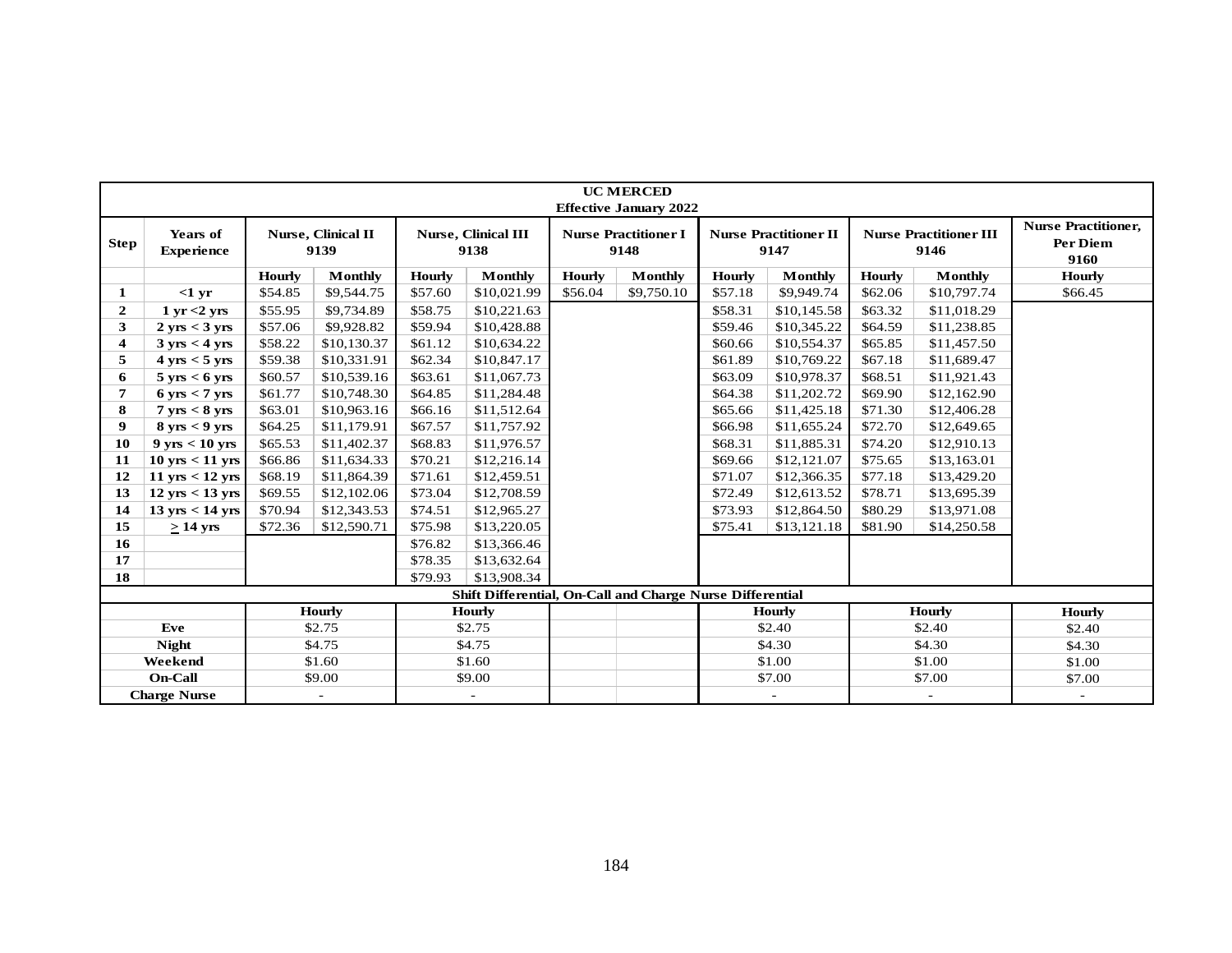| Years of<br><b>Step</b><br><b>Experience</b><br>$< 6$ mos<br>6 mos<br>$\mathbf{1}$<br>$\overline{2}$<br>$1.5$ yrs<br>$\mathbf{3}$<br>$2.5$ yrs<br>3.5 yrs<br>4<br>5<br>4.5 yrs<br>5.5 yrs<br>6<br>7<br>6.5 yrs<br>8<br>7.5 yrs<br>9<br>8.5 yrs<br>10.5 yrs<br>10<br>12.5 yrs<br>11<br>15.5 yrs<br>12<br>18.5 yrs<br>13 | <b>Hourly</b><br>\$28.66 | Nurse, Clinical I<br>9140<br><b>Monthly</b><br>\$4,986.84 | Hourly<br>\$35.05<br>\$35.76<br>\$36.46<br>\$37.19<br>\$37.95<br>\$38.71<br>\$39.48<br>\$40.29<br>\$41.07 | Nurse, Clinical II<br>9139<br>Monthly<br>\$6,098.70<br>\$6,222.24<br>\$6,344.04<br>\$6,471.06<br>\$6,603.30<br>\$6,735.54<br>\$6,869.52<br>\$7,010.46 | <b>Hourly</b><br>\$38.46<br>\$39.20<br>\$40.01<br>\$40.78<br>\$41.60 | Nurse, Clinical III<br>9138<br><b>Monthly</b><br>\$6,692.04<br>\$6,820.80<br>\$6,961.74<br>\$7,095.72 | <b>Step</b><br>$\mathbf{1}$<br>$\overline{2}$<br>$\mathbf{3}$ | <b>Effective December 2018</b><br>Years of<br><b>Experience</b><br>6 mos<br>$1.5$ yrs | Hourly<br>\$42.90<br>\$43.75 | <b>Nurse Practitioner II</b><br>9147<br>Monthly<br>\$7,464.60 | <b>Hourly</b><br>\$45.06 | <b>Nurse Practitioner III</b><br>9146<br>Monthly<br>\$7,840.44 | <b>Nurse, Per Diem</b><br>9119<br><b>Hourly</b><br>\$48.85 | <b>Nurse Practitioner-</b><br>Per Diem<br>9160<br>Hourly<br>\$71.61 |
|------------------------------------------------------------------------------------------------------------------------------------------------------------------------------------------------------------------------------------------------------------------------------------------------------------------------|--------------------------|-----------------------------------------------------------|-----------------------------------------------------------------------------------------------------------|-------------------------------------------------------------------------------------------------------------------------------------------------------|----------------------------------------------------------------------|-------------------------------------------------------------------------------------------------------|---------------------------------------------------------------|---------------------------------------------------------------------------------------|------------------------------|---------------------------------------------------------------|--------------------------|----------------------------------------------------------------|------------------------------------------------------------|---------------------------------------------------------------------|
|                                                                                                                                                                                                                                                                                                                        |                          |                                                           |                                                                                                           |                                                                                                                                                       |                                                                      |                                                                                                       |                                                               |                                                                                       |                              |                                                               |                          |                                                                |                                                            |                                                                     |
|                                                                                                                                                                                                                                                                                                                        |                          |                                                           |                                                                                                           |                                                                                                                                                       |                                                                      |                                                                                                       |                                                               |                                                                                       |                              |                                                               |                          |                                                                |                                                            |                                                                     |
|                                                                                                                                                                                                                                                                                                                        |                          |                                                           |                                                                                                           |                                                                                                                                                       |                                                                      |                                                                                                       |                                                               |                                                                                       |                              |                                                               |                          |                                                                |                                                            |                                                                     |
|                                                                                                                                                                                                                                                                                                                        |                          |                                                           |                                                                                                           |                                                                                                                                                       |                                                                      |                                                                                                       |                                                               |                                                                                       |                              |                                                               |                          |                                                                |                                                            |                                                                     |
|                                                                                                                                                                                                                                                                                                                        |                          |                                                           |                                                                                                           |                                                                                                                                                       |                                                                      |                                                                                                       |                                                               |                                                                                       |                              | \$7,612.50                                                    | \$45.97                  | \$7,998.78                                                     |                                                            |                                                                     |
|                                                                                                                                                                                                                                                                                                                        |                          |                                                           |                                                                                                           |                                                                                                                                                       |                                                                      |                                                                                                       |                                                               | $2.5$ yrs                                                                             | \$44.66                      | \$7,770.84                                                    | \$46.90                  | \$8,160.60                                                     |                                                            |                                                                     |
|                                                                                                                                                                                                                                                                                                                        |                          |                                                           |                                                                                                           |                                                                                                                                                       |                                                                      |                                                                                                       | $\overline{\mathbf{4}}$                                       | $3.5$ yrs                                                                             | \$45.53                      | \$7,922.22                                                    | \$47.83                  | \$8,322.42                                                     |                                                            |                                                                     |
|                                                                                                                                                                                                                                                                                                                        |                          |                                                           |                                                                                                           |                                                                                                                                                       |                                                                      | \$7,238.40                                                                                            | 5                                                             | 4.5 yrs                                                                               | \$46.45                      | \$8,082.30                                                    | \$48.77                  | \$8,485.98                                                     |                                                            |                                                                     |
|                                                                                                                                                                                                                                                                                                                        |                          |                                                           |                                                                                                           |                                                                                                                                                       | \$42.44                                                              | \$7,384.56                                                                                            | 6                                                             | 5.5 yrs                                                                               | \$47.38                      | \$8,244.12                                                    | \$49.75                  | \$8,656.50                                                     |                                                            |                                                                     |
|                                                                                                                                                                                                                                                                                                                        |                          |                                                           |                                                                                                           |                                                                                                                                                       | \$43.28                                                              | \$7,530.72                                                                                            | $\overline{7}$                                                | $6.5$ yrs                                                                             | \$48.35                      | \$8,412.90                                                    | \$50.74                  | \$8,828.76                                                     |                                                            |                                                                     |
|                                                                                                                                                                                                                                                                                                                        |                          |                                                           |                                                                                                           |                                                                                                                                                       | \$44.17                                                              | \$7,685.58                                                                                            | 8                                                             | 7.5 yrs                                                                               | \$49.29                      | \$8,576.46                                                    | \$51.76                  | \$9,006.24                                                     |                                                            |                                                                     |
|                                                                                                                                                                                                                                                                                                                        |                          |                                                           |                                                                                                           | \$7,146.18                                                                                                                                            | \$45.05                                                              | \$7,838.70                                                                                            | 9                                                             | 8.5 yrs                                                                               | \$50.31                      | \$8,753.94                                                    | \$52.80                  | \$9,187.20                                                     |                                                            |                                                                     |
|                                                                                                                                                                                                                                                                                                                        |                          |                                                           | \$41.89                                                                                                   | \$7,288.86                                                                                                                                            | \$45.97                                                              | \$7,998.78                                                                                            | 10                                                            | 9.5 yrs                                                                               | \$51.27                      | \$8,920.98                                                    | \$53.85                  | \$9,369.90                                                     |                                                            |                                                                     |
|                                                                                                                                                                                                                                                                                                                        |                          |                                                           | \$42.75                                                                                                   | \$7,438.50                                                                                                                                            | \$46.87                                                              | \$8,155.38                                                                                            | 11                                                            | $10.5$ yrs                                                                            | \$52.31                      | \$9,101.94                                                    | \$54.91                  | \$9,554.34                                                     |                                                            |                                                                     |
|                                                                                                                                                                                                                                                                                                                        |                          |                                                           | \$43.58                                                                                                   | \$7,582.92                                                                                                                                            | \$47.82                                                              | \$8,320.68                                                                                            | 12                                                            | 12.5 yrs                                                                              | \$53.35                      | \$9,282.90                                                    | \$56.00                  | \$9,744.00                                                     |                                                            |                                                                     |
|                                                                                                                                                                                                                                                                                                                        |                          |                                                           | \$44.48                                                                                                   | \$7,739.52                                                                                                                                            | \$48.75                                                              | \$8,482.50                                                                                            | 13                                                            | $14.5$ yrs                                                                            | \$54.43                      | \$9,470.82                                                    | \$57.14                  | \$9,942.36                                                     |                                                            |                                                                     |
| 21.5 yrs<br>14                                                                                                                                                                                                                                                                                                         |                          |                                                           | \$45.36                                                                                                   | \$7,892.64                                                                                                                                            | \$49.74                                                              | \$8,654.76                                                                                            | 14                                                            | 16.5 yrs                                                                              | \$55.51                      | \$9,658.74                                                    | \$58.28                  | \$10,140.72                                                    |                                                            |                                                                     |
| $25 \text{ yrs}$<br>15                                                                                                                                                                                                                                                                                                 |                          |                                                           | \$46.27                                                                                                   | \$8,050.98                                                                                                                                            | \$50.73                                                              | \$8,827.02                                                                                            | 15                                                            | 18.5 yrs                                                                              | \$56.60                      | \$9,848.40                                                    | \$59.44                  | \$10,342.56                                                    |                                                            |                                                                     |
| 16<br>$>28$ yrs                                                                                                                                                                                                                                                                                                        |                          |                                                           | \$47.18                                                                                                   | \$8,209.32                                                                                                                                            | \$51.75                                                              | \$9,004.50                                                                                            | 16                                                            | 21.5 yrs                                                                              | \$57.75                      | \$10,048.50                                                   | \$60.63                  | \$10,549.62                                                    |                                                            |                                                                     |
|                                                                                                                                                                                                                                                                                                                        |                          |                                                           |                                                                                                           |                                                                                                                                                       |                                                                      |                                                                                                       | 17                                                            | 25 yrs                                                                                | \$58.90                      | \$10,248.60                                                   | \$61.85                  | \$10,761.90                                                    |                                                            |                                                                     |
|                                                                                                                                                                                                                                                                                                                        |                          |                                                           |                                                                                                           |                                                                                                                                                       |                                                                      |                                                                                                       | 18                                                            | $>28$ yrs                                                                             | \$60.07                      | \$10,452.18                                                   | \$63.10                  | \$10,979.40                                                    |                                                            |                                                                     |
|                                                                                                                                                                                                                                                                                                                        |                          |                                                           |                                                                                                           |                                                                                                                                                       |                                                                      |                                                                                                       |                                                               | Shift Differential, On-Call and Charge Nurse Differential                             |                              |                                                               |                          |                                                                |                                                            |                                                                     |
|                                                                                                                                                                                                                                                                                                                        |                          | Hourly                                                    |                                                                                                           | Hourly                                                                                                                                                |                                                                      | <b>Hourly</b>                                                                                         |                                                               |                                                                                       |                              | Hourly                                                        |                          | Hourly                                                         | <b>Hourly</b>                                              | Hourly                                                              |
| Eve                                                                                                                                                                                                                                                                                                                    |                          | $\sim$                                                    |                                                                                                           | $\sim$                                                                                                                                                |                                                                      | $\mathcal{L}_{\mathcal{A}}$                                                                           |                                                               |                                                                                       |                              | $\sim$                                                        |                          | $\overline{\phantom{a}}$                                       | $\blacksquare$                                             | $\mathcal{L}_{\mathcal{A}}$                                         |
| <b>Night</b>                                                                                                                                                                                                                                                                                                           |                          | $\blacksquare$                                            |                                                                                                           | $\sim$                                                                                                                                                |                                                                      | $\sim$                                                                                                |                                                               |                                                                                       |                              | $\overline{\phantom{a}}$                                      |                          | $\sim$                                                         | $\sim$                                                     | $\sim$                                                              |
| Weekend                                                                                                                                                                                                                                                                                                                |                          | $\sim$                                                    |                                                                                                           | $\sim$                                                                                                                                                |                                                                      | $\sim$                                                                                                |                                                               |                                                                                       |                              | $\sim$                                                        |                          | $\sim$                                                         | ÷,                                                         | $\blacksquare$                                                      |
| On-Call                                                                                                                                                                                                                                                                                                                |                          | $\blacksquare$                                            |                                                                                                           | ×.                                                                                                                                                    |                                                                      | $\sim$                                                                                                |                                                               |                                                                                       |                              | $\sim$                                                        |                          | ÷.                                                             | $\sim$                                                     | $\blacksquare$                                                      |
| <b>Charge Nurse</b>                                                                                                                                                                                                                                                                                                    |                          | $\sim$                                                    |                                                                                                           | ×.                                                                                                                                                    |                                                                      | $\sim$                                                                                                |                                                               |                                                                                       |                              | $\sim$                                                        |                          | $\sim$                                                         | $\sim$                                                     | ä,                                                                  |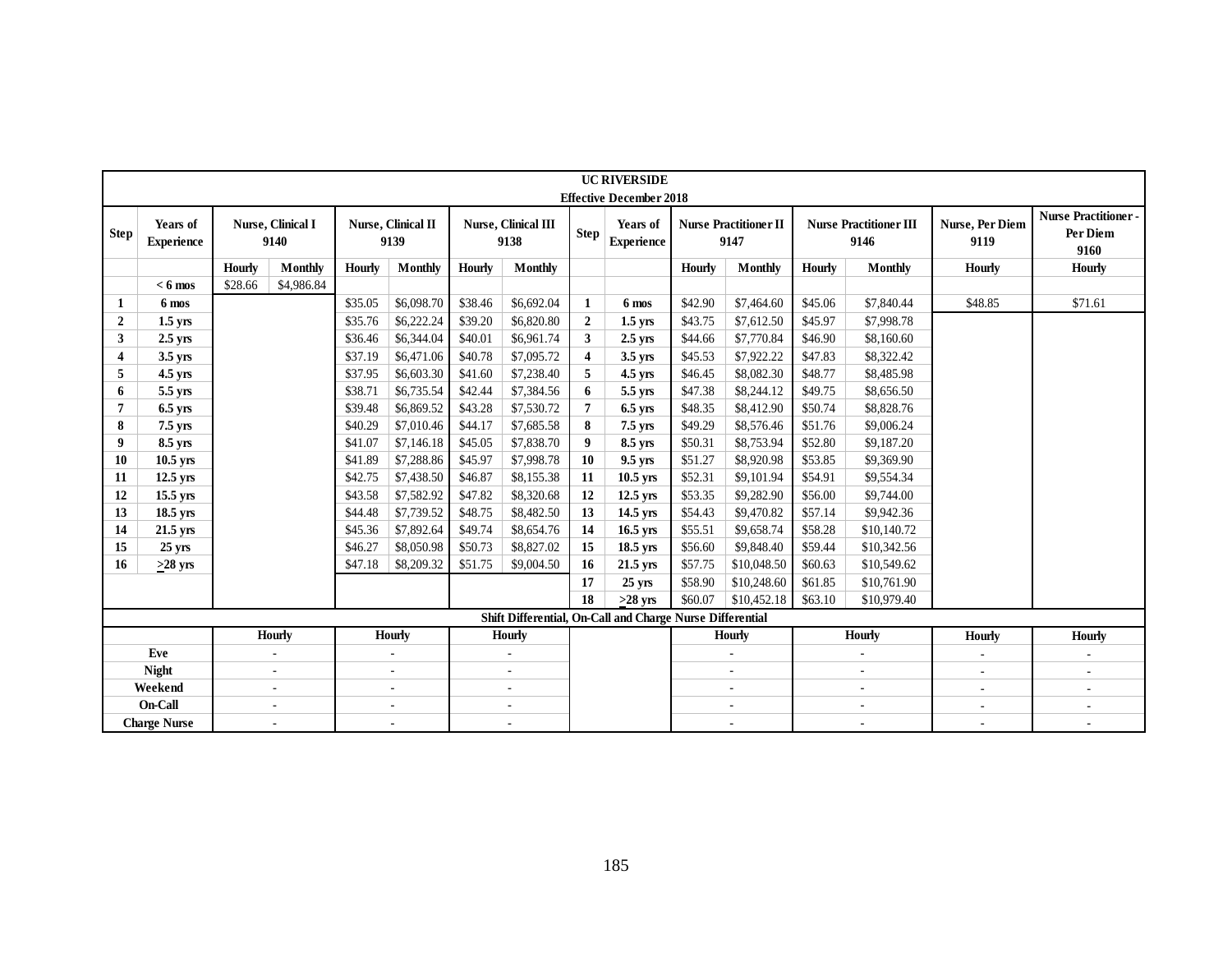|                |                               |         |                           |                    |                            |                    |                                    |                         | <b>UC RIVERSIDE</b><br><b>Effective January 2019</b>      |                    |                                      |                    |                                       |                         |                                                |
|----------------|-------------------------------|---------|---------------------------|--------------------|----------------------------|--------------------|------------------------------------|-------------------------|-----------------------------------------------------------|--------------------|--------------------------------------|--------------------|---------------------------------------|-------------------------|------------------------------------------------|
| <b>Step</b>    | Years of<br><b>Experience</b> |         | Nurse, Clinical I<br>9140 |                    | Nurse, Clinical II<br>9139 |                    | <b>Nurse, Clinical III</b><br>9138 | <b>Step</b>             | Years of<br><b>Experience</b>                             |                    | <b>Nurse Practitioner II</b><br>9147 |                    | <b>Nurse Practitioner III</b><br>9146 | Nurse, Per Diem<br>9119 | <b>Nurse Practitioner-</b><br>Per Diem<br>9160 |
|                |                               | Hourly  | <b>Monthly</b>            | Hourly             | Monthly                    | <b>Hourly</b>      | Monthly                            |                         |                                                           | <b>Hourly</b>      | Monthly                              | <b>Hourly</b>      | Monthly                               | Hourly                  | Hourly                                         |
|                | $< 6$ mos                     | \$29.52 | \$5,136.48                |                    |                            |                    |                                    |                         |                                                           |                    |                                      |                    |                                       |                         |                                                |
| 1              | 6 mos                         |         |                           | \$36.10            | \$6,281.40                 | \$39.61            | \$6,892.14                         | $\mathbf{1}$            | 6 mos                                                     | \$44.19            | \$7,689.06                           | \$46.41            | \$8,075.34                            | \$50.32                 | \$73.76                                        |
| $\overline{2}$ | $1.5$ yrs                     |         |                           | \$36.83            | \$6,408.42                 | \$40.38            | \$7,026.12                         | $\mathbf{2}$            | $1.5$ yrs                                                 | \$45.06            | \$7,840.44                           | \$47.35            | \$8,238.90                            |                         |                                                |
| 3              | $2.5$ yrs                     |         |                           | \$37.55            | \$6,533.70                 | \$41.21            | \$7,170.54                         | 3                       | $2.5$ yrs                                                 | \$46.00            | \$8,004.00                           | \$48.31            | \$8,405.94                            |                         |                                                |
| $\overline{4}$ | $3.5$ yrs                     |         |                           | \$38.31            | \$6,665.94                 | \$42.00            | \$7,308.00                         | $\overline{\mathbf{4}}$ | $3.5$ yrs                                                 | \$46.90            | \$8,160.60                           | \$49.26            | \$8,571.24                            |                         |                                                |
| 5              | $4.5$ yrs                     |         |                           | \$39.09            | \$6,801.66                 | \$42.85            | \$7,455.90                         | 5                       | $4.5$ yrs                                                 | \$47.84            | \$8,324.16                           | \$50.23            | \$8,740.02                            |                         |                                                |
| 6              | 5.5 yrs                       |         |                           | \$39.87            | \$6,937.38                 | \$43.71            | \$7,605.54                         | 6                       | 5.5 yrs                                                   | \$48.80            | \$8,491.20                           | \$51.24            | \$8,915.76                            |                         |                                                |
| $\overline{7}$ | $6.5$ yrs                     |         |                           | \$40.66            | \$7,074.84                 | \$44.58            | \$7,756.92                         | $\overline{7}$          | $6.5$ yrs                                                 | \$49.80            | \$8,665.20                           | \$52.26            | \$9,093.24                            |                         |                                                |
| 8              | $7.5$ yrs                     |         |                           | \$41.50            | \$7,221.00                 | \$45.50            | \$7,917.00                         | 8<br>$\boldsymbol{9}$   | 7.5 yrs                                                   | \$50.77            | \$8,833.98                           | \$53.31            | \$9,275.94                            |                         |                                                |
| 9              | 8.5 yrs                       |         |                           | \$42.30<br>\$43.15 | \$7,360.20<br>\$7,508.10   | \$46.40<br>\$47.35 | \$8,073.60<br>\$8,238.90           | 10                      | 8.5 yrs<br>9.5 yrs                                        | \$51.82<br>\$52.81 | \$9,016.68<br>\$9,188.94             | \$54.38            | \$9,462.12<br>\$9,651.78              |                         |                                                |
| 10<br>11       | $10.5$ yrs<br>$12.5$ yrs      |         |                           | \$44.03            | \$7,661.22                 | \$48.28            | \$8,400.72                         | 11                      | $10.5$ yrs                                                | \$53.88            | \$9,375.12                           | \$55.47<br>\$56.56 | \$9,841.44                            |                         |                                                |
| 12             | $15.5$ yrs                    |         |                           | \$44.89            | \$7,810.86                 | \$49.25            | \$8,569.50                         | 12                      | $12.5$ yrs                                                | \$54.95            | \$9,561.30                           | \$57.68            | \$10,036.32                           |                         |                                                |
| 13             | $18.5$ yrs                    |         |                           | \$45.81            | \$7,970.94                 | \$50.21            | \$8,736.54                         | 13                      | $14.5$ yrs                                                | \$56.06            | \$9,754.44                           | \$58.85            | \$10,239.90                           |                         |                                                |
| 14             | $21.5$ yrs                    |         |                           | \$46.72            | \$8,129.28                 | \$51.23            | \$8,914.02                         | 14                      | $16.5$ yrs                                                | \$57.18            | \$9,949.32                           | \$60.03            | \$10,445.22                           |                         |                                                |
| 15             | $25$ yrs                      |         |                           | \$47.66            | \$8,292.84                 | \$52.25            | \$9,091.50                         | 15                      | $18.5$ yrs                                                | \$58.30            | \$10,144.20                          | \$61.22            | \$10,652.28                           |                         |                                                |
| 16             | $>28$ yrs                     |         |                           | \$48.60            | \$8,456.40                 | \$53.30            | \$9,274.20                         | 16                      | $21.5$ yrs                                                | \$59.48            | \$10,349.52                          | \$62.45            | \$10,866.30                           |                         |                                                |
|                |                               |         |                           |                    |                            |                    |                                    | 17                      | $25$ yrs                                                  | \$60.67            | \$10,556.58                          | \$63.71            | \$11,085.54                           |                         |                                                |
|                |                               |         |                           |                    |                            |                    |                                    | 18                      | $>28$ yrs                                                 | \$61.87            | \$10,765.38                          | \$64.99            | \$11,308.26                           |                         |                                                |
|                |                               |         |                           |                    |                            |                    |                                    |                         | Shift Differential, On-Call and Charge Nurse Differential |                    |                                      |                    |                                       |                         |                                                |
|                |                               |         | Hourly                    |                    | <b>Hourly</b>              |                    | Hourly                             |                         |                                                           |                    | <b>Hourly</b>                        |                    | <b>Hourly</b>                         | Hourly                  | Hourly                                         |
|                | Eve                           |         | $\sim$                    |                    | $\sim$                     |                    | $\mathbf{r}$                       |                         |                                                           |                    | $\equiv$                             |                    | $\equiv$                              | $\omega$                | $\mathcal{L}_{\mathcal{A}}$                    |
|                | Night                         |         | $\sim$                    |                    | $\sim$                     |                    | $\sim$                             |                         |                                                           |                    | $\sim$                               |                    | $\sim$                                | $\sim$                  | $\sim$                                         |
|                | Weekend                       |         | $\sim$                    |                    | $\sim$                     |                    | $\sim$                             |                         |                                                           |                    | $\sim$                               |                    | $\sim$                                | $\blacksquare$          | $\blacksquare$                                 |
|                | On-Call                       |         | $\sim$                    |                    | $\sim$                     |                    | $\sim$                             |                         |                                                           |                    | $\overline{a}$                       |                    | $\sim$                                | $\sim$                  | $\sim$                                         |
|                | <b>Charge Nurse</b>           |         | $\sim$                    |                    | $\sim$                     |                    | $\sim$                             |                         |                                                           |                    | $\sim$                               |                    | $\sim$                                | $\sim$                  | $\sim$                                         |
|                |                               |         |                           |                    |                            |                    |                                    |                         | 186                                                       |                    |                                      |                    |                                       |                         |                                                |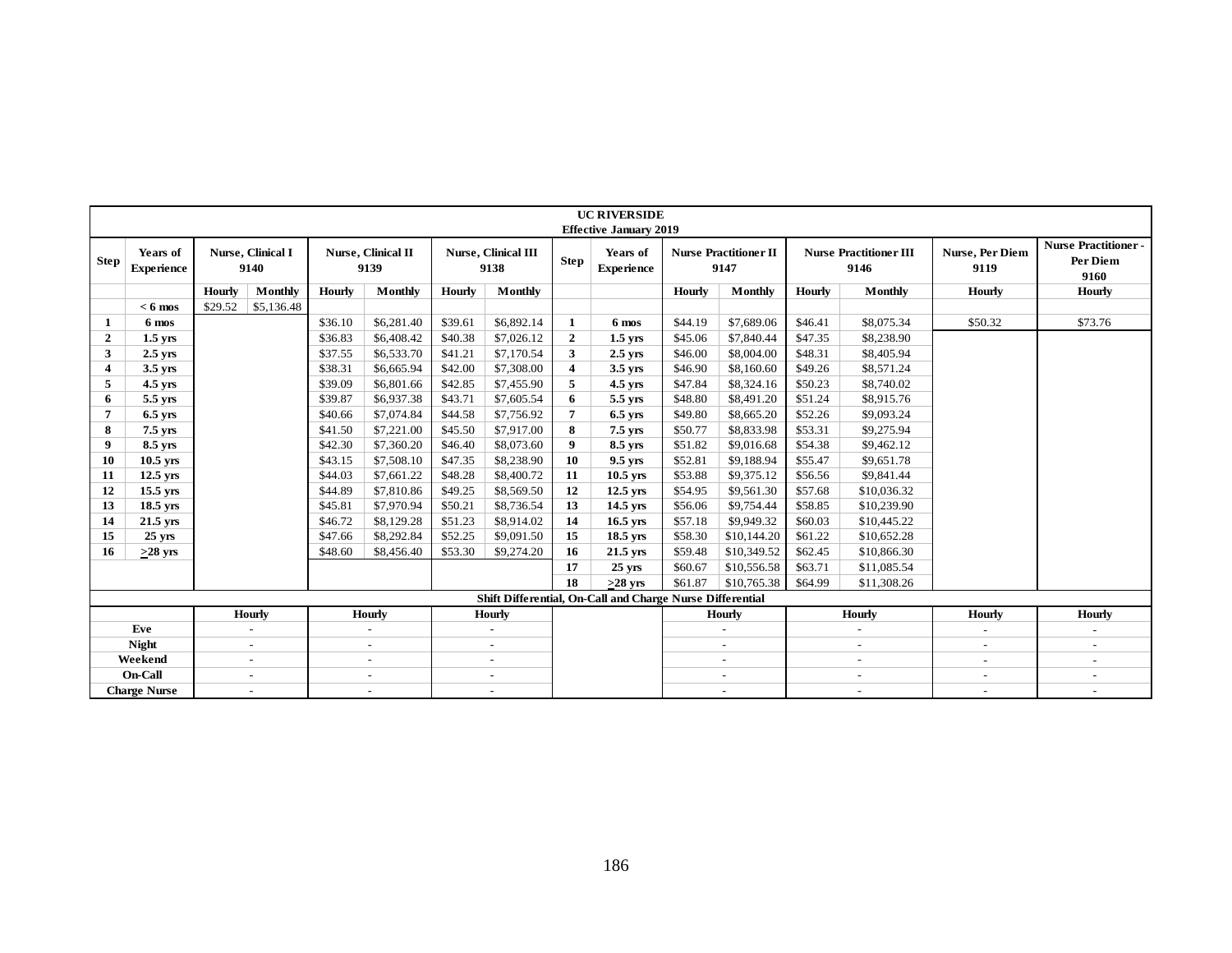|                         |                               |               |                           |         |                            |         |                             |                  | <b>UC RIVERSIDE</b>                                       |         |                                      |         |                                       |                         |                                                           |
|-------------------------|-------------------------------|---------------|---------------------------|---------|----------------------------|---------|-----------------------------|------------------|-----------------------------------------------------------|---------|--------------------------------------|---------|---------------------------------------|-------------------------|-----------------------------------------------------------|
|                         |                               |               |                           |         |                            |         |                             |                  | <b>Effective January 2020</b>                             |         |                                      |         |                                       |                         |                                                           |
| <b>Step</b>             | Years of<br><b>Experience</b> |               | Nurse, Clinical I<br>9140 |         | Nurse, Clinical II<br>9139 |         | Nurse, Clinical III<br>9138 | <b>Step</b>      | Years of<br><b>Experience</b>                             |         | <b>Nurse Practitioner II</b><br>9147 |         | <b>Nurse Practitioner III</b><br>9146 | Nurse, Per Diem<br>9119 | <b>Nurse</b><br><b>Practitioner - Per</b><br>Diem<br>9160 |
|                         |                               | <b>Hourly</b> | Monthly                   | Hourly  | Monthly                    | Hourly  | Monthly                     |                  |                                                           | Hourly  | Monthly                              | Hourly  | Monthly                               | Hourly                  | Hourly                                                    |
|                         | $< 6$ mos                     | \$30.41       | \$5,290.57                |         |                            |         |                             |                  |                                                           |         |                                      |         |                                       |                         |                                                           |
| 1                       | 6 mos                         |               |                           | \$37.18 | \$6,469.84                 | \$40.80 | \$7,098.90                  | 1                | 6 mos                                                     | \$45.52 | \$7,919.73                           | \$47.80 | \$8,317.60                            | \$51.83                 | \$75.97                                                   |
| $\overline{2}$          | $1.5$ yrs                     |               |                           | \$37.93 | \$6,600.67                 | \$41.59 | \$7,236.90                  | $\overline{2}$   | $1.5$ yrs                                                 | \$46.41 | \$8,075.65                           | \$48.77 | \$8,486.07                            |                         |                                                           |
| $\mathbf{3}$            | $2.5$ vrs                     |               |                           | \$38.68 | \$6,729.71                 | \$42.45 | \$7,385.66                  | 3                | $2.5$ vrs                                                 | \$47.38 | \$8,244.12                           | \$49.76 | \$8,658.12                            |                         |                                                           |
| $\overline{\mathbf{4}}$ | 3.5 yrs                       |               |                           | \$39.46 | \$6,865.92                 | \$43.26 | \$7,527.24                  | $\boldsymbol{4}$ | $3.5$ yrs                                                 | \$48.31 | \$8,405.42                           | \$50.74 | \$8,828.38                            |                         |                                                           |
| 5                       | $4.5$ yrs                     |               |                           | \$40.26 | \$7,005.71                 | \$44.14 | \$7,679.58                  | 5                | 4.5 vrs                                                   | \$49.28 | \$8,573.88                           | \$51.74 | \$9,002.22                            |                         |                                                           |
| 6                       | 5.5 yrs                       |               |                           | \$41.07 | \$7,145.50                 | \$45.02 | \$7,833.71                  | 6                | 5.5 yrs                                                   | \$50.26 | \$8,745.94                           | \$52.78 | \$9,183.23                            |                         |                                                           |
| 7                       | $6.5$ yrs                     |               |                           | \$41.88 | \$7,287.09                 | \$45.92 | \$7,989.63                  | 7                | 6.5 yrs                                                   | \$51.29 | \$8,925.16                           | \$53.83 | \$9,366.04                            |                         |                                                           |
| 8                       | $7.5$ yrs                     |               |                           | \$42.75 | \$7,437.63                 | \$46.87 | \$8,154.51                  | 8                | 7.5 vrs                                                   | \$52.29 | \$9,099.00                           | \$54.91 | \$9,554.22                            |                         |                                                           |
| 9                       | 8.5 yrs                       |               |                           | \$43.57 | \$7,581.01                 | \$47.79 | \$8,315.81                  | 9                | 8.5 yrs                                                   | \$53.37 | \$9,287.18                           | \$56.01 | \$9,745.98                            |                         |                                                           |
| 10                      | 10.5 yrs                      |               |                           | \$44.44 | \$7,733.34                 | \$48.77 | \$8,486.07                  | 10               | 9.5 yrs                                                   | \$54.39 | \$9,464.61                           | \$57.13 | \$9,941.33                            |                         |                                                           |
| 11                      | $12.5$ yrs                    |               |                           | \$45.35 | \$7,891.06                 | \$49.73 | \$8,652.74                  | 11               | $10.5$ yrs                                                | \$55.50 | \$9,656.37                           | \$58.26 | \$10,136.68                           |                         |                                                           |
| 12                      | $15.5$ yrs                    |               |                           | \$46.24 | \$8,045.19                 | \$50.73 | \$8,826.59                  | 12               | $12.5$ yrs                                                | \$56.60 | \$9,848.14                           | \$59.41 | \$10,337.41                           |                         |                                                           |
| 13                      | 18.5 yrs                      |               |                           | \$47.18 | \$8,210.07                 | \$51.72 | \$8,998.64                  | 13               | 14.5 yrs                                                  | \$57.74 | \$10,047.07                          | \$60.62 | \$10,547.10                           |                         |                                                           |
| 14                      | $21.5$ yrs                    |               |                           | \$48.12 | \$8,373.16                 | \$52.77 | \$9,181.44                  | 14               | $16.5$ yrs                                                | \$58.90 | \$10,247.80                          | \$61.83 | \$10,758.58                           |                         |                                                           |
| 15                      | $25 \text{ yrs}$              |               |                           | \$49.09 | \$8,541.63                 | \$53.82 | \$9,364.25                  | 15               | 18.5 yrs                                                  | \$60.05 | \$10,448.53                          | \$63.06 | \$10,971.85                           |                         |                                                           |
| 16                      | $>28$ yrs                     |               |                           | \$50.06 | \$8,710.09                 | \$54.90 | \$9,552.43                  | 16               | $21.5$ yrs                                                | \$61.26 | \$10,660.01                          | \$64.32 | \$11,192.29                           |                         |                                                           |
|                         |                               |               |                           |         |                            |         |                             | 17               | $25$ yrs                                                  | \$62.49 | \$10,873.28                          | \$65.62 | \$11,418.11                           |                         |                                                           |
|                         |                               |               |                           |         |                            |         |                             | 18               | $>28$ yrs                                                 | \$63.73 | \$11,088.34                          | \$66.94 | \$11,647.51                           |                         |                                                           |
|                         |                               |               |                           |         |                            |         |                             |                  | Shift Differential, On-Call and Charge Nurse Differential |         |                                      |         |                                       |                         |                                                           |
|                         |                               |               | <b>Hourly</b>             |         | Hourly                     |         | <b>Hourly</b>               |                  |                                                           |         | Hourly                               |         | Hourly                                | Hourly                  | <b>Hourly</b>                                             |
|                         | Eve                           |               | $\sim$                    |         | $\sim$                     |         | $\sim$                      |                  |                                                           |         | $\overline{\phantom{a}}$             |         | $\bar{a}$                             | $\blacksquare$          |                                                           |
|                         | <b>Night</b>                  |               | $\sim$                    |         | $\sim$                     |         | $\overline{a}$              |                  |                                                           |         | $\sim$                               |         |                                       | $\sim$                  |                                                           |
|                         | Weekend                       |               | $\sim$                    |         | $\sim$                     |         | $\mathbf{r}$                |                  |                                                           |         | $\mathbf{r}$                         |         | $\bar{a}$                             | $\sim$                  | $\sim$                                                    |
|                         | On-Call                       |               | $\sim$                    |         | $\sim$                     |         | $\blacksquare$              |                  |                                                           |         | $\sim$                               |         | $\sim$                                | $\sim$                  | $\sim$                                                    |
|                         | <b>Charge Nurse</b>           |               | $\sim$                    |         |                            |         | $\overline{a}$              |                  |                                                           |         | $\overline{a}$                       |         | $\sim$                                | $\overline{a}$          | $\sim$                                                    |
|                         |                               |               |                           |         |                            |         |                             |                  | 187                                                       |         |                                      |         |                                       |                         |                                                           |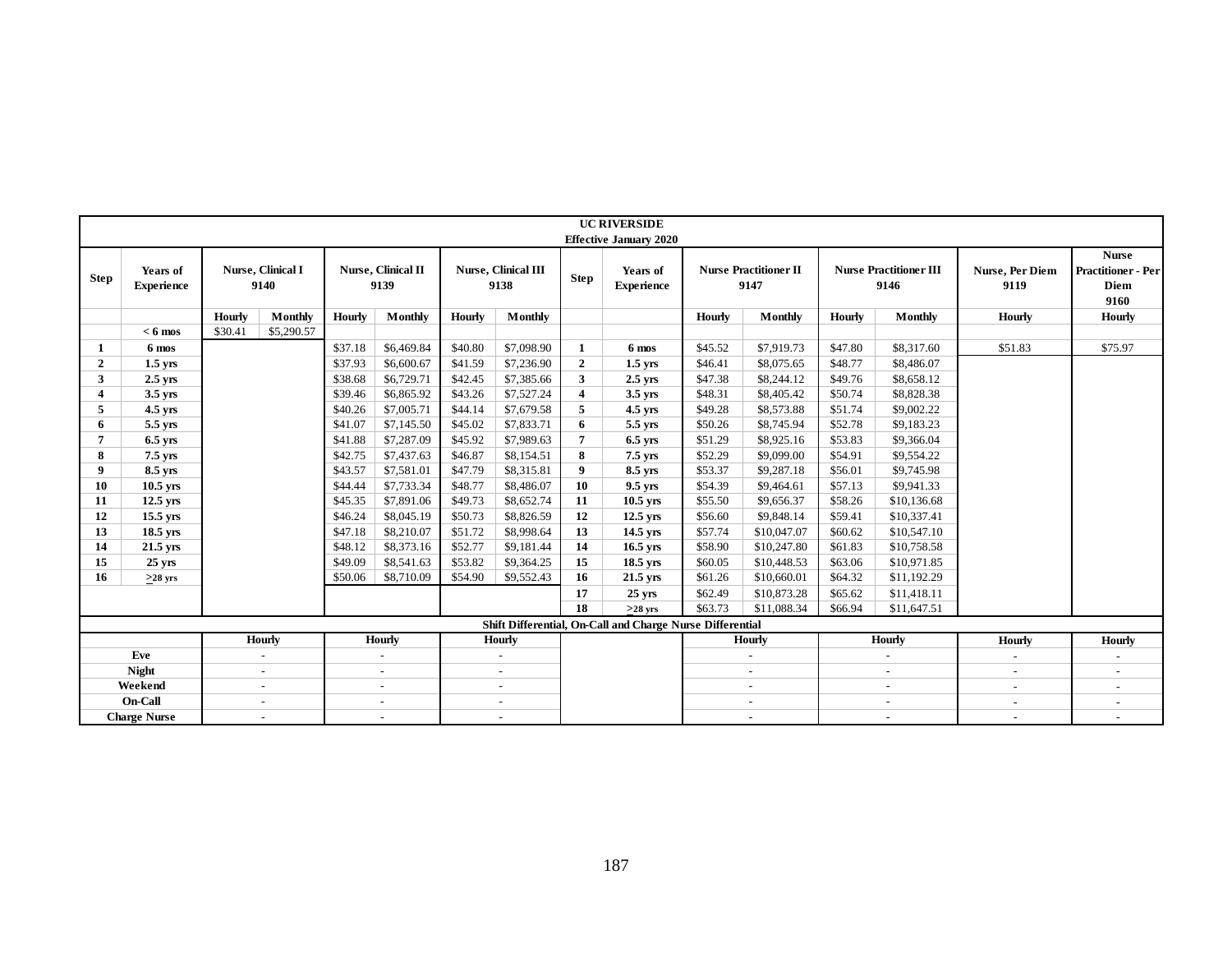|                |                               |               |                           |         |                                |               |                                    |                | <b>UC RIVERSIDE</b>                                       |         |                                      |         |                                       |                                |                                                    |
|----------------|-------------------------------|---------------|---------------------------|---------|--------------------------------|---------------|------------------------------------|----------------|-----------------------------------------------------------|---------|--------------------------------------|---------|---------------------------------------|--------------------------------|----------------------------------------------------|
|                |                               |               |                           |         |                                |               |                                    |                | <b>Effective January 2021</b>                             |         |                                      |         |                                       |                                |                                                    |
| <b>Step</b>    | Years of<br><b>Experience</b> |               | Nurse, Clinical I<br>9140 |         | <b>Nurse, Clinical II 9139</b> |               | <b>Nurse, Clinical III</b><br>9138 | <b>Step</b>    | Years of<br><b>Experience</b>                             |         | <b>Nurse Practitioner II</b><br>9147 |         | <b>Nurse Practitioner III</b><br>9146 | <b>Nurse, Per Diem</b><br>9119 | <b>Nurse</b><br>Practitioner -<br>Per Diem<br>9160 |
|                |                               | <b>Hourly</b> | Monthly                   | Hourly  | Monthly                        | <b>Hourly</b> | Monthly                            |                |                                                           | Hourly  | Monthly                              | Hourly  | Monthly                               | Hourly                         | <b>Hourly</b>                                      |
|                | $< 6$ mos                     | \$31.32       | \$5,449.29                |         |                                |               |                                    |                |                                                           |         |                                      |         |                                       |                                |                                                    |
| 1              | 6 mos                         |               |                           | \$38.30 | \$6,663.94                     | \$42.02       | \$7,311.87                         | $\mathbf{1}$   | 6 mos                                                     | \$46.88 | \$8,157.32                           | \$49.24 | \$8,567.13                            | \$53.38                        | \$78.25                                            |
| $\overline{2}$ | $1.5$ yrs                     |               |                           | \$39.07 | \$6,798.69                     | \$42.84       | \$7,454.01                         | $\mathbf{2}$   | $1.5$ yrs                                                 | \$47.80 | \$8,317.92                           | \$50.23 | \$8,740.65                            |                                |                                                    |
| 3              | $2.5$ yrs                     |               |                           | \$39.84 | \$6,931.60                     | \$43.72       | \$7,607.23                         | 3 <sup>1</sup> | $2.5$ yrs                                                 | \$48.80 | \$8,491.44                           | \$51.25 | \$8,917.86                            |                                |                                                    |
| $\overline{4}$ | 3.5 yrs                       |               |                           | \$40.64 | \$7,071.90                     | \$44.56       | \$7,753.06                         | 4              | $3.5$ yrs                                                 | \$49.76 | \$8,657.58                           | \$52.26 | \$9,093.23                            |                                |                                                    |
| 5              | 4.5 yrs                       |               |                           | \$41.47 | \$7,215.88                     | \$45.46       | \$7,909.96                         | 5              | $4.5$ yrs                                                 | \$50.75 | \$8,831.10                           | \$53.29 | \$9,272.29                            |                                |                                                    |
| 6              | 5.5 yrs                       |               |                           | \$42.30 | \$7,359.87                     | \$46.37       | \$8,068.72                         | 6              | 5.5 yrs                                                   | \$51.77 | \$9,008.31                           | \$54.36 | \$9,458.73                            |                                |                                                    |
| $\overline{7}$ | $6.5$ yrs                     |               |                           | \$43.14 | \$7,505.70                     | \$47.29       | \$8,229.32                         | 7              | $6.5$ yrs                                                 | \$52.83 | \$9,192.91                           | \$55.44 | \$9,647.02                            |                                |                                                    |
| 8              | 7.5 yrs                       |               |                           | \$44.03 | \$7,660.76                     | \$48.27       | \$8,399.15                         | 8              | 7.5 yrs                                                   | \$53.86 | \$9,371.97                           | \$56.56 | \$9,840.84                            |                                |                                                    |
| 9              | 8.5 vrs                       |               |                           | \$44.88 | \$7,808.44                     | \$49.23       | \$8,565.28                         | 9              | 8.5 yrs                                                   | \$54.98 | \$9,565.80                           | \$57.69 | \$10,038.36                           |                                |                                                    |
| 10             | $10.5$ yrs                    |               |                           | \$45.78 | \$7,965.34                     | \$50.23       | \$8,740.65                         | 10             | 9.5 yrs                                                   | \$56.03 | \$9,748.55                           | \$58.85 | \$10,239.57                           |                                |                                                    |
| 11             | $12.5$ yrs                    |               |                           | \$46.71 | \$8,127.79                     | \$51.22       | \$8,912.32                         | 11             | $10.5$ yrs                                                | \$57.16 | \$9,946.06                           | \$60.00 | \$10,440.78                           |                                |                                                    |
| 12             | 15.5 yrs                      |               |                           | \$47.62 | \$8,286.54                     | \$52.25       | \$9,091.38                         | 12             | $12.5$ yrs                                                | \$58.30 | \$10,143.58                          | \$61.19 | \$10,647.53                           |                                |                                                    |
| 13             | $18.5$ yrs                    |               |                           | \$48.60 | \$8,456.37                     | \$53.27       | \$9,268.60                         | 13             | $14.5$ yrs                                                | \$59.47 | \$10,348.49                          | \$62.43 | \$10,863.51                           |                                |                                                    |
| 14             | $21.5$ yrs                    |               |                           | \$49.57 | \$8,624.35                     | \$54.35       | \$9,456.88                         | 14             | $16.5$ yrs                                                | \$60.66 | \$10,555.23                          | \$63.69 | \$11,081.33                           |                                |                                                    |
| 15             | 25 yrs                        |               |                           | \$50.56 | \$8,797.87                     | \$55.43       | \$9,645.17                         | 15             | $18.5$ yrs                                                | \$61.85 | \$10,761.98                          | \$64.95 | \$11,301.00                           |                                |                                                    |
| 16             | $>28$ yrs                     |               |                           | \$51.56 | \$8,971.39                     | \$56.55       | \$9,839.00                         | 16             | $21.5$ yrs                                                | \$63.10 | \$10,979.81                          | \$66.25 | \$11,528.06                           |                                |                                                    |
|                |                               |               |                           |         |                                |               |                                    | 17             | $25 \text{ yrs}$                                          | \$64.36 | \$11,199.48                          | \$67.59 | \$11,760.65                           |                                |                                                    |
|                |                               |               |                           |         |                                |               |                                    | 18             | $>28$ yrs                                                 | \$65.64 | \$11,420.99                          | \$68.95 | \$11,996.93                           |                                |                                                    |
|                |                               |               |                           |         |                                |               |                                    |                | Shift Differential, On-Call and Charge Nurse Differential |         |                                      |         |                                       |                                |                                                    |
|                |                               |               | <b>Hourly</b>             |         | <b>Hourly</b>                  |               | <b>Hourly</b>                      |                |                                                           |         | <b>Hourly</b>                        |         | <b>Hourly</b>                         | Hourly                         | <b>Hourly</b>                                      |
|                | Eve                           |               | $\sim$                    |         | $\omega$                       |               | $\sim$                             |                |                                                           |         | $\sim$                               |         | $\blacksquare$                        | $\omega$                       |                                                    |
|                | <b>Night</b>                  |               | $\blacksquare$            |         | $\blacksquare$                 |               | $\sim$                             |                |                                                           |         | $\sim$                               |         | $\blacksquare$                        | $\sim$                         | $\sim$                                             |
|                | Weekend                       |               | $\sim$                    |         | $\blacksquare$                 |               | $\sim$                             |                |                                                           |         | $\sim$                               |         | $\sim$                                | $\bar{a}$                      | $\sim$                                             |
|                | On-Call                       |               | $\sim$                    |         | $\overline{\phantom{a}}$       |               | $\sim$                             |                |                                                           |         | $\sim$                               |         | $\overline{\phantom{a}}$              | $\overline{\phantom{a}}$       |                                                    |
|                | <b>Charge Nurse</b>           |               | $\blacksquare$            |         | $\blacksquare$                 |               | $\sim$                             |                |                                                           |         | $\sim$                               |         | $\sim$                                | $\sim$                         | $\sim$                                             |
|                |                               |               |                           |         |                                |               |                                    |                |                                                           |         |                                      |         |                                       |                                |                                                    |
|                |                               | 188           |                           |         |                                |               |                                    |                |                                                           |         |                                      |         |                                       |                                |                                                    |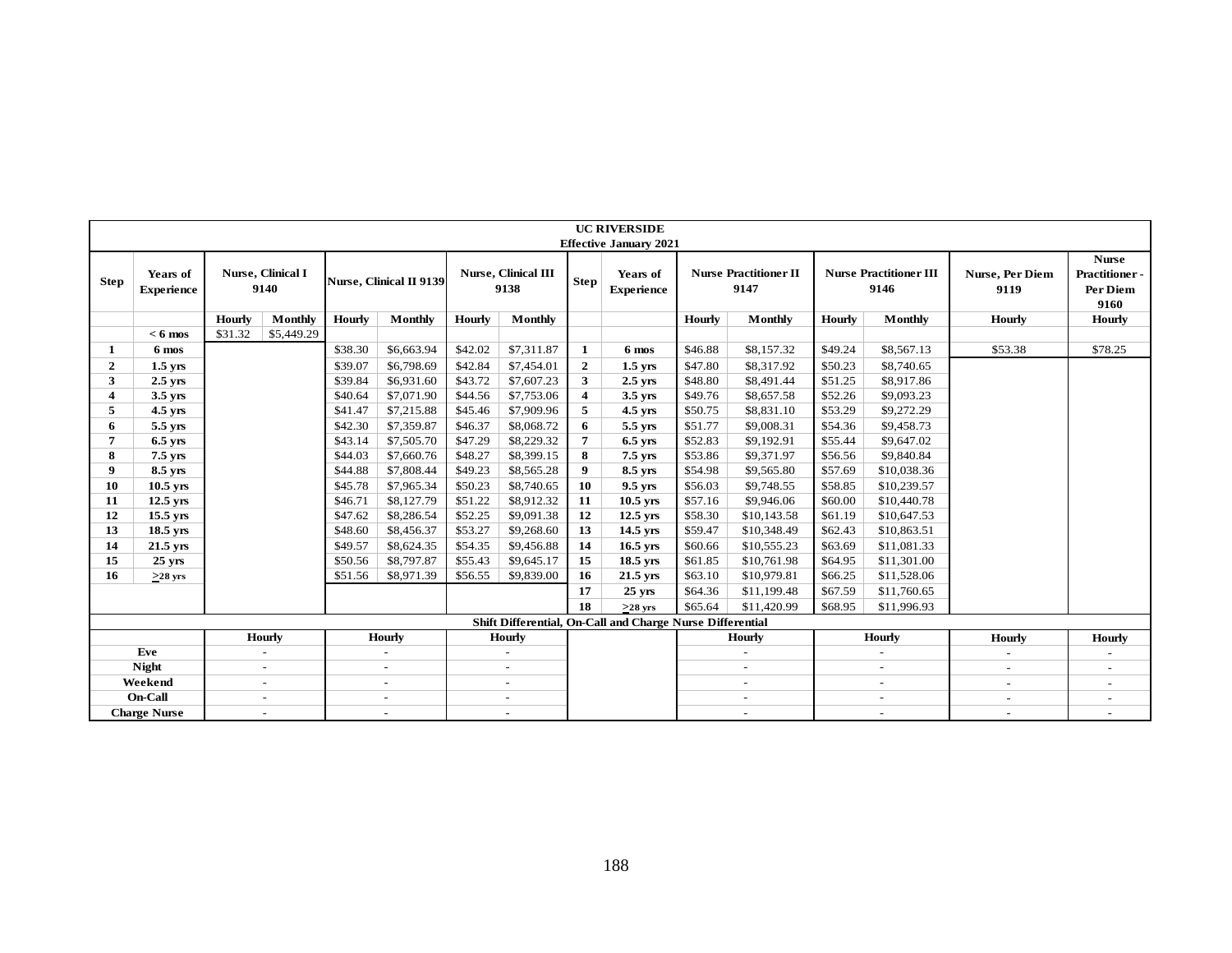|                         |                               |               |                           |               |                                |         |                             |                  | <b>UC RIVERSIDE</b>                                       |               |                                      |               |                                       |                          |                                                |
|-------------------------|-------------------------------|---------------|---------------------------|---------------|--------------------------------|---------|-----------------------------|------------------|-----------------------------------------------------------|---------------|--------------------------------------|---------------|---------------------------------------|--------------------------|------------------------------------------------|
|                         |                               |               |                           |               |                                |         |                             |                  | <b>Effective January 2022</b>                             |               |                                      |               |                                       |                          |                                                |
| Step                    | Years of<br><b>Experience</b> |               | Nurse, Clinical I<br>9140 |               | <b>Nurse, Clinical II 9139</b> |         | Nurse, Clinical III<br>9138 | Step             | Years of<br><b>Experience</b>                             |               | <b>Nurse Practitioner II</b><br>9147 |               | <b>Nurse Practitioner III</b><br>9146 | Nurse, Per Diem<br>9119  | <b>Nurse Practitioner-</b><br>Per Diem<br>9160 |
|                         |                               | <b>Hourly</b> | Monthly                   | <b>Hourly</b> | Monthly                        | Hourly  | Monthly                     |                  |                                                           | <b>Hourly</b> | Monthly                              | <b>Hourly</b> | Monthly                               | <b>Hourly</b>            | <b>Hourly</b>                                  |
|                         | $< 6$ mos                     | \$32.26       | \$5,612.77                |               |                                |         |                             |                  |                                                           |               |                                      |               |                                       |                          |                                                |
| 1                       | 6 mos                         |               |                           | \$39.45       | \$6,863.86                     | \$43.28 | \$7,531.23                  | $\mathbf{1}$     | 6 mos                                                     | \$48.29       | \$8,402.04                           | \$50.71       | \$8,824.14                            | \$54.99                  | \$80.60                                        |
| $\overline{2}$          | $1.5$ yrs                     |               |                           | \$40.25       | \$7,002.65                     | \$44.12 | \$7,677.63                  | $\mathbf{2}$     | $1.5$ yrs                                                 | \$49.24       | \$8,567.46                           | \$51.74       | \$9,002.87                            |                          |                                                |
| 3                       | $2.5$ vrs                     |               |                           | \$41.03       | \$7,139.55                     | \$45.03 | \$7,835.44                  | $\mathbf{3}$     | $2.5$ vrs                                                 | \$50.27       | \$8,746.19                           | \$52.79       | \$9,185.40                            |                          |                                                |
| $\overline{\mathbf{4}}$ | $3.5$ yrs                     |               |                           | \$41.86       | \$7,284.05                     | \$45.89 | \$7,985.65                  | $\boldsymbol{4}$ | $3.5$ yrs                                                 | \$51.25       | \$8,917.31                           | \$53.83       | \$9,366.03                            |                          |                                                |
| 5                       | $4.5$ yrs                     |               |                           | \$42.71       | \$7,432.36                     | \$46.82 | \$8,147.26                  | 5                | 4.5 yrs                                                   | \$52.28       | \$9,096.03                           | \$54.89       | \$9,550.46                            |                          |                                                |
| 6                       | 5.5 yrs                       |               |                           | \$43.57       | \$7,580.66                     | \$47.76 | \$8,310.78                  | 6                | 5.5 yrs                                                   | \$53.33       | \$9,278.56                           | \$55.99       | \$9,742.49                            |                          |                                                |
| $\overline{7}$          | $6.5$ yrs                     |               |                           | \$44.43       | \$7,730.87                     | \$48.71 | \$8,476.20                  | $\overline{7}$   | $6.5$ yrs                                                 | \$54.42       | \$9,468.70                           | \$57.11       | \$9,936.43                            |                          |                                                |
| 8                       | 7.5 yrs                       |               |                           | \$45.35       | \$7,890.58                     | \$49.72 | \$8,651.12                  | 8                | 7.5 yrs                                                   | \$55.48       | \$9,653.13                           | \$58.25       | \$10,136.07                           |                          |                                                |
| 9                       | 8.5 yrs                       |               |                           | \$46.22       | \$8,042.69                     | \$50.70 | \$8,822.24                  | 9                | 8.5 yrs                                                   | \$56.63       | \$9,852.77                           | \$59.42       | \$10,339.51                           |                          |                                                |
| 10                      | $10.5$ yrs                    |               |                           | \$47.15       | \$8,204.30                     | \$51.74 | \$9,002.87                  | 10               | 9.5 yrs                                                   | \$57.71       | \$10,041.00                          | \$60.61       | \$10,546.76                           |                          |                                                |
| 11                      | $12.5$ yrs                    |               |                           | \$48.11       | \$8,371.62                     | \$52.76 | \$9,179.69                  | 11               | $10.5$ yrs                                                | \$58.88       | \$10,244.45                          | \$61.80       | \$10,754.01                           |                          |                                                |
| 12                      | 15.5 yrs                      |               |                           | \$49.05       | \$8,535.14                     | \$53.82 | \$9,364.12                  | 12               | 12.5 yrs                                                  | \$60.05       | \$10,447.89                          | \$63.03       | \$10,966.96                           |                          |                                                |
| 13                      | $18.5$ yrs                    |               |                           | \$50.06       | \$8,710.06                     | \$54.87 | \$9,546.65                  | 13               | 14.5 yrs                                                  | \$61.26       | \$10,658.94                          | \$64.31       | \$11,189.42                           |                          |                                                |
| 14                      | $21.5$ yrs                    |               |                           | \$51.05       | \$8,883.08                     | \$55.98 | \$9,740.59                  | 14               | $16.5$ yrs                                                | \$62.48       | \$10,871.89                          | \$65.60       | \$11,413.77                           |                          |                                                |
| 15                      | $25$ yrs                      |               |                           | \$52.08       | \$9,061.81                     | \$57.09 | \$9,934.53                  | 15               | 18.5 yrs                                                  | \$63.71       | \$11,084.84                          | \$66.90       | \$11,640.03                           |                          |                                                |
| 16                      | $>28$ yrs                     |               |                           | \$53.11       | \$9,240.54                     | \$58.24 | \$10,134.17                 | 16               | 21.5 yrs                                                  | \$65.00       | \$11,309.20                          | \$68.24       | \$11,873.90                           |                          |                                                |
|                         |                               |               |                           |               |                                |         |                             | 17               | $25$ yrs                                                  | \$66.30       | \$11,535.46                          | \$69.62       | \$12,113.47                           |                          |                                                |
|                         |                               |               |                           |               |                                |         |                             | 18               | $>28$ yrs                                                 | \$67.61       | \$11,763.62                          | \$71.02       | \$12,356.84                           |                          |                                                |
|                         |                               |               |                           |               |                                |         |                             |                  | Shift Differential, On-Call and Charge Nurse Differential |               |                                      |               |                                       |                          |                                                |
|                         |                               |               | <b>Hourly</b>             |               | Hourly                         |         | <b>Hourly</b>               |                  |                                                           |               | <b>Hourly</b>                        |               | <b>Hourly</b>                         | <b>Hourly</b>            | <b>Hourly</b>                                  |
|                         | Eve                           |               | $\sim$                    |               | $\sim$                         |         | $\omega$                    |                  |                                                           |               | $\sim$                               |               | $\sim$                                | $\blacksquare$           | $\blacksquare$                                 |
|                         | <b>Night</b>                  |               | $\sim$                    |               | $\overline{\phantom{a}}$       |         | $\overline{\phantom{a}}$    |                  |                                                           |               | $\sim$                               |               | $\sim$                                | $\sim$                   | $\blacksquare$                                 |
|                         | Weekend                       |               | $\sim$                    |               | $\overline{\phantom{a}}$       |         | $\omega$                    |                  |                                                           |               | $\sim$                               |               | $\sim$                                | $\blacksquare$           | $\blacksquare$                                 |
|                         | On-Call                       |               | $\sim$                    |               | $\sim$                         |         | $\omega$                    |                  |                                                           |               | $\sim$                               |               | $\sim$                                | $\blacksquare$           | $\omega$                                       |
|                         | <b>Charge Nurse</b>           |               | $\sim$                    |               | $\overline{\phantom{a}}$       |         | $\overline{\phantom{a}}$    |                  |                                                           |               | $\overline{\phantom{a}}$             |               | $\overline{\phantom{a}}$              | $\overline{\phantom{a}}$ | $\blacksquare$                                 |
|                         |                               |               |                           |               |                                |         |                             |                  |                                                           |               |                                      |               |                                       |                          |                                                |
|                         |                               |               |                           |               |                                |         |                             |                  | 189                                                       |               |                                      |               |                                       |                          |                                                |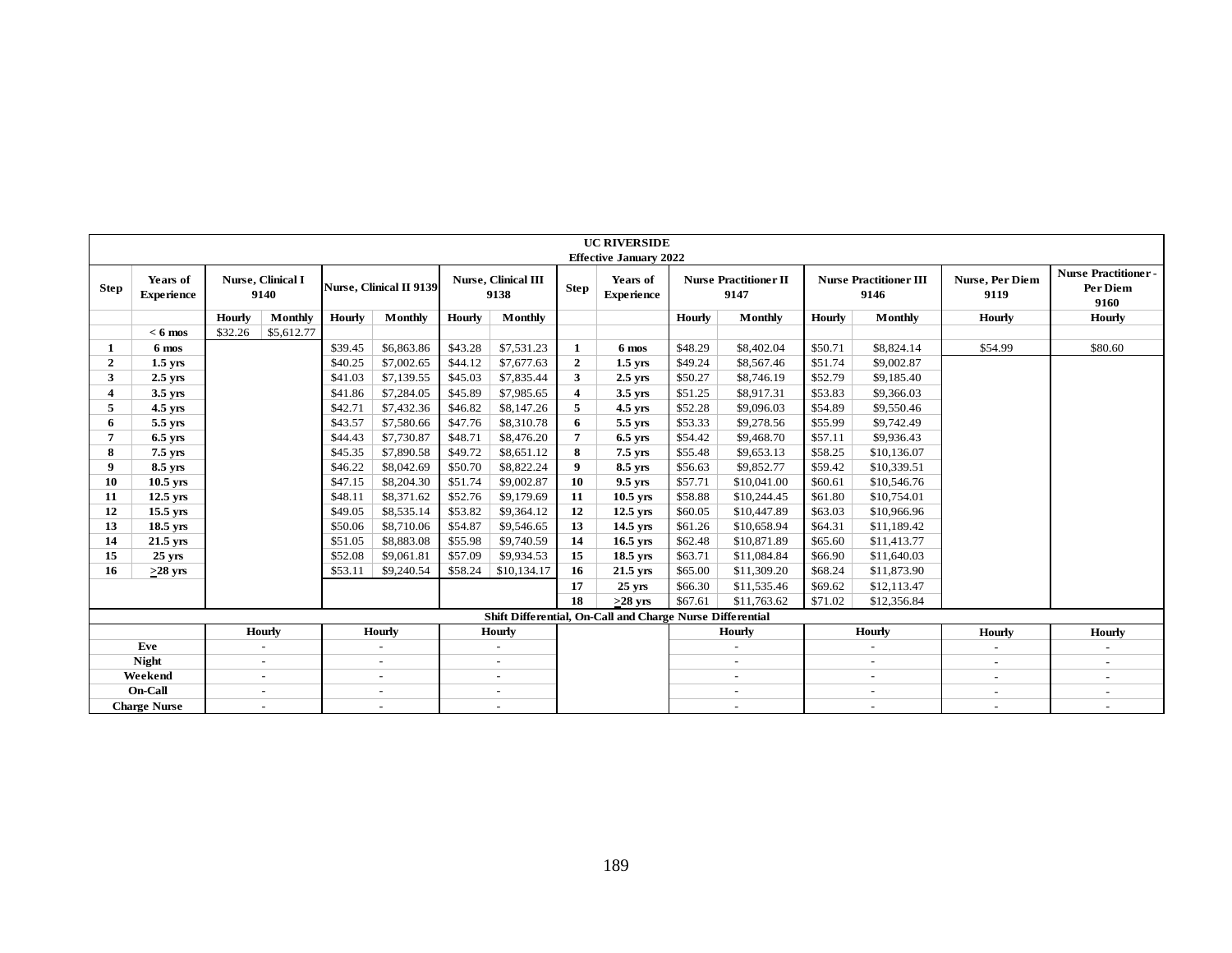|                  |                               |         |                                  |               |                                   |               |                                    |               | UC SANTA BARBARA<br><b>Effective December 2018</b>        |               |                                     |               |                                      |               |                                       |                                                |
|------------------|-------------------------------|---------|----------------------------------|---------------|-----------------------------------|---------------|------------------------------------|---------------|-----------------------------------------------------------|---------------|-------------------------------------|---------------|--------------------------------------|---------------|---------------------------------------|------------------------------------------------|
| <b>Step</b>      | Years of<br><b>Experience</b> |         | <b>Nurse, Clinical I</b><br>9140 |               | <b>Nurse, Clinical II</b><br>9139 |               | <b>Nurse, Clinical III</b><br>9138 |               | <b>Nurse, Clinical IV</b><br>9137                         |               | <b>Nurse Practitioner I</b><br>9148 |               | <b>Nurse Practitioner II</b><br>9147 |               | <b>Nurse Practitioner III</b><br>9146 | <b>Nurse Practitioner-</b><br>Per Diem<br>9160 |
|                  |                               | Hourly  | <b>Monthly</b>                   | <b>Hourly</b> | <b>Monthly</b>                    | <b>Hourly</b> | <b>Monthly</b>                     | <b>Hourly</b> | <b>Monthly</b>                                            | <b>Hourly</b> | Monthly                             | <b>Hourly</b> | Monthly                              | <b>Hourly</b> | Monthly                               | <b>Hourly</b>                                  |
|                  | $\leq$ 3                      | \$31.42 | \$5,467.08                       | \$34.56       | \$6,013.44                        | \$37.85       | \$6,585.90                         | \$43.42       | \$7,555.08                                                | \$45.07       | \$7,842.18                          | \$49.56       | \$8,623.44                           | \$54.52       | \$9,486.48                            | \$64.52                                        |
| $\overline{2}$   | 3<5                           |         |                                  | \$35.29       | \$6,140.46                        | \$38.61       | \$6,718.14                         | \$44.29       | \$7,706.46                                                | \$46.00       | \$8,004.00                          | \$50.59       | \$8,802.66                           | \$55.64       | \$9,681.36                            |                                                |
| 3                | 5 < 7                         |         |                                  | \$35.99       | \$6,262.26                        | \$39.39       | \$6,853.86                         | \$45.20       | \$7,864.80                                                | \$46.92       | \$8,164.08                          | \$51.59       | \$8,976.66                           | \$56.76       | \$9,876.24                            |                                                |
| $\boldsymbol{4}$ | 7 < 8                         |         |                                  | \$36.73       | \$6,391.02                        | \$40.19       | \$6,993.06                         | \$46.12       | \$8,024.88                                                | \$47.87       | \$8,329.38                          | \$52.66       | \$9,162.84                           | \$57.91       | \$10,076.34                           |                                                |
| 5                | 8<9                           |         |                                  | \$37.47       | \$6,519.78                        | \$41.02       | \$7,137.48                         | \$47.08       | \$8,191.92                                                | \$48.84       | \$8,498.16                          | \$53.71       | \$9,345.54                           | \$59.10       | \$10,283.40                           |                                                |
| 6                | 9<10                          |         |                                  | \$38.23       | \$6,652.02                        | \$41.86       | \$7,283.64                         | \$48.01       | \$8,353.74                                                | \$49.84       | \$8,672.16                          | \$54.83       | \$9,540.42                           | \$60.28       | \$10,488.72                           |                                                |
|                  | 10<11                         |         |                                  | \$39.04       | \$6,792.96                        | \$42.70       | \$7,429.80                         | \$49.01       | \$8,527.74                                                | \$50.88       | \$8,853.12                          | \$55.94       | \$9,733.56                           | \$61.52       | \$10,704.48                           |                                                |
| 8                | 11<13                         |         |                                  | \$39.82       | \$6,928.68                        | \$43.58       | \$7,582.92                         | \$50.02       | \$8,703.48                                                | \$51.89       | \$9,028.86                          | \$57.07       | \$9,930.18                           | \$62.77       | \$10,921.98                           |                                                |
| 9                | 13<15                         |         |                                  | \$40.62       | \$7,067.88                        | \$44.50       | \$7,743.00                         | \$51.01       | \$8,875.74                                                | \$52.96       | \$9,215.04                          | \$58.24       | \$10,133.76                          | \$64.07       | \$11,148.18                           |                                                |
| 10               | 15<17                         |         |                                  | \$41.47       | \$7,215.78                        | \$45.38       | \$7,896.12                         | \$52.07       | \$9,060.18                                                | \$54.03       | \$9,401.22                          | \$59.42       | \$10,339.08                          | \$65.37       | \$11,374.38                           |                                                |
| 11               | 17 <sub>19</sub>              |         |                                  | \$42.30       | \$7,360.20                        | \$46.31       | \$8,057.94                         | \$53.11       | \$9,241.14                                                | \$55.13       | \$9,592.62                          | \$60.65       | \$10,553.10                          | \$66.67       | \$11,600.58                           |                                                |
| 12               | 19<21                         |         |                                  | \$43.15       | \$7,508.10                        | \$47.25       | \$8,221.50                         | \$54.20       | \$9,430.80                                                | \$56.27       | \$9,790.98                          | \$61.89       | \$10,768.86                          | \$68.03       | \$11,837.22                           |                                                |
| 13               | 21<25                         |         |                                  | \$44.04       | \$7,662.96                        | \$48.20       | \$8,386.80                         | \$55.31       | \$9,623.94                                                | \$57.40       | \$9,987.60                          | \$63.17       | \$10,991.58                          | \$69.42       | \$12,079.08                           |                                                |
| 14               | $>25$                         |         |                                  | \$44.93       | \$7,817.82                        | \$49.21       | \$8,562.54                         | \$56.44       | \$9,820.56                                                | \$58.58       | \$10,192.92                         | \$64.43       | \$11,210.82                          | \$70.86       | \$12,329.64                           |                                                |
|                  |                               |         |                                  |               |                                   |               |                                    |               | Shift Differential, On-Call and Charge Nurse Differential |               |                                     |               |                                      |               |                                       |                                                |
|                  |                               |         | <b>Hourly</b>                    |               | <b>Hourly</b>                     |               | <b>Hourly</b>                      |               | <b>Hourly</b>                                             |               | <b>Hourly</b>                       |               | Hourly                               |               | <b>Hourly</b>                         | <b>Hourly</b>                                  |
|                  | Eve                           |         |                                  |               |                                   |               |                                    |               |                                                           |               |                                     |               |                                      |               | -                                     |                                                |
|                  | <b>Night</b>                  |         | $\overline{\phantom{a}}$         |               | $\overline{\phantom{a}}$          |               | $\overline{\phantom{a}}$           |               | $\overline{\phantom{a}}$                                  |               | $\sim$                              |               | $\sim$                               |               | $\overline{\phantom{a}}$              | $\overline{\phantom{a}}$                       |
|                  | Weekend                       |         | $\overline{a}$                   |               | $\overline{\phantom{0}}$          |               | $\overline{\phantom{a}}$           |               | $\overline{\phantom{a}}$                                  |               | $\sim$                              |               | $\sim$                               |               | $\overline{\phantom{a}}$              |                                                |
|                  | On-Call                       |         | $\overline{\phantom{a}}$         |               | $\overline{\phantom{a}}$          |               | $\overline{\phantom{a}}$           |               | $\overline{\phantom{a}}$                                  |               | $\overline{\phantom{a}}$            |               |                                      |               | $\overline{\phantom{a}}$              | ٠                                              |
|                  | <b>Charge Nurse</b>           |         | $\sim$                           |               | $\overline{a}$                    |               | $\overline{\phantom{0}}$           |               | $\overline{\phantom{a}}$                                  |               | $\overline{\phantom{a}}$            |               |                                      |               | $\overline{\phantom{a}}$              | $\overline{\phantom{a}}$                       |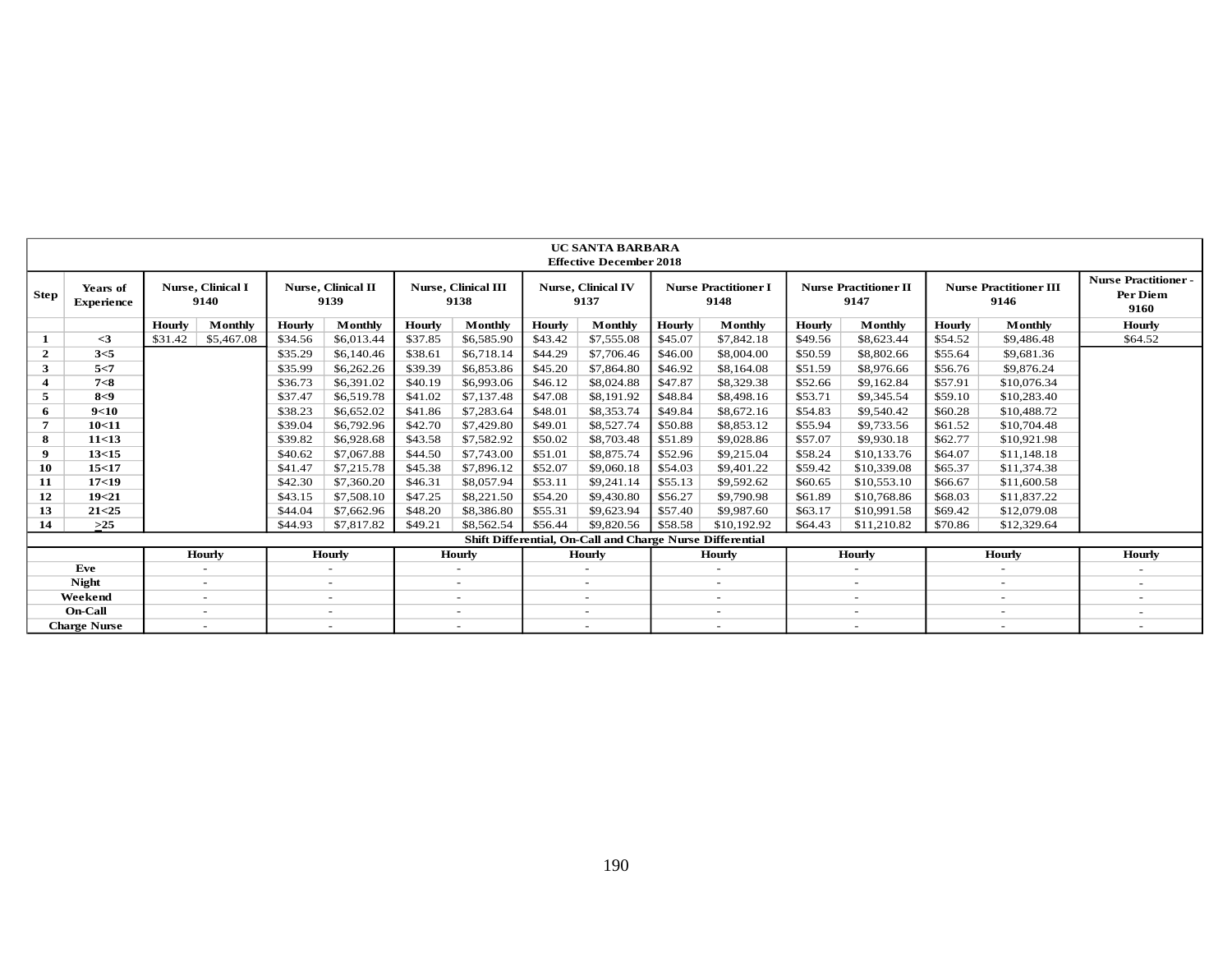|                |                                      |         |                           |         |                            |               |                             |               | <b>UC SANTA BARBARA</b><br><b>Effective January 2019</b>  |         |                                     |               |                                      |               |                                       |                                                       |
|----------------|--------------------------------------|---------|---------------------------|---------|----------------------------|---------------|-----------------------------|---------------|-----------------------------------------------------------|---------|-------------------------------------|---------------|--------------------------------------|---------------|---------------------------------------|-------------------------------------------------------|
| Step           | <b>Years of</b><br><b>Experience</b> |         | Nurse, Clinical I<br>9140 |         | Nurse, Clinical II<br>9139 |               | Nurse, Clinical III<br>9138 |               | Nurse, Clinical IV<br>9137                                |         | <b>Nurse Practitioner I</b><br>9148 |               | <b>Nurse Practitioner II</b><br>9147 |               | <b>Nurse Practitioner III</b><br>9146 | <b>Nurse Practitioner-</b><br><b>Per Diem</b><br>9160 |
|                |                                      | Hourly  | Monthly                   | Hourly  | Monthly                    | <b>Hourly</b> | Monthly                     | <b>Hourly</b> | <b>Monthly</b>                                            | Hourly  | <b>Monthly</b>                      | <b>Hourly</b> | Monthly                              | <b>Hourly</b> | <b>Monthly</b>                        | <b>Hourly</b>                                         |
| 1              | $\leq$ 3                             | \$32.36 | \$5,630.64                | \$35.60 | \$6,194.40                 | \$38.99       | \$6,784.26                  | \$44.72       | \$7,781.28                                                | \$46.42 | \$8,077.08                          | \$51.05       | \$8,882.70                           | \$56.16       | \$9,771.84                            | \$66.46                                               |
| $\mathbf{2}$   | 3<5                                  |         |                           | \$36.35 | \$6,324.90                 | \$39.77       | \$6,919.98                  | \$45.62       | \$7,937.88                                                | \$47.38 | \$8,244.12                          | \$52.11       | \$9,067.14                           | \$57.31       | \$9,971.94                            |                                                       |
| 3              | 5 < 7                                |         |                           | \$37.07 | \$6,450.18                 | \$40.57       | \$7,059.18                  | \$46.56       | \$8,101.44                                                | \$48.33 | \$8,409.42                          | \$53.14       | \$9,246.36                           | \$58.46       | \$10,172.04                           |                                                       |
| 4              | 7<8                                  |         |                           | \$37.83 | \$6,582.42                 | \$41.40       | \$7,203.60                  | \$47.50       | \$8,265.00                                                | \$49.31 | \$8,579.94                          | \$54.24       | \$9,437.76                           | \$59.65       | \$10,379.10                           |                                                       |
| 5              | 8<9                                  |         |                           | \$38.59 | \$6,714.66                 | \$42.25       | \$7,351.50                  | \$48.49       | \$8,437.26                                                | \$50.31 | \$8,753.94                          | \$55.32       | \$9,625.68                           | \$60.87       | \$10,591.38                           |                                                       |
| 6.             | 9<10                                 |         |                           | \$39.38 | \$6,852.12                 | \$43.12       | \$7,502.88                  | \$49.45       | \$8,604.30                                                | \$51.34 | \$8,933.16                          | \$56.47       | \$9,825.78                           | \$62.09       | \$10,803.66                           |                                                       |
| $\overline{7}$ | 10<11                                |         |                           | \$40.21 | \$6,996.54                 | \$43.98       | \$7,652.52                  | \$50.48       | \$8,783.52                                                | \$52.41 | \$9,119.34                          | \$57.62       | \$10,025.88                          | \$63.37       | \$11,026.38                           |                                                       |
| 8              | 11<13                                |         |                           | \$41.01 | \$7,135.74                 | \$44.89       | \$7,810.86                  | \$51.52       | \$8,964.48                                                | \$53.45 | \$9,300.30                          | \$58.78       | \$10,227.72                          | \$64.65       | \$11,249.10                           |                                                       |
| 9              | 13<15                                |         |                           | \$41.84 | \$7,280.16                 | \$45.84       | \$7,976.16                  | \$52.54       | \$9,141.96                                                | \$54.55 | \$9,491.70                          | \$59.99       | \$10,438.26                          | \$65.99       | \$11,482.26                           |                                                       |
| 10             | 15<17                                |         |                           | \$42.71 | \$7,431.54                 | \$46.74       | \$8,132.76                  | \$53.63       | \$9,331.62                                                | \$55.65 | \$9,683.10                          | \$61.20       | \$10,648.80                          | \$67.33       | \$11,715.42                           |                                                       |
| 11             | 17 <sub>19</sub>                     |         |                           | \$43.57 | \$7,581.18                 | \$47.70       | \$8,299.80                  | \$54.70       | \$9,517.80                                                | \$56.78 | \$9,879.72                          | \$62.47       | \$10,869.78                          | \$68.67       | \$11,948.58                           |                                                       |
| 12             | 19<21                                |         |                           | \$44.44 | \$7,732.56                 | \$48.67       | \$8,468.58                  | \$55.83       | \$9,714.42                                                | \$57.96 | \$10,085.04                         | \$63.75       | \$11,092.50                          | \$70.07       | \$12,192.18                           |                                                       |
| 13             | 21 < 25                              |         |                           | \$45.36 | \$7,892.64                 | \$49.65       | \$8,639.10                  | \$56.97       | \$9,912.78                                                | \$59.12 | \$10,286.88                         | \$65.07       | \$11,322.18                          | \$71.50       | \$12,441.00                           |                                                       |
| 14             | $>25$                                |         |                           | \$46.28 | \$8,052.72                 | \$50.69       | \$8,820.06                  | \$58.13       | \$10,114.62                                               | \$60.34 | \$10,499.16                         | \$66.36       | \$11,546.64                          | \$72.99       | \$12,700.26                           |                                                       |
|                |                                      |         |                           |         |                            |               |                             |               | Shift Differential, On-Call and Charge Nurse Differential |         |                                     |               |                                      |               |                                       |                                                       |
|                |                                      |         | <b>Hourly</b>             |         | Hourly                     |               | <b>Hourly</b>               |               | <b>Hourly</b>                                             |         | <b>Hourly</b>                       |               | <b>Hourly</b>                        |               | <b>Hourly</b>                         | Hourly                                                |
|                | Eve                                  |         |                           |         |                            |               |                             |               | $\qquad \qquad \blacksquare$                              |         | $\overline{\phantom{0}}$            |               |                                      |               | $\overline{a}$                        |                                                       |
|                | <b>Night</b>                         |         | $\overline{\phantom{a}}$  |         | $\overline{\phantom{a}}$   |               | $\overline{\phantom{a}}$    |               | $\overline{\phantom{a}}$                                  |         | $\overline{\phantom{a}}$            |               | $\overline{\phantom{a}}$             |               | $\overline{\phantom{a}}$              | $\overline{\phantom{a}}$                              |
|                | Weekend                              |         | $\overline{\phantom{a}}$  |         | $\overline{\phantom{a}}$   |               | $\sim$                      |               | $\sim$                                                    |         | $\sim$                              |               | $\overline{\phantom{a}}$             |               | $\overline{\phantom{a}}$              | $\overline{\phantom{a}}$                              |
|                | <b>On-Call</b>                       |         | $\overline{\phantom{a}}$  |         | $\overline{\phantom{a}}$   |               | $\sim$                      |               | $\sim$                                                    |         | $\sim$                              |               | $\overline{\phantom{a}}$             |               | $\overline{\phantom{a}}$              | $\sim$                                                |
|                | <b>Charge Nurse</b>                  |         | $\overline{\phantom{a}}$  |         | $\overline{\phantom{a}}$   |               | $\overline{\phantom{a}}$    |               | $\overline{\phantom{a}}$                                  |         | $\overline{\phantom{a}}$            |               | $\overline{\phantom{a}}$             |               | $\overline{\phantom{a}}$              | $\overline{\phantom{0}}$                              |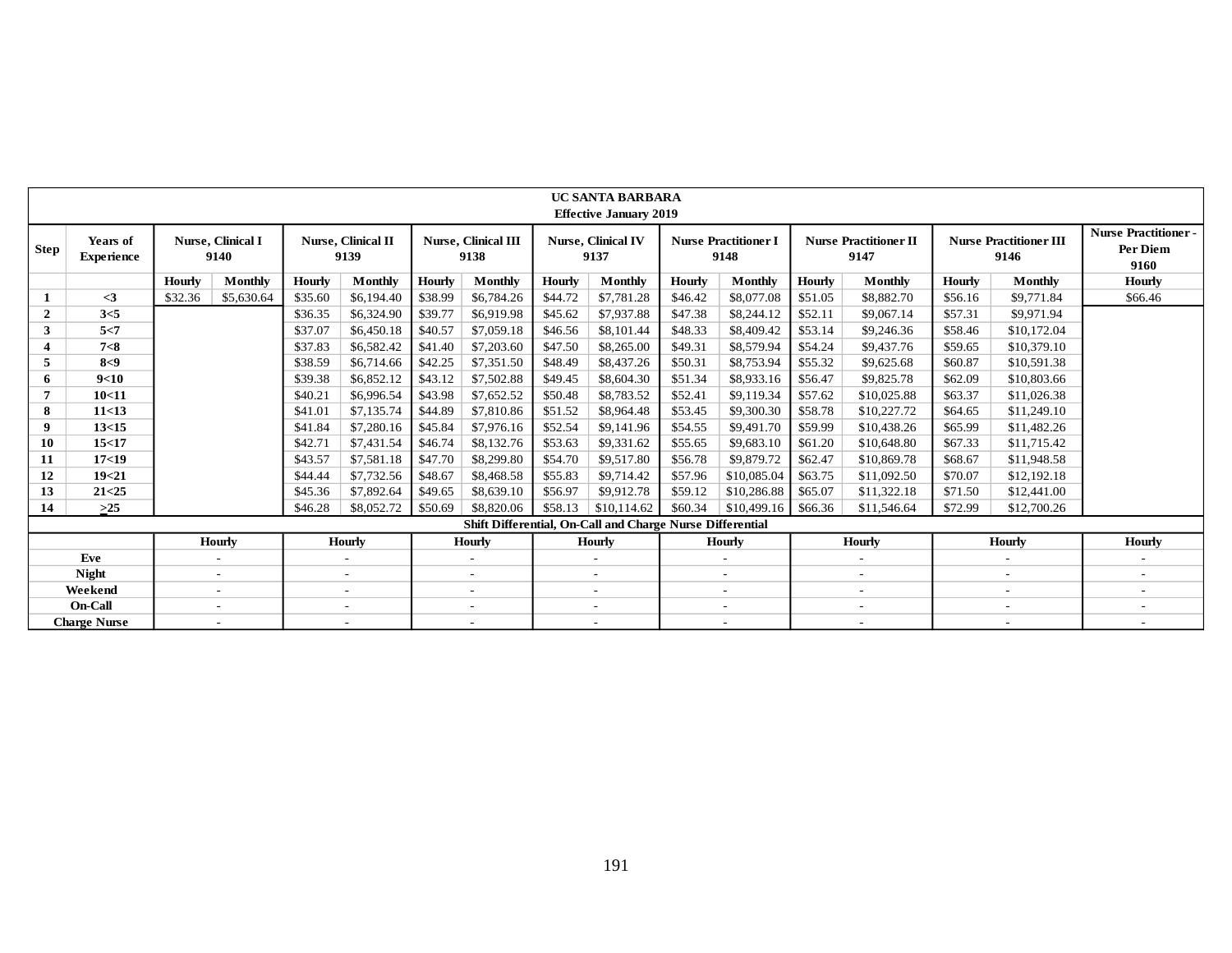|                |                               |               |                                  |         |                            |               |                                    |         | <b>UC SANTA BARBARA</b><br><b>Effective January 2020</b>  |               |                                     |               |                                      |         |                                       |                                                |
|----------------|-------------------------------|---------------|----------------------------------|---------|----------------------------|---------------|------------------------------------|---------|-----------------------------------------------------------|---------------|-------------------------------------|---------------|--------------------------------------|---------|---------------------------------------|------------------------------------------------|
| Step           | Years of<br><b>Experience</b> |               | <b>Nurse, Clinical I</b><br>9140 |         | Nurse, Clinical II<br>9139 |               | <b>Nurse, Clinical III</b><br>9138 |         | Nurse, Clinical IV<br>9137                                |               | <b>Nurse Practitioner I</b><br>9148 |               | <b>Nurse Practitioner II</b><br>9147 |         | <b>Nurse Practitioner III</b><br>9146 | <b>Nurse Practitioner-</b><br>Per Diem<br>9160 |
|                |                               | <b>Hourly</b> | <b>Monthly</b>                   | Hourly  | Monthly                    | <b>Hourly</b> | Monthly                            | Hourly  | Monthly                                                   | <b>Hourly</b> | Monthly                             | <b>Hourly</b> | Monthly                              | Hourly  | Monthly                               | <b>Hourly</b>                                  |
|                | $\leq$ 3                      | \$33.33       | \$5,799.56                       | \$36.67 | \$6,380.23                 | \$40.16       | \$6,987.79                         | \$46.06 | \$8,014.72                                                | \$47.81       | \$8,319.39                          | \$52.58       | \$9,149.18                           | \$57.84 | \$10,065.00                           | \$68.45                                        |
| $\overline{2}$ | 3<5                           |               |                                  | \$37.44 | \$6,514.65                 | \$40.96       | \$7,127.58                         | \$46.99 | \$8,176.02                                                | \$48.80       | \$8,491.44                          | \$53.67       | \$9,339.15                           | \$59.03 | \$10,271.10                           |                                                |
| 3              | 5<7                           |               |                                  | \$38.18 | \$6,643.69                 | \$41.79       | \$7,270.96                         | \$47.96 | \$8,344.48                                                | \$49.78       | \$8,661.70                          | \$54.73       | \$9,523.75                           | \$60.21 | \$10,477.20                           |                                                |
|                | 7 < 8                         |               |                                  | \$38.96 | \$6,779.89                 | \$42.64       | \$7,419.71                         | \$48.93 | \$8,512.95                                                | \$50.79       | \$8,837.34                          | \$55.87       | \$9,720.89                           | \$61.44 | \$10,690.47                           |                                                |
| 5              | 8<9                           |               |                                  | \$39.75 | \$6,916.10                 | \$43.52       | \$7,572.05                         | \$49.94 | \$8,690.38                                                | \$51.82       | \$9,016.56                          | \$56.98       | \$9,914.45                           | \$62.70 | \$10,909.12                           |                                                |
| 6              | 9<10                          |               |                                  | \$40.56 | \$7,057.68                 | \$44.41       | \$7,727.97                         | \$50.93 | \$8,862.43                                                | \$52.88       | \$9,201.15                          | \$58.16       | \$10,120.55                          | \$63.95 | \$11,127.77                           |                                                |
|                | 10<11                         |               |                                  | \$41.42 | \$7,206.44                 | \$45.30       | \$7,882.10                         | \$51.99 | \$9,047.03                                                | \$53.98       | \$9,392.92                          | \$59.35       | \$10,326.66                          | \$65.27 | \$11,357.17                           |                                                |
| 8              | 11<13                         |               |                                  | \$42.24 | \$7,349.81                 | \$46.24       | \$8,045.19                         | \$53.07 | \$9,233.41                                                | \$55.05       | \$9,579.31                          | \$60.54       | \$10,534.55                          | \$66.59 | \$11,586.57                           |                                                |
| 9              | 13<15                         |               |                                  | \$43.10 | \$7,498.56                 | \$47.22       | \$8,215.44                         | \$54.12 | \$9,416.22                                                | \$56.19       | \$9,776.45                          | \$61.79       | \$10,751.41                          | \$67.97 | \$11,826.73                           |                                                |
| 10             | 15<17                         |               |                                  | \$43.99 | \$7,654.49                 | \$48.14       | \$8,376.74                         | \$55.24 | \$9,611.57                                                | \$57.32       | \$9,973.59                          | \$63.04       | \$10,968.26                          | \$69.35 | \$12,066.88                           |                                                |
| 11             | 17 <sub>19</sub>              |               |                                  | \$44.88 | \$7,808.62                 | \$49.13       | \$8,548.79                         | \$56.34 | \$9,803.33                                                | \$58.48       | \$10,176.11                         | \$64.34       | \$11,195.87                          | \$70.73 | \$12,307.04                           |                                                |
| 12             | 19<21                         |               |                                  | \$45.77 | \$7,964.54                 | \$50.13       | \$8,722.64                         | \$57.50 | \$10,005.85                                               | \$59.70       | \$10,387.59                         | \$65.66       | \$11,425.28                          | \$72.17 | \$12,557.95                           |                                                |
| 13             | 21 < 25                       |               |                                  | \$46.72 | \$8,129.42                 | \$51.14       | \$8,898.27                         | \$58.68 | \$10,210.16                                               | \$60.89       | \$10,595.49                         | \$67.02       | \$11,661.85                          | \$73.65 | \$12,814.23                           |                                                |
| 14             | $>25$                         |               |                                  | \$47.67 | \$8,294.30                 | \$52.21       | \$9,084.66                         | \$59.87 | \$10,418.06                                               | \$62.15       | \$10,814.13                         | \$68.35       | \$11,893.04                          | \$75.18 | \$13,081.27                           |                                                |
|                |                               |               |                                  |         |                            |               |                                    |         | Shift Differential, On-Call and Charge Nurse Differential |               |                                     |               |                                      |         |                                       |                                                |
|                |                               |               | <b>Hourly</b>                    |         | Hourly                     |               | Hourly                             |         | Hourly                                                    |               | Hourly                              |               | <b>Hourly</b>                        |         | Hourly                                | <b>Hourly</b>                                  |
|                | Eve                           |               |                                  |         | $\sim$                     |               | $\overline{\phantom{a}}$           |         | $\sim$                                                    |               | ٠                                   |               | $\sim$                               |         | $\sim$                                | $\overline{\phantom{a}}$                       |
|                | <b>Night</b>                  |               |                                  |         |                            |               | ٠                                  |         |                                                           |               | ٠                                   |               |                                      |         |                                       | $\overline{\phantom{a}}$                       |
|                | Weekend                       |               | $\overline{\phantom{a}}$         |         | $\sim$                     |               | $\overline{\phantom{a}}$           |         | $\sim$                                                    |               | $\overline{\phantom{a}}$            |               |                                      |         | $\sim$                                | $\overline{\phantom{a}}$                       |
|                | On-Call                       |               | $\sim$                           |         | $\sim$                     |               | $\overline{\phantom{a}}$           |         | $\overline{\phantom{a}}$                                  |               | ٠                                   |               | $\overline{\phantom{a}}$             |         | $\overline{\phantom{a}}$              | ٠                                              |
|                | <b>Charge Nurse</b>           |               |                                  |         | $\sim$                     |               | $\sim$                             |         | $\sim$                                                    |               | $\sim$                              |               | $\overline{\phantom{a}}$             |         |                                       | $\sim$                                         |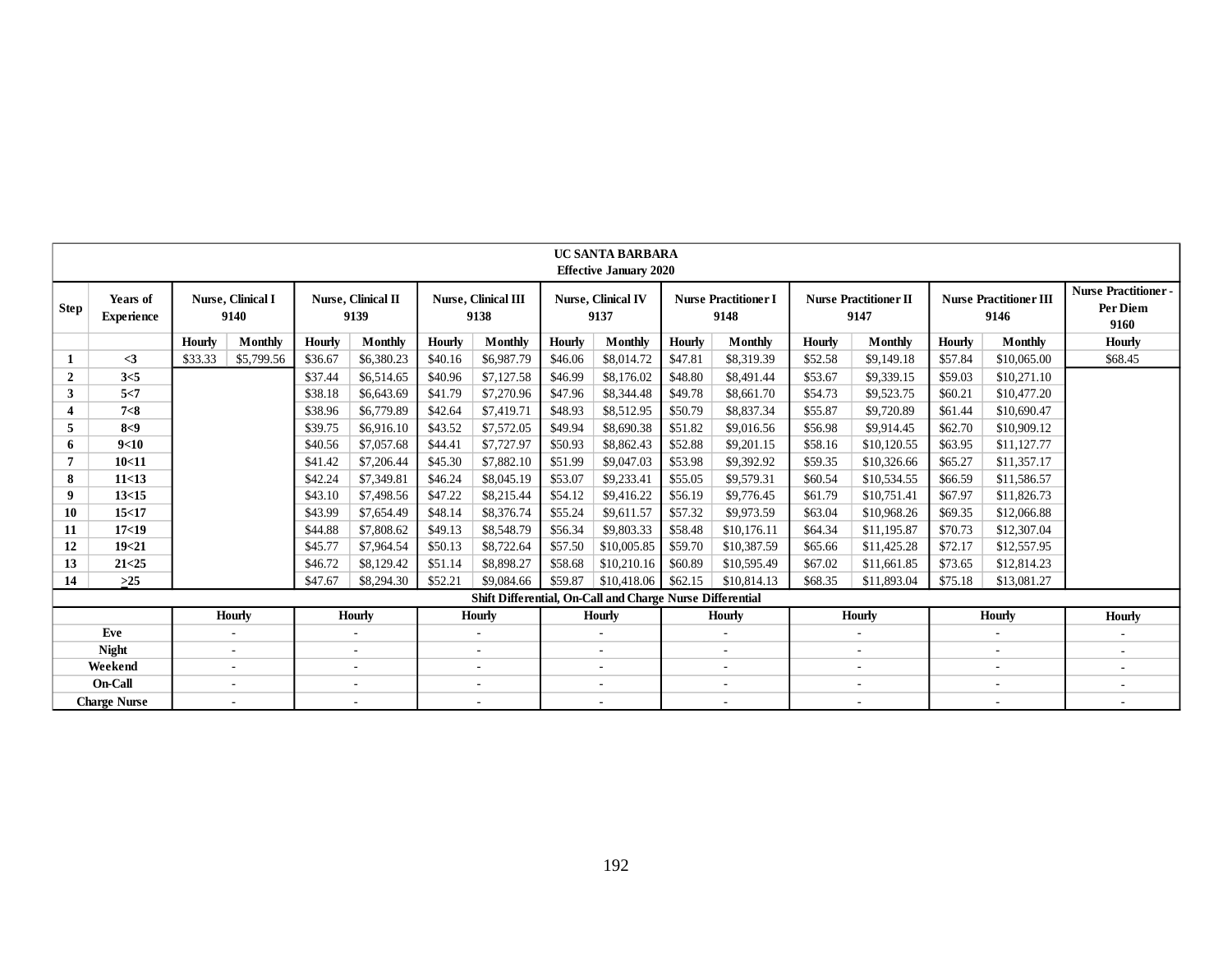|                |                               |               |                                   |         |                            |         |                             |         | <b>UC SANTA BARBARA</b><br><b>Effective January 2021</b>  |         |                                     |               |                                      |         |                                       |                                                |
|----------------|-------------------------------|---------------|-----------------------------------|---------|----------------------------|---------|-----------------------------|---------|-----------------------------------------------------------|---------|-------------------------------------|---------------|--------------------------------------|---------|---------------------------------------|------------------------------------------------|
| Step           | Years of<br><b>Experience</b> |               | <b>Nurse</b> , Clinical I<br>9140 |         | Nurse, Clinical II<br>9139 |         | Nurse, Clinical III<br>9138 |         | Nurse, Clinical IV<br>9137                                |         | <b>Nurse Practitioner I</b><br>9148 |               | <b>Nurse Practitioner II</b><br>9147 |         | <b>Nurse Practitioner III</b><br>9146 | <b>Nurse Practitioner-</b><br>Per Diem<br>9160 |
|                |                               | <b>Hourly</b> | Monthly                           | Hourly  | Monthly                    | Hourly  | Monthly                     | Hourly  | Monthly                                                   | Hourly  | <b>Monthly</b>                      | <b>Hourly</b> | <b>Monthly</b>                       | Hourly  | <b>Monthly</b>                        | <b>Hourly</b>                                  |
|                | $\leq$ 3                      | \$34.33       | \$5,973.55                        | \$37.77 | \$6,571.64                 | \$41.36 | \$7,197.42                  | \$47.44 | \$8,255.16                                                | \$49.25 | \$8,568.97                          | \$54.16       | \$9,423.66                           | \$59.58 | \$10,366.95                           | \$70.51                                        |
| $\overline{2}$ | 3<5                           |               |                                   | \$38.56 | \$6,710.09                 | \$42.19 | \$7,341.41                  | \$48.40 | \$8,421.30                                                | \$50.27 | \$8,746.19                          | \$55.28       | \$9,619.33                           | \$60.80 | \$10,579.23                           |                                                |
| 3              | 5 < 7                         |               |                                   | \$39.33 | \$6,843.00                 | \$43.04 | \$7,489.08                  | \$49.40 | \$8,594.82                                                | \$51.27 | \$8,921.55                          | \$56.38       | \$9,809.46                           | \$62.02 | \$10,791.52                           |                                                |
| 4              | 7 < 8                         |               |                                   | \$40.13 | \$6,983.29                 | \$43.92 | \$7,642.30                  | \$50.39 | \$8,768.34                                                | \$52.31 | \$9,102.46                          | \$57.54       | \$10,012.52                          | \$63.28 | \$11,011.19                           |                                                |
| 5              | 8<9                           |               |                                   | \$40.94 | \$7,123.58                 | \$44.82 | \$7,799.21                  | \$51.44 | \$8,951.09                                                | \$53.37 | \$9,287.05                          | \$58.69       | \$10,211.88                          | \$64.58 | \$11,236.40                           |                                                |
| 6              | 9<10                          |               |                                   | \$41.78 | \$7,269.41                 | \$45.75 | \$7,959.81                  | \$52.46 | \$9,128.30                                                | \$54.47 | \$9,477.19                          | \$59.91       | \$10,424.17                          | \$65.87 | \$11,461.60                           |                                                |
|                | 10<11                         |               |                                   | \$42.66 | \$7,422.63                 | \$46.66 | \$8,118.56                  | \$53.55 | \$9,318.44                                                | \$55.60 | \$9,674.71                          | \$61.13       | \$10,636.46                          | \$67.23 | \$11,697.89                           |                                                |
| 8              | 11<13                         |               |                                   | \$43.51 | \$7,570.31                 | \$47.62 | \$8,286.54                  | \$54.66 | \$9,510.42                                                | \$56.71 | \$9,866.69                          | \$62.36       | \$10,850.59                          | \$68.59 | \$11,934.17                           |                                                |
| 9              | 13<15                         |               |                                   | \$44.39 | \$7,723.52                 | \$48.63 | \$8,461.91                  | \$55.74 | \$9,698.71                                                | \$57.87 | \$10,069.74                         | \$63.64       | \$11,073.95                          | \$70.01 | \$12,181.53                           |                                                |
| 10             | 15<17                         |               |                                   | \$45.31 | \$7,884.12                 | \$49.59 | \$8,628.05                  | \$56.90 | \$9,899.92                                                | \$59.04 | \$10,272.80                         | \$64.93       | \$11,297.31                          | \$71.43 | \$12,428.89                           |                                                |
| 11             | 17 <sub>19</sub>              |               |                                   | \$46.22 | \$8,042.87                 | \$50.60 | \$8,805.26                  | \$58.03 | \$10,097.43                                               | \$60.24 | \$10,481.39                         | \$66.27       | \$11,531.75                          | \$72.85 | \$12,676.25                           |                                                |
| 12             | 19<21                         |               |                                   | \$47.15 | \$8,203.47                 | \$51.63 | \$8,984.32                  | \$59.23 | \$10,306.03                                               | \$61.49 | \$10,699.22                         | \$67.63       | \$11,768.03                          | \$74.34 | \$12,934.68                           |                                                |
| 13             | 21 < 25                       |               |                                   | \$48.12 | \$8,373.30                 | \$52.67 | \$9,165.22                  | \$60.44 | \$10,516.47                                               | \$62.72 | \$10,913.35                         | \$69.03       | \$12,011.70                          | \$75.85 | \$13,198.66                           |                                                |
| 14             | $>25$                         |               |                                   | \$49.10 | \$8,543.13                 | \$53.78 | \$9,357.20                  | \$61.67 | \$10,730.60                                               | \$64.01 | \$11,138.56                         | \$70.40       | \$12,249.83                          | \$77.44 | \$13,473.71                           |                                                |
|                |                               |               |                                   |         |                            |         |                             |         | Shift Differential, On-Call and Charge Nurse Differential |         |                                     |               |                                      |         |                                       |                                                |
|                |                               |               | <b>Hourly</b>                     |         | Hourly                     |         | <b>Hourly</b>               |         | <b>Hourly</b>                                             |         | <b>Hourly</b>                       |               | Hourly                               |         | <b>Hourly</b>                         | <b>Hourly</b>                                  |
|                | Eve                           |               | $\sim$                            |         | $\sim$                     |         | $\sim$                      |         | $\sim$                                                    |         | $\overline{\phantom{a}}$            |               | $\overline{\phantom{a}}$             |         | $\sim$                                |                                                |
|                | <b>Night</b>                  |               | $\overline{\phantom{a}}$          |         | $\overline{\phantom{a}}$   |         | $\overline{\phantom{a}}$    |         | $\sim$                                                    |         | $\overline{\phantom{a}}$            |               | $\overline{\phantom{a}}$             |         | $\overline{\phantom{a}}$              | $\sim$                                         |
|                | Weekend                       |               | $\overline{\phantom{a}}$          |         | $\overline{\phantom{a}}$   |         | $\overline{\phantom{a}}$    |         | $\overline{\phantom{a}}$                                  |         | $\overline{\phantom{a}}$            |               | $\overline{\phantom{a}}$             |         | $\overline{\phantom{a}}$              | $\overline{\phantom{a}}$                       |
|                | <b>On-Call</b>                |               | $\overline{\phantom{a}}$          |         | $\overline{\phantom{a}}$   |         | $\overline{\phantom{a}}$    |         | $\overline{\phantom{a}}$                                  |         |                                     |               | $\overline{\phantom{a}}$             |         |                                       | $\overline{\phantom{a}}$                       |
|                | <b>Charge Nurse</b>           |               | $\overline{\phantom{a}}$          |         | $\overline{\phantom{a}}$   |         | $\overline{\phantom{a}}$    |         | $\sim$                                                    |         | $\overline{\phantom{a}}$            |               | $\overline{\phantom{a}}$             |         | $\overline{\phantom{a}}$              | $\overline{\phantom{a}}$                       |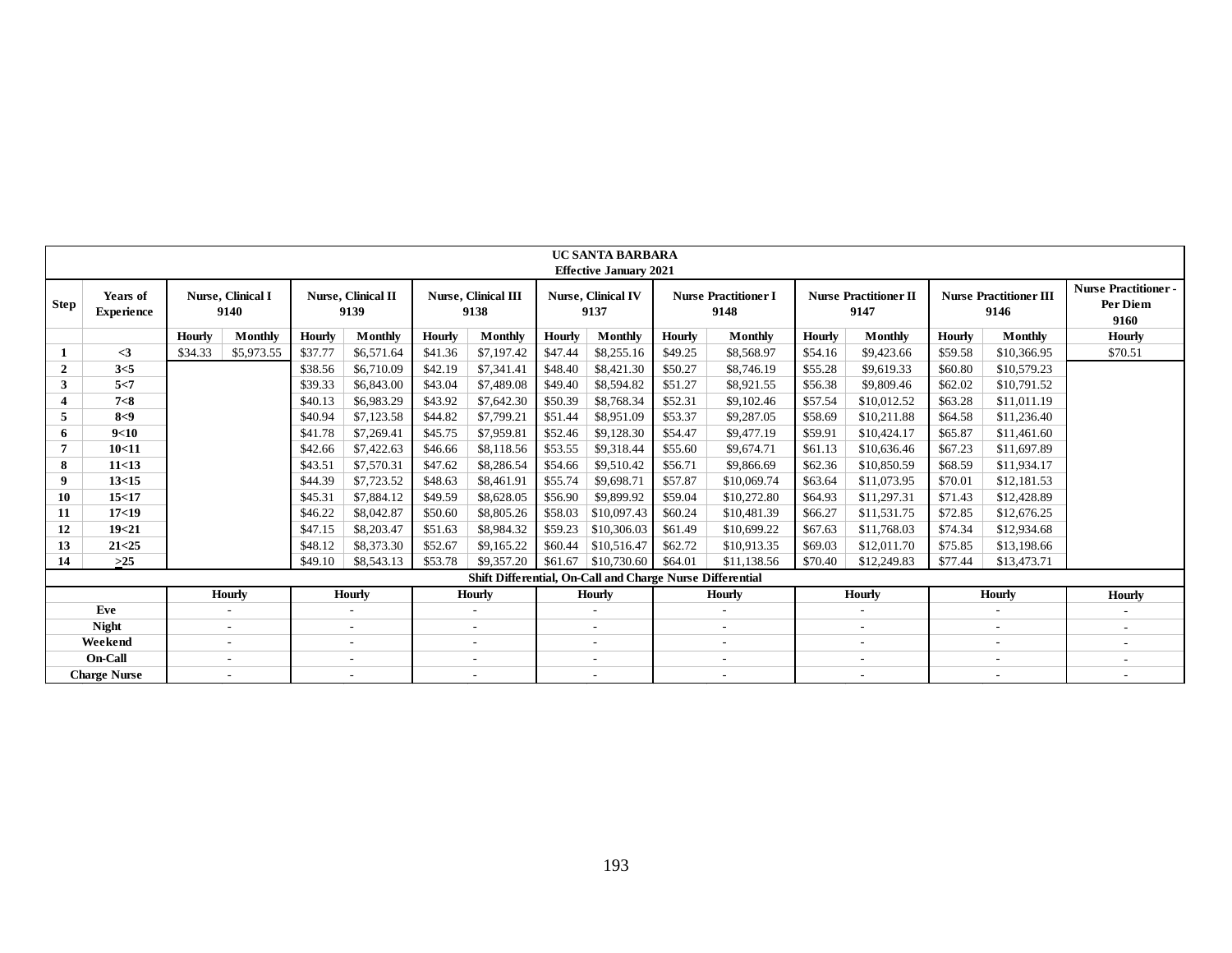|              |                               |         |                                  |         |                                   |               |                                    |               | <b>UC SANTA BARBARA</b>                                   |               |                                     |         |                                      |         |                                       |                                                 |
|--------------|-------------------------------|---------|----------------------------------|---------|-----------------------------------|---------------|------------------------------------|---------------|-----------------------------------------------------------|---------------|-------------------------------------|---------|--------------------------------------|---------|---------------------------------------|-------------------------------------------------|
|              |                               |         |                                  |         |                                   |               |                                    |               | <b>Effective January 2022</b>                             |               |                                     |         |                                      |         |                                       |                                                 |
| <b>Step</b>  | Years of<br><b>Experience</b> |         | <b>Nurse, Clinical I</b><br>9140 |         | <b>Nurse, Clinical II</b><br>9139 |               | <b>Nurse, Clinical III</b><br>9138 |               | <b>Nurse, Clinical IV</b><br>9137                         |               | <b>Nurse Practitioner I</b><br>9148 |         | <b>Nurse Practitioner II</b><br>9147 |         | <b>Nurse Practitioner III</b><br>9146 | <b>Nurse Practitioner -</b><br>Per Diem<br>9160 |
|              |                               | Hourly  | Monthly                          | Hourly  | <b>Monthly</b>                    | <b>Hourly</b> | Monthly                            | <b>Hourly</b> | <b>Monthly</b>                                            | <b>Hourly</b> | Monthly                             | Hourly  | Monthly                              | Hourly  | Monthly                               | <b>Hourly</b>                                   |
|              | $\leq$ 3                      | \$35.36 | \$6,152.75                       | \$38.90 | \$6,768.79                        | \$42.61       | \$7,413.34                         | \$48.87       | \$8,502.81                                                | \$50.72       | \$8,826.04                          | \$55.78 | \$9,706.37                           | \$61.37 | \$10,677.95                           | \$72.62                                         |
| $\mathbf{2}$ | 3<5                           |         |                                  | \$39.72 | \$6,911.39                        | \$43.46       | \$7,561.65                         | \$49.85       | \$8,673.94                                                | \$51.77       | \$9,008.57                          | \$56.94 | \$9,907.91                           | \$62.62 | \$10,896.61                           |                                                 |
| 3            | 5 < 7                         |         |                                  | \$40.51 | \$7,048.29                        | \$44.33       | \$7,713.76                         | \$50.88       | \$8,852.66                                                | \$52.81       | \$9,189.20                          | \$58.07 | \$10,103.75                          | \$63.88 | \$11,115.26                           |                                                 |
| 4            | 7 < 8                         |         |                                  | \$41.34 | \$7,192.79                        | \$45.24       | \$7,871.57                         | \$51.90       | \$9,031.39                                                | \$53.88       | \$9,375.53                          | \$59.27 | \$10,312.90                          | \$65.18 | \$11,341.52                           |                                                 |
| 5            | 8<9                           |         |                                  | \$42.17 | \$7,337.29                        | \$46.17       | \$8,033.18                         | \$52.99       | \$9,219.62                                                | \$54.98       | \$9,565.67                          | \$60.45 | \$10,518.24                          | \$66.51 | \$11,573.49                           |                                                 |
| 6            | 9<10                          |         |                                  | \$43.03 | \$7,487.50                        | \$47.12       | \$8,198.60                         | \$54.04       | \$9,402.15                                                | \$56.10       | \$9,761.51                          | \$61.71 | \$10,736.90                          | \$67.85 | \$11,805.45                           |                                                 |
|              | 10<11                         |         |                                  | \$43.94 | \$7,645.31                        | \$48.06       | \$8,362.12                         | \$55.16       | \$9,597.99                                                | \$57.27       | \$9,964.95                          | \$62.96 | \$10,955.55                          | \$69.25 | \$12,048.82                           |                                                 |
| 8            | 11<13                         |         |                                  | \$44.81 | \$7,797.42                        | \$49.05       | \$8,535.14                         | \$56.30       | \$9,795.73                                                | \$58.41       | \$10,162.69                         | \$64.23 | \$11,176.11                          | \$70.64 | \$12,292.20                           |                                                 |
| 9            | 13<15                         |         |                                  | \$45.72 | \$7,955.23                        | \$50.09       | \$8,715.77                         | \$57.41       | \$9,989.67                                                | \$59.61       | \$10,371.84                         | \$65.55 | \$11,406.17                          | \$72.11 | \$12,546.98                           |                                                 |
| 10           | 15<17                         |         |                                  | \$46.67 | \$8,120.64                        | \$51.07       | \$8,886.89                         | \$58.60       | \$10,196.91                                               | \$60.81       | \$10,580.98                         | \$66.87 | \$11,636.23                          | \$73.57 | \$12,801.76                           |                                                 |
| 11           | 17<19                         |         |                                  | \$47.61 | \$8,284.16                        | \$52.12       | \$9,069.42                         | \$59.77       | \$10,400.36                                               | \$62.05       | \$10,795.84                         | \$68.26 | \$11,877.70                          | \$75.04 | \$13,056.54                           |                                                 |
| 12           | 19<21                         |         |                                  | \$48.56 | \$8,449.58                        | \$53.18       | \$9,253.85                         | \$61.01       | \$10,615.21                                               | \$63.33       | \$11,020.20                         | \$69.66 | \$12,121.07                          | \$76.57 | \$13,322.72                           |                                                 |
| 13           | 21<25                         |         |                                  | \$49.57 | \$8,624.50                        | \$54.25       | \$9,440.18                         | \$62.25       | \$10,831.96                                               | \$64.60       | \$11,240.75                         | \$71.10 | \$12,372.05                          | \$78.13 | \$13,594.62                           |                                                 |
| 14           | $>25$                         |         |                                  | \$50.57 | \$8,799.42                        | \$55.39       | \$9,637.92                         | \$63.52       | \$11,052.52                                               | \$65.94       | \$11,472.72                         | \$72.51 | \$12,617.33                          | \$79.76 | \$13,877.92                           |                                                 |
|              |                               |         |                                  |         |                                   |               |                                    |               | Shift Differential, On-Call and Charge Nurse Differential |               |                                     |         |                                      |         |                                       |                                                 |
|              |                               |         | <b>Hourly</b>                    |         | <b>Hourly</b>                     |               | <b>Hourly</b>                      |               | <b>Hourly</b>                                             |               | <b>Hourly</b>                       |         | <b>Hourly</b>                        |         | <b>Hourly</b>                         | <b>Hourly</b>                                   |
|              | Eve                           |         |                                  |         | $\overline{\phantom{a}}$          |               | $\overline{\phantom{a}}$           |               | $\overline{\phantom{a}}$                                  |               | $\overline{\phantom{a}}$            |         | $\overline{\phantom{a}}$             |         |                                       |                                                 |
|              | <b>Night</b>                  |         | $\sim$                           |         | $\overline{\phantom{a}}$          |               | $\sim$                             |               | $\overline{\phantom{a}}$                                  |               | $\overline{\phantom{a}}$            |         | $\overline{\phantom{a}}$             |         | $\overline{\phantom{a}}$              | $\sim$                                          |
|              | Weekend                       |         | $\overline{\phantom{a}}$         |         | $\overline{\phantom{0}}$          |               | ٠                                  |               |                                                           |               | $\overline{\phantom{a}}$            |         | $\overline{\phantom{a}}$             |         |                                       | $\overline{\phantom{a}}$                        |
|              | On-Call                       |         | $\overline{\phantom{a}}$         |         | $\overline{\phantom{a}}$          |               | $\overline{\phantom{a}}$           |               | $\overline{\phantom{a}}$                                  |               | $\overline{\phantom{a}}$            |         | $\overline{\phantom{a}}$             |         |                                       | $\overline{\phantom{a}}$                        |
|              | <b>Charge Nurse</b>           |         | $\sim$                           |         | $\overline{\phantom{a}}$          |               | $\overline{\phantom{a}}$           |               | $\overline{\phantom{a}}$                                  |               | $\overline{\phantom{a}}$            |         | $\overline{\phantom{0}}$             |         |                                       | $\sim$                                          |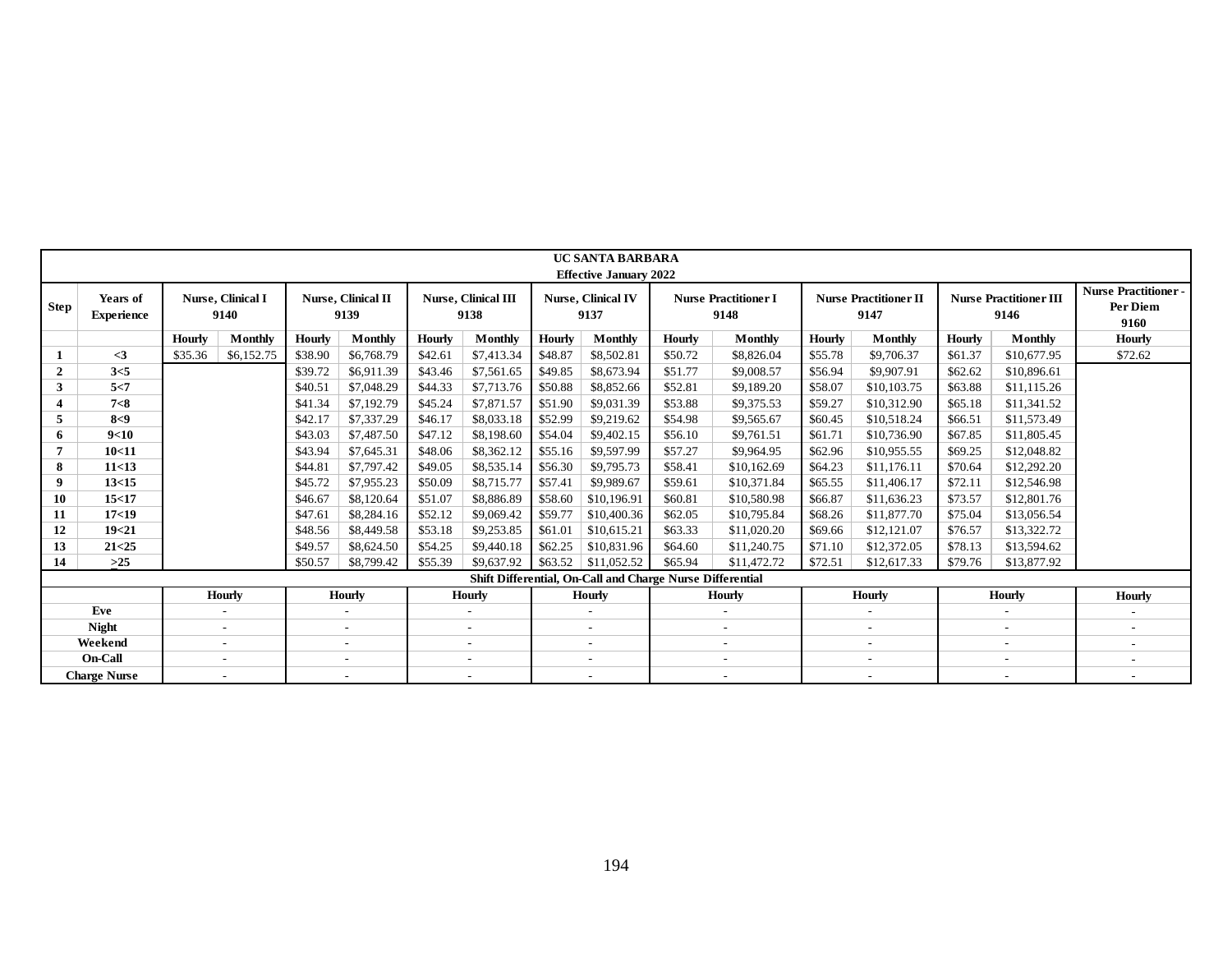|                |                               |         |                           |         |                                   |         |                             |         | <b>UC SANTA CRUZ</b><br><b>Effective December 2018</b> |         |                                                           |         |                                       |                    |                            |                                                |
|----------------|-------------------------------|---------|---------------------------|---------|-----------------------------------|---------|-----------------------------|---------|--------------------------------------------------------|---------|-----------------------------------------------------------|---------|---------------------------------------|--------------------|----------------------------|------------------------------------------------|
| <b>Step</b>    | Years of<br><b>Experience</b> |         | Nurse, Clinical I<br>9140 |         | <b>Nurse, Clinical II</b><br>9139 |         | Nurse, Clinical III<br>9138 |         | Nurse, Clinical IV<br>9137                             |         | <b>Nurse Practitioner II</b><br>9147                      |         | <b>Nurse Practitioner III</b><br>9146 | <b>Description</b> | Nurse,<br>Per Diem<br>9119 | <b>Nurse Practitioner-</b><br>Per Diem<br>9160 |
|                |                               | Hourly  | Monthly                   | Hourly  | Monthly                           | Hourly  | Monthly                     | Hourly  | Monthly                                                | Hourly  | Monthly                                                   | Hourly  | Monthly                               |                    | Hourly                     | <b>Hourly</b>                                  |
|                | $< 6$ mos                     | \$35.61 | \$6,196.14                |         |                                   |         |                             |         |                                                        |         |                                                           |         |                                       |                    |                            |                                                |
|                | 1 year                        |         |                           | \$38.88 | \$6,765.12                        | \$42.68 | \$7,426.32                  | \$48.95 | \$8,517.30                                             | \$48.47 | \$8,433.78                                                | \$53.35 | \$9,282.90                            | Weekdav            | \$54.19                    | \$67.65                                        |
| $\overline{2}$ | 2 years                       |         |                           | \$39.63 | \$6,895.62                        | \$43.51 | \$7,570.74                  | \$49.92 | \$8,686.08                                             | \$49.47 | \$8,607.78                                                | \$54.38 | \$9,462.12                            | Weekend            | \$56.17                    | \$69.58                                        |
| 3              | 3 years                       |         |                           | \$40.44 | \$7,036.56                        | \$44.39 | \$7,723.86                  | \$50.92 | \$8,860.08                                             | \$50.42 | \$8,773.08                                                | \$55.47 | \$9,651.78                            |                    |                            |                                                |
| 4              | 4 years                       |         |                           | \$41.24 | \$7,175.76                        | \$45.28 | \$7,878.72                  | \$51.94 | \$9,037.56                                             | \$51.43 | \$8,948.82                                                | \$56.59 | \$9,846.66                            |                    |                            |                                                |
| 5              | 5 years                       |         |                           | \$42.07 | \$7,320.18                        | \$46.18 | \$8,035.32                  | \$52.95 | \$9,213.30                                             | \$52.46 | \$9,128,04                                                | \$57.73 | \$10,045.02                           |                    |                            |                                                |
| 6              | 6 years                       |         |                           | \$42.90 | \$7,464.60                        | \$47.12 | \$8,198.88                  | \$54.04 | \$9,402.96                                             | \$53.53 | \$9,314.22                                                | \$58.89 | \$10,246.86                           |                    |                            |                                                |
| 7              | 7 years                       |         |                           | \$43.77 | \$7,615.98                        | \$48.05 | \$8,360.70                  | \$55.10 | \$9,587.40                                             | \$54.63 | \$9,505.62                                                | \$60.07 | \$10.452.18                           |                    |                            |                                                |
| 8              | 8 years                       |         |                           | \$44.65 | \$7,769.10                        | \$49.00 | \$8,526.00                  | \$56.22 | \$9,782.28                                             | \$55.69 | \$9,690.06                                                | \$61.26 | \$10,659.24                           |                    |                            |                                                |
| 9              | 9 years                       |         |                           | \$45.55 | \$7,925.70                        | \$49.98 | \$8,696.52                  | \$57.32 | \$9,973.68                                             | \$56.82 | \$9,886.68                                                | \$62.50 | \$10,875.00                           |                    |                            |                                                |
| 10             | 10 years                      |         |                           | \$46.46 | \$8,084.04                        | \$50.99 | \$8,872.26                  | \$58.48 | \$10,175.52                                            | \$57.93 | \$10,079.82                                               | \$63.72 | \$11,087.28                           |                    |                            |                                                |
| 11             | 11 years                      |         |                           | \$47.39 | \$8,245.86                        | \$52.01 | \$9,049.74                  | \$59.65 | \$10,379.10                                            | \$59.11 | \$10,285.14                                               | \$65.03 | \$11,315.22                           |                    |                            |                                                |
| 12             | 15 years                      |         |                           | \$48.33 | \$8,409.42                        | \$53.05 | \$9,230.70                  | \$60.84 | \$10,586.16                                            | \$60.29 | \$10,490.46                                               | \$66.33 | \$11,541.42                           |                    |                            |                                                |
| 13             | $>$ 20 vears                  |         |                           | \$49.29 | \$8,576.46                        | \$54.10 | \$9,413.40                  | \$62.05 | \$10,796.70                                            | \$61.48 | \$10,697.52                                               | \$67.64 | \$11,769.36                           |                    |                            |                                                |
|                |                               |         |                           |         |                                   |         |                             |         |                                                        |         | Shift Differential, On-Call and Charge Nurse Differential |         |                                       |                    |                            |                                                |
|                | Hourly                        |         |                           |         | Hourly                            |         | <b>Hourly</b>               |         | <b>Hourly</b>                                          |         | <b>Hourly</b>                                             |         | <b>Hourly</b>                         |                    | Hourly                     | <b>Hourly</b>                                  |
|                | Eve                           |         | $\sim$                    |         |                                   |         |                             |         |                                                        |         | $\blacksquare$                                            |         |                                       |                    |                            | $\overline{\phantom{a}}$                       |
|                | <b>Night</b>                  |         | $\sim$                    |         |                                   |         | $\sim$                      |         |                                                        |         | $\overline{\phantom{a}}$                                  |         | $\overline{\phantom{a}}$              |                    | $\overline{\phantom{0}}$   | $\overline{\phantom{a}}$                       |
|                | Weekend                       |         | \$1.30                    |         | \$1.30                            |         | \$1.30                      |         | \$1.30                                                 |         | \$1.30                                                    |         | \$1.30                                |                    |                            | $\overline{\phantom{a}}$                       |
|                | On-Call                       |         | $\sim$                    |         | $\overline{\phantom{a}}$          |         | $\overline{\phantom{a}}$    |         |                                                        |         | $\overline{\phantom{a}}$                                  |         | $\overline{\phantom{a}}$              |                    | $\overline{\phantom{a}}$   | $\overline{\phantom{a}}$                       |
|                | <b>Charge Nurse</b>           |         | $\sim$                    |         | $\sim$                            |         | $\sim$                      |         |                                                        |         | $\sim$                                                    |         | $\sim$                                |                    |                            | $\sim$                                         |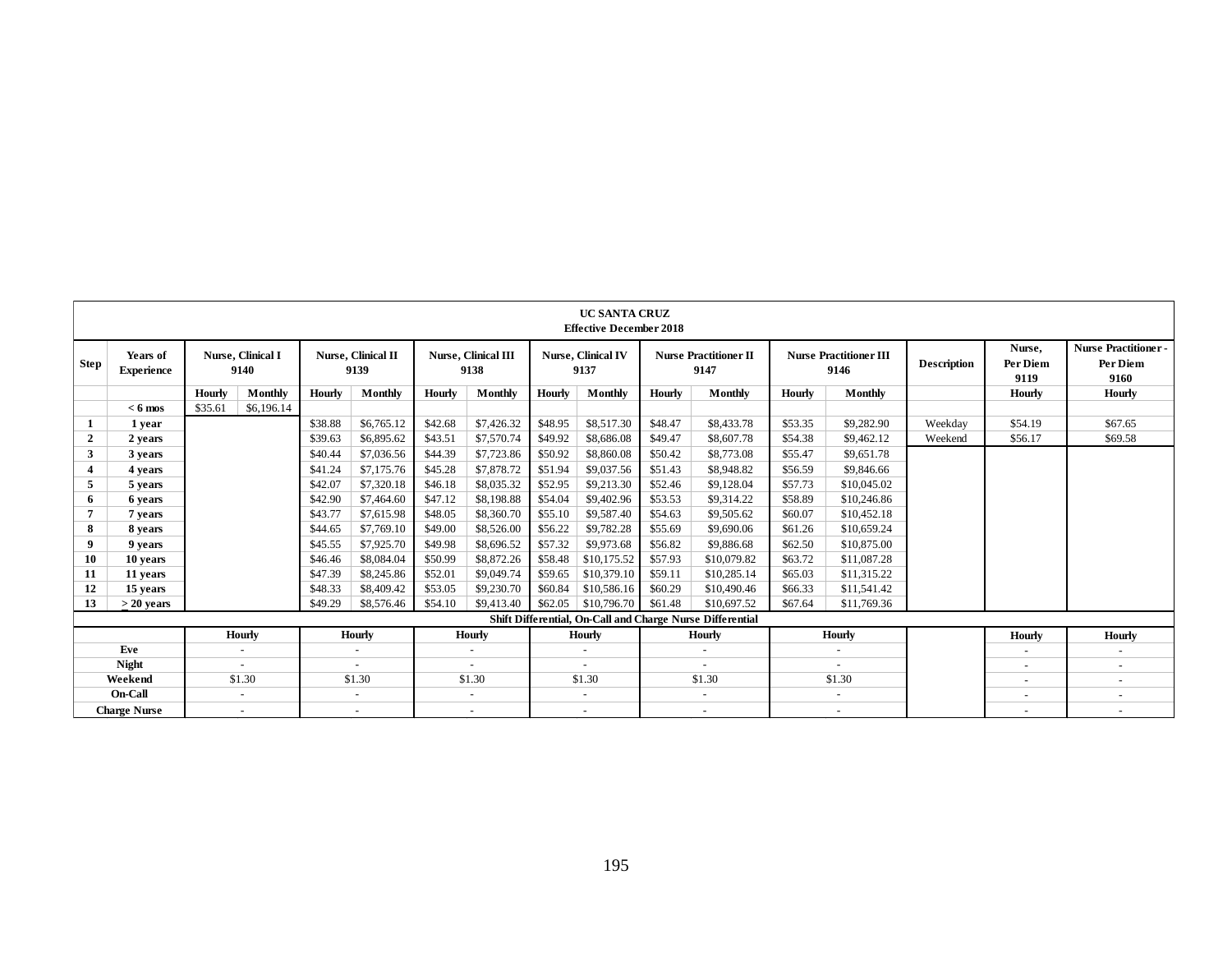|                |                               |         |                                   |         |                                   |         |                                    |         | <b>UC SANTA CRUZ</b><br><b>Effective January 2019</b> |         |                                                           |         |                                       |                    |                            |                                                |
|----------------|-------------------------------|---------|-----------------------------------|---------|-----------------------------------|---------|------------------------------------|---------|-------------------------------------------------------|---------|-----------------------------------------------------------|---------|---------------------------------------|--------------------|----------------------------|------------------------------------------------|
| <b>Step</b>    | Years of<br><b>Experience</b> |         | <b>Nurse</b> , Clinical I<br>9140 |         | <b>Nurse, Clinical II</b><br>9139 |         | <b>Nurse, Clinical III</b><br>9138 |         | <b>Nurse, Clinical IV</b><br>9137                     |         | <b>Nurse Practitioner II</b><br>9147                      |         | <b>Nurse Practitioner III</b><br>9146 | <b>Description</b> | Nurse.<br>Per Diem<br>9119 | <b>Nurse Practitioner-</b><br>Per Diem<br>9160 |
|                |                               | Hourly  | Monthly                           | Hourly  | Monthly                           | Hourly  | Monthly                            | Hourly  | Monthly                                               | Hourly  | Monthly                                                   | Hourly  | Monthly                               |                    | Hourly                     | Hourly                                         |
|                | $< 6$ mos                     | \$36.68 | \$6,382.32                        |         |                                   |         |                                    |         |                                                       |         |                                                           |         |                                       |                    |                            |                                                |
|                | 1 year                        |         |                                   | \$40.05 | \$6,968.70                        | \$43.96 | \$7,649.04                         | \$50.42 | \$8,773.08                                            | \$49.92 | \$8,686.08                                                | \$54.95 | \$9,561.30                            | Weekdav            | \$55.82                    | \$69.68                                        |
| $\overline{2}$ | 2 years                       |         |                                   | \$40.82 | \$7,102.68                        | \$44.82 | \$7,798.68                         | \$51.42 | \$8,947.08                                            | \$50.95 | \$8,865.30                                                | \$56.01 | \$9,745.74                            | Weekend            | \$57.86                    | \$71.67                                        |
| 3              | 3 years                       |         |                                   | \$41.65 | \$7,247.10                        | \$45.72 | \$7,955.28                         | \$52.45 | \$9,126.30                                            | \$51.93 | \$9,035.82                                                | \$57.13 | \$9,940.62                            |                    |                            |                                                |
| 4              | 4 years                       |         |                                   | \$42.48 | \$7,391.52                        | \$46.64 | \$8,115.36                         | \$53.50 | \$9,309.00                                            | \$52.97 | \$9,216.78                                                | \$58.29 | \$10,142.46                           |                    |                            |                                                |
| 5              | 5 years                       |         |                                   | \$43.33 | \$7,539.42                        | \$47.57 | \$8,277.18                         | \$54.54 | \$9,489.96                                            | \$54.03 | \$9,401.22                                                | \$59.46 | \$10,346.04                           |                    |                            |                                                |
| 6              | 6 years                       |         |                                   | \$44.19 | \$7,689.06                        | \$48.53 | \$8,444.22                         | \$55.66 | \$9,684.84                                            | \$55.14 | \$9,594.36                                                | \$60.66 | \$10,554.84                           |                    |                            |                                                |
| 7              | 7 years                       |         |                                   | \$45.08 | \$7,843.92                        | \$49.49 | \$8,611.26                         | \$56.75 | \$9,874.50                                            | \$56.27 | \$9,790.98                                                | \$61.87 | \$10,765.38                           |                    |                            |                                                |
| 8              | 8 years                       |         |                                   | \$45.99 | \$8,002.26                        | \$50.47 | \$8,781.78                         | \$57.91 | \$10,076.34                                           | \$57.36 | \$9,980.64                                                | \$63.10 | \$10,979.40                           |                    |                            |                                                |
| 9              | 9 years                       |         |                                   | \$46.92 | \$8,164.08                        | \$51.48 | \$8,957.52                         | \$59.04 | \$10,272.96                                           | \$58.52 | \$10,182.48                                               | \$64.38 | \$11,202.12                           |                    |                            |                                                |
| 10             | 10 years                      |         |                                   | \$47.85 | \$8,325.90                        | \$52.52 | \$9,138.48                         | \$60.23 | \$10,480.02                                           | \$59.67 | \$10,382.58                                               | \$65.63 | \$11,419.62                           |                    |                            |                                                |
| 11             | 11 years                      |         |                                   | \$48.81 | \$8,492.94                        | \$53.57 | \$9,321.18                         | \$61.44 | \$10,690.56                                           | \$60.88 | \$10,593.12                                               | \$66.98 | \$11,654.52                           |                    |                            |                                                |
| 12             | 15 years                      |         |                                   | \$49.78 | \$8,661.72                        | \$54.64 | \$9,507.36                         | \$62.67 | \$10,904.58                                           | \$62.10 | \$10,805.40                                               | \$68.32 | \$11,887.68                           |                    |                            |                                                |
| 13             | $> 20$ years                  |         |                                   | \$50.77 | \$8,833.98                        | \$55.72 | \$9,695.28                         | \$63.91 | \$11,120,34                                           | \$63.32 | \$11,017.68                                               | \$69.67 | \$12,122.58                           |                    |                            |                                                |
|                |                               |         |                                   |         |                                   |         |                                    |         |                                                       |         | Shift Differential, On-Call and Charge Nurse Differential |         |                                       |                    |                            |                                                |
|                |                               |         | Hourly                            |         | Hourly                            |         | Hourly                             |         | Hourly                                                |         | Hourly                                                    |         | Hourly                                |                    | Hourly                     | <b>Hourly</b>                                  |
|                | Eve                           |         | $\sim$                            |         | $\sim$                            |         | $\blacksquare$                     |         |                                                       |         | $\sim$                                                    |         | $\sim$                                |                    | $\overline{\phantom{a}}$   | $\sim$                                         |
|                | <b>Night</b>                  |         | $\overline{\phantom{a}}$          |         | $\overline{\phantom{a}}$          |         | $\overline{\phantom{a}}$           |         |                                                       |         |                                                           |         |                                       |                    | -                          | $\sim$                                         |
|                | Weekend                       |         | \$1.30                            |         | \$1.30                            |         | \$1.30                             |         | \$1.30                                                |         | \$1.30                                                    |         | \$1.30                                |                    | $\overline{\phantom{0}}$   | $\overline{\phantom{a}}$                       |
|                | On-Call                       |         | $\sim$                            |         | $\overline{\phantom{a}}$          |         | $\sim$                             |         | $\overline{\phantom{a}}$                              |         | $\overline{\phantom{a}}$                                  |         | $\overline{\phantom{a}}$              |                    | $\overline{\phantom{0}}$   | $\sim$                                         |
|                | <b>Charge Nurse</b>           |         | $\sim$                            |         | $\overline{\phantom{a}}$          |         | $\overline{\phantom{a}}$           |         | $\overline{\phantom{a}}$                              |         | $\overline{\phantom{a}}$                                  |         | $\overline{\phantom{a}}$              |                    | $\overline{\phantom{0}}$   | $\overline{\phantom{a}}$                       |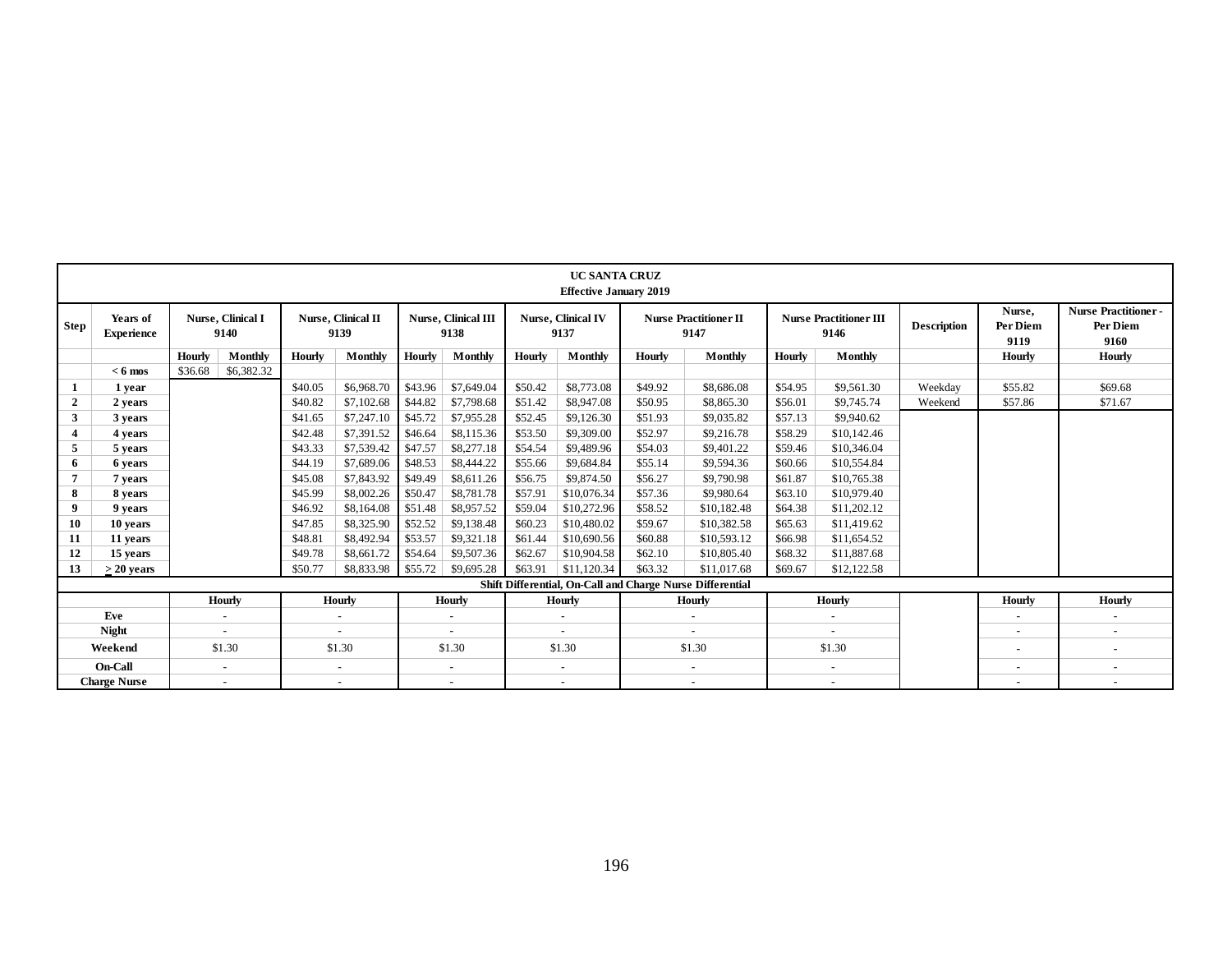|                |                               |         |                                   |                          |                            |                          |                             |         | <b>UC SANTA CRUZ</b><br><b>Effective Janaury 2020</b> |                          |                                                           |         |                                       |                    |                            |                                                |
|----------------|-------------------------------|---------|-----------------------------------|--------------------------|----------------------------|--------------------------|-----------------------------|---------|-------------------------------------------------------|--------------------------|-----------------------------------------------------------|---------|---------------------------------------|--------------------|----------------------------|------------------------------------------------|
| <b>Step</b>    | Years of<br><b>Experience</b> |         | <b>Nurse</b> , Clinical I<br>9140 |                          | Nurse, Clinical II<br>9139 |                          | Nurse, Clinical III<br>9138 |         | <b>Nurse, Clinical IV</b><br>9137                     |                          | <b>Nurse Practitioner II</b><br>9147                      |         | <b>Nurse Practitioner III</b><br>9146 | <b>Description</b> | Nurse.<br>Per Diem<br>9119 | <b>Nurse Practitioner-</b><br>Per Diem<br>9160 |
|                |                               | Hourly  | Monthly                           | Hourly                   | Monthly                    | Hourly                   | <b>Monthly</b>              | Hourly  | Monthly                                               | Hourly                   | Monthly                                                   | Hourly  | Monthly                               |                    | Hourly                     | <b>Hourly</b>                                  |
|                | $< 6$ mos                     | \$37.78 | \$6,573.79                        |                          |                            |                          |                             |         |                                                       |                          |                                                           |         |                                       |                    |                            |                                                |
|                | 1 year                        |         |                                   | \$41.25                  | \$7,177.76                 | \$45.28                  | \$7,878.51                  | \$51.93 | \$9,036.27                                            | \$51.42                  | \$8,946.66                                                | \$56.60 | \$9,848.14                            | Weekdav            | \$57.49                    | \$71.77                                        |
| $\overline{2}$ | 2 years                       |         |                                   | \$42.04                  | \$7,315.76                 | \$46.16                  | \$8,032.64                  | \$52.96 | \$9,215.49                                            | \$52.48                  | \$9,131.26                                                | \$57.69 | \$10,038.11                           | Weekend            | \$59.60                    | \$73.82                                        |
| 3              | 3 years                       |         |                                   | \$42.90                  | \$7,464.51                 | \$47.09                  | \$8,193.94                  | \$54.02 | \$9,400.09                                            | \$53.49                  | \$9,306.89                                                | \$58.84 | \$10,238.84                           |                    |                            |                                                |
| 4              | 4 years                       |         |                                   | \$43.75                  | \$7,613.27                 | \$48.04                  | \$8,358.82                  | \$55.11 | \$9,588.27                                            | \$54.56                  | \$9,493.28                                                | \$60.04 | \$10,446.73                           |                    |                            |                                                |
| 5              | 5 years                       |         |                                   | \$44.63                  | \$7,765.60                 | \$49.00                  | \$8,525.50                  | \$56.18 | \$9,774.66                                            | \$55.65                  | \$9,683.26                                                | \$61.24 | \$10,656.42                           |                    |                            |                                                |
| 6              | 6 years                       |         |                                   | \$45.52                  | \$7,919.73                 | \$49.99                  | \$8,697.55                  | \$57.33 | \$9,975.39                                            | \$56.79                  | \$9,882.19                                                | \$62.48 | \$10,871.49                           |                    |                            |                                                |
|                | 7 years                       |         |                                   | \$46.43                  | \$8,079.24                 | \$50.97                  | \$8,869.60                  | \$58.45 | \$10,170.74                                           | \$57.96                  | \$10,084.71                                               | \$63.73 | \$11,088.34                           |                    |                            |                                                |
| 8              | 8 years                       |         |                                   | \$47.37                  | \$8,242.33                 | \$51.98                  | \$9,045.23                  | \$59.65 | \$10,378.63                                           | \$59.08                  | \$10,280.06                                               | \$64.99 | \$11,308.78                           |                    |                            |                                                |
| 9              | 9 years                       |         |                                   | \$48.33                  | \$8,409.00                 | \$53.02                  | \$9,226.25                  | \$60.81 | \$10,581.15                                           | \$60.28                  | \$10,487.95                                               | \$66.31 | \$11.538.18                           |                    |                            |                                                |
| 10             | 10 years                      |         |                                   | \$49.29                  | \$8,575.68                 | \$54.10                  | \$9,412.63                  | \$62.04 | \$10,794.42                                           | \$61.46                  | \$10,694.06                                               | \$67.60 | \$11,762.21                           |                    |                            |                                                |
| 11             | 11 years                      |         |                                   | \$50.27                  | \$8,747.73                 | \$55.18                  | \$9,600.82                  | \$63.28 | \$11,011.28                                           | \$62.71                  | \$10,910.91                                               | \$68.99 | \$12,004.16                           |                    |                            |                                                |
| 12             | 15 years                      |         |                                   | \$51.27                  | \$8,921.57                 | \$56.28                  | \$9,792.58                  | \$64.55 | \$11,231.72                                           | \$63.96                  | \$11,129.56                                               | \$70.37 | \$12,244.31                           |                    |                            |                                                |
| 13             | $>$ 20 vears                  |         |                                   | \$52.29                  | \$9,099.00                 | \$57.39                  | \$9,986.14                  | \$65.83 | \$11,453.95                                           | \$65.22                  | \$11,348.21                                               | \$71.76 | \$12,486.26                           |                    |                            |                                                |
|                |                               |         |                                   |                          |                            |                          |                             |         |                                                       |                          | Shift Differential, On-Call and Charge Nurse Differential |         |                                       |                    |                            |                                                |
|                |                               | Hourly  |                                   | <b>Hourly</b>            |                            | Hourly                   |                             | Hourly  |                                                       | Hourly                   |                                                           | Hourly  |                                       | Hourly             | <b>Hourly</b>              |                                                |
|                | Eve                           |         | $\overline{\phantom{a}}$          |                          | $\overline{\phantom{a}}$   |                          | $\overline{\phantom{a}}$    |         |                                                       |                          | $\overline{\phantom{a}}$                                  |         |                                       |                    |                            | $\overline{\phantom{a}}$                       |
|                | <b>Night</b>                  |         |                                   |                          |                            |                          |                             |         |                                                       |                          |                                                           |         |                                       |                    | $\overline{\phantom{a}}$   | $\sim$                                         |
|                | Weekend                       |         | \$1.30                            |                          | \$1.30                     |                          | \$1.30                      |         | \$1.30                                                |                          | \$1.30                                                    |         | \$1.30                                |                    |                            | $\overline{\phantom{a}}$                       |
|                | <b>On-Call</b>                |         | $\sim$                            |                          | $\sim$                     |                          | $\sim$                      |         | $\sim$                                                |                          | $\sim$                                                    |         | $\sim$                                |                    | $\overline{\phantom{0}}$   | $\sim$                                         |
|                | <b>Charge Nurse</b>           | $\sim$  |                                   | $\overline{\phantom{a}}$ |                            | $\overline{\phantom{a}}$ |                             |         |                                                       | $\overline{\phantom{a}}$ |                                                           | $\sim$  |                                       |                    | $\overline{\phantom{a}}$   |                                                |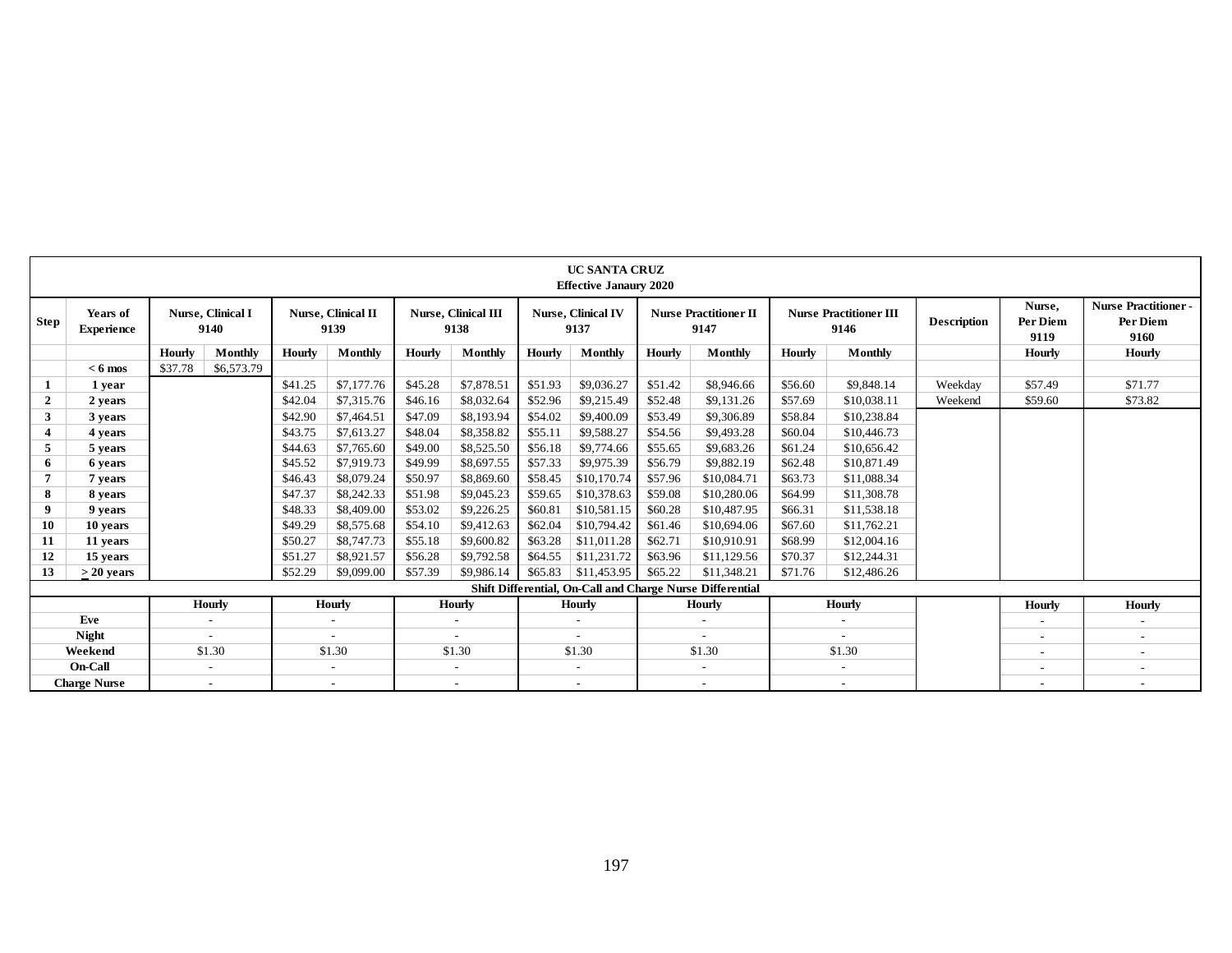|                |                               |         |                           |               |                            |               |                                    |         | <b>UC SANTA CRUZ</b><br><b>Effective Janaury 2021</b> |               |                                                           |         |                                       |                    |                            |                                                |
|----------------|-------------------------------|---------|---------------------------|---------------|----------------------------|---------------|------------------------------------|---------|-------------------------------------------------------|---------------|-----------------------------------------------------------|---------|---------------------------------------|--------------------|----------------------------|------------------------------------------------|
|                | Years of<br><b>Experience</b> |         | Nurse, Clinical I<br>9140 |               | Nurse, Clinical II<br>9139 |               | <b>Nurse, Clinical III</b><br>9138 |         | Nurse, Clinical IV<br>9137                            |               | <b>Nurse Practitioner II</b><br>9147                      |         | <b>Nurse Practitioner III</b><br>9146 | <b>Description</b> | Nurse,<br>Per Diem<br>9119 | <b>Nurse Practitioner-</b><br>Per Diem<br>9160 |
|                |                               | Hourly  | Monthly                   | <b>Hourly</b> | Monthly                    | <b>Hourly</b> | Monthly                            | Hourly  | <b>Monthly</b>                                        | <b>Hourly</b> | Monthly                                                   | Hourly  | <b>Monthly</b>                        |                    | Hourly                     | <b>Hourly</b>                                  |
|                | $< 6$ mos                     | \$38.91 | \$6,771.00                |               |                            |               |                                    |         |                                                       |               |                                                           |         |                                       |                    |                            |                                                |
|                | 1 year                        |         |                           | \$42.49       | \$7,393.09                 | \$46.64       | \$8,114.87                         | \$53.49 | \$9,307.36                                            | \$52.96       | \$9,215.06                                                | \$58.30 | \$10,143.58                           | Weekday            | \$59.22                    | \$73.92                                        |
| $\overline{2}$ | 2 years                       |         |                           | \$43.31       | \$7,535.23                 | \$47.55       | \$8,273.62                         | \$54.55 | \$9,491.96                                            | \$54.05       | \$9,405.20                                                | \$59.42 | \$10,339.26                           | Weekend            | \$61.38                    | \$76.03                                        |
| 3              | 3 years                       |         |                           | \$44.19       | \$7,688.45                 | \$48.50       | \$8,439.76                         | \$55.64 | \$9,682.09                                            | \$55.09       | \$9,586.10                                                | \$60.61 | \$10,546.00                           |                    |                            |                                                |
| 4              | 4 years                       |         |                           | \$45.07       | \$7,841.66                 | \$49.48       | \$8,609.59                         | \$56.76 | \$9,875.92                                            | \$56.20       | \$9,778.08                                                | \$61.84 | \$10,760.14                           |                    |                            |                                                |
| 5              | 5 years                       |         |                           | \$45.97       | \$7,998.57                 | \$50.47       | \$8,781.26                         | \$57.86 | \$10,067.90                                           | \$57.32       | \$9,973.75                                                | \$63.08 | \$10,976.11                           |                    |                            |                                                |
| 6              | 6 years                       |         |                           | \$46.88       | \$8,157.32                 | \$51.49       | \$8,958.47                         | \$59.05 | \$10,274.65                                           | \$58.50       | \$10,178.66                                               | \$64.35 | \$11,197.63                           |                    |                            |                                                |
|                | 7 years                       |         |                           | \$47.83       | \$8,321.61                 | \$52.50       | \$9,135.69                         | \$60.21 | \$10,475.86                                           | \$59.70       | \$10,387.25                                               | \$65.64 | \$11,420.99                           |                    |                            |                                                |
| 8              | 8 years                       |         |                           | \$48.79       | \$8,489.60                 | \$53.54       | \$9,316.59                         | \$61.44 | \$10,689.99                                           | \$60.85       | \$10,588.46                                               | \$66.94 | \$11,648.05                           |                    |                            |                                                |
| 9              | 9 years                       |         |                           | \$49.78       | \$8,661.27                 | \$54.62       | \$9,503.03                         | \$62.64 | \$10,898.58                                           | \$62.08       | \$10,802.59                                               | \$68.30 | \$11,884.33                           |                    |                            |                                                |
| 10             | 10 years                      |         |                           | \$50.76       | \$8,832.95                 | \$55.72       | \$9,695.01                         | \$63.90 | \$11,118.25                                           | \$63.30       | \$11,014.88                                               | \$69.63 | \$12,115.07                           |                    |                            |                                                |
| 11             | 11 years                      |         |                           | \$51.78       | \$9,010.16                 | \$56.83       | \$9,888.84                         | \$65.18 | \$11,341.62                                           | \$64.59       | \$11,238.24                                               | \$71.06 | \$12,364.28                           |                    |                            |                                                |
| 12             | 15 years                      |         |                           | \$52.81       | \$9,189.22                 | \$57.97       | \$10,086.36                        | \$66.49 | \$11,568.67                                           | \$65.88       | \$11,463.45                                               | \$72.48 | \$12,611.64                           |                    |                            |                                                |
| 13             | $> 20$ years                  |         |                           | \$53.86       | \$9,371.97                 | \$59.11       | \$10,285.72                        | \$67.80 | \$11,797.57                                           | \$67.18       | \$11,688.66                                               | \$73.91 | \$12,860.85                           |                    |                            |                                                |
|                |                               |         |                           |               |                            |               |                                    |         |                                                       |               | Shift Differential, On-Call and Charge Nurse Differential |         |                                       |                    |                            |                                                |
|                |                               |         | Hourly                    |               | <b>Hourly</b>              |               | Hourly                             |         | Hourly                                                |               | <b>Hourly</b>                                             |         | Hourly                                |                    | Hourly                     | <b>Hourly</b>                                  |
|                | Eve                           |         | $\overline{\phantom{a}}$  |               | $\sim$                     |               |                                    |         | $\overline{\phantom{a}}$                              |               | $\overline{\phantom{a}}$                                  |         |                                       |                    | $\overline{\phantom{a}}$   |                                                |
|                | <b>Night</b>                  |         | $\sim$                    |               | $\overline{\phantom{a}}$   |               | $\sim$                             |         | $\sim$                                                |               | $\sim$                                                    |         |                                       |                    | $\overline{\phantom{a}}$   | $\overline{\phantom{a}}$                       |
|                | Weekend                       |         | \$1.30                    |               | \$1.30                     |               | \$1.30                             |         | \$1.30                                                |               | \$1.30                                                    |         | \$1.30                                |                    | $\overline{\phantom{a}}$   | $\sim$                                         |
|                | <b>On-Call</b>                |         | $\sim$                    |               | $\sim$                     |               | $\sim$                             |         | $\sim$                                                |               | $\sim$                                                    |         | $\overline{\phantom{a}}$              |                    | $\overline{\phantom{a}}$   | $\sim$                                         |
|                | <b>Charge Nurse</b>           |         | $\overline{\phantom{a}}$  |               | $\overline{\phantom{a}}$   |               | $\overline{\phantom{a}}$           |         | $\overline{\phantom{a}}$                              |               | $\overline{\phantom{a}}$                                  |         |                                       |                    |                            |                                                |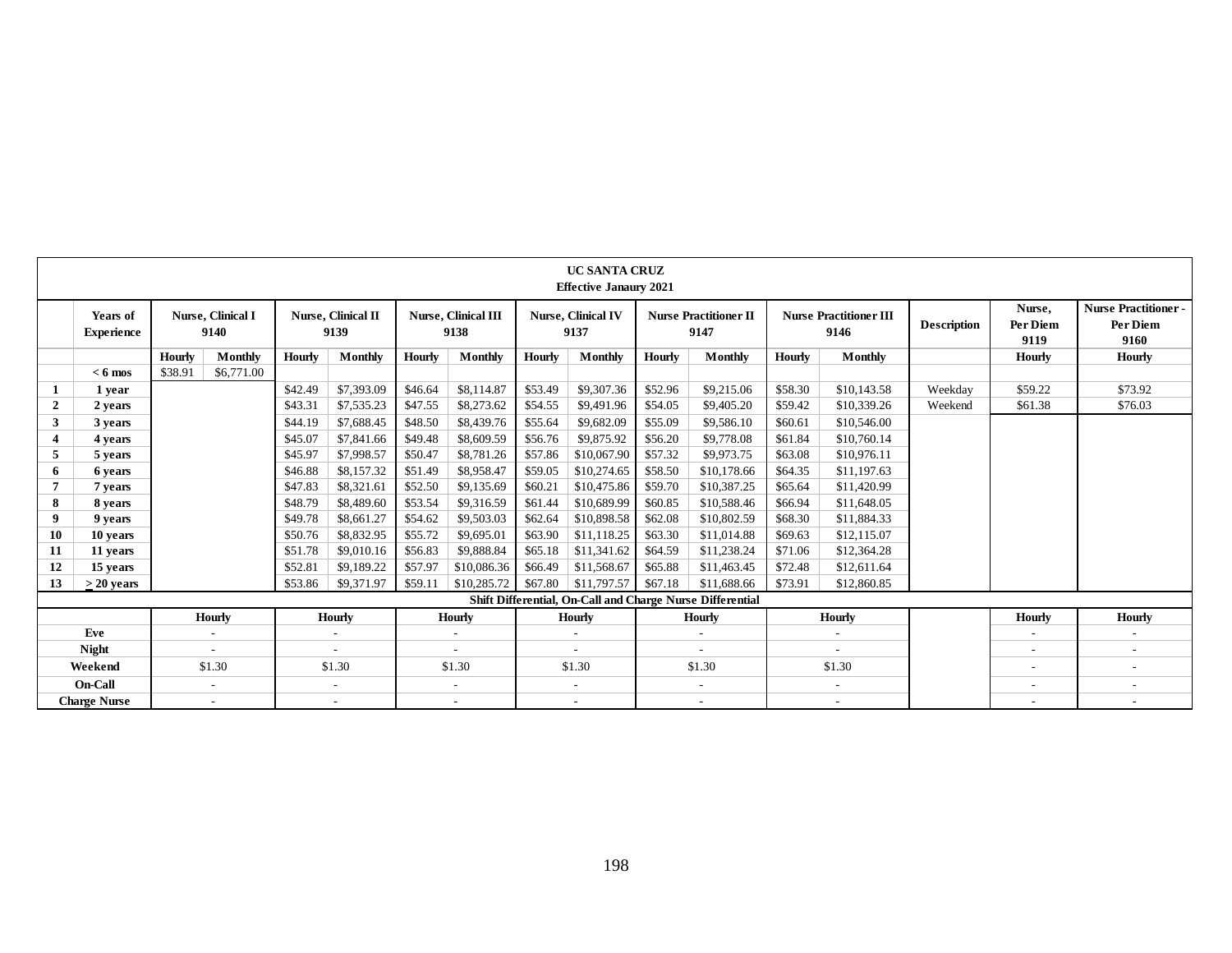|                |                               |         |                                   |         |                                   |         |                                    |         | <b>UC SANTA CRUZ</b><br><b>Effective Janaury 2022</b> |         |                                                           |         |                                       |                    |                            |                                                |
|----------------|-------------------------------|---------|-----------------------------------|---------|-----------------------------------|---------|------------------------------------|---------|-------------------------------------------------------|---------|-----------------------------------------------------------|---------|---------------------------------------|--------------------|----------------------------|------------------------------------------------|
|                | Years of<br><b>Experience</b> |         | <b>Nurse</b> , Clinical I<br>9140 |         | <b>Nurse, Clinical II</b><br>9139 |         | <b>Nurse, Clinical III</b><br>9138 |         | <b>Nurse, Clinical IV</b><br>9137                     |         | <b>Nurse Practitioner II</b><br>9147                      |         | <b>Nurse Practitioner III</b><br>9146 | <b>Description</b> | Nurse,<br>Per Diem<br>9119 | <b>Nurse Practitioner-</b><br>Per Diem<br>9160 |
|                |                               | Hourly  | Monthly                           | Hourly  | Monthly                           | Hourly  | <b>Monthly</b>                     | Hourly  | Monthly                                               | Hourly  | Monthly                                                   | Hourly  | Monthly                               |                    | Hourly                     | <b>Hourly</b>                                  |
|                | $< 6$ mos                     | \$40.08 | \$6,974.13                        |         |                                   |         |                                    |         |                                                       |         |                                                           |         |                                       |                    |                            |                                                |
| 1              | 1 year                        |         |                                   | \$43.76 | \$7,614.89                        | \$48.04 | \$8,358.31                         | \$55.10 | \$9,586.58                                            | \$54.55 | \$9,491.51                                                | \$60.05 | \$10,447.89                           | Weekdav            | \$61.00                    | \$76.14                                        |
| $\overline{2}$ | 2 years                       |         |                                   | \$44.61 | \$7,761.29                        | \$48.98 | \$8,521.83                         | \$56.19 | \$9,776.72                                            | \$55.67 | \$9,491.51                                                | \$61.20 | \$10,649.43                           | Weekend            | \$63.23                    | \$78.32                                        |
| 3              | 3 years                       |         |                                   | \$45.51 | \$7,919.10                        | \$49.96 | \$8,692.95                         | \$57.31 | \$9,972.55                                            | \$56.75 | \$9,491.51                                                | \$62.43 | \$10,862.38                           |                    |                            |                                                |
| 4              | 4 years                       |         |                                   | \$46.42 | \$8,076.91                        | \$50.96 | \$8,867.87                         | \$58.46 | \$10,172.20                                           | \$57.88 | \$9,491.51                                                | \$63.70 | \$11,082.94                           |                    |                            |                                                |
| 5              | 5 years                       |         |                                   | \$47.35 | \$8,238.53                        | \$51.98 | \$9,044.70                         | \$59.60 | \$10,369.94                                           | \$59.04 | \$9,491.51                                                | \$64.97 | \$11,305.40                           |                    |                            |                                                |
| 6              | 6 years                       |         |                                   | \$48.29 | \$8,402.04                        | \$53.03 | \$9,227.23                         | \$60.82 | \$10,582.89                                           | \$60.25 | \$9,491.51                                                | \$66.28 | \$11,533.56                           |                    |                            |                                                |
| $\overline{7}$ | 7 years                       |         |                                   | \$49.26 | \$8,571.26                        | \$54.08 | \$9,409.76                         | \$62.01 | \$10,790.13                                           | \$61.49 | \$9,491.51                                                | \$67.61 | \$11,763.62                           |                    |                            |                                                |
| -8             | 8 years                       |         |                                   | \$50.25 | \$8,744.29                        | \$55.15 | \$9,596.09                         | \$63.28 | \$11,010.69                                           | \$62.68 | \$9,491.51                                                | \$68.95 | \$11,997.49                           |                    |                            |                                                |
| 9              | 9 years                       |         |                                   | \$51.27 | \$8,921.1                         | \$56.25 | \$9,788.12                         | \$64.51 | \$11,225.54                                           | \$63.95 | \$9,491.51                                                | \$70.35 | \$12,240.86                           |                    |                            |                                                |
| 10             | 10 years                      |         |                                   | \$52.29 | \$9,097.94                        | \$57.39 | \$9,985.86                         | \$65.81 | \$11,451.80                                           | \$65.20 | \$9,491.51                                                | \$71.72 | \$12,478.53                           |                    |                            |                                                |
| 11             | 11 years                      |         |                                   | \$53.34 | \$9,280.46                        | \$58.54 | \$10,185.51                        | \$67.14 | \$11,681.86                                           | \$66.53 | \$9,491.51                                                | \$73.19 | \$12,735.21                           |                    |                            |                                                |
| 12             | 15 years                      |         |                                   | \$54.40 | \$9,464.90                        | \$59.71 | \$10,388.95                        | \$68.48 | \$11,915.73                                           | \$67.86 | \$9,491.51                                                | \$74.66 | \$12,989.99                           |                    |                            |                                                |
| 13             | $>$ 20 years                  |         |                                   | \$55.48 | \$9,653.13                        | \$60.89 | \$10,594.29                        | \$69.84 | $$12,151.50$ \$69.19                                  |         | \$9,491.51                                                | \$76.13 | \$13,246.67                           |                    |                            |                                                |
|                |                               |         |                                   |         |                                   |         |                                    |         |                                                       |         | Shift Differential, On-Call and Charge Nurse Differential |         |                                       |                    |                            |                                                |
|                |                               |         | <b>Hourly</b>                     |         | <b>Hourly</b>                     |         | Hourly                             |         | <b>Hourly</b>                                         |         | Hourly                                                    |         | <b>Hourly</b>                         |                    | <b>Hourly</b>              | <b>Hourly</b>                                  |
|                | Eve                           |         | $\sim$                            |         | $\overline{a}$                    |         |                                    |         | $\overline{\phantom{a}}$                              |         | $\sim$                                                    |         |                                       |                    | $\overline{\phantom{a}}$   |                                                |
|                | <b>Night</b>                  |         |                                   |         |                                   |         |                                    |         |                                                       |         |                                                           |         |                                       |                    | $\overline{\phantom{a}}$   | $\sim$                                         |
|                | Weekend                       |         | \$1.30                            |         | \$1.30                            |         | \$1.30                             |         | \$1.30                                                |         | \$1.30                                                    |         | \$1.30                                |                    | $\overline{\phantom{a}}$   | $\overline{\phantom{a}}$                       |
|                | On-Call                       |         | $\overline{\phantom{a}}$          |         | $\sim$                            |         | $\overline{\phantom{a}}$           |         | $\overline{\phantom{a}}$                              |         | $\sim$                                                    |         |                                       |                    | $\overline{\phantom{a}}$   | $\overline{\phantom{a}}$                       |
|                | <b>Charge Nurse</b>           |         | $\overline{\phantom{a}}$          |         | $\sim$                            |         | $\overline{\phantom{a}}$           |         | $\overline{\phantom{a}}$                              |         | $\sim$                                                    |         | $\overline{\phantom{a}}$              |                    | $\overline{\phantom{a}}$   |                                                |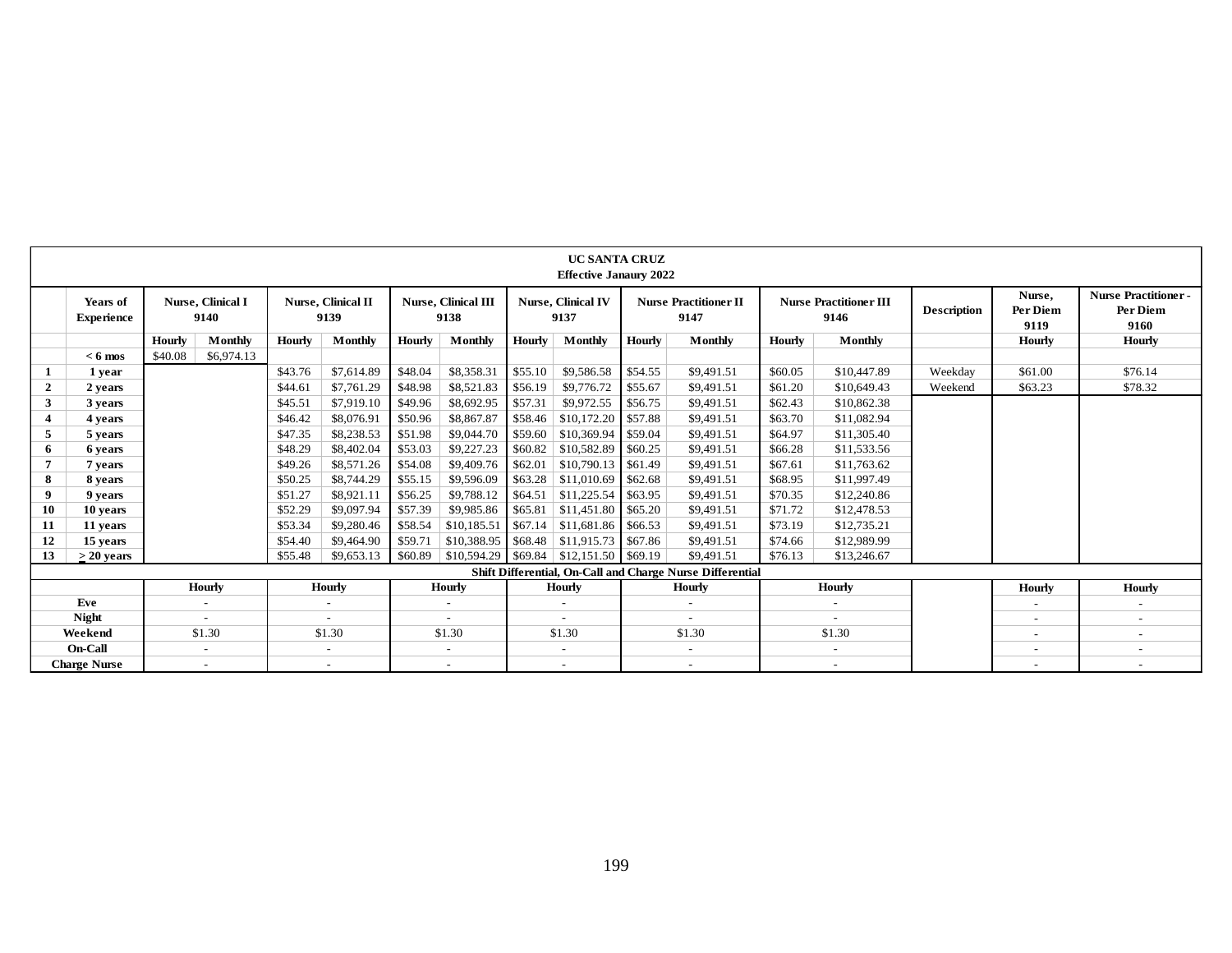|                         |                                                    |               |                           |               |                                                           | <b>UC SAN DIEGO</b><br><b>Effective December 2018</b> |                             |               |                                   |               |                                 |
|-------------------------|----------------------------------------------------|---------------|---------------------------|---------------|-----------------------------------------------------------|-------------------------------------------------------|-----------------------------|---------------|-----------------------------------|---------------|---------------------------------|
| <b>Step</b>             | Years of<br><b>Experience</b>                      |               | Nurse, Clinical I<br>9140 |               | Nurse, Clinical II<br>9139                                |                                                       | Nurse, Clinical III<br>9138 |               | <b>Nurse, Clinical IV</b><br>9137 |               | Nurse, Administrative I<br>9134 |
|                         |                                                    | <b>Hourly</b> | <b>Monthly</b>            | <b>Hourly</b> | <b>Monthly</b>                                            | <b>Hourly</b>                                         | <b>Monthly</b>              | <b>Hourly</b> | <b>Monthly</b>                    | <b>Hourly</b> | <b>Monthly</b>                  |
|                         | $< 6$ mos                                          | \$45.14       | \$7,854.36                |               |                                                           |                                                       |                             |               |                                   |               |                                 |
| 1                       | 6 mos                                              |               |                           | \$45.61       | \$7,936.14                                                | \$48.15                                               | \$8,378.10                  | \$52.27       | \$9,094.98                        | \$48.29       | \$8,402.46                      |
| $\boldsymbol{2}$        | 1 year                                             |               |                           | \$46.54       | \$8,097.96                                                | \$49.11                                               | \$8,545.14                  | \$53.32       | \$9,277.68                        | \$49.23       | \$8,566.02                      |
| 3                       | 2 years                                            |               |                           | \$47.45       | \$8,256.30                                                | \$50.11                                               | \$8,719.14                  | \$54.38       | \$9,462.12                        | \$50.20       | \$8,734.80                      |
| $\overline{\mathbf{4}}$ | 3 years                                            |               |                           | \$48.40       | \$8,421.60                                                | \$51.12                                               | \$8,894.88                  | \$55.46       | \$9,650.04                        | \$51.23       | \$8,914.02                      |
| 5                       | 4 years                                            |               |                           | \$49.39       | \$8,593.86                                                | \$52.14                                               | \$9,072.36                  | \$56.58       | \$9,844.92                        | \$52.24       | \$9,089.76                      |
| 6                       | 5 years                                            |               |                           | \$50.37       | \$8,764.38                                                | \$53.20                                               | \$9,256.80                  | \$57.70       | \$10,039.80                       | \$53.30       | \$9,274.20                      |
| 7                       | 6 years                                            |               |                           | \$51.37       | \$8,938.38                                                | \$54.25                                               | \$9,439.50                  | \$58.86       | \$10,241.64                       | \$54.36       | \$9,458.64                      |
| 8                       | 7 years                                            |               |                           | \$52.41       | \$9,119.34                                                | \$55.33                                               | \$9,627.42                  | \$60.04       | \$10,446.96                       | \$55.44       | \$9,646.56                      |
| 9                       | 8 years                                            |               |                           | \$53.47       | \$9,303.78                                                | \$56.42                                               | \$9,817.08                  | \$61.23       | \$10,654.02                       | \$56.57       | \$9,843.18                      |
| 10                      | 9 years                                            |               |                           | \$54.52       | \$9,486.48                                                | \$57.56                                               | \$10,015.44                 | \$62.47       | \$10,869.78                       | \$57.67       | \$10,034.58                     |
| 11                      | 10 years                                           |               |                           | \$55.61       | \$9,676.14                                                | \$58.72                                               | \$10,217.28                 | \$63.71       | \$11,085.54                       | \$58.84       | \$10,238.16                     |
| 12                      | 11 years                                           |               |                           | \$56.70       | \$9,865.80                                                | \$59.89                                               | \$10,420.86                 | \$64.98       | \$11,306.52                       | \$60.01       | \$10,441.74                     |
| 13                      | 12 years                                           |               |                           | \$57.88       | \$10,071.12                                               | \$61.06                                               | \$10,624.44                 | \$66.27       | \$11,530.98                       | \$61.21       | \$10,650.54                     |
| 14                      | 13 years                                           |               |                           | \$59.02       | \$10,269.48                                               | \$62.33                                               | \$10,845.42                 | \$67.61       | \$11,764.14                       | \$62.44       | \$10,864.56                     |
| 15                      | 14 years                                           |               |                           | \$60.20       | \$10,474.80                                               | \$63.58                                               | \$11,062.92                 | \$68.97       | \$12,000.78                       | \$63.70       | \$11,083.80                     |
| 16                      | $15 < 20$ years<br>& 10 years UC<br><b>Service</b> |               |                           | \$61.42       | \$10,687.08                                               | \$64.85                                               | \$11,283.90                 | \$70.37       | \$12,244.38                       | \$64.97       | \$11,304.78                     |
| 17                      | $20+$ years &<br>15 years UC<br><b>Service</b>     |               |                           | \$62.64       | \$10,899.36                                               | \$66.14                                               | \$11,508.36                 | \$71.75       | \$12,484.50                       | \$66.27       | \$11,530.98                     |
| 18                      | More than 25<br>yrs nsg & 20<br>yrs at UC          |               |                           | \$63.90       | \$11,118.60                                               | \$67.45                                               | \$11,736.30                 | \$73.19       | \$12,735.06                       | \$67.59       | \$11,760.66                     |
|                         |                                                    |               |                           |               | Shift Differential, On-Call and Charge Nurse Differential |                                                       |                             |               |                                   |               |                                 |
|                         |                                                    |               | <b>Hourly</b>             |               | <b>Hourly</b>                                             |                                                       | <b>Hourly</b>               |               | <b>Hourly</b>                     |               | <b>Hourly</b>                   |
|                         | Eve                                                |               | \$2.25                    |               | \$2.25                                                    |                                                       | \$2.25                      |               | \$2.25                            |               | \$2.25                          |
|                         | <b>Night</b>                                       |               | \$4.00                    |               | \$4.00                                                    |                                                       | \$4.00                      |               | \$4.00                            |               | \$4.00                          |
|                         | Weekend                                            |               | \$2.80                    |               | \$2.80                                                    |                                                       | \$2.80                      |               | \$2.80                            |               | \$2.80                          |
|                         | On-Call                                            |               | \$9.50                    |               | \$9.50                                                    |                                                       | \$9.50                      |               | \$9.50                            |               | \$9.50                          |
|                         | <b>Charge Nurse</b>                                |               |                           |               | \$2.50                                                    |                                                       | \$2.50                      |               |                                   |               |                                 |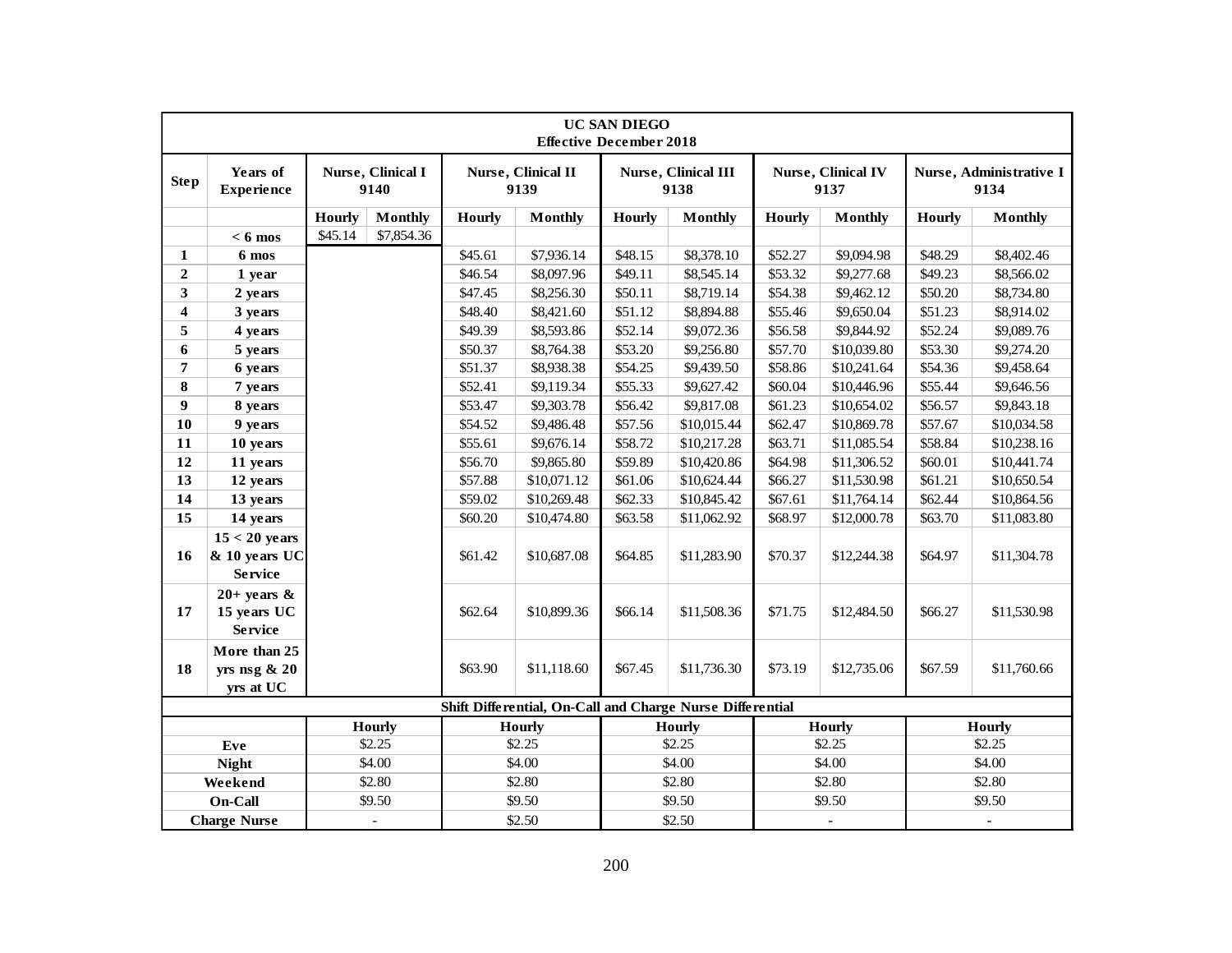|                         |                                                      |               |                                     |               |                                    | <b>UC SAN DIEGO</b><br><b>Effective December 2018</b> |                                                           |               |                            |               |                                               |
|-------------------------|------------------------------------------------------|---------------|-------------------------------------|---------------|------------------------------------|-------------------------------------------------------|-----------------------------------------------------------|---------------|----------------------------|---------------|-----------------------------------------------|
| <b>Step</b>             | Years of<br><b>Experience</b>                        |               | <b>Nurse Practitioner I</b><br>9148 |               | <b>Nurse Practioner II</b><br>9147 |                                                       | <b>Nurse Practitioner III</b><br>9146                     |               | Nurse, Anesthetist<br>9144 |               | Nurse, Anesthetist, Sr.<br><b>Nex</b><br>7865 |
|                         |                                                      | <b>Hourly</b> | Monthly                             | <b>Hourly</b> | <b>Monthly</b>                     | <b>Hourly</b>                                         | Monthly                                                   | <b>Hourly</b> | Monthly                    | <b>Hourly</b> | <b>Monthly</b>                                |
|                         |                                                      |               |                                     |               |                                    |                                                       |                                                           |               |                            |               |                                               |
| 1                       | $<1$ yr                                              | \$57.04       | \$9,924.96                          | \$58.20       | \$10,126.80                        | \$63.18                                               | \$10,993.32                                               | \$82.74       | \$14,396.76                | \$86.88       | \$15,117.12                                   |
| $\mathbf{2}$            | 1 <sub>yr</sub>                                      |               |                                     | \$59.36       | \$10,328.64                        | \$64.46                                               | \$11,216.04                                               | \$84.38       | \$14,682.12                | \$88.63       | \$15,421.62                                   |
| 3                       | 2 years                                              |               |                                     | \$60.52       | \$10,530.48                        | \$65.73                                               | \$11,437.02                                               | \$86.08       | \$14,977.92                | \$90.41       | \$15,731.34                                   |
| $\overline{\mathbf{4}}$ | 3 years                                              |               |                                     | \$61.75       | \$10,744.50                        | \$67.04                                               | \$11,664.96                                               | \$87.79       | \$15,275.46                | \$92.22       | \$16,046.28                                   |
| 5                       | 4 years                                              |               |                                     | \$62.97       | \$10,956.78                        | \$68.38                                               | \$11,898.12                                               | \$89.55       | \$15,581.70                | \$94.06       | \$16,366.44                                   |
| 6                       | 5 years                                              |               |                                     | \$64.24       | \$11,177.76                        | \$69.74                                               | \$12,134.76                                               | \$91.33       | \$15,891.42                | \$95.95       | \$16,695.30                                   |
| $\overline{7}$          | 6 years                                              |               |                                     | \$65.53       | \$11,402.22                        | \$71.17                                               | \$12,383.58                                               | \$93.14       | \$16,206.36                | \$97.86       | \$17,027.64                                   |
| 8                       | 7 years                                              |               |                                     | \$66.85       | \$11,631.90                        | \$72.59                                               | \$12,630.66                                               | \$95.03       | \$16,535.22                | \$99.83       | \$17,370.42                                   |
| $\boldsymbol{9}$        | 8 years                                              |               |                                     | \$68.18       | \$11,863.32                        | \$74.02                                               | \$12,879.48                                               | \$96.93       | \$16,865.82                | \$101.83      | \$17,718.42                                   |
| 10                      | 9 years                                              |               |                                     | \$69.54       | \$12,099.96                        | \$75.51                                               | \$13,138.74                                               | \$98.86       | \$17,201.64                | \$103.88      | \$18,075.12                                   |
| 11                      | 10 years                                             |               |                                     | \$70.93       | \$12,341.82                        | \$77.02                                               | \$13,401.48                                               | \$100.86      | \$17,549.64                | \$105.95      | \$18,435.30                                   |
| 12                      | 11 years                                             |               |                                     | \$72.35       | \$12,588.90                        | \$78.55                                               | \$13,667.70                                               | \$102.88      | \$17,901.12                | \$108.07      | \$18,804.18                                   |
| 13                      | 12 years                                             |               |                                     | \$73.81       | \$12,842.94                        | \$80.13                                               | \$13,942.62                                               | \$104.93      | \$18,257.82                | \$110.23      | \$19,180.02                                   |
| 14                      | 13 years                                             |               |                                     | \$75.26       | \$13,095.24                        | \$81.72                                               | \$14,219.28                                               | \$107.02      | \$18,621.48                | \$112.42      | \$19,561.08                                   |
| 15                      | 14 years                                             |               |                                     | \$76.78       | \$13,359.72                        | \$83.38                                               | \$14,508.12                                               | \$109.16      | \$18,993.84                | \$114.67      | \$19,952.58                                   |
| 16                      | $15 < 20$ years<br>$& 10$ years<br><b>UC Service</b> |               |                                     | \$78.29       | \$13,622.46                        | \$85.05                                               | \$14,798.70                                               | \$111.35      | \$19,374.90                | \$116.97      | \$20,352.78                                   |
| 17                      | $20+$ years &<br>15 years UC<br><b>Service</b>       |               |                                     | \$79.88       | \$13,899.12                        | \$86.74                                               | \$15,092.76                                               | \$113.59      | \$19,764.66                | \$119.32      | \$20,761.68                                   |
| 18                      | More than 25<br>yrs nsg $\& 20$<br>yrs at UC         |               |                                     | \$81.47       | \$14,175.78                        | \$88.47                                               | \$15,393.78                                               | \$115.86      | \$20,159.64                | \$121.68      | \$21,172.32                                   |
|                         |                                                      |               |                                     |               |                                    |                                                       | Shift Differential, On-Call and Charge Nurse Differential |               |                            |               |                                               |
|                         |                                                      |               | <b>Hourly</b>                       |               | <b>Hourly</b>                      |                                                       | <b>Hourly</b>                                             |               | <b>Hourly</b>              |               | <b>Hourly</b>                                 |
|                         | Eve                                                  |               | \$2.25                              |               | \$2.25                             |                                                       | \$2.25                                                    |               | \$2.25                     |               | \$2.25                                        |
|                         | <b>Night</b>                                         |               | \$4.00                              |               | \$4.00                             |                                                       | \$4.00                                                    |               | \$4.00                     |               | \$4.00                                        |
|                         | Weekend                                              |               | \$2.80                              |               | \$2.80                             |                                                       | \$2.80                                                    |               | \$2.80                     |               | \$2.80                                        |
|                         | On-Call                                              |               | \$9.50                              |               | \$9.50                             |                                                       | \$9.50                                                    |               | \$9.50                     |               | \$9.50                                        |
|                         | <b>Charge Nurse</b>                                  |               | $\omega$                            |               |                                    |                                                       |                                                           |               | $\omega$                   |               |                                               |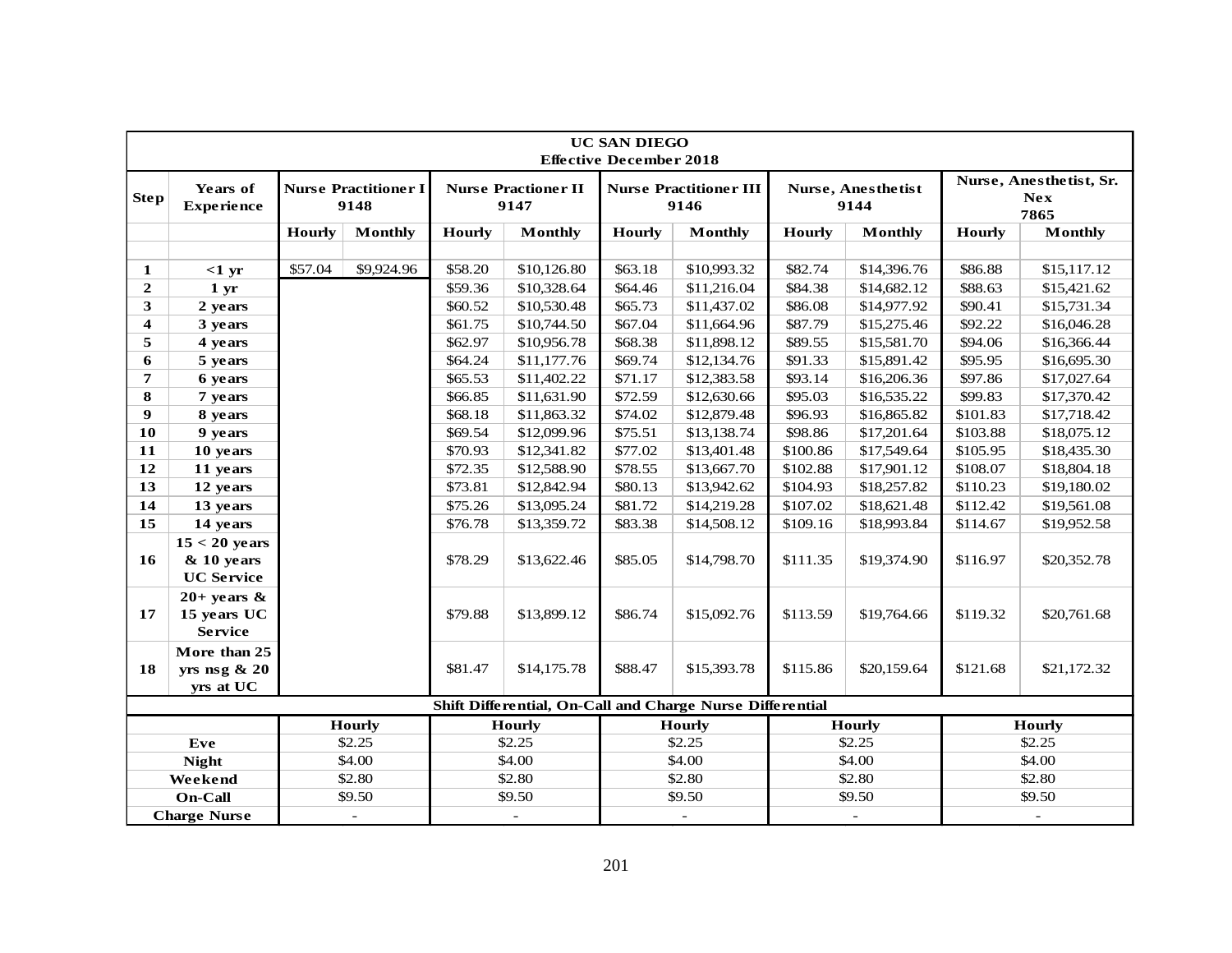| <b>UC SAN DIEGO</b><br><b>Effective December 2018</b>     |                             |                                                 |                                              |                                                     |  |  |  |  |  |  |  |  |
|-----------------------------------------------------------|-----------------------------|-------------------------------------------------|----------------------------------------------|-----------------------------------------------------|--|--|--|--|--|--|--|--|
| <b>Step</b>                                               | Nurse -<br>Per Diem<br>9119 | <b>Nurse Practitioner -</b><br>Per Diem<br>9160 | <b>Nurse Anesthetist</b><br>Per Diem<br>9122 | <b>Nurse Anesthetist,</b><br>Sr. - Per Diem<br>9121 |  |  |  |  |  |  |  |  |
|                                                           | <b>Hourly</b>               | <b>Hourly</b>                                   | <b>Hourly</b>                                | <b>Hourly</b>                                       |  |  |  |  |  |  |  |  |
| $\mathbf{1}$                                              | \$62.69                     | \$81.42                                         | \$109.36                                     | \$118.52                                            |  |  |  |  |  |  |  |  |
| Shift Differential, On-Call and Charge Nurse Differential |                             |                                                 |                                              |                                                     |  |  |  |  |  |  |  |  |
|                                                           | <b>Hourly</b>               | <b>Hourly</b>                                   | <b>Hourly</b>                                | <b>Hourly</b>                                       |  |  |  |  |  |  |  |  |
| Eve                                                       | \$2.25                      | \$2.25                                          | \$2.25                                       | \$2.25                                              |  |  |  |  |  |  |  |  |
| <b>Night</b>                                              | \$4.00                      | \$4.00                                          | \$4.00                                       | \$4.00                                              |  |  |  |  |  |  |  |  |
| Weekend                                                   | \$2.80                      | \$2.80                                          | \$2.80                                       | \$2.80                                              |  |  |  |  |  |  |  |  |
| <b>On-Call</b>                                            | \$9.50                      | \$9.50                                          | \$9.50                                       | \$9.50                                              |  |  |  |  |  |  |  |  |
| <b>Charge Nurse</b>                                       | -                           | $\frac{1}{2}$                                   | $\qquad \qquad \blacksquare$                 |                                                     |  |  |  |  |  |  |  |  |
|                                                           |                             |                                                 |                                              |                                                     |  |  |  |  |  |  |  |  |
|                                                           |                             | 202                                             |                                              |                                                     |  |  |  |  |  |  |  |  |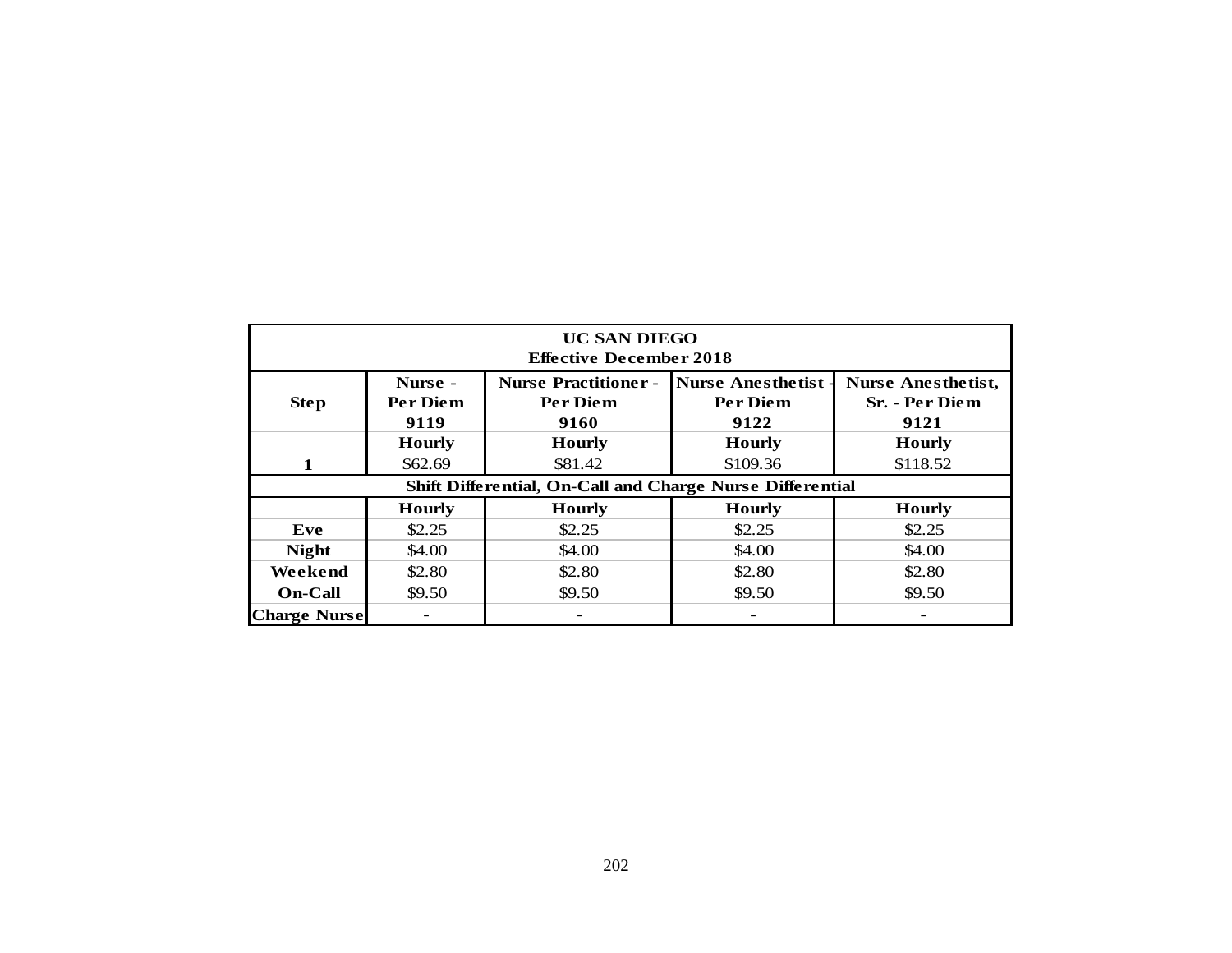|                     | <b>UC SAN DIEGO</b><br><b>Effective January 2019</b> |               |                                     |         |                                    |               |                                                           |                            |                |                          |                                               |
|---------------------|------------------------------------------------------|---------------|-------------------------------------|---------|------------------------------------|---------------|-----------------------------------------------------------|----------------------------|----------------|--------------------------|-----------------------------------------------|
| <b>Step</b>         | Years of<br><b>Experience</b>                        |               | <b>Nurse Practitioner I</b><br>9148 |         | <b>Nurse Practioner II</b><br>9147 |               | <b>Nurse Practitioner III</b><br>9146                     | Nurse, Anesthetist<br>9144 |                |                          | Nurse, Anesthetist, Sr.<br><b>Nex</b><br>7865 |
|                     |                                                      | <b>Hourly</b> | <b>Monthly</b>                      | Hourly  | <b>Monthly</b>                     | <b>Hourly</b> | <b>Monthly</b>                                            | <b>Hourly</b>              | <b>Monthly</b> | Hourly                   | <b>Monthly</b>                                |
|                     |                                                      |               |                                     |         |                                    |               |                                                           |                            |                |                          |                                               |
| 1                   | $<1$ yr                                              | \$59.32       | \$10,321.68                         | \$60.53 | \$10,532.22                        | \$65.71       | \$11,433.54                                               | \$86.05                    | \$14,972.70    | \$90.36                  | \$15,722.64                                   |
| $\boldsymbol{2}$    | 1 <sub>yr</sub>                                      |               |                                     | \$61.73 | \$10,741.02                        | \$67.04       | \$11,664.96                                               | \$87.76                    | \$15,270.24    | \$92.18                  | \$16,039.32                                   |
| 3                   | 2 years                                              |               |                                     | \$62.94 | \$10,951.56                        | \$68.36       | \$11,894.64                                               | \$89.52                    | \$15,576.48    | \$94.03                  | \$16,361.22                                   |
| 4                   | 3 years                                              |               |                                     | \$64.22 | \$11,174.28                        | \$69.72       | \$12,131.28                                               | \$91.30                    | \$15,886.20    | \$95.91                  | \$16,688.34                                   |
| 5                   | 4 years                                              |               |                                     | \$65.49 | \$11,395.26                        | \$71.12       | \$12,374.88                                               | \$93.13                    | \$16,204.62    | \$97.82                  | \$17,020.68                                   |
| 6                   | 5 years                                              |               |                                     | \$66.81 | \$11,624.94                        | \$72.53       | \$12,620.22                                               | \$94.98                    | \$16,526.52    | \$99.79                  | \$17,363.46                                   |
| $\overline{7}$      | 6 years                                              |               |                                     | \$68.15 | \$11,858.10                        | \$74.02       | \$12,879.48                                               | \$96.87                    | \$16,855.38    | \$101.77                 | \$17,707.98                                   |
| ${\bf 8}$           | 7 years                                              |               |                                     | \$69.52 | \$12,096.48                        | \$75.49       | \$13,135.26                                               | \$98.83                    | \$17,196.42    | \$103.82                 | \$18,064.68                                   |
| $\boldsymbol{9}$    | 8 years                                              |               |                                     | \$70.91 | \$12,338.34                        | \$76.98       | \$13,394.52                                               | \$100.81                   | \$17,540.94    | \$105.90                 | \$18,426.60                                   |
| 10                  | 9 years                                              |               |                                     | \$72.32 | \$12,583.68                        | \$78.53       | \$13,664.22                                               | \$102.81                   | \$17,888.94    | \$108.04                 | \$18,798.96                                   |
| 11                  | 10 years                                             |               |                                     | \$73.77 | \$12,835.98                        | \$80.10       | \$13,937.40                                               | \$104.89                   | \$18,250.86    | \$110.19                 | \$19,173.06                                   |
| 12                  | 11 years                                             |               |                                     | \$75.24 | \$13,091.76                        | \$81.69       | \$14,214.06                                               | \$107.00                   | \$18,618.00    | \$112.39                 | \$19,555.86                                   |
| 13                  | 12 years                                             |               |                                     | \$76.76 | \$13,356.24                        | \$83.34       | \$14,501.16                                               | \$109.13                   | \$18,988.62    | \$114.64                 | \$19,947.36                                   |
| 14                  | 13 years                                             |               |                                     | \$78.27 | \$13,618.98                        | \$84.99       | \$14,788.26                                               | \$111.30                   | \$19,366.20    | \$116.92                 | \$20,344.08                                   |
| 15                  | 14 years                                             |               |                                     | \$79.85 | \$13,893.90                        | \$86.72       | \$15,089.28                                               | \$113.53                   | \$19,754.22    | \$119.26                 | \$20,751.24                                   |
| 16                  | $15 < 20$ years &<br>10 years UC<br><b>Service</b>   |               |                                     | \$81.42 | \$14,167.08                        | \$88.45       | \$15,390.30                                               | \$115.80                   | \$20,149.20    | \$121.65                 | \$21,167.10                                   |
| 17                  | $20+$ years & 15<br>years UC<br><b>Service</b>       |               |                                     | \$83.08 | \$14,455.92                        | \$90.21       | \$15,696.54                                               | \$118.13                   | \$20,554.62    | \$124.09                 | \$21,591.66                                   |
| 18                  | More than 25<br>yrs nsg $\& 20$<br>yrs at UC         |               |                                     | \$84.73 | \$14,743.02                        | \$92.01       | \$16,009.74                                               | \$120.49                   | \$20,965.26    | \$126.55                 | \$22,019.70                                   |
|                     |                                                      |               |                                     |         |                                    |               | Shift Differential, On-Call and Charge Nurse Differential |                            |                |                          |                                               |
|                     |                                                      |               | <b>Hourly</b>                       |         | <b>Hourly</b>                      |               | <b>Hourly</b>                                             |                            | <b>Hourly</b>  |                          | <b>Hourly</b>                                 |
|                     | Eve                                                  |               | \$2.25                              |         | \$2.25                             |               | \$2.25                                                    |                            | \$2.25         |                          | \$2.25                                        |
|                     | <b>Night</b>                                         |               | \$4.00                              |         | \$4.00                             |               | \$4.00                                                    | \$4.00                     |                |                          | \$4.00                                        |
|                     | Weekend                                              |               | \$2.80                              |         | \$2.80                             |               | \$2.80                                                    |                            | \$2.80         |                          | \$2.80                                        |
|                     | On-Call                                              |               | \$9.50                              |         | \$9.50                             |               | \$9.50                                                    | \$9.50                     |                | \$9.50                   |                                               |
| <b>Charge Nurse</b> |                                                      |               | $\overline{\phantom{a}}$            |         | $\blacksquare$                     |               | $\overline{\phantom{a}}$                                  | $\overline{\phantom{a}}$   |                | $\overline{\phantom{a}}$ |                                               |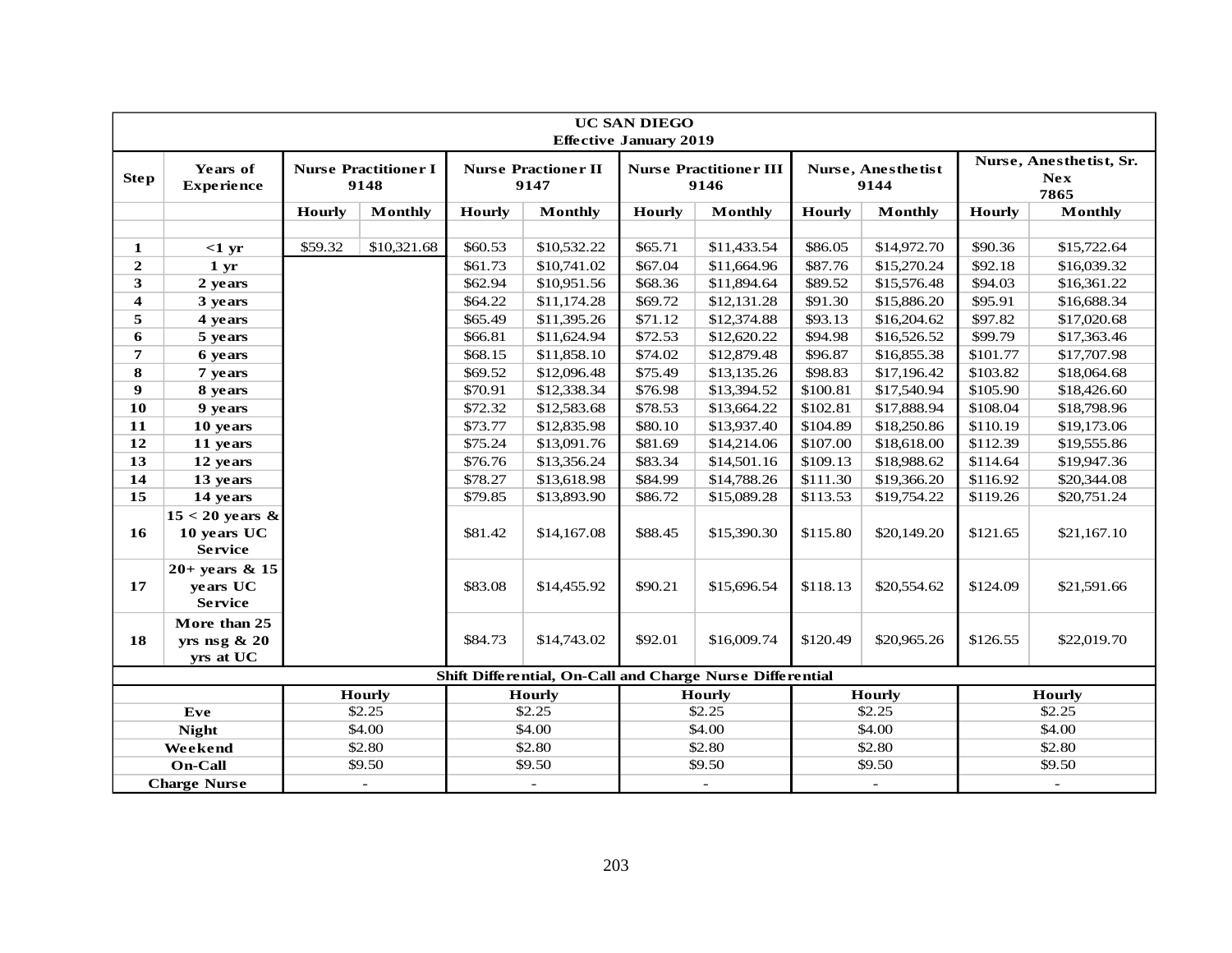| <b>UC SAN DIEGO</b><br><b>Effective January 2019</b>      |                     |                                         |                                              |                                             |  |  |  |  |  |  |  |  |
|-----------------------------------------------------------|---------------------|-----------------------------------------|----------------------------------------------|---------------------------------------------|--|--|--|--|--|--|--|--|
| <b>Step</b>                                               | Nurse -<br>Per Diem | <b>Nurse Practitioner -</b><br>Per Diem | <b>Nurse Anesthetist-</b><br><b>Per Diem</b> | <b>Nurse Anesthetist, Sr.</b><br>- Per Diem |  |  |  |  |  |  |  |  |
|                                                           | 9119                | 9160                                    | 9122                                         | 9121                                        |  |  |  |  |  |  |  |  |
|                                                           | <b>Hourly</b>       | <b>Hourly</b>                           | <b>Hourly</b>                                | <b>Hourly</b>                               |  |  |  |  |  |  |  |  |
| $\mathbf{1}$                                              | \$65.20             | \$84.68                                 | \$113.73                                     | \$123.26                                    |  |  |  |  |  |  |  |  |
| Shift Differential, On-Call and Charge Nurse Differential |                     |                                         |                                              |                                             |  |  |  |  |  |  |  |  |
|                                                           | <b>Hourly</b>       | <b>Hourly</b>                           | <b>Hourly</b>                                | <b>Hourly</b>                               |  |  |  |  |  |  |  |  |
| Eve                                                       | \$2.25              | \$2.25                                  | \$2.25                                       | \$2.25                                      |  |  |  |  |  |  |  |  |
| <b>Night</b>                                              | \$4.00              | \$4.00                                  | \$4.00                                       | \$4.00                                      |  |  |  |  |  |  |  |  |
| Weekend                                                   | \$2.80              | \$2.80                                  | \$2.80                                       | \$2.80                                      |  |  |  |  |  |  |  |  |
| <b>On-Call</b>                                            | \$9.50              | \$9.50                                  | \$9.50                                       | \$9.50                                      |  |  |  |  |  |  |  |  |
| <b>Charge Nurse</b>                                       |                     | $\overline{\phantom{a}}$                | $\equiv$                                     | $\overline{\phantom{a}}$                    |  |  |  |  |  |  |  |  |
|                                                           |                     |                                         |                                              |                                             |  |  |  |  |  |  |  |  |
|                                                           |                     |                                         |                                              |                                             |  |  |  |  |  |  |  |  |
|                                                           |                     |                                         |                                              |                                             |  |  |  |  |  |  |  |  |
|                                                           |                     |                                         |                                              |                                             |  |  |  |  |  |  |  |  |
|                                                           |                     |                                         |                                              |                                             |  |  |  |  |  |  |  |  |
|                                                           |                     |                                         |                                              |                                             |  |  |  |  |  |  |  |  |
|                                                           |                     |                                         |                                              |                                             |  |  |  |  |  |  |  |  |
|                                                           |                     |                                         |                                              |                                             |  |  |  |  |  |  |  |  |
|                                                           |                     |                                         |                                              |                                             |  |  |  |  |  |  |  |  |
|                                                           |                     |                                         |                                              |                                             |  |  |  |  |  |  |  |  |
|                                                           |                     |                                         |                                              |                                             |  |  |  |  |  |  |  |  |
|                                                           |                     |                                         |                                              |                                             |  |  |  |  |  |  |  |  |
|                                                           |                     | 204                                     |                                              |                                             |  |  |  |  |  |  |  |  |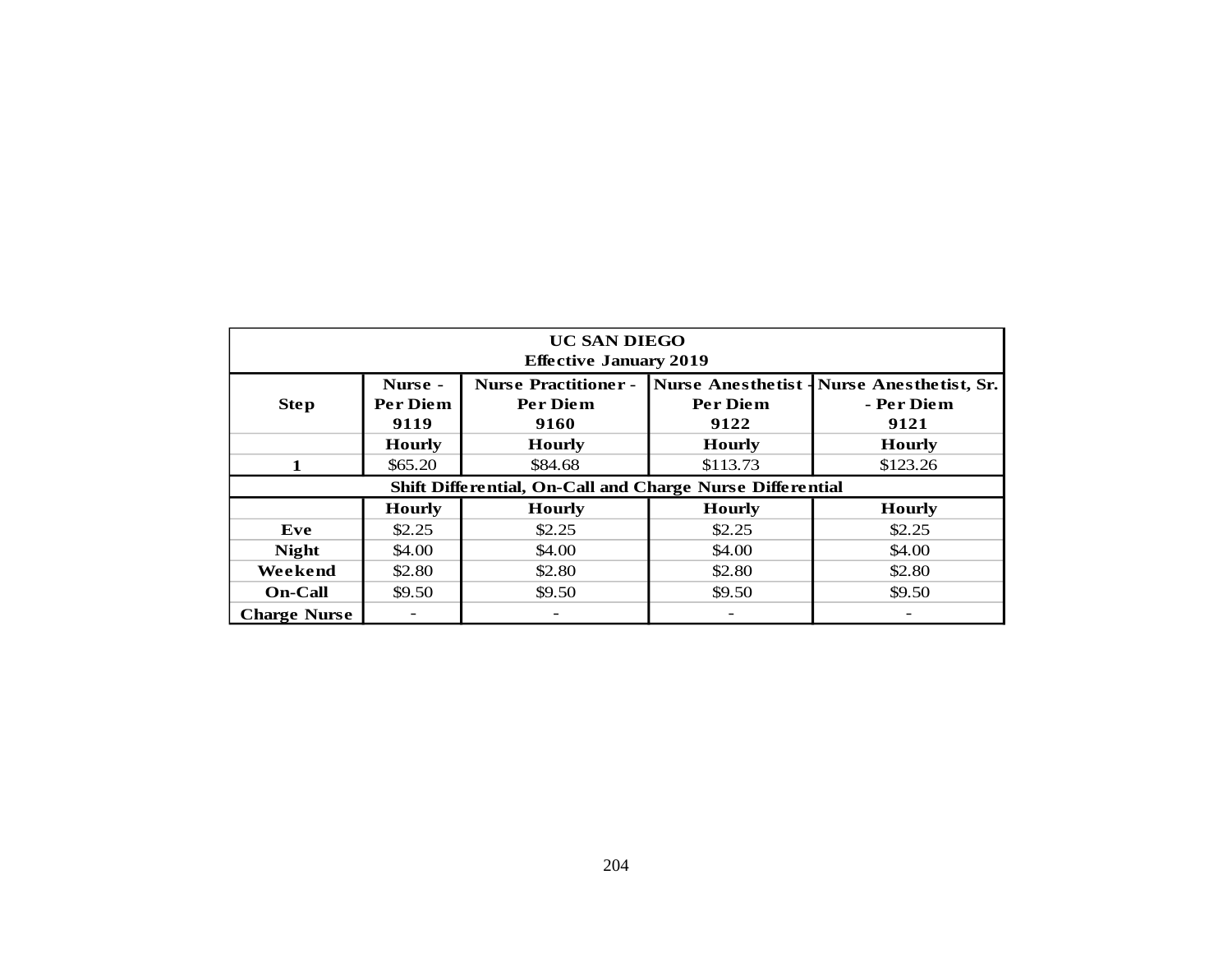|                     | <b>UC SAN DIEGO</b><br><b>Effective January 2020</b> |               |                           |             |                                   |               |                                                           |               |                                   |               |                                 |
|---------------------|------------------------------------------------------|---------------|---------------------------|-------------|-----------------------------------|---------------|-----------------------------------------------------------|---------------|-----------------------------------|---------------|---------------------------------|
| <b>Step</b>         | Years of<br><b>Experience</b>                        |               | Nurse, Clinical I<br>9140 |             | <b>Nurse, Clinical II</b><br>9139 |               | <b>Nurse, Clinical III</b><br>9138                        |               | <b>Nurse, Clinical IV</b><br>9137 |               | Nurse, Administrative I<br>9134 |
|                     |                                                      | <b>Hourly</b> | <b>Monthly</b>            | Hourly      | <b>Monthly</b>                    | <b>Hourly</b> | <b>Monthly</b>                                            | <b>Hourly</b> | <b>Monthly</b>                    | <b>Hourly</b> | <b>Monthly</b>                  |
|                     | $< 6$ mos                                            | \$48.36       | \$8,414.38                |             |                                   |               |                                                           |               |                                   |               |                                 |
| 1                   | 6 mos                                                |               |                           | \$48.85     | \$8,500.40                        | \$51.58       | \$8,975.34                                                | \$55.99       | \$9,742.40                        | \$51.73       | \$9,000.43                      |
| $\mathbf{2}$        | 1 year                                               |               |                           | \$49.85     | \$8,674.25                        | \$52.60       | \$9,152.77                                                | \$57.11       | \$9,937.75                        | \$52.74       | \$9,176.06                      |
| 3                   | 2 years                                              |               |                           | \$50.83     | \$8,844.51                        | \$53.67       | \$9,339.15                                                | \$58.26       | \$10,136.68                       | \$53.78       | \$9,357.08                      |
| 4                   | 3 years                                              |               |                           | \$51.85     | \$9,021.93                        | \$54.75       | \$9,527.34                                                | \$59.41       | \$10,337.41                       | \$54.88       | \$9,548.84                      |
| 5                   | 4 years                                              |               |                           | \$52.91     | \$9,206.53                        | \$55.86       | \$9,719.10                                                | \$60.61       | \$10,545.30                       | \$55.96       | \$9,737.02                      |
| 6                   | 5 years                                              |               |                           | \$53.95     | \$9,387.54                        | \$56.99       | \$9,916.24                                                | \$61.81       | \$10,754.99                       | \$57.09       | \$9,934.16                      |
| $\overline{7}$      | 6 years                                              |               |                           | \$55.02     | \$9,573.93                        | \$58.11       | \$10,111.59                                               | \$63.05       | \$10,970.06                       | \$58.23       | \$10,131.31                     |
| ${\bf 8}$           | 7 years                                              |               |                           | \$56.15     | \$9,769.28                        | \$59.27       | \$10,312.32                                               | \$64.31       | \$11,190.50                       | \$59.39       | \$10,333.83                     |
| $\boldsymbol{9}$    | 8 years                                              |               |                           | \$57.28     | \$9,966.42                        | \$60.44       | \$10,516.63                                               | \$65.59       | \$11,412.73                       | \$60.59       | \$10,543.51                     |
| 10                  | 9 years                                              |               |                           | \$58.40     | \$10,161.77                       | \$61.66       | \$10,728.11                                               | \$66.92       | \$11,643.92                       | \$61.78       | \$10,749.62                     |
| 11                  | 10 years                                             |               |                           | \$59.56     | \$10,364.29                       | \$62.90       | \$10,944.97                                               | \$68.25       | \$11,875.12                       | \$63.03       | \$10,966.47                     |
| 12                  | 11 years                                             |               |                           | \$60.74     | \$10,568.60                       | \$64.16       | \$11,163.61                                               | \$69.61       | \$12,111.69                       | \$64.28       | \$11,185.12                     |
| 13                  | 12 years                                             |               |                           | \$62.01     | \$10,789.04                       | \$65.41       | \$11,380.47                                               | \$70.99       | \$12,351.84                       | \$65.57       | \$11,409.15                     |
| 14                  | 13 years                                             |               |                           | \$63.22     | \$11,000.52                       | \$66.76       | \$11,617.04                                               | \$72.42       | \$12,600.96                       | \$66.89       | \$11,638.55                     |
| 15                  | 14 years                                             |               |                           | \$64.49     | \$11,220.96                       | \$68.10       | \$11,850.03                                               | \$73.88       | \$12,855.45                       | \$68.24       | \$11,873.33                     |
| <b>16</b>           | $15 < 20$ years &<br>10 years UC<br><b>Service</b>   |               |                           | \$65.80     | \$11,448.57                       | \$69.46       | \$12,086.60                                               | \$75.38       | \$13,115.32                       | \$69.60       | \$12,109.90                     |
| 17                  | $20+$ years & 15<br>years UC<br><b>Service</b>       |               |                           | \$67.10     | \$11,676.18                       | \$70.85       | \$12,328.54                                               | \$76.86       | \$13,373.40                       | \$70.99       | \$12,351.84                     |
| 18                  | More than 25<br>yrs nsg $\& 20$<br>yrs at UC         |               | \$68.45                   | \$11,910.96 | \$72.25                           | \$12,572.28   | \$78.40                                                   | \$13,642.23   | \$72.40                           | \$12,597.37   |                                 |
|                     |                                                      |               |                           |             |                                   |               | Shift Differential, On-Call and Charge Nurse Differential |               |                                   |               |                                 |
|                     |                                                      |               | <b>Hourly</b>             |             | <b>Hourly</b>                     |               | <b>Hourly</b>                                             |               | <b>Hourly</b>                     |               | <b>Hourly</b>                   |
|                     | Eve                                                  |               | \$2.25                    |             | \$2.25                            |               | \$2.25                                                    |               | \$2.25                            |               | \$2.25                          |
|                     | <b>Night</b>                                         |               | \$4.00                    |             | \$4.00                            |               | \$4.00                                                    |               | \$4.00                            |               | \$4.00                          |
|                     | Weekend                                              |               | \$2.80                    |             | \$2.80                            |               | \$2.80                                                    |               | \$2.80                            |               | \$2.80                          |
|                     | On-Call                                              |               | \$9.50                    |             | \$9.50                            |               | \$9.50                                                    |               | \$9.50                            |               | \$9.50                          |
| <b>Charge Nurse</b> |                                                      |               | $\overline{\phantom{a}}$  |             | \$2.50                            |               | \$2.50                                                    |               |                                   | $\omega$      |                                 |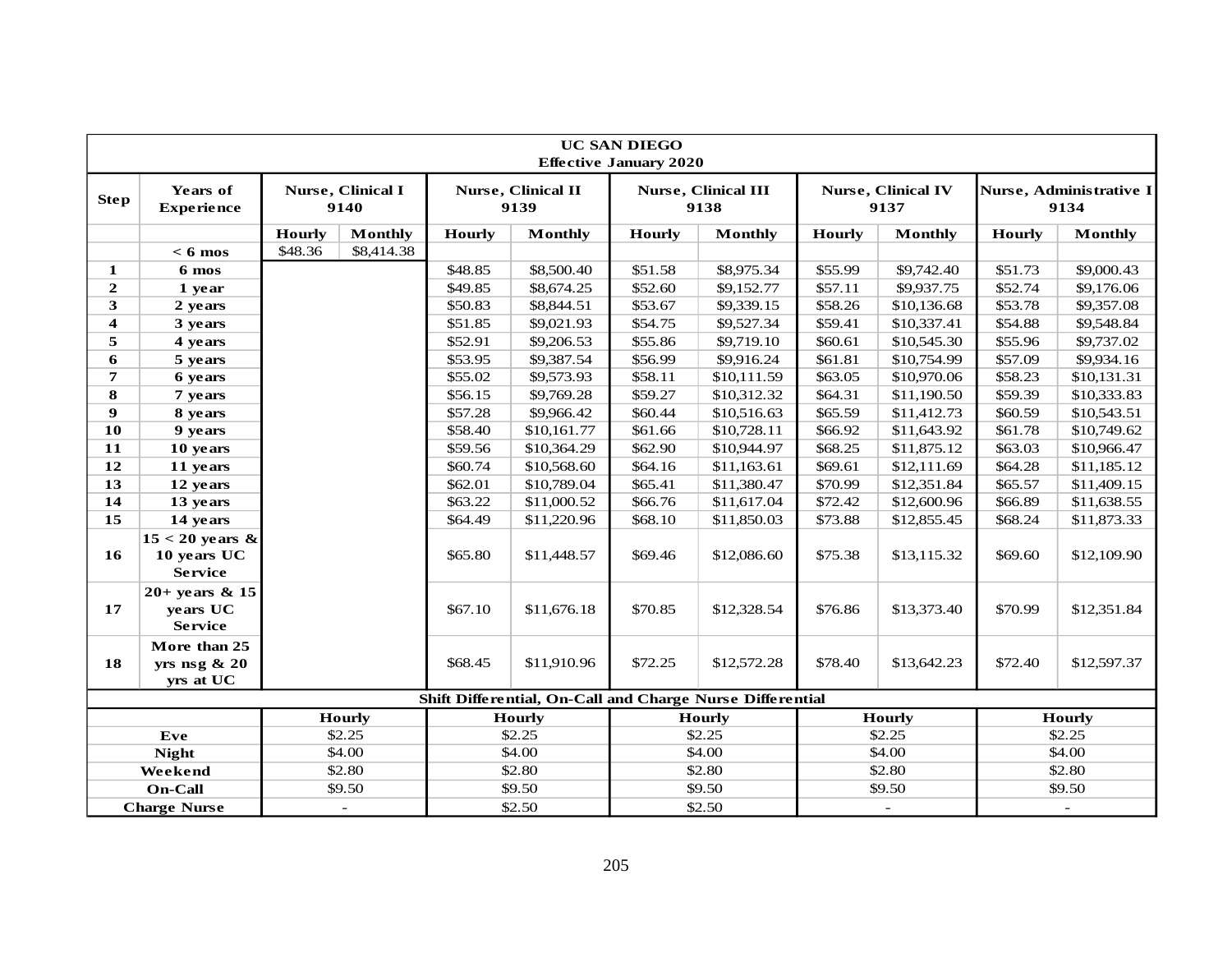|                         | <b>UC SAN DIEGO</b><br><b>Effective January 2020</b> |         |                                     |               |                                    |         |                                                           |                          |                            |               |                                     |
|-------------------------|------------------------------------------------------|---------|-------------------------------------|---------------|------------------------------------|---------|-----------------------------------------------------------|--------------------------|----------------------------|---------------|-------------------------------------|
| <b>Step</b>             | Years of<br><b>Experience</b>                        |         | <b>Nurse Practitioner I</b><br>9148 |               | <b>Nurse Practioner II</b><br>9147 |         | <b>Nurse Practitioner III</b><br>9146                     |                          | Nurse, Anesthetist<br>9144 |               | Nurse, Anesthetist, Sr. Nex<br>7865 |
|                         |                                                      | Hourly  | <b>Monthly</b>                      | <b>Hourly</b> | <b>Monthly</b>                     | Hourly  | <b>Monthly</b>                                            | Hourly                   | <b>Monthly</b>             | <b>Hourly</b> | <b>Monthly</b>                      |
|                         |                                                      |         |                                     |               |                                    |         |                                                           |                          |                            |               |                                     |
| 1                       | $<1$ yr                                              | \$61.10 | \$10,631.33                         | \$62.35       | \$10,848.19                        | \$67.68 | \$11,776.55                                               | \$88.63                  | \$15,421.88                | \$93.07       | \$16,194.32                         |
| $\overline{2}$          | 1 <sub>yr</sub>                                      |         |                                     | \$63.58       | \$11,063.25                        | \$69.05 | \$12,014.91                                               | \$90.39                  | \$15,728.35                | \$94.95       | \$16,520.50                         |
| 3                       | 2 years                                              |         |                                     | \$64.83       | \$11,280.11                        | \$70.41 | \$12,251.48                                               | \$92.21                  | \$16,043.77                | \$96.85       | \$16,852.06                         |
| $\overline{\mathbf{4}}$ | 3 years                                              |         |                                     | \$66.15       | \$11,509.51                        | \$71.81 | \$12,495.22                                               | \$94.04                  | \$16,362.79                | \$98.79       | \$17,188.99                         |
| 5                       | 4 years                                              |         |                                     | \$67.45       | \$11,737.12                        | \$73.25 | \$12,746.13                                               | \$95.92                  | \$16,690.76                | \$100.75      | \$17,531.30                         |
| 6                       | 5 years                                              |         |                                     | \$68.81       | \$11,973.69                        | \$74.71 | \$12,998.83                                               | \$97.83                  | \$17,022.32                | \$102.78      | \$17,884.36                         |
| $\overline{7}$          | 6 years                                              |         |                                     | \$70.19       | \$12,213.84                        | \$76.24 | \$13,265.86                                               | \$99.78                  | \$17,361.04                | \$104.82      | \$18,239.22                         |
| 8                       | 7 years                                              |         |                                     | \$71.61       | \$12,459.37                        | \$77.75 | \$13,529.32                                               | \$101.79                 | \$17,712.31                | \$106.93      | \$18,606.62                         |
| $\boldsymbol{9}$        | 8 years                                              |         |                                     | \$73.04       | \$12,708.49                        | \$79.29 | \$13,796.36                                               | \$103.83                 | \$18,067.17                | \$109.08      | \$18,979.40                         |
| 10                      | 9 years                                              |         |                                     | \$74.49       | \$12,961.19                        | \$80.89 | \$14,074.15                                               | \$105.89                 | \$18,425.61                | \$111.28      | \$19,362.93                         |
| 11                      | 10 years                                             |         |                                     | \$75.98       | \$13,221.06                        | \$82.50 | \$14,355.52                                               | \$108.04                 | \$18,798.39                | \$113.50      | \$19,748.25                         |
| 12                      | 11 years                                             |         |                                     | \$77.50       | \$13,484.51                        | \$84.14 | \$14,640.48                                               | \$110.21                 | \$19,176.54                | \$115.76      | \$20,142.54                         |
| 13                      | 12 years                                             |         |                                     | \$79.06       | \$13,756.93                        | \$85.84 | \$14,936.19                                               | \$112.40                 | \$19,558.28                | \$118.08      | \$20,545.78                         |
| 14                      | 13 years                                             |         |                                     | \$80.62       | \$14,027.55                        | \$87.54 | \$15,231.91                                               | \$114.64                 | \$19,947.19                | \$120.43      | \$20,954.40                         |
| 15                      | 14 years                                             |         |                                     | \$82.25       | \$14,310.72                        | \$89.32 | \$15,541.96                                               | \$116.94                 | \$20,346.85                | \$122.84      | \$21,373.78                         |
| 16                      | $15 < 20$ years &<br>10 years UC<br><b>Service</b>   |         |                                     | \$83.86       | \$14,592.09                        | \$91.10 | \$15,852.01                                               | \$119.27                 | \$20,753.68                | \$125.30      | \$21,802.11                         |
| 17                      | $20+$ years & 15<br>years UC<br><b>Service</b>       |         |                                     | \$85.57       | \$14,889.60                        | \$92.92 | \$16,167.44                                               | \$121.67                 | \$21,171.26                | \$127.81      | \$22,239.41                         |
| 18                      | More than 25<br>yrs nsg $& 20$<br>yrs at UC          |         |                                     | \$87.27       | \$15,185.31                        | \$94.77 | \$16,490.03                                               | \$124.10                 | \$21,594.22                | \$130.35      | \$22,680.29                         |
|                         |                                                      |         |                                     |               |                                    |         | Shift Differential, On-Call and Charge Nurse Differential |                          |                            |               |                                     |
|                         |                                                      |         | <b>Hourly</b>                       |               | <b>Hourly</b>                      |         | <b>Hourly</b>                                             |                          | <b>Hourly</b>              |               | <b>Hourly</b>                       |
|                         | Eve                                                  |         | \$2.25                              |               | \$2.25                             |         | \$2.25                                                    |                          | \$2.25                     |               | \$2.25                              |
|                         | <b>Night</b>                                         |         | \$4.00                              |               | \$4.00                             |         | \$4.00                                                    |                          | \$4.00                     |               | \$4.00                              |
|                         | Weekend                                              |         | \$2.80                              |               | \$2.80                             |         | \$2.80                                                    |                          | \$2.80                     |               | \$2.80                              |
|                         | On-Call                                              |         | \$9.50                              |               | \$9.50                             |         | \$9.50                                                    |                          | \$9.50                     |               | \$9.50                              |
| <b>Charge Nurse</b>     |                                                      |         | $\overline{\phantom{a}}$            |               | $\overline{\phantom{a}}$           |         | $\overline{\phantom{a}}$                                  | $\overline{\phantom{a}}$ |                            |               |                                     |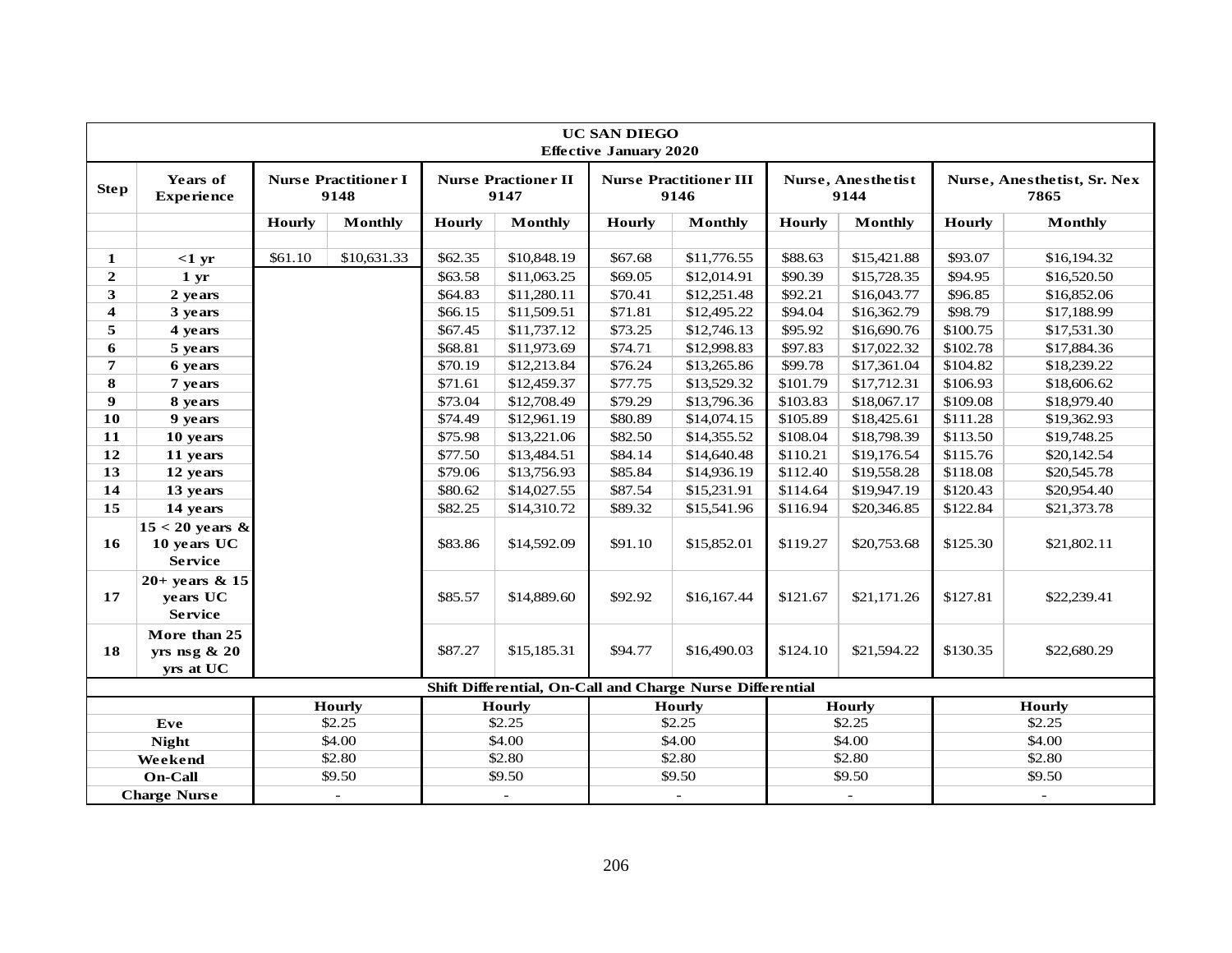| <b>UC SAN DIEGO</b>                                       |                          |                               |                           |                          |  |  |  |  |  |  |  |  |
|-----------------------------------------------------------|--------------------------|-------------------------------|---------------------------|--------------------------|--|--|--|--|--|--|--|--|
|                                                           |                          | <b>Effective January 2020</b> |                           |                          |  |  |  |  |  |  |  |  |
|                                                           | Nurse -                  | <b>Nurse Practitioner -</b>   | <b>Nurse Anesthetist-</b> | Nurse Anesthetist, Sr. - |  |  |  |  |  |  |  |  |
| <b>Step</b>                                               | Per Diem                 | Per Diem                      | Per Diem                  | Per Diem                 |  |  |  |  |  |  |  |  |
|                                                           | 9119                     | 9160                          | 9122                      | 9121                     |  |  |  |  |  |  |  |  |
|                                                           | <b>Hourly</b>            | <b>Hourly</b>                 | <b>Hourly</b>             | <b>Hourly</b>            |  |  |  |  |  |  |  |  |
| $\mathbf{1}$                                              | \$67.16                  | \$87.22                       | \$117.14                  | \$126.96                 |  |  |  |  |  |  |  |  |
| Shift Differential, On-Call and Charge Nurse Differential |                          |                               |                           |                          |  |  |  |  |  |  |  |  |
|                                                           | <b>Hourly</b>            | <b>Hourly</b>                 | <b>Hourly</b>             | <b>Hourly</b>            |  |  |  |  |  |  |  |  |
| Eve                                                       | \$2.25                   | \$2.25                        | \$2.25                    | \$2.25                   |  |  |  |  |  |  |  |  |
| <b>Night</b>                                              | \$4.00                   | \$4.00                        | \$4.00                    | \$4.00                   |  |  |  |  |  |  |  |  |
| Weekend                                                   | \$2.80                   | \$2.80                        | \$2.80                    | \$2.80                   |  |  |  |  |  |  |  |  |
| <b>On-Call</b>                                            | \$9.50                   | \$9.50                        | \$9.50                    | \$9.50                   |  |  |  |  |  |  |  |  |
| <b>Charge Nurse</b>                                       | $\overline{\phantom{a}}$ | $\overline{\phantom{m}}$      | $\overline{\phantom{a}}$  | $\overline{\phantom{a}}$ |  |  |  |  |  |  |  |  |
|                                                           |                          |                               |                           |                          |  |  |  |  |  |  |  |  |
|                                                           |                          | 207                           |                           |                          |  |  |  |  |  |  |  |  |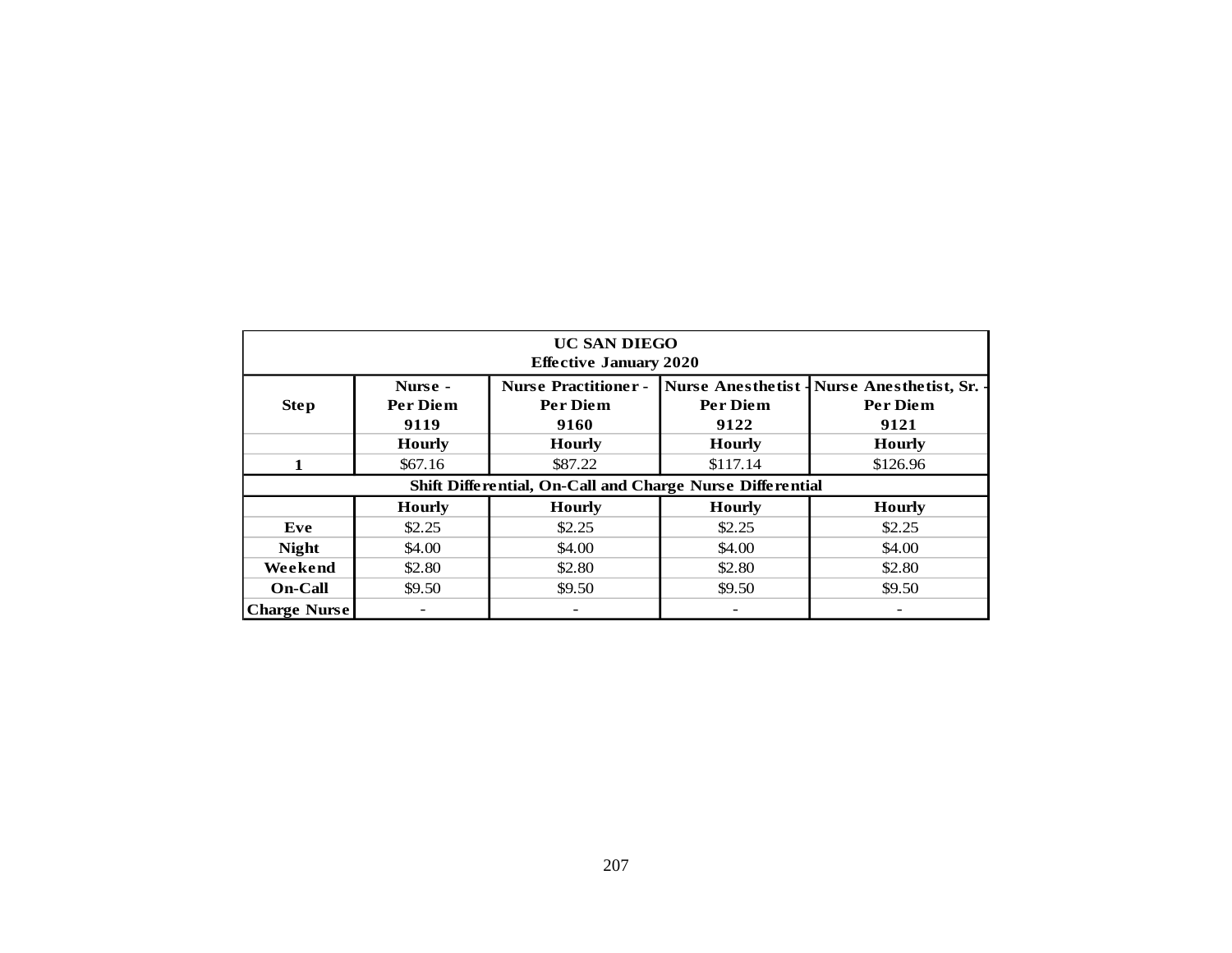|                     | <b>UC SAN DIEGO</b><br><b>Effective January 2021</b> |               |                           |               |                                   |               |                                                           |             |                                   |             |                                 |
|---------------------|------------------------------------------------------|---------------|---------------------------|---------------|-----------------------------------|---------------|-----------------------------------------------------------|-------------|-----------------------------------|-------------|---------------------------------|
| <b>Step</b>         | Years of<br><b>Experience</b>                        |               | Nurse, Clinical I<br>9140 |               | <b>Nurse, Clinical II</b><br>9139 |               | <b>Nurse, Clinical III</b><br>9138                        |             | <b>Nurse, Clinical IV</b><br>9137 |             | Nurse, Administrative I<br>9134 |
|                     |                                                      | <b>Hourly</b> | <b>Monthly</b>            | <b>Hourly</b> | <b>Monthly</b>                    | <b>Hourly</b> | <b>Monthly</b>                                            | Hourly      | <b>Monthly</b>                    | Hourly      | <b>Monthly</b>                  |
|                     | $< 6$ mos                                            | \$50.29       | \$8,750.96                |               |                                   |               |                                                           |             |                                   |             |                                 |
| 1                   | 6 mos                                                |               |                           | \$50.80       | \$8,840.42                        | \$53.64       | \$9,334.35                                                | \$58.23     | \$10,132.10                       | \$53.80     | \$9,360.45                      |
| $\mathbf{2}$        | 1 year                                               |               |                           | \$51.84       | \$9,021.22                        | \$54.70       | \$9,518.88                                                | \$59.39     | \$10,335.26                       | \$54.85     | \$9,543.10                      |
| 3                   | 2 years                                              |               |                           | \$52.86       | \$9,198.29                        | \$55.82       | \$9,712.72                                                | \$60.59     | \$10,542.15                       | \$55.93     | \$9,731.36                      |
| 4                   | 3 years                                              |               |                           | \$53.92       | \$9,382.81                        | \$56.94       | \$9,908.43                                                | \$61.79     | \$10,750.91                       | \$57.08     | \$9,930.79                      |
| 5                   | 4 years                                              |               |                           | \$55.03       | \$9,574.79                        | \$58.09       | \$10,107.86                                               | \$63.03     | \$10,967.11                       | \$58.20     | \$10,126.50                     |
| 6                   | 5 years                                              |               |                           | \$56.11       | \$9,763.04                        | \$59.27       | \$10,312.89                                               | \$64.28     | \$11,185.19                       | \$59.37     | \$10,331.53                     |
| 7                   | 6 years                                              |               |                           | \$57.22       | \$9,956.89                        | \$60.43       | \$10,516.05                                               | \$65.57     | \$11,408.86                       | \$60.56     | \$10,536.56                     |
| 8                   | 7 years                                              |               |                           | \$58.40       | \$10,160.05                       | \$61.64       | \$10,724.81                                               | \$66.88     | \$11,638.12                       | \$61.77     | \$10,747.18                     |
| $\boldsymbol{9}$    | 8 years                                              |               |                           | \$59.57       | \$10,365.08                       | \$62.86       | \$10,937.30                                               | \$68.21     | \$11,869.24                       | \$63.01     | \$10,965.25                     |
| 10                  | 9 years                                              |               |                           | \$60.74       | \$10,568.24                       | \$64.13       | \$11,157.23                                               | \$69.60     | \$12,109.68                       | \$64.25     | \$11,179.60                     |
| 11                  | 10 years                                             |               |                           | \$61.94       | \$10,778.86                       | \$65.42       | \$11,382.77                                               | \$70.98     | \$12,350.12                       | \$65.55     | \$11,405.13                     |
| 12                  | 11 years                                             |               |                           | \$63.17       | \$10,991.34                       | \$66.73       | \$11,610.15                                               | \$72.39     | \$12,596.16                       | \$66.85     | \$11,632.52                     |
| 13                  | 12 years                                             |               |                           | \$64.49       | \$11,220.60                       | \$68.03       | \$11,835.69                                               | \$73.83     | \$12,845.91                       | \$68.19     | \$11,865.52                     |
| 14                  | 13 years                                             |               |                           | \$65.75       | \$11,440.54                       | \$69.43       | \$12,081.72                                               | \$75.32     | \$13,105.00                       | \$69.57     | \$12,104.09                     |
| 15                  | 14 years                                             |               |                           | \$67.07       | \$11,669.80                       | \$70.82       | \$12,324.03                                               | \$76.84     | \$13,369.67                       | \$70.97     | \$12,348.26                     |
| 16                  | $15 < 20$ years &<br>10 years UC<br><b>Service</b>   |               |                           | \$68.43       | \$11,906.51                       | \$72.24       | \$12,570.06                                               | \$78.40     | \$13,639.93                       | \$72.38     | \$12,594.30                     |
| 21                  | $20+$ years & 15<br>years UC<br><b>Service</b>       |               |                           | \$69.78       | \$12,143.23                       | \$73.68       | \$12,821.68                                               | \$79.93     | \$13,908.34                       | \$73.83     | \$12,845.91                     |
| 18                  | More than 25<br>yrs nsg $\& 20$<br>yrs at UC         |               | \$71.19                   | \$12,387.40   | \$75.14                           | \$13,075.17   | \$81.54                                                   | \$14,187.92 | \$75.30                           | \$13,101.26 |                                 |
|                     |                                                      |               |                           |               |                                   |               | Shift Differential, On-Call and Charge Nurse Differential |             |                                   |             |                                 |
|                     |                                                      |               | <b>Hourly</b>             |               | <b>Hourly</b>                     |               | <b>Hourly</b>                                             |             | <b>Hourly</b>                     |             | <b>Hourly</b>                   |
|                     | Eve                                                  |               | \$2.25                    |               | \$2.25                            |               | \$2.25                                                    |             | \$2.25                            |             | \$2.25                          |
|                     | <b>Night</b>                                         |               | \$4.00                    |               | \$4.00                            |               | \$4.00                                                    |             | \$4.00                            |             | \$4.00                          |
|                     | Weekend                                              |               | \$2.80                    |               | \$2.80                            |               | \$2.80                                                    |             | \$2.80                            |             | \$2.80                          |
|                     | On-Call                                              |               | \$9.50                    |               | \$9.50                            |               | \$9.50                                                    |             | \$9.50                            |             | \$9.50                          |
| <b>Charge Nurse</b> |                                                      |               | $\overline{\phantom{a}}$  |               | \$2.50                            |               | \$2.50                                                    |             |                                   |             |                                 |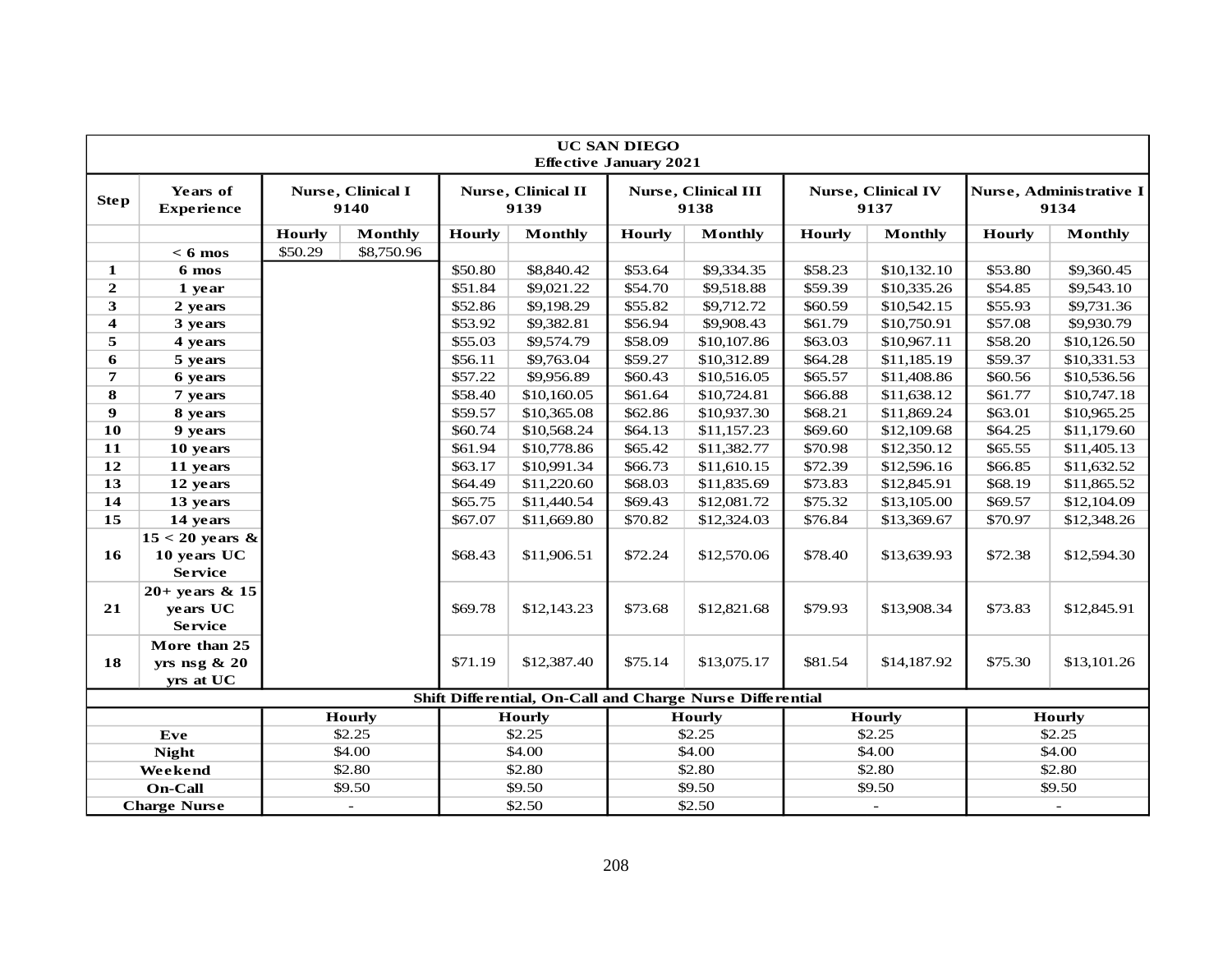|                         | <b>UC SAN DIEGO</b><br><b>Effective January 2021</b> |               |                                     |               |                                    |               |                                                           |          |                            |                          |                                     |
|-------------------------|------------------------------------------------------|---------------|-------------------------------------|---------------|------------------------------------|---------------|-----------------------------------------------------------|----------|----------------------------|--------------------------|-------------------------------------|
| <b>Step</b>             | <b>Years of</b><br><b>Experience</b>                 |               | <b>Nurse Practitioner I</b><br>9148 |               | <b>Nurse Practioner II</b><br>9147 |               | <b>Nurse Practitioner III</b><br>9146                     |          | Nurse, Anesthetist<br>9144 |                          | Nurse, Anesthetist, Sr. Nex<br>7865 |
|                         |                                                      | <b>Hourly</b> | <b>Monthly</b>                      | <b>Hourly</b> | <b>Monthly</b>                     | <b>Hourly</b> | <b>Monthly</b>                                            | Hourly   | <b>Monthly</b>             | <b>Hourly</b>            | <b>Monthly</b>                      |
|                         |                                                      |               |                                     |               |                                    |               |                                                           |          |                            |                          |                                     |
| 1                       | $<1$ yr                                              | \$63.54       | \$11,056.58                         | \$64.84       | \$11,282.12                        | \$70.39       | \$12,247.61                                               | \$92.18  | \$16,038.76                | \$96.79                  | \$16,842.09                         |
| $\boldsymbol{2}$        | 1 <sub>yr</sub>                                      |               |                                     | \$66.12       | \$11,505.78                        | \$71.81       | \$12,495.51                                               | \$94.01  | \$16,357.48                | \$98.75                  | \$17,181.32                         |
| 3                       | 2 years                                              |               |                                     | \$67.42       | \$11,731.31                        | \$73.23       | \$12,741.54                                               | \$95.90  | \$16,685.52                | \$100.72                 | \$17,526.14                         |
| $\overline{\mathbf{4}}$ | 3 years                                              |               |                                     | \$68.80       | \$11,969.89                        | \$74.68       | \$12,995.03                                               | \$97.80  | \$17,017.30                | \$102.74                 | \$17,876.55                         |
| 5                       | 4 years                                              |               |                                     | \$70.15       | \$12,206.60                        | \$76.18       | \$13,255.98                                               | \$99.76  | \$17,358.39                | \$104.78                 | \$18,232.55                         |
| 6                       | 5 years                                              |               |                                     | \$71.56       | \$12,452.64                        | \$77.70       | \$13,518.78                                               | \$101.74 | \$17,703.21                | \$106.89                 | \$18,599.73                         |
| 7                       | 6 years                                              |               |                                     | \$73.00       | \$12,702.39                        | \$79.29       | \$13,796.49                                               | \$103.77 | \$18,055.48                | \$109.01                 | \$18,968.79                         |
| 8                       | 7 years                                              |               |                                     | \$74.47       | \$12,957.74                        | \$80.86       | \$14,070.49                                               | \$105.86 | \$18,420.80                | \$111.21                 | \$19,350.88                         |
| 9                       | 8 years                                              |               |                                     | \$75.96       | \$13,216.83                        | \$82.46       | \$14,348.21                                               | \$107.98 | \$18,789.86                | \$113.44                 | \$19,738.58                         |
| 10                      | 9 years                                              |               |                                     | \$77.47       | \$13,479.64                        | \$84.13       | \$14,637.12                                               | \$110.13 | \$19,162.63                | \$115.73                 | \$20,137.45                         |
| 11                      | 10 years                                             |               |                                     | \$79.02       | \$13,749.90                        | \$85.80       | \$14,929.74                                               | \$112.36 | \$19,550.33                | \$118.04                 | \$20,538.18                         |
| 12                      | 11 years                                             |               |                                     | \$80.60       | \$14,023.89                        | \$87.51       | \$15,226.10                                               | \$114.62 | \$19,943.60                | \$120.39                 | \$20,948.24                         |
| 13                      | 12 years                                             |               |                                     | \$82.22       | \$14,307.21                        | \$89.27       | \$15,533.64                                               | \$116.90 | \$20,340.61                | \$122.80                 | \$21,367.61                         |
| 14                      | 13 years                                             |               |                                     | \$83.84       | \$14,588.65                        | \$91.04       | \$15,841.19                                               | \$119.23 | \$20,745.08                | \$125.25                 | \$21,792.58                         |
| 15                      | 14 years                                             |               |                                     | \$85.54       | \$14,883.15                        | \$92.89       | \$16,163.64                                               | \$121.62 | \$21,160.72                | \$127.75                 | \$22,228.73                         |
| 16                      | $15 < 20$ years &<br>10 years UC<br><b>Service</b>   |               |                                     | \$87.21       | \$15,175.77                        | \$94.74       | \$16,486.09                                               | \$124.04 | \$21,583.83                | \$130.31                 | \$22,674.19                         |
| 21                      | $20+$ years & 15<br>years UC<br><b>Service</b>       |               |                                     | \$88.99       | \$15,485.18                        | \$96.64       | \$16,814.14                                               | \$126.54 | \$22,018.11                | \$132.92                 | \$23,128.99                         |
| 18                      | More than 25<br>yrs nsg $\& 20$<br>yrs at UC         |               |                                     | \$90.76       | \$15,792.72                        | \$98.56       | \$17,149.63                                               | \$129.06 | \$22,457.99                | \$135.56                 | \$23,587.50                         |
|                         |                                                      |               |                                     |               |                                    |               | Shift Differential, On-Call and Charge Nurse Differential |          |                            |                          |                                     |
|                         |                                                      |               | <b>Hourly</b>                       |               | <b>Hourly</b>                      |               | <b>Hourly</b>                                             |          | <b>Hourly</b>              |                          | <b>Hourly</b>                       |
|                         | Eve                                                  |               | \$2.25                              |               | \$2.25                             |               | \$2.25                                                    |          | \$2.25                     |                          | \$2.25                              |
|                         | <b>Night</b>                                         |               | \$4.00                              |               | \$4.00                             |               | \$4.00                                                    |          | \$4.00                     |                          | \$4.00                              |
|                         | Weekend                                              |               | \$2.80                              |               | \$2.80                             |               | \$2.80                                                    |          | \$2.80                     |                          | \$2.80                              |
|                         | On-Call                                              |               | \$9.50                              |               | \$9.50                             |               | \$9.50                                                    |          | \$9.50                     |                          | \$9.50                              |
| <b>Charge Nurse</b>     |                                                      |               |                                     |               | $\overline{a}$                     |               | $\equiv$                                                  |          |                            | $\overline{\phantom{a}}$ |                                     |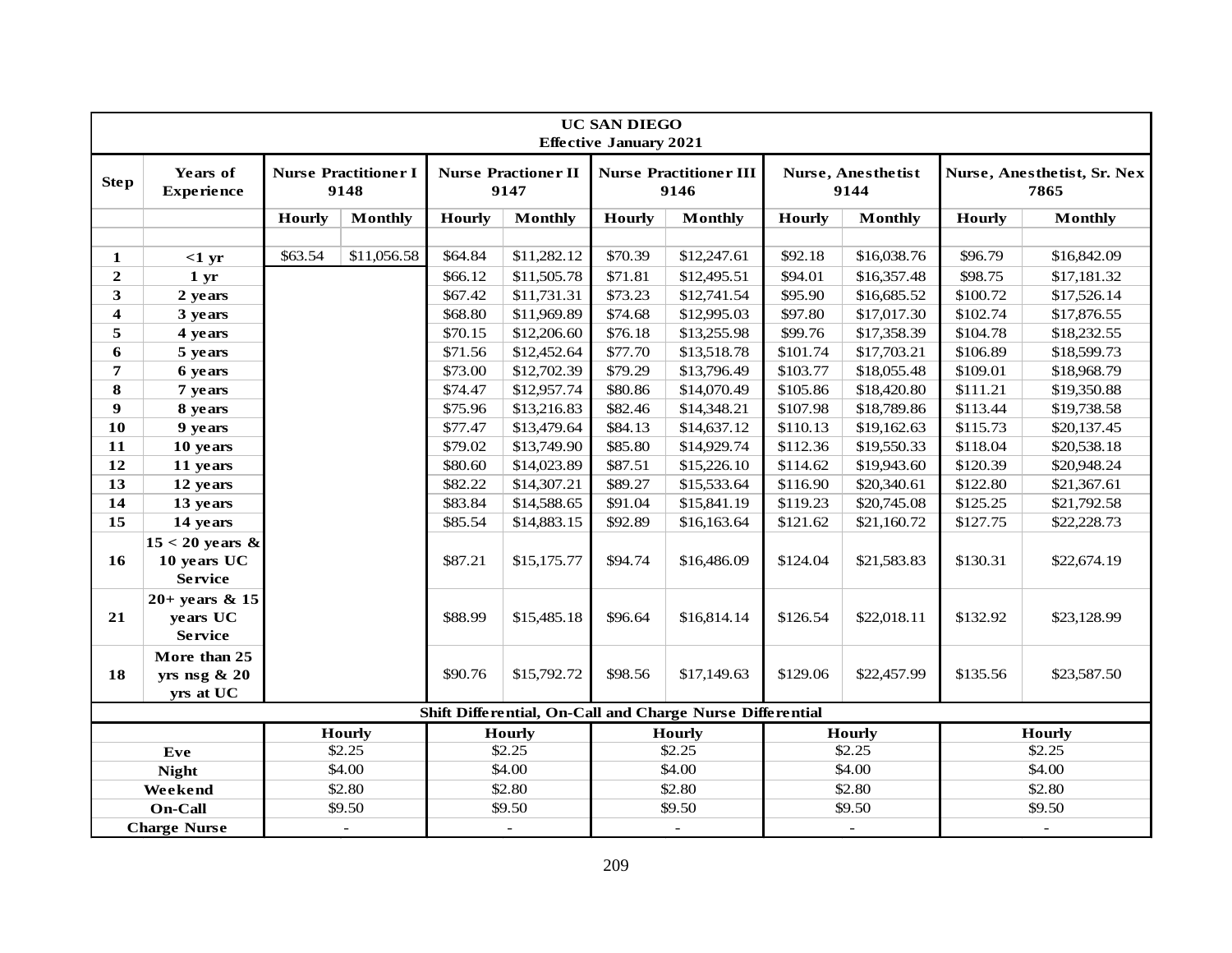| <b>UC SAN DIEGO</b><br><b>Effective January 2021</b>      |                             |                                                        |                                                     |                                              |  |  |  |  |  |  |  |  |
|-----------------------------------------------------------|-----------------------------|--------------------------------------------------------|-----------------------------------------------------|----------------------------------------------|--|--|--|--|--|--|--|--|
| <b>Step</b>                                               | Nurse -<br>Per Diem<br>9119 | <b>Nurse Practitioner -</b><br><b>Per Diem</b><br>9160 | <b>Nurse Anesthetist</b><br><b>Per Diem</b><br>9122 | Nurse Anesthetist,<br>Sr. - Per Diem<br>9121 |  |  |  |  |  |  |  |  |
|                                                           | <b>Hourly</b>               | <b>Hourly</b>                                          | <b>Hourly</b>                                       | <b>Hourly</b>                                |  |  |  |  |  |  |  |  |
| $\mathbf{1}$                                              | \$69.85                     | \$90.71                                                | \$121.83                                            | \$132.04                                     |  |  |  |  |  |  |  |  |
| Shift Differential, On-Call and Charge Nurse Differential |                             |                                                        |                                                     |                                              |  |  |  |  |  |  |  |  |
|                                                           | <b>Hourly</b>               | <b>Hourly</b>                                          | <b>Hourly</b>                                       | <b>Hourly</b>                                |  |  |  |  |  |  |  |  |
| Eve                                                       | \$2.25                      | \$2.25                                                 | \$2.25                                              | \$2.25                                       |  |  |  |  |  |  |  |  |
| <b>Night</b>                                              | \$4.00                      | \$4.00                                                 | \$4.00                                              | \$4.00                                       |  |  |  |  |  |  |  |  |
| Weekend                                                   | \$2.80                      | \$2.80                                                 | \$2.80                                              | \$2.80                                       |  |  |  |  |  |  |  |  |
| <b>On-Call</b>                                            | \$9.50                      | \$9.50                                                 | \$9.50                                              | \$9.50                                       |  |  |  |  |  |  |  |  |
| <b>Charge Nurse</b>                                       | $\overline{\phantom{a}}$    | $\overline{\phantom{m}}$                               | $\overline{\phantom{a}}$                            | $\overline{\phantom{a}}$                     |  |  |  |  |  |  |  |  |
|                                                           |                             |                                                        |                                                     |                                              |  |  |  |  |  |  |  |  |
|                                                           |                             | 210                                                    |                                                     |                                              |  |  |  |  |  |  |  |  |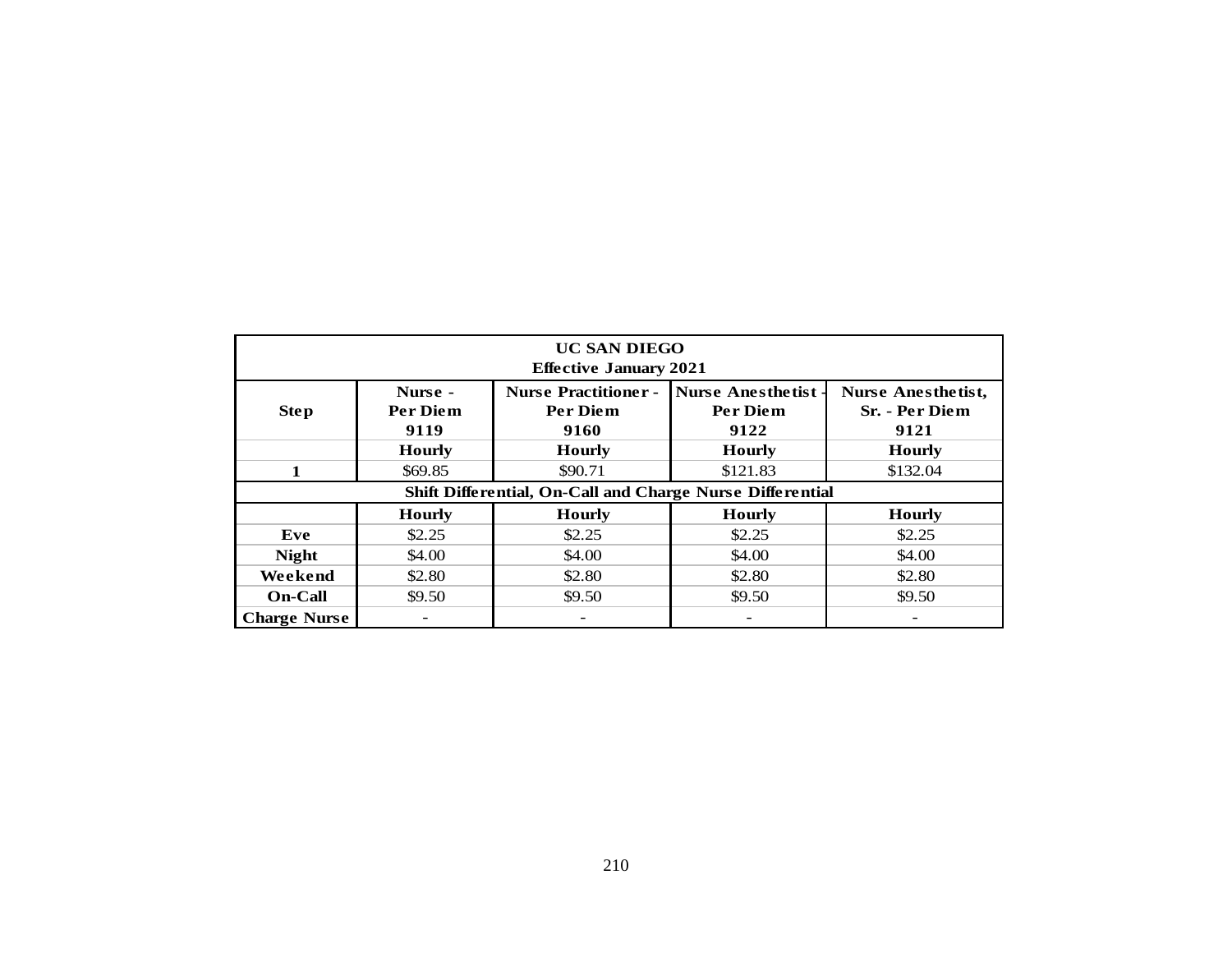| <b>UC SAN DIEGO</b><br><b>Effective January 2022</b> |                                                       |               |                           |                            |                                                           |         |                                    |         |                                   |                     |                                 |
|------------------------------------------------------|-------------------------------------------------------|---------------|---------------------------|----------------------------|-----------------------------------------------------------|---------|------------------------------------|---------|-----------------------------------|---------------------|---------------------------------|
| <b>Step</b>                                          | Years of<br><b>Experience</b>                         |               | Nurse, Clinical I<br>9140 | Nurse, Clinical II<br>9139 |                                                           |         | <b>Nurse, Clinical III</b><br>9138 |         | <b>Nurse, Clinical IV</b><br>9137 |                     | Nurse, Administrative I<br>9134 |
|                                                      |                                                       | <b>Hourly</b> | <b>Monthly</b>            | Hourly                     | <b>Monthly</b>                                            | Hourly  | <b>Monthly</b>                     | Hourly  | <b>Monthly</b>                    | Hourly              | <b>Monthly</b>                  |
|                                                      | $< 6$ mos                                             | \$51.80       | \$9,013.49                |                            |                                                           |         |                                    |         |                                   |                     |                                 |
| 1                                                    | 6 mos                                                 |               |                           | \$52.32                    | \$9,105.63                                                | \$55.25 | \$9,614.38                         | \$59.98 | \$10,436.06                       | \$55.41             | \$9,641.26                      |
| $\overline{2}$                                       | 1 year                                                |               |                           | \$53.40                    | \$9,291.86                                                | \$56.34 | \$9,804.45                         | \$61.17 | \$10,645.32                       | \$56.50             | \$9,829.39                      |
| 3                                                    | 2 years                                               |               |                           | \$54.45                    | \$9,474.24                                                | \$57.49 | \$10,004.10                        | \$62.41 | \$10,858.41                       | \$57.61             | \$10,023.30                     |
| $\overline{\mathbf{4}}$                              | 3 years                                               |               |                           | \$55.54                    | \$9,664.29                                                | \$58.65 | \$10,205.68                        | \$63.64 | \$11,073.44                       | \$58.79             | \$10,228.71                     |
| 5                                                    | 4 years                                               |               |                           | \$56.68                    | \$9,862.03                                                | \$59.83 | \$10,411.10                        | \$64.92 | \$11,296.12                       | \$59.95             | \$10,430.30                     |
| 6                                                    | 5 years                                               |               |                           | \$57.79                    | \$10,055.93                                               | \$61.05 | \$10,622.28                        | \$66.21 | \$11,520.75                       | \$61.15             | \$10,641.48                     |
| 7                                                    | 6 years                                               |               |                           | \$58.94                    | \$10,255.60                                               | \$62.24 | \$10,831.53                        | \$67.54 | \$11,751.13                       | \$62.38             | \$10,852.66                     |
| 8                                                    | 7 years                                               |               |                           | \$60.15                    | \$10,464.85                                               | \$63.49 | \$11,046.55                        | \$68.89 | \$11,987.26                       | \$63.62             | \$11,069.60                     |
| 9                                                    | 8 years                                               |               |                           | \$61.36                    | \$10,676.03                                               | \$64.75 | \$11,265.42                        | \$70.26 | \$12,225.32                       | \$64.90             | \$11,294.21                     |
| 10                                                   | 9 years                                               |               |                           | \$62.56                    | \$10,885.29                                               | \$66.05 | \$11,491.95                        | \$71.69 | \$12,472.97                       | \$66.18             | \$11,514.99                     |
| 11                                                   | 10 years                                              |               |                           | \$63.80                    | \$11,102.23                                               | \$67.38 | \$11,724.25                        | \$73.11 | \$12,720.62                       | \$67.52             | \$11,747.28                     |
| 12                                                   | 11 years                                              |               |                           | \$65.07                    | \$11,321.08                                               | \$68.73 | \$11,958.45                        | \$74.56 | \$12,974.04                       | \$68.86             | \$11,981.50                     |
| 13                                                   | 12 years                                              |               |                           | \$66.42                    | \$11,557.22                                               | \$70.07 | \$12,190.76                        | \$76.04 | \$13,231.29                       | \$70.24             | \$12,221.49                     |
| 14                                                   | 13 years                                              |               |                           | \$67.72                    | \$11,783.76                                               | \$71.51 | \$12,444.17                        | \$77.58 | \$13,498.15                       | \$71.66             | \$12,467.21                     |
| 15                                                   | 14 years                                              |               |                           | \$69.08                    | \$12,019.89                                               | \$72.94 | \$12,693.75                        | \$79.15 | \$13,770.76                       | \$73.10             | \$12,718.71                     |
| 16                                                   | 15 < 20<br>years $& 10$<br>years UC<br><b>Service</b> |               |                           | \$70.48                    | \$12,263.71                                               | \$74.41 | \$12,947.16                        | \$80.75 | \$14,049.13                       | \$74.55             | \$12,972.13                     |
| 17                                                   | $20+$ years<br>$&$ 15 years<br><b>UC</b> Service      |               |                           | \$71.87                    | \$12,507.53                                               | \$75.89 | \$13,206.33                        | \$82.33 | \$14,325.59                       | \$76.04             | \$13,231.29                     |
| 18                                                   | More than<br>$25$ yrs $nsg$<br>$& 20$ yrs at<br>UC    |               |                           | \$73.33                    | \$12,759.02                                               | \$77.39 | \$13,467.43                        | \$83.99 | \$14,613.56                       | \$77.56             | \$13,494.30                     |
|                                                      |                                                       |               |                           |                            | Shift Differential, On-Call and Charge Nurse Differential |         |                                    |         |                                   |                     |                                 |
|                                                      |                                                       |               | Hourly                    |                            | <b>Hourly</b>                                             |         | <b>Hourly</b>                      |         | Hourly                            |                     | Hourly                          |
|                                                      | Eve                                                   |               | \$2.25                    |                            | \$2.25                                                    |         | \$2.25                             |         | \$2.25                            |                     | \$2.25                          |
|                                                      | <b>Night</b>                                          |               | \$4.00                    |                            | \$4.00                                                    |         | \$4.00                             |         | \$4.00                            |                     | \$4.00                          |
|                                                      | Weekend                                               |               | \$2.80                    |                            | \$2.80                                                    |         | \$2.80                             |         | \$2.80                            |                     | \$2.80                          |
|                                                      | <b>On-Call</b>                                        |               | \$9.50                    |                            | \$9.50                                                    |         | \$9.50                             |         | \$9.50                            |                     | \$9.50                          |
| <b>Charge Nurse</b>                                  |                                                       |               | $\bar{\phantom{a}}$       |                            | \$2.50                                                    |         | \$2.50                             |         |                                   | $\bar{\phantom{a}}$ |                                 |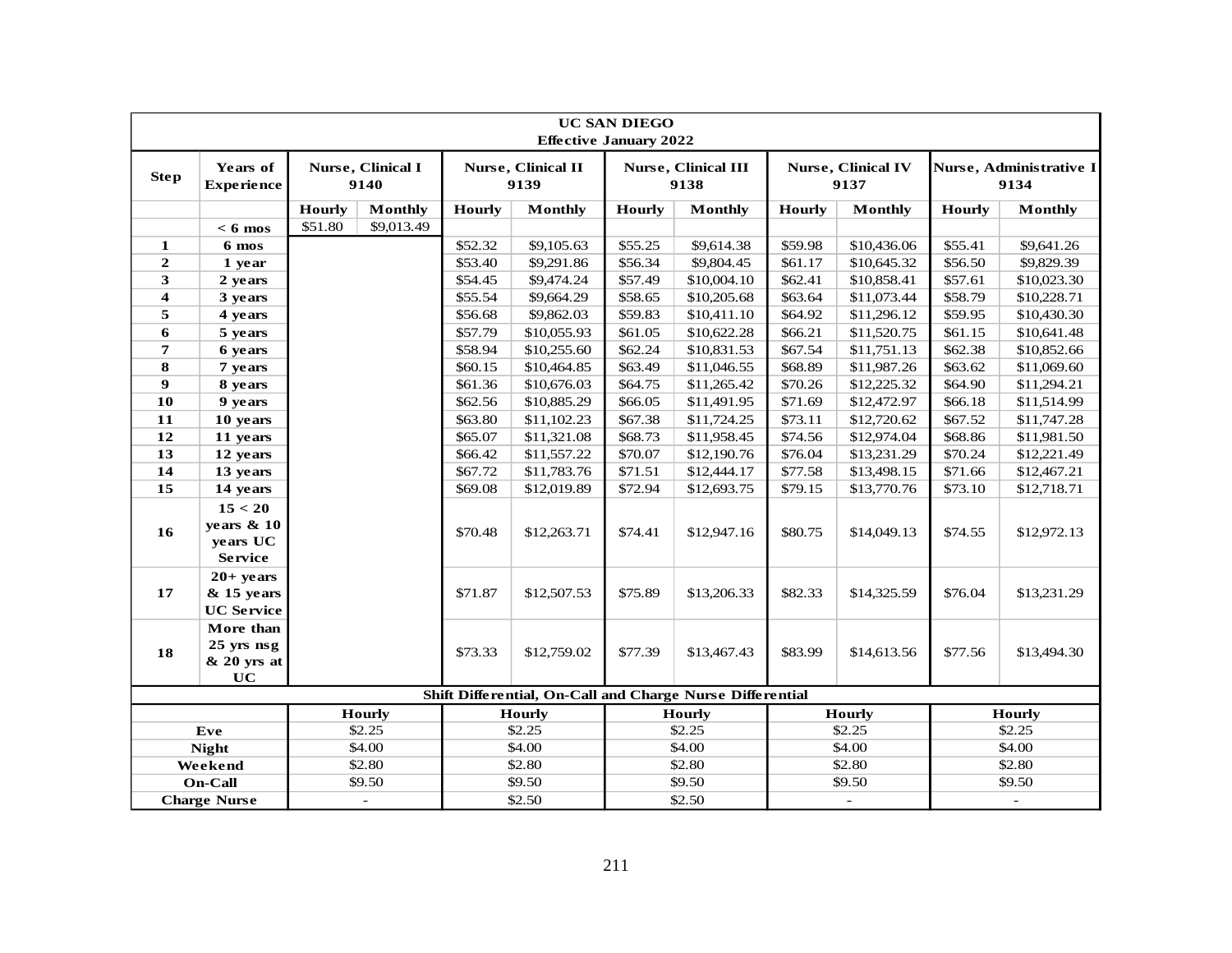| <b>UC SAN DIEGO</b><br><b>Effective January 2022</b> |                                                        |         |                          |                                                                                    |                          |          |                                                           |          |                            |                         |                                     |
|------------------------------------------------------|--------------------------------------------------------|---------|--------------------------|------------------------------------------------------------------------------------|--------------------------|----------|-----------------------------------------------------------|----------|----------------------------|-------------------------|-------------------------------------|
| <b>Step</b>                                          | Years of<br><b>Experience</b>                          |         | 9148                     | <b>Nurse Practitioner I   Nurse Practioner II   Nurse Practitioner III</b><br>9147 |                          |          | 9146                                                      |          | Nurse, Anesthetist<br>9144 |                         | Nurse, Anesthetist, Sr. Nex<br>7865 |
|                                                      |                                                        | Hourly  | Monthly                  | <b>Hourly</b>                                                                      | Monthly                  | Hourly   | Monthly                                                   | Hourly   | Monthly                    | <b>Hourly</b>           | Monthly                             |
|                                                      |                                                        |         |                          |                                                                                    |                          |          |                                                           |          |                            |                         |                                     |
| 1                                                    | $<1$ yr                                                | \$65.45 | \$11,388.28              | \$66.79                                                                            | \$11,620.58              | \$72.50  | \$12,615.04                                               | \$94.95  | \$16,519.92                | \$99.69                 | \$17,347.35                         |
| $\overline{2}$                                       | 1 <sub>yr</sub>                                        |         |                          | \$68.10                                                                            | \$11,850.95              | \$73.96  | \$12,870.38                                               | \$96.83  | \$16,848.20                | \$101.71                | \$17,696.76                         |
| 3                                                    | 2 years                                                |         |                          | \$69.44                                                                            | \$12,083.25              | \$75.43  | \$13,123.79                                               | \$98.78  | \$17,186.09                | \$103.74                | \$18,051.92                         |
| $\overline{\mathbf{4}}$                              | 3 years                                                |         |                          | \$70.86                                                                            | \$12,328.99              | \$76.92  | \$13,384.88                                               | \$100.73 | \$17,527.82                | \$105.82                | \$18,412.85                         |
| 5                                                    | 4 years                                                |         |                          | \$72.25                                                                            | \$12,572.80              | \$78.47  | \$13,653.66                                               | \$102.75 | \$17,879.14                | \$107.92                | \$18,779.53                         |
| 6                                                    | 5 years                                                |         |                          | \$73.71                                                                            | \$12,826.22              | \$80.03  | \$13,924.34                                               | \$104.79 | \$18,234.31                | \$110.10                | \$19,157.72                         |
| $\overline{7}$                                       | 6 years                                                |         |                          | \$75.19                                                                            | \$13,083.46              | \$81.67  | \$14,210.38                                               | \$106.88 | \$18,597.14                | \$112.28                | \$19,537.85                         |
| 8                                                    | 7 years                                                |         |                          | \$76.70                                                                            | \$13,346.47              | \$83.29  | \$14,492.60                                               | \$109.04 | \$18,973.42                | \$114.55                | \$19,931.41                         |
| 9                                                    | 8 years                                                |         |                          | \$78.24                                                                            | \$13,613.33              | \$84.93  | \$14,778.66                                               | \$111.22 | \$19,353.56                | \$116.84                | \$20,330.74                         |
| 10                                                   | 9 years                                                |         |                          | \$79.79                                                                            | \$13,884.03              | \$86.65  | \$15,076.23                                               | \$113.43 | \$19,737.51                | \$119.20                | \$20,741.57                         |
| 11                                                   | 10 years                                               |         |                          | \$81.39                                                                            | \$14,162.40              | \$88.37  | \$15,377.63                                               | \$115.73 | \$20,136.84                | \$121.58                | \$21,154.33                         |
| 12                                                   | 11 years                                               |         |                          | \$83.02                                                                            | \$14,444.61              | \$90.14  | \$15,682.88                                               | \$118.06 | \$20,541.91                | \$124.00                | \$21,576.69                         |
| 13                                                   | 12 years                                               |         |                          | \$84.69                                                                            | \$14,736.43              | \$91.95  | \$15,999.65                                               | \$120.41 | \$20,950.83                | \$126.48                | \$22,008.64                         |
| 14                                                   | 13 years                                               |         |                          | \$86.36                                                                            | \$15,026.31              | \$93.77  | \$16,316.43                                               | \$122.81 | \$21,367.43                | \$129.01                | \$22,446.36                         |
| 15                                                   | 14 years                                               |         |                          | \$88.11                                                                            | \$15,329.64              | \$95.68  | \$16,648.55                                               | \$125.27 | \$21,795.54                | \$131.58                | \$22,895.59                         |
| 16                                                   | 15 < 20<br>years $\&$ 10<br>years UC<br><b>Service</b> |         |                          | \$89.83                                                                            | \$15,631.04              | \$97.58  | \$16,980.67                                               | \$127.76 | \$22,231.34                | \$134.22                | \$23,354.42                         |
| 17                                                   | $20+$ years &<br>15 years UC<br><b>Service</b>         |         |                          | \$91.66                                                                            | \$15,949.74              | \$99.54  | \$17,318.56                                               | \$130.34 | \$22,678.65                | \$136.91                | \$23,822.86                         |
| 18                                                   | More than<br>25 yrs nsg<br>$& 20$ yrs at<br>UC         |         |                          | \$93.48                                                                            | \$16,266.50              | \$101.52 | \$17,664.12                                               | \$132.93 | \$23,131.73                | \$139.63<br>\$24,295.13 |                                     |
|                                                      |                                                        |         |                          |                                                                                    |                          |          | Shift Differential, On-Call and Charge Nurse Differential |          |                            |                         |                                     |
|                                                      | <b>Hourly</b>                                          |         |                          |                                                                                    | Hourly                   |          | <b>Hourly</b>                                             |          | Hourly                     |                         | Hourly                              |
|                                                      | Eve                                                    |         | \$2.25                   |                                                                                    | \$2.25                   |          | \$2.25                                                    |          | \$2.25                     |                         | \$2.25                              |
|                                                      | <b>Night</b>                                           |         | \$4.00                   |                                                                                    | \$4.00                   |          | \$4.00                                                    |          | \$4.00                     |                         | \$4.00                              |
|                                                      | Weekend                                                |         | \$2.80                   |                                                                                    | \$2.80                   |          | \$2.80                                                    |          | \$2.80                     |                         | \$2.80                              |
|                                                      | <b>On-Call</b>                                         |         | \$9.50                   |                                                                                    | \$9.50                   |          | \$9.50                                                    |          | \$9.50                     |                         | \$9.50                              |
| <b>Charge Nurse</b>                                  |                                                        |         | $\overline{\phantom{a}}$ |                                                                                    | $\overline{\phantom{a}}$ |          | $\overline{\phantom{a}}$                                  |          |                            | $\sim$                  |                                     |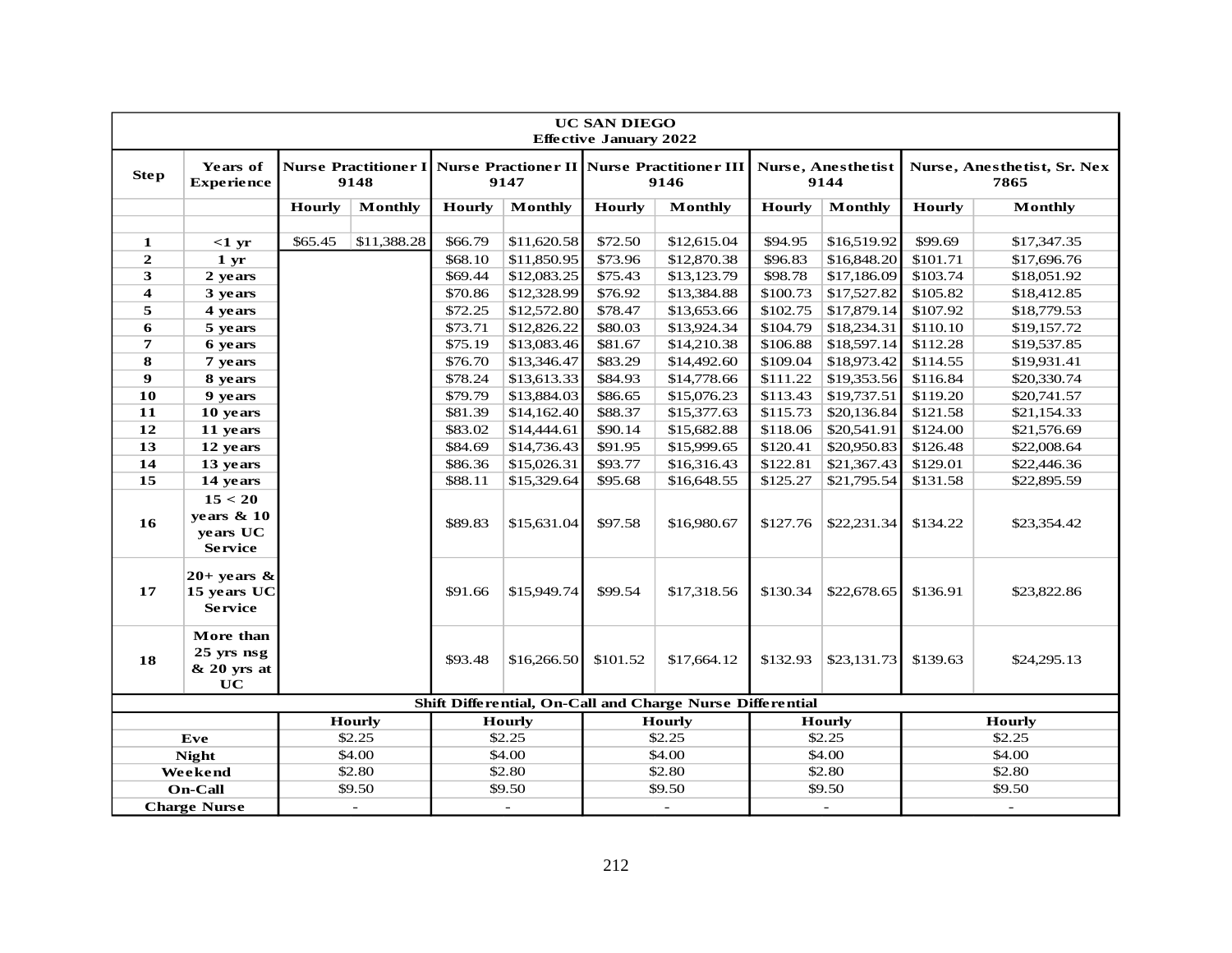| <b>UC SAN DIEGO</b><br><b>Effective January 2022</b>      |                             |                          |                                                                   |                                                     |  |  |  |  |  |  |  |  |  |
|-----------------------------------------------------------|-----------------------------|--------------------------|-------------------------------------------------------------------|-----------------------------------------------------|--|--|--|--|--|--|--|--|--|
| <b>Step</b>                                               | Nurse -<br>Per Diem<br>9119 | - Per Diem<br>9160       | <b>Nurse Practitioner Nurse Anesthetist -</b><br>Per Diem<br>9122 | <b>Nurse Anesthetist, Sr.</b><br>- Per Diem<br>9121 |  |  |  |  |  |  |  |  |  |
|                                                           | <b>Hourly</b>               | <b>Hourly</b>            | <b>Hourly</b>                                                     | <b>Hourly</b>                                       |  |  |  |  |  |  |  |  |  |
| $\mathbf{1}$                                              | \$71.95                     | \$93.43                  | \$125.48                                                          | \$136.00                                            |  |  |  |  |  |  |  |  |  |
| Shift Differential, On-Call and Charge Nurse Differential |                             |                          |                                                                   |                                                     |  |  |  |  |  |  |  |  |  |
|                                                           | <b>Hourly</b>               | <b>Hourly</b>            | <b>Hourly</b>                                                     | <b>Hourly</b>                                       |  |  |  |  |  |  |  |  |  |
| Eve                                                       | \$2.25                      | \$2.25                   | \$2.25                                                            | \$2.25                                              |  |  |  |  |  |  |  |  |  |
| <b>Night</b>                                              | \$4.00                      | \$4.00                   | \$4.00                                                            | \$4.00                                              |  |  |  |  |  |  |  |  |  |
| Weekend                                                   | \$2.80                      | \$2.80                   | \$2.80                                                            | \$2.80                                              |  |  |  |  |  |  |  |  |  |
| On-Call                                                   | \$9.50                      | \$9.50                   | \$9.50                                                            | \$9.50                                              |  |  |  |  |  |  |  |  |  |
| <b>Charge Nurse</b>                                       |                             | $\overline{\phantom{0}}$ |                                                                   |                                                     |  |  |  |  |  |  |  |  |  |
|                                                           |                             |                          |                                                                   |                                                     |  |  |  |  |  |  |  |  |  |
|                                                           |                             | 213                      |                                                                   |                                                     |  |  |  |  |  |  |  |  |  |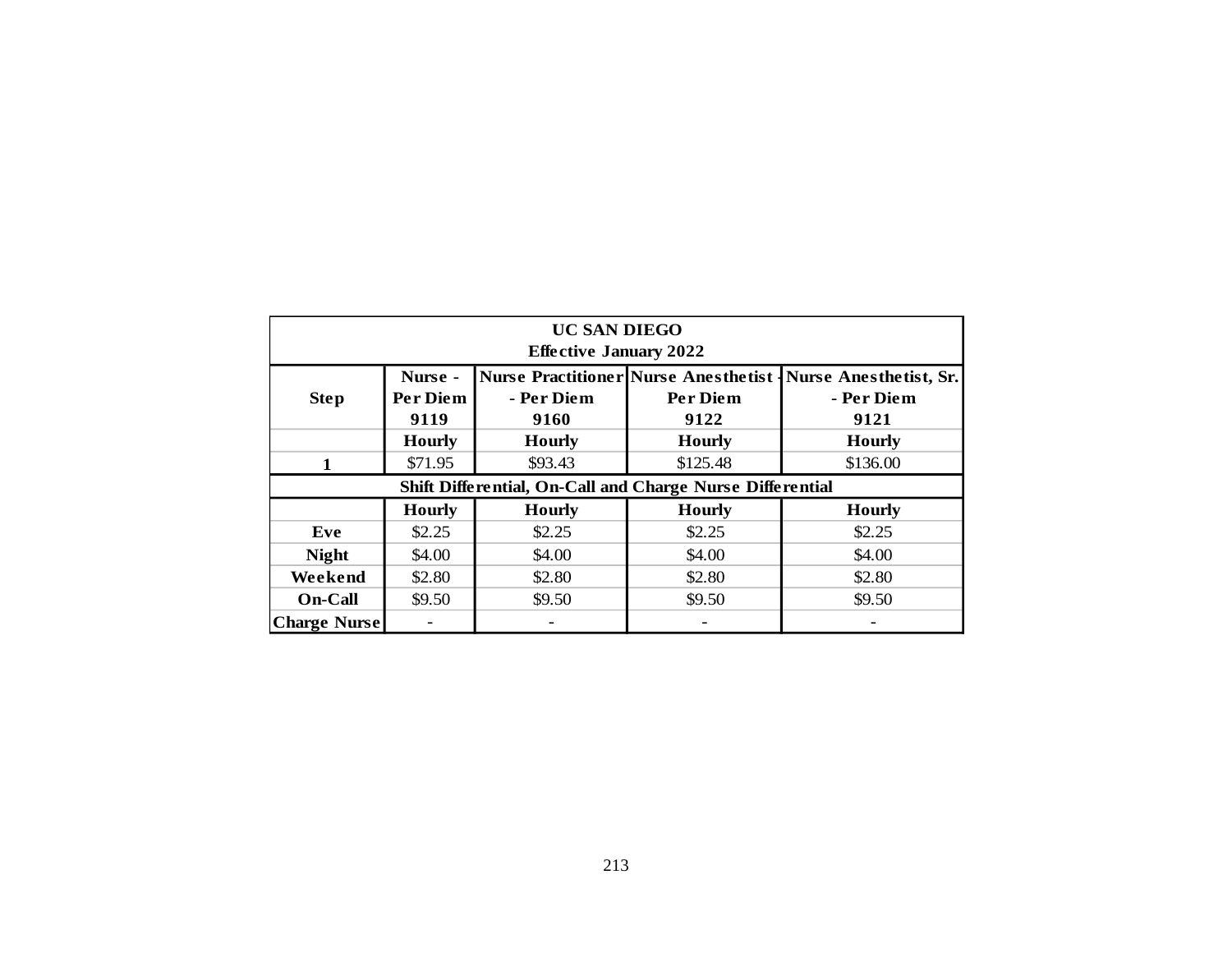|                  |                               |               |                           |               | <b>UC SAN FRANCISCO</b><br><b>Effective December 2018</b> |               |                                    |               |                                   |
|------------------|-------------------------------|---------------|---------------------------|---------------|-----------------------------------------------------------|---------------|------------------------------------|---------------|-----------------------------------|
| <b>Step</b>      | Years of<br><b>Experience</b> |               | Nurse, Clinical I<br>9140 |               | <b>Nurse, Clinical II</b><br>9139                         |               | <b>Nurse, Clinical III</b><br>9138 |               | <b>Nurse, Clinical IV</b><br>9137 |
|                  |                               | <b>Hourly</b> | <b>Monthly</b>            | <b>Hourly</b> | <b>Monthly</b>                                            | <b>Hourly</b> | <b>Monthly</b>                     | <b>Hourly</b> | <b>Monthly</b>                    |
|                  | $<$ 6 mos                     | \$64.47       | \$11,217.78               |               |                                                           |               |                                    |               |                                   |
| 1                | 6 mos                         |               |                           | \$67.68       | \$11,776.32                                               | \$70.78       | \$12,315.72                        | \$74.30       | \$12,928.20                       |
| $\mathbf{2}$     | 1.5 years                     |               |                           | \$70.13       | \$12,202.62                                               | \$73.33       | \$12,759.42                        | \$76.94       | \$13,387.56                       |
| 3                | 2.5 years                     |               |                           | \$72.64       | \$12,639.36                                               | \$75.98       | \$13,220.52                        | \$79.72       | \$13,871.28                       |
| 4                | 3.5 years                     |               |                           | \$75.25       | \$13,093.50                                               | \$78.72       | \$13,697.28                        | \$82.56       | \$14,365.44                       |
| 5                | 4.5 years                     |               |                           | \$77.96       | \$13,565.04                                               | \$81.52       | \$14,184.48                        | \$85.50       | \$14,877.00                       |
| 6                | 7.5 years                     |               |                           | \$79.51       | \$13,834.74                                               | \$83.16       | \$14,469.84                        | \$87.26       | \$15,183.24                       |
| $\overline{7}$   | $10.5$ years                  |               |                           | \$81.10       | \$14,111.40                                               | \$84.84       | \$14,762.16                        | \$89.00       | \$15,486.00                       |
| 8                | 15 years                      |               |                           | \$82.74       | \$14,396.76                                               | \$86.55       | \$15,059.70                        | \$90.78       | \$15,795.72                       |
| $\boldsymbol{9}$ | 20 years                      |               |                           | \$84.37       | \$14,680.38                                               | \$88.27       | \$15,358.98                        | \$92.59       | \$16,110.66                       |
| 10               | 25 years                      |               |                           | \$85.96       | \$14,957.04                                               | \$90.02       | \$15,663.48                        | \$94.42       | \$16,429.08                       |
| 11               | 30 years                      |               |                           | \$87.69       | \$15,258.06                                               | \$91.81       | \$15,974.94                        | \$96.34       | \$16,763.16                       |
|                  |                               |               |                           |               | Shift Differential, On-Call and Charge Nurse Differential |               |                                    |               |                                   |
|                  |                               |               | Percent                   |               | Percent                                                   |               | Percent                            |               | Percent                           |
|                  | Eve                           |               | 10%                       |               | 10%                                                       |               | 10%                                |               | 10%                               |
|                  | <b>Night</b>                  |               | 16%                       |               | 16%                                                       |               | 16%                                |               | 16%                               |
|                  | Weekend                       |               | 5%                        |               | 5%                                                        |               | 5%                                 |               | 5%                                |
|                  | <b>On-Call</b>                |               | 50%                       |               | 50%                                                       |               | 50%                                |               | 50%                               |
|                  | <b>Charge Nurse</b>           |               | $\overline{\phantom{a}}$  |               | \$2.50/Hr.                                                |               | \$2.50/Hr.                         |               | \$0.00                            |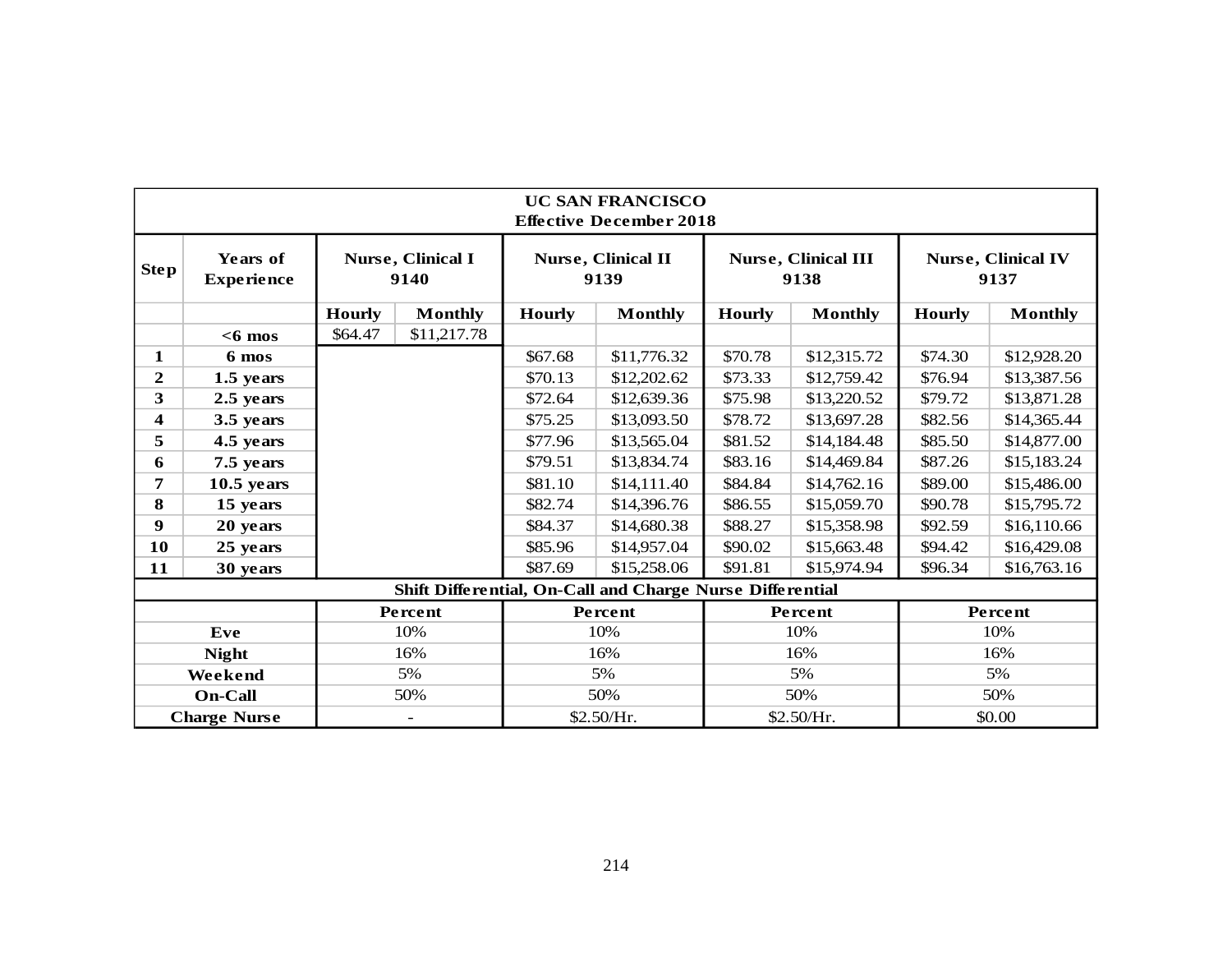|                  |                               |               |                                    |               |                                     | <b>UC SAN FRANCISCO</b><br><b>Effective december 2018</b> |                                                           |               |                                  |               |                                 |
|------------------|-------------------------------|---------------|------------------------------------|---------------|-------------------------------------|-----------------------------------------------------------|-----------------------------------------------------------|---------------|----------------------------------|---------------|---------------------------------|
| Step!            | Years of<br><b>Experience</b> |               | <b>Home Health Nurse I</b><br>9118 |               | <b>Home Health Nurse II</b><br>9117 |                                                           | <b>Home Health Nurse III</b><br>9116                      |               | <b>Nurse Coordinator</b><br>9141 |               | Nurse, Administrative I<br>9134 |
|                  |                               | <b>Hourly</b> | <b>Monthly</b>                     | <b>Hourly</b> | <b>Monthly</b>                      | <b>Hourly</b>                                             | <b>Monthly</b>                                            | <b>Hourly</b> | <b>Monthly</b>                   | <b>Hourly</b> | <b>Monthly</b>                  |
|                  | $<$ 6 mos                     |               |                                    |               |                                     |                                                           |                                                           |               |                                  |               |                                 |
| 1                | 6 mos                         | \$67.68       | \$11,776.32                        | \$70.78       | \$12,315.72                         | \$77.93                                                   | \$13,559.82                                               | \$72.81       | \$12,668.94                      | \$70.78       | \$12,315.72                     |
| $\boldsymbol{2}$ | 1.5 years                     | \$70.13       | \$12,202.62                        | \$73.33       | \$12,759.42                         | \$80.76                                                   | \$14,052.24                                               | \$75.45       | \$13,128.30                      | \$73.33       | \$12,759.42                     |
| 3                | 2.5 years                     | \$72.64       | \$12,639.36                        | \$75.98       | \$13,220.52                         | \$83.66                                                   | \$14,556.84                                               | \$78.16       | \$13,599.84                      | \$75.98       | \$13,220.52                     |
| 4                | 3.5 years                     | \$75.25       | \$13,093.50                        | \$78.72       | \$13,697.28                         | \$86.66                                                   | \$15,078.84                                               | \$80.98       | \$14,090.52                      | \$78.72       | \$13,697.28                     |
| 5                | 4.5 years                     | \$77.96       | \$13,565.04                        | \$81.52       | \$14,184.48                         | \$89.76                                                   | \$15,618.24                                               | \$83.87       | \$14,593.38                      | \$81.52       | \$14,184.48                     |
| 6                | 7.5 years                     | \$79.50       | \$13,833.00                        | \$83.16       | \$14,469.84                         | \$91.57                                                   | \$15,933.18                                               | \$85.54       | \$14,883.96                      | \$83.16       | \$14,469.84                     |
| 7                | $10.5$ years                  | \$81.10       | \$14,111.40                        | \$84.84       | \$14,762.16                         | \$93.39                                                   | \$16,249.86                                               | \$87.27       | \$15,184.98                      | \$84.84       | \$14,762.16                     |
| 8                | 15 years                      | \$82.74       | \$14,396.76                        | \$86.55       | \$15,059.70                         | \$95.28                                                   | \$16,578.72                                               | \$89.02       | \$15,489.48                      | \$86.55       | \$15,059.70                     |
| 9                | 20 years                      | \$84.37       | \$14,680.38                        | \$88.27       | \$15,358.98                         | \$97.20                                                   | \$16,912.80                                               | \$90.82       | \$15,802.68                      | \$88.27       | \$15,358.98                     |
| 10               | 25 years                      | \$85.96       | \$14,957.04                        | \$90.02       | \$15,663.48                         | \$99.11                                                   | \$17,245.14                                               | \$92.63       | \$16,117.62                      | \$90.02       | \$15,663.48                     |
| 11               | 30 years                      | \$87.69       | \$15,258.06                        | \$91.81       | \$15,974.94                         | \$101.12                                                  | \$17,594.88                                               | \$94.47       | \$16,437.78                      | \$91.81       | \$15,974.94                     |
|                  |                               |               |                                    |               |                                     |                                                           | Shift Differential, On-Call and Charge Nurse Differential |               |                                  |               |                                 |
|                  |                               |               | Percent                            |               | Percent                             |                                                           | Percent                                                   |               | Percent                          |               | Percent                         |
|                  | Eve                           |               | 10%                                |               | 10%                                 |                                                           | 10%                                                       |               | 10%                              |               | 10%                             |
|                  | <b>Night</b>                  |               | 16%                                |               | 16%                                 |                                                           | 16%                                                       |               | 16%                              |               | 16%                             |
|                  | Weekend                       |               | 5%                                 |               | 5%                                  |                                                           | 5%                                                        |               | 5%                               |               | 5%                              |
|                  | On-Call                       |               | 50%                                |               | 50%                                 |                                                           | 50%                                                       |               | 50%                              |               | 50%                             |
|                  | <b>Charge Nurse</b>           |               | \$2.50/Hr.                         |               | \$2.50/Hr.                          |                                                           | \$2.50/Hr.                                                |               | $\blacksquare$                   |               | $\overline{\phantom{a}}$        |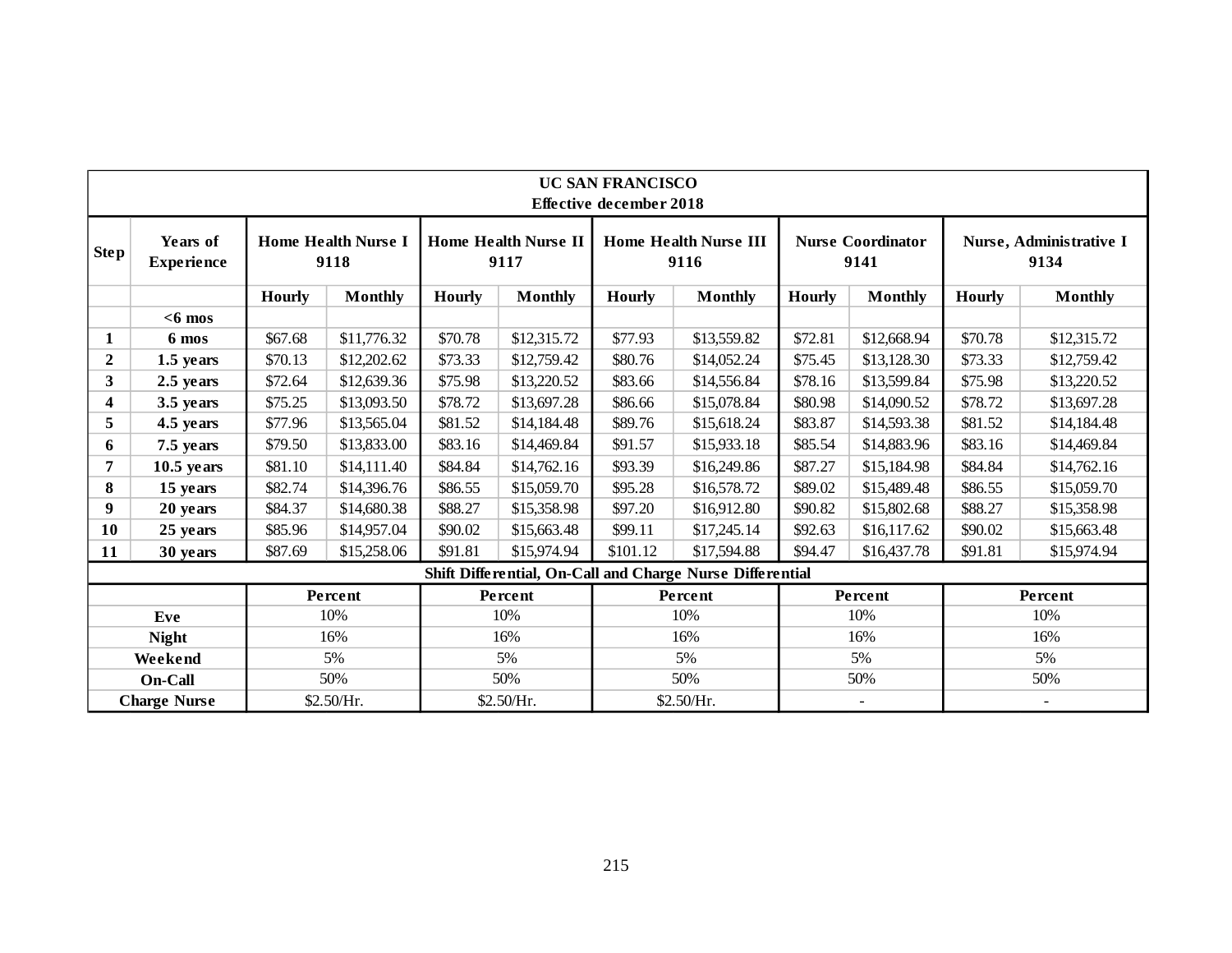|                   |                               |                                                                             |                |                                       |                |                                  | <b>UC SAN FRANCISCO</b><br><b>Effective December 2018</b> |                               |                |                                    |                     |               |                |
|-------------------|-------------------------------|-----------------------------------------------------------------------------|----------------|---------------------------------------|----------------|----------------------------------|-----------------------------------------------------------|-------------------------------|----------------|------------------------------------|---------------------|---------------|----------------|
| Step <sup>1</sup> | Years of<br><b>Experience</b> | <b>Nurse Practitioner I</b><br><b>Nurse Practitioner II</b><br>9147<br>9148 |                | <b>Nurse Practitioner III</b><br>9146 |                | <b>Nurse Anesthetist</b><br>9144 | Step <sup>1</sup>                                         | Years of<br><b>Experience</b> |                | Nurse, Anesthetist Sr. Nex<br>7865 |                     |               |                |
|                   |                               | Hourly                                                                      | <b>Monthly</b> | <b>Hourly</b>                         | <b>Monthly</b> | Hourly                           | <b>Monthly</b>                                            | Hourly                        | <b>Monthly</b> |                                    |                     | <b>Hourly</b> | <b>Monthly</b> |
|                   | $<$ 6 mos                     |                                                                             |                |                                       |                |                                  |                                                           |                               |                |                                    |                     |               |                |
| 1                 | 6 mos                         | \$72.78                                                                     | \$12,663.72    | \$76.39                               | \$13,291.86    | \$80.21                          | \$13,956.54                                               | \$85.35                       | \$14,850.90    | 1                                  | Up to 3 years       | \$109.61      | \$19,072.14    |
| $\mathbf{2}$      | 1.5 years                     | \$75.38                                                                     | \$13,116.12    | \$79.10                               | \$13,763.40    | \$83.07                          | \$14,454.18                                               | \$88.76                       | \$15,444.24    | $\overline{2}$                     | $3.1 - 5.9$ years   | \$114.01      | \$19,837.74    |
| 3 <sup>1</sup>    | 2.5 years                     | \$78.13                                                                     | \$13,594.62    | \$81.97                               | \$14,262.78    | \$86.06                          | \$14,974.44                                               | \$92.35                       | \$16,068.90    | 3                                  | $6 - 7.9$ years     | \$118.56      | \$20,629.44    |
| 4                 | 3.5 years                     | \$80.94                                                                     | \$14,083.56    | \$84.90                               | \$14,772.60    | \$89.17                          | \$15,515.58                                               | \$96.02                       | \$16,707.48    | $\overline{\mathbf{4}}$            | 8 - 9.9 years       | \$123.31      | \$21,455.94    |
| 5                 | 4.5 years                     | \$83.84                                                                     | \$14,588.16    | \$87.92                               | \$15,298.08    | \$92.36                          | \$16,070.64                                               | \$99.86                       | \$17,375.64    | 5                                  | $10+$ years         | \$128.25      | \$22,315.50    |
| 6                 | 7.5 years                     | \$85.52                                                                     | \$14,880.48    | \$89.72                               | \$15,611.28    | \$94.21                          | \$16,392.54                                               | \$103.85                      | \$18,069.90    | 6                                  | $30+$ years         | \$130.84      | \$22,766.16    |
| 7                 | $10.5$ years                  | \$87.27                                                                     | \$15,184.98    | \$91.54                               | \$15,927.96    | \$96.08                          | \$16,717.92                                               | \$108.01                      | \$18,793.74    |                                    |                     |               |                |
| 8                 | 15 years                      | \$88.98                                                                     | \$15,482.52    | \$93.36                               | \$16,244.64    | \$98.05                          | \$17,060.70                                               | \$112.30                      | \$19,540.20    |                                    |                     |               |                |
| 9                 | 20 years                      | \$90.78                                                                     | \$15,795.72    | \$95.23                               | \$16,570.02    | \$99.97                          | \$17,394.78                                               | \$116.80                      | \$20,323.20    |                                    |                     |               |                |
| 10                | 25 years                      | \$92.57                                                                     | \$16,107.18    | \$97.11                               | \$16,897.14    | \$101.99                         | \$17,746.26                                               | \$121.48                      | \$21,137.52    |                                    |                     |               |                |
| 11                | 30 years                      | \$94.44                                                                     | \$16,432.56    | \$99.07                               | \$17,238.18    | \$104.00                         | \$18,096.00                                               | \$123.92                      | \$21,562.08    |                                    |                     |               |                |
|                   |                               |                                                                             |                |                                       |                |                                  | Shift Differential, On-Call and Charge Nurse Differential |                               |                |                                    |                     |               |                |
|                   |                               |                                                                             | Percent        |                                       | Percent        |                                  | Percent                                                   |                               | Percent        |                                    |                     |               | Percent        |
|                   | Eve                           |                                                                             | 10%            |                                       | 10%            |                                  | 10%                                                       |                               | 10%            |                                    | Eve                 |               | 10%            |
|                   | <b>Night</b>                  |                                                                             | 16%            |                                       | 16%            |                                  | 16%                                                       |                               | 16%            |                                    | <b>Night</b>        |               | 16%            |
|                   | Weekend                       |                                                                             | 5%             |                                       | 5%             |                                  | 5%                                                        |                               | 5%             |                                    | Weekend             |               | 5%             |
|                   | <b>On-Call</b>                |                                                                             | 50%            |                                       | 50%            |                                  | 50%                                                       |                               | 50%            |                                    | <b>On-Call</b>      |               | 50%            |
|                   | <b>Charge Nurse</b>           |                                                                             |                |                                       |                |                                  |                                                           |                               |                |                                    | <b>Charge Nurse</b> |               |                |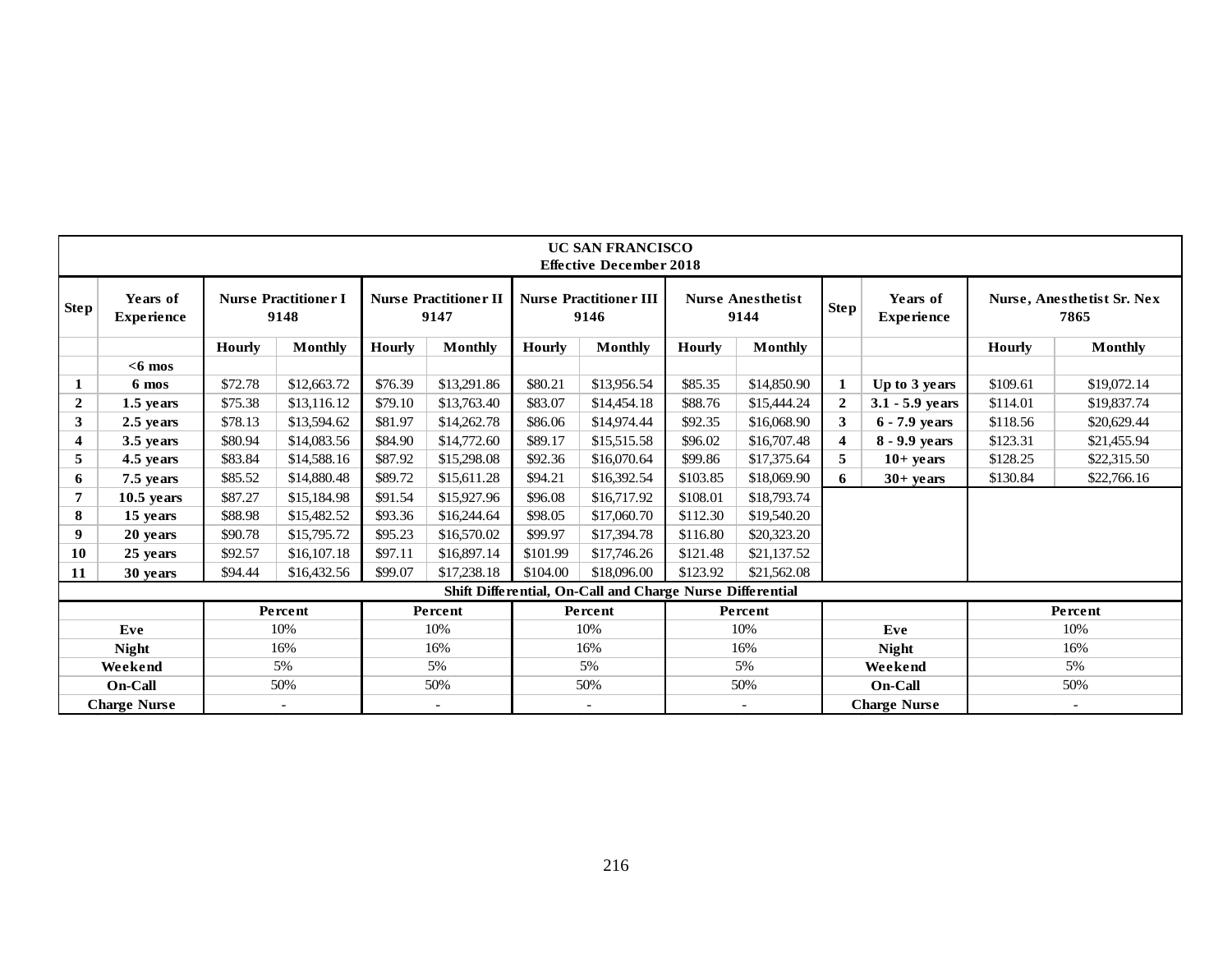|              |                               |               |                                   |               |                                                           | <b>UC SAN FRANCISCO</b><br><b>Effective December 2018</b> |                                                       |               |                                                       |               |                                                  |
|--------------|-------------------------------|---------------|-----------------------------------|---------------|-----------------------------------------------------------|-----------------------------------------------------------|-------------------------------------------------------|---------------|-------------------------------------------------------|---------------|--------------------------------------------------|
| <b>Step</b>  | Years of<br><b>Experience</b> |               | Nurse,<br><b>Per Diem</b><br>9119 |               | <b>Home Health Nurse -</b><br><b>Per Diem</b><br>9114     |                                                           | <b>Nurse Practitioner-</b><br><b>Per Diem</b><br>9160 |               | <b>Nurse Anesthetist - Per</b><br><b>Diem</b><br>9122 |               | <b>Nurse Anesthetist Sr-</b><br>Per Diem<br>9121 |
|              |                               | <b>Hourly</b> | <b>Monthly</b>                    | <b>Hourly</b> | <b>Monthly</b>                                            | <b>Hourly</b>                                             | <b>Monthly</b>                                        | <b>Hourly</b> | <b>Monthly</b>                                        | <b>Hourly</b> | <b>Monthly</b>                                   |
|              | $<$ 6 mos                     |               |                                   |               |                                                           |                                                           |                                                       |               |                                                       |               |                                                  |
| 1            | 6 mos                         | \$84.61       | \$14,722.14                       | \$84.61       | \$14,722.14                                               | \$102.72                                                  | \$17,873.28                                           | \$122.55      | \$21,323.70                                           | \$131.44      | \$22,870.56                                      |
| $\mathbf{2}$ | $1.5$ years                   | \$87.65       | \$15,251.10                       | \$87.65       | \$15,251.10                                               |                                                           |                                                       |               |                                                       |               |                                                  |
| 3            | 2.5 years                     | \$90.79       | \$15,797.46                       | \$90.79       | \$15,797.46                                               |                                                           |                                                       |               |                                                       |               |                                                  |
| 4            | 3.5 years                     | \$94.07       | \$16,368.18                       | \$94.07       | \$16,368.18                                               |                                                           |                                                       |               |                                                       |               |                                                  |
| 5            | 4.5 years                     | \$97.48       | \$16,961.52                       | \$97.48       | \$16,961.52                                               |                                                           |                                                       |               |                                                       |               |                                                  |
| 6            | 7.5 years                     | \$99.38       | \$17,292.12                       | \$99.38       | \$17,292.12                                               |                                                           |                                                       |               |                                                       |               |                                                  |
| 7            | $10.5$ years                  | \$101.40      | \$17,643.60                       | \$101.40      | \$17,643.60                                               |                                                           |                                                       |               |                                                       |               |                                                  |
| 8            | 15 years                      | \$103.40      | \$17,991.60                       | \$103.40      | \$17,991.60                                               |                                                           |                                                       |               |                                                       |               |                                                  |
| 9            | 20 years                      | \$105.46      | \$18,350.04                       | \$105.46      | \$18,350.04                                               |                                                           |                                                       |               |                                                       |               |                                                  |
| 10           | 25 years                      | \$107.46      | \$18,698.04                       | \$107.46      | \$18,698.04                                               |                                                           |                                                       |               |                                                       |               |                                                  |
| 11           | 30 years                      | \$109.60      | \$19,070.40                       | \$109.60      | \$19,070.40                                               |                                                           |                                                       |               |                                                       |               |                                                  |
|              |                               |               |                                   |               | Shift Differential, On-Call and Charge Nurse Differential |                                                           |                                                       |               |                                                       |               |                                                  |
|              |                               |               | Percent                           |               | Percent                                                   |                                                           | Percent                                               |               | Percent                                               |               | Percent                                          |
|              | Eve                           |               | 10%                               |               | 10%                                                       |                                                           | 10%                                                   |               | 10%                                                   |               | 10%                                              |
|              | <b>Night</b>                  |               | 16%                               |               | 16%                                                       |                                                           | 16%                                                   |               | 16%                                                   |               | 16%                                              |
|              | Weekend                       |               | 5%                                |               | 5%                                                        |                                                           | 5%                                                    |               | 5%                                                    |               | 5%                                               |
|              | <b>On-Call</b>                |               | 50%                               |               | 50%                                                       |                                                           | 50%                                                   |               | 50%                                                   |               | 50%                                              |
|              | <b>Charge Nurse</b>           |               | $\overline{\phantom{a}}$          |               |                                                           |                                                           | $\overline{\phantom{a}}$                              |               | $\overline{\phantom{a}}$                              |               | $\overline{\phantom{a}}$                         |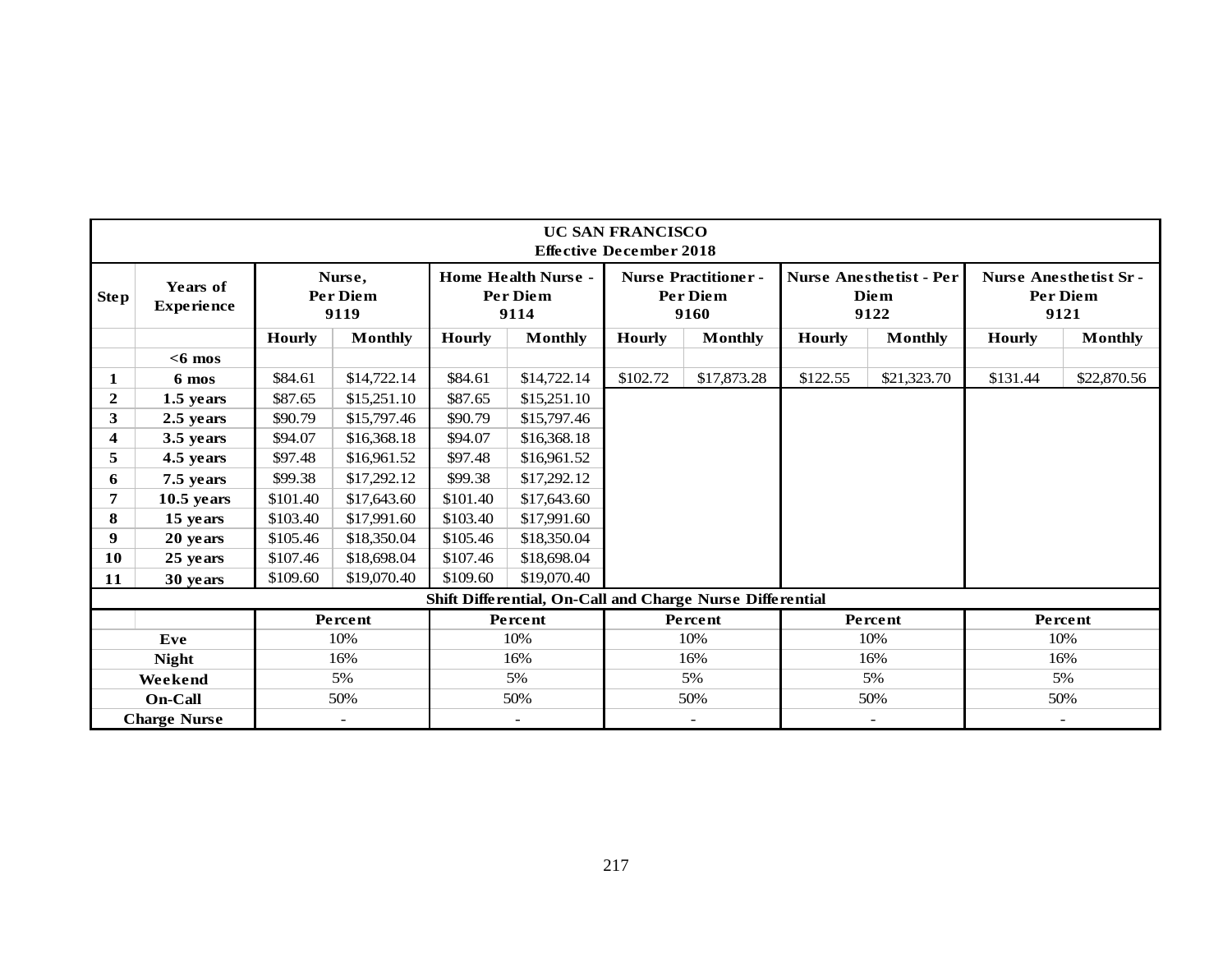|                         |                               |               |                           |               | <b>UC SAN FRANCISCO</b><br><b>Effective January 2019</b>  |               |                                    |               |                                   |
|-------------------------|-------------------------------|---------------|---------------------------|---------------|-----------------------------------------------------------|---------------|------------------------------------|---------------|-----------------------------------|
| <b>Step</b>             | Years of<br><b>Experience</b> |               | Nurse, Clinical I<br>9140 |               | <b>Nurse, Clinical II</b><br>9139                         |               | <b>Nurse, Clinical III</b><br>9138 |               | <b>Nurse, Clinical IV</b><br>9137 |
|                         |                               | <b>Hourly</b> | <b>Monthly</b>            | <b>Hourly</b> | <b>Monthly</b>                                            | <b>Hourly</b> | <b>Monthly</b>                     | <b>Hourly</b> | <b>Monthly</b>                    |
|                         | $<$ 6 mos                     | \$66.40       | \$11,553.60               |               |                                                           |               |                                    |               |                                   |
| $\mathbf{1}$            | 6 mos                         |               |                           | \$69.71       | \$12,129.54                                               | \$72.90       | \$12,684.60                        | \$76.53       | \$13,316.22                       |
| $\overline{2}$          | 1.5 years                     |               |                           | \$72.23       | \$12,568.02                                               | \$75.53       | \$13,142.22                        | \$79.25       | \$13,789.50                       |
| 3                       | 2.5 years                     |               |                           | \$74.82       | \$13,018.68                                               | \$78.26       | \$13,617.24                        | \$82.11       | \$14,287.14                       |
| $\overline{\mathbf{4}}$ | 3.5 years                     |               |                           | \$77.51       | \$13,486.74                                               | \$81.08       | \$14,107.92                        | \$85.04       | \$14,796.96                       |
| 5                       | 4.5 years                     |               |                           |               | \$13,972.20                                               | \$83.97       | \$14,610.78                        | \$88.07       | \$15,324.18                       |
| 6                       | 7.5 years                     |               |                           | \$81.90       | \$14,250.60                                               | \$85.65       | \$14,903.10                        | \$89.88       | \$15,639.12                       |
| 7                       | $10.5$ years                  |               |                           | \$83.53       | \$14,534.22                                               | \$87.39       | \$15,205.86                        | \$91.67       | \$15,950.58                       |
| 8                       | 15 years                      |               |                           | \$85.22       | \$14,828.28                                               | \$89.15       | \$15,512.10                        | \$93.50       | \$16,269.00                       |
| 9                       | 20 years                      |               |                           | \$86.90       | \$15,120.60                                               | \$90.92       | \$15,820.08                        | \$95.37       | \$16,594.38                       |
| 10                      | 25 years                      |               |                           | \$88.54       | \$15,405.96                                               | \$92.72       | \$16,133.28                        | \$97.25       | \$16,921.50                       |
| 11                      | 30 years                      |               |                           | \$90.32       | \$15,715.68                                               | \$94.56       | \$16,453.44                        | \$99.23       | \$17,266.02                       |
|                         |                               |               |                           |               | Shift Differential, On-Call and Charge Nurse Differential |               |                                    |               |                                   |
|                         |                               |               | Percent                   |               | Percent                                                   |               | Percent                            |               | Percent                           |
|                         | Eve                           |               | 10%                       |               | 10%                                                       |               | 10%                                |               | 10%                               |
|                         | <b>Night</b>                  |               | 16%                       |               | 16%                                                       |               | 16%                                |               | 16%                               |
|                         | Weekend                       |               | 5%                        |               | 5%                                                        |               | 5%                                 |               | 5%                                |
|                         | <b>On-Call</b>                |               | 50%                       |               | 50%                                                       |               | 50%                                |               | 50%                               |
|                         | <b>Charge Nurse</b>           |               | $\overline{\phantom{a}}$  |               | \$2.50/Hr.                                                | \$2.50/Hr.    |                                    | \$0.00        |                                   |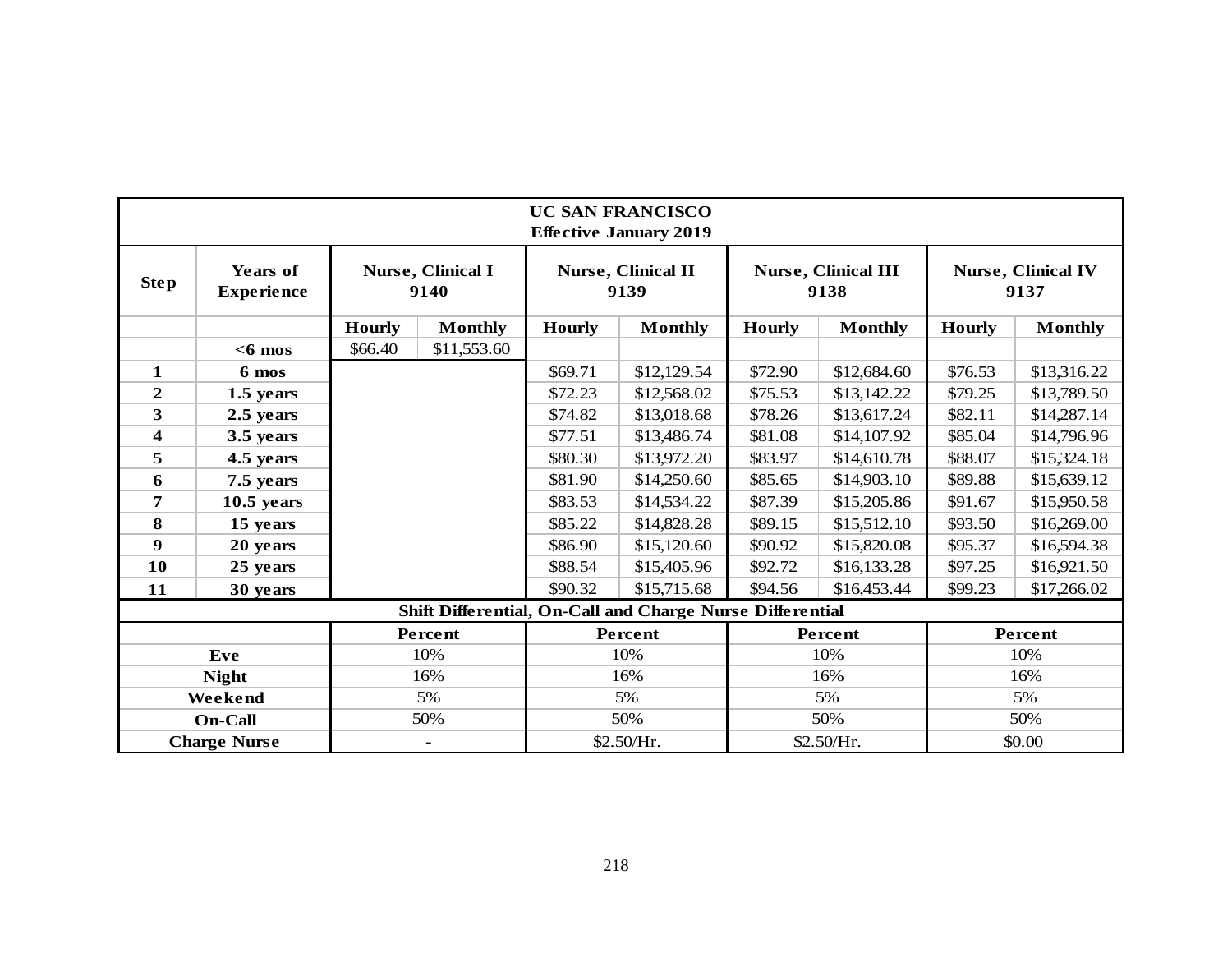|                  |                               |         |                                    |         |                                                           | <b>UC SAN FRANCISCO</b><br><b>Effective January 2019</b> |                                      |         |                                  |         |                                 |
|------------------|-------------------------------|---------|------------------------------------|---------|-----------------------------------------------------------|----------------------------------------------------------|--------------------------------------|---------|----------------------------------|---------|---------------------------------|
| <b>Step</b>      | Years of<br><b>Experience</b> |         | <b>Home Health Nurse I</b><br>9118 |         | <b>Home Health Nurse II</b><br>9117                       |                                                          | <b>Home Health Nurse III</b><br>9116 |         | <b>Nurse Coordinator</b><br>9141 |         | Nurse, Administrative I<br>9134 |
|                  |                               | Hourly  | <b>Monthly</b>                     | Hourly  | <b>Monthly</b>                                            | <b>Hourly</b>                                            | <b>Monthly</b>                       | Hourly  | <b>Monthly</b>                   | Hourly  | <b>Monthly</b>                  |
|                  | $<$ 6 mos                     |         |                                    |         |                                                           |                                                          |                                      |         |                                  |         |                                 |
| 1                | 6 mos                         | \$69.71 | \$12,129.54                        | \$72.90 | \$12,684.60                                               | \$80.27                                                  | \$13,966.98                          | \$74.99 | \$13,048.26                      | \$72.90 | \$12,684.60                     |
| $\boldsymbol{2}$ | 1.5 years                     | \$72.23 | \$12,568.02                        | \$75.53 | \$13,142.22                                               | \$83.18                                                  | \$14,473.32                          | \$77.71 | \$13,521.54                      | \$75.53 | \$13,142.22                     |
| 3                | 2.5 years                     | \$74.82 | \$13,018.68                        | \$78.26 | \$13,617.24                                               | \$86.17                                                  | \$14,993.58                          | \$80.50 | \$14,007.00                      | \$78.26 | \$13,617.24                     |
| 4                | 3.5 years                     | \$77.51 | \$13,486.74                        | \$81.08 | \$14,107.92                                               | \$89.26                                                  | \$15,531.24                          | \$83.41 | \$14,513.34                      | \$81.08 | \$14,107.92                     |
| 5                | 4.5 years                     | \$80.30 | \$13,972.20                        | \$83.97 | \$14,610.78                                               | \$92.45                                                  | \$16,086.30                          | \$86.39 | \$15,031.86                      | \$83.97 | \$14,610.78                     |
| 6                | 7.5 years                     | \$81.89 | \$14,248.86                        | \$85.65 | \$14,903.10                                               | \$94.32                                                  | \$16,411.68                          | \$88.11 | \$15,331.14                      | \$85.65 | \$14,903.10                     |
| 7                | $10.5$ years                  | \$83.53 | \$14,534.22                        | \$87.39 | \$15,205.86                                               | \$96.19                                                  | \$16,737.06                          | \$89.89 | \$15,640.86                      | \$87.39 | \$15,205.86                     |
| 8                | 15 years                      | \$85.22 | \$14,828.28                        | \$89.15 | \$15,512.10                                               | \$98.14                                                  | \$17,076.36                          | \$91.69 | \$15,954.06                      | \$89.15 | \$15,512.10                     |
| 9                | 20 years                      | \$86.90 | \$15,120.60                        | \$90.92 | \$15,820.08                                               | \$100.12                                                 | \$17,420.88                          | \$93.54 | \$16,275.96                      | \$90.92 | \$15,820.08                     |
| 10               | 25 years                      | \$88.54 | \$15,405.96                        | \$92.72 | \$16,133.28                                               | \$102.08                                                 | \$17,761.92                          | \$95.41 | \$16,601.34                      | \$92.72 | \$16,133.28                     |
| 11               | 30 years                      | \$90.32 | \$15,715.68                        | \$94.56 | \$16,453.44                                               | \$104.15                                                 | \$18,122.10                          | \$97.30 | \$16,930.20                      | \$94.56 | \$16,453.44                     |
|                  |                               |         |                                    |         | Shift Differential, On-Call and Charge Nurse Differential |                                                          |                                      |         |                                  |         |                                 |
|                  |                               |         | Percent                            |         | Percent                                                   |                                                          | Percent                              |         | Percent                          |         | Percent                         |
|                  | Eve                           |         | 10%                                |         | 10%                                                       |                                                          | 10%                                  |         | 10%                              |         | 10%                             |
|                  | <b>Night</b>                  |         | 16%                                |         | 16%                                                       |                                                          | 16%                                  |         | 16%                              |         | 16%                             |
|                  | Weekend                       |         | 5%                                 |         | 5%                                                        |                                                          | 5%                                   |         | 5%                               |         | 5%                              |
|                  | On-Call                       |         | 50%                                |         | 50%                                                       |                                                          | 50%                                  |         | 50%                              |         | 50%                             |
|                  | <b>Charge Nurse</b>           |         | \$2.50/Hr.                         |         | \$2.50/Hr.                                                |                                                          | \$2.50/Hr.                           |         |                                  |         |                                 |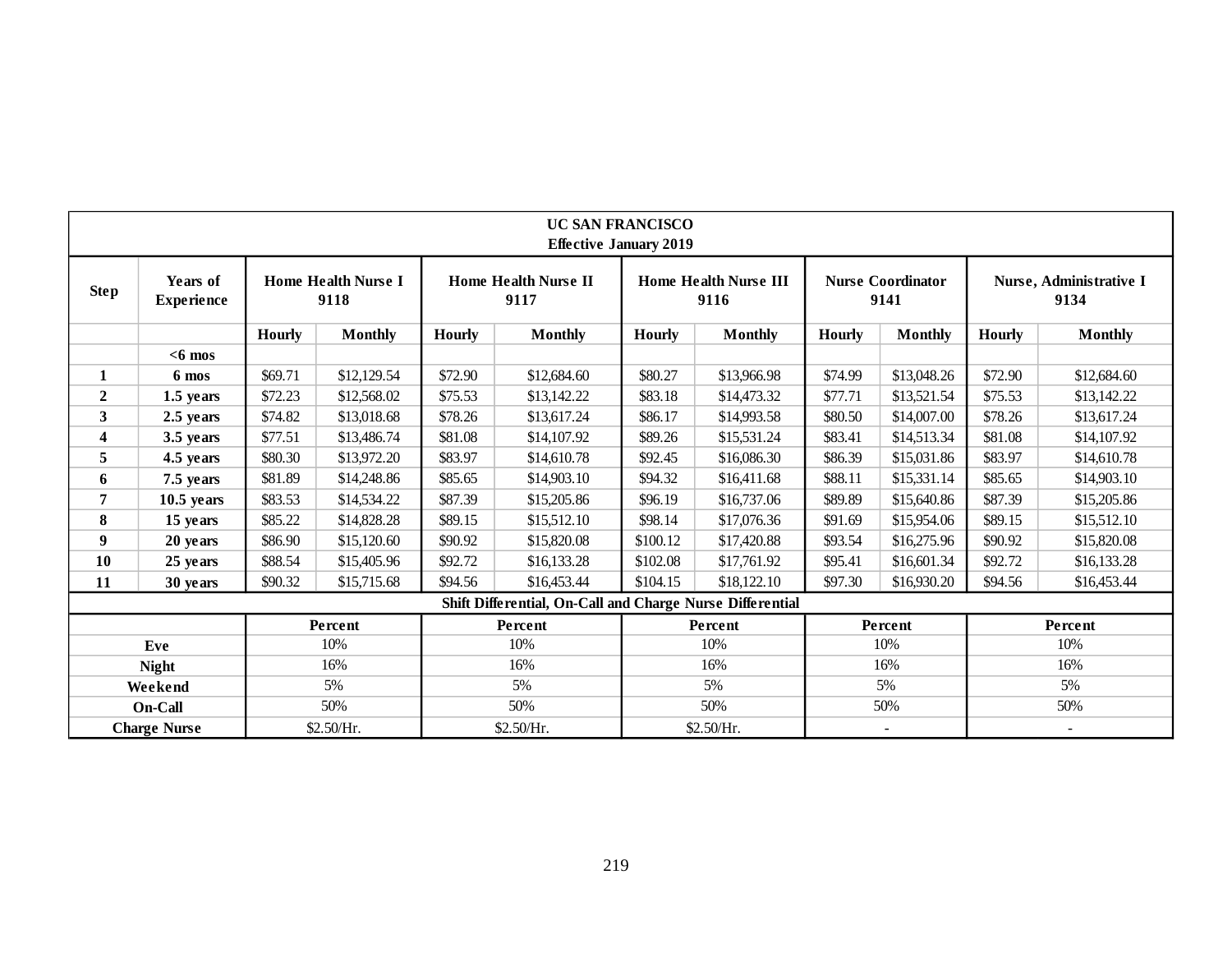|              |                               |         |                                                                   |                                      |                          |          | <b>UC SAN FRANCISCO</b><br><b>Effective January 2019</b>  |          |                                  |                |                               |          |                                           |
|--------------|-------------------------------|---------|-------------------------------------------------------------------|--------------------------------------|--------------------------|----------|-----------------------------------------------------------|----------|----------------------------------|----------------|-------------------------------|----------|-------------------------------------------|
| Step !       | Years of<br><b>Experience</b> |         | <b>Nurse Practitioner I</b><br>9148                               | <b>Nurse Practitioner II</b><br>9147 |                          |          | <b>Nurse Practitioner III</b><br>9146                     |          | <b>Nurse Anesthetist</b><br>9144 | <b>Step</b>    | Years of<br><b>Experience</b> |          | <b>Nurse, Anesthetist Sr. Nex</b><br>7865 |
|              |                               | Hourly  | Monthly                                                           | <b>Hourly</b>                        | Monthly                  | Hourly   | Monthly                                                   | Hourly   | <b>Monthly</b>                   |                |                               | Hourly   | Monthly                                   |
|              | $<$ 6 mos                     |         |                                                                   |                                      |                          |          |                                                           |          |                                  |                |                               |          |                                           |
| 1            | 6 mos                         | \$74.96 | \$13,043.04                                                       | \$78.68                              | \$13,690.32              | \$82.62  | \$14,375.88                                               | \$87.91  | \$15,296.34                      | 1              | Up to 3 years                 | \$112.90 | \$19,644.60                               |
| $\mathbf{2}$ | 1.5 years                     | \$77.64 | \$13,509.36                                                       | \$81.47                              | \$14,175.78              | \$85.56  | \$14,887.44                                               | \$91.42  | \$15,907.08                      | $\overline{2}$ | $3.1 - 5.9$ years             | \$117.43 | \$20,432.82                               |
| 3            | 2.5 years                     | \$80.47 | \$14,001.78                                                       | \$84.43                              | \$14,690.82              | \$88.64  | \$15,423.36                                               | \$95.12  | \$16,550.88                      | 3              | 6 - 7.9 years                 | \$122.12 | \$21,248.88                               |
| 4            | 3.5 years                     | \$83.37 | \$14,506.38                                                       | \$87.45                              | \$15,216.30              | \$91.85  | \$15,981.90                                               | \$98.90  | \$17,208.60                      | 4              | 8 - 9.9 years                 | \$127.01 | \$22,099.74                               |
| 5            | 4.5 years                     | \$86.36 | \$15,026.64                                                       | \$90.56                              | \$15,757.44              | \$95.13  | \$16,552.62                                               | \$102.86 | \$17,897.64                      | 5              | $10+$ years                   | \$132.10 | \$22,985.40                               |
| 6            | 7.5 years                     | \$88.09 | \$15,327.66                                                       | \$92.41                              | \$16,079.34              | \$97.04  | \$16,884.96                                               | \$106.97 | \$18,612.78                      | 6              | $30+$ vears                   | \$134.77 | \$23,449.98                               |
| 7            | $10.5$ vears                  | \$89.89 | \$15,640.86                                                       | \$94.29                              | \$16,406.46              | \$98.96  | \$17,219.04                                               | \$111.25 | \$19,357.50                      |                |                               |          |                                           |
| 8            | 15 years                      | \$91.65 | \$15,947.10                                                       | \$96.16                              | \$16,731.84              | \$100.99 | \$17,572.26                                               | \$115.67 | \$20,126.58                      |                |                               |          |                                           |
| 9            | 20 years                      | \$93.50 | \$16,269.00                                                       | \$98.09                              | \$17,067.66              | \$102.97 | \$17,916.78                                               | \$120.30 | \$20,932.20                      |                |                               |          |                                           |
| 10           | 25 years                      | \$95.35 | \$16,590.90                                                       | \$100.02                             | \$17,403.48              | \$105.05 | \$18,278.70                                               | \$125.12 | \$21,770.88                      |                |                               |          |                                           |
| 11           | 30 years                      | \$97.27 | \$16,924.98                                                       | \$102.04                             | \$17,754.96              | \$107.12 | \$18,638.88                                               | \$127.64 | \$22,209.36                      |                |                               |          |                                           |
|              |                               |         |                                                                   |                                      |                          |          | Shift Differential, On-Call and Charge Nurse Differential |          |                                  |                |                               |          |                                           |
|              |                               |         | Percent                                                           |                                      | Percent                  |          | Percent                                                   |          | Percent                          |                |                               |          | Percent                                   |
|              | Eve                           |         | 10%                                                               |                                      | 10%                      |          | 10%                                                       |          | 10%                              |                | Eve                           |          | 10%                                       |
|              | <b>Night</b>                  |         | 16%                                                               |                                      | 16%                      |          | 16%                                                       |          | 16%                              |                | <b>Night</b>                  |          | 16%                                       |
|              | Weekend                       |         | 5%                                                                |                                      | 5%                       |          | 5%                                                        |          | 5%                               |                | Weekend                       | 5%       |                                           |
|              | <b>On-Call</b>                |         | 50%                                                               |                                      | 50%                      |          | 50%                                                       |          | 50%                              |                | On-Call                       |          | 50%                                       |
|              | <b>Charge Nurse</b>           |         | <b>Charge Nurse</b><br>$\overline{\phantom{a}}$<br>$\overline{a}$ |                                      | $\overline{\phantom{a}}$ |          |                                                           |          |                                  |                |                               |          |                                           |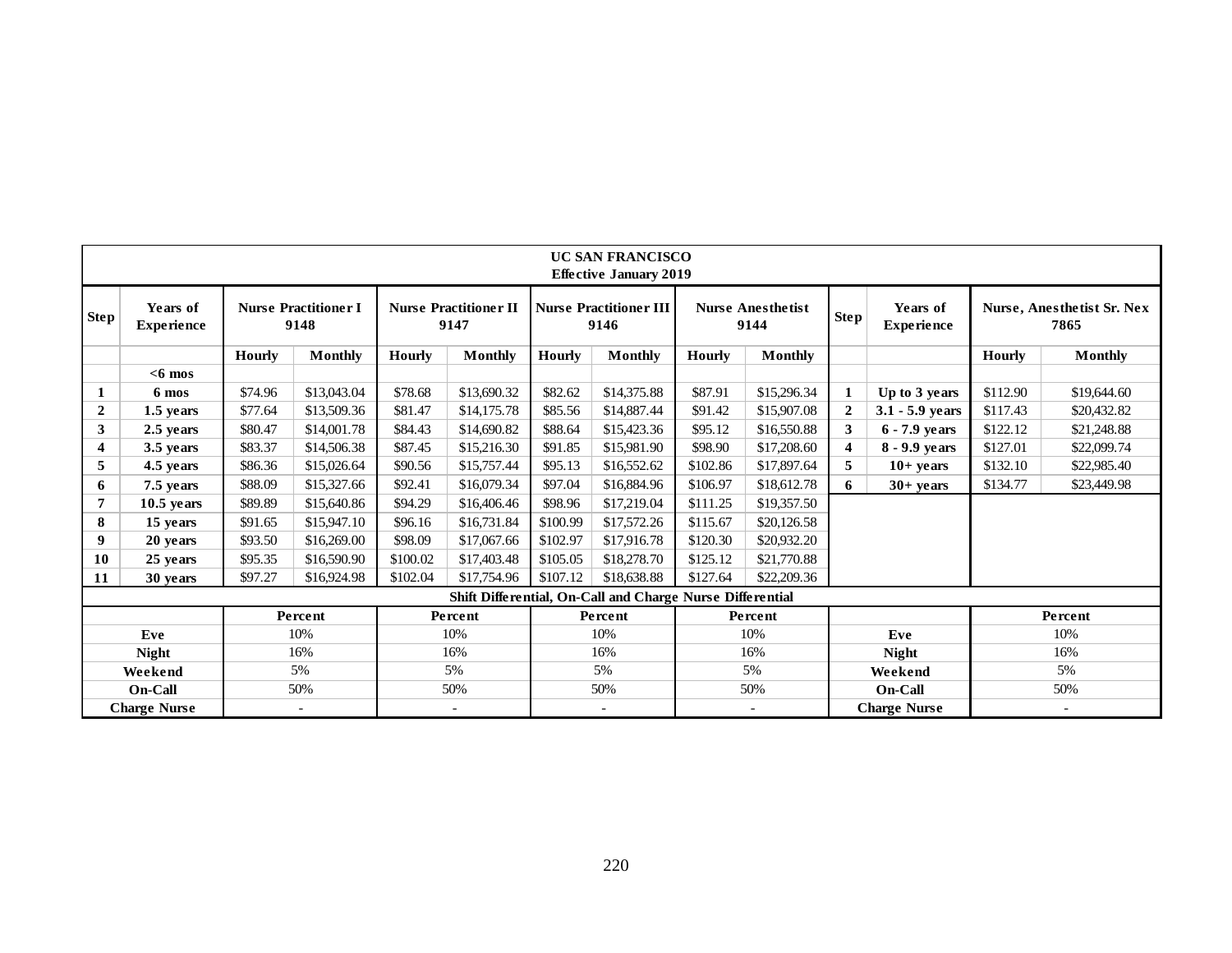|                                                                     |                               |          |                            |               |                                                           | <b>UC SAN FRANCISCO</b><br><b>Effective January 2019</b> |                                                        |          |                                                |               |                                                  |
|---------------------------------------------------------------------|-------------------------------|----------|----------------------------|---------------|-----------------------------------------------------------|----------------------------------------------------------|--------------------------------------------------------|----------|------------------------------------------------|---------------|--------------------------------------------------|
| <b>Step</b>                                                         | Years of<br><b>Experience</b> |          | Nurse,<br>Per Diem<br>9119 |               | <b>Home Health Nurse -</b><br>Per Diem<br>9114            |                                                          | <b>Nurse Practitioner -</b><br><b>Per Diem</b><br>9160 |          | <b>Nurse Anesthetist -</b><br>Per Diem<br>9122 |               | <b>Nurse Anesthetist Sr-</b><br>Per Diem<br>9121 |
|                                                                     |                               | Hourly   | <b>Monthly</b>             | <b>Hourly</b> | <b>Monthly</b>                                            | <b>Hourly</b>                                            | Monthly                                                | Hourly   | <b>Monthly</b>                                 | <b>Hourly</b> | <b>Monthly</b>                                   |
|                                                                     | $< 6$ mos                     |          |                            |               |                                                           |                                                          |                                                        |          |                                                |               |                                                  |
| 1                                                                   | 6 mos                         | \$87.15  | \$15,164.10                | \$87.15       | \$15,164.10                                               | \$105.80                                                 | \$18,409.20                                            | \$126.23 | \$21,964.02                                    | \$135.38      | \$23,556.12                                      |
| $\mathbf{2}$                                                        | 1.5 years                     | \$90.28  | \$15,708.72                | \$90.28       | \$15,708.72                                               |                                                          |                                                        |          |                                                |               |                                                  |
| 3                                                                   | 2.5 years                     | \$93.51  | \$16,270.74                | \$93.51       | \$16,270.74                                               |                                                          |                                                        |          |                                                |               |                                                  |
| $\overline{\mathbf{4}}$                                             | 3.5 years                     | \$96.89  | \$16,858.86                | \$96.89       | \$16,858.86                                               |                                                          |                                                        |          |                                                |               |                                                  |
| 5                                                                   | 4.5 years                     | \$100.40 | \$17,469.60                | \$100.40      | \$17,469.60                                               |                                                          |                                                        |          |                                                |               |                                                  |
| 6                                                                   | 7.5 years                     | \$102.36 | \$17,810.64                | \$102.36      | \$17,810.64                                               |                                                          |                                                        |          |                                                |               |                                                  |
| 7                                                                   | $10.5$ years                  | \$104.44 | \$18,172.56                | \$104.44      | \$18,172.56                                               |                                                          |                                                        |          |                                                |               |                                                  |
| 8                                                                   | 15 years                      | \$106.50 | \$18,531.00                | \$106.50      | \$18,531.00                                               |                                                          |                                                        |          |                                                |               |                                                  |
| 9                                                                   | 20 years                      | \$108.62 | \$18,899.88                | \$108.62      | \$18,899.88                                               |                                                          |                                                        |          |                                                |               |                                                  |
| 10                                                                  | 25 years                      | \$110.68 | \$19,258.32                | \$110.68      | \$19,258.32                                               |                                                          |                                                        |          |                                                |               |                                                  |
| 11                                                                  | 30 years                      | \$112.89 | \$19,642.86                | \$112.89      | \$19,642.86                                               |                                                          |                                                        |          |                                                |               |                                                  |
|                                                                     |                               |          |                            |               | Shift Differential, On-Call and Charge Nurse Differential |                                                          |                                                        |          |                                                |               |                                                  |
|                                                                     |                               |          | Percent                    |               | Percent                                                   |                                                          | Percent                                                |          | Percent                                        |               | Percent                                          |
|                                                                     | Eve                           |          | 10%                        |               | 10%                                                       |                                                          | 10%                                                    |          | 10%                                            |               | 10%                                              |
|                                                                     | <b>Night</b>                  |          | 16%                        |               | 16%                                                       |                                                          | 16%                                                    |          | 16%                                            |               | 16%                                              |
|                                                                     | Weekend                       |          | 5%                         |               | 5%                                                        |                                                          | 5%                                                     |          | 5%                                             |               | 5%                                               |
|                                                                     | <b>On-Call</b>                |          | 50%                        |               | 50%                                                       |                                                          | 50%                                                    |          | 50%                                            |               | 50%                                              |
| <b>Charge Nurse</b><br>$\sim$<br>$\overline{\phantom{a}}$<br>$\sim$ |                               |          |                            |               | $-$                                                       |                                                          | $\overline{\phantom{a}}$                               |          |                                                |               |                                                  |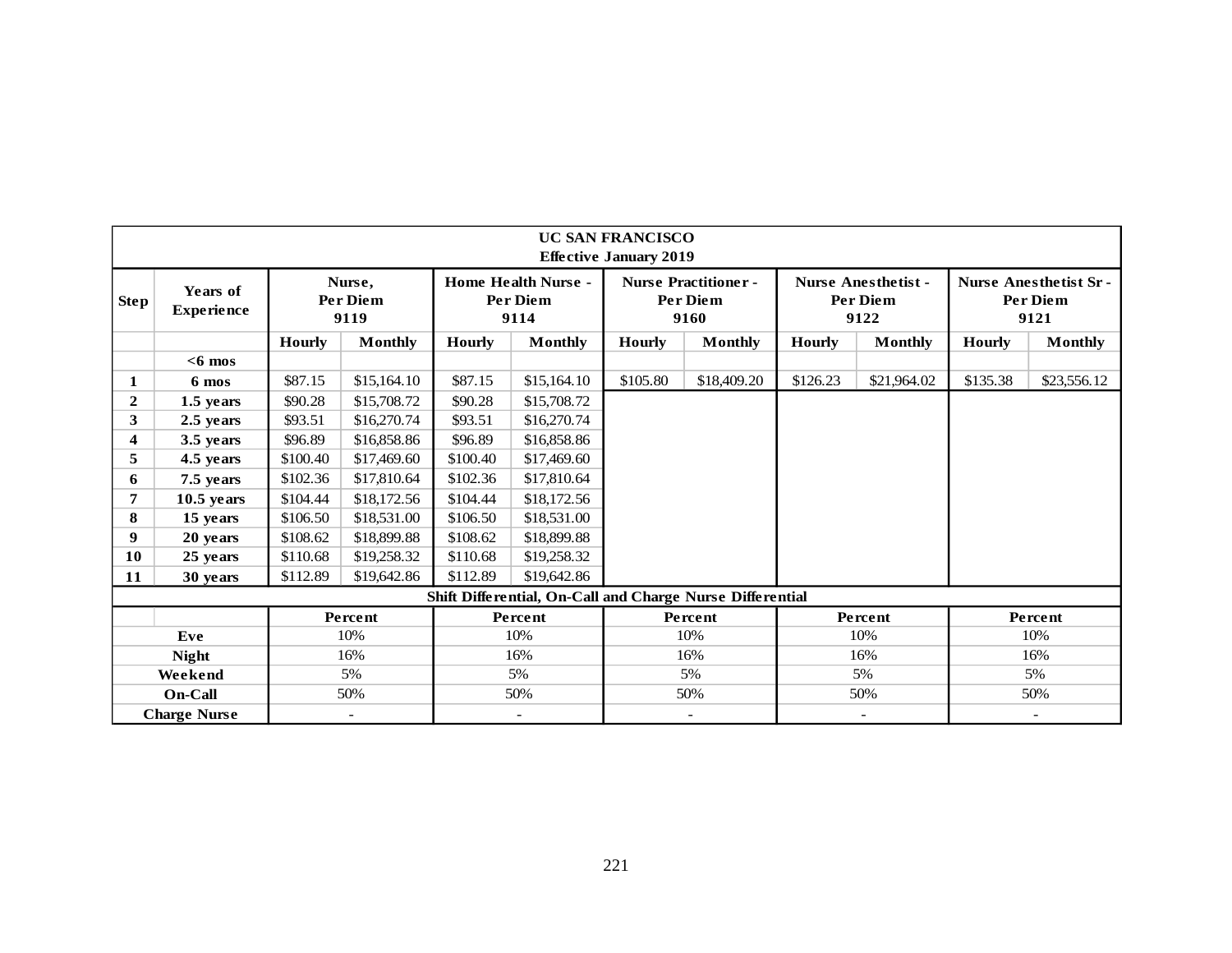|              |                               |               |                           |               | <b>UC SAN FRANCISCO</b><br><b>Effective January 2020</b>  |               |                                    |               |                                   |
|--------------|-------------------------------|---------------|---------------------------|---------------|-----------------------------------------------------------|---------------|------------------------------------|---------------|-----------------------------------|
| <b>Step</b>  | Years of<br><b>Experience</b> |               | Nurse, Clinical I<br>9140 |               | Nurse, Clinical II<br>9139                                |               | <b>Nurse, Clinical III</b><br>9138 |               | <b>Nurse, Clinical IV</b><br>9137 |
|              |                               | <b>Hourly</b> | <b>Monthly</b>            | <b>Hourly</b> | <b>Monthly</b>                                            | <b>Hourly</b> | <b>Monthly</b>                     | <b>Hourly</b> | <b>Monthly</b>                    |
|              | $<$ 6 mos                     | \$68.39       | \$11,900.21               |               |                                                           |               |                                    |               |                                   |
| 1            | 6 mos                         |               |                           | \$71.80       | \$12,493.43                                               | \$75.09       | \$13,065.14                        | \$78.83       | \$13,715.71                       |
| $\mathbf{2}$ | 1.5 years                     |               |                           | \$74.40       | \$12,945.06                                               | \$77.80       | \$13,536.49                        | \$81.63       | \$14,203.19                       |
| 3            | 2.5 years                     |               |                           | \$77.06       | \$13,409.24                                               | \$80.61       | \$14,025.76                        | \$84.57       | \$14,715.75                       |
| 4            | 3.5 years                     |               |                           | \$79.84       | \$13,891.34                                               | \$83.51       | \$14,531.16                        | \$87.59       | \$15,240.87                       |
| 5            | 4.5 years                     |               |                           | \$82.71       | \$14,391.37                                               | \$86.49       | \$15,049.10                        | \$90.71       | \$15,783.91                       |
| 6            | 7.5 years                     |               |                           | \$84.36       | \$14,678.12                                               | \$88.22       | \$15,350.19                        | \$92.58       | \$16,108.29                       |
| 7            | $10.5$ years                  |               |                           | \$86.04       | \$14,970.25                                               | \$90.01       | \$15,662.04                        | \$94.42       | \$16,429.10                       |
| 8            | 15 years                      |               |                           | \$87.78       | \$15,273.13                                               | \$91.82       | \$15,977.46                        | \$96.31       | \$16,757.07                       |
| 9            | 20 years                      |               |                           | \$89.51       | \$15,574.22                                               | \$93.65       | \$16,294.68                        | \$98.23       | \$17,092.21                       |
| 10           | 25 years                      |               |                           | \$91.20       | \$15,868.14                                               | \$95.50       | \$16,617.28                        | \$100.17      | \$17,429.15                       |
| 11           | 30 years                      |               |                           | \$93.03       | \$16,187.15                                               | \$97.40       | \$16,947.04                        | \$102.21      | \$17,784.00                       |
|              |                               |               |                           |               | Shift Differential, On-Call and Charge Nurse Differential |               |                                    |               |                                   |
|              |                               |               | Percent                   |               | Percent                                                   |               | Percent                            |               | Percent                           |
|              | Eve                           |               | 10%                       |               | 10%                                                       |               | 10%                                |               | 10%                               |
|              | <b>Night</b>                  |               | 16%                       |               | 16%                                                       |               | 16%                                |               | 16%                               |
|              | Weekend                       |               | 5%                        |               | 5%                                                        |               | 5%                                 |               | 5%                                |
|              | On-Call                       |               | 50%                       |               | 50%                                                       |               | 50%                                |               | 50%                               |
|              | <b>Charge Nurse</b>           |               | $\overline{\phantom{a}}$  |               | \$2.50/Hr.                                                | \$2.50/Hr.    |                                    | \$0.00        |                                   |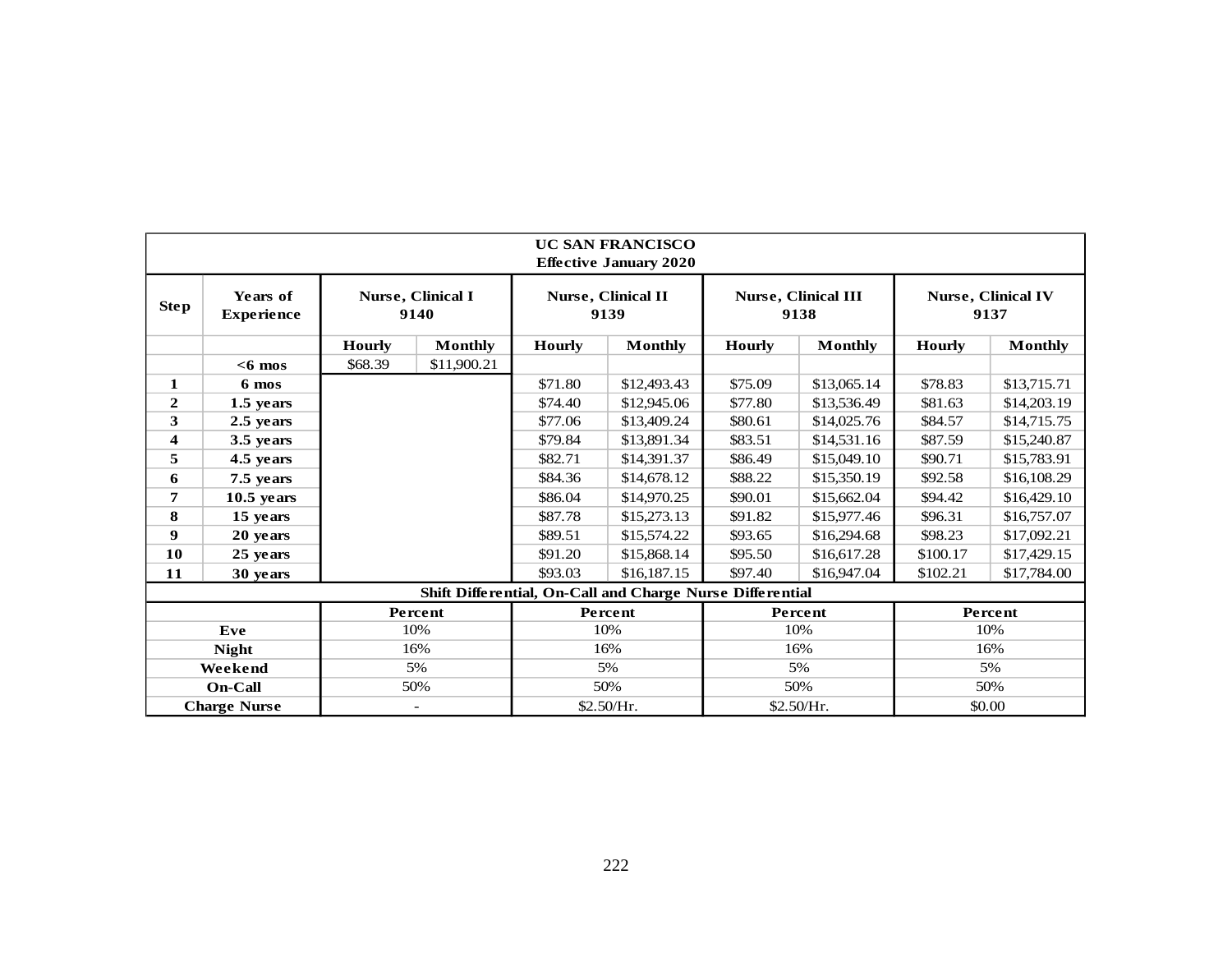|                  |                               |               |                                    |               |                                     | <b>UC SAN FRANCISCO</b><br><b>Effective January 2020</b> |                                                           |               |                                  |               |                                 |
|------------------|-------------------------------|---------------|------------------------------------|---------------|-------------------------------------|----------------------------------------------------------|-----------------------------------------------------------|---------------|----------------------------------|---------------|---------------------------------|
| <b>Step</b>      | Years of<br><b>Experience</b> |               | <b>Home Health Nurse I</b><br>9118 |               | <b>Home Health Nurse II</b><br>9117 |                                                          | <b>Home Health Nurse III</b><br>9116                      |               | <b>Nurse Coordinator</b><br>9141 |               | Nurse, Administrative I<br>9134 |
|                  |                               | <b>Hourly</b> | Monthly                            | <b>Hourly</b> | <b>Monthly</b>                      | <b>Hourly</b>                                            | <b>Monthly</b>                                            | <b>Hourly</b> | Monthly                          | <b>Hourly</b> | <b>Monthly</b>                  |
|                  | $<$ 6 mos                     |               |                                    |               |                                     |                                                          |                                                           |               |                                  |               |                                 |
| 1                | 6 mos                         | \$71.80       | \$12,493.43                        | \$75.09       | \$13,065.14                         | \$82.68                                                  | \$14,385.99                                               | \$77.24       | \$13,439.71                      | \$75.09       | \$13,065.14                     |
| $\boldsymbol{2}$ | 1.5 years                     | \$74.40       | \$12,945.06                        | \$77.80       | \$13,536.49                         | \$85.68                                                  | \$14,907.52                                               | \$80.04       | \$13,927.19                      | \$77.80       | \$13,536.49                     |
| 3                | 2.5 years                     | \$77.06       | \$13,409.24                        | \$80.61       | \$14,025.76                         | \$88.76                                                  | \$15,443.39                                               | \$82.92       | \$14,427.21                      | \$80.61       | \$14,025.76                     |
| 4                | 3.5 years                     | \$79.84       | \$13,891.34                        | \$83.51       | \$14,531.16                         | \$91.94                                                  | \$15,997.18                                               | \$85.91       | \$14,948.74                      | \$83.51       | \$14,531.16                     |
| 5                | 4.5 years                     | \$82.71       | \$14,391.37                        | \$86.49       | \$15,049.10                         | \$95.22                                                  | \$16,568.89                                               | \$88.98       | \$15,482.82                      | \$86.49       | \$15,049.10                     |
| 6                | 7.5 years                     | \$84.35       | \$14,676.33                        | \$88.22       | \$15,350.19                         | \$97.15                                                  | \$16,904.03                                               | \$90.75       | \$15,791.07                      | \$88.22       | \$15,350.19                     |
| 7                | $10.5$ years                  | \$86.04       | \$14,970.25                        | \$90.01       | \$15,662.04                         | \$99.08                                                  | \$17,239.17                                               | \$92.59       | \$16,110.09                      | \$90.01       | \$15,662.04                     |
| 8                | 15 years                      | \$87.78       | \$15,273.13                        | \$91.82       | \$15,977.46                         | \$101.08                                                 | \$17,588.65                                               | \$94.44       | \$16,432.68                      | \$91.82       | \$15,977.46                     |
| 9                | 20 years                      | \$89.51       | \$15,574.22                        | \$93.65       | \$16,294.68                         | \$103.12                                                 | \$17,943.51                                               | \$96.35       | \$16,764.24                      | \$93.65       | \$16,294.68                     |
| 10               | 25 years                      | \$91.20       | \$15,868.14                        | \$95.50       | \$16,617.28                         | \$105.14                                                 | \$18,294.78                                               | \$98.27       | \$17,099.38                      | \$95.50       | \$16,617.28                     |
| 11               | 30 years                      | \$93.03       | \$16,187.15                        | \$97.40       | \$16,947.04                         | \$107.27                                                 | \$18,665.76                                               | \$100.22      | \$17,438.11                      | \$97.40       | \$16,947.04                     |
|                  |                               |               |                                    |               |                                     |                                                          | Shift Differential, On-Call and Charge Nurse Differential |               |                                  |               |                                 |
|                  |                               |               | Percent                            |               | Percent                             |                                                          | Percent                                                   |               | Percent                          |               | Percent                         |
|                  | Eve                           |               | 10%                                |               | 10%                                 |                                                          | 10%                                                       |               | 10%                              |               | 10%                             |
|                  | <b>Night</b>                  |               | 16%                                |               | 16%                                 |                                                          | 16%                                                       |               | 16%                              |               | 16%                             |
|                  | Weekend                       |               | 5%                                 |               | 5%                                  |                                                          | 5%                                                        |               | 5%                               |               | 5%                              |
|                  | <b>On-Call</b>                |               | 50%                                |               | 50%                                 |                                                          | 50%                                                       |               | 50%                              |               | 50%                             |
|                  | <b>Charge Nurse</b>           |               | \$2.50/Hr.                         |               | \$2.50/Hr.                          |                                                          | \$2.50/Hr.                                                |               | $\overline{\phantom{a}}$         |               | $\overline{\phantom{a}}$        |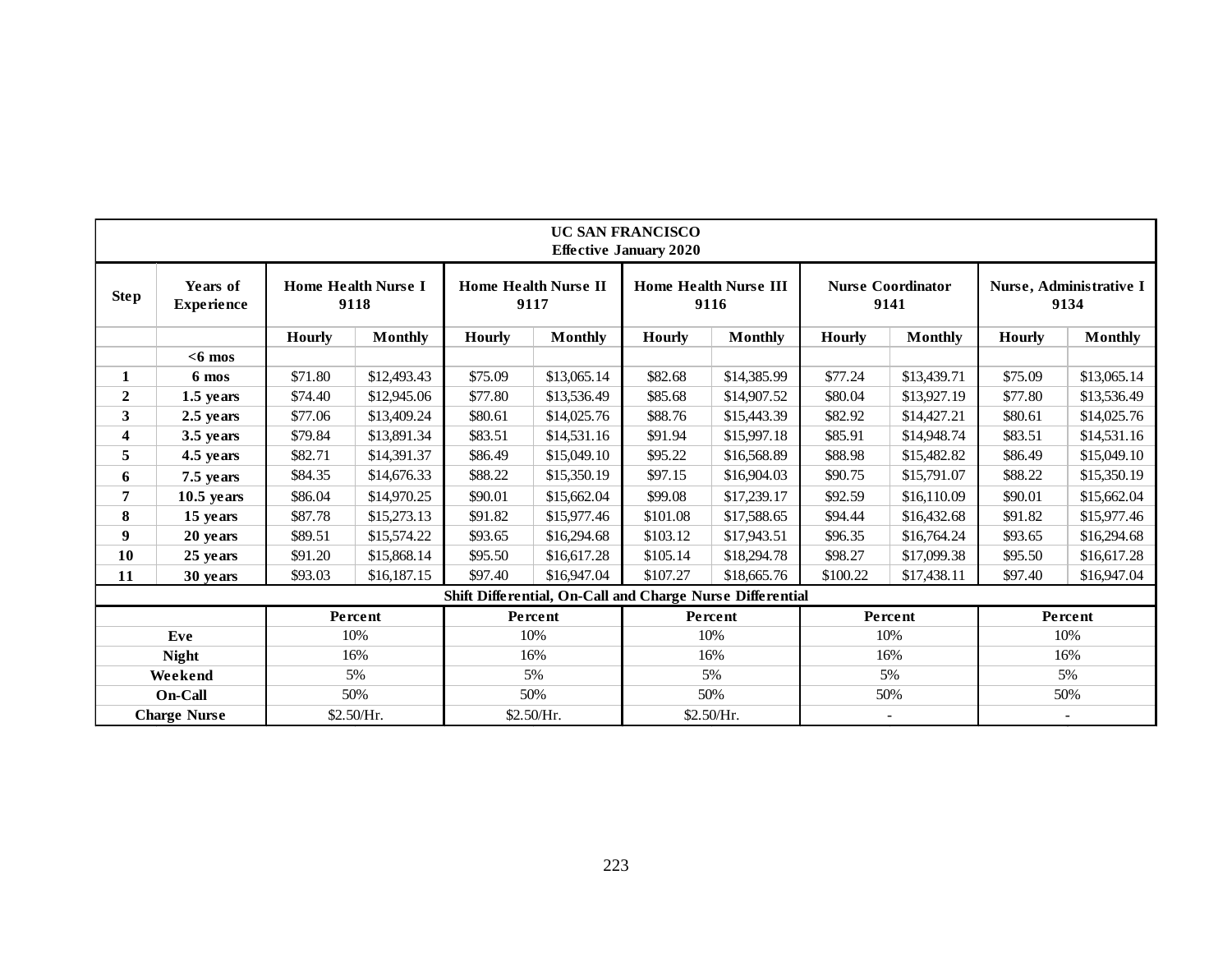|                  |                               |               |                                     |               |                                                           |               | <b>UC SAN FRANCISCO</b><br><b>Effective January 2020</b> |               |                                  |                         |                               |               |                                    |
|------------------|-------------------------------|---------------|-------------------------------------|---------------|-----------------------------------------------------------|---------------|----------------------------------------------------------|---------------|----------------------------------|-------------------------|-------------------------------|---------------|------------------------------------|
| <b>Step</b>      | Years of<br><b>Experience</b> |               | <b>Nurse Practitioner I</b><br>9148 |               | <b>Nurse Practitioner II</b><br>9147                      |               | <b>Nurse Practitioner III</b><br>9146                    |               | <b>Nurse Anesthetist</b><br>9144 | Step <sup>1</sup>       | Years of<br><b>Experience</b> |               | Nurse, Anesthetist Sr. Nex<br>7865 |
|                  |                               | <b>Hourly</b> | <b>Monthly</b>                      | <b>Hourly</b> | <b>Monthly</b>                                            | <b>Hourly</b> | Monthly                                                  | <b>Hourly</b> | <b>Monthly</b>                   |                         |                               | <b>Hourly</b> | <b>Monthly</b>                     |
|                  | $<$ 6 mos                     |               |                                     |               |                                                           |               |                                                          |               |                                  |                         |                               |               |                                    |
| 1                | 6 mos                         | \$77.21       | \$13,434.33                         | \$81.04       | \$14,101.03                                               | \$85.10       | \$14,807.16                                              | \$90.55       | \$15,755.23                      |                         | Up to 3 years                 | \$116.29      | \$20,233.94                        |
| $\boldsymbol{2}$ | 1.5 years                     | \$79.97       | \$13.914.64                         | \$83.91       | \$14,601.05                                               | \$88.13       | \$15,334.06                                              | \$94.16       | \$16,384.29                      | $\overline{2}$          | $3.1 - 5.9$ years             | \$120.95      | \$21,045.80                        |
| 3                | 2.5 years                     | \$82.88       | \$14,421.83                         | \$86.96       | \$15,131.54                                               | \$91.30       | \$15,886.06                                              | \$97.97       | \$17,047.41                      | $\mathbf{3}$            | 6 - 7.9 years                 | \$125.78      | \$21,886.35                        |
| 4                | 3.5 years                     | \$85.87       | \$14,941.57                         | \$90.07       | \$15,672.79                                               | \$94.61       | \$16,461.36                                              | \$101.87      | \$17,724.86                      | $\overline{\mathbf{4}}$ | 8 - 9.9 years                 | \$130.82      | \$22,762.73                        |
| 5                | 4.5 years                     | \$88.95       | \$15,477.44                         | \$93.28       | \$16,230.16                                               | \$97.98       | \$17,049.20                                              | \$105.95      | \$18,434.57                      | 5                       | $10+$ years                   | \$136.06      | \$23,674.96                        |
| 6                | 7.5 years                     | \$90.73       | \$15,787.49                         | \$95.18       | \$16,561.72                                               | \$99.95       | \$17,391.51                                              | \$110.18      | \$19,171.16                      | 6                       | $30 + years$                  | \$138.81      | \$24,153.48                        |
| 7                | $10.5$ years                  | \$92.59       | \$16,110.09                         | \$97.12       | \$16,898.65                                               | \$101.93      | \$17,735.61                                              | \$114.59      | \$19,938.23                      |                         |                               |               |                                    |
| 8                | 15 years                      | \$94.40       | \$16,425.51                         | \$99.04       | \$17,233.80                                               | \$104.02      | \$18,099.43                                              | \$119.14      | \$20,730.38                      |                         |                               |               |                                    |
| 9                | 20 years                      | \$96.31       | \$16,757.07                         | \$101.03      | \$17,579.69                                               | \$106.06      | \$18,454.28                                              | \$123.91      | \$21,560.17                      |                         |                               |               |                                    |
| 10               | 25 years                      | \$98.21       | \$17,088.63                         | \$103.02      | \$17,925.58                                               | \$108.20      | \$18,827.06                                              | \$128.87      | \$22,424.01                      |                         |                               |               |                                    |
| 11               | 30 years                      | \$100.19      | \$17,432.73                         | \$105.10      | \$18,287.61                                               | \$110.33      | \$19,198.05                                              | \$131.47      | \$22,875.64                      |                         |                               |               |                                    |
|                  |                               |               |                                     |               | Shift Differential, On-Call and Charge Nurse Differential |               |                                                          |               |                                  |                         |                               |               |                                    |
|                  |                               |               | Percent                             |               | Percent                                                   |               | Percent                                                  |               | Percent                          |                         |                               |               | Percent                            |
|                  | Eve                           |               | 10%                                 |               | 10%                                                       |               | 10%                                                      |               | 10%                              |                         | Eve                           |               | 10%                                |
|                  | <b>Night</b>                  |               | 16%                                 |               | 16%                                                       |               | 16%                                                      |               | 16%                              |                         | <b>Night</b>                  |               | 16%                                |
|                  | Weekend                       |               | 5%                                  |               | 5%                                                        |               | 5%                                                       |               | 5%                               |                         | Weekend                       |               | 5%                                 |
|                  | On-Call                       |               | 50%                                 |               | 50%                                                       |               | 50%                                                      |               | 50%                              |                         | <b>On-Call</b>                |               | 50%                                |
|                  | <b>Charge Nurse</b>           |               | $\overline{\phantom{a}}$            |               | $\overline{\phantom{a}}$                                  |               |                                                          |               |                                  |                         | <b>Charge Nurse</b>           |               |                                    |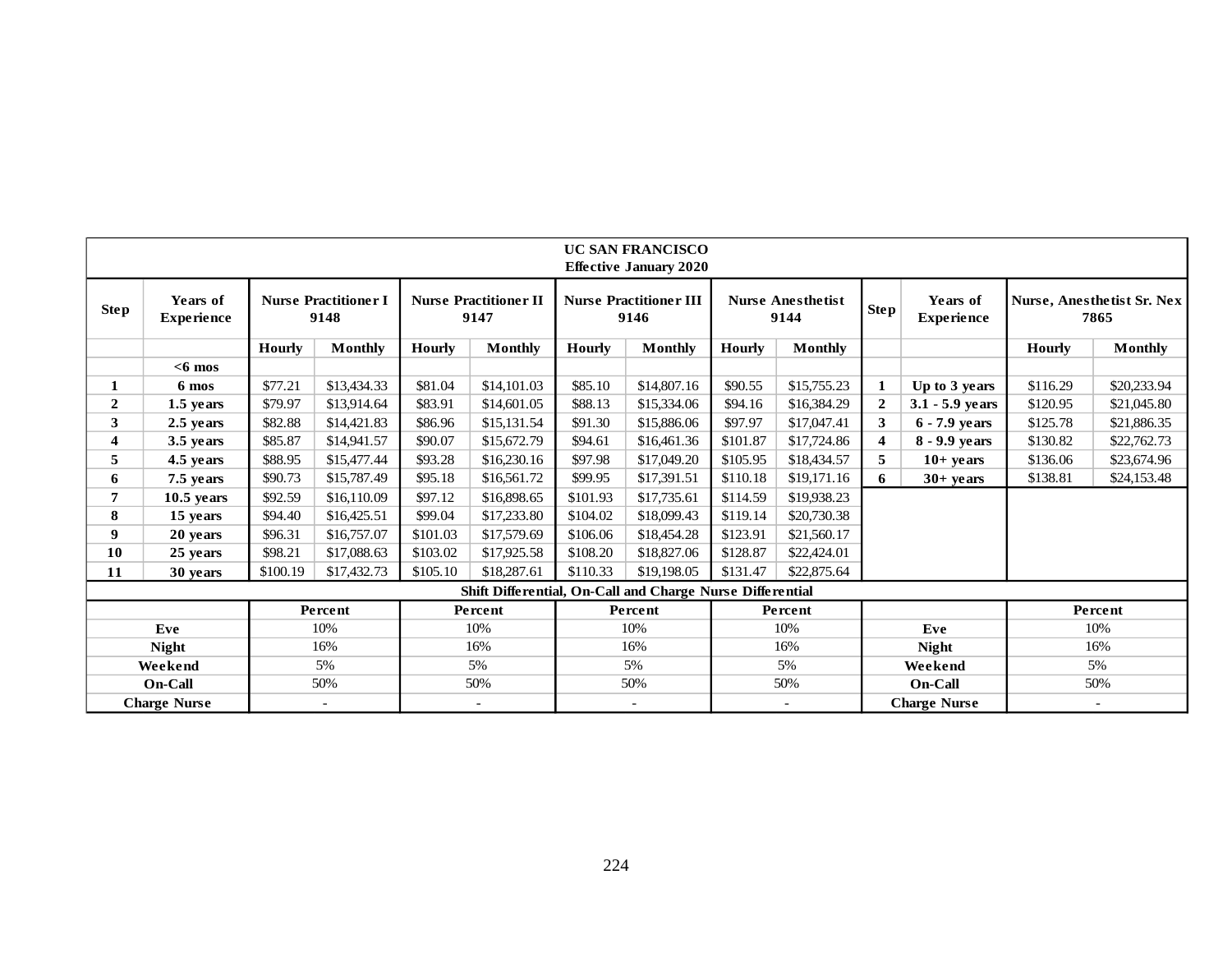| <b>Step</b><br>$\mathbf{1}$ | Years of<br><b>Experience</b><br>$<$ 6 mos | <b>Hourly</b> | Nurse,<br>Per Diem<br>9119 |               | <b>Home Health Nurse -</b>                                |               |                                                |               |                                               |               |                                                  |  |  |  |
|-----------------------------|--------------------------------------------|---------------|----------------------------|---------------|-----------------------------------------------------------|---------------|------------------------------------------------|---------------|-----------------------------------------------|---------------|--------------------------------------------------|--|--|--|
|                             |                                            |               |                            |               | Per Diem<br>9114                                          |               | <b>Nurse Practitioner-</b><br>Per Diem<br>9160 |               | <b>Nurse Anesthetist-</b><br>Per Diem<br>9122 |               | <b>Nurse Anesthetist Sr-</b><br>Per Diem<br>9121 |  |  |  |
|                             |                                            |               | <b>Monthly</b>             | <b>Hourly</b> | <b>Monthly</b>                                            | <b>Hourly</b> | <b>Monthly</b>                                 | <b>Hourly</b> | <b>Monthly</b>                                | <b>Hourly</b> | <b>Monthly</b>                                   |  |  |  |
|                             |                                            |               |                            |               |                                                           |               |                                                |               |                                               |               |                                                  |  |  |  |
|                             | 6 mos                                      | \$89.76       | \$15,619.02                | \$89.76       | \$15,619.02                                               | \$108.97      | \$18,961.48                                    | \$130.02      | \$22,622.94                                   | \$139.44      | \$24,262.80                                      |  |  |  |
| $\overline{2}$              | 1.5 years                                  | \$92.99       | \$16,179.98                | \$92.99       | \$15,619.02                                               |               |                                                |               |                                               |               |                                                  |  |  |  |
| 3                           | 2.5 years                                  | \$96.32       | \$16,758.86                | \$96.32       | \$15,619.02                                               |               |                                                |               |                                               |               |                                                  |  |  |  |
| $\boldsymbol{4}$            | 3.5 years                                  | \$99.80       | \$17,364.63                | \$99.80       | \$15,619.02                                               |               |                                                |               |                                               |               |                                                  |  |  |  |
| 5                           | 4.5 years                                  | \$103.41      | \$17,993.69                | \$103.41      | \$15,619.02                                               |               |                                                |               |                                               |               |                                                  |  |  |  |
| 6                           | 7.5 years                                  | \$105.43      | \$18,344.96                | \$105.43      | \$15,619.02                                               |               |                                                |               |                                               |               |                                                  |  |  |  |
| 7                           | $10.5$ years                               | \$107.57      | \$18,717.74                | \$107.57      | \$15,619.02                                               |               |                                                |               |                                               |               |                                                  |  |  |  |
| 8                           | 15 years                                   | \$109.70      | \$19,086.93                | \$109.70      | \$15,619.02                                               |               |                                                |               |                                               |               |                                                  |  |  |  |
| $\boldsymbol{9}$            | 20 years                                   | \$111.88      | \$19,466.88                | \$111.88      | \$15,619.02                                               |               |                                                |               |                                               |               |                                                  |  |  |  |
| 10                          | 25 years                                   | \$114.00      | \$19,836.07                | \$114.00      | \$15,619.02                                               |               |                                                |               |                                               |               |                                                  |  |  |  |
| 11                          | 30 years                                   | \$116.28      | \$20,232.15                | \$116.28      | \$15,619.02                                               |               |                                                |               |                                               |               |                                                  |  |  |  |
|                             |                                            |               |                            |               | Shift Differential, On-Call and Charge Nurse Differential |               |                                                |               |                                               |               |                                                  |  |  |  |
|                             |                                            |               | Percent                    |               | Percent                                                   |               | Percent                                        |               | Percent                                       |               | Percent                                          |  |  |  |
| Eve                         |                                            |               | 10%                        |               | 10%                                                       |               | 10%                                            |               | 10%                                           |               | 10%                                              |  |  |  |
| <b>Night</b>                |                                            |               | 16%                        |               | 16%                                                       | 16%           |                                                |               | 16%                                           |               | 16%                                              |  |  |  |
| Weekend                     |                                            |               | 5%                         |               | 5%                                                        |               | 5%                                             |               | 5%                                            |               | 5%                                               |  |  |  |
| <b>On-Call</b>              |                                            |               | 50%                        |               | 50%                                                       |               | 50%                                            |               | 50%                                           |               | 50%                                              |  |  |  |
| <b>Charge Nurse</b>         |                                            |               | $\overline{\phantom{a}}$   |               | $\blacksquare$                                            |               | $\overline{\phantom{a}}$                       |               | $\overline{a}$                                |               |                                                  |  |  |  |
|                             |                                            |               |                            |               |                                                           |               |                                                |               |                                               |               |                                                  |  |  |  |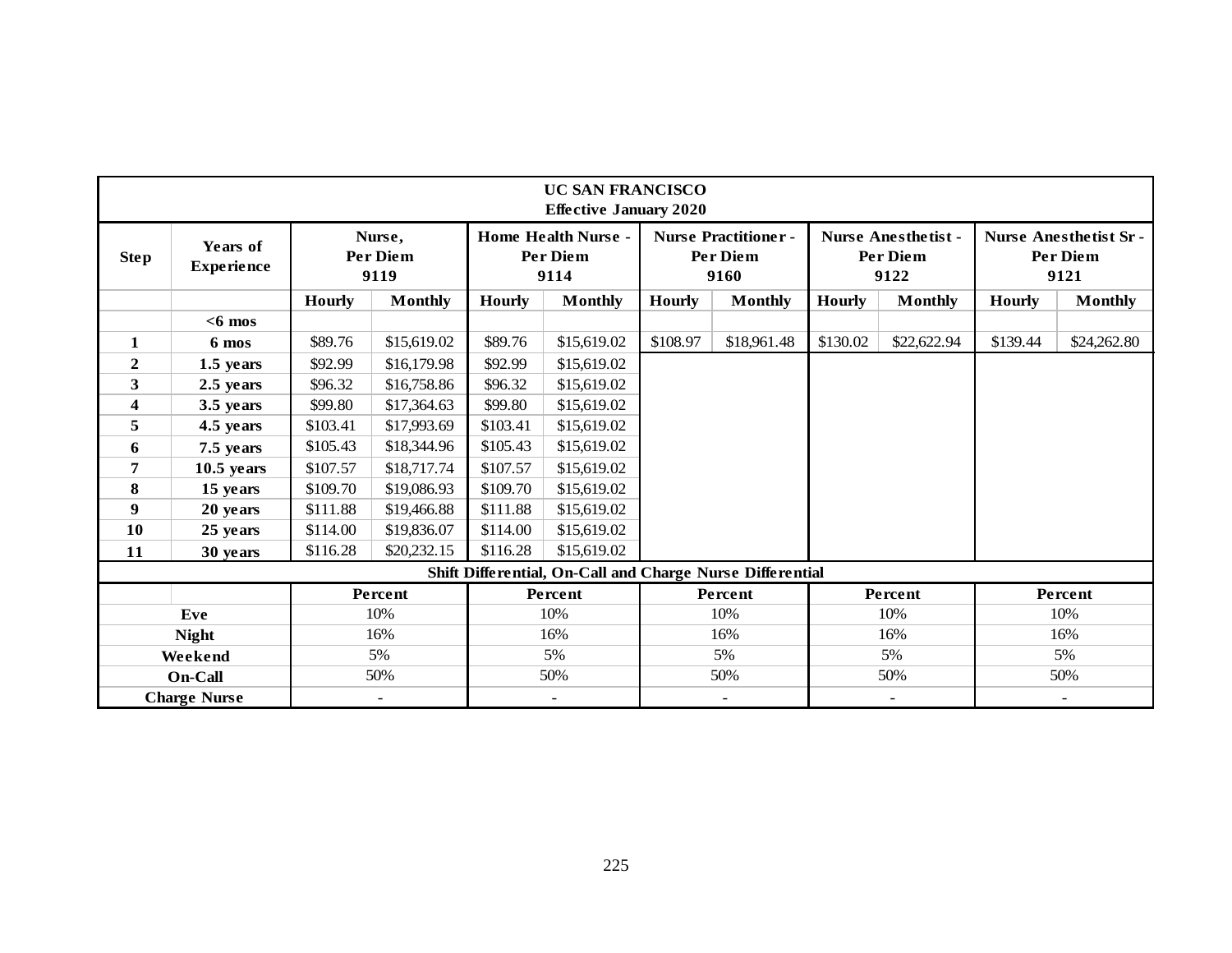|                                      | <b>UC SAN FRANCISCO</b><br><b>Effective January 2021</b> |                                                  |         |         |                                                           |                        |                                    |               |                                   |  |  |  |  |  |
|--------------------------------------|----------------------------------------------------------|--------------------------------------------------|---------|---------|-----------------------------------------------------------|------------------------|------------------------------------|---------------|-----------------------------------|--|--|--|--|--|
| <b>Step</b>                          | Years of<br><b>Experience</b>                            | Nurse, Clinical I<br>9140                        |         |         | <b>Nurse, Clinical II</b><br>9139                         |                        | <b>Nurse, Clinical III</b><br>9138 |               | <b>Nurse, Clinical IV</b><br>9137 |  |  |  |  |  |
|                                      |                                                          | <b>Hourly</b><br><b>Monthly</b><br><b>Hourly</b> |         |         | <b>Monthly</b>                                            | <b>Hourly</b>          | <b>Monthly</b>                     | <b>Hourly</b> | <b>Monthly</b>                    |  |  |  |  |  |
|                                      | $<$ 6 mos                                                | \$70.44<br>\$12,971.23                           |         |         |                                                           |                        |                                    |               |                                   |  |  |  |  |  |
| 1                                    | 6 mos                                                    |                                                  |         | \$73.96 | \$12,868.23                                               | \$77.34                | \$13,457.09                        | \$81.19       | \$14,127.18                       |  |  |  |  |  |
| $\overline{2}$                       | 1.5 years                                                |                                                  |         | \$76.63 | \$13,333.41                                               | \$80.13                | \$13,942.58                        | \$84.08       | \$14,629.28                       |  |  |  |  |  |
| 3                                    | 2.5 years                                                |                                                  |         | \$79.38 | \$13,811.52                                               | \$83.03                | \$14,446.53                        | \$87.11       | \$15,157.23                       |  |  |  |  |  |
| $\overline{\mathbf{4}}$<br>3.5 years |                                                          |                                                  |         | \$82.23 | \$14,308.08                                               | \$86.02                | \$14,967.09                        | \$90.22       | \$15,698.09                       |  |  |  |  |  |
| 5                                    | 4.5 years                                                |                                                  |         | \$85.19 | \$14,823.11                                               | \$89.08                | \$15,500.58                        | \$93.43       | \$16,257.42                       |  |  |  |  |  |
| 6                                    | 7.5 years                                                |                                                  |         | \$86.89 | \$15,118.46                                               | \$90.87                | \$15,810.70                        | \$95.35       | \$16,591.54                       |  |  |  |  |  |
| 7                                    | $10.5$ years                                             |                                                  |         | \$88.62 | \$15,419.35                                               | \$92.71                | \$16,131.90                        | \$97.25       | \$16,921.97                       |  |  |  |  |  |
| 8                                    | 15 years                                                 |                                                  |         | \$90.41 | \$15,731.32                                               | \$94.58<br>\$16,456.79 |                                    | \$99.19       | \$17,259.78                       |  |  |  |  |  |
| 9                                    | 20 years                                                 |                                                  |         | \$92.19 | \$16,041.44                                               | \$96.46                | \$16,783.52                        | \$101.18      | \$17,604.98                       |  |  |  |  |  |
| 10                                   | 25 years                                                 |                                                  |         | \$93.93 | \$16,344.18                                               | \$98.37                | \$17,115.80                        | \$103.17      | \$17,952.02                       |  |  |  |  |  |
| 11                                   | 30 years                                                 |                                                  |         | \$95.82 | \$16,672.76                                               | \$100.32               | \$17,455.45                        | \$105.27      | \$18,317.52                       |  |  |  |  |  |
|                                      |                                                          |                                                  |         |         | Shift Differential, On-Call and Charge Nurse Differential |                        |                                    |               |                                   |  |  |  |  |  |
|                                      |                                                          |                                                  | Percent |         | Percent                                                   |                        | Percent                            |               | Percent                           |  |  |  |  |  |
| Eve                                  |                                                          |                                                  | 10%     |         | 10%                                                       |                        | 10%                                |               | 10%                               |  |  |  |  |  |
| <b>Night</b>                         |                                                          |                                                  | 16%     | 16%     |                                                           | 16%                    |                                    | 16%           |                                   |  |  |  |  |  |
| 5%<br>Weekend                        |                                                          |                                                  |         |         | 5%                                                        | 5%                     |                                    | 5%            |                                   |  |  |  |  |  |
| 50%<br><b>On-Call</b>                |                                                          |                                                  |         |         | 50%                                                       |                        | 50%                                | 50%           |                                   |  |  |  |  |  |
|                                      | <b>Charge Nurse</b>                                      |                                                  |         |         | \$2.50/Hr.                                                |                        | \$2.50/Hr.                         | \$0.00        |                                   |  |  |  |  |  |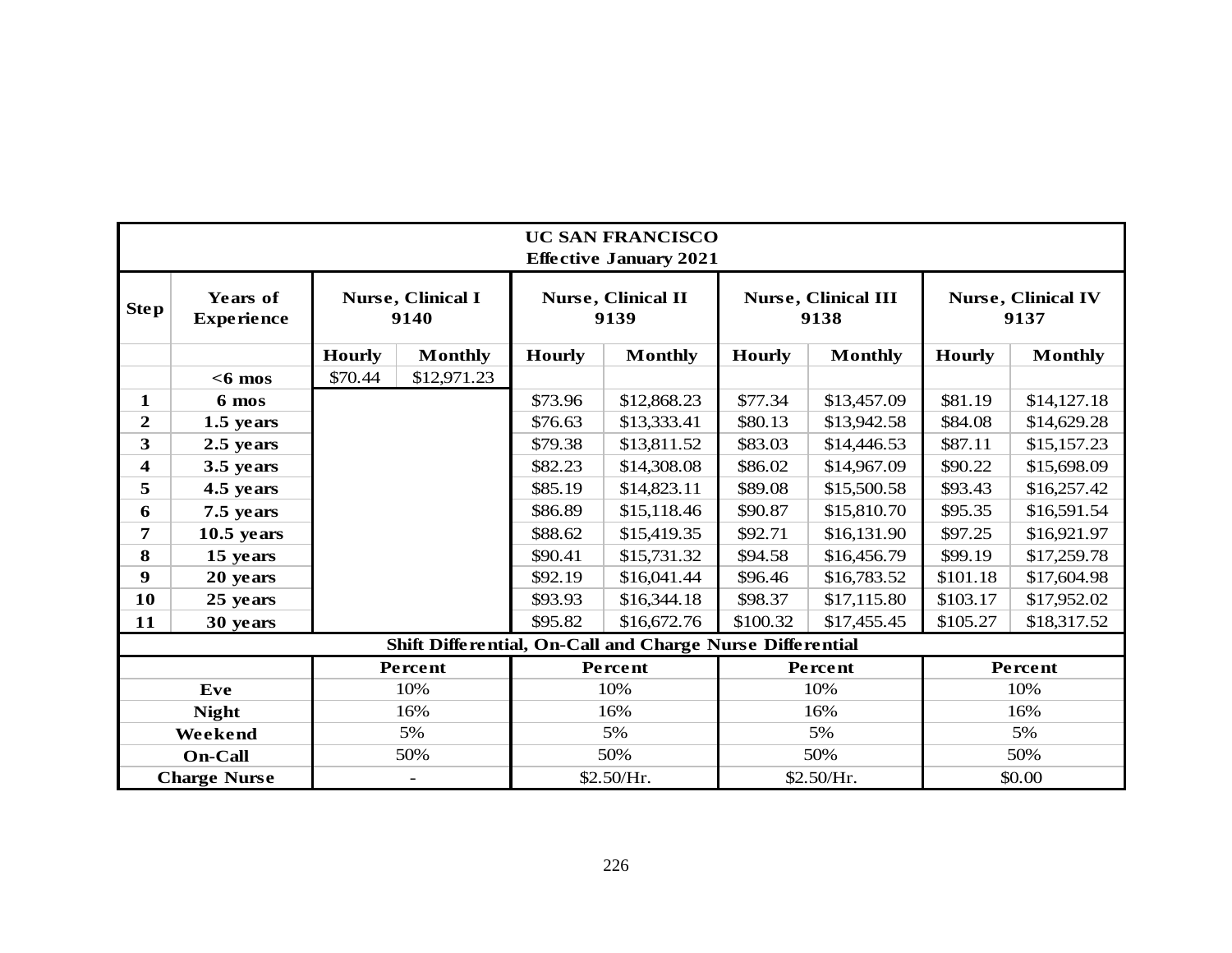|                     | <b>UC SAN FRANCISCO</b><br><b>Effective January 2021</b> |               |                                    |               |                |                        |                                                           |               |                                  |               |                                 |  |  |  |
|---------------------|----------------------------------------------------------|---------------|------------------------------------|---------------|----------------|------------------------|-----------------------------------------------------------|---------------|----------------------------------|---------------|---------------------------------|--|--|--|
| <b>Step</b>         | Years of<br><b>Experience</b>                            |               | <b>Home Health Nurse I</b><br>9118 |               | 9117           |                        | Home Health Nurse II   Home Health Nurse III<br>9116      |               | <b>Nurse Coordinator</b><br>9141 |               | Nurse, Administrative I<br>9134 |  |  |  |
|                     |                                                          | <b>Hourly</b> | <b>Monthly</b>                     | <b>Hourly</b> | <b>Monthly</b> | <b>Hourly</b>          | <b>Monthly</b>                                            | <b>Hourly</b> | <b>Monthly</b>                   | <b>Hourly</b> | <b>Monthly</b>                  |  |  |  |
|                     | $<$ 6 mos                                                |               |                                    |               |                |                        |                                                           |               |                                  |               |                                 |  |  |  |
| $\mathbf{1}$        | 6 mos                                                    | \$73.96       | \$12,868.23                        | \$77.34       | \$13,457.09    | \$85.16                | \$14,817.57                                               | \$79.56       | \$13,842.90                      | \$77.34       | \$13,457.09                     |  |  |  |
| $\mathbf{2}$        | 1.5 years                                                | \$76.63       | \$13,333.41                        | \$80.13       | \$13,942.58    | \$88.25<br>\$15,354.75 |                                                           | \$82.44       | \$14,345.00                      | \$80.13       | \$13,942.58                     |  |  |  |
| 3                   | 2.5 years                                                | \$79.38       | \$13,811.52                        | \$83.03       | \$14,446.53    | \$91.42<br>\$15,906.69 |                                                           | \$85.40       | \$14,860.03                      | \$83.03       | \$14,446.53                     |  |  |  |
| 4                   | 3.5 years                                                | \$82.23       | \$14,308.08                        | \$86.02       | \$14,967.09    | \$94.70                | \$16,477.09                                               | \$88.49       | \$15,397.20                      | \$86.02       | \$14,967.09                     |  |  |  |
| 5                   | 4.5 years                                                | \$85.19       | \$14,823.11                        | \$89.08       | \$15,500.58    | \$98.08                | \$17,065.96                                               | \$91.65       | \$15,947.30                      | \$89.08       | \$15,500.58                     |  |  |  |
| 6                   | 7.5 years                                                | \$86.88       | \$15,116.62                        | \$90.87       | \$15,810.70    | \$100.06               | \$17,411.15                                               | \$93.48       | \$16,264.81                      | \$90.87       | \$15,810.70                     |  |  |  |
| 7                   | $10.5$ years                                             | \$88.62       | \$15,419.35                        | \$92.71       | \$16,131.90    | \$102.05               | \$17,756.35                                               | \$95.36       | \$16,593.39                      | \$92.71       | \$16,131.90                     |  |  |  |
| 8                   | 15 years                                                 | \$90.41       | \$15,731.32                        | \$94.58       | \$16,456.79    | \$104.12               | \$18,116.31                                               | \$97.27       | \$16,925.66                      | \$94.58       | \$16,456.79                     |  |  |  |
| 9                   | 20 years                                                 | \$92.19       | \$16,041.44                        | \$96.46       | \$16,783.52    | \$106.22               | \$18,481.81                                               | \$99.24       | \$17,267.17                      | \$96.46       | \$16,783.52                     |  |  |  |
| 10                  | 25 years                                                 | \$93.93       | \$16,344.18                        | \$98.37       | \$17,115.80    | \$108.30               | \$18,843.62                                               | \$101.22      | \$17,612.36                      | \$98.37       | \$17,115.80                     |  |  |  |
| 11                  | 30 years                                                 | \$95.82       | \$16,672.76                        | \$100.32      | \$17,455.45    | \$110.49               | \$19,225.74                                               | \$103.23      | \$17,961.25                      | \$100.32      | \$17,455.45                     |  |  |  |
|                     |                                                          |               |                                    |               |                |                        | Shift Differential, On-Call and Charge Nurse Differential |               |                                  |               |                                 |  |  |  |
|                     |                                                          |               | Percent                            |               | Percent        |                        | Percent                                                   |               | Percent                          |               | Percent                         |  |  |  |
|                     | Eve                                                      |               | 10%                                |               | 10%            |                        | 10%                                                       |               | 10%                              |               | 10%                             |  |  |  |
|                     | <b>Night</b>                                             |               | 16%                                |               | 16%            |                        | 16%                                                       |               | 16%                              |               | 16%                             |  |  |  |
|                     | Weekend                                                  |               | 5%                                 |               | 5%             |                        | 5%                                                        |               | 5%                               |               | 5%                              |  |  |  |
| On-Call             |                                                          |               | 50%                                |               | 50%            |                        | 50%                                                       | 50%           |                                  | 50%           |                                 |  |  |  |
| <b>Charge Nurse</b> |                                                          |               | \$2.50/Hr.                         |               | \$2.50/Hr.     |                        | \$2.50/Hr.                                                |               | $\blacksquare$                   |               | $\sim$                          |  |  |  |
|                     |                                                          |               |                                    |               |                | 227                    |                                                           |               |                                  |               |                                 |  |  |  |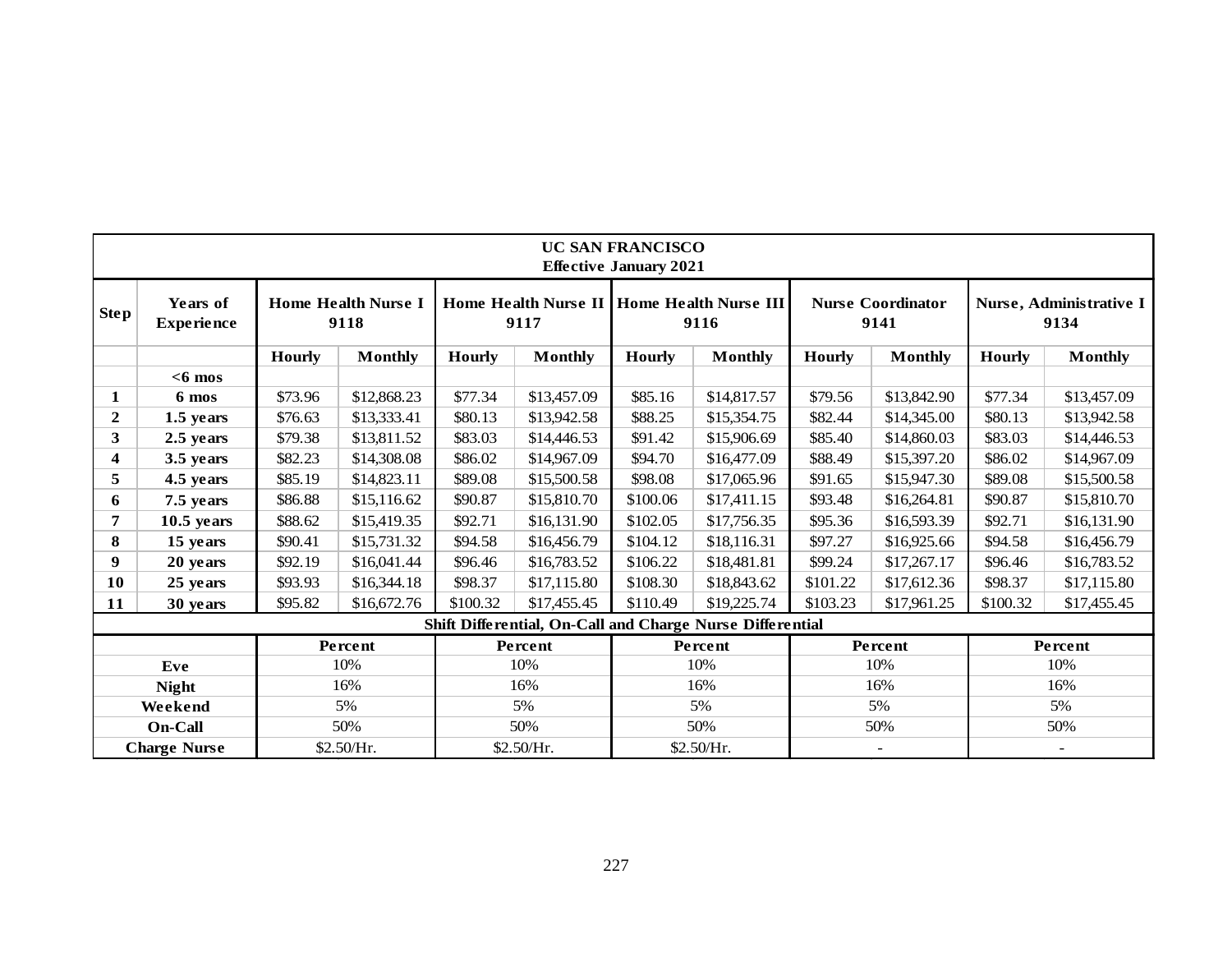|                | <b>UC SAN FRANCISCO</b><br><b>Effective January 2021</b> |                                     |                |                                      |                                                           |               |                                       |               |                                  |                         |                               |          |                                    |  |  |
|----------------|----------------------------------------------------------|-------------------------------------|----------------|--------------------------------------|-----------------------------------------------------------|---------------|---------------------------------------|---------------|----------------------------------|-------------------------|-------------------------------|----------|------------------------------------|--|--|
| Step           | Years of<br><b>Experience</b>                            | <b>Nurse Practitioner I</b><br>9148 |                | <b>Nurse Practitioner II</b><br>9147 |                                                           |               | <b>Nurse Practitioner III</b><br>9146 |               | <b>Nurse Anesthetist</b><br>9144 | <b>Step</b>             | Years of<br><b>Experience</b> |          | Nurse, Anesthetist Sr. Nex<br>7865 |  |  |
|                |                                                          | <b>Hourly</b>                       | <b>Monthly</b> | <b>Hourly</b>                        | <b>Monthly</b>                                            | <b>Hourly</b> | <b>Monthly</b>                        | <b>Hourly</b> | <b>Monthly</b>                   |                         |                               | Hourly   | <b>Monthly</b>                     |  |  |
|                | $<$ 6 mos                                                |                                     |                |                                      |                                                           |               |                                       |               |                                  |                         |                               |          |                                    |  |  |
|                | 6 mos                                                    | \$79.53                             | \$13,837.36    | \$83.47                              | \$14,524.06                                               | \$87.65       | \$15,251.37                           | \$93.26       | \$16,227.89                      | 1                       | Up to 3 years                 | \$119.78 | \$20,840.96                        |  |  |
| $\mathbf{2}$   | 1.5 years                                                | \$82.37                             | \$14,332.08    | \$86.43                              | \$15,039.09                                               | \$90.77       | \$15,794.09                           | \$96.99       | \$16,875.82                      | $\mathbf{2}$            | $3.1 - 5.9$ years             | \$124.58 | \$21,677.18                        |  |  |
| 3<br>2.5 years |                                                          | \$85.37                             | \$14,854.49    | \$89.57                              | \$15,585.49                                               | \$94.04       | \$16,362.64                           | \$100.91      | \$17,558.83                      | 3                       | 6 - 7.9 years                 | \$129.56 | \$22,542.94                        |  |  |
| 4              | 3.5 years                                                | \$88.45                             | \$15,389.82    | \$92.78                              | \$16,142.97                                               | \$97.44       | \$16,955.20                           | \$104.92      | \$18,256.60                      | $\overline{\mathbf{4}}$ | 8 - 9.9 years                 | \$134.74 | \$23,445.61                        |  |  |
| 5              | 4.5 years                                                | \$91.62                             | \$15,941.76    | \$96.08                              | \$16,717.07                                               | \$100.92      | \$17,560.67                           | \$109.12      | \$18,987.61                      | 5                       | $10+$ years                   | \$140.14 | \$24,385.21                        |  |  |
| 6              | 7.5 years                                                | \$93.45                             | \$16,261.11    | \$98.04                              | \$17,058.57                                               | \$102.95      | \$17,913.25                           | \$113.48      | \$19,746.30                      | 6                       | $30+$ years                   | \$142.98 | \$24,878.08                        |  |  |
|                | $10.5$ years                                             | \$95.36                             | \$16,593.39    | \$100.03                             | \$17,405.61                                               | \$104.99      | \$18,267.68                           | \$118.03      | \$20,536.37                      |                         |                               |          |                                    |  |  |
| 8              | 15 years                                                 | \$97.23                             | \$16,918.28    | \$102.02                             | \$17,750.81                                               | \$107.14      | \$18,642.41                           | \$122.71      | \$21,352.29                      |                         |                               |          |                                    |  |  |
| 9              | 20 years                                                 | \$99.19                             | \$17,259.78    | \$104.06                             | \$18,107.08                                               | \$109.24      | \$19,007.91                           | \$127.63      | \$22,206.97                      |                         |                               |          |                                    |  |  |
| 10             | 25 years                                                 | \$101.16                            | \$17,601.29    | \$106.11                             | \$18,463.35                                               | \$111.45      | \$19,391.87                           | \$132.74      | \$23,096.73                      |                         |                               |          |                                    |  |  |
| 11             | 30 years                                                 | \$103.19                            | \$17,955.71    | \$108.25                             | \$18,836.24                                               | \$113.64      | \$19,773.99                           | \$135.41      | \$23,561.91                      |                         |                               |          |                                    |  |  |
|                |                                                          |                                     |                |                                      | Shift Differential, On-Call and Charge Nurse Differential |               |                                       |               |                                  |                         |                               |          |                                    |  |  |
|                |                                                          |                                     | Percent        |                                      | Percent                                                   |               | Percent                               |               | Percent                          |                         |                               |          | Percent                            |  |  |
| Eve            |                                                          |                                     | 10%            |                                      | 10%                                                       |               | 10%                                   |               | 10%                              |                         | Eve                           |          | 10%                                |  |  |
|                | <b>Night</b>                                             |                                     | 16%            |                                      | 16%                                                       |               | 16%                                   |               | 16%                              |                         | <b>Night</b>                  |          | 16%                                |  |  |
|                | Weekend                                                  |                                     | 5%             |                                      | 5%                                                        |               | 5%                                    | 5%            |                                  |                         | Weekend                       | 5%       |                                    |  |  |
|                | On-Call                                                  |                                     | 50%            |                                      | 50%                                                       | 50%           |                                       | 50%           |                                  |                         | On-Call                       |          | 50%                                |  |  |
|                | <b>Charge Nurse</b>                                      |                                     |                |                                      |                                                           |               |                                       |               |                                  |                         | <b>Charge Nurse</b>           |          |                                    |  |  |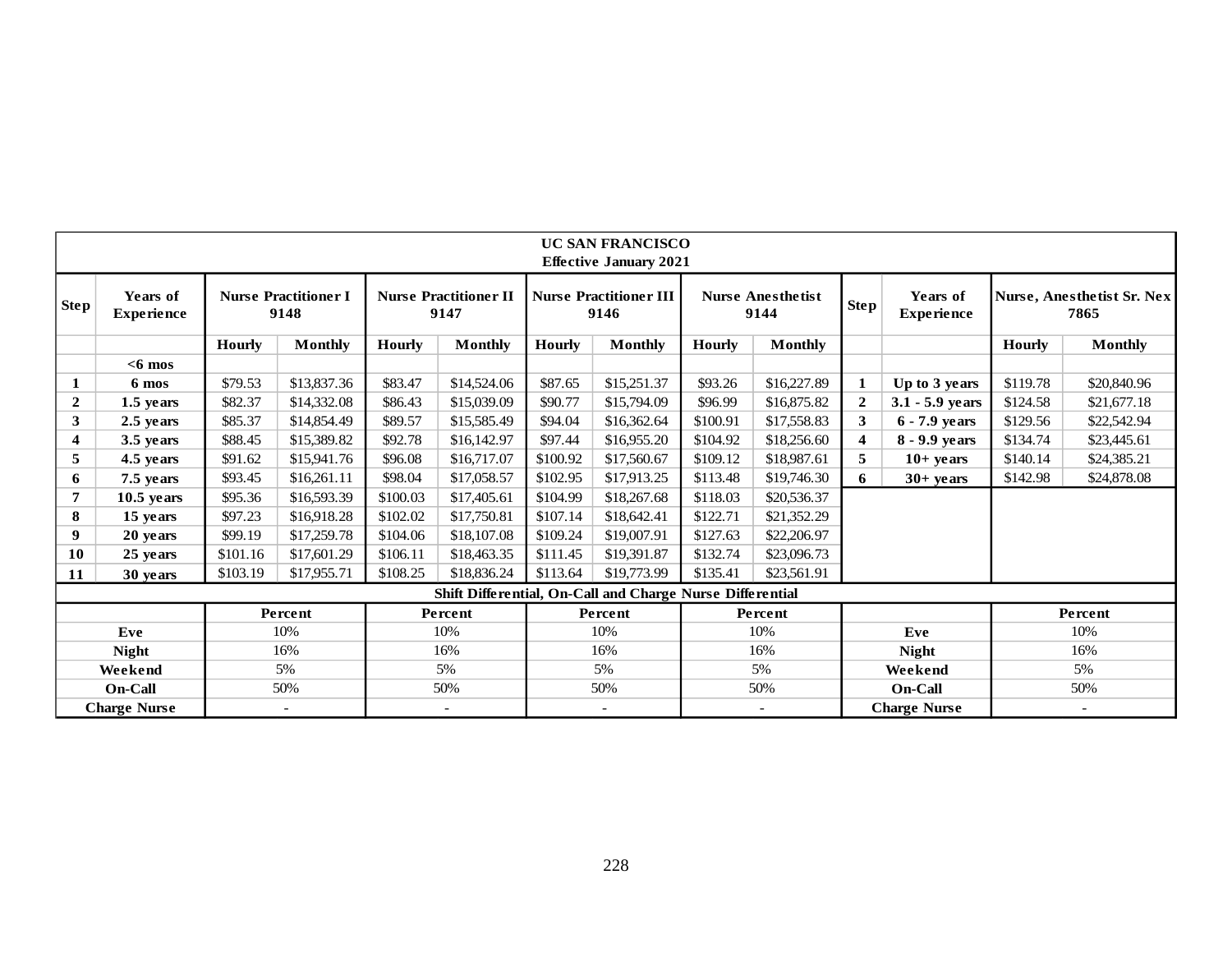|                  | <b>UC SAN FRANCISCO</b><br><b>Effective January 2021</b> |                         |                |                                                     |             |               |                                                           |               |                                                |               |                                                  |  |  |  |
|------------------|----------------------------------------------------------|-------------------------|----------------|-----------------------------------------------------|-------------|---------------|-----------------------------------------------------------|---------------|------------------------------------------------|---------------|--------------------------------------------------|--|--|--|
| <b>Step</b>      | Years of<br><b>Experience</b>                            | Nurse, Per Diem<br>9119 |                | <b>Home Health Nurse</b><br><b>Per Diem</b><br>9114 |             |               | <b>Nurse Practitioner -</b><br><b>Per Diem</b><br>9160    |               | <b>Nurse Anesthetist -</b><br>Per Diem<br>9122 |               | <b>Nurse Anesthetist Sr-</b><br>Per Diem<br>9121 |  |  |  |
|                  |                                                          | <b>Hourly</b>           | <b>Monthly</b> | <b>Hourly</b>                                       | Monthly     | <b>Hourly</b> | <b>Monthly</b>                                            | <b>Hourly</b> | <b>Monthly</b>                                 | <b>Hourly</b> | <b>Monthly</b>                                   |  |  |  |
|                  | $<$ 6 mos                                                |                         |                |                                                     |             |               |                                                           |               |                                                |               |                                                  |  |  |  |
| 1                | 6 mos                                                    | \$92.46                 | \$16,087.59    | \$92.46                                             | \$16,087.59 | \$112.24      | \$19,530.32                                               | \$133.92      | \$23,301.63                                    | \$143.62      | \$24,990.69                                      |  |  |  |
| $\boldsymbol{2}$ | 1.5 years                                                | \$95.78                 | \$16,665.38    | \$95.78                                             | \$16,087.59 |               |                                                           |               |                                                |               |                                                  |  |  |  |
| 3                | 2.5 years                                                | \$99.20                 | \$17,261.63    | \$99.20                                             | \$16,087.59 |               |                                                           |               |                                                |               |                                                  |  |  |  |
| 4                | 3.5 years                                                | \$102.79                | \$17,885.56    | \$102.79                                            | \$16,087.59 |               |                                                           |               |                                                |               |                                                  |  |  |  |
| 5                | 4.5 years                                                | \$106.51                | \$18,533.50    | \$106.51                                            | \$16,087.59 |               |                                                           |               |                                                |               |                                                  |  |  |  |
| 6                | 7.5 years                                                | \$108.59                | \$18,895.31    | \$108.59                                            | \$16,087.59 |               |                                                           |               |                                                |               |                                                  |  |  |  |
| 7                | $10.5$ years                                             | \$110.80                | \$19,279.27    | \$110.80                                            | \$16,087.59 |               |                                                           |               |                                                |               |                                                  |  |  |  |
| 8                | 15 years                                                 | \$112.99                | \$19,659.54    | \$112.99                                            | \$16,087.59 |               |                                                           |               |                                                |               |                                                  |  |  |  |
| 9                | 20 years                                                 | \$115.23                | \$20,050.88    | \$115.23                                            | \$16,087.59 |               |                                                           |               |                                                |               |                                                  |  |  |  |
| 10               | 25 years                                                 | \$117.42                | \$20,431.15    | \$117.42                                            | \$16,087.59 |               |                                                           |               |                                                |               |                                                  |  |  |  |
| 11               | 30 years                                                 | \$119.77                | \$20,839.11    | \$119.77                                            | \$16,087.59 |               |                                                           |               |                                                |               |                                                  |  |  |  |
|                  |                                                          |                         |                |                                                     |             |               | Shift Differential, On-Call and Charge Nurse Differential |               |                                                |               |                                                  |  |  |  |
|                  |                                                          |                         | Percent        |                                                     | Percent     |               | Percent                                                   |               | Percent                                        |               | Percent                                          |  |  |  |
|                  | Eve                                                      |                         | 10%            |                                                     | 10%         |               | 10%                                                       |               | 10%                                            |               | 10%                                              |  |  |  |
|                  | <b>Night</b>                                             |                         | 16%            |                                                     | 16%         |               | 16%                                                       |               | 16%                                            | 16%           |                                                  |  |  |  |
|                  | Weekend                                                  |                         | 5%             |                                                     | 5%          |               | 5%                                                        | 5%            |                                                |               | 5%                                               |  |  |  |
|                  | On-Call                                                  |                         | 50%            |                                                     | 50%         | 50%           |                                                           | 50%           |                                                | 50%           |                                                  |  |  |  |
|                  | <b>Charge Nurse</b>                                      |                         | $\sim$         |                                                     | $\sim$      |               | $\sim$                                                    |               | $\sim$                                         |               | $\overline{\phantom{a}}$                         |  |  |  |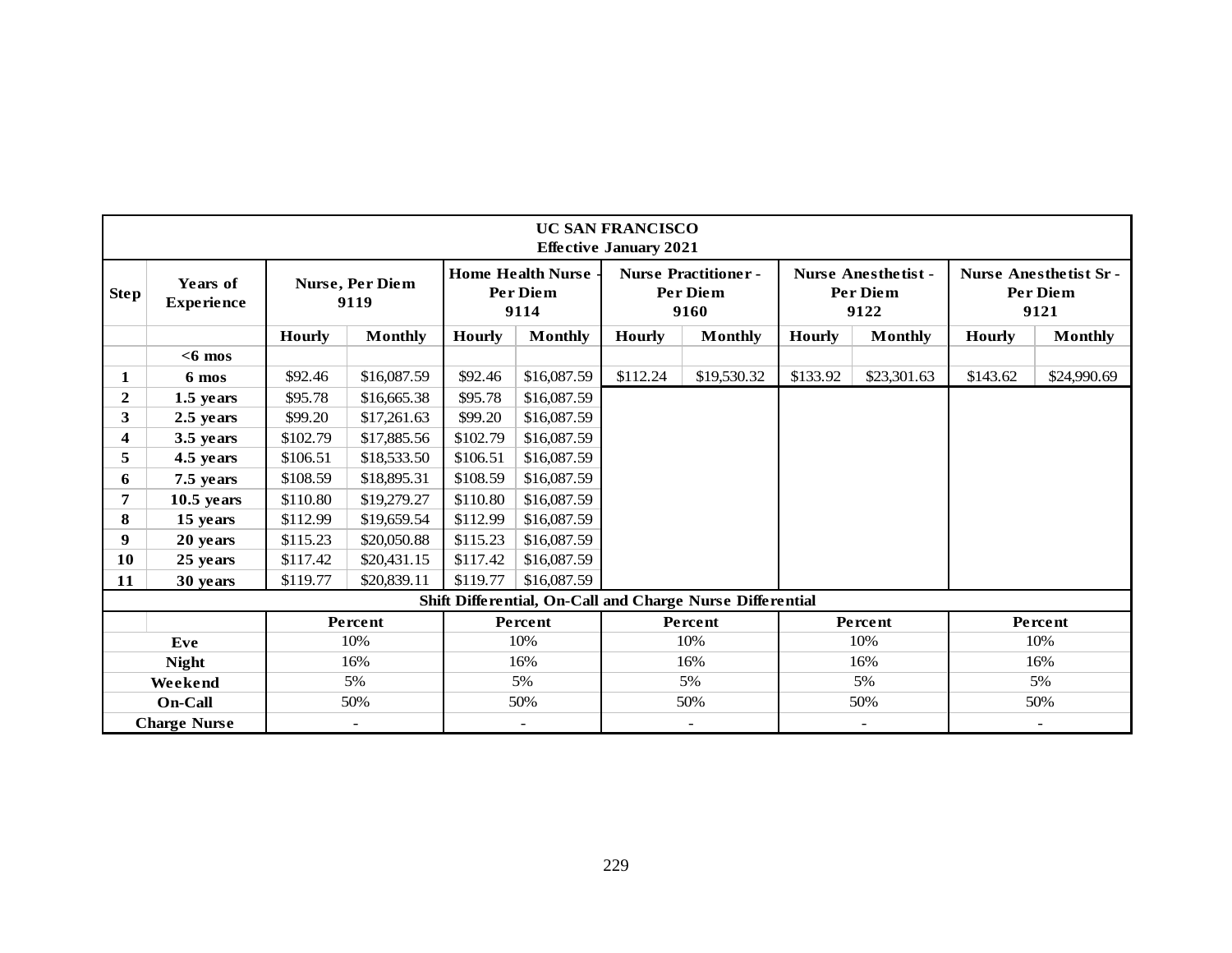|              | <b>UC SAN FRANCISCO</b><br><b>Effective January 2022</b> |                           |                                                           |               |                            |                                 |                                    |                                   |                |  |  |  |  |  |  |
|--------------|----------------------------------------------------------|---------------------------|-----------------------------------------------------------|---------------|----------------------------|---------------------------------|------------------------------------|-----------------------------------|----------------|--|--|--|--|--|--|
| <b>Step</b>  | Years of<br><b>Experience</b>                            | Nurse, Clinical I<br>9140 |                                                           |               | Nurse, Clinical II<br>9139 |                                 | <b>Nurse, Clinical III</b><br>9138 | <b>Nurse, Clinical IV</b><br>9137 |                |  |  |  |  |  |  |
|              |                                                          | <b>Hourly</b>             | <b>Monthly</b>                                            | <b>Hourly</b> | <b>Monthly</b>             | <b>Hourly</b><br><b>Monthly</b> |                                    | <b>Hourly</b>                     | <b>Monthly</b> |  |  |  |  |  |  |
|              | $<$ 6 mos                                                | \$72.56                   | \$13,360.36                                               |               |                            |                                 |                                    |                                   |                |  |  |  |  |  |  |
| 1            | 6 mos                                                    |                           |                                                           | \$76.17       | \$13,254.28                | \$79.66                         | \$13,860.80                        | \$83.63                           | \$14,550.99    |  |  |  |  |  |  |
| $\mathbf{2}$ | 1.5 years                                                |                           |                                                           | \$78.93       | \$13,733.41                | \$82.53                         | \$14,360.86                        | \$86.60                           | \$15,068.16    |  |  |  |  |  |  |
| 3            | 2.5 years                                                |                           |                                                           | \$81.76       | \$14,225.86                | \$85.52                         | \$14,879.93                        | \$89.72                           | \$15,611.94    |  |  |  |  |  |  |
| 4            | 3.5 years                                                |                           |                                                           | \$84.70       | \$14,737.32                | \$88.60                         | \$15,416.11                        | \$92.93                           | \$16,169.04    |  |  |  |  |  |  |
| 5            | 4.5 years                                                |                           |                                                           | \$87.75       | \$15,267.80                | \$91.76<br>\$15,965.59          |                                    | \$96.24                           | \$16,745.15    |  |  |  |  |  |  |
| 6            | 7.5 years                                                |                           |                                                           | \$89.49       | \$15,572.02                | \$93.59                         | \$16,285.02                        | \$98.21                           | \$17,089.29    |  |  |  |  |  |  |
| 7            | $10.5$ years                                             |                           |                                                           | \$91.28       | \$15,881.93                | \$95.49                         | \$16,615.85                        | \$100.17                          | \$17,429.63    |  |  |  |  |  |  |
| 8            | 15 years                                                 |                           |                                                           | \$93.12       | \$16,203.26                | \$97.42                         | \$16,950.49                        | \$102.17                          | \$17,777.58    |  |  |  |  |  |  |
| 9            | 20 years                                                 |                           |                                                           | \$94.96       | \$16,522.69                | \$99.35                         | \$17,287.03                        | \$104.21                          | \$18,133.13    |  |  |  |  |  |  |
| 10           | 25 years                                                 |                           |                                                           | \$96.75       | \$16,834.51                | \$101.32                        | \$17,629.27                        | \$106.27                          | \$18,490.58    |  |  |  |  |  |  |
| 11           | 30 years                                                 |                           |                                                           | \$98.70       | \$17,172.95                | \$103.33                        | \$17,979.12                        | \$108.43                          | \$18,867.05    |  |  |  |  |  |  |
|              |                                                          |                           | Shift Differential, On-Call and Charge Nurse Differential |               |                            |                                 |                                    |                                   |                |  |  |  |  |  |  |
|              |                                                          |                           | Percent                                                   |               | Percent                    |                                 | Percent                            |                                   | Percent        |  |  |  |  |  |  |
| Eve          |                                                          |                           | 10%                                                       |               | 10%                        |                                 | 10%                                |                                   | 10%            |  |  |  |  |  |  |
| <b>Night</b> |                                                          |                           | 16%                                                       |               | 16%                        |                                 | 16%                                |                                   | 16%            |  |  |  |  |  |  |
| Weekend      |                                                          | 5%                        | 5%                                                        |               | 5%                         |                                 |                                    | 5%                                |                |  |  |  |  |  |  |
|              | <b>On-Call</b>                                           |                           | 50%                                                       |               | 50%                        |                                 | 50%                                | 50%                               |                |  |  |  |  |  |  |
|              | <b>Charge Nurse</b>                                      |                           |                                                           |               | \$2.50/Hr.                 |                                 | \$2.50/Hr.                         | \$0.00                            |                |  |  |  |  |  |  |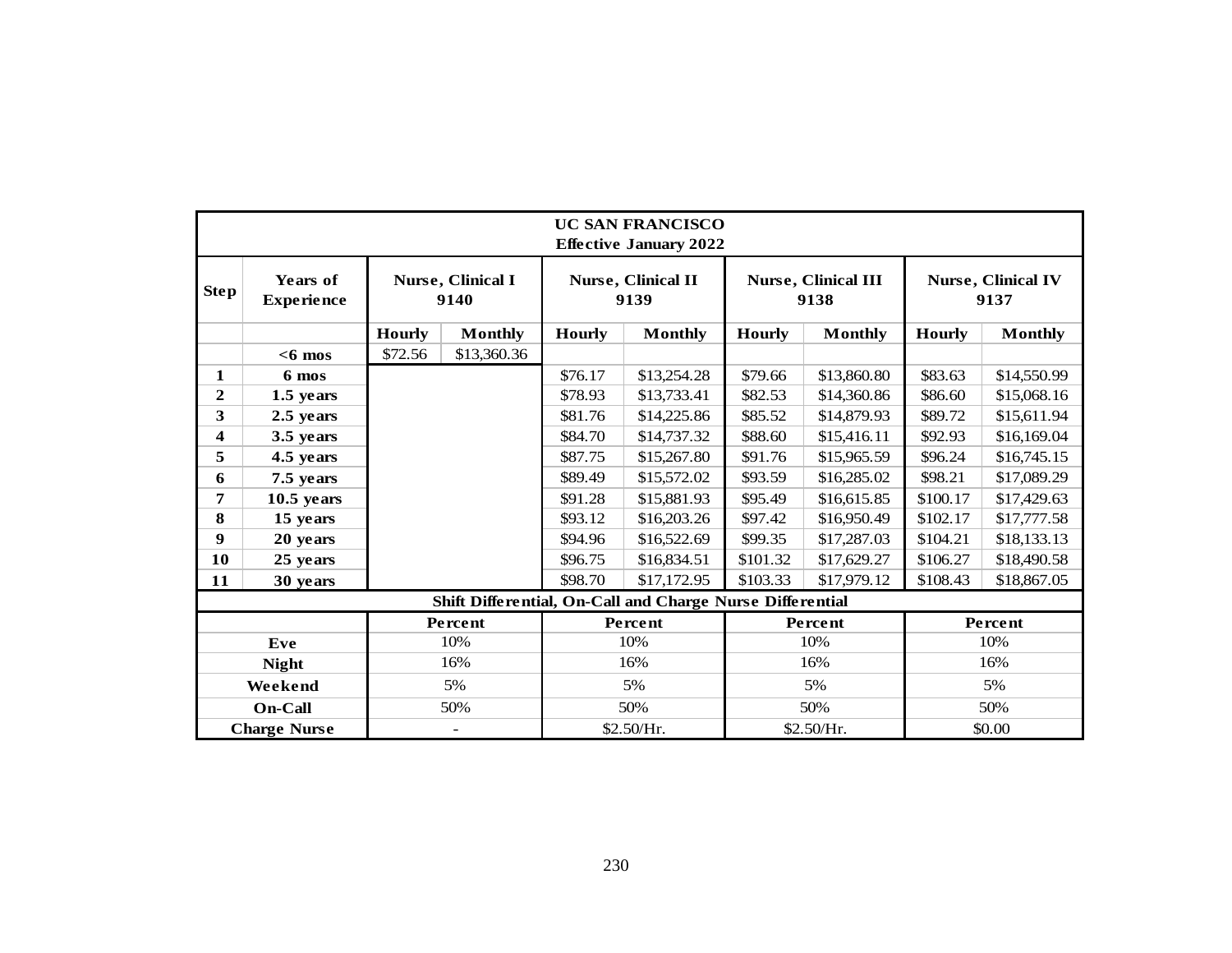| Years of<br><b>Home Health Nurse I</b><br>Home Health Nurse II   Home Health Nurse III<br><b>Nurse Coordinator</b><br>Nurse, Administrative I<br><b>Step</b><br>9134<br><b>Experience</b><br>9118<br>9117<br>9116<br>9141<br><b>Hourly</b><br><b>Monthly</b><br><b>Hourly</b><br><b>Hourly</b><br><b>Hourly</b><br><b>Monthly</b><br>Hourly<br><b>Monthly</b><br><b>Monthly</b><br><b>Monthly</b><br>$<$ 6 mos<br>\$87.71<br>6 mos<br>\$76.17<br>\$13,254.28<br>\$79.66<br>\$13,860.80<br>\$15,262.10<br>\$81.94<br>\$14,258.19<br>\$79.66<br>$\mathbf{1}$<br>$\boldsymbol{2}$<br>\$78.93<br>\$13,733.41<br>\$82.53<br>\$90.89<br>\$15,815.39<br>\$82.53<br>1.5 years<br>\$14,360.86<br>\$84.92<br>\$14,775.35<br>3 <sup>1</sup><br>2.5 years<br>\$81.76<br>\$14,225.86<br>\$85.52<br>\$14,879.93<br>\$94.16<br>\$16,383.89<br>\$87.96<br>\$15,305.83<br>\$85.52<br>$\overline{\mathbf{4}}$<br>\$84.70<br>\$88.60<br>\$97.54<br>\$88.60<br>3.5 years<br>\$14,737.32<br>\$15,416.11<br>\$16,971.41<br>\$91.14<br>\$15,859.12<br>5<br>4.5 years<br>\$87.75<br>\$91.76<br>\$101.02<br>\$91.76<br>\$15,267.80<br>\$15,965.59<br>\$17,577.93<br>\$94.40<br>\$16,425.72<br>\$89.48<br>\$15,570.11<br>\$93.59<br>\$16,285.02<br>\$103.07<br>\$17,933.49<br>\$96.28<br>\$16,752.75<br>\$93.59<br>7.5 years<br>6<br>$\overline{7}$<br>$10.5$ years<br>\$91.28<br>\$15,881.93<br>\$95.49<br>\$16,615.85<br>\$105.11<br>\$18,289.04<br>\$98.23<br>\$17,091.19<br>\$95.49<br>8<br>15 years<br>\$93.12<br>\$16,203.26<br>\$97.42<br>\$16,950.49<br>\$107.24<br>\$18,659.80<br>\$100.19<br>\$17,433.43<br>\$97.42<br>9<br>\$16,522.69<br>\$99.35<br>\$102.21<br>20 years<br>\$94.96<br>\$17,287.03<br>\$109.40<br>\$19,036.27<br>\$17,785.18<br>\$99.35<br>10<br>25 years<br>\$16,834.51<br>\$101.32<br>\$101.32<br>\$96.75<br>\$17,629.27<br>\$111.55<br>\$19,408.93<br>\$104.26<br>\$18,140.73<br>\$103.33<br>\$113.81<br>\$19,802.51<br>\$98.70<br>\$17,172.95<br>\$17,979.12<br>\$106.32<br>\$18,500.09<br>\$103.33<br>11<br>30 years<br>Shift Differential, On-Call and Charge Nurse Differential<br>Percent<br>Percent<br>Percent<br>Percent<br>Percent<br>10%<br>10%<br>10%<br>10%<br>10%<br>Eve<br>16%<br>16%<br>16%<br>16%<br>16%<br><b>Night</b><br>5%<br>5%<br>5%<br>5%<br>5%<br>Weekend<br>50%<br>50%<br>On-Call<br>50%<br>50%<br>50%<br><b>Charge Nurse</b><br>\$2.50/Hr.<br>\$2.50/Hr.<br>\$2.50/Hr. | <b>UC SAN FRANCISCO</b><br><b>Effective January 2022</b> |  |  |  |  |  |  |  |  |  |             |  |  |  |  |
|------------------------------------------------------------------------------------------------------------------------------------------------------------------------------------------------------------------------------------------------------------------------------------------------------------------------------------------------------------------------------------------------------------------------------------------------------------------------------------------------------------------------------------------------------------------------------------------------------------------------------------------------------------------------------------------------------------------------------------------------------------------------------------------------------------------------------------------------------------------------------------------------------------------------------------------------------------------------------------------------------------------------------------------------------------------------------------------------------------------------------------------------------------------------------------------------------------------------------------------------------------------------------------------------------------------------------------------------------------------------------------------------------------------------------------------------------------------------------------------------------------------------------------------------------------------------------------------------------------------------------------------------------------------------------------------------------------------------------------------------------------------------------------------------------------------------------------------------------------------------------------------------------------------------------------------------------------------------------------------------------------------------------------------------------------------------------------------------------------------------------------------------------------------------------------------------------------------------------------------------------------------------------------------------------------------------------------------------------------------------------------------------------|----------------------------------------------------------|--|--|--|--|--|--|--|--|--|-------------|--|--|--|--|
|                                                                                                                                                                                                                                                                                                                                                                                                                                                                                                                                                                                                                                                                                                                                                                                                                                                                                                                                                                                                                                                                                                                                                                                                                                                                                                                                                                                                                                                                                                                                                                                                                                                                                                                                                                                                                                                                                                                                                                                                                                                                                                                                                                                                                                                                                                                                                                                                      |                                                          |  |  |  |  |  |  |  |  |  |             |  |  |  |  |
|                                                                                                                                                                                                                                                                                                                                                                                                                                                                                                                                                                                                                                                                                                                                                                                                                                                                                                                                                                                                                                                                                                                                                                                                                                                                                                                                                                                                                                                                                                                                                                                                                                                                                                                                                                                                                                                                                                                                                                                                                                                                                                                                                                                                                                                                                                                                                                                                      |                                                          |  |  |  |  |  |  |  |  |  |             |  |  |  |  |
|                                                                                                                                                                                                                                                                                                                                                                                                                                                                                                                                                                                                                                                                                                                                                                                                                                                                                                                                                                                                                                                                                                                                                                                                                                                                                                                                                                                                                                                                                                                                                                                                                                                                                                                                                                                                                                                                                                                                                                                                                                                                                                                                                                                                                                                                                                                                                                                                      |                                                          |  |  |  |  |  |  |  |  |  |             |  |  |  |  |
|                                                                                                                                                                                                                                                                                                                                                                                                                                                                                                                                                                                                                                                                                                                                                                                                                                                                                                                                                                                                                                                                                                                                                                                                                                                                                                                                                                                                                                                                                                                                                                                                                                                                                                                                                                                                                                                                                                                                                                                                                                                                                                                                                                                                                                                                                                                                                                                                      |                                                          |  |  |  |  |  |  |  |  |  | \$13,860.80 |  |  |  |  |
|                                                                                                                                                                                                                                                                                                                                                                                                                                                                                                                                                                                                                                                                                                                                                                                                                                                                                                                                                                                                                                                                                                                                                                                                                                                                                                                                                                                                                                                                                                                                                                                                                                                                                                                                                                                                                                                                                                                                                                                                                                                                                                                                                                                                                                                                                                                                                                                                      |                                                          |  |  |  |  |  |  |  |  |  | \$14,360.86 |  |  |  |  |
|                                                                                                                                                                                                                                                                                                                                                                                                                                                                                                                                                                                                                                                                                                                                                                                                                                                                                                                                                                                                                                                                                                                                                                                                                                                                                                                                                                                                                                                                                                                                                                                                                                                                                                                                                                                                                                                                                                                                                                                                                                                                                                                                                                                                                                                                                                                                                                                                      |                                                          |  |  |  |  |  |  |  |  |  | \$14,879.93 |  |  |  |  |
|                                                                                                                                                                                                                                                                                                                                                                                                                                                                                                                                                                                                                                                                                                                                                                                                                                                                                                                                                                                                                                                                                                                                                                                                                                                                                                                                                                                                                                                                                                                                                                                                                                                                                                                                                                                                                                                                                                                                                                                                                                                                                                                                                                                                                                                                                                                                                                                                      |                                                          |  |  |  |  |  |  |  |  |  | \$15,416.11 |  |  |  |  |
|                                                                                                                                                                                                                                                                                                                                                                                                                                                                                                                                                                                                                                                                                                                                                                                                                                                                                                                                                                                                                                                                                                                                                                                                                                                                                                                                                                                                                                                                                                                                                                                                                                                                                                                                                                                                                                                                                                                                                                                                                                                                                                                                                                                                                                                                                                                                                                                                      |                                                          |  |  |  |  |  |  |  |  |  | \$15,965.59 |  |  |  |  |
|                                                                                                                                                                                                                                                                                                                                                                                                                                                                                                                                                                                                                                                                                                                                                                                                                                                                                                                                                                                                                                                                                                                                                                                                                                                                                                                                                                                                                                                                                                                                                                                                                                                                                                                                                                                                                                                                                                                                                                                                                                                                                                                                                                                                                                                                                                                                                                                                      |                                                          |  |  |  |  |  |  |  |  |  | \$16,285.02 |  |  |  |  |
|                                                                                                                                                                                                                                                                                                                                                                                                                                                                                                                                                                                                                                                                                                                                                                                                                                                                                                                                                                                                                                                                                                                                                                                                                                                                                                                                                                                                                                                                                                                                                                                                                                                                                                                                                                                                                                                                                                                                                                                                                                                                                                                                                                                                                                                                                                                                                                                                      |                                                          |  |  |  |  |  |  |  |  |  | \$16,615.85 |  |  |  |  |
|                                                                                                                                                                                                                                                                                                                                                                                                                                                                                                                                                                                                                                                                                                                                                                                                                                                                                                                                                                                                                                                                                                                                                                                                                                                                                                                                                                                                                                                                                                                                                                                                                                                                                                                                                                                                                                                                                                                                                                                                                                                                                                                                                                                                                                                                                                                                                                                                      |                                                          |  |  |  |  |  |  |  |  |  | \$16,950.49 |  |  |  |  |
|                                                                                                                                                                                                                                                                                                                                                                                                                                                                                                                                                                                                                                                                                                                                                                                                                                                                                                                                                                                                                                                                                                                                                                                                                                                                                                                                                                                                                                                                                                                                                                                                                                                                                                                                                                                                                                                                                                                                                                                                                                                                                                                                                                                                                                                                                                                                                                                                      |                                                          |  |  |  |  |  |  |  |  |  | \$17,287.03 |  |  |  |  |
|                                                                                                                                                                                                                                                                                                                                                                                                                                                                                                                                                                                                                                                                                                                                                                                                                                                                                                                                                                                                                                                                                                                                                                                                                                                                                                                                                                                                                                                                                                                                                                                                                                                                                                                                                                                                                                                                                                                                                                                                                                                                                                                                                                                                                                                                                                                                                                                                      |                                                          |  |  |  |  |  |  |  |  |  | \$17,629.27 |  |  |  |  |
|                                                                                                                                                                                                                                                                                                                                                                                                                                                                                                                                                                                                                                                                                                                                                                                                                                                                                                                                                                                                                                                                                                                                                                                                                                                                                                                                                                                                                                                                                                                                                                                                                                                                                                                                                                                                                                                                                                                                                                                                                                                                                                                                                                                                                                                                                                                                                                                                      |                                                          |  |  |  |  |  |  |  |  |  | \$17,979.12 |  |  |  |  |
|                                                                                                                                                                                                                                                                                                                                                                                                                                                                                                                                                                                                                                                                                                                                                                                                                                                                                                                                                                                                                                                                                                                                                                                                                                                                                                                                                                                                                                                                                                                                                                                                                                                                                                                                                                                                                                                                                                                                                                                                                                                                                                                                                                                                                                                                                                                                                                                                      |                                                          |  |  |  |  |  |  |  |  |  |             |  |  |  |  |
|                                                                                                                                                                                                                                                                                                                                                                                                                                                                                                                                                                                                                                                                                                                                                                                                                                                                                                                                                                                                                                                                                                                                                                                                                                                                                                                                                                                                                                                                                                                                                                                                                                                                                                                                                                                                                                                                                                                                                                                                                                                                                                                                                                                                                                                                                                                                                                                                      |                                                          |  |  |  |  |  |  |  |  |  |             |  |  |  |  |
|                                                                                                                                                                                                                                                                                                                                                                                                                                                                                                                                                                                                                                                                                                                                                                                                                                                                                                                                                                                                                                                                                                                                                                                                                                                                                                                                                                                                                                                                                                                                                                                                                                                                                                                                                                                                                                                                                                                                                                                                                                                                                                                                                                                                                                                                                                                                                                                                      |                                                          |  |  |  |  |  |  |  |  |  |             |  |  |  |  |
|                                                                                                                                                                                                                                                                                                                                                                                                                                                                                                                                                                                                                                                                                                                                                                                                                                                                                                                                                                                                                                                                                                                                                                                                                                                                                                                                                                                                                                                                                                                                                                                                                                                                                                                                                                                                                                                                                                                                                                                                                                                                                                                                                                                                                                                                                                                                                                                                      |                                                          |  |  |  |  |  |  |  |  |  |             |  |  |  |  |
|                                                                                                                                                                                                                                                                                                                                                                                                                                                                                                                                                                                                                                                                                                                                                                                                                                                                                                                                                                                                                                                                                                                                                                                                                                                                                                                                                                                                                                                                                                                                                                                                                                                                                                                                                                                                                                                                                                                                                                                                                                                                                                                                                                                                                                                                                                                                                                                                      |                                                          |  |  |  |  |  |  |  |  |  |             |  |  |  |  |
|                                                                                                                                                                                                                                                                                                                                                                                                                                                                                                                                                                                                                                                                                                                                                                                                                                                                                                                                                                                                                                                                                                                                                                                                                                                                                                                                                                                                                                                                                                                                                                                                                                                                                                                                                                                                                                                                                                                                                                                                                                                                                                                                                                                                                                                                                                                                                                                                      |                                                          |  |  |  |  |  |  |  |  |  |             |  |  |  |  |
|                                                                                                                                                                                                                                                                                                                                                                                                                                                                                                                                                                                                                                                                                                                                                                                                                                                                                                                                                                                                                                                                                                                                                                                                                                                                                                                                                                                                                                                                                                                                                                                                                                                                                                                                                                                                                                                                                                                                                                                                                                                                                                                                                                                                                                                                                                                                                                                                      |                                                          |  |  |  |  |  |  |  |  |  |             |  |  |  |  |
|                                                                                                                                                                                                                                                                                                                                                                                                                                                                                                                                                                                                                                                                                                                                                                                                                                                                                                                                                                                                                                                                                                                                                                                                                                                                                                                                                                                                                                                                                                                                                                                                                                                                                                                                                                                                                                                                                                                                                                                                                                                                                                                                                                                                                                                                                                                                                                                                      |                                                          |  |  |  |  |  |  |  |  |  |             |  |  |  |  |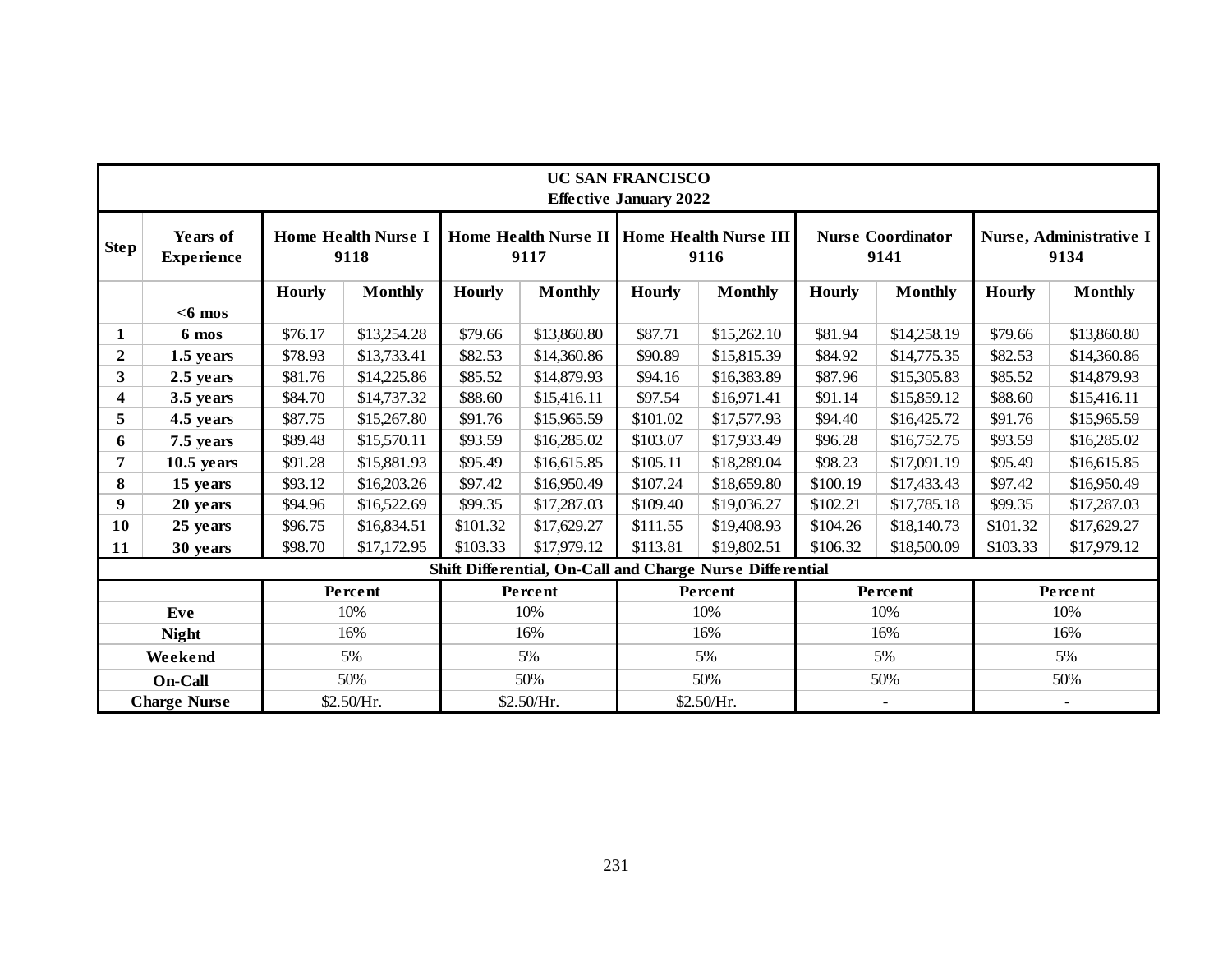|                                          | <b>UC SAN FRANCISCO</b><br><b>Effective January 2022</b> |                                     |                |               |                                      |                         |                                                           |                         |                                  |                         |                               |               |                                    |  |
|------------------------------------------|----------------------------------------------------------|-------------------------------------|----------------|---------------|--------------------------------------|-------------------------|-----------------------------------------------------------|-------------------------|----------------------------------|-------------------------|-------------------------------|---------------|------------------------------------|--|
| <b>Step</b>                              | Years of<br><b>Experience</b>                            | <b>Nurse Practitioner I</b><br>9148 |                |               | <b>Nurse Practitioner II</b><br>9147 |                         | <b>Nurse Practitioner III</b><br>9146                     |                         | <b>Nurse Anesthetist</b><br>9144 | <b>Step</b>             | Years of<br><b>Experience</b> |               | Nurse, Anesthetist Sr. Nex<br>7865 |  |
|                                          |                                                          | <b>Hourly</b>                       | <b>Monthly</b> | <b>Hourly</b> | Monthly                              | <b>Hourly</b>           | Monthly                                                   | Hourly                  | <b>Monthly</b>                   |                         |                               | <b>Hourly</b> | <b>Monthly</b>                     |  |
|                                          | $<$ 6 mos                                                |                                     |                |               |                                      |                         |                                                           |                         |                                  |                         |                               |               |                                    |  |
|                                          | \$81.91<br>\$14,252.48<br>6 mos                          |                                     |                | \$85.98       | \$14,959.78                          | \$90.28                 | \$15,708.91                                               | \$96.06                 | \$16,714.72                      |                         | Up to 3 years                 | \$123.37      | \$21,466.18                        |  |
| $\boldsymbol{2}$<br>\$84.84<br>1.5 years |                                                          | \$14,762.04                         | \$89.02        | \$15,490.26   | \$93.49                              | \$16,267.91             | \$99.90                                                   | \$17,382.10             | $\mathbf{2}$                     | $3.1 - 5.9$ years       | \$128.32                      | \$22,327.49   |                                    |  |
| 3<br>2.5 years                           |                                                          | \$87.93                             | \$15,300.12    | \$92.26       | \$16,053.06                          | \$96.86                 | \$16,853.52                                               | \$103.94                | \$18,085.59                      | $\mathbf{3}$            | $6 - 7.9$ years               | \$133.44      | \$23,219.22                        |  |
| $\overline{\mathbf{4}}$                  | 3.5 years                                                | \$91.10                             | \$15,851.51    | \$95.56       | \$16,627.26                          | \$100.37                | \$17,463.85                                               | \$108.07                | \$18,804.30                      | $\overline{\mathbf{4}}$ | 8 - 9.9 years                 | \$138.79      | \$24,148.98                        |  |
| 5                                        | 4.5 years                                                | \$94.37                             | \$16,420.02    | \$98.96       | \$17,218.58                          | \$103.95                | \$18,087.49                                               | \$112.40                | \$19,557.23                      | 5                       | $10+ years$                   | \$144.35      | \$25,116.77                        |  |
| 6                                        | \$96.26<br>\$16,748.95<br>7.5 years                      |                                     | \$100.98       | \$17,570.33   | \$106.04                             | \$18,450.65             | \$116.89<br>\$20,338.69                                   |                         | 6                                | $30+$ years             | \$147.27                      | \$25,624.43   |                                    |  |
|                                          | $10.5$ years                                             | \$98.23                             | \$17,091.19    | \$103.03      | \$17,927.78                          | \$108.14                | \$18,815.71                                               | \$121.57                | \$21,152.46                      |                         |                               |               |                                    |  |
| 8                                        | 15 years                                                 | \$100.15                            | \$17,425.83    | \$105.08      | \$18,283.33                          | \$110.35<br>\$19,201.68 |                                                           | \$21,992.86<br>\$126.40 |                                  |                         |                               |               |                                    |  |
| 9                                        | 20 years                                                 | \$102.17                            | \$17,777.58    | \$107.19      | \$18,650.29                          | \$112.52                | \$19,578.15                                               | \$131.46<br>\$22,873.18 |                                  |                         |                               |               |                                    |  |
| 10                                       | 25 years                                                 | \$104.19                            | \$18,129.32    | \$109.29      | \$19,017.25                          | \$114.79                | \$19,973.63                                               | \$136.72                | \$23,789.63                      |                         |                               |               |                                    |  |
| 11                                       | 30 years                                                 | \$106.29                            | \$18,494.38    | \$111.50      | \$19,401.32                          | \$117.05                | \$20,367.21                                               | \$139.48                | \$24,268.77                      |                         |                               |               |                                    |  |
|                                          |                                                          |                                     |                |               |                                      |                         | Shift Differential, On-Call and Charge Nurse Differential |                         |                                  |                         |                               |               |                                    |  |
|                                          |                                                          |                                     | Percent        |               | Percent                              |                         | Percent                                                   |                         | Percent                          |                         |                               |               | Percent                            |  |
|                                          | Eve                                                      |                                     | 10%            |               | 10%                                  |                         | 10%                                                       |                         | 10%                              |                         | Eve                           |               | 10%                                |  |
|                                          | <b>Night</b>                                             |                                     | 16%            |               | 16%                                  |                         | 16%                                                       |                         | 16%                              |                         | <b>Night</b>                  |               | 16%                                |  |
|                                          | Weekend                                                  |                                     | 5%             | 5%            |                                      |                         | 5%                                                        | 5%                      |                                  |                         | Weekend                       |               | 5%                                 |  |
|                                          | On-Call                                                  |                                     | 50%            | 50%           |                                      | 50%                     |                                                           | 50%                     |                                  |                         | On-Call                       |               | 50%                                |  |
|                                          | <b>Charge Nurse</b>                                      |                                     |                |               |                                      |                         |                                                           |                         | $\overline{\phantom{a}}$         |                         | <b>Charge Nurse</b>           |               |                                    |  |